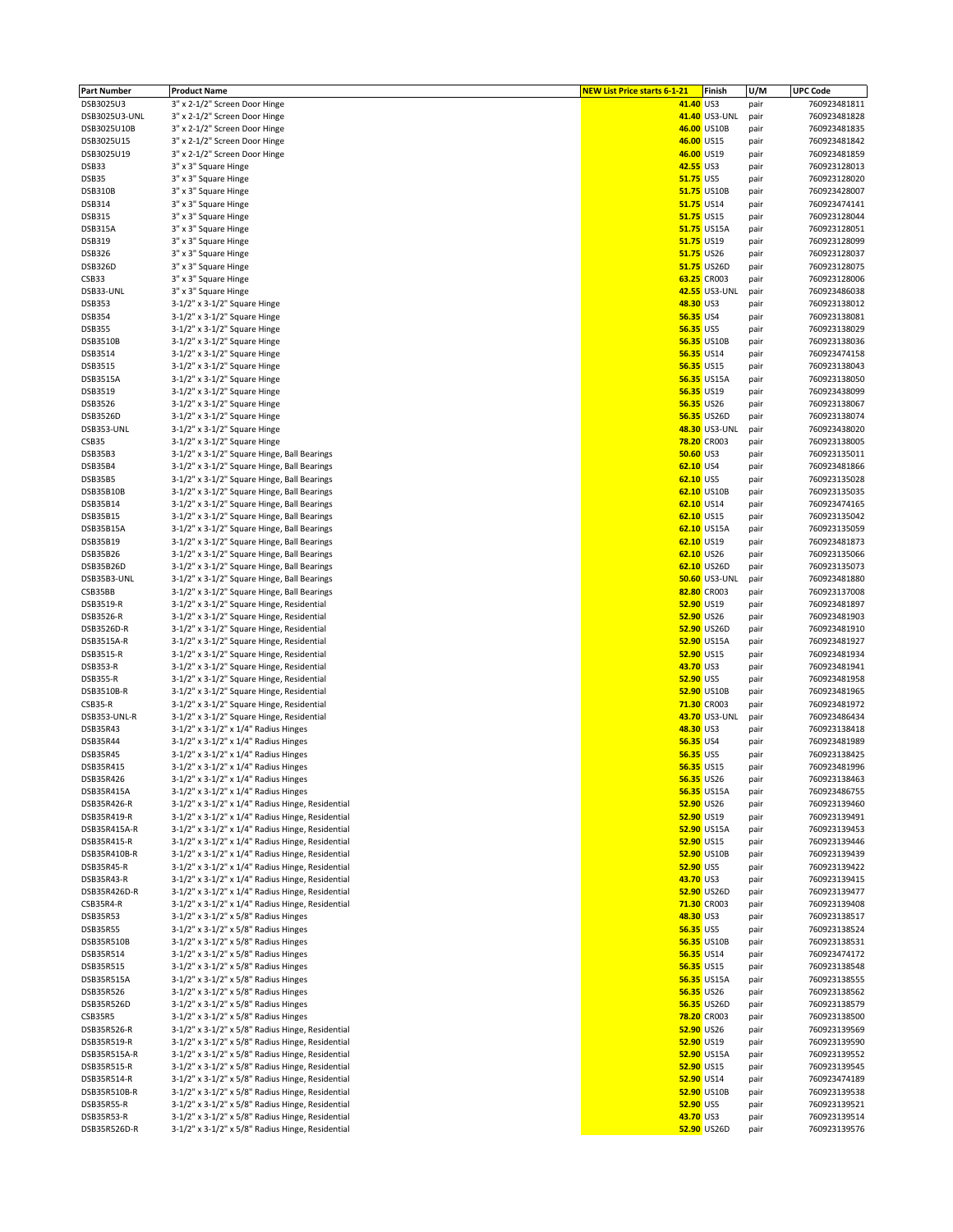| СУВЗУКУ-К    | 3-1/2" x 3-1/2" x 5/8" Radius Hinge, Residential              |                   | <b>71.30 CROO3</b>       | paır | /60923139507 |
|--------------|---------------------------------------------------------------|-------------------|--------------------------|------|--------------|
| DSB43        | 4" x 4" Square Hinges                                         | 51.75 US3         |                          | pair | 760923148011 |
| DSB4N3       | 4" x 4" Square Hinges                                         | 57.50 US3         |                          | pair | 760923146017 |
| DSB4N5       | 4" x 4" Square Hinges                                         | <b>72.45</b> US5  |                          | pair | 760923146024 |
|              |                                                               |                   |                          |      |              |
| DSB4N10B     | 4" x 4" Square Hinges                                         |                   | <b>72.45 US10B</b>       | pair | 760923482009 |
| DSB4N26      | 4" x 4" Square Hinges                                         | 72.45 US26        |                          | pair | 760923146062 |
| DSB4N26D     | 4" x 4" Square Hinges                                         |                   | <b>72.45 US26D</b>       | pair | 760923146079 |
| DSB43-UNL    | 4" x 4" Square Hinges                                         |                   | <b>51.75 US3-UNL</b>     | pair | 760923448029 |
|              |                                                               |                   |                          |      |              |
| DSB44        | 4" x 4" Square Hinges                                         | 66.70 US4         |                          | pair | 760923148080 |
| DSB45        | 4" x 4" Square Hinges                                         | 66.70 US5         |                          | pair | 760923148028 |
| DSB410B      | 4" x 4" Square Hinges                                         |                   | 66.70 US10B              | pair | 760923148035 |
| DSB414       | 4" x 4" Square Hinges                                         | 66.70 US14        |                          | pair | 760923474196 |
|              |                                                               |                   |                          |      |              |
| DSB415       | 4" x 4" Square Hinges                                         | 66.70 US15        |                          | pair | 760923148042 |
| DSB415A      | 4" x 4" Square Hinges                                         |                   | 66.70 US15A              | pair | 760923148059 |
| DSB419       | 4" x 4" Square Hinges                                         | 66.70 US19        |                          | pair | 760923148097 |
|              |                                                               | 66.70 US26        |                          |      |              |
| DSB426       | 4" x 4" Square Hinges                                         |                   |                          | pair | 760923148066 |
| DSB426D      | 4" x 4" Square Hinges                                         |                   | 66.70 US26D              | pair | 760923148073 |
| CSB44        | 4" x 4" Square Hinges                                         |                   | 94.30 CR003              | pair | 760923148004 |
| CSB44N       | 4" x 4" Square Hinges                                         | 101.20 CR003      |                          | pair | 760923146000 |
|              |                                                               |                   |                          |      |              |
| DSB4B3       | 4" x 4" Square Hinges, Ball Bearings                          | 59.80 US3         |                          | pair | 760923145010 |
| DSB4B3-UNL   | 4" x 4" Square Hinges, Ball Bearings                          |                   | 59.80 US3-UNL            | pair | 760923445028 |
| DSB4B4       | 4" x 4" Square Hinges, Ball Bearings                          | 74.75 US4         |                          | pair | 760923145089 |
| DSB4B5       | 4" x 4" Square Hinges, Ball Bearings                          | <b>74.75 US5</b>  |                          | pair | 760923145027 |
|              |                                                               |                   |                          |      |              |
| DSB4B10B     | 4" x 4" Square Hinges, Ball Bearings                          |                   | <b>74.75 US10B</b>       | pair | 760923145034 |
| DSB4B14      | 4" x 4" Square Hinges, Ball Bearings                          | 74.75 US14        |                          | pair | 760923474318 |
| DSB4B15      | 4" x 4" Square Hinges, Ball Bearings                          | <b>74.75 US15</b> |                          | pair | 760923145041 |
| DSB4B15A     |                                                               |                   | <b>74.75 US15A</b>       |      | 760923145058 |
|              | 4" x 4" Square Hinges, Ball Bearings                          |                   |                          | pair |              |
| DSB4B26      | 4" x 4" Square Hinges, Ball Bearings                          | <b>74.75 US26</b> |                          | pair | 760923145065 |
| DSB4B26D     | 4" x 4" Square Hinges, Ball Bearings                          |                   | <b>74.75 US26D</b>       | pair | 760923145072 |
| DSB4NB3      | 4" x 4" Square Hinges, Ball Bearings                          | 67.85 US3         |                          | pair | 760923147014 |
|              |                                                               |                   |                          |      |              |
| DSB4NB5      | 4" x 4" Square Hinges, Ball Bearings                          | 87.40 US5         |                          | pair | 760923147021 |
| DSB4NB10B    | 4" x 4" Square Hinges, Ball Bearings                          |                   | 87.40 US10B              | pair | 760923147038 |
| DSB4NB15     | 4" x 4" Square Hinges, Ball Bearings                          | 87.40 US15        |                          | pair | 760923147045 |
| DSB4NB15A    | 4" x 4" Square Hinges, Ball Bearings                          |                   | 87.40 US15A              | pair | 760923147052 |
|              |                                                               |                   |                          |      |              |
| DSB4NB19     | 4" x 4" Square Hinges, Ball Bearings                          | 87.40 US19        |                          | pair | 760923482016 |
| DSB4NB26     | 4" x 4" Square Hinges, Ball Bearings                          | 87.40 US26        |                          | pair | 760923147069 |
| DSB4NB26D    | 4" x 4" Square Hinges, Ball Bearings                          |                   | 87.40 US26D              | pair | 760923147076 |
|              |                                                               |                   |                          |      |              |
| CSB44BB      | 4" x 4" Square Hinges, Ball Bearings                          | 101.20 CR003      |                          | pair | 760923145003 |
| CSB44BN      | 4" x 4" Square Hinges, Ball Bearings                          | 110.40 CR003      |                          | pair | 760923147007 |
| DSB4B19      | 4" x 4" Square Hinges, Ball Bearings                          | 74.75 US19        |                          | pair | 760923486779 |
| DSB410B-RZ   | 4" x 4" Square Hinges Residential / Zig-Zag                   |                   | 62.10 US10B              | pair | 760923149032 |
|              |                                                               |                   |                          |      |              |
| DSB426-RZ    | 4" x 4" Square Hinges Residential / Zig-Zag                   | 62.10 US26        |                          | pair | 760923482023 |
| DSB43-RZ     | 4" x 4" Square Hinges Residential / Zig-Zag                   | 49.45 US3         |                          | pair | 760923149018 |
| DSB415-RZ    | 4" x 4" Square Hinges Residential / Zig-Zag                   | 62.10 US15        |                          | pair | 760923488278 |
| DSB414-RZ    | 4" x 4" Square Hinges Residential / Zig-Zag                   | 62.10 US14        |                          | pair | 760923490516 |
|              |                                                               |                   |                          |      |              |
| DSB419-RZ    | 4" x 4" Square Hinges Residential / Zig-Zag                   | 62.10 US19        |                          | pair | 760923491896 |
| DSB4R4NB5    | 4" x 4" x 1/4" Radius Hinges, Ball Bearings, NRP, Solid Brass | 87.40 US5         |                          | pair | 760923490585 |
| DSB4R4NB10B  | 4" x 4" x 1/4" Radius Hinges, Ball Bearings, NRP, Solid Brass |                   | 87.40 US10B              | pair | 760923490530 |
| DSB4R4NB15   | 4" x 4" x 1/4" Radius Hinges, Ball Bearings, NRP, Solid Brass | 87.40 US15        |                          |      | 760923490547 |
|              |                                                               |                   |                          | pair |              |
| DSB4R4NB15A  | 4" x 4" x 1/4" Radius Hinges, Ball Bearings, NRP, Solid Brass |                   | 87.40 US15A              | pair | 760923490554 |
| DSB4R4NB26   | 4" x 4" x 1/4" Radius Hinges, Ball Bearings, NRP, Solid Brass | 87.40 US26        |                          | pair | 760923490561 |
| DSB4R4NB26D  | 4" x 4" x 1/4" Radius Hinges, Ball Bearings, NRP, Solid Brass |                   | 87.40 US26D              | pair | 760923490578 |
| DSB4R43-RZ   | 4" x 4" x 1/4" Radius Hinges / Zig-Zag                        | 49.45 US3         |                          | pair | 760923149414 |
|              |                                                               |                   |                          |      |              |
| DSB4R45-RZ   | 4" x 4" x 1/4" Radius Hinges / Zig-Zag                        | 62.10 US5         |                          | pair | 760923149421 |
| DSB4R410B-RZ | 4" x 4" x 1/4" Radius Hinges / Zig-Zag                        |                   | 62.10 US10B              | pair | 760923149438 |
| DSB4R415-RZ  | 4" x 4" x 1/4" Radius Hinges / Zig-Zag                        | 62.10 US15        |                          | pair | 760923149445 |
| DSB4R415A-RZ | 4" x 4" x 1/4" Radius Hinges / Zig-Zag                        |                   | <mark>62.10</mark> US15A | pair | 760923149452 |
|              |                                                               |                   |                          |      |              |
| DSB4R419-RZ  | 4" x 4" x 1/4" Radius Hinges / Zig-Zag                        | 62.10 US19        |                          | pair | 760923149490 |
| DSB4R426-RZ  | 4" x 4" x 1/4" Radius Hinges / Zig-Zag                        | 62.10 US26        |                          | pair | 760923149469 |
| DSB4R426D-RZ | 4" x 4" x 1/4" Radius Hinges / Zig-Zag                        |                   | 59.80 US26D              | pair | 760923149476 |
| CSB44R4-RZ   | 4" x 4" x 1/4" Radius Hinges / Zig-Zag                        |                   | 85.10 CR003              | pair | 760923149407 |
|              |                                                               | 62.10 US14        |                          |      | 760923491919 |
| DSB4R414-RZ  | 4" x 4" x 1/4" Radius Hinges / Zig-Zag                        |                   |                          | pair |              |
| DSB4R53      | 4" x 4" x 5/8" Radius Hinges                                  | 51.75 US3         |                          | pair | 760923148516 |
| DSB4R55      | 4" x 4" x 5/8" Radius Hinges                                  | 66.70 US5         |                          | pair | 760923148523 |
| DSB4R510B    | 4" x 4" x 5/8" Radius Hinges                                  |                   | 66.70 US10B              | pair | 760923148530 |
|              |                                                               |                   |                          |      |              |
| DSB4R515     | 4" x 4" x 5/8" Radius Hinges                                  | 66.70 US15        |                          | pair | 760923148547 |
| DSB4R515A    | 4" x 4" x 5/8" Radius Hinges                                  |                   | 66.70 US15A              | pair | 760923148554 |
| DSB4R526     | 4" x 4" x 5/8" Radius Hinges                                  | 66.70 US26        |                          | pair | 760923148561 |
| DSB4R526D    | 4" x 4" x 5/8" Radius Hinges                                  |                   | 66.70 US26D              | pair | 760923148578 |
|              |                                                               |                   |                          |      |              |
| CSB44R5      | 4" x 4" x 5/8" Radius Hinges                                  |                   | 94.30 CR003              | pair | 760923148509 |
| DSB4R5N10B   | 4" x 4" x 5/8" Radius Hinges                                  |                   | <b>72.45 US10B</b>       | pair | 760923486786 |
| DSB4R5N15    | 4" x 4" x 5/8" Radius Hinges                                  | 72.45 US15        |                          | pair | 760923486793 |
| DSB4R5B3     | 4" x 4" x 5/8" Radius Hinges, Ball Bearing                    | 59.80 US3         |                          | pair | 760923492213 |
|              |                                                               |                   |                          |      |              |
| DSB4R5B10B   | 4" x 4" x 5/8" Radius Hinges, Ball Bearing                    |                   | <b>74.75 US10B</b>       | pair | 760923492220 |
| DSB4R5B15    | 4" x 4" x 5/8" Radius Hinges, Ball Bearing                    | <b>74.75 US15</b> |                          | pair | 760923492237 |
| DSB4R5B19    | 4" x 4" x 5/8" Radius Hinges, Ball Bearing                    | 74.75 US19        |                          | pair | 760923492251 |
| DSB4R5B26    | 4" x 4" x 5/8" Radius Hinges, Ball Bearing                    | 74.75 US26        |                          | pair | 760923492244 |
|              |                                                               |                   |                          |      |              |
| DSB4R53-R    | 4" x 4" x 5/8" Radius Hinges Residential                      | 49.45 US3         |                          | pair | 760923482061 |
| DSB4R515-R   | 4" x 4" x 5/8" Radius Hinges Residential                      | 62.10 US15        |                          | pair | 760923482078 |
| DSB4R526D-RZ | 4" x 4" x 5/8" Radius Hinge / Zig-Zag                         |                   | 62.10 US26D              | pair | 760923149575 |
| DSB4R519-RZ  | 4" x 4" x 5/8" Radius Hinge / Zig-Zag                         | 62.10 US19        |                          | pair | 760923149599 |
| DSB4R515A-RZ |                                                               |                   |                          |      | 760923149551 |
|              | 4" x 4" x 5/8" Radius Hinge / Zig-Zag                         |                   | 62.10 US15A              | pair |              |
| DSB4R515-RZ  | 4" x 4" x 5/8" Radius Hinge / Zig-Zag                         | 62.10 US15        |                          | pair | 760923149544 |
| DSB4R514-RZ  | 4" x 4" x 5/8" Radius Hinge / Zig-Zag                         | 62.10 US14        |                          | pair | 760923474202 |
|              |                                                               |                   |                          |      |              |

| CSB35R5-R      | 3-1/2" x 3-1/2" x 5/8" Radius Hinge, Residential              |                  | 71.30 CR003          | pair | 760923139507 |
|----------------|---------------------------------------------------------------|------------------|----------------------|------|--------------|
| DSB43          | 4" x 4" Square Hinges                                         | 51.75 US3        |                      | pair | 760923148011 |
| DSB4N3         | 4" x 4" Square Hinges                                         | 57.50 US3        |                      | pair | 760923146017 |
| DSB4N5         | 4" x 4" Square Hinges                                         | <b>72.45 US5</b> |                      |      | 760923146024 |
|                |                                                               |                  |                      | pair |              |
| DSB4N10B       | 4" x 4" Square Hinges                                         |                  | <b>72.45 US10B</b>   | pair | 760923482009 |
| DSB4N26        | 4" x 4" Square Hinges                                         |                  | <b>72.45 US26</b>    | pair | 760923146062 |
| DSB4N26D       | 4" x 4" Square Hinges                                         |                  | 72.45 US26D          | pair | 760923146079 |
|                |                                                               |                  |                      |      |              |
| DSB43-UNL      | 4" x 4" Square Hinges                                         |                  | <b>51.75 US3-UNL</b> | pair | 760923448029 |
| DSB44          | 4" x 4" Square Hinges                                         | 66.70 US4        |                      | pair | 760923148080 |
| DSB45          | 4" x 4" Square Hinges                                         | 66.70 US5        |                      | pair | 760923148028 |
|                |                                                               |                  |                      |      |              |
| DSB410B        | 4" x 4" Square Hinges                                         |                  | 66.70 US10B          | pair | 760923148035 |
| DSB414         | 4" x 4" Square Hinges                                         |                  | 66.70 US14           | pair | 760923474196 |
| DSB415         | 4" x 4" Square Hinges                                         |                  | 66.70 US15           | pair | 760923148042 |
|                |                                                               |                  |                      |      |              |
| DSB415A        | 4" x 4" Square Hinges                                         |                  | 66.70 US15A          | pair | 760923148059 |
| DSB419         | 4" x 4" Square Hinges                                         |                  | 66.70 US19           | pair | 760923148097 |
| <b>DSB426</b>  | 4" x 4" Square Hinges                                         |                  | 66.70 US26           | pair | 760923148066 |
|                |                                                               |                  |                      |      |              |
| DSB426D        | 4" x 4" Square Hinges                                         |                  | 66.70 US26D          | pair | 760923148073 |
| CSB44          | 4" x 4" Square Hinges                                         |                  | 94.30 CR003          | pair | 760923148004 |
| CSB44N         |                                                               |                  | 101.20 CR003         |      | 760923146000 |
|                | 4" x 4" Square Hinges                                         |                  |                      | pair |              |
| DSB4B3         | 4" x 4" Square Hinges, Ball Bearings                          | 59.80 US3        |                      | pair | 760923145010 |
| DSB4B3-UNL     | 4" x 4" Square Hinges, Ball Bearings                          |                  | <b>59.80 US3-UNL</b> | pair | 760923445028 |
|                |                                                               |                  |                      |      |              |
| DSB4B4         | 4" x 4" Square Hinges, Ball Bearings                          | 74.75 US4        |                      | pair | 760923145089 |
| DSB4B5         | 4" x 4" Square Hinges, Ball Bearings                          | <b>74.75 US5</b> |                      | pair | 760923145027 |
| DSB4B10B       | 4" x 4" Square Hinges, Ball Bearings                          |                  | <b>74.75 US10B</b>   | pair | 760923145034 |
|                |                                                               |                  |                      |      |              |
| DSB4B14        | 4" x 4" Square Hinges, Ball Bearings                          |                  | 74.75 US14           | pair | 760923474318 |
| DSB4B15        | 4" x 4" Square Hinges, Ball Bearings                          |                  | <b>74.75 US15</b>    | pair | 760923145041 |
| DSB4B15A       | 4" x 4" Square Hinges, Ball Bearings                          |                  | <b>74.75 US15A</b>   | pair | 760923145058 |
|                |                                                               |                  |                      |      |              |
| DSB4B26        | 4" x 4" Square Hinges, Ball Bearings                          |                  | 74.75 US26           | pair | 760923145065 |
| DSB4B26D       | 4" x 4" Square Hinges, Ball Bearings                          |                  | 74.75 US26D          | pair | 760923145072 |
| DSB4NB3        | 4" x 4" Square Hinges, Ball Bearings                          | 67.85 US3        |                      | pair | 760923147014 |
|                |                                                               |                  |                      |      |              |
| DSB4NB5        | 4" x 4" Square Hinges, Ball Bearings                          | 87.40 US5        |                      | pair | 760923147021 |
| DSB4NB10B      | 4" x 4" Square Hinges, Ball Bearings                          |                  | 87.40 US10B          | pair | 760923147038 |
| DSB4NB15       | 4" x 4" Square Hinges, Ball Bearings                          |                  | 87.40 US15           | pair | 760923147045 |
|                |                                                               |                  |                      |      |              |
| DSB4NB15A      | 4" x 4" Square Hinges, Ball Bearings                          |                  | 87.40 US15A          | pair | 760923147052 |
| DSB4NB19       | 4" x 4" Square Hinges, Ball Bearings                          |                  | 87.40 US19           | pair | 760923482016 |
| DSB4NB26       | 4" x 4" Square Hinges, Ball Bearings                          |                  | 87.40 US26           | pair | 760923147069 |
|                |                                                               |                  |                      |      |              |
| DSB4NB26D      | 4" x 4" Square Hinges, Ball Bearings                          |                  | 87.40 US26D          | pair | 760923147076 |
| CSB44BB        | 4" x 4" Square Hinges, Ball Bearings                          |                  | 101.20 CR003         | pair | 760923145003 |
| CSB44BN        | 4" x 4" Square Hinges, Ball Bearings                          |                  | 110.40 CR003         | pair | 760923147007 |
|                |                                                               |                  |                      |      |              |
| DSB4B19        | 4" x 4" Square Hinges, Ball Bearings                          |                  | 74.75 US19           | pair | 760923486779 |
| DSB410B-RZ     | 4" x 4" Square Hinges Residential / Zig-Zag                   |                  | 62.10 US10B          | pair | 760923149032 |
| DSB426-RZ      | 4" x 4" Square Hinges Residential / Zig-Zag                   |                  | 62.10 US26           | pair | 760923482023 |
|                |                                                               |                  |                      |      |              |
| DSB43-RZ       | 4" x 4" Square Hinges Residential / Zig-Zag                   | 49.45 US3        |                      | pair | 760923149018 |
| DSB415-RZ      | 4" x 4" Square Hinges Residential / Zig-Zag                   |                  | 62.10 US15           | pair | 760923488278 |
| DSB414-RZ      | 4" x 4" Square Hinges Residential / Zig-Zag                   |                  | 62.10 US14           |      | 760923490516 |
|                |                                                               |                  |                      | pair |              |
| DSB419-RZ      | 4" x 4" Square Hinges Residential / Zig-Zag                   |                  | 62.10 US19           | pair | 760923491896 |
| DSB4R4NB5      | 4" x 4" x 1/4" Radius Hinges, Ball Bearings, NRP, Solid Brass | 87.40 US5        |                      | pair | 760923490585 |
| DSB4R4NB10B    | 4" x 4" x 1/4" Radius Hinges, Ball Bearings, NRP, Solid Brass |                  | 87.40 US10B          | pair | 760923490530 |
|                |                                                               |                  |                      |      |              |
| DSB4R4NB15     | 4" x 4" x 1/4" Radius Hinges, Ball Bearings, NRP, Solid Brass |                  | 87.40 US15           | pair | 760923490547 |
| DSB4R4NB15A    | 4" x 4" x 1/4" Radius Hinges, Ball Bearings, NRP, Solid Brass |                  | 87.40 US15A          | pair | 760923490554 |
| DSB4R4NB26     | 4" x 4" x 1/4" Radius Hinges, Ball Bearings, NRP, Solid Brass |                  | 87.40 US26           | pair | 760923490561 |
|                |                                                               |                  |                      |      |              |
| DSB4R4NB26D    | 4" x 4" x 1/4" Radius Hinges, Ball Bearings, NRP, Solid Brass |                  | 87.40 US26D          | pair | 760923490578 |
| DSB4R43-RZ     | 4" x 4" x 1/4" Radius Hinges / Zig-Zag                        | 49.45 US3        |                      | pair | 760923149414 |
| DSB4R45-RZ     | 4" x 4" x 1/4" Radius Hinges / Zig-Zag                        | 62.10 US5        |                      |      | 760923149421 |
|                |                                                               |                  |                      | pair |              |
| DSB4R410B-RZ   | 4" x 4" x 1/4" Radius Hinges / Zig-Zag                        |                  | 62.10 US10B          | pair | 760923149438 |
| DSB4R415-RZ    | 4" x 4" x 1/4" Radius Hinges / Zig-Zag                        |                  | 62.10 US15           | pair | 760923149445 |
| DSB4R415A-RZ   | 4" x 4" x 1/4" Radius Hinges / Zig-Zag                        |                  | 62.10 US15A          | pair | 760923149452 |
|                |                                                               |                  |                      |      |              |
| DSB4R419-RZ    | 4" x 4" x 1/4" Radius Hinges / Zig-Zag                        |                  | 62.10 US19           | pair | 760923149490 |
| DSB4R426-RZ    | 4" x 4" x 1/4" Radius Hinges / Zig-Zag                        |                  | 62.10 US26           | pair | 760923149469 |
| DSB4R426D-RZ   | 4" x 4" x 1/4" Radius Hinges / Zig-Zag                        |                  | 59.80 US26D          | pair | 760923149476 |
|                |                                                               |                  |                      |      |              |
| CSB44R4-RZ     | 4" x 4" x 1/4" Radius Hinges / Zig-Zag                        |                  | 85.10 CR003          | pair | 760923149407 |
| DSB4R414-RZ    | 4" x 4" x 1/4" Radius Hinges / Zig-Zag                        |                  | 62.10 US14           | pair | 760923491919 |
| DSB4R53        | 4" x 4" x 5/8" Radius Hinges                                  | 51.75 US3        |                      | pair | 760923148516 |
|                |                                                               |                  |                      |      |              |
| DSB4R55        | 4" x 4" x 5/8" Radius Hinges                                  | 66.70 US5        |                      | pair | 760923148523 |
| DSB4R510B      | 4" x 4" x 5/8" Radius Hinges                                  |                  | 66.70 US10B          | pair | 760923148530 |
| DSB4R515       | 4" x 4" x 5/8" Radius Hinges                                  |                  | 66.70 US15           | pair | 760923148547 |
|                |                                                               |                  |                      |      |              |
| DSB4R515A      | 4" x 4" x 5/8" Radius Hinges                                  |                  | 66.70 US15A          | pair | 760923148554 |
| DSB4R526       | 4" x 4" x 5/8" Radius Hinges                                  |                  | 66.70 US26           | pair | 760923148561 |
| DSB4R526D      | 4" x 4" x 5/8" Radius Hinges                                  |                  | 66.70 US26D          | pair | 760923148578 |
|                |                                                               |                  |                      |      |              |
| <b>CSB44R5</b> | 4" x 4" x 5/8" Radius Hinges                                  |                  | 94.30 CR003          | pair | 760923148509 |
| DSB4R5N10B     | 4" x 4" x 5/8" Radius Hinges                                  |                  | 72.45 US10B          | pair | 760923486786 |
| DSB4R5N15      | 4" x 4" x 5/8" Radius Hinges                                  |                  | <b>72.45 US15</b>    | pair | 760923486793 |
|                |                                                               |                  |                      |      |              |
| DSB4R5B3       | 4" x 4" x 5/8" Radius Hinges, Ball Bearing                    | <b>59.80 US3</b> |                      | pair | 760923492213 |
| DSB4R5B10B     | 4" x 4" x 5/8" Radius Hinges, Ball Bearing                    |                  | <b>74.75 US10B</b>   | pair | 760923492220 |
| DSB4R5B15      | 4" x 4" x 5/8" Radius Hinges, Ball Bearing                    |                  | <b>74.75 US15</b>    | pair | 760923492237 |
|                |                                                               |                  |                      |      |              |
| DSB4R5B19      | 4" x 4" x 5/8" Radius Hinges, Ball Bearing                    |                  | 74.75 US19           | pair | 760923492251 |
| DSB4R5B26      | 4" x 4" x 5/8" Radius Hinges, Ball Bearing                    |                  | <b>74.75 US26</b>    | pair | 760923492244 |
| DSB4R53-R      | 4" x 4" x 5/8" Radius Hinges Residential                      | 49.45 US3        |                      | pair | 760923482061 |
|                |                                                               |                  |                      |      |              |
| DSB4R515-R     | 4" x 4" x 5/8" Radius Hinges Residential                      |                  | 62.10 US15           | pair | 760923482078 |
| DSB4R526D-RZ   | 4" x 4" x 5/8" Radius Hinge / Zig-Zag                         |                  | 62.10 US26D          | pair | 760923149575 |
| DSB4R519-RZ    | 4" x 4" x 5/8" Radius Hinge / Zig-Zag                         |                  | 62.10 US19           | pair | 760923149599 |
|                |                                                               |                  |                      |      |              |
| DSB4R515A-RZ   | 4" x 4" x 5/8" Radius Hinge / Zig-Zag                         |                  | 62.10 US15A          | pair | 760923149551 |
| DSB4R515-RZ    | 4" x 4" x 5/8" Radius Hinge / Zig-Zag                         |                  | 62.10 US15           | pair | 760923149544 |
| DSB4R514-RZ    | 4" x 4" x 5/8" Radius Hinge / Zig-Zag                         |                  | 62.10 US14           | pair | 760923474202 |
|                |                                                               |                  |                      |      |              |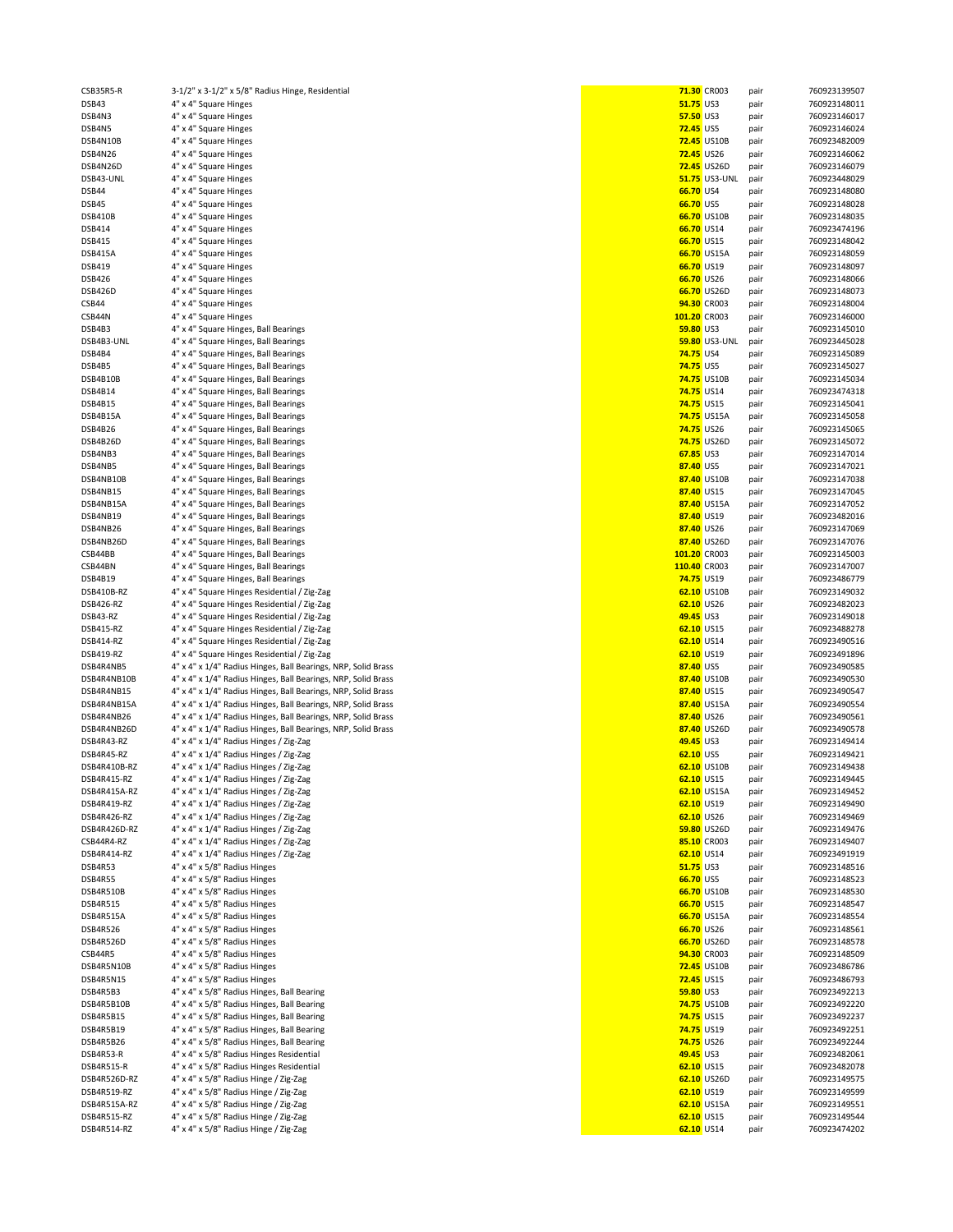| DSB4R510B-RZ      | 4" x 4" x 5/8" Radius Hinge / Zig-Zag         |                     | 62.10 US10B             | pair         | 760923149537 |
|-------------------|-----------------------------------------------|---------------------|-------------------------|--------------|--------------|
| DSB4R55-RZ        | 4" x 4" x 5/8" Radius Hinge / Zig-Zag         | 62.10 US5           |                         | pair         | 760923149520 |
| DSB4R53-RZ        | 4" x 4" x 5/8" Radius Hinge / Zig-Zag         | 49.45 US3           |                         | pair         | 760923149513 |
| CSB44R5-RZ        | 4" x 4" x 5/8" Radius Hinge / Zig-Zag         |                     | 85.10 CR003             | pair         | 760923149506 |
| DSB4R526-RZ       | 4" x 4" x 5/8" Radius Hinge / Zig-Zag         | 62.10 US26          |                         | pair         | 760923149568 |
| DSB4045U10B       | 4" x 4-1/2" Square Hinge                      | 105.80 US10B        |                         | pair         | 760923487882 |
| CSB4540SN         | 4-1/2" x 4" Hinge                             |                     | 120.75 CR003Solid pair  |              | 760923484485 |
| <b>DSB453</b>     | $4-1/2$ " x $4-1/2$ " Square Hinges           | <b>78.20 US3</b>    |                         | pair         | 760923168019 |
| DSB453-UNL        | 4-1/2" x 4-1/2" Square Hinges                 |                     | <b>78.20 US3-UNL</b>    | pair         | 760923482085 |
| <b>DSB455</b>     | 4-1/2" x 4-1/2" Square Hinges                 | 87.40 US5           |                         | pair         | 760923168026 |
| DSB4510B          | $4-1/2$ " x $4-1/2$ " Square Hinges           |                     | 87.40 US10B             | pair         | 760923168033 |
| DSB4514           |                                               | 87.40 US14          |                         |              | 760923474219 |
|                   | 4-1/2" x 4-1/2" Square Hinges                 |                     |                         | pair         |              |
| DSB4515           | 4-1/2" x 4-1/2" Square Hinges                 | 87.40 US15          |                         | pair         | 760923168040 |
| DSB4515A          | 4-1/2" x 4-1/2" Square Hinges                 |                     | 87.40 US15A             | pair         | 760923168057 |
| DSB4519           | 4-1/2" x 4-1/2" Square Hinges                 | 87.40 US19          |                         | pair         | 760923168095 |
| DSB4526           | $4-1/2$ " x $4-1/2$ " Square Hinges           | 87.40 US26          |                         | pair         | 760923168064 |
| DSB4526D          | 4-1/2" x 4-1/2" Square Hinges                 |                     | 87.40 US26D             | pair         | 760923168071 |
| CSB45             | 4-1/2" x 4-1/2" Square Hinges                 | 128.80 CR003        |                         | pair         | 760923168002 |
| CSB45N            | 4-1/2" x 4-1/2" Square Hinges                 | 140.30 CR003        |                         | pair         | 760923492169 |
| DSB45B3           | 4-1/2" x 4-1/2" Square Hinges, Ball Bearings  | 82.80 US3           |                         | pair         | 760923165018 |
| DSB45B3-UNL       | 4-1/2" x 4-1/2" Square Hinges, Ball Bearings  |                     | 82.80 US3-UNL           | pair         | 760923465026 |
| DSB45B4           | 4-1/2" x 4-1/2" Square Hinges, Ball Bearings  | 105.80 US4          |                         | pair         | 760923165087 |
| DSB45B5           | 4-1/2" x 4-1/2" Square Hinges, Ball Bearings  | 105.80 US5          |                         | pair         | 760923165025 |
| DSB45B10B         | 4-1/2" x 4-1/2" Square Hinges, Ball Bearings  | 105.80 US10B        |                         | pair         | 760923165032 |
| DSB45B15          | 4-1/2" x 4-1/2" Square Hinges, Ball Bearings  | 105.80 US15         |                         |              | 760923165049 |
|                   |                                               | 105.80 US15A        |                         | pair         | 760923165056 |
| DSB45B15A         | 4-1/2" x 4-1/2" Square Hinges, Ball Bearings  |                     |                         | pair         |              |
| DSB45B26          | 4-1/2" x 4-1/2" Square Hinges, Ball Bearings  | 105.80 US26         |                         | pair         | 760923165063 |
| DSB45B26D         | 4-1/2" x 4-1/2" Square Hinges, Ball Bearings  | 105.80 US26D        |                         | pair         | 760923165070 |
| DSB45NB3          | 4-1/2" x 4-1/2" Square Hinges, Ball Bearings  | 92.00 US3           |                         | pair         | 760923167012 |
| DSB45NB5          | 4-1/2" x 4-1/2" Square Hinges, Ball Bearings  | 112.70 US5          |                         | pair         | 760923167029 |
| DSB45NB10B        | 4-1/2" x 4-1/2" Square Hinges, Ball Bearings  | 112.70 US10B        |                         | pair         | 760923167036 |
| DSB45NB15         | 4-1/2" x 4-1/2" Square Hinges, Ball Bearings  | 112.70 US15         |                         | pair         | 760923167043 |
| DSB45NB15A        | 4-1/2" x 4-1/2" Square Hinges, Ball Bearings  | 112.70 US15A        |                         | pair         | 760923167050 |
| DSB45NB19         | 4-1/2" x 4-1/2" Square Hinges, Ball Bearings  | 112.70 US19         |                         | pair         | 760923167098 |
| DSB45NB26         | 4-1/2" x 4-1/2" Square Hinges, Ball Bearings  | 112.70 US26         |                         | pair         | 760923167067 |
| DSB45NB26D        | 4-1/2" x 4-1/2" Square Hinges, Ball Bearings  | 112.70 US26D        |                         | pair         | 760923167074 |
| CSB45BB           | 4-1/2" x 4-1/2" Square Hinges, Ball Bearings  | 140.30 CR003        |                         | pair         | 760923165001 |
|                   |                                               | 147.20 CR003        |                         |              |              |
| CSB45BN           | 4-1/2" x 4-1/2" Square Hinges, Ball Bearings  |                     |                         | pair         | 760923167005 |
| DSB45NB3-UNL      | 4-1/2" x 4-1/2" Square Hinges, Ball Bearings  |                     | 92.00 US3-UNL           | pair         | 760923484874 |
| DSB45B14          | 4-1/2" x 4-1/2" Square Hinges, Ball Bearings  | 105.80 US14         |                         | pair         | 760923486762 |
| DSB45NB14         | 4-1/2" x 4-1/2" Square Hinges, Ball Bearings  | 112.70 US14         |                         | pair         | 760923486045 |
| DSB4540NBW        | 4-1/2" x 4" x 1/4" Radius Hinge               | <b>115.00</b> White |                         | pair         | 760923484805 |
| DSB406010B        | 4" x 6" Square Corner Hinge                   | 117.30 US10B        |                         | pair         | 760923482030 |
| DSB4560BB10B      | 4-1/2" x 6" Square Corner Hinge, Ball Bearing | 144.90 US10B        |                         | pair         | 760923482047 |
| CSB4560BB         | 4-1/2" x 6" Square Corner Hinge, Ball Bearing | 184.00 CR003        |                         | pair         | 760923482054 |
| DSB55B3           | 5" x 5" Square Hinges, Ball Bearings          | 141.45 US3          |                         | pair         | 760923155019 |
| DSB55B3-UNL       | 5" x 5" Square Hinges, Ball Bearings          |                     | 141.45 US3-UNL          | pair         | 760923455027 |
| DSB55B5           | 5" x 5" Square Hinges, Ball Bearings          | 151.80 US5          |                         | pair         | 760923155026 |
| DSB55B10B         | 5" x 5" Square Hinges, Ball Bearings          | 151.80 US10B        |                         | pair         | 760923155033 |
| DSB55B14          | 5" x 5" Square Hinges, Ball Bearings          | 151.80 US14         |                         | pair         | 760923474226 |
| DSB55B15          | 5" x 5" Square Hinges, Ball Bearings          | 151.80 US15         |                         |              | 760923155040 |
|                   |                                               |                     |                         | pair         |              |
| DSB55B15A         | 5" x 5" Square Hinges, Ball Bearings          | 151.80 US15A        |                         | pair         | 760923155057 |
| DSB55B26          | 5" x 5" Square Hinges, Ball Bearings          | 151.80 US26         |                         | pair         | 760923155064 |
| DSB55B26D         | 5" x 5" Square Hinges, Ball Bearings          | 151.80 US26D        |                         | pair         | 760923155071 |
| DSB55NB3          | 5" x 5" Square Hinges, Ball Bearings          | 156.40 US3          |                         | pair         | 760923486427 |
| DSB55NBU3-UNL     | 5" x 5" Square Hinges, Ball Bearings          |                     | 156.40 US3-UNL          | pair         | 760923482092 |
| DSB55NB5          | 5" x 5" Square Hinges, Ball Bearings          | 171.35 US5          |                         | pair         | 760923157020 |
| DSB55NB10B        | 5" x 5" Square Hinges, Ball Bearings          | 171.35 US10B        |                         | pair         | 760923157037 |
| DSB55NB15         | 5" x 5" Square Hinges, Ball Bearings          | 171.35 US15         |                         | pair         | 760923157044 |
| DSB55NB15A        | 5" x 5" Square Hinges, Ball Bearings          | 171.35 US15A        |                         | pair         | 760923157051 |
| DSB55NB19         | 5" x 5" Square Hinges, Ball Bearings          | 171.35 US19         |                         | pair         | 760923157099 |
| DSB55NB26         | 5" x 5" Square Hinges, Ball Bearings          | 171.35 US26         |                         | pair         | 760923157068 |
| DSB55NB26D        | 5" x 5" Square Hinges, Ball Bearings          | 171.35 US26D        |                         | pair         | 760923157075 |
| CSB55BB           | 5" x 5" Square Hinges, Ball Bearings          | 184.00 CR003        |                         | pair         | 760923155002 |
| CSB55BN           | 5" x 5" Square Hinges, Ball Bearings          | 195.50 CR003        |                         | pair         | 760923157006 |
| DSB553-UNL        | 5" x 5" Square Hinges                         |                     | 132.25 US3-UNL          |              | 760923486830 |
| DSB5510B          | 5" x 5" Square Hinges                         | 141.45 US10B        |                         |              | 760923486809 |
| DSB5514           | 5" x 5" Square Hinges                         | 141.45 US14         |                         |              | 760923486816 |
|                   |                                               |                     |                         |              |              |
| DSB5515           | 5" x 5" Square Hinges                         | 141.45 US15         |                         |              | 760923486823 |
| DSB66BB3          | 6" x 6" Square Hinges, Ball Bearings          | 209.30 US3          |                         | pair         | 760923470877 |
| DSB66BB3-UNL      | 6" x 6" Square Hinges, Ball Bearings          |                     | <b>209.30 US3-UNL</b>   | pair         | 760923470884 |
| DSB66BB5          | 6" x 6" Square Hinges, Ball Bearings          | 226.55 US5          |                         | pair         | 760923470891 |
| DSB66BB10B        | 6" x 6" Square Hinges, Ball Bearings          | 226.55 US10B        |                         | pair         | 760923470815 |
| DSB66BB15         | 6" x 6" Square Hinges, Ball Bearings          | <b>226.55 US15</b>  |                         | pair         | 760923470822 |
| DSB66BB15A        | 6" x 6" Square Hinges, Ball Bearings          | 226.55 US15A        |                         | pair         | 760923470839 |
| DSB66BB26         | 6" x 6" Square Hinges, Ball Bearings          | 226.55 US26         |                         | pair         | 760923470853 |
| DSB66BB26D        | 6" x 6" Square Hinges, Ball Bearings          | <b>226.55 US26D</b> |                         | pair         | 760923470860 |
| CSB66BB           | 6" x 6" Square Hinges, Ball Bearings          | 241.50 CR003        |                         | pair         | 760923470808 |
| DSAT3             | Acorn Tip                                     | 4.49 US3            |                         | each         |              |
| DSAT3-UNL         |                                               |                     | <b>3.45</b> US3-UNL     |              |              |
|                   |                                               |                     |                         |              |              |
|                   | Acorn Tip                                     |                     |                         | each         |              |
| DSAT5             | Acorn Tip                                     | 3.45 US5            |                         | each         |              |
| DSAT10B           | Acorn Tip                                     |                     | 4.49 US10B              | each         |              |
| DSAT15<br>DSAT15A | Acorn Tip<br>Acorn Tip                        |                     | 4.49 US15<br>4.49 US15A | each<br>each |              |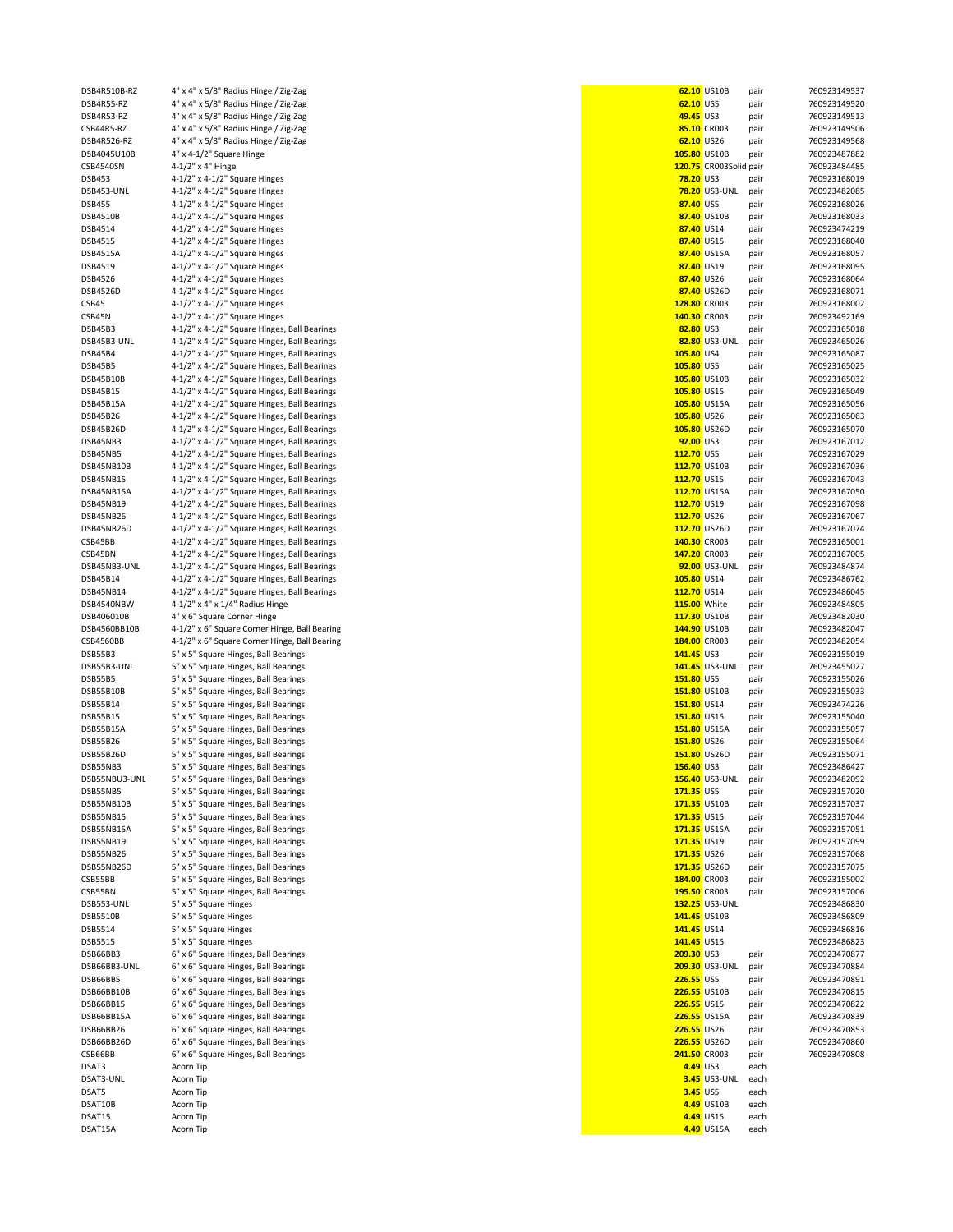| DSAT19       | Acorn Tip                                 |                 | 4.49 US19           | each |              |
|--------------|-------------------------------------------|-----------------|---------------------|------|--------------|
| DSAT26       | Acorn Tip                                 |                 | 4.49 US26           | each |              |
|              |                                           |                 |                     |      |              |
| DSAT26D      | Acorn Tip                                 |                 | 4.49 US26D          | each |              |
| DSBT3        | <b>Ball Tip</b>                           | 4.49 US3        |                     | each |              |
| DSBT3-UNL    | <b>Ball Tip</b>                           |                 | 4.49 US3-UNL        | each |              |
|              |                                           | 4.49 US4        |                     |      |              |
| DSBT4        | <b>Ball Tip</b>                           |                 |                     | each |              |
| DSBT5        | <b>Ball Tip</b>                           | 4.49 US5        |                     | each |              |
| DSBT10B      | <b>Ball Tip</b>                           |                 | 4.49 US10B          | each |              |
| DSBT14       | <b>Ball Tip</b>                           |                 | 4.49 US14           | each |              |
|              |                                           |                 |                     |      |              |
| DSBT15       | <b>Ball Tip</b>                           |                 | 4.49 US15           | each |              |
| DSBT15A      | <b>Ball Tip</b>                           |                 | 4.49 US15A          | each |              |
| DSBT19       | <b>Ball Tip</b>                           |                 | 4.49 US19           | each |              |
|              |                                           |                 |                     |      |              |
| DSBT26       | <b>Ball Tip</b>                           |                 | 4.49 US26           | each |              |
| DSBT26D      | <b>Ball Tip</b>                           |                 | 4.49 US26D          | each |              |
| DSST3        | Steeple Tip                               | 4.49 US3        |                     | each |              |
|              |                                           |                 |                     |      |              |
| DSST3-UNL    | Steeple Tip                               |                 | 4.49 US3-UNL        | each |              |
| DSST5        | Steeple Tip                               | 4.49 US5        |                     | each |              |
|              |                                           |                 |                     |      |              |
| DSST10B      | Steeple Tip                               |                 | 4.49 US10B          | each |              |
| DSST14       | Steeple Tip                               |                 | 4.49 US14           | each |              |
| DSST15       | Steeple Tip                               |                 | 4.49 US15           | each |              |
|              |                                           |                 |                     |      |              |
| DSST15A      | Steeple Tip                               |                 | 4.49 US15A          | each |              |
| DSST19       | Steeple Tip                               |                 | 4.49 US19           | each |              |
| DSST26       | Steeple Tip                               |                 | 4.49 US26           | each |              |
|              |                                           |                 |                     |      |              |
| DSST26D      | Steeple Tip                               |                 | 4.49 US26D          | each |              |
| DSWT3        | Windsor Tip                               | 4.49 US3        |                     | each |              |
| DSWT3-UNL    | Windsor Tip                               |                 | 4.49 US3-UNL        | each |              |
|              |                                           |                 |                     |      |              |
| DSWT4        | Windsor Tip                               | 4.49 US4        |                     | each |              |
| DSWT5        | Windsor Tip                               | 4.49 US5        |                     | each |              |
| DSWT10B      | Windsor Tip                               |                 | 4.49 US10B          | each |              |
|              |                                           |                 |                     |      |              |
| DSWT15       | Windsor Tip                               |                 | 4.49 US15           | each |              |
| DSWT15A      | Windsor Tip                               |                 | 4.49 US15A          | each |              |
| DSWT19       | Windsor Tip                               |                 | 4.49 US19           | each |              |
|              |                                           |                 |                     |      |              |
| DSWT26       | Windsor Tip                               |                 | 4.49 US26           | each |              |
| DSWT26D      | Windsor Tip                               |                 | 4.49 US26D          | each |              |
| DSUT3        | Urn Tip                                   | 4.49 US3        |                     | each |              |
|              |                                           |                 |                     |      |              |
| DSUT3-UNL    | Urn Tip                                   |                 | 4.49 US3-UNL        | each |              |
| DSUT5        | Urn Tip                                   | 4.49 US5        |                     | each |              |
| DSUT10B      | Urn Tip                                   |                 | 4.49 US10B          | each |              |
|              |                                           |                 |                     |      |              |
| DSUT14       | Urn Tip                                   |                 | 4.49 US14           | each |              |
| DSUT15       | Urn Tip                                   |                 | 4.49 US15           | each |              |
| DSUT15A      | Urn Tip                                   |                 | 4.49 US15A          | each |              |
|              |                                           |                 |                     |      |              |
| DSUT19       | Urn Tip                                   |                 | 4.49 US19           | each |              |
| DSUT26       | Urn Tip                                   |                 | 4.49 US26           | each |              |
| DSUT26D      | Urn Tip                                   |                 | 4.49 US26D          | each |              |
|              |                                           |                 |                     |      |              |
| DSPUT3       | Ornate Tip                                | <b>5.87 US3</b> |                     | each |              |
| DSPUT3-UNL   | Ornate Tip                                |                 | <b>5.87</b> US3-UNL | each |              |
| DSPUT5       |                                           |                 |                     |      |              |
|              | Ornate Tip                                | <b>5.87 US5</b> |                     | each |              |
| DSPUT10B     | Ornate Tip                                |                 | <b>5.87 US10B</b>   | each |              |
| DSPUT15      | Ornate Tip                                |                 | <b>5.87 US15</b>    | each |              |
| DSPUT15A     |                                           |                 |                     |      |              |
|              | Ornate Tip                                |                 | <b>5.87</b> US15A   | each |              |
| DSPUT26      | Ornate Tip                                |                 | <b>5.87</b> US26    | each |              |
| DSPUT26D     | Ornate Tip                                |                 | 5.87 US26D          | each |              |
|              |                                           |                 |                     |      |              |
| CAT1         | Acorn Tip                                 |                 | 5.75 CR003          | each |              |
| CBT1         | <b>Ball Tip</b>                           |                 | 5.75 CR003          | each |              |
| CST1         | Steeple Tip                               |                 | 5.75 CR003          | each |              |
| CWT1         | Windsor Tip                               |                 | 5.75 CR003          |      |              |
|              |                                           |                 |                     | each |              |
| CUT1         | Urn Tip                                   |                 | <b>5.75</b> CR003   | each |              |
| CPUT         | Ornate Tip                                |                 | 8.05 CR003          | each |              |
| DSBTL3       | Ball Tip for 6" x 6" Hinges               | <b>5.87 US3</b> |                     | each |              |
|              |                                           |                 |                     |      |              |
| DSBTL3-UNL   | Ball Tip for 6" x 6" Hinges               |                 | <b>5.87 US3-UNL</b> | each |              |
| DSBTL5       | Ball Tip for 6" x 6" Hinges               | <b>5.87 US5</b> |                     | each |              |
| DSBTL10B     | Ball Tip for 6" x 6" Hinges               |                 | <b>5.87 US10B</b>   | each |              |
|              |                                           |                 |                     |      |              |
| DSBTL15      | Ball Tip for 6" x 6" Hinges               |                 | <b>5.87 US15</b>    | each |              |
| DSBTL15A     | Ball Tip for 6" x 6" Hinges               |                 | <b>5.87 US15A</b>   | each |              |
| DSBTL26      | Ball Tip for 6" x 6" Hinges               |                 | <b>5.87 US26</b>    | each |              |
|              |                                           |                 |                     |      |              |
| DSBTL26D     | Ball Tip for 6" x 6" Hinges               |                 | <b>5.87</b> US26D   | each |              |
| DSBTL003     | Ball Tip for 6" x 6" Hinges               |                 | 7.48 CR003          | each |              |
| DSUT4        | Urn Tip                                   | 4.49 US4        |                     | each |              |
|              |                                           |                 |                     |      |              |
| DSAT14       | Acorn Tip                                 |                 | 4.49 US14           | each |              |
| DSBU3        | <b>Button Tip</b>                         | <b>3.45 US3</b> |                     | each |              |
| DSBU3-UNL    | <b>Button Tip</b>                         |                 | <b>3.45</b> US3-UNL | each |              |
|              |                                           |                 |                     |      |              |
| DSBU5        | <b>Button Tip</b>                         | 3.45 US5        |                     | each |              |
| DSBU10B      | <b>Button Tip</b>                         |                 | <b>3.45</b> US10B   | each |              |
| DSBU14       | <b>Button Tip</b>                         |                 | 3.45 US14           | each |              |
|              |                                           |                 |                     |      |              |
| DSBU15       | <b>Button Tip</b>                         |                 | 3.45 US15           | each |              |
| DSBU15A      | <b>Button Tip</b>                         |                 | 3.45 US15A          | each |              |
| DSBU19       | <b>Button Tip</b>                         |                 | 3.45 US19           | each |              |
|              |                                           |                 |                     |      |              |
| DSBU26       | <b>Button Tip</b>                         |                 | 3.45 US26           | each |              |
| DSBU26D      | <b>Button Tip</b>                         |                 | 3.45 US26D          | each |              |
|              |                                           |                 |                     |      |              |
| DSBUCR003    | <b>Button Tip</b>                         |                 | 3.45 CR003          | each |              |
| CH1515U3     | $1-1/2$ " x $1-1/2$ " Hinge, w/ Ball Tips | 23.00 US3       |                     | pair | 760923150601 |
| CH1515U3-UNL | $1-1/2$ " x $1-1/2$ " Hinge, w/ Ball Tips |                 | 23.00 US3-UNL       | pair | 760923482184 |
| CH1515U5     | $1-1/2$ " x $1-1/2$ " Hinge, w/ Ball Tips | 27.60 US5       |                     | pair | 760923150809 |
|              |                                           |                 |                     |      |              |
| CH1515U10B   | 1-1/2" x 1-1/2" Hinge, w/ Ball Tips       |                 | 27.60 US10B         | pair | 760923149605 |

|           | 4.49 US19    | each |
|-----------|--------------|------|
|           | 4.49 US26    | each |
| 4.49      | US26D        | each |
| 4.49      | US3          | each |
|           | 4.49 US3-UNL | each |
|           |              |      |
| 4.49      | US4          | each |
| 4.49      | US5          | each |
|           | 4.49 US10B   | each |
| 4.49      | <b>US14</b>  | each |
| 4.49      | <b>US15</b>  | each |
|           | 4.49 US15A   |      |
|           |              | each |
| 4.49      | <b>US19</b>  | each |
| 4.49      | <b>US26</b>  | each |
|           | 4.49 US26D   | each |
| 4.49      | US3          | each |
|           | 4.49 US3-UNL | each |
|           |              |      |
| 4.49      | US5          | each |
| 4.49      | <b>US10B</b> | each |
|           | 4.49 US14    | each |
| 4.49      | <b>US15</b>  | each |
| 4.49      | <b>US15A</b> | each |
|           |              |      |
|           | 4.49 US19    | each |
| 4.49      | <b>US26</b>  | each |
| 4.49      | US26D        | each |
| 4.49 US3  |              | each |
| 4.49      | US3-UNL      | each |
| 4.49      | US4          |      |
|           |              | each |
| 4.49 US5  |              | each |
| 4.49      | <b>US10B</b> | each |
| 4.49      | <b>US15</b>  | each |
|           | 4.49 US15A   | each |
| 4.49      | US19         | each |
|           |              |      |
| 4.49      | <b>US26</b>  | each |
|           | 4.49 US26D   | each |
| 4.49      | US3          | each |
| 4.49      | US3-UNL      | each |
| 4.49 US5  |              | each |
|           |              |      |
| 4.49      | US10B        | each |
| 4.49      | <b>US14</b>  | each |
| 4.49      | <b>US15</b>  | each |
| 4.49      | <b>US15A</b> | each |
| 4.49      | <b>US19</b>  | each |
|           |              |      |
| 4.49      | <b>US26</b>  | each |
| 4.49      | US26D        | each |
| 5.87      | US3          | each |
| 5.87      | US3-UNL      | each |
| 5.87      | US5          | each |
| 5.87      | US10B        | each |
|           |              |      |
| 5.87      | <b>US15</b>  | each |
| 5.87      | <b>US15A</b> | each |
| 5.87      | <b>US26</b>  | each |
| 5.87      | <b>US26D</b> | each |
| 5.75      | CR003        | each |
| 5.75      | CR003        | each |
| 5.75      | CR003        | each |
|           |              |      |
| , 7.      | CR003        | each |
| 5.75      | CR003        | each |
| 8.05      | CR003        | each |
| 5.87      | US3          | each |
| 5.87      | US3-UNL      | each |
| 5.87      | US5          | each |
|           |              | each |
| 5.87      | US10B        |      |
| 5.87      | <b>US15</b>  | each |
| 5.87      | <b>US15A</b> | each |
| 5.87      | <b>US26</b>  | each |
| 5.87      | <b>US26D</b> | each |
| 7.48      | CR003        | each |
| 4.49      | US4          | each |
|           |              |      |
| 4.49      | US14         | each |
| 3.45      | US3          | each |
| 3.45      | US3-UNL      | each |
| 3.45      | US5          | each |
| 3.45      | US10B        | each |
| 3.45      | US14         | each |
|           |              |      |
| 3.45      | <b>US15</b>  | each |
| 3.45      | <b>US15A</b> | each |
| 3.45      | <b>US19</b>  | each |
| 3.45      | <b>US26</b>  | each |
| 3.45      | <b>US26D</b> | each |
| 3.45      | CR003        | each |
| 23.00 US3 |              | pair |
|           |              |      |
| 23.00     | US3-UNL      | pair |
| 27.60 US5 |              | pair |
| 27.60     | <b>US10B</b> | pair |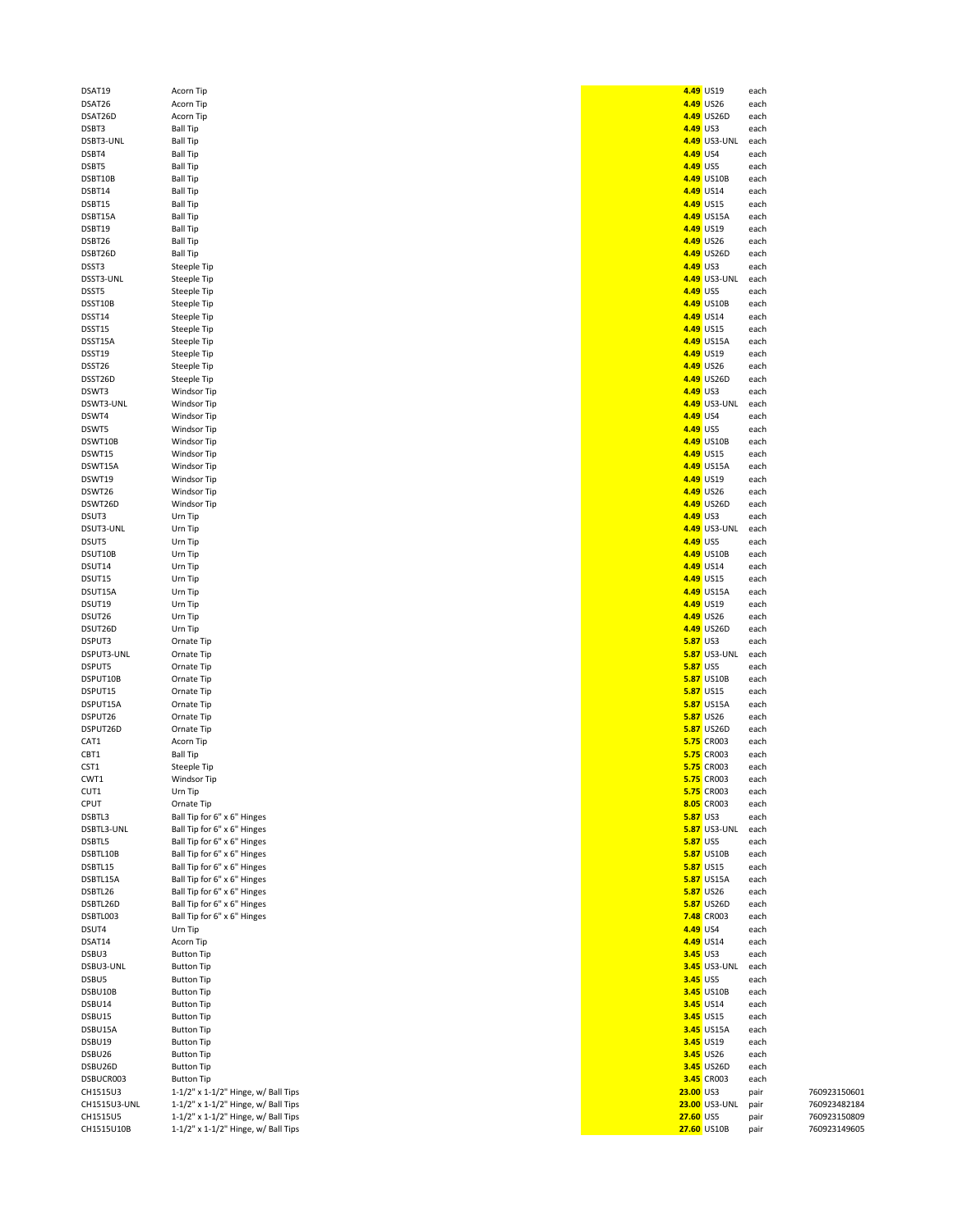| CH1515U14     | 1-1/2" x 1-1/2" Hinge, w/ Ball Tips    |
|---------------|----------------------------------------|
| CH1515U15     | 1-1/2" x 1-1/2" Hinge, w/ Ball Tips    |
| CH1515U15A    | 1-1/2" x 1-1/2" Hinge, w/ Ball Tips    |
| CH1515U26     | 1-1/2" x 1-1/2" Hinge, w/ Ball Tips    |
| CH1515U26D    | 1-1/2" x 1-1/2" Hinge, w/ Ball Tips    |
| CH1515CR003   | 1-1/2" x 1-1/2" Hinge, w/ Ball Tips    |
| CH2015U3      | 2" x 1-1/2" Hinge, w/ Ball Tips        |
| CH2015U3-UNL  | 2" x 1-1/2" Hinge, w/ Ball Tips        |
| CH2015U5      | 2" x 1-1/2" Hinge, w/ Ball Tips        |
| CH2015U10B    | 2" x 1-1/2" Hinge, w/ Ball Tips        |
| CH2015U14     | 2" x 1-1/2" Hinge, w/ Ball Tips        |
| CH2015U15     | 2" x 1-1/2" Hinge, w/ Ball Tips        |
| CH2015U15A    | 2" x 1-1/2" Hinge, w/ Ball Tips        |
| CH2015U26     | 2" x 1-1/2" Hinge, w/ Ball Tips        |
| CH2015U26D    | 2" x 1-1/2" Hinge, w/ Ball Tips        |
| CH2015CR003   | 2" x 1-1/2" Hinge, w/ Ball Tips        |
| CH2020U3      | 2" x 2" Hinge, w/ Ball Tips            |
| CH2020U3-UNL  | 2" x 2" Hinge, w/ Ball Tips            |
| CH2020U5      | 2" x 2" Hinge, w/ Ball Tips            |
| CH2020U10B    | 2" x 2" Hinge, w/ Ball Tips            |
| CH2020U14     | 2" x 2" Hinge, w/ Ball Tips            |
| CH2020U15     | 2" x 2" Hinge, w/ Ball Tips            |
| CH2020U15A    | 2" x 2" Hinge, w/ Ball Tips            |
| CH2020U26     | 2" x 2" Hinge, w/ Ball Tips            |
| CH2020U26D    | 2" x 2" Hinge, w/ Ball Tips            |
| CH2020CR003   | 2" x 2" Hinge, w/ Ball Tips            |
| CHA2517U3     | 2-1/2" x 1-3/4" Adjustable W/ Ball Tip |
| CHA2517U3-UNL | 2-1/2" x 1-3/4" Adjustable W/ Ball Tip |
| CHA2517U10B   | 2-1/2" x 1-3/4" Adjustable W/ Ball Tip |
| CHA2517U14    | 2-1/2" x 1-3/4" Adjustable W/ Ball Tip |
| CHA2517U15    | 2-1/2" x 1-3/4" Adjustable W/ Ball Tip |
| CHA2517U26    | 2-1/2" x 1-3/4" Adjustable W/ Ball Tip |
| CHA2517U5     | 2-1/2" x 1-3/4" Adjustable W/ Ball Tip |
|               |                                        |
| CH2520U3      | 2-1/2" x 2" Hinge, w/ Ball Tips        |
| CH2520U3-UNL  | 2-1/2" x 2" Hinge, w/ Ball Tips        |
| CH2520U5      | 2-1/2" x 2" Hinge, w/ Ball Tips        |
| CH2520U10B    | 2-1/2" x 2" Hinge, w/ Ball Tips        |
| CH2520U14     | 2-1/2" x 2" Hinge, w/ Ball Tips        |
| CH2520U15     | 2-1/2" x 2" Hinge, w/ Ball Tips        |
| CH2520U15A    | 2-1/2" x 2" Hinge, w/ Ball Tips        |
| CH2520U26     | 2-1/2" x 2" Hinge, w/ Ball Tips        |
| CH2520U26D    | 2-1/2" x 2" Hinge, w/ Ball Tips        |
| CH2520CR003   | 2-1/2" x 2" Hinge, w/ Ball Tips        |
| CH2525U3      | 2-1/2" x 2-1/2" Hinge, w/ Ball Tips    |
| CH2525U3-UNL  | 2-1/2" x 2-1/2" Hinge, w/ Ball Tips    |
| CH2525U5      | 2-1/2" x 2-1/2" Hinge, w/ Ball Tips    |
| CH2525U10B    | 2-1/2" x 2-1/2" Hinge, w/ Ball Tips    |
| CH2525U14     | 2-1/2" x 2-1/2" Hinge, w/ Ball Tips    |
| CH2525U15     | 2-1/2" x 2-1/2" Hinge, w/ Ball Tips    |
| CH2525U15A    | 2-1/2" x 2-1/2" Hinge, w/ Ball Tips    |
| CH2525U26     | 2-1/2" x 2-1/2" Hinge, w/ Ball Tips    |
| CH2525U26D    | 2-1/2" x 2-1/2" Hinge, w/ Ball Tips    |
| CH2525CR003   | 2-1/2" x 2-1/2" Hinge, w/ Ball Tips    |
| CH2525U19     | 2-1/2" x 2-1/2" Hinge, w/ Ball Tips    |
| CH3020U3      | 3" x 2" Hinge, w/ Ball Tips            |
| CH3020U3-UNL  | 3" x 2" Hinge, w/ Ball Tips            |
| CH3020U5      | 3" x 2" Hinge, w/ Ball Tips            |
| CH3020U10B    | 3" x 2" Hinge, w/ Ball Tips            |
| CH3020U14     | 3" x 2" Hinge, w/ Ball Tips            |
| CH3020U15     | 3" x 2" Hinge, w/ Ball Tips            |
| CH3020U15A    | 3" x 2" Hinge, w/ Ball Tips            |
| CH3020U26     | 3" x 2" Hinge, w/ Ball Tips            |
| CH3020U26D    | 3" x 2" Hinge, w/ Ball Tips            |
| CH3020CR003   | 3" x 2" Hinge, w/ Ball Tips            |
| CH3020U19     | 3" x 2" Hinge, w/ Ball Tips            |
| CH3025U3      | 3" x 2-1/2" Hinge, w/ Ball Tips        |
| CH3025U5      | 3" x 2-1/2" Hinge, w/ Ball Tips        |
| CH3025U10B    | 3" x 2-1/2" Hinge, w/ Ball Tips        |
| CH3025U14     | 3" x 2-1/2" Hinge, w/ Ball Tips        |
| CH3025U15     | 3" x 2-1/2" Hinge, w/ Ball Tips        |
| CH3025U15A    | 3" x 2-1/2" Hinge, w/ Ball Tips        |
| CH3025U26     | 3" x 2-1/2" Hinge, w/ Ball Tips        |
| CH3025U26D    | 3" x 2-1/2" Hinge, w/ Ball Tips        |
| CH3025CR003   | 3" x 2-1/2" Hinge, w/ Ball Tips        |
| CH3025U3-UNL  | 3" x 2-1/2" Hinge, w/ Ball Tips        |
| CH3025U19     | 3" x 2-1/2" Hinge, w/ Ball Tips        |
| CH2517U3      | 2-1/2" x 1-11/16" Hinge, w/ Ball Tips  |
| CH2517U3-UNL  |                                        |
| CH2517U5      | 2-1/2" x 1-11/16" Hinge, w/ Ball Tips  |
|               | 2-1/2" x 1-11/16" Hinge, w/ Ball Tips  |
| CH2517U10B    | 2-1/2" x 1-11/16" Hinge, w/ Ball Tips  |
| CH2517U14     | 2-1/2" x 1-11/16" Hinge, w/ Ball Tips  |
| CH2517U15     | 2-1/2" x 1-11/16" Hinge, w/ Ball Tips  |
| CH2517U15A    | 2-1/2" x 1-11/16" Hinge, w/ Ball Tips  |
| CH2517U26     | 2-1/2" x 1-11/16" Hinge, w/ Ball Tips  |

| CH1515U14               | 1-1/2" x 1-1/2" Hinge, w/ Ball Tips                                            | 27.60 US14       |                      |              | 760923474233                 |
|-------------------------|--------------------------------------------------------------------------------|------------------|----------------------|--------------|------------------------------|
|                         |                                                                                |                  |                      | pair         |                              |
| CH1515U15               | 1-1/2" x 1-1/2" Hinge, w/ Ball Tips                                            | 27.60 US15       |                      | pair         | 760923149803                 |
| CH1515U15A              | $1-1/2$ " x $1-1/2$ " Hinge, w/ Ball Tips                                      |                  | 27.60 US15A          | pair         | 760923150007                 |
| CH1515U26               | 1-1/2" x 1-1/2" Hinge, w/ Ball Tips                                            | 27.60 US26       |                      | pair         | 760923150205                 |
| CH1515U26D              | 1-1/2" x 1-1/2" Hinge, w/ Ball Tips                                            |                  | 27.60 US26D          | pair         | 760923150403                 |
|                         |                                                                                |                  |                      |              |                              |
| CH1515CR003             | $1-1/2$ " x $1-1/2$ " Hinge, w/ Ball Tips                                      |                  | 31.05 CR003          | pair         | 760923149308                 |
| CH2015U3                | 2" x 1-1/2" Hinge, w/ Ball Tips                                                | 23.00 US3        |                      | pair         | 760923152209                 |
| CH2015U3-UNL            | 2" x 1-1/2" Hinge, w/ Ball Tips                                                |                  | 23.00 US3-UNL        | pair         | 760923482191                 |
| CH2015U5                | 2" x 1-1/2" Hinge, w/ Ball Tips                                                | <b>27.60 US5</b> |                      | pair         | 760923152407                 |
|                         |                                                                                |                  |                      |              |                              |
| CH2015U10B              | 2" x 1-1/2" Hinge, w/ Ball Tips                                                |                  | 27.60 US10B          | pair         | 760923151202                 |
| CH2015U14               | 2" x 1-1/2" Hinge, w/ Ball Tips                                                | 27.60 US14       |                      | pair         | 760923474240                 |
| CH2015U15               | 2" x 1-1/2" Hinge, w/ Ball Tips                                                | 27.60 US15       |                      | pair         | 760923151400                 |
|                         |                                                                                |                  |                      |              |                              |
| CH2015U15A              | 2" x 1-1/2" Hinge, w/ Ball Tips                                                |                  | 27.60 US15A          | pair         | 760923151608                 |
| CH2015U26               | 2" x 1-1/2" Hinge, w/ Ball Tips                                                | 27.60 US26       |                      | pair         | 760923151806                 |
| CH2015U26D              | 2" x 1-1/2" Hinge, w/ Ball Tips                                                |                  | 27.60 US26D          | pair         | 760923152001                 |
|                         |                                                                                |                  |                      |              |                              |
| CH2015CR003             | 2" x 1-1/2" Hinge, w/ Ball Tips                                                |                  | 32.20 CR003          | pair         | 760923151004                 |
| CH2020U3                | 2" x 2" Hinge, w/ Ball Tips                                                    | 26.22 US3        |                      | pair         | 760923153800                 |
| CH2020U3-UNL            | 2" x 2" Hinge, w/ Ball Tips                                                    |                  | <b>26.22 US3-UNL</b> | pair         | 760923482207                 |
| CH2020U5                |                                                                                | 29.90 US5        |                      |              | 760923154005                 |
|                         | 2" x 2" Hinge, w/ Ball Tips                                                    |                  |                      | pair         |                              |
| CH2020U10B              | 2" x 2" Hinge, w/ Ball Tips                                                    |                  | <b>29.90 US10B</b>   | pair         | 760923152803                 |
| CH2020U14               | 2" x 2" Hinge, w/ Ball Tips                                                    | 29.90 US14       |                      | pair         | 760923474257                 |
| CH2020U15               | 2" x 2" Hinge, w/ Ball Tips                                                    | 29.90 US15       |                      | pair         | 760923153008                 |
|                         |                                                                                |                  |                      |              |                              |
| CH2020U15A              | 2" x 2" Hinge, w/ Ball Tips                                                    |                  | 29.90 US15A          | pair         | 760923153206                 |
| CH2020U26               | 2" x 2" Hinge, w/ Ball Tips                                                    | 29.90 US26       |                      | pair         | 760923153404                 |
| CH2020U26D              | 2" x 2" Hinge, w/ Ball Tips                                                    |                  | 29.90 US26D          | pair         | 760923153602                 |
|                         |                                                                                |                  |                      |              |                              |
| CH2020CR003             | 2" x 2" Hinge, w/ Ball Tips                                                    |                  | 34.50 CR003          | pair         | 760923152605                 |
| CHA2517U3               | 2-1/2" x 1-3/4" Adjustable W/ Ball Tips                                        | 27.60 US3        |                      | pair         | 760923482221                 |
| CHA2517U3-UNL           | 2-1/2" x 1-3/4" Adjustable W/ Ball Tips                                        |                  | <b>27.60 US3-UNL</b> | pair         | 760923482238                 |
| CHA2517U10B             |                                                                                |                  | 32.20 US10B          |              | 760923482245                 |
|                         | 2-1/2" x 1-3/4" Adjustable W/ Ball Tips                                        |                  |                      | pair         |                              |
| CHA2517U14              | 2-1/2" x 1-3/4" Adjustable W/ Ball Tips                                        | 32.20 US14       |                      | pair         | 760923482252                 |
| CHA2517U15              | 2-1/2" x 1-3/4" Adjustable W/ Ball Tips                                        | 32.20 US15       |                      | pair         | 760923482269                 |
| CHA2517U26              | 2-1/2" x 1-3/4" Adjustable W/ Ball Tips                                        | 32.20 US26       |                      |              | 760923482276                 |
|                         |                                                                                |                  |                      | pair         |                              |
| CHA2517U5               | 2-1/2" x 1-3/4" Adjustable W/ Ball Tips                                        | 32.20 US5        |                      | pair         | 760923486618                 |
| CH2520U3                | 2-1/2" x 2" Hinge, w/ Ball Tips                                                | 31.86 US3        |                      | pair         | 760923157013                 |
| CH2520U3-UNL            | 2-1/2" x 2" Hinge, w/ Ball Tips                                                |                  | <b>31.86 US3-UNL</b> | pair         | 760923482283                 |
|                         |                                                                                |                  |                      |              |                              |
| CH2520U5                | 2-1/2" x 2" Hinge, w/ Ball Tips                                                | 34.50 US5        |                      | pair         | 760923157204                 |
| CH2520U10B              | 2-1/2" x 2" Hinge, w/ Ball Tips                                                |                  | 34.50 US10B          | pair         | 760923156009                 |
| CH2520U14               | 2-1/2" x 2" Hinge, w/ Ball Tips                                                | 34.50 US14       |                      | pair         | 760923474271                 |
|                         |                                                                                |                  |                      |              |                              |
| CH2520U15               | 2-1/2" x 2" Hinge, w/ Ball Tips                                                | 34.50 US15       |                      | pair         | 760923156207                 |
| CH2520U15A              | 2-1/2" x 2" Hinge, w/ Ball Tips                                                |                  | 34.50 US15A          | pair         | 760923156405                 |
| CH2520U26               | 2-1/2" x 2" Hinge, w/ Ball Tips                                                | 34.50 US26       |                      | pair         | 760923156603                 |
| CH2520U26D              |                                                                                |                  | 34.50 US26D          |              | 760923156801                 |
|                         | 2-1/2" x 2" Hinge, w/ Ball Tips                                                |                  |                      | pair         |                              |
| CH2520CR003             | 2-1/2" x 2" Hinge, w/ Ball Tips                                                |                  | 40.25 CR003          | pair         | 760923155804                 |
| CH2525U3                | 2-1/2" x 2-1/2" Hinge, w/ Ball Tips                                            | 32.78 US3        |                      | pair         | 760923158607                 |
|                         |                                                                                |                  |                      |              |                              |
| CH2525U3-UNL            | 2-1/2" x 2-1/2" Hinge, w/ Ball Tips                                            |                  | <b>32.78</b> US3-UNL | pair         | 760923482290                 |
| CH2525U5                | 2-1/2" x 2-1/2" Hinge, w/ Ball Tips                                            | 36.80 US5        |                      | pair         | 760923158805                 |
| CH2525U10B              | 2-1/2" x 2-1/2" Hinge, w/ Ball Tips                                            |                  | 36.80 US10B          | pair         | 760923157600                 |
| CH2525U14               | 2-1/2" x 2-1/2" Hinge, w/ Ball Tips                                            | 36.80 US14       |                      | pair         | 760923474288                 |
|                         |                                                                                |                  |                      |              |                              |
| CH2525U15               | 2-1/2" x 2-1/2" Hinge, w/ Ball Tips                                            | 36.80 US15       |                      | pair         | 760923157808                 |
| CH2525U15A              | $2-1/2$ " x $2-1/2$ " Hinge, w/ Ball Tips                                      |                  | 36.80 US15A          | pair         | 760923158003                 |
| CH2525U26               | 2-1/2" x 2-1/2" Hinge, w/ Ball Tips                                            | 36.80 US26       |                      | pair         | 760923158201                 |
|                         |                                                                                |                  |                      |              |                              |
| CH2525U26D              | 2-1/2" x 2-1/2" Hinge, w/ Ball Tips                                            |                  | 36.80 US26D          | pair         | 760923158409                 |
| CH2525CR003             | 2-1/2" x 2-1/2" Hinge, w/ Ball Tips                                            |                  | 46.00 CR003          | pair         | 760923157402                 |
| CH2525U19               | 2-1/2" x 2-1/2" Hinge, w/ Ball Tips                                            | 36.80 US19       |                      | pair         | 760923491346                 |
|                         |                                                                                |                  |                      |              |                              |
| CH3020U3                | 3" x 2" Hinge, w/ Ball Tips                                                    | 32.78 US3        |                      | pair         | 760923160204                 |
| CH3020U3-UNL            | 3" x 2" Hinge, w/ Ball Tips                                                    |                  | <b>32.78 US3-UNL</b> | pair         | 760923482306                 |
| CH3020U5                | 3" x 2" Hinge, w/ Ball Tips                                                    | 36.80 US5        |                      | pair         | 760923160402                 |
| CH3020U10B              | 3" x 2" Hinge, w/ Ball Tips                                                    |                  | 36.80 US10B          |              | 760923159208                 |
|                         |                                                                                |                  |                      | pair         |                              |
| CH3020U14               | 3" x 2" Hinge, w/ Ball Tips                                                    | 36.80 US14       |                      | pair         | 760923474295                 |
| CH3020U15               | 3" x 2" Hinge, w/ Ball Tips                                                    | 36.80 US15       |                      | pair         | 760923159406                 |
| CH3020U15A              | 3" x 2" Hinge, w/ Ball Tips                                                    |                  | 36.80 US15A          | pair         | 760923159604                 |
| CH3020U26               | 3" x 2" Hinge, w/ Ball Tips                                                    | 36.80 US26       |                      |              | 760923159802                 |
|                         |                                                                                |                  |                      | pair         |                              |
| CH3020U26D              | 3" x 2" Hinge, w/ Ball Tips                                                    |                  | 36.80 US26D          | pair         | 760923160006                 |
| CH3020CR003             | 3" x 2" Hinge, w/ Ball Tips                                                    |                  | 46.00 CR003          | pair         | 760923159000                 |
| CH3020U19               | 3" x 2" Hinge, w/ Ball Tips                                                    | 36.80 US19       |                      | pair         | 760923491353                 |
|                         |                                                                                |                  |                      |              |                              |
| CH3025U3                | 3" x 2-1/2" Hinge, w/ Ball Tips                                                | 34.50 US3        |                      | pair         | 760923161805                 |
| CH3025U5                | 3" x 2-1/2" Hinge, w/ Ball Tips                                                | 40.25 US5        |                      | pair         | 760923162000                 |
| CH3025U10B              | 3" x 2-1/2" Hinge, w/ Ball Tips                                                |                  | 40.25 US10B          | pair         | 760923160808                 |
| CH3025U14               | 3" x 2-1/2" Hinge, w/ Ball Tips                                                | 40.25 US14       |                      |              | 760923474301                 |
|                         |                                                                                |                  |                      | pair         |                              |
| CH3025U15               | 3" x 2-1/2" Hinge, w/ Ball Tips                                                | 40.25 US15       |                      | pair         | 760923161003                 |
| CH3025U15A              | 3" x 2-1/2" Hinge, w/ Ball Tips                                                |                  | 40.25 US15A          | pair         | 760923161201                 |
| CH3025U26               | 3" x 2-1/2" Hinge, w/ Ball Tips                                                | 40.25 US26       |                      | pair         | 760923161409                 |
|                         |                                                                                |                  |                      |              |                              |
| CH3025U26D              | 3" x 2-1/2" Hinge, w/ Ball Tips                                                |                  | 40.25 US26D          | pair         | 760923161614                 |
| CH3025CR003             | 3" x 2-1/2" Hinge, w/ Ball Tips                                                |                  | 48.30 CR003          | pair         | 760923160600                 |
| CH3025U3-UNL            | 3" x 2-1/2" Hinge, w/ Ball Tips                                                |                  | <b>34.50 US3-UNL</b> | pair         | 760923484423                 |
|                         |                                                                                | 40.25 US19       |                      |              |                              |
| CH3025U19               | 3" x 2-1/2" Hinge, w/ Ball Tips                                                |                  |                      | pair         | 760923491360                 |
| CH2517U3                | 2-1/2" x 1-11/16" Hinge, w/ Ball Tips                                          | <b>27.60 US3</b> |                      | pair         | 760923155408                 |
| CH2517U3-UNL            | 2-1/2" x 1-11/16" Hinge, w/ Ball Tips                                          |                  | 27.60 US3-UNL        | pair         | 760923482214                 |
| CH2517U5                | 2-1/2" x 1-11/16" Hinge, w/ Ball Tips                                          | 32.20 US5        |                      | pair         | 760923155606                 |
|                         |                                                                                |                  |                      |              |                              |
| CH2517U10B              | 2-1/2" x 1-11/16" Hinge, w/ Ball Tips                                          |                  | 32.20 US10B          | pair         | 760923154401                 |
| CH2517U14               | 2-1/2" x 1-11/16" Hinge, w/ Ball Tips                                          | 32.20 US14       |                      | pair         | 760923474264                 |
|                         |                                                                                |                  |                      |              |                              |
| CH2517U15               |                                                                                |                  | 32.20 US15           |              | 760923154609                 |
|                         | 2-1/2" x 1-11/16" Hinge, w/ Ball Tips                                          |                  |                      | pair         |                              |
| CH2517U15A<br>CH2517U26 | 2-1/2" x 1-11/16" Hinge, w/ Ball Tips<br>2-1/2" x 1-11/16" Hinge, w/ Ball Tips | 32.20 US26       | 32.20 US15A          | pair<br>pair | 760923154807<br>760923154913 |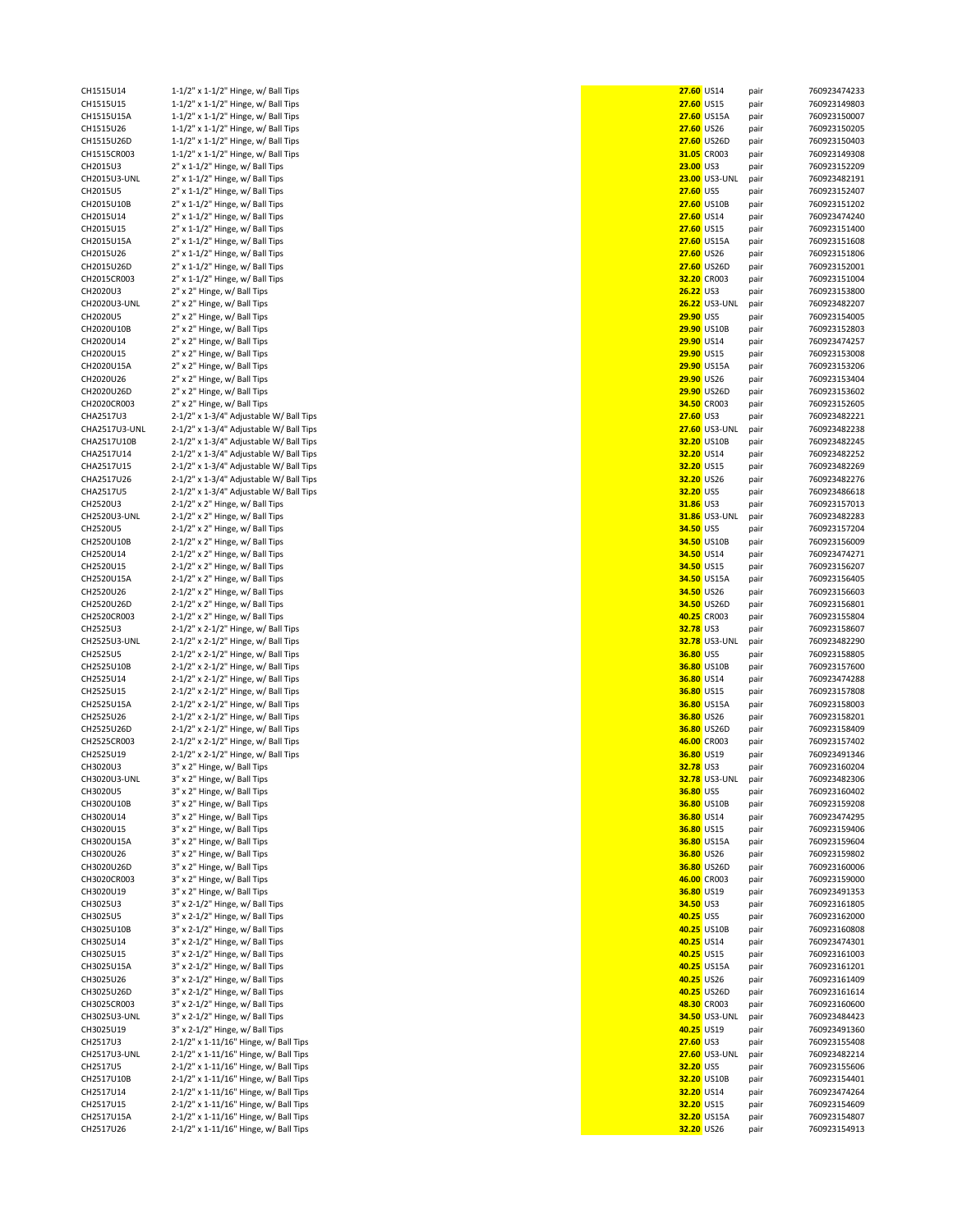| CH2517U26D      | 2-1/2" x 1-11/16" Hinge, w/ Ball Tips |                   | 32.20 US26D         | pair | 760923155200 |
|-----------------|---------------------------------------|-------------------|---------------------|------|--------------|
| CH2517CR003     | 2-1/2" x 1-11/16" Hinge, w/ Ball Tips | 36.80 CR003       |                     | pair | 760923154203 |
| CH2517U19       | 2-1/2" x 1-11/16" Hinge, w/ Ball Tips | 32.20 US19        |                     |      | 760923491339 |
|                 |                                       |                   |                     | pair |              |
| CHAT3           | Acorn Tip                             | 2.76 US3          |                     | each |              |
| CHAT5           | Acorn Tip                             | <b>2.76 US5</b>   |                     | each |              |
| CHAT10B         | Acorn Tip                             |                   | 2.76 US10B          | each |              |
| CHAT15          |                                       |                   | 2.76 US15           |      |              |
|                 | Acorn Tip                             |                   |                     | each |              |
| CHAT15A         | Acorn Tip                             |                   | 2.76 US15A          | each |              |
| CHAT26          | Acorn Tip                             |                   | <b>2.76</b> US26    | each |              |
| CHAT26D         | Acorn Tip                             |                   | 2.76 US26D          | each |              |
|                 |                                       |                   |                     |      |              |
| CHAT003         | Acorn Tip                             |                   | 3.45 CR003          | each |              |
| CHBT3           | <b>Ball Tip</b>                       | <b>2.76</b> US3   |                     | each |              |
| CHBT5           | <b>Ball Tip</b>                       | <b>2.76 US5</b>   |                     | each |              |
|                 |                                       |                   |                     |      |              |
| CHBT10B         | <b>Ball Tip</b>                       |                   | 2.76 US10B          | each |              |
| CHBT15          | <b>Ball Tip</b>                       |                   | <b>2.76</b> US15    | each |              |
| CHBT15A         | <b>Ball Tip</b>                       |                   | 2.76 US15A          | each |              |
|                 |                                       |                   |                     |      |              |
| CHBT26          | <b>Ball Tip</b>                       |                   | 2.76 US26           | each |              |
| CHBT26D         | <b>Ball Tip</b>                       |                   | 2.76 US26D          | each |              |
| CHBT003         | <b>Ball Tip</b>                       |                   | 3.45 CR003          | each |              |
|                 |                                       |                   |                     |      |              |
| CHST3           | Steeple Tip                           | 2.76 US3          |                     | each |              |
| CHST5           | Steeple Tip                           | 2.76 US5          |                     | each |              |
| CHST10B         | Steeple Tip                           |                   | 2.76 US10B          | each |              |
|                 |                                       |                   |                     |      |              |
| CHST15          | Steeple Tip                           |                   | 2.76 US15           | each |              |
| CHST15A         | Steeple Tip                           |                   | 2.76 US15A          | each |              |
| CHST26          | Steeple Tip                           |                   | 2.76 US26           | each |              |
| CHST26D         |                                       |                   | 2.76 US26D          | each |              |
|                 | Steeple Tip                           |                   |                     |      |              |
| CHST003         | Steeple Tip                           |                   | 3.45 CR003          | each |              |
| CHWT3           | Windsor Tip                           | 2.76 US3          |                     | each |              |
| CHWT5           | <b>Windsor Tip</b>                    | 2.76 US5          |                     | each |              |
|                 |                                       |                   |                     |      |              |
| CHWT10B         | Windsor Tip                           |                   | 2.76 US10B          | each |              |
| CHWT15          | Windsor Tip                           |                   | 2.76 US15           | each |              |
| CHWT15A         | Windsor Tip                           |                   | 2.76 US15A          | each |              |
|                 |                                       |                   |                     |      |              |
| CHWT26          | Windsor Tip                           |                   | 2.76 US26           | each |              |
| CHWT26D         | Windsor Tip                           |                   | 2.76 US26D          | each |              |
| CHWT003         | Windsor Tip                           |                   | 3.45 CR003          | each |              |
|                 |                                       |                   |                     |      |              |
| CHUT3           | Urn Tip                               | 2.76 US3          |                     | each |              |
| CHUT5           | Urn Tip                               | <b>2.76 US5</b>   |                     | each |              |
| CHUT10B         | Urn Tip                               |                   | 2.76 US10B          | each |              |
| CHUT15          | Urn Tip                               |                   | 2.76 US15           | each |              |
|                 |                                       |                   |                     |      |              |
| CHUT15A         | Urn Tip                               |                   | 2.76 US15A          | each |              |
| CHUT26          | Urn Tip                               |                   | 2.76 US26           | each |              |
| CHUT26D         | Urn Tip                               |                   | 2.76 US26D          | each |              |
|                 |                                       |                   |                     |      |              |
| CHUT003         | Urn Tip                               |                   | 3.45 CR003          | each |              |
| CHBU3           | <b>Button Tip</b>                     | <b>2.76</b> US3   |                     | each |              |
| CHBU5           | <b>Button Tip</b>                     | 2.76 US5          |                     | each |              |
|                 |                                       |                   |                     |      |              |
| CHBU10B         | <b>Button Tip</b>                     |                   | 2.76 US10B          | each |              |
| CHBU15          | <b>Button Tip</b>                     |                   | 2.76 US15           | each |              |
| CHBU15A         | <b>Button Tip</b>                     |                   | 2.76 US15A          | each |              |
|                 |                                       |                   |                     |      |              |
| CHBU26          | <b>Button Tip</b>                     |                   | 2.76 US26           | each |              |
| CHBU26D         | <b>Button Tip</b>                     |                   | 2.76 US26D          | each |              |
| CHBU003         | <b>Button Tip</b>                     |                   | 3.45 CR003          | each |              |
|                 |                                       |                   |                     |      |              |
| CHBT14          | <b>Ball Tip</b>                       |                   | 2.76 US14           | each |              |
| CHAT14          | Acorn Tip                             |                   | 2.76 US14           | each |              |
| CHAT3-UNL       | Acorn Tip                             |                   | <b>2.76</b> US3-UNL | each |              |
| CHBT3-UNL       | Ball Tip                              |                   | 2.76 US3-UNL        | each |              |
|                 |                                       |                   |                     |      |              |
| CHBU3-UNL       | <b>Button Tip</b>                     |                   | <b>2.76</b> US3-UNL | each |              |
| CHBU14          | <b>Button Tip</b>                     |                   | 2.76 US14           | each |              |
| CHST3-UNL       | Steeple Tip                           |                   | <b>2.76</b> US3-UNL | each |              |
|                 |                                       |                   |                     |      |              |
| CHST14          | Steeple Tip                           |                   | 2.76 US14           | each |              |
| CHUT3-UNL       | Urn Tip                               |                   | <b>2.76</b> US3-UNL | each |              |
| CHUT14          | Urn Tip                               |                   | 2.76 US14           | each |              |
| CHWT3-UNL       | Windsor Tip                           |                   | <b>2.76</b> US3-UNL | each |              |
|                 |                                       |                   |                     |      |              |
| CHWT14          | Windsor Tip                           |                   | 2.76 US14           | each |              |
| CHST19          | Steeple Tip                           |                   | 2.76 US19           | each |              |
| CHBU19          | <b>Button Tip</b>                     |                   | 2.76 US19           | each |              |
| PH60U3          | 4-3/8" x 5/8" x 1-7/8" Hinge          | 166.75 US3        |                     | pair | 760923438808 |
|                 |                                       |                   |                     |      |              |
| <b>PH60U5</b>   | 4-3/8" x 5/8" x 1-7/8" Hinge          | 170.20 US5        |                     | pair | 760923439003 |
| <b>PH60U10B</b> | 4-3/8" x 5/8" x 1-7/8" Hinge          | 170.20 US10B      |                     | pair | 760923437603 |
| PH60U14         | 4-3/8" x 5/8" x 1-7/8" Hinge          | 170.20 US14       |                     | pair | 760923482535 |
|                 |                                       |                   |                     |      |              |
| PH60U15         | 4-3/8" x 5/8" x 1-7/8" Hinge          | 170.20 US15       |                     | pair | 760923437801 |
| <b>PH60U15A</b> | 4-3/8" x 5/8" x 1-7/8" Hinge          | 170.20 US15A      |                     | pair | 760923438006 |
| PH60U19         | 4-3/8" x 5/8" x 1-7/8" Hinge          | 170.20 US19       |                     | pair | 760923438204 |
|                 |                                       |                   |                     |      |              |
| PH60U26         | 4-3/8" x 5/8" x 1-7/8" Hinge          | 170.20 US26       |                     | pair | 760923438402 |
| PH60U26D        | 4-3/8" x 5/8" x 1-7/8" Hinge          | 170.20 US26D      |                     | pair | 760923438600 |
| PH60CR003       | 4-3/8" x 5/8" x 1-7/8" Hinge          | 178.25 CR003      |                     | pair | 760923437405 |
|                 |                                       |                   |                     |      |              |
| <b>PH35U3</b>   | 3-7/8" x 5/8" x 1-5/8" Hinge          | 56.35 US3         |                     | pair | 760923433681 |
| <b>PH35U5</b>   | 3-7/8" x 5/8" x 1-5/8" Hinge          | <b>58.65 US5</b>  |                     | pair | 760923433698 |
| PH35U10B        | 3-7/8" x 5/8" x 1-5/8" Hinge          |                   | <b>58.65 US10B</b>  | pair | 760923433629 |
|                 |                                       |                   |                     |      |              |
| PH35U14         | 3-7/8" x 5/8" x 1-5/8" Hinge          | 58.65 US14        |                     | pair | 760923433636 |
| PH35U15         | 3-7/8" x 5/8" x 1-5/8" Hinge          | <b>58.65 US15</b> |                     | pair | 760923433643 |
| <b>PH35U15A</b> | 3-7/8" x 5/8" x 1-5/8" Hinge          |                   | 58.65 US15A         | pair | 760923433650 |
| PH35U19         | 3-7/8" x 5/8" x 1-5/8" Hinge          | 58.65 US19        |                     |      | 760923482511 |
|                 |                                       |                   |                     | pair |              |
| PH35U26         | 3-7/8" x 5/8" x 1-5/8" Hinge          | 58.65 US26        |                     | pair | 760923433667 |
| PH35U26D        | 3-7/8" x 5/8" x 1-5/8" Hinge          |                   | <b>58.65 US26D</b>  | pair | 760923433674 |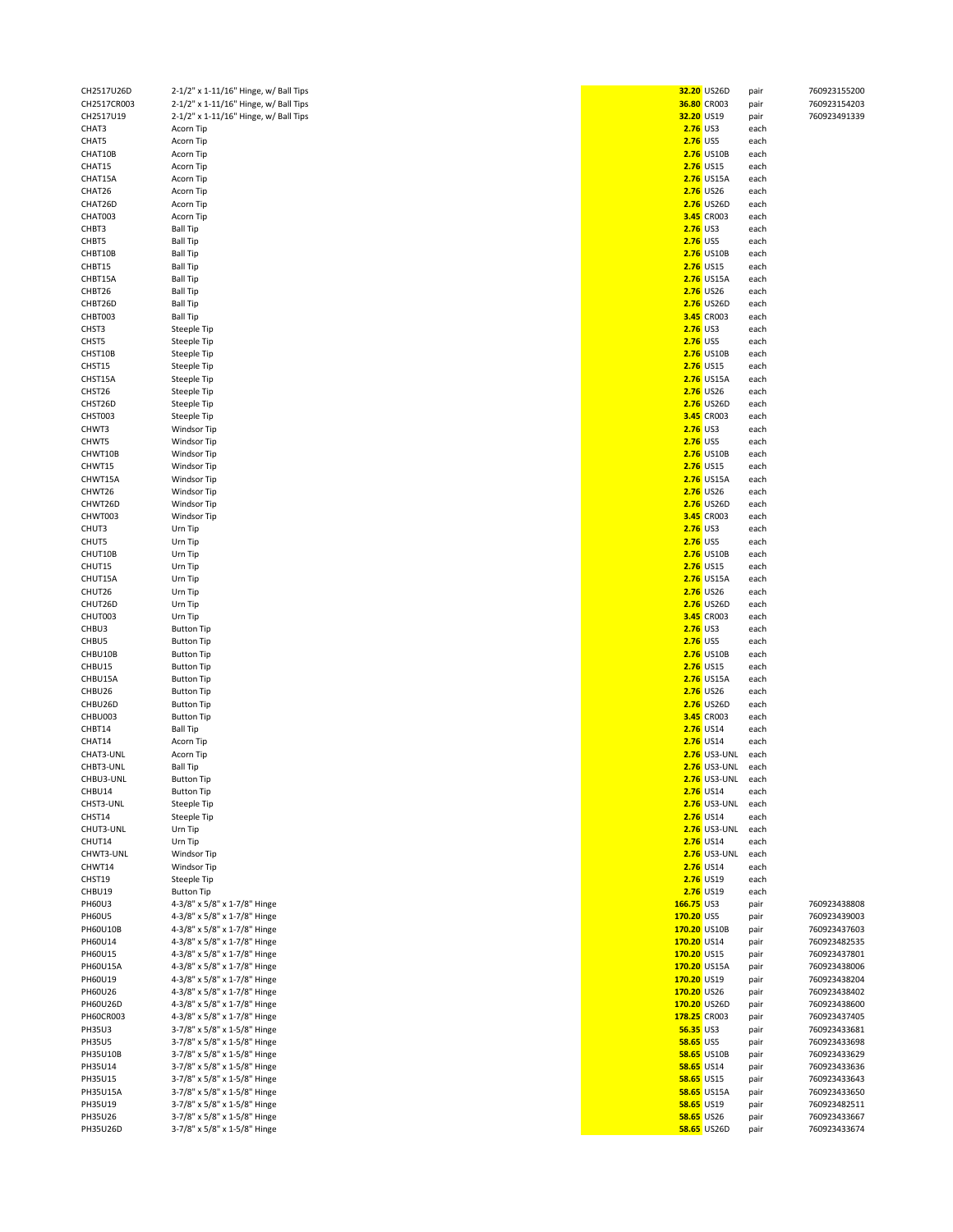| -nsscruus                      | ווח סקכ-דג סקכג סקי-כ      |
|--------------------------------|----------------------------|
| PH40U3                         | 4-3/8" x 5/8" x 1-7/8" Hir |
| <b>H40U5</b>                   | 4-3/8" x 5/8" x 1-7/8" Hir |
| <b>PH40U10B</b>                | 4-3/8" x 5/8" x 1-7/8" Hir |
| H40U14                         | 4-3/8" x 5/8" x 1-7/8" Hir |
| <b>H40U15</b>                  | 4-3/8" x 5/8" x 1-7/8" Hir |
| <b>PH40U15A</b>                | 4-3/8" x 5/8" x 1-7/8" Hir |
| <b>H40U19</b>                  | 4-3/8" x 5/8" x 1-7/8" Hir |
| H40U26                         | 4-3/8" x 5/8" x 1-7/8" Hir |
| H40U26D                        | 4-3/8" x 5/8" x 1-7/8" Hir |
| PH40CR003                      | 4-3/8" x 5/8" x 1-7/8" Hir |
| <b>SBIH2510U3</b>              | Intermediate Hinge         |
| <b>SBIH2510U5</b>              | Intermediate Hinge         |
| <b>SBIH2510U10B</b>            | Intermediate Hinge         |
| SBIH2510U15                    | Intermediate Hinge         |
| <b>SBIH2510U15A</b>            | Intermediate Hinge         |
| SBIH2510U19                    | Intermediate Hinge         |
|                                |                            |
| <b>SBIH2510U26</b>             | Intermediate Hinge         |
| SBIH2510U26D                   | Intermediate Hinge         |
| SBIH2510CR003                  | Intermediate Hinge         |
| <b>B985U3</b>                  | Pivot Base                 |
| <b>B985U5</b>                  | Pivot Base                 |
| B985U10B                       | Pivot Base                 |
| B985U15                        | Pivot Base                 |
| <b>B985U15A</b>                | Pivot Base                 |
| <b>B985U19</b>                 | Pivot Base                 |
| <b>B985U26</b>                 | Pivot Base                 |
| B985U26D                       | Pivot Base                 |
| B985CR003                      | Pivot Base                 |
| <b>B985U14</b>                 | Pivot Base                 |
| DSPA3040U3                     | 3" x 4" Hinge              |
| DSPA3040U5                     | 3" x 4" Hinge              |
| DSPA3040U10B                   | 3" x 4" Hinge              |
| DSPA3040U15                    | 3" x 4" Hinge              |
| DSPA3040U15A                   | 3" x 4" Hinge              |
| DSPA3040U26                    | 3" x 4" Hinge              |
| DSPA3040U26D                   | 3" x 4" Hinge              |
| DSPA3040CR003                  |                            |
|                                | 3" x 4" Hinge              |
| DSPA4040U3                     | 4" x 4" Hinge              |
| DSPA4040U5                     | 4" x 4" Hinge              |
| DSPA4040U10B                   | 4" x 4" Hinge              |
| DSPA4040U15                    | 4" x 4" Hinge              |
| DSPA4040U15A                   | 4" x 4" Hinge              |
| DSPA4040U26                    | 4" x 4" Hinge              |
| DSPA4040U26D                   | 4" x 4" Hinge              |
| DSPA4040CR003                  | 4" x 4" Hinge              |
| DSPA4060U3                     | 4" x 6" Hinge              |
| DSPA4060U5                     | 4" x 6" Hinge              |
| DSPA4060U10B                   | 4" x 6" Hinge              |
| DSPA4060U15                    | 4" x 6" Hinge              |
| DSPA4060U15A                   | 4" x 6" Hinge              |
| DSPA4060U26                    | 4" x 6" Hinge              |
| DSPA4060U26D                   | 4" x 6" Hinge              |
| DSPA4060CR003                  | 4" x 6" Hinge              |
| CSBP35                         | 3-1/2" x 3-1/2" Square Hi  |
| <b>DSBP35U3</b>                | 3-1/2" x 3-1/2" Square Hi  |
| DSBP35U3-UNL                   | 3-1/2" x 3-1/2" Square Hi  |
| <b>DSBP35U5</b>                | 3-1/2" x 3-1/2" Square Hi  |
| DSBP35U10B                     | 3-1/2" x 3-1/2" Square Hi  |
| <b>DSBP35U15</b>               | 3-1/2" x 3-1/2" Square Hi  |
|                                | 3-1/2" x 3-1/2" Square Hi  |
| <b>DSBP35U15A</b>              |                            |
| <b>DSBP35U26</b>               | 3-1/2" x 3-1/2" Square Hi  |
| DSBP35U26D                     | 3-1/2" x 3-1/2" Square Hi  |
| CSBP44                         | 4" x 4" Square Hinges      |
| DSBP44U3                       | 4" x 4" Square Hinges      |
| DSBP44U3-UNL                   | 4" x 4" Square Hinges      |
| DSBP44U5                       | 4" x 4" Square Hinges      |
| DSBP44U10B                     | 4" x 4" Square Hinges      |
| DSBP44U15                      | 4" x 4" Square Hinges      |
| DSBP44U15A                     | 4" x 4" Square Hinges      |
| <b>DSBP44U26</b>               | 4" x 4" Square Hinges      |
| DSBP44U26D                     | 4" x 4" Square Hinges      |
| CSBP45                         | 4-1/2" x 4-1/2" Square Hi  |
| <b>DSBP45U3</b>                | 4-1/2" x 4-1/2" Square Hi  |
| DSBP45U3-UNL                   | 4-1/2" x 4-1/2" Square Hi  |
| <b>DSBP45U5</b>                | 4-1/2" x 4-1/2" Square Hi  |
| <b>DSBP45U10B</b>              | 4-1/2" x 4-1/2" Square Hi  |
| <b>DSBP45U15</b>               | 4-1/2" x 4-1/2" Square Hi  |
| DSBP45U15A                     | 4-1/2" x 4-1/2" Square Hi  |
| DSBP45U19                      | 4-1/2" x 4-1/2" Square Hi  |
| DSBP45U26                      | 4-1/2" x 4-1/2" Square Hi  |
| DSBP45U26D                     | 4-1/2" x 4-1/2" Square Hi  |
|                                | 2" x 1-1/2" Hinge          |
| OK2015U3UNL-L<br>OK2015U3UNL-R | 2" x 1-1/2" Hinge          |
|                                |                            |

| PH35CR003      | 3-7/8" x 5/8" x 1-5/8" Hinge        |                   | 63.25 CR003          | pair | 760923433612 |
|----------------|-------------------------------------|-------------------|----------------------|------|--------------|
|                |                                     |                   |                      |      |              |
| PH40U3         | 4-3/8" x 5/8" x 1-7/8" Hinge        | 66.70 US3         |                      | pair | 760923433773 |
| <b>PH40U5</b>  | 4-3/8" x 5/8" x 1-7/8" Hinge        | 69.00 US5         |                      | pair | 760923433780 |
| PH40U10B       | 4-3/8" x 5/8" x 1-7/8" Hinge        |                   | 69.00 US10B          | pair | 760923433711 |
| PH40U14        | 4-3/8" x 5/8" x 1-7/8" Hinge        | 69.00 US14        |                      | pair | 760923433728 |
| PH40U15        | 4-3/8" x 5/8" x 1-7/8" Hinge        | 69.00 US15        |                      |      | 760923433735 |
|                |                                     |                   |                      | pair |              |
| PH40U15A       | 4-3/8" x 5/8" x 1-7/8" Hinge        |                   | 69.00 US15A          | pair | 760923433742 |
| PH40U19        | 4-3/8" x 5/8" x 1-7/8" Hinge        | 69.00 US19        |                      | pair | 760923482528 |
| PH40U26        | 4-3/8" x 5/8" x 1-7/8" Hinge        | 69.00 US26        |                      | pair | 760923433759 |
| PH40U26D       | 4-3/8" x 5/8" x 1-7/8" Hinge        |                   | 69.00 US26D          |      | 760923433766 |
|                |                                     |                   |                      | pair |              |
| PH40CR003      | 4-3/8" x 5/8" x 1-7/8" Hinge        |                   | 74.75 CR003          | pair | 760923433704 |
| SBIH2510U3     | Intermediate Hinge                  | 124.20 US3        |                      | pair | 760923473694 |
| SBIH2510U5     | Intermediate Hinge                  | 124.20 US5        |                      | pair | 760923473700 |
|                |                                     |                   |                      |      |              |
| SBIH2510U10B   | Intermediate Hinge                  | 124.20 US10B      |                      | pair | 760923473717 |
| SBIH2510U15    | <b>Intermediate Hinge</b>           | 124.20 US15       |                      | pair | 760923473724 |
| SBIH2510U15A   | Intermediate Hinge                  | 124.20 US15A      |                      | pair | 760923473731 |
| SBIH2510U19    | Intermediate Hinge                  | 124.20 US19       |                      | pair | 760923473748 |
|                |                                     |                   |                      |      |              |
| SBIH2510U26    | Intermediate Hinge                  | 124.20 US26       |                      | pair | 760923473755 |
| SBIH2510U26D   | Intermediate Hinge                  | 124.20 US26D      |                      | pair | 760923473762 |
| SBIH2510CR003  | Intermediate Hinge                  | 132.25 CR003      |                      | pair | 760923473779 |
| PB985U3        | Pivot Base                          | 20.70 US3         |                      |      | 760923473786 |
|                |                                     |                   |                      | each |              |
| <b>PB985U5</b> | Pivot Base                          | 20.70 US5         |                      | each | 760923473793 |
| PB985U10B      | Pivot Base                          |                   | 20.70 US10B          | each | 760923473809 |
| PB985U15       | Pivot Base                          | 20.70 US15        |                      | each | 760923473854 |
|                |                                     |                   |                      |      |              |
| PB985U15A      | Pivot Base                          |                   | 20.70 US15A          | each | 760923473816 |
| PB985U19       | Pivot Base                          | 20.70 US19        |                      | each | 760923473823 |
| PB985U26       | Pivot Base                          | 20.70 US26        |                      | each | 760923473830 |
| PB985U26D      | Pivot Base                          |                   | 20.70 US26D          | each | 760923473847 |
|                |                                     |                   |                      |      |              |
| PB985CR003     | Pivot Base                          |                   | 24.15 CR003          | each | 760923473861 |
| PB985U14       | Pivot Base                          | 20.70 US14        |                      | each | 760923486977 |
| DSPA3040U3     | 3" x 4" Hinge                       | 63.25 US3         |                      | pair | 760923474325 |
| DSPA3040U5     | 3" x 4" Hinge                       | 63.25 US5         |                      | pair | 760923474332 |
|                |                                     |                   |                      |      |              |
| DSPA3040U10B   | 3" x 4" Hinge                       |                   | 63.25 US10B          | pair | 760923474349 |
| DSPA3040U15    | 3" x 4" Hinge                       | 63.25 US15        |                      | pair | 760923474356 |
| DSPA3040U15A   | 3" x 4" Hinge                       |                   | 63.25 US15A          | pair | 760923474363 |
| DSPA3040U26    | 3" x 4" Hinge                       | 63.25 US26        |                      | pair | 760923474370 |
|                |                                     |                   |                      |      |              |
| DSPA3040U26D   | 3" x 4" Hinge                       |                   | 63.25 US26D          | pair | 760923474387 |
| DSPA3040CR003  | 3" x 4" Hinge                       |                   | 69.00 CR003          | pair | 760923474394 |
| DSPA4040U3     | 4" x 4" Hinge                       | <b>74.75 US3</b>  |                      | pair | 760923474400 |
| DSPA4040U5     | 4" x 4" Hinge                       | <b>74.75 US5</b>  |                      |      | 760923474417 |
|                |                                     |                   |                      | pair |              |
| DSPA4040U10B   | 4" x 4" Hinge                       |                   | <b>74.75 US10B</b>   | pair | 760923474424 |
| DSPA4040U15    | 4" x 4" Hinge                       | <b>74.75 US15</b> |                      | pair | 760923474431 |
| DSPA4040U15A   | 4" x 4" Hinge                       |                   | <b>74.75 US15A</b>   | pair | 760923474448 |
|                |                                     | 74.75 US26        |                      |      |              |
| DSPA4040U26    | 4" x 4" Hinge                       |                   |                      | pair | 760923474455 |
| DSPA4040U26D   | 4" x 4" Hinge                       |                   | <b>74.75 US26D</b>   | pair | 760923474462 |
| DSPA4040CR003  | 4" x 4" Hinge                       |                   | <b>79.35 CR003</b>   | pair | 760923474479 |
| DSPA4060U3     | $4" \times 6"$ Hinge                | 97.75 US3         |                      | pair | 760923474486 |
|                |                                     |                   |                      |      |              |
| DSPA4060U5     | $4" \times 6"$ Hinge                | 97.75 US5         |                      | pair | 760923474493 |
| DSPA4060U10B   | $4" \times 6"$ Hinge                |                   | 97.75 US10B          | pair | 760923474509 |
| DSPA4060U15    | $4" \times 6"$ Hinge                | 97.75 US15        |                      | pair | 760923474516 |
| DSPA4060U15A   | $4" \times 6"$ Hinge                |                   | 97.75 US15A          | pair | 760923474523 |
|                |                                     |                   |                      |      |              |
| DSPA4060U26    | $4" \times 6"$ Hinge                | 97.75 US26        |                      | pair | 760923474530 |
| DSPA4060U26D   | $4" \times 6"$ Hinge                |                   | 97.75 US26D          | pair | 760923474547 |
| DSPA4060CR003  | $4" \times 6"$ Hinge                | 103.50 CR003      |                      | pair | 760923474554 |
| CSBP35         | 3-1/2" x 3-1/2" Square Hinges       | 118.45 CR003      |                      | pair | 760923470907 |
|                |                                     |                   |                      |      |              |
| DSBP35U3       | 3-1/2" x 3-1/2" Square Hinges       | 95.45 US3         |                      | pair | 760923470969 |
| DSBP35U3-UNL   | $3-1/2$ " x $3-1/2$ " Square Hinges |                   | <b>95.45</b> US3-UNL | pair | 760923470976 |
| DSBP35U5       | $3-1/2$ " x $3-1/2$ " Square Hinges | 102.35 US5        |                      | pair | 760923470983 |
| DSBP35U10B     | 3-1/2" x 3-1/2" Square Hinges       | 102.35 US10B      |                      | pair | 760923470914 |
|                |                                     |                   |                      |      |              |
| DSBP35U15      | $3-1/2$ " x $3-1/2$ " Square Hinges | 102.35 US15       |                      | pair | 760923470921 |
| DSBP35U15A     | $3-1/2$ " x $3-1/2$ " Square Hinges | 102.35 US15A      |                      | pair | 760923470938 |
| DSBP35U26      | 3-1/2" x 3-1/2" Square Hinges       | 102.35 US26       |                      | pair | 760923470945 |
| DSBP35U26D     | 3-1/2" x 3-1/2" Square Hinges       | 102.35 US26D      |                      | pair | 760923470952 |
|                |                                     |                   |                      |      |              |
| CSBP44         | 4" x 4" Square Hinges               | 135.70 CR003      |                      | pair | 760923471003 |
| DSBP44U3       | 4" x 4" Square Hinges               | 110.40 US3        |                      | pair | 760923471065 |
| DSBP44U3-UNL   | 4" x 4" Square Hinges               |                   | 110.40 US3-UNL       | pair | 760923471072 |
| DSBP44U5       | 4" x 4" Square Hinges               | 118.45 US5        |                      | pair | 760923471089 |
| DSBP44U10B     | 4" x 4" Square Hinges               | 118.45 US10B      |                      |      | 760923471010 |
|                |                                     |                   |                      | pair |              |
| DSBP44U15      | 4" x 4" Square Hinges               | 118.45 US15       |                      | pair | 760923471027 |
| DSBP44U15A     | 4" x 4" Square Hinges               | 118.45 US15A      |                      | pair | 760923471034 |
| DSBP44U26      | 4" x 4" Square Hinges               | 118.45 US26       |                      | pair | 760923471041 |
| DSBP44U26D     | 4" x 4" Square Hinges               | 118.45 US26D      |                      |      | 760923471058 |
|                |                                     |                   |                      | pair |              |
| CSBP45         | 4-1/2" x 4-1/2" Square Hinges       | 180.55 CR003      |                      | pair | 760923473953 |
| DSBP45U3       | $4-1/2$ " x $4-1/2$ " Square Hinges | 147.20 US3        |                      | pair | 760923473878 |
| DSBP45U3-UNL   | $4-1/2$ " x $4-1/2$ " Square Hinges |                   | 147.20 US3-UNL       | pair | 760923482542 |
|                |                                     |                   |                      |      |              |
| DSBP45U5       | 4-1/2" x 4-1/2" Square Hinges       | 152.95 US5        |                      | pair | 760923473885 |
| DSBP45U10B     | 4-1/2" x 4-1/2" Square Hinges       | 152.95 US10B      |                      | pair | 760923473892 |
| DSBP45U15      | $4-1/2$ " x $4-1/2$ " Square Hinges | 152.95 US15       |                      | pair | 760923473908 |
| DSBP45U15A     | 4-1/2" x 4-1/2" Square Hinges       | 152.95 US15A      |                      | pair | 760923473915 |
|                |                                     |                   |                      |      |              |
| DSBP45U19      | $4-1/2$ " x $4-1/2$ " Square Hinges | 152.95 US19       |                      | pair | 760923473922 |
| DSBP45U26      | 4-1/2" x 4-1/2" Square Hinges       | 152.95 US26       |                      | pair | 760923473939 |
| DSBP45U26D     | 4-1/2" x 4-1/2" Square Hinges       | 152.95 US26D      |                      | pair | 760923473946 |
| OK2015U3UNL-L  | 2" x 1-1/2" Hinge                   |                   | <b>34.50 US3-UNL</b> | each | 760923471362 |
|                |                                     |                   |                      |      |              |
| OK2015U3UNL-R  | 2" x 1-1/2" Hinge                   |                   | 34.50 US3-UNL        | each | 760923471379 |
|                |                                     |                   |                      |      |              |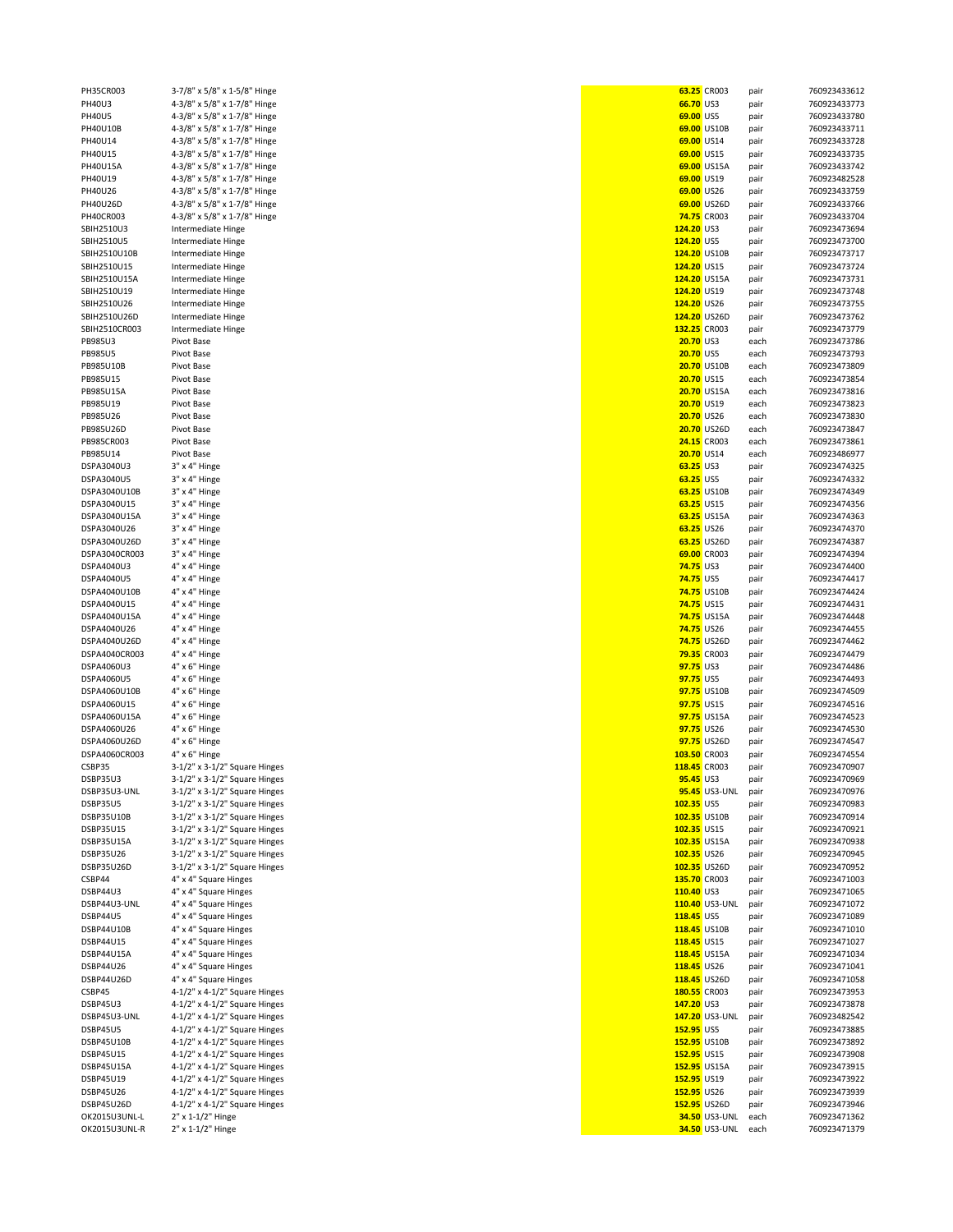| OK2015U3-L     |                                        |
|----------------|----------------------------------------|
|                | 2" x 1-1/2" Hinge                      |
| OK2015U3-R     | 2" x 1-1/2" Hinge                      |
| OK2015U5-L     | 2" x 1-1/2" Hinge                      |
| OK2015U5-R     |                                        |
|                | 2" x 1-1/2" Hinge                      |
| OK2015U10B-L   | 2" x 1-1/2" Hinge                      |
| OK2015U10B-R   | 2" x 1-1/2" Hinge                      |
| OK2015U15-L    | 2" x 1-1/2" Hinge                      |
|                |                                        |
| OK2015U15-R    | 2" x 1-1/2" Hinge                      |
| OK2015U15A-L   | 2" x 1-1/2" Hinge                      |
| OK2015U15A-R   | 2" x 1-1/2" Hinge                      |
| OK2015U19-L    | 2" x 1-1/2" Hinge                      |
|                |                                        |
| OK2015U19-R    | 2" x 1-1/2" Hinge                      |
| OK2015U26-L    | 2" x 1-1/2" Hinge                      |
| OK2015U26-R    | 2" x 1-1/2" Hinge                      |
| OK2015U26D-L   | 2" x 1-1/2" Hinge                      |
|                |                                        |
| OK2015U26D-R   | 2" x 1-1/2" Hinge                      |
| OK2015CR003-L  | 2" x 1-1/2" Hinge                      |
| OK2015CR003-R  | 2" x 1-1/2" Hinge                      |
| OK2520U3UNL-L  | 2-1/2" x 2" Hinge                      |
|                |                                        |
| OK2520U3UNL-R  | 2-1/2" x 2" Hinge                      |
| OK2520U3-L     | 2-1/2" x 2" Hinge                      |
| OK2520U3-R     | 2-1/2" x 2" Hinge                      |
| OK2520U5-L     | 2-1/2" x 2" Hinge                      |
|                |                                        |
| OK2520U5-R     | 2-1/2" x 2" Hinge                      |
| OK2520U10B-L   | 2-1/2" x 2" Hinge                      |
| OK2520U10B-R   | 2-1/2" x 2" Hinge                      |
| OK2520U14-L    | 2-1/2" x 2" Hinge                      |
|                |                                        |
| OK2520U14-R    | 2-1/2" x 2" Hinge                      |
| OK2520U15-L    | 2-1/2" x 2" Hinge                      |
| OK2520U15-R    | 2-1/2" x 2" Hinge                      |
| OK2520U15A-L   | 2-1/2" x 2" Hinge                      |
|                |                                        |
| OK2520U15A-R   | 2-1/2" x 2" Hinge                      |
| OK2520U19-L    | 2-1/2" x 2" Hinge                      |
| OK2520U19-R    | 2-1/2" x 2" Hinge                      |
| OK2520U26-L    | 2-1/2" x 2" Hinge                      |
|                | 2-1/2" x 2" Hinge                      |
| OK2520U26-R    |                                        |
| OK2520U26D-L   | 2-1/2" x 2" Hinge                      |
| OK2520U26D-R   | 2-1/2" x 2" Hinge                      |
| OK2520CR003-L  | 2-1/2" x 2" Hinge                      |
| OK2520CR003-R  |                                        |
|                | 2-1/2" x 2" Hinge                      |
| OK3025B3UNL-L  | 3" x 2-1/2" Hinge                      |
| OK3025B3UNL-R  | 3" x 2-1/2" Hinge                      |
| OK3025B3-L     | 3" x 2-1/2" Hinge                      |
| OK3025B3-R     | 3" x 2-1/2" Hinge                      |
|                |                                        |
|                |                                        |
| OK3025B5-L     | 3" x 2-1/2" Hinge                      |
| OK3025B5-R     |                                        |
|                | 3" x 2-1/2" Hinge                      |
| OK3025B10B-L   | 3" x 2-1/2" Hinge                      |
| OK3025B10B-R   | 3" x 2-1/2" Hinge                      |
| OK3025B14-L    | 3" x 2-1/2" Hinge                      |
| OK3025B14-R    | 3" x 2-1/2" Hinge                      |
| OK3025B15-L    |                                        |
|                | 3" x 2-1/2" Hinge                      |
| OK3025B15-R    | 3" x 2-1/2" Hinge                      |
| OK3025B15A-L   | 3" x 2-1/2" Hinge                      |
| OK3025B15A-R   | 3" x 2-1/2" Hinge                      |
| OK3025B19-L    | 3" x 2-1/2" Hinge                      |
|                |                                        |
| OK3025B19-R    | 3" x 2-1/2" Hinge                      |
| OK3025B26-L    | 3" x 2-1/2" Hinge                      |
| OK3025B26-R    | 3" x 2-1/2" Hinge                      |
| OK3025B26D-L   | 3" x 2-1/2" Hinge                      |
| OK3025B26D-R   | 3" x 2-1/2" Hinge                      |
| OK3025BCR003-L |                                        |
|                | 3" x 2-1/2" Hinge                      |
| OK3025BCR003-R | 3" x 2-1/2" Hinge                      |
| OK5032B3UNL-L  | 5" x 3-1/4" Hinge                      |
| OK5032B3UNL-R  | 5" x 3-1/4" Hinge                      |
|                |                                        |
| OK5032B3-L     | 5" x 3-1/4" Hinge                      |
| OK5032B3-R     | 5" x 3-1/4" Hinge                      |
| OK5032B5-L     | 5" x 3-1/4" Hinge                      |
| OK5032B5-R     | 5" x 3-1/4" Hinge                      |
| OK5032B10B-L   |                                        |
|                | 5" x 3-1/4" Hinge                      |
| OK5032B10B-R   | 5" x 3-1/4" Hinge                      |
| OK5032B14-L    | 5" x 3-1/4" Hinge                      |
| OK5032B14-R    | 5" x 3-1/4" Hinge                      |
| OK5032B15-L    | 5" x 3-1/4" Hinge                      |
|                |                                        |
| OK5032B15-R    | 5" x 3-1/4" Hinge                      |
| OK5032B15A-L   | 5" x 3-1/4" Hinge                      |
| OK5032B15A-R   | 5" x 3-1/4" Hinge                      |
| OK5032B19-L    | 5" x 3-1/4" Hinge                      |
|                |                                        |
| OK5032B19-R    | 5" x 3-1/4" Hinge                      |
| OK5032B26-L    | 5" x 3-1/4" Hinge                      |
| OK5032B26-R    | 5" x 3-1/4" Hinge                      |
| OK5032B26D-L   | 5" x 3-1/4" Hinge                      |
| OK5032B26D-R   |                                        |
| OK5032BCR003-L | 5" x 3-1/4" Hinge<br>5" x 3-1/4" Hinge |

| OK2015U3-L     | 2" x 1-1/2" Hinge | 34.50 US3          | each | 760923471348 |
|----------------|-------------------|--------------------|------|--------------|
| OK2015U3-R     | 2" x 1-1/2" Hinge | 34.50 US3          | each | 760923471355 |
| OK2015U5-L     | 2" x 1-1/2" Hinge | 43.70 US5          | each | 760923471386 |
| OK2015U5-R     | 2" x 1-1/2" Hinge | 43.70 US5          | each | 760923471393 |
| OK2015U10B-L   | 2" x 1-1/2" Hinge | 43.70 US10B        | each | 760923471225 |
| OK2015U10B-R   | 2" x 1-1/2" Hinge | 43.70 US10B        | each | 760923471232 |
| OK2015U15-L    | 2" x 1-1/2" Hinge | 43.70 US15         | each | 760923471249 |
| OK2015U15-R    | 2" x 1-1/2" Hinge | 43.70 US15         | each | 760923471256 |
| OK2015U15A-L   | 2" x 1-1/2" Hinge | 43.70 US15A        | each | 760923471263 |
| OK2015U15A-R   | 2" x 1-1/2" Hinge | 43.70 US15A        | each | 760923471270 |
|                |                   |                    |      |              |
| OK2015U19-L    | 2" x 1-1/2" Hinge | 43.70 US19         | each | 760923471287 |
| OK2015U19-R    | 2" x 1-1/2" Hinge | 43.70 US19         | each | 760923471294 |
| OK2015U26-L    | 2" x 1-1/2" Hinge | 43.70 US26         | each | 760923471300 |
| OK2015U26-R    | 2" x 1-1/2" Hinge | 43.70 US26         | each | 760923471317 |
| OK2015U26D-L   | 2" x 1-1/2" Hinge | 43.70 US26D        | each | 760923471324 |
| OK2015U26D-R   | 2" x 1-1/2" Hinge | 43.70 US26D        | each | 760923471331 |
| OK2015CR003-L  | 2" x 1-1/2" Hinge | 55.20 CR003        | each | 760923471201 |
| OK2015CR003-R  | 2" x 1-1/2" Hinge | 55.20 CR003        | each | 760923471218 |
| OK2520U3UNL-L  | 2-1/2" x 2" Hinge | 42.55 US3-UNL      | each | 760923471560 |
| OK2520U3UNL-R  | 2-1/2" x 2" Hinge | 42.55 US3-UNL      | each | 760923471577 |
|                |                   |                    |      |              |
| OK2520U3-L     | 2-1/2" x 2" Hinge | 42.55 US3          | each | 760923471546 |
| OK2520U3-R     | 2-1/2" x 2" Hinge | 42.55 US3          | each | 760923471553 |
| OK2520U5-L     | 2-1/2" x 2" Hinge | <b>51.75 US5</b>   | each | 760923471584 |
| OK2520U5-R     | 2-1/2" x 2" Hinge | 51.75 US5          | each | 760923471591 |
| OK2520U10B-L   | 2-1/2" x 2" Hinge | 51.75 US10B        | each | 760923471423 |
| OK2520U10B-R   | 2-1/2" x 2" Hinge | 51.75 US10B        | each | 760923471430 |
| OK2520U14-L    | 2-1/2" x 2" Hinge | 51.75 US14         | each | 760923477333 |
| OK2520U14-R    | 2-1/2" x 2" Hinge | 51.75 US14         | each | 760923477340 |
|                |                   |                    |      |              |
| OK2520U15-L    | 2-1/2" x 2" Hinge | 51.75 US15         | each | 760923471447 |
| OK2520U15-R    | 2-1/2" x 2" Hinge | 51.75 US15         | each | 760923471454 |
| OK2520U15A-L   | 2-1/2" x 2" Hinge | 51.75 US15A        | each | 760923471461 |
| OK2520U15A-R   | 2-1/2" x 2" Hinge | 51.75 US15A        | each | 760923471478 |
| OK2520U19-L    | 2-1/2" x 2" Hinge | 51.75 US19         | each | 760923471485 |
| OK2520U19-R    | 2-1/2" x 2" Hinge | 51.75 US19         | each | 760923471492 |
| OK2520U26-L    | 2-1/2" x 2" Hinge | 51.75 US26         | each | 760923471508 |
| OK2520U26-R    | 2-1/2" x 2" Hinge | 51.75 US26         | each | 760923471515 |
|                |                   |                    |      |              |
| OK2520U26D-L   | 2-1/2" x 2" Hinge | 51.75 US26D        | each | 760923471522 |
| OK2520U26D-R   | 2-1/2" x 2" Hinge | 51.75 US26D        | each | 760923471539 |
| OK2520CR003-L  | 2-1/2" x 2" Hinge | 69.00 CR003        | each | 760923471409 |
| OK2520CR003-R  | 2-1/2" x 2" Hinge | 69.00 CR003        | each | 760923471416 |
| OK3025B3UNL-L  | 3" x 2-1/2" Hinge | 64.40 US3-UNL      | each | 760923471744 |
| OK3025B3UNL-R  | 3" x 2-1/2" Hinge | 64.40 US3-UNL      | each | 760923471751 |
| OK3025B3-L     | 3" x 2-1/2" Hinge | 64.40 US3          | each | 760923471720 |
| OK3025B3-R     | 3" x 2-1/2" Hinge | 64.40 US3          | each | 760923471737 |
|                |                   | <b>74.75 US5</b>   |      |              |
| OK3025B5-L     | 3" x 2-1/2" Hinge |                    | each | 760923471768 |
| OK3025B5-R     | 3" x 2-1/2" Hinge | <b>74.75 US5</b>   | each | 760923471775 |
| OK3025B10B-L   | 3" x 2-1/2" Hinge | 74.75 US10B        | each | 760923471607 |
| OK3025B10B-R   | 3" x 2-1/2" Hinge | <b>74.75 US10B</b> | each | 760923471614 |
| OK3025B14-L    | 3" x 2-1/2" Hinge | 74.75 US14         | each | 760923477357 |
| OK3025B14-R    | 3" x 2-1/2" Hinge | 74.75 US14         | each | 760923477364 |
| OK3025B15-L    | 3" x 2-1/2" Hinge | <b>74.75 US15</b>  | each | 760923471621 |
| OK3025B15-R    | 3" x 2-1/2" Hinge | 74.75 US15         | each | 760923471638 |
| OK3025B15A-L   | 3" x 2-1/2" Hinge | 74.75 US15A        | each | 760923471645 |
| OK3025B15A-R   | 3" x 2-1/2" Hinge | 74.75 US15A        | each | 760923471652 |
|                |                   |                    |      |              |
| OK3025B19-L    | 3" x 2-1/2" Hinge | 74.75 US19         | each | 760923471669 |
| OK3025B19-R    | 3" x 2-1/2" Hinge | 74.75 US19         | each | 760923471676 |
| OK3025B26-L    | 3" x 2-1/2" Hinge | 74.75 US26         | each | 760923471683 |
| OK3025B26-R    | 3" x 2-1/2" Hinge | 74.75 US26         | each | 760923471690 |
| OK3025B26D-L   | 3" x 2-1/2" Hinge | <b>74.75 US26D</b> | each | 760923471706 |
| OK3025B26D-R   | 3" x 2-1/2" Hinge | 74.75 US26D        | each | 760923471713 |
| OK3025BCR003-L | 3" x 2-1/2" Hinge | 94.30 CR003        | each | 760923471782 |
| OK3025BCR003-R | 3" x 2-1/2" Hinge | 94.30 CR003        | each | 760923471799 |
| OK5032B3UNL-L  | 5" x 3-1/4" Hinge | 111.55 US3-UNL     | each | 760923471942 |
| OK5032B3UNL-R  | 5" x 3-1/4" Hinge | 111.55 US3-UNL     | each | 760923471959 |
|                |                   |                    |      |              |
| OK5032B3-L     | 5" x 3-1/4" Hinge | 111.55 US3         | each | 760923471928 |
| OK5032B3-R     | 5" x 3-1/4" Hinge | 111.55 US3         | each | 760923471935 |
| OK5032B5-L     | 5" x 3-1/4" Hinge | 129.95 US5         | each | 760923471966 |
| OK5032B5-R     | 5" x 3-1/4" Hinge | 129.95 US5         | each | 760923471973 |
| OK5032B10B-L   | 5" x 3-1/4" Hinge | 129.95 US10B       | each | 760923471805 |
| OK5032B10B-R   | 5" x 3-1/4" Hinge | 129.95 US10B       | each | 760923471812 |
| OK5032B14-L    | 5" x 3-1/4" Hinge | 129.95 US14        | each | 760923477371 |
| OK5032B14-R    | 5" x 3-1/4" Hinge | 129.95 US14        | each | 760923477388 |
|                |                   |                    |      |              |
| OK5032B15-L    | 5" x 3-1/4" Hinge | 129.95 US15        | each | 760923471829 |
| OK5032B15-R    | 5" x 3-1/4" Hinge | 129.95 US15        | each | 760923471836 |
| OK5032B15A-L   | 5" x 3-1/4" Hinge | 129.95 US15A       | each | 760923471843 |
| OK5032B15A-R   | 5" x 3-1/4" Hinge | 129.95 US15A       | each | 760923471850 |
| OK5032B19-L    | 5" x 3-1/4" Hinge | 129.95 US19        | each | 760923471867 |
| OK5032B19-R    | 5" x 3-1/4" Hinge | 129.95 US19        | each | 760923471874 |
| OK5032B26-L    | 5" x 3-1/4" Hinge | 129.95 US26        | each | 760923471881 |
| OK5032B26-R    | 5" x 3-1/4" Hinge | 129.95 US26        | each | 760923471898 |
|                |                   |                    |      |              |
| OK5032B26D-L   | 5" x 3-1/4" Hinge | 129.95 US26D       | each | 760923471904 |
| OK5032B26D-R   | 5" x 3-1/4" Hinge | 129.95 US26D       | each | 760923471911 |
| OK5032BCR003-L | 5" x 3-1/4" Hinge | 167.90 CR003       | each | 760923471980 |
| OK5032BCR003-R | 5" x 3-1/4" Hinge | 167.90 CR003       | each | 760923471997 |
|                |                   |                    |      |              |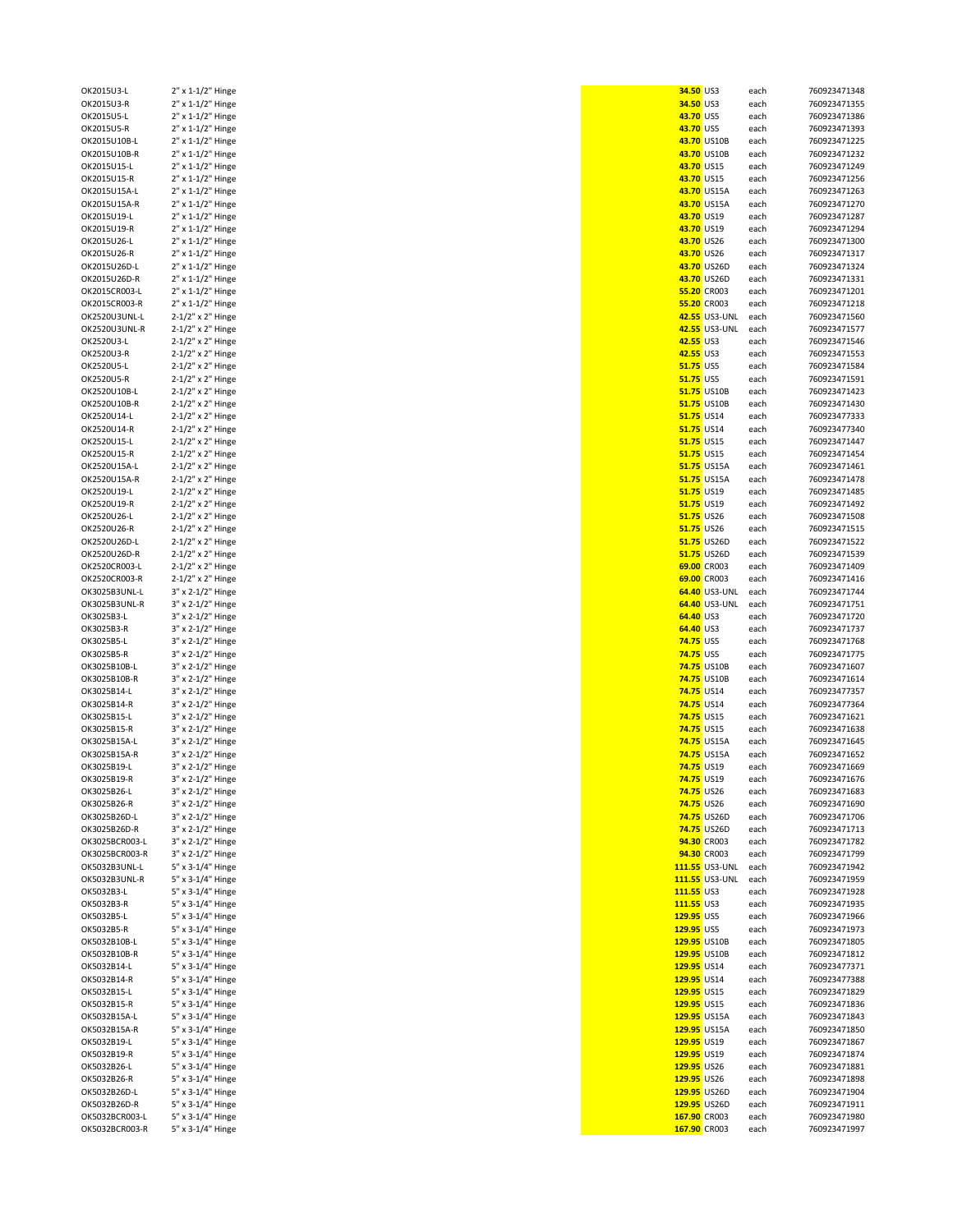|                             | 6" x 4" Hinge                                                          | <b>136.85 US3-UNL</b> |                       | each         |
|-----------------------------|------------------------------------------------------------------------|-----------------------|-----------------------|--------------|
| OK6040B3UNL-R               | 6" x 4" Hinge                                                          |                       | <b>136.85 US3-UNL</b> | each         |
|                             |                                                                        |                       |                       |              |
| OK6040B3-L                  | 6" x 4" Hinge                                                          | 136.85 US3            |                       | each         |
| OK6040B3-R                  | 6" x 4" Hinge                                                          | 136.85 US3            |                       | each         |
| OK6040B5-L                  | 6" x 4" Hinge                                                          | 155.25 US5            |                       | each         |
| OK6040B5-R                  |                                                                        | 155.25 US5            |                       |              |
|                             | 6" x 4" Hinge                                                          |                       |                       | each         |
| OK6040B10B-L                | $6"$ x 4" Hinge                                                        |                       | 155.25 US10B          | each         |
| OK6040B10B-R                | 6" x 4" Hinge                                                          |                       | 155.25 US10B          | each         |
| OK6040B14-L                 | 6" x 4" Hinge                                                          | 155.25 US14           |                       | each         |
|                             |                                                                        |                       |                       |              |
| OK6040B14-R                 | $6"$ x 4" Hinge                                                        | 155.25 US14           |                       | each         |
| OK6040B15-L                 | 6" x 4" Hinge                                                          | 155.25 US15           |                       | each         |
| OK6040B15-R                 | 6" x 4" Hinge                                                          | 155.25 US15           |                       | each         |
|                             |                                                                        |                       |                       |              |
| OK6040B15A-L                | $6"$ x 4" Hinge                                                        |                       | <b>155.25 US15A</b>   | each         |
| OK6040B15A-R                | 6" x 4" Hinge                                                          |                       | 155.25 US15A          | each         |
| OK6040B19-L                 | 6" x 4" Hinge                                                          | 155.25 US19           |                       | each         |
|                             |                                                                        |                       |                       |              |
| OK6040B19-R                 | 6" x 4" Hinge                                                          | 155.25 US19           |                       | each         |
| OK6040B26-L                 | 6" x 4" Hinge                                                          | 155.25 US26           |                       | each         |
| OK6040B26-R                 | $6"$ x 4" Hinge                                                        | 155.25 US26           |                       | each         |
|                             |                                                                        |                       |                       |              |
| OK6040B26D-L                | 6" x 4" Hinge                                                          |                       | 155.25 US26D          | each         |
| OK6040B26D-R                | 6" x 4" Hinge                                                          |                       | 155.25 US26D          | each         |
| OK6040BCR003-L              | 6" x 4" Hinge                                                          | <b>204.70 CR003</b>   |                       | each         |
| OK6040BCR003-R              | 6" x 4" Hinge                                                          | <b>204.70 CR003</b>   |                       | each         |
|                             |                                                                        |                       |                       |              |
| OK6045B3UNL-L               | 6" x 4-1/2" Hinge                                                      |                       | 149.50 US3-UNL        | each         |
| OK6045B3UNL-R               | 6" x 4-1/2" Hinge                                                      |                       | 149.50 US3-UNL        | each         |
| OK6045B3-L                  | 6" x 4-1/2" Hinge                                                      | 149.50 US3            |                       | each         |
|                             |                                                                        |                       |                       |              |
| OK6045B3-R                  | 6" x 4-1/2" Hinge                                                      | 149.50 US3            |                       | each         |
| OK6045B5-L                  | 6" x 4-1/2" Hinge                                                      | 169.05 US5            |                       | each         |
| OK6045B5-R                  | 6" x 4-1/2" Hinge                                                      | 169.05 US5            |                       | each         |
|                             |                                                                        |                       |                       |              |
| OK6045B10B-L                | 6" x 4-1/2" Hinge                                                      |                       | 169.05 US10B          | each         |
| OK6045B10B-R                | 6" x 4-1/2" Hinge                                                      |                       | 169.05 US10B          | each         |
| OK6045B15-L                 | 6" x 4-1/2" Hinge                                                      | 169.05 US15           |                       | each         |
| OK6045B15-R                 |                                                                        |                       |                       |              |
|                             | 6" x 4-1/2" Hinge                                                      | 169.05 US15           |                       | each         |
| OK6045B15A-L                | 6" x 4-1/2" Hinge                                                      |                       | 169.05 US15A          | each         |
| OK6045B15A-R                | 6" x 4-1/2" Hinge                                                      |                       | 169.05 US15A          | each         |
| OK6045B19-L                 | 6" x 4-1/2" Hinge                                                      | 169.05 US19           |                       | each         |
|                             |                                                                        |                       |                       |              |
| OK6045B19-R                 | 6" x 4-1/2" Hinge                                                      | 169.05 US19           |                       | each         |
| OK6045B26-L                 | 6" x 4-1/2" Hinge                                                      | 169.05 US26           |                       | each         |
| OK6045B26-R                 | 6" x 4-1/2" Hinge                                                      | 169.05 US26           |                       | each         |
|                             |                                                                        |                       |                       |              |
| OK6045B26D-L                | 6" x 4-1/2" Hinge                                                      |                       | 169.05 US26D          | each         |
| OK6045B26D-R                | 6" x 4-1/2" Hinge                                                      |                       | 169.05 US26D          | each         |
| OK6045BCR003-L              | 6" x 4-1/2" Hinge                                                      | 218.50 CR003          |                       | each         |
|                             |                                                                        |                       |                       |              |
| OK6045BCR003-R              | 6" x 4-1/2" Hinge                                                      | 218.50 CR003          |                       | each         |
| OK6050B3UNL-L               | $6" \times 5"$ Hinge                                                   |                       | <b>156.40 US3-UNL</b> | each         |
| OK6050B3UNL-R               | 6" x 5" Hinge                                                          |                       | 156.40 US3-UNL        | each         |
|                             |                                                                        |                       |                       |              |
| OK6050B3-L                  | 6" x 5" Hinge                                                          | 156.40 US3            |                       | each         |
| OK6050B3-R                  | $6" \times 5"$ Hinge                                                   | 156.40 US3            |                       | each         |
| OK6050B5-L                  | 6" x 5" Hinge                                                          | 174.80 US5            |                       | each         |
|                             |                                                                        |                       |                       |              |
| OK6050B5-R                  | 6" x 5" Hinge                                                          | 174.80 US5            |                       | each         |
| OK6050B10B-L                | 6" x 5" Hinge                                                          |                       | 174.80 US10B          | each         |
| OK6050B10B-R                | 6" x 5" Hinge                                                          |                       | 174.80 US10B          | each         |
|                             |                                                                        | 174.80 US15           |                       |              |
| OK6050B15-L                 | 6" x 5" Hinge                                                          |                       |                       | each         |
| OK6050B15-R                 | 6" x 5" Hinge                                                          |                       |                       |              |
|                             |                                                                        |                       | 174.80 US15           | each         |
|                             |                                                                        |                       |                       |              |
| OK6050B15A-L                | 6" x 5" Hinge                                                          |                       | 174.80 US15A          | each         |
| OK6050B15A-R                | $6" \times 5"$ Hinge                                                   |                       | 174.80 US15A          | each         |
| OK6050B19-L                 | 6" x 5" Hinge                                                          | 174.80 US19           |                       | each         |
|                             |                                                                        |                       |                       |              |
| OK6050B19-R                 | 6" x 5" Hinge                                                          | 174.80 US19           |                       | each         |
| OK6050B26-L                 | 6" x 5" Hinge                                                          | 174.80 US26           |                       | each         |
| OK6050B26-R                 | 6" x 5" Hinge                                                          | 174.80 US26           |                       | each         |
| OK6050B26D-L                | 6" x 5" Hinge                                                          |                       | 174.80 US26D          | each         |
|                             |                                                                        |                       |                       |              |
| OK6050B26D-R                | 6" x 5" Hinge                                                          |                       | 174.80 US26D          | each         |
| OK6050BCR003-L              | 6" x 5" Hinge                                                          |                       | <b>228.85</b> CR003   | each         |
| OK6050BCR003-R              | 6" x 5" Hinge                                                          | <b>228.85</b> CR003   |                       | each         |
|                             |                                                                        |                       |                       |              |
| DSB45RM5                    | 4-1/2" x 4-1/2" 5.1mm Hinge                                            | 177.10 US5            |                       | pair         |
| DSB45RM10B                  | 4-1/2" x 4-1/2" 5.1mm Hinge                                            |                       | 198.95 US10B          | pair         |
| DSB45RM10BM                 | 4-1/2" x 4-1/2" 5.1mm Hinge                                            |                       | 198.95 US10BM         | pair         |
|                             |                                                                        |                       |                       |              |
| DSB45RM10BD                 | 4-1/2" x 4-1/2" 5.1mm Hinge                                            |                       | 198.95 US10BD         | pair         |
| DSB45RM10BR                 | 4-1/2" x 4-1/2" 5.1mm Hinge                                            |                       | 177.10 US10BR         | pair         |
| DSB45RM10WL                 | 4-1/2" x 4-1/2" 5.1mm Hinge                                            |                       | 198.95 US10WL         | pair         |
| DSB45RM10WM                 | 4-1/2" x 4-1/2" 5.1mm Hinge                                            |                       | 198.95 US10WM         |              |
|                             |                                                                        |                       |                       | pair         |
| DSB45RM10WD                 | 4-1/2" x 4-1/2" 5.1mm Hinge                                            |                       | 177.10 US10WD         | pair         |
| DSFRU10B                    | Royal Finial 3"                                                        |                       | 11.39 US10B           | each         |
| DSFRU10BD                   | Royal Finial 3"                                                        |                       | 11.39 US10BD          | each         |
|                             |                                                                        |                       |                       |              |
| DSFRU10WL                   | Royal Finial 3"                                                        |                       | <b>11.39 USWL</b>     | each         |
| DSFRU10WM                   | Royal Finial 3"                                                        |                       | 11.39 USWM            | each         |
| DHS3035U3                   | 3" x 3-1/2" Half Surface Hinge                                         | 55.20 US3             |                       | pair         |
|                             |                                                                        |                       |                       |              |
| DHS3035U5                   | 3" x 3-1/2" Half Surface Hinge                                         | 60.95 US5             |                       | pair         |
| DHS3035U10B                 | 3" x 3-1/2" Half Surface Hinge                                         |                       | 60.95 US10B           | pair         |
| DHS3035U15                  | 3" x 3-1/2" Half Surface Hinge                                         |                       | 60.95 US15            | pair         |
|                             |                                                                        |                       |                       |              |
| DHS3035U15A                 | 3" x 3-1/2" Half Surface Hinge                                         |                       | 60.95 US15A           | pair         |
| DHS3035U19                  | 3" x 3-1/2" Half Surface Hinge                                         |                       | 60.95 US19            | pair         |
| DHS3035U26                  | 3" x 3-1/2" Half Surface Hinge                                         |                       | 60.95 US26            | pair         |
|                             |                                                                        |                       |                       |              |
| DHS3035U26D                 | 3" x 3-1/2" Half Surface Hinge                                         |                       | 60.95 US26D           | pair         |
| DHS3035CR003<br>DSB35R4RT-R | 3" x 3-1/2" Half Surface Hinge<br>3-1/2" x 3-1/2" x 1/4" Radius Hinges | 55.20 RT              | 70.15 CR003           | pair<br>pair |

| OK6040B3UNL-L  | 6" x 4" Hinge                        |              | <b>136.85 US3-UNL</b> | each | 760923472345 |
|----------------|--------------------------------------|--------------|-----------------------|------|--------------|
| OK6040B3UNL-R  | 6" x 4" Hinge                        |              | 136.85 US3-UNL        | each | 760923472352 |
| OK6040B3-L     | 6" x 4" Hinge                        | 136.85 US3   |                       | each | 760923472321 |
| OK6040B3-R     | 6" x 4" Hinge                        | 136.85 US3   |                       | each | 760923472338 |
| OK6040B5-L     | 6" x 4" Hinge                        | 155.25 US5   |                       | each | 760923472369 |
|                |                                      |              |                       |      |              |
| OK6040B5-R     | 6" x 4" Hinge                        | 155.25 US5   |                       | each | 760923472376 |
| OK6040B10B-L   | 6" x 4" Hinge                        |              | 155.25 US10B          | each | 760923472208 |
| OK6040B10B-R   | 6" x 4" Hinge                        |              | 155.25 US10B          | each | 760923472215 |
| OK6040B14-L    | 6" x 4" Hinge                        | 155.25 US14  |                       | each | 760923477418 |
|                |                                      |              |                       |      |              |
| OK6040B14-R    | 6" x 4" Hinge                        | 155.25 US14  |                       | each | 760923477425 |
| OK6040B15-L    | 6" x 4" Hinge                        | 155.25 US15  |                       | each | 760923472222 |
| OK6040B15-R    | 6" x 4" Hinge                        | 155.25 US15  |                       | each | 760923472239 |
| OK6040B15A-L   | 6" x 4" Hinge                        |              | 155.25 US15A          | each | 760923472246 |
|                |                                      |              |                       |      |              |
| OK6040B15A-R   | 6" x 4" Hinge                        |              | 155.25 US15A          | each | 760923472253 |
| OK6040B19-L    | 6" x 4" Hinge                        | 155.25 US19  |                       | each | 760923472260 |
| OK6040B19-R    | 6" x 4" Hinge                        | 155.25 US19  |                       | each | 760923472277 |
| OK6040B26-L    |                                      | 155.25 US26  |                       |      |              |
|                | 6" x 4" Hinge                        |              |                       | each | 760923472284 |
| OK6040B26-R    | 6" x 4" Hinge                        | 155.25 US26  |                       | each | 760923472291 |
| OK6040B26D-L   | 6" x 4" Hinge                        |              | 155.25 US26D          | each | 760923472307 |
| OK6040B26D-R   | 6" x 4" Hinge                        |              | 155.25 US26D          | each | 760923472314 |
|                |                                      |              |                       |      |              |
| OK6040BCR003-L | 6" x 4" Hinge                        |              | 204.70 CR003          | each | 760923472383 |
| OK6040BCR003-R | 6" x 4" Hinge                        |              | <b>204.70 CR003</b>   | each | 760923472390 |
| OK6045B3UNL-L  | 6" x 4-1/2" Hinge                    |              | 149.50 US3-UNL        | each | 760923472543 |
| OK6045B3UNL-R  | 6" x 4-1/2" Hinge                    |              | 149.50 US3-UNL        | each | 760923472550 |
|                |                                      |              |                       |      |              |
| OK6045B3-L     | 6" x 4-1/2" Hinge                    | 149.50 US3   |                       | each | 760923472529 |
| OK6045B3-R     | 6" x 4-1/2" Hinge                    | 149.50 US3   |                       | each | 760923472536 |
| OK6045B5-L     | 6" x 4-1/2" Hinge                    | 169.05 US5   |                       | each | 760923472567 |
|                |                                      |              |                       |      |              |
| OK6045B5-R     | 6" x 4-1/2" Hinge                    | 169.05 US5   |                       | each | 760923472574 |
| OK6045B10B-L   | 6" x 4-1/2" Hinge                    |              | 169.05 US10B          | each | 760923472406 |
| OK6045B10B-R   | 6" x 4-1/2" Hinge                    |              | 169.05 US10B          | each | 760923472413 |
| OK6045B15-L    | 6" x 4-1/2" Hinge                    | 169.05 US15  |                       | each | 760923472420 |
|                |                                      |              |                       |      |              |
| OK6045B15-R    | 6" x 4-1/2" Hinge                    | 169.05 US15  |                       | each | 760923472437 |
| OK6045B15A-L   | 6" x 4-1/2" Hinge                    |              | 169.05 US15A          | each | 760923472444 |
| OK6045B15A-R   | 6" x 4-1/2" Hinge                    |              | 169.05 US15A          | each | 760923472451 |
| OK6045B19-L    | 6" x 4-1/2" Hinge                    | 169.05 US19  |                       | each | 760923472468 |
|                |                                      |              |                       |      |              |
| OK6045B19-R    | 6" x 4-1/2" Hinge                    | 169.05 US19  |                       | each | 760923472475 |
| OK6045B26-L    | 6" x 4-1/2" Hinge                    | 169.05 US26  |                       | each | 760923472482 |
| OK6045B26-R    | 6" x 4-1/2" Hinge                    | 169.05 US26  |                       | each | 760923472499 |
|                |                                      |              | 169.05 US26D          |      |              |
| OK6045B26D-L   | 6" x 4-1/2" Hinge                    |              |                       | each | 760923472505 |
| OK6045B26D-R   | 6" x 4-1/2" Hinge                    |              | 169.05 US26D          | each | 760923472512 |
| OK6045BCR003-L | 6" x 4-1/2" Hinge                    | 218.50 CR003 |                       | each | 760923472581 |
| OK6045BCR003-R | 6" x 4-1/2" Hinge                    |              | 218.50 CR003          | each | 760923472598 |
|                |                                      |              |                       |      |              |
| OK6050B3UNL-L  | 6" x 5" Hinge                        |              | 156.40 US3-UNL        | each | 760923472741 |
| OK6050B3UNL-R  | 6" x 5" Hinge                        |              | 156.40 US3-UNL        | each | 760923472758 |
| OK6050B3-L     | 6" x 5" Hinge                        | 156.40 US3   |                       | each | 760923472727 |
|                |                                      | 156.40 US3   |                       |      |              |
| OK6050B3-R     | 6" x 5" Hinge                        |              |                       | each | 760923472734 |
| OK6050B5-L     | 6" x 5" Hinge                        | 174.80 US5   |                       | each | 760923472765 |
| OK6050B5-R     | 6" x 5" Hinge                        | 174.80 US5   |                       | each | 760923472772 |
| OK6050B10B-L   | 6" x 5" Hinge                        |              | 174.80 US10B          | each | 760923472604 |
|                |                                      |              |                       |      |              |
| OK6050B10B-R   | 6" x 5" Hinge                        |              | 174.80 US10B          | each | 760923472611 |
| OK6050B15-L    | 6" x 5" Hinge                        | 174.80 US15  |                       | each | 760923472628 |
| OK6050B15-R    | 6" x 5" Hinge                        | 174.80 US15  |                       | each | 760923472635 |
| OK6050B15A-L   | 6" x 5" Hinge                        |              | 174.80 US15A          | each | 760923472642 |
|                |                                      |              |                       |      |              |
| OK6050B15A-R   | 6" x 5" Hinge                        |              | 174.80 US15A          | each | 760923472659 |
| OK6050B19-L    | 6" x 5" Hinge                        | 174.80 US19  |                       | each | 760923472666 |
| OK6050B19-R    | 6" x 5" Hinge                        | 174.80 US19  |                       | each | 760923472673 |
|                |                                      | 174.80 US26  |                       |      | 760923472680 |
| OK6050B26-L    | 6" x 5" Hinge                        |              |                       | each |              |
| OK6050B26-R    | 6" x 5" Hinge                        | 174.80 US26  |                       | each | 760923472697 |
| OK6050B26D-L   | 6" x 5" Hinge                        |              | 174.80 US26D          | each | 760923472703 |
| OK6050B26D-R   | 6" x 5" Hinge                        |              | 174.80 US26D          | each | 760923472710 |
| OK6050BCR003-L | 6" x 5" Hinge                        |              | <b>228.85</b> CR003   | each | 760923472789 |
|                |                                      |              |                       |      |              |
| OK6050BCR003-R | 6" x 5" Hinge                        | 228.85 CR003 |                       | each | 760923472796 |
| DSB45RM5       | 4-1/2" x 4-1/2" 5.1mm Hinge          | 177.10 US5   |                       | pair | 760923484966 |
| DSB45RM10B     | 4-1/2" x 4-1/2" 5.1mm Hinge          |              | 198.95 US10B          | pair | 760923484898 |
| DSB45RM10BM    | 4-1/2" x 4-1/2" 5.1mm Hinge          |              | 198.95 US10BM         | pair | 760923484911 |
|                |                                      |              |                       |      |              |
| DSB45RM10BD    | 4-1/2" x 4-1/2" 5.1mm Hinge          |              | 198.95 US10BD         | pair | 760923484904 |
| DSB45RM10BR    | 4-1/2" x 4-1/2" 5.1mm Hinge          |              | 177.10 US10BR         | pair | 760923484928 |
| DSB45RM10WL    | 4-1/2" x 4-1/2" 5.1mm Hinge          |              | 198.95 US10WL         | pair | 760923484942 |
|                |                                      |              |                       |      |              |
| DSB45RM10WM    | 4-1/2" x 4-1/2" 5.1mm Hinge          |              | 198.95 US10WM         | pair | 760923484959 |
| DSB45RM10WD    | 4-1/2" x 4-1/2" 5.1mm Hinge          |              | 177.10 US10WD         | pair | 760923484935 |
| DSFRU10B       | Royal Finial 3"                      |              | 11.39 US10B           | each |              |
| DSFRU10BD      | Royal Finial 3"                      |              | 11.39 US10BD          | each |              |
|                |                                      |              |                       |      |              |
| DSFRU10WL      | Royal Finial 3"                      |              | <b>11.39 USWL</b>     | each |              |
| DSFRU10WM      | Royal Finial 3"                      |              | 11.39 USWM            | each |              |
| DHS3035U3      | 3" x 3-1/2" Half Surface Hinge       | 55.20 US3    |                       | pair | 760923473427 |
|                |                                      |              |                       |      |              |
| DHS3035U5      | 3" x 3-1/2" Half Surface Hinge       | 60.95 US5    |                       | pair | 760923473434 |
| DHS3035U10B    | 3" x 3-1/2" Half Surface Hinge       |              | 60.95 US10B           | pair | 760923473441 |
| DHS3035U15     | 3" x 3-1/2" Half Surface Hinge       | 60.95 US15   |                       | pair | 760923473458 |
| DHS3035U15A    | 3" x 3-1/2" Half Surface Hinge       |              | 60.95 US15A           | pair | 760923473465 |
|                |                                      |              |                       |      |              |
| DHS3035U19     | 3" x 3-1/2" Half Surface Hinge       | 60.95 US19   |                       | pair | 760923473472 |
| DHS3035U26     | 3" x 3-1/2" Half Surface Hinge       | 60.95 US26   |                       | pair | 760923473489 |
| DHS3035U26D    | 3" x 3-1/2" Half Surface Hinge       |              | 60.95 US26D           | pair | 760923473496 |
| DHS3035CR003   | 3" x 3-1/2" Half Surface Hinge       |              | <b>70.15 CR003</b>    | pair | 760923473502 |
| DSB35R4RT-R    | 3-1/2" x 3-1/2" x 1/4" Radius Hinges | 55.20 RT     |                       |      | 760923484614 |
|                |                                      |              |                       | pair |              |
|                |                                      |              |                       |      |              |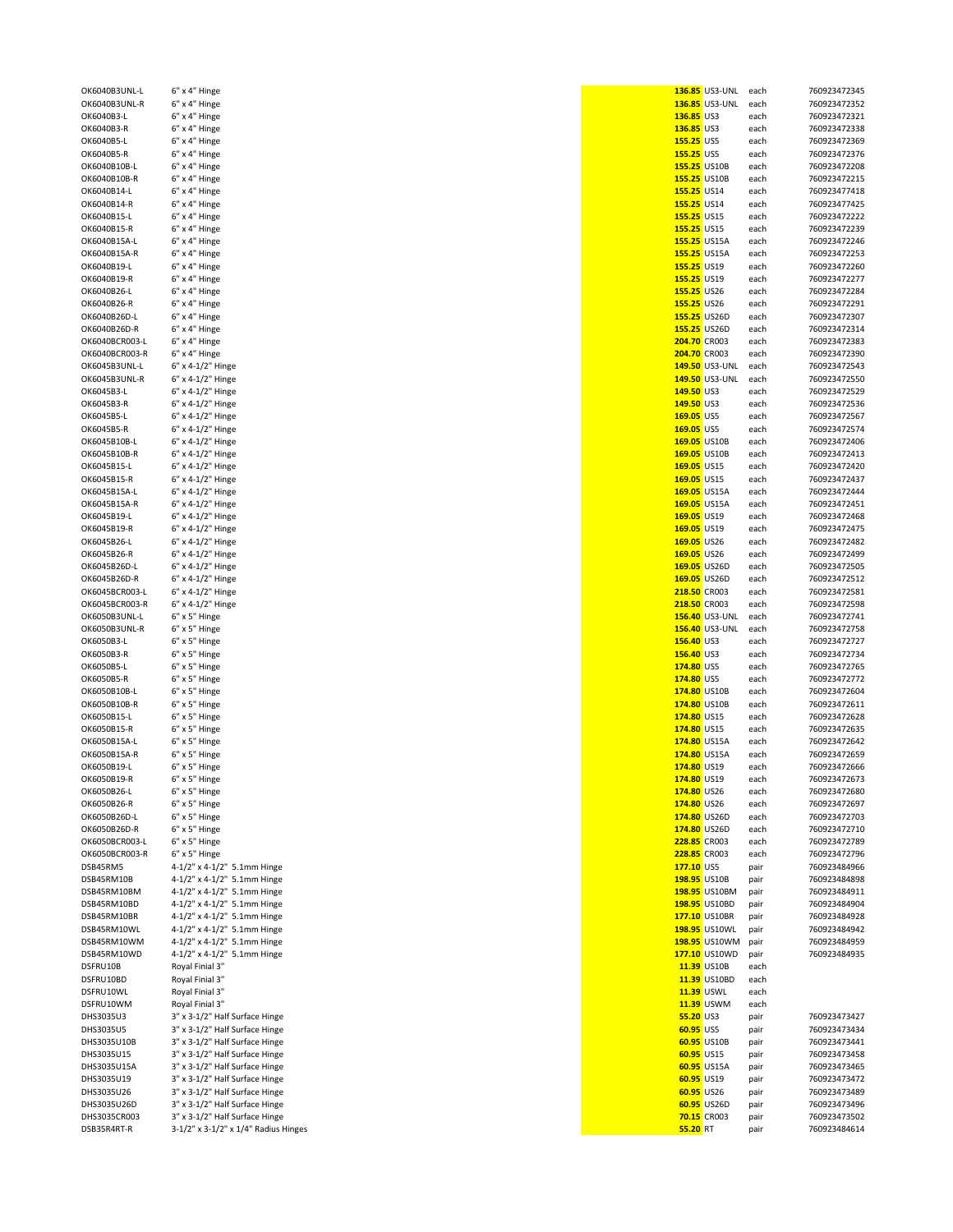| DSB35R410BM-R         | 3-1/2" x 3-1/2" x 1/4" Radius Hinges         |                            | 63.25 US10BM          | pair         | 760923486458                 |
|-----------------------|----------------------------------------------|----------------------------|-----------------------|--------------|------------------------------|
| DSB35R410BD-R         | 3-1/2" x 3-1/2" x 1/4" Radius Hinges         |                            | 63.25 US10BD          | pair         | 760923486441                 |
| DSB35R410BR-R         | 3-1/2" x 3-1/2" x 1/4" Radius Hinges         |                            | 55.20 US10BR          | pair         | 760923484577                 |
|                       |                                              |                            |                       |              |                              |
| DSB35R410WL-R         | 3-1/2" x 3-1/2" x 1/4" Radius Hinges         |                            | 63.25 US10WL          | pair         | 760923484652                 |
| DSB35R410WD-R         | 3-1/2" x 3-1/2" x 1/4" Radius Hinges         |                            | 55.20 US10WD          | pair         | 760923484584                 |
| DSB35R510BD-R         | 3-1/2" x 3-1/2" x 5/8" Radius Hinges         |                            | 63.25 US10BD          | pair         | 760923486465                 |
| DSB35R510BR-R         | 3-1/2" x 3-1/2" x 5/8" Radius Hinges         |                            | 55.20 US10BR          | pair         | 760923484638                 |
| DSB35R510WL-R         | 3-1/2" x 3-1/2" x 5/8" Radius Hinges         |                            | 63.25 US10WL          | pair         | 760923484450                 |
| DSB35R510WM-R         | 3-1/2" x 3-1/2" x 5/8" Radius Hinges         |                            | 63.25 US10WM          | pair         | 760923484669                 |
| DSB35R510WD-R         | 3-1/2" x 3-1/2" x 5/8" Radius Hinges         |                            | 55.20 US10WD          | pair         | 760923484645                 |
| DSB35R510BM-R         | 3-1/2" x 3-1/2" x 5/8" Radius Hinges         |                            | 63.25 US10BM          | pair         | 760923484621                 |
|                       |                                              |                            |                       |              |                              |
| DSB35RT               | 3-1/2" x 3-1/2" Square Hinges                | 60.95 RT                   |                       | pair         | 760923484676                 |
| DSB3510BM             | 3-1/2" x 3-1/2" Square Hinges                |                            | 69.00 US10BM          | pair         | 760923484522                 |
| DSB3510BD             | 3-1/2" x 3-1/2" Square Hinges                |                            | 69.00 US10BD          | pair         | 760923484515                 |
| DSB3510BR             | 3-1/2" x 3-1/2" Square Hinges                |                            | 60.95 US10BR          | pair         | 760923484539                 |
| DSB3510WL             | 3-1/2" x 3-1/2" Square Hinges                |                            | 69.00 US10WL          | pair         | 760923484553                 |
|                       |                                              |                            |                       |              |                              |
| DSB3510WM             | 3-1/2" x 3-1/2" Square Hinges                |                            | 69.00 US10WM          | pair         | 760923484560                 |
| DSB3510WD             | $3-1/2"$ x $3-1/2"$ Square Hinges            |                            | 60.95 US10WD          | pair         | 760923484546                 |
| DSB410BM              | 4" x 4" Square Hinges                        |                            | 89.70 US10BM          | pair         | 760923484690                 |
| DSB410BD              | 4" x 4" Square Hinges                        |                            | 89.70 US10BD          | pair         | 760923484683                 |
| DSB410WL              | 4" x 4" Square Hinges                        |                            | 89.70 US10WL          | pair         | 760923484720                 |
| DSB410WM              | 4" x 4" Square Hinges                        |                            | 89.70 US10WM          | pair         | 760923484737                 |
|                       |                                              |                            |                       |              |                              |
| DSB4N10BM             | 4" x 4" Square Hinges                        |                            | 96.60 US10BM          | pair         | 760923484997                 |
| DSB4N10BD             | 4" x 4" Square Hinges                        |                            | 96.60 US10BD          | pair         | 760923484980                 |
| DSB4N10BR             | 4" x 4" Square Hinges                        |                            | 86.25 US10BR          | pair         | 760923485000                 |
| DSB4N10WM             | 4" x 4" Square Hinges                        |                            | 96.60 US10WM          | pair         | 760923485031                 |
| DSB4NB10BM            | 4" x 4" Square Hinges, Ball Bearings         |                            | 108.10 US10BM         | pair         | 760923485055                 |
|                       |                                              |                            |                       |              |                              |
| DSB4NB10BD            | 4" x 4" Square Hinges, Ball Bearings         |                            | 108.10 US10BD         | pair         | 760923485048                 |
| DSB4NB10WL            | 4" x 4" Square Hinges, Ball Bearings         |                            | 108.10 US10WL         | pair         | 760923485079                 |
| DSB4NB10WM            | 4" x 4" Square Hinges, Ball Bearings         |                            | 108.10 US10WM         | pair         | 760923485086                 |
| DSB4510BM             | 4-1/2" x 4-1/2" Square Hinges                |                            | 117.30 US10BM         | pair         | 760923484751                 |
| DSB4510BD             | 4-1/2" x 4-1/2" Square Hinges                |                            | 117.30 US10BD         | pair         | 760923484744                 |
| DSB4510BR             | 4-1/2" x 4-1/2" Square Hinges                |                            | 103.50 US10BR         | pair         | 760923484768                 |
|                       |                                              |                            |                       |              |                              |
| DSB4510WL             | 4-1/2" x 4-1/2" Square Hinges                |                            | 117.30 US10WL         | pair         | 760923484782                 |
| DSB4510WM             | 4-1/2" x 4-1/2" Square Hinges                |                            | 117.30 US10WM         | pair         | 760923484799                 |
| DSB4510WD             | 4-1/2" x 4-1/2" Square Hinges                |                            | 103.50 US10WD         | pair         | 760923484775                 |
| DSB45NBRT             | 4-1/2" x 4-1/2" Square Hinges, Ball Bearings | 119.60 RT                  |                       | pair         | 760923484881                 |
| DSB45NB10BM           | 4-1/2" x 4-1/2" Square Hinges, Ball Bearings |                            | 133.40 US10BM         | pair         | 760923484829                 |
|                       |                                              |                            |                       |              |                              |
| DSB45NB10BD           | 4-1/2" x 4-1/2" Square Hinges, Ball Bearings |                            | 133.40 US10BD         | pair         | 760923484812                 |
| DSB45NB10WL           | 4-1/2" x 4-1/2" Square Hinges, Ball Bearings |                            | 133.40 US10WL         | pair         | 760923484850                 |
| DSB45NB10WM           | 4-1/2" x 4-1/2" Square Hinges, Ball Bearings |                            | 133.40 US10WM         | pair         | 760923484867                 |
| DSB45NB10WD           | 4-1/2" x 4-1/2" Square Hinges, Ball Bearings |                            | 119.60 US10WD         | pair         | 760923484843                 |
| DSBT10BM              | <b>Ball Tip</b>                              |                            | 4.83 US10BM           | each         |                              |
| DSBT10BD              | <b>Ball Tip</b>                              |                            | 4.83 US10BD           | each         |                              |
|                       |                                              |                            |                       |              |                              |
| DSBT10WL              | <b>Ball Tip</b>                              |                            | 4.83 US10WL           | each         |                              |
| DSBT10WM              | <b>Ball Tip</b>                              |                            | 4.83 US10WM           | each         |                              |
| DSBT10WD              | <b>Ball Tip</b>                              |                            | 4.83 US10WD           | each         |                              |
| DSST-RT               | Steeple Tip                                  | 4.83 RT                    |                       | each         |                              |
| DSST10BM              | Steeple Tip                                  |                            | 4.83 US10BM           | each         |                              |
|                       |                                              |                            |                       |              |                              |
| DSST10BD              | Steeple Tip                                  |                            | 4.83 US10BD           | each         |                              |
| DSST10BR              | Steeple Tip                                  |                            | 4.83 US10BR           | each         |                              |
| DSST10WL              | Steeple Tip                                  |                            | 4.83 US10WL           | each         |                              |
| DSST10WM              | Steeple Tip                                  |                            | 4.83 US10WM           | each         |                              |
| DSST10WD              | Steeple Tip                                  |                            | 4.83 US10WD           | each         |                              |
| <b>DSUT-RT</b>        | Urn Tip                                      | 4.83 RT                    |                       | each         |                              |
|                       |                                              |                            |                       | each         |                              |
| DSUT10BM              | Urn Tip                                      |                            | 4.83 US10BM           |              |                              |
| DSUT10BD              | Urn Tip                                      |                            | 4.83 US10BD           | each         |                              |
| DSUT10BR              | Urn Tip                                      |                            | 4.83 US10BR           | each         |                              |
| DSUT10WL              | Urn Tip                                      |                            | 4.83 US10WL           | each         |                              |
| DSUT10WM              | Urn Tip                                      |                            | 4.83 US10WM           | each         |                              |
| DSUT10WD              | Urn Tip                                      |                            | 4.83 US10WD           | each         |                              |
|                       |                                              |                            |                       |              |                              |
| DSBS43-UNL            | 4"x 4" Square Knuckle Hinges, Solid Brass    |                            | 62.10 US3-UNL         | pair         | 760923491582                 |
| DSBS44                | 4"x 4" Square Knuckle Hinges, Solid Brass    | 66.70 US4                  |                       | pair         | 760923491643                 |
| DSBS410B              | 4"x 4" Square Knuckle Hinges, Solid Brass    |                            | 66.70 US10B           | pair         | 760923491599                 |
| <b>DSBS414</b>        | 4"x 4" Square Knuckle Hinges, Solid Brass    | 66.70 US14                 |                       | pair         | 760923491605                 |
| DSBS415               | 4"x 4" Square Knuckle Hinges, Solid Brass    | 66.70 US15                 |                       | pair         | 760923491612                 |
| <b>DSBS419</b>        | 4"x 4" Square Knuckle Hinges, Solid Brass    | 66.70 US19                 |                       | pair         | 760923491629                 |
|                       |                                              | 66.70 US26                 |                       |              |                              |
| DSBS426               | 4"x 4" Square Knuckle Hinges, Solid Brass    |                            |                       | pair         | 760923491636                 |
| SS33U32D              | 3" x 3" Square Hinge                         |                            | 26.34 US32D           | pair         | 760923328048                 |
| SS33U32               | 3" x 3" Square Hinge                         | <b>29.56 US32</b>          |                       | pair         | 760923486496                 |
| SS33U32D-R            | 3" x 3" Square Hinge, Residential            |                            | 21.39 US32D           | pair         | 760923486472                 |
| SS35U32D              | 3-1/2" x 3-1/2" Square Hinge                 | 37.61 38 lbs               |                       | pair         | 760923338047                 |
| SS35BU32D             | 3-1/2" x 3-1/2" Square Hinge                 |                            | 42.67 38 lbs          | pair         | 760923335046                 |
|                       |                                              |                            |                       |              |                              |
| SS35U32               | 3-1/2" x 3-1/2" Square Hinge                 |                            | 40.14 38 lbs          | pair         | 760923338030                 |
| SS35BU32              | 3-1/2" x 3-1/2" Square Hinge                 | 52.10 38 lbs               |                       | pair         | 760923335039                 |
| SS35U32D-R            | 3-1/2" x 3-1/2" Square Hinge, Residential    |                            | 31.40 US32D27 lt pair |              | 760923339044                 |
| SS35BU32D-R           | 3-1/2" x 3-1/2" Square Hinge, Residential    |                            | 35.19 US32D27 lt pair |              | 760923482559                 |
| SS35R5U32D-R          |                                              |                            | 31.40 US32D           | pair         | 760923339549                 |
| SS4030BU32D           |                                              |                            | 37.61 US32DStair pair |              | 760923482566                 |
|                       | 3-1/2" x 3-1/2" x 5/8" Radius Hinge          |                            |                       |              |                              |
|                       | 4" x 3" Square Corner Hinge                  |                            |                       |              |                              |
| SS44U32D              | 4" x 4" Square Hinge                         | 45.20 24 pr                |                       | pair         | 760923348046                 |
| SS44BU32D             | 4" x 4" Square Hinge                         | 50.14 24 pr                |                       | pair         | 760923345045                 |
| SS44NU32D             | 4" x 4" Square Hinge                         | 50.14 24 pr                |                       | pair         | 760923346042                 |
|                       |                                              |                            |                       |              |                              |
| SS44NBU32D<br>SS44U32 | 4" x 4" Square Hinge<br>4" x 4" Square Hinge | 53.94 24 pr<br>49.57 24 pr |                       | pair<br>pair | 760923347049<br>760923348039 |

|                              | 63.25 US10BM                   | pair         | 760923486              |
|------------------------------|--------------------------------|--------------|------------------------|
|                              | 63.25 US10BD                   | pair         | 760923486              |
|                              | 55.20 US10BR<br>63.25 US10WL   | pair<br>pair | 760923484<br>760923484 |
|                              | 55.20 US10WD                   | pair         | 760923484              |
|                              | 63.25 US10BD                   | pair         | 760923486              |
|                              | 55.20 US10BR<br>63.25 US10WL   | pair         | 760923484<br>760923484 |
|                              | 63.25 US10WM                   | pair<br>pair | 760923484              |
|                              | 55.20 US10WD                   | pair         | 760923484              |
|                              | 63.25 US10BM                   | pair         | 760923484              |
| 60.95 RT                     | 69.00 US10BM                   | pair<br>pair | 760923484<br>760923484 |
|                              | 69.00 US10BD                   | pair         | 760923484              |
|                              | 60.95 US10BR                   | pair         | 760923484              |
|                              | 69.00 US10WL                   | pair         | 760923484              |
|                              | 69.00 US10WM<br>60.95 US10WD   | pair<br>pair | 760923484<br>760923484 |
|                              | 89.70 US10BM                   | pair         | 760923484              |
|                              | 89.70 US10BD                   | pair         | 760923484              |
|                              | 89.70 US10WL<br>89.70 US10WM   | pair         | 760923484<br>760923484 |
|                              | 96.60 US10BM                   | pair<br>pair | 760923484              |
|                              | 96.60 US10BD                   | pair         | 760923484              |
|                              | 86.25 US10BR                   | pair         | 760923485              |
|                              | 96.60 US10WM<br>108.10 US10BM  | pair         | 760923485<br>760923485 |
|                              | 108.10 US10BD                  | pair<br>pair | 760923485              |
|                              | 108.10 US10WL                  | pair         | 760923485              |
|                              | 108.10 US10WM                  | pair         | 760923485              |
|                              | 117.30 US10BM<br>117.30 US10BD | pair         | 760923484<br>760923484 |
|                              | 103.50 US10BR                  | pair<br>pair | 760923484              |
|                              | 117.30 US10WL                  | pair         | 760923484              |
|                              | 117.30 US10WM                  | pair         | 760923484              |
| 119.60 RT                    | 103.50 US10WD                  | pair<br>pair | 760923484<br>760923484 |
|                              | 133.40 US10BM                  | pair         | 760923484              |
|                              | 133.40 US10BD                  | pair         | 760923484              |
|                              | 133.40 US10WL                  | pair         | 760923484              |
|                              | 133.40 US10WM<br>119.60 US10WD | pair<br>pair | 760923484<br>760923484 |
|                              | 4.83 US10BM                    | each         |                        |
|                              | 4.83 US10BD                    | each         |                        |
|                              | 4.83 US10WL<br>4.83 US10WM     | each<br>each |                        |
|                              | 4.83 US10WD                    | each         |                        |
| 4.83 RT                      |                                | each         |                        |
|                              | 4.83 US10BM                    | each         |                        |
|                              | 4.83 US10BD<br>4.83 US10BR     | each<br>each |                        |
|                              | 4.83 US10WL                    | each         |                        |
|                              | 4.83 US10WM                    | each         |                        |
| 4.83 RT                      | 4.83 US10WD                    | each<br>each |                        |
|                              | 4.83 US10BM                    | each         |                        |
|                              | 4.83 US10BD                    | each         |                        |
|                              | 4.83 US10BR                    | each         |                        |
|                              | 4.83 US10WL<br>4.83 US10WM     | each<br>each |                        |
|                              | 4.83 US10WD                    | each         |                        |
|                              | 62.10 US3-UNL                  | pair         | 760923491              |
| 66.70 US4                    |                                | pair         | 760923491              |
| 66.70 US14                   | 66.70 US10B                    | pair<br>pair | 760923491<br>760923491 |
| 66.70 US15                   |                                | pair         | 760923491              |
| 66.70 US19                   |                                | pair         | 760923491              |
| 66.70 US26                   |                                | pair         | 760923491              |
| 29.56 US32                   | 26.34 US32D                    | pair<br>pair | 760923328<br>760923486 |
|                              | 21.39 US32D                    | pair         | 760923486              |
|                              | 37.61 38 lbs                   | pair         | 760923338              |
| 42.67 38 lbs                 |                                | pair         | 760923335              |
| 40.14 38 lbs<br>52.10 38 lbs |                                | pair<br>pair | 760923338<br>760923335 |
|                              | 31.40 US32D27 lt pair          |              | 760923339              |
|                              | 35.19 US32D27 lt pair          |              | 760923482              |
|                              | 31.40 US32D                    | pair         | 760923339              |
| 45.20 24 pr                  | 37.61 US32DStair pair          | pair         | 760923482<br>760923348 |
| 50.14 24 pr                  |                                | pair         | 760923345              |
| 50.14 24 pr                  |                                | pair         | 760923346              |
| 53.94 24 pr<br>49.57 24 pr   |                                | pair         | 760923347<br>760923348 |
|                              |                                | pair         |                        |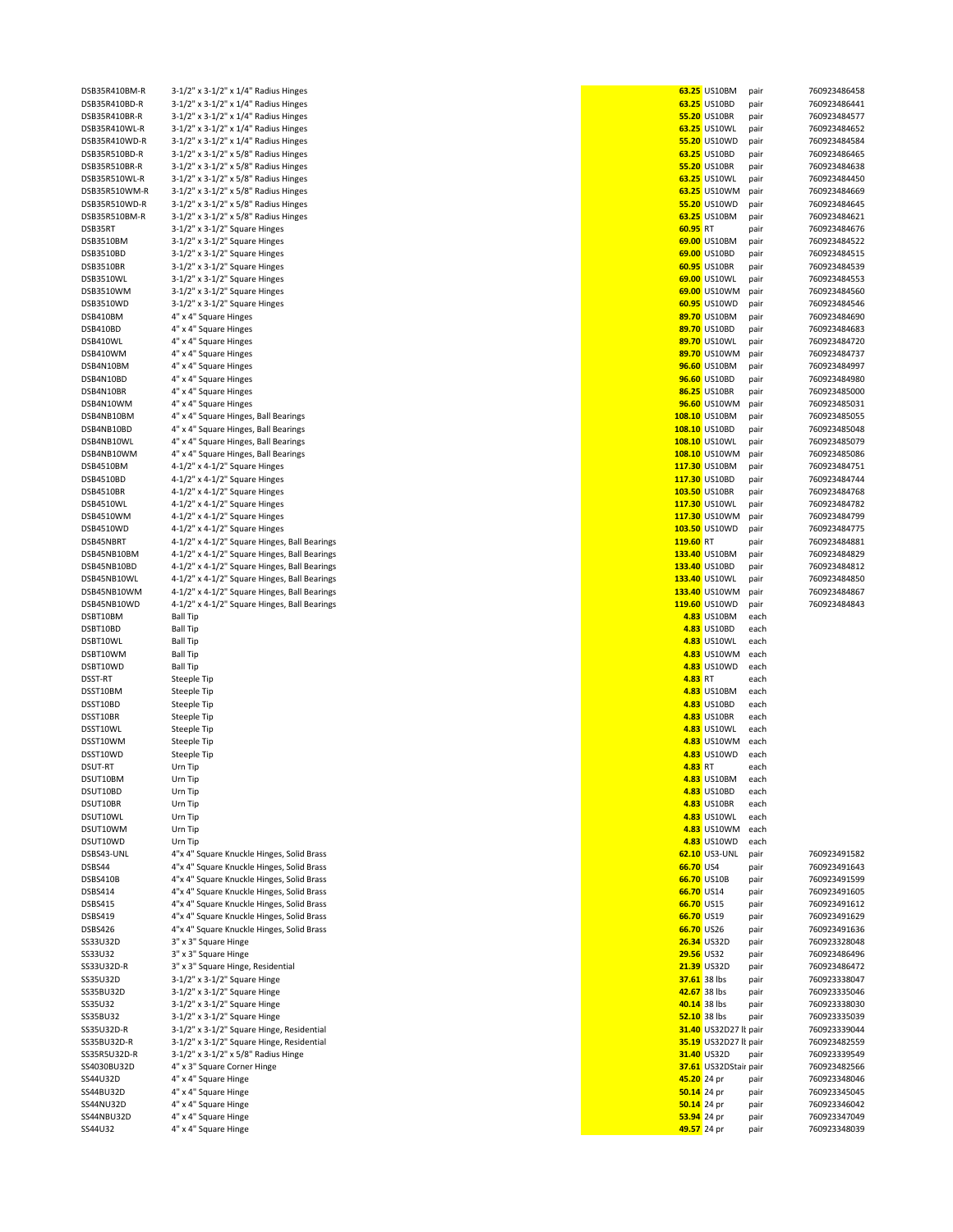| SS44BU32        | 4" x 4" Square Hinge                                       | 52.67 24 pr      |                       | pair | 760923345038 |
|-----------------|------------------------------------------------------------|------------------|-----------------------|------|--------------|
| SS44NBU32       | 4" x 4" Square Hinge                                       | 62.10 24 pr      |                       | pair | 760923347032 |
|                 |                                                            |                  |                       |      |              |
| SS44U32D-R      | 4" x 4" Square Hinge, Residential                          |                  | 40.14 US32DResi pair  |      | 760923349043 |
| SS44BU32D-R     | 4" x 4" Square Hinge, Residential                          |                  | 42.67 US32DResi pair  |      | 760923482573 |
| SS44R5U32D-R    | 4" x 4" x 5/8" Radius Hinge, Residential                   |                  | 40.14 US32D35 lt pair |      | 760923349548 |
| SS44R5U32D-RN   | 4" x 4" x 5/8" Radius Hinge, Residential                   |                  | 42.67 US32D35 lt pair |      | 760923172702 |
| SS44R5BU32D-S   | 4" x 4" x 5/8" Radius Hinge, 2BB, Security                 |                  | 55.20 US32D           | pair | 760923487660 |
|                 |                                                            |                  |                       |      |              |
| SS44058TA32D-LH | 4" x 4" x 5/8" x SQ Hinge, Security                        |                  | 50.14 US32D           | pair | 760923482580 |
| SS44058TA32D-RH | 4" x 4" x 5/8" x SQ Hinge, Security                        |                  | 50.14 US32D           | pair | 760923482597 |
| SS44058B32DRH-S | 4" x 4" x 5/8" x SQ Hinge, Handed, Ball Bearing, Security  |                  | 55.20 US32D           | pair | 760923487653 |
| SS44058B32DLH-S | 4" x 4" x 5/8" x SQ Hinge, Handed, Ball Bearing, Security  |                  | 55.20 US32D           | pair | 760923487646 |
|                 |                                                            |                  |                       |      |              |
| SS45R4SBU32D    | 4-1/2" x 4-1/2" x 1/4" Radius Hinge                        |                  | 75.90 US32D           | pair | 760923174751 |
| SS45U32D        | 4-1/2" x 4-1/2" Square Hinge                               |                  | 55.89 Standard        | pair | 760923368044 |
| SS45BU32D       | 4-1/2" x 4-1/2" Square Hinge                               | 59.57 2BB        |                       | pair | 760923365043 |
| SS45NU32D       | 4-1/2" x 4-1/2" Square Hinge                               | <b>59.57 NRP</b> |                       |      | 760923366040 |
|                 |                                                            |                  |                       | pair |              |
| SS45NBU32D      | 4-1/2" x 4-1/2" Square Hinge                               |                  | 62.68 2BB/NRP         | pair | 760923367047 |
| SS45BU32        | 4-1/2" x 4-1/2" Square Hinge                               | 67.74 2BB        |                       | pair | 760923365036 |
| SS45NBU32       | 4-1/2" x 4-1/2" Square Hinge                               |                  | 75.21 2BB/NRP         | pair | 760923367030 |
|                 |                                                            |                  |                       |      |              |
| SS4540R4BNUSPW  | 4-1/2" x 4" x 1/4" Radius Hinge                            |                  | 75.90 USPWStain pair  |      | 760923486014 |
| SS55BBU15-SEC   | 5"x 5" Square Hinge, 2BB, Security                         | 110.40 US15      |                       |      | 760923487684 |
| SS55BBU32D-SEC  | 5"x 5" Square Hinge, 2BB, Security                         |                  | 92.81 US32D           |      | 760923487691 |
| S33U3-R         | 3" x 3" Square Hinge                                       | 10.01 US3        |                       | pair | 760923229017 |
|                 |                                                            |                  |                       |      |              |
| S33U4-R         | 3" x 3" Square Hinge                                       | <b>7.48 US4</b>  |                       | pair | 760923229024 |
| S33U5-R         | 3" x 3" Square Hinge                                       | 10.01 US5        |                       | pair | 760923229031 |
| S33U10B-R       | 3" x 3" Square Hinge                                       |                  | 10.01 US10B           | pair | 760923229048 |
| S33U15-R        | 3" x 3" Square Hinge                                       | 10.01 US15       |                       | pair | 760923229055 |
|                 |                                                            |                  |                       |      |              |
| S33U26D-R       | 3" x 3" Square Hinge                                       |                  | 10.01 US26D           | pair | 760923229086 |
| S33R42D         | 3" x 3" x 1/4" Radius Hinge                                |                  | 7.48 US2D             | pair | 760923485291 |
| S33R4USPW       | 3" x 3" x 1/4" Radius Hinge                                |                  | <b>7.48</b> USPW      | pair | 760923224593 |
|                 |                                                            |                  |                       |      |              |
| S35U1B-R        | 3-1/2" x 3-1/2" Square Hinge                               | 12.19 US1B       |                       | pair | 760923176656 |
| S35U3-R         | $3-1/2"$ x $3-1/2"$ Square Hinge                           | 12.19 US3        |                       | pair | 760923239016 |
| S35U4-R         | 3-1/2" x 3-1/2" Square Hinge                               | 10.01 US4        |                       | pair | 760923176618 |
|                 |                                                            |                  |                       |      |              |
| S35U5-R         | 3-1/2" x 3-1/2" Square Hinge                               | 12.19 US5        |                       | pair | 760923239023 |
| S35U10B-R       | 3-1/2" x 3-1/2" Square Hinge                               |                  | 12.19 US10B           | pair | 760923176625 |
| S35U15-R        | 3-1/2" x 3-1/2" Square Hinge                               | 12.19 US15       |                       | pair | 760923176632 |
| S35U15A-R       | 3-1/2" x 3-1/2" Square Hinge                               |                  | 12.19 US15A           | pair | 760923176649 |
|                 |                                                            |                  |                       |      |              |
| S35U26-R        | 3-1/2" x 3-1/2" Square Hinge                               | 12.19 US26       |                       | pair | 760923176663 |
| S35U26D-R       | 3-1/2" x 3-1/2" Square Hinge                               |                  | 12.19 US26D           | pair | 760923239078 |
| S35U14-R        | 3-1/2" x 3-1/2" Square Hinge                               | 12.19 US14       |                       | pair | 760923486113 |
|                 |                                                            |                  |                       |      |              |
| S35BBU1B-R      | 3-1/2" x 3-1/2" Square Hinge, Ball Bearing                 | 13.69 US1B       |                       | pair | 760923489183 |
| S35BBU10B-R     | 3-1/2" x 3-1/2" Square Hinge, Ball Bearing                 |                  | 13.69 US10B           | pair | 760923489190 |
| S35BBU14-R      | 3-1/2" x 3-1/2" Square Hinge, Ball Bearing                 | 13.69 US14       |                       | pair | 760923489206 |
| S35BBU15-R      | 3-1/2" x 3-1/2" Square Hinge, Ball Bearing                 | 13.69 US15       |                       | pair | 760923489213 |
|                 |                                                            |                  |                       |      |              |
| S35BBU26-R      | 3-1/2" x 3-1/2" Square Hinge, Ball Bearing                 | 13.69 US26       |                       | pair | 760923489220 |
| S35HD1B         | 3-1/2" x 3-1/2" Square Hinge, HD                           | 19.55 US1B       |                       | pair | 760923438013 |
| S35HD3          | 3-1/2" x 3-1/2" Square Hinge, HD                           | 19.55 US3        |                       | pair | 760923238019 |
| <b>S35HD5</b>   | 3-1/2" x 3-1/2" Square Hinge, HD                           | 19.55 US5        |                       |      | 760923238026 |
|                 |                                                            |                  |                       | pair |              |
| S35HD10B        | 3-1/2" x 3-1/2" Square Hinge, HD                           |                  | 19.55 US10B           | pair | 760923238033 |
| S35HD15         | 3-1/2" x 3-1/2" Square Hinge, HD                           | 19.55 US15       |                       | pair | 760923238040 |
| S35HD26         | 3-1/2" x 3-1/2" Square Hinge, HD                           | 19.55 US26       |                       | pair | 760923238064 |
| S35HD26D        |                                                            |                  | 19.55 US26D           |      | 760923238071 |
|                 | 3-1/2" x 3-1/2" Square Hinge, HD                           |                  |                       | pair |              |
| S35HDUSPW       | 3-1/2" x 3-1/2" Square Hinge, HD                           |                  | 13.80 USPW            | pair | 760923438051 |
| S35HD15A        | 3-1/2" x 3-1/2" Square Hinge, HD                           |                  | 19.55 US15A           | pair | 760923238057 |
| S35R4BK1B       | 3-1/2" x 3-1/2" x 1/4" Radius Hinge, Residential Thickness | 11.73 US1B       |                       | pair | 760923434411 |
|                 |                                                            |                  |                       |      |              |
| S35R4BK2D       | 3-1/2" x 3-1/2" x 1/4" Radius Hinge, Residential Thickness |                  | 8.74 US2D             | pair | 760923161607 |
| S35R4BK3        | 3-1/2" x 3-1/2" x 1/4" Radius Hinge, Residential Thickness | 11.73 US3        |                       | pair | 760923234417 |
| S35R4BK3/4      | 3-1/2" x 3-1/2" x 1/4" Radius Hinge, Residential Thickness |                  | 8.74 US3/4            | pair | 760923485352 |
| S35R4BK4        | 3-1/2" x 3-1/2" x 1/4" Radius Hinge, Residential Thickness | 8.74 US4         |                       | pair | 760923234486 |
|                 |                                                            |                  |                       |      |              |
| <b>S35R4BK5</b> | 3-1/2" x 3-1/2" x 1/4" Radius Hinge, Residential Thickness | 11.73 US5        |                       | pair | 760923485369 |
| S35R4BK10B      | 3-1/2" x 3-1/2" x 1/4" Radius Hinge, Residential Thickness |                  | 11.73 US10B           | pair | 760923485307 |
| S35R4BK15       | 3-1/2" x 3-1/2" x 1/4" Radius Hinge, Residential Thickness | 11.73 US15       |                       | pair | 760923485314 |
| S35R4BK15A      | 3-1/2" x 3-1/2" x 1/4" Radius Hinge, Residential Thickness |                  | 11.73 US15A           | pair | 760923485321 |
|                 |                                                            |                  |                       |      |              |
| S35R4BK26       | 3-1/2" x 3-1/2" x 1/4" Radius Hinge, Residential Thickness | 11.73 US26       |                       | pair | 760923485338 |
| S35R4BK26D      | 3-1/2" x 3-1/2" x 1/4" Radius Hinge, Residential Thickness |                  | 11.73 US26D           | pair | 760923485345 |
| S35R41B         | 3-1/2" x 3-1/2" x 1/4" Radius Hinge, Residential Thickness | 12.19 US1B       |                       | pair | 760923439416 |
| S35R43          | 3-1/2" x 3-1/2" x 1/4" Radius Hinge, Residential Thickness | $12.19$ US3      |                       | pair | 760923239412 |
|                 |                                                            |                  |                       |      |              |
| S35R44          | 3-1/2" x 3-1/2" x 1/4" Radius Hinge, Residential Thickness | 10.01 US4        |                       | pair | 760923239481 |
| S35R45          | 3-1/2" x 3-1/2" x 1/4" Radius Hinge, Residential Thickness | 12.19 US5        |                       | pair | 760923239429 |
| S35R410B        | 3-1/2" x 3-1/2" x 1/4" Radius Hinge, Residential Thickness |                  | 12.19 US10B           | pair | 760923239436 |
|                 |                                                            |                  |                       |      |              |
| S35R415         | 3-1/2" x 3-1/2" x 1/4" Radius Hinge, Residential Thickness | 12.19 US15       |                       | pair | 760923239443 |
| S35R415A        | 3-1/2" x 3-1/2" x 1/4" Radius Hinge, Residential Thickness |                  | 12.19 US15A           | pair | 760923239450 |
| S35R426         | 3-1/2" x 3-1/2" x 1/4" Radius Hinge, Residential Thickness | 12.19 US26       |                       | pair | 760923239467 |
| S35R426D        | 3-1/2" x 3-1/2" x 1/4" Radius Hinge, Residential Thickness |                  | 12.19 US26D           | pair | 760923239474 |
|                 |                                                            |                  |                       |      |              |
| S35R414         | 3-1/2" x 3-1/2" x 1/4" Radius Hinge, Residential Thickness | 12.19 US14       |                       | pair | 760923486090 |
| S35R4BK2D-UN    | 3-1/2" x 3-1/2" x 1/4" Radius Hinge, Residential Thickness |                  | 8.74 US2D             | pair |              |
| S35R4N1B        | 3-1/2" x 3-1/2" x 1/4" Radius Hinge, Residential Thickness | 13.11 US1B       |                       | pair | 760923487011 |
| S35R4N3         |                                                            | 13.11 US3        |                       |      | 760923487042 |
|                 | 3-1/2" x 3-1/2" x 1/4" Radius Hinge, Residential Thickness |                  |                       | pair |              |
| S35R4N5         | 3-1/2" x 3-1/2" x 1/4" Radius Hinge, Residential Thickness | 13.11 US5        |                       | pair | 760923487059 |
| S35R4N10B       | 3-1/2" x 3-1/2" x 1/4" Radius Hinge, Residential Thickness |                  | 13.11 US10B           | pair | 760923486984 |
| S35R4N15        | 3-1/2" x 3-1/2" x 1/4" Radius Hinge, Residential Thickness | 13.11 US15       |                       | pair | 760923486991 |
|                 |                                                            |                  |                       |      |              |
| S35R4N15A       | 3-1/2" x 3-1/2" x 1/4" Radius Hinge, Residential Thickness |                  | <b>13.11 US15A</b>    | pair | 760923487004 |
| S35R4N26        | 3-1/2" x 3-1/2" x 1/4" Radius Hinge, Residential Thickness | 13.11 US26       |                       | pair | 760923487028 |
| S35R4N26D       | 3-1/2" x 3-1/2" x 1/4" Radius Hinge, Residential Thickness |                  | 13.11 US26D           | pair | 760923487035 |
| S35R4HD3        | 3-1/2" x 3-1/2" x 1/4" Radius Hinge, HD                    | 19.55 US3        |                       | pair | 760923238415 |
|                 |                                                            |                  |                       |      |              |

| 52.67 24 pr       |                                              | pair         | 76092334503                |
|-------------------|----------------------------------------------|--------------|----------------------------|
|                   | 62.10 24 pr                                  | pair         | 76092334703                |
|                   | 40.14 US32DResi pair<br>42.67 US32DResi pair |              | 76092334904                |
|                   | 40.14 US32D35 lt pair                        |              | 76092348257<br>76092334954 |
|                   | 42.67 US32D35 lt pair                        |              | 76092317270                |
|                   | 55.20 US32D                                  | pair         | 76092348766                |
|                   | 50.14 US32D                                  | pair         | 76092348258                |
|                   | 50.14 US32D                                  | pair         | 76092348259                |
|                   | 55.20 US32D                                  | pair         | 76092348765                |
|                   | 55.20 US32D                                  | pair         | 76092348764                |
|                   | 75.90 US32D                                  | pair         | 76092317475                |
|                   | 55.89 Standard pair                          |              | 76092336804                |
| 59.57 2BB         |                                              | pair         | 76092336504                |
| <b>59.57 NRP</b>  |                                              | pair         | 76092336604                |
|                   | 62.68 2BB/NRP pair                           |              | 76092336704                |
| 67.74 2BB         |                                              | pair         | 76092336503                |
|                   | 75.21 2BB/NRP pair                           |              | 76092336703                |
|                   | 75.90 USPWStain pair                         |              | 76092348601                |
| 110.40 US15       |                                              |              | 76092348768                |
| $10.01$ US3       | 92.81 US32D                                  |              | 76092348769<br>76092322901 |
| <b>7.48 US4</b>   |                                              | pair<br>pair | 76092322902                |
| 10.01 US5         |                                              | pair         | 76092322903                |
|                   | 10.01 US10B                                  | pair         | 76092322904                |
| 10.01 US15        |                                              | pair         | 76092322905                |
|                   | 10.01 US26D                                  | pair         | 76092322908                |
|                   | <b>7.48</b> US2D                             | pair         | 76092348529                |
|                   | <b>7.48</b> USPW                             | pair         | 76092322459                |
|                   | 12.19 US1B                                   | pair         | 76092317665                |
| 12.19 US3         |                                              | pair         | 76092323901                |
| 10.01 US4         |                                              | pair         | 76092317661                |
| 12.19 US5         |                                              | pair         | 76092323902                |
|                   | 12.19 US10B                                  | pair         | 76092317662                |
| 12.19 US15        |                                              | pair         | 76092317663                |
|                   | 12.19 US15A                                  | pair         | 76092317664                |
| 12.19 US26        |                                              | pair         | 76092317666                |
|                   | 12.19 US26D                                  | pair         | 76092323907                |
| 12.19 US14        |                                              | pair         | 76092348611                |
| 13.69 US1B        |                                              | pair         | 76092348918<br>76092348919 |
| 13.69 US14        | 13.69 US10B                                  | pair<br>pair | 76092348920                |
| 13.69 US15        |                                              | pair         | 76092348921                |
| 13.69 US26        |                                              | pair         | 76092348922                |
| <b>19.55 US1B</b> |                                              | pair         | 76092343801                |
| 19.55 US3         |                                              | pair         | 76092323801                |
| 19.55 US5         |                                              | pair         | 76092323802                |
|                   | 19.55 US10B                                  | pair         | 76092323803                |
| 19.55 US15        |                                              | pair         | 76092323804                |
| 19.55 US26        |                                              | pair         | 76092323806                |
|                   | 19.55 US26D                                  | pair         | 76092323807                |
|                   | 13.80 USPW                                   | pair         | 76092343805                |
|                   | <b>19.55</b> US15A                           | pair         | 76092323805                |
| 11.73 US1B        |                                              | pair         | 76092343441                |
| 11.73 US3         | 8.74 US2D                                    | pair         | 76092316160                |
|                   | 8.74 US3/4                                   | pair<br>pair | 76092323441<br>76092348535 |
| 8.74 US4          |                                              | pair         | 76092323448                |
| 11.73 US5         |                                              | pair         | 76092348536                |
|                   | 11.73 US10B                                  | pair         | 76092348530                |
| 11.73 US15        |                                              | pair         | 76092348531                |
|                   | 11.73 US15A                                  | pair         | 76092348532                |
| 11.73 US26        |                                              | pair         | 76092348533                |
|                   | 11.73 US26D                                  | pair         | 76092348534                |
| 12.19 US1B        |                                              | pair         | 76092343941                |
| 12.19 US3         |                                              | pair         | 76092323941                |
| 10.01 US4         |                                              | pair         | 76092323948                |
| 12.19 US5         |                                              | pair         | 76092323942                |
|                   | 12.19 US10B                                  | pair         | 76092323943                |
| 12.19 US15        |                                              | pair         | 76092323944                |
|                   | 12.19 US15A                                  | pair         | 76092323945                |
| 12.19 US26        | 12.19 US26D                                  | pair         | 76092323946<br>76092323947 |
| 12.19 US14        |                                              | pair<br>pair | 76092348609                |
|                   | 8.74 US2D                                    | pair         |                            |
| 13.11 US1B        |                                              | pair         | 76092348701                |
| 13.11 US3         |                                              | pair         | 76092348704                |
| 13.11 US5         |                                              | pair         | 76092348705                |
|                   | 13.11 US10B                                  | pair         | 76092348698                |
| 13.11 US15        |                                              | pair         | 76092348699                |
|                   | 13.11 US15A                                  | pair         | 76092348700                |
| 13.11 US26        |                                              | pair         | 76092348702                |
|                   | 13.11 US26D                                  | pair         | 76092348703                |
| 19.55 US3         |                                              | pair         | 76092323841                |
|                   |                                              |              |                            |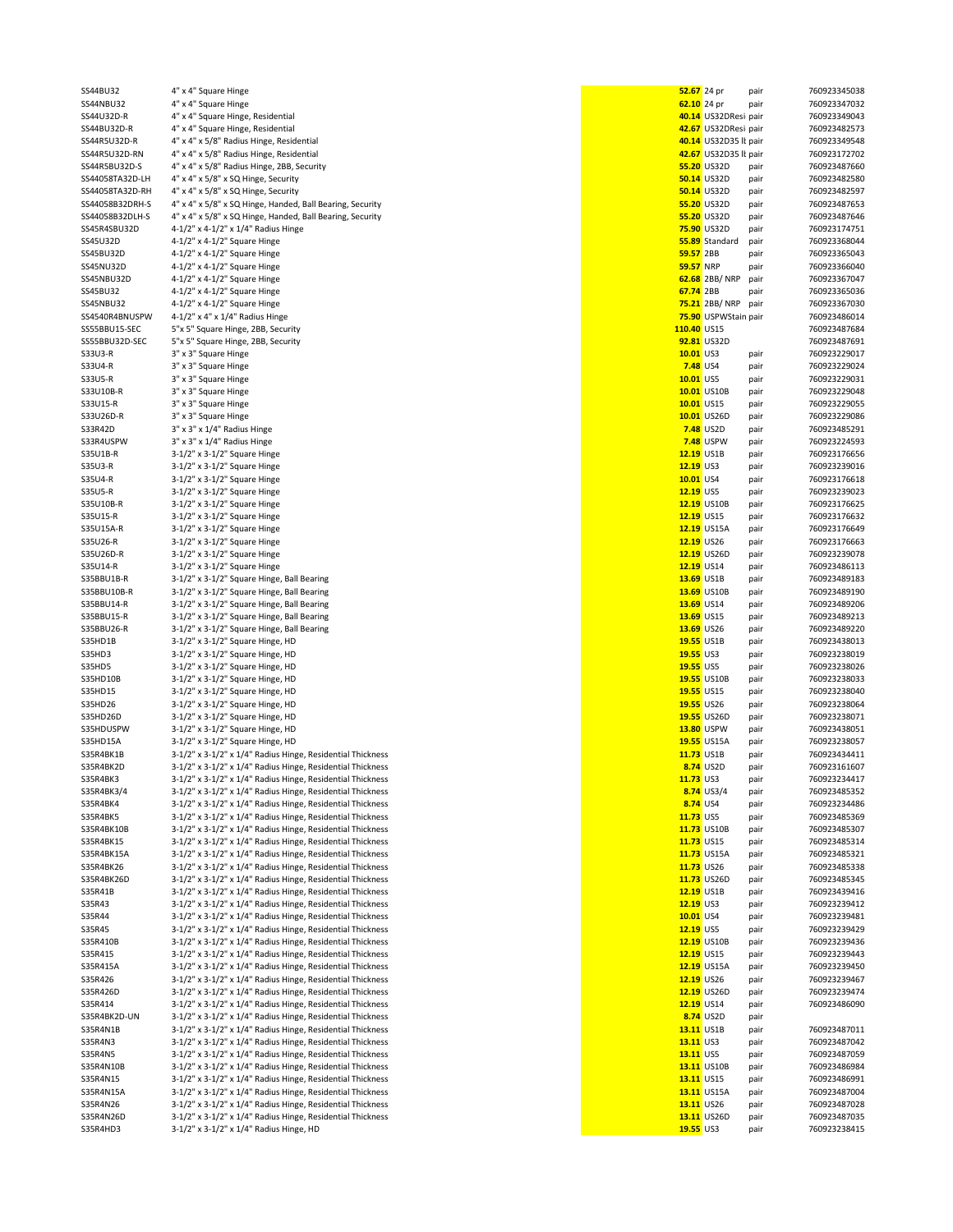| S35R4HD5              | 3-1/2" x 3-1/2" x 1/4" Radius Hinge, HD                    | 19.55 US5 |                           | pair         | 760923238422                 |
|-----------------------|------------------------------------------------------------|-----------|---------------------------|--------------|------------------------------|
|                       |                                                            |           |                           |              |                              |
| S35R4HD10B            | 3-1/2" x 3-1/2" x 1/4" Radius Hinge, HD                    |           | 19.55 US10B               | pair         | 760923238439                 |
| S35R4HD15             | 3-1/2" x 3-1/2" x 1/4" Radius Hinge, HD                    |           | 19.55 US15                | pair         | 760923238446                 |
| S35R4HD15A            | 3-1/2" x 3-1/2" x 1/4" Radius Hinge, HD                    |           | 19.55 US15A               | pair         | 760923238453                 |
|                       | 3-1/2" x 3-1/2" x 1/4" Radius Hinge, HD                    |           |                           |              | 760923238460                 |
| S35R4HD26             |                                                            |           | 19.55 US26                | pair         |                              |
| S35R4HD26D            | 3-1/2" x 3-1/2" x 1/4" Radius Hinge, HD                    |           | 19.55 US26D               | pair         | 760923238477                 |
| S35R4BB4              | 3-1/2" x 3-1/2" x 1/4" Radius Hinge, Ball Bearing          | 11.27 US4 |                           | pair         | 760923482610                 |
| S35R4BB5              | 3-1/2" x 3-1/2" x 1/4" Radius Hinge, Ball Bearing          | 13.69 US5 |                           | pair         | 760923482627                 |
|                       |                                                            |           |                           |              |                              |
| S35R4BB10B            | 3-1/2" x 3-1/2" x 1/4" Radius Hinge, Ball Bearing          |           | 13.69 US10B               | pair         | 760923482634                 |
| S35R4BB15             | 3-1/2" x 3-1/2" x 1/4" Radius Hinge, Ball Bearing          |           | 13.69 US15                | pair         | 760923479108                 |
| S35R4BB15A            | 3-1/2" x 3-1/2" x 1/4" Radius Hinge, Ball Bearing          |           | 13.69 US15A               | pair         | 760923482641                 |
|                       |                                                            |           |                           |              |                              |
| S35R4BB26             | 3-1/2" x 3-1/2" x 1/4" Radius Hinge, Ball Bearing          |           | 13.69 US26                | pair         | 760923482658                 |
| S35R4BB26D            | 3-1/2" x 3-1/2" x 1/4" Radius Hinge, Ball Bearing          |           | 13.69 US26D               | pair         | 760923482665                 |
|                       |                                                            |           |                           |              |                              |
| S35R4BB3              | 3-1/2" x 3-1/2" x 1/4" Radius Hinge, Ball Bearing          | 13.69 US3 |                           | pair         | 760923482603                 |
| S35R4BB14             | 3-1/2" x 3-1/2" x 1/4" Radius Hinge, Ball Bearing          |           | 13.69 US14                | pair         | 760923491384                 |
| S35R5BK2D-UN          | 3-1/2" x 3-1/2" x 5/8" Radius Hinge, Residential Thickness |           | 8.74 US2D                 | pair         |                              |
| S35R5BK2D             | 3-1/2" x 3-1/2" x 5/8" Radius Hinge, Residential Thickness |           | 8.74 US2D                 |              | 760923434565                 |
|                       |                                                            |           |                           | pair         |                              |
| S35R5BK3              | 3-1/2" x 3-1/2" x 5/8" Radius Hinge, Residential Thickness | 11.73 US3 |                           | pair         | 760923485437                 |
| S35R5BK3/4            | 3-1/2" x 3-1/2" x 5/8" Radius Hinge, Residential Thickness |           | 8.74 US3/4                | pair         | 760923485444                 |
|                       |                                                            |           |                           |              |                              |
| S35R5BK4              | 3-1/2" x 3-1/2" x 5/8" Radius Hinge, Residential Thickness | 8.74 US4  |                           | pair         | 760923234585                 |
| S35R5BK5              | 3-1/2" x 3-1/2" x 5/8" Radius Hinge, Residential Thickness | 11.73 US5 |                           | pair         | 760923485451                 |
| S35R5BK10B            | 3-1/2" x 3-1/2" x 5/8" Radius Hinge, Residential Thickness |           | 11.73 US10B               | pair         | 760923485376                 |
|                       |                                                            |           |                           |              |                              |
| S35R5BK15             | 3-1/2" x 3-1/2" x 5/8" Radius Hinge, Residential Thickness |           | 11.73 US15                | pair         | 760923485383                 |
| S35R5BK15A            | 3-1/2" x 3-1/2" x 5/8" Radius Hinge, Residential Thickness |           | 11.73 US15A               | pair         | 760923485390                 |
| S35R5BK26             | 3-1/2" x 3-1/2" x 5/8" Radius Hinge, Residential Thickness |           | 11.73 US26                | pair         | 760923485413                 |
|                       |                                                            |           |                           |              |                              |
| S35R5BK26D            | 3-1/2" x 3-1/2" x 5/8" Radius Hinge, Residential Thickness |           | 11.73 US26D               | pair         | 760923485420                 |
| S35R5BKUSPW           | 3-1/2" x 3-1/2" x 5/8" Radius Hinge, Residential Thickness |           | 8.74 USPW                 | pair         | 760923434558                 |
| S35R51B               | 3-1/2" x 3-1/2" x 5/8" Radius Hinge, Residential Thickness |           | 12.19 US1B                | pair         | 760923439515                 |
|                       |                                                            |           |                           |              |                              |
| S35R53                | 3-1/2" x 3-1/2" x 5/8" Radius Hinge, Residential Thickness | 12.19 US3 |                           | pair         | 760923239511                 |
| S35R54                | 3-1/2" x 3-1/2" x 5/8" Radius Hinge, Residential Thickness | 10.01 US4 |                           | pair         | 760923239580                 |
| S35R55                | 3-1/2" x 3-1/2" x 5/8" Radius Hinge, Residential Thickness | 12.19 US5 |                           | pair         | 760923239528                 |
|                       |                                                            |           |                           |              |                              |
| S35R510B              | 3-1/2" x 3-1/2" x 5/8" Radius Hinge, Residential Thickness |           | 12.19 US10B               | pair         | 760923239535                 |
| S35R515               | 3-1/2" x 3-1/2" x 5/8" Radius Hinge, Residential Thickness |           | 12.19 US15                | pair         | 760923239542                 |
| S35R515A              | 3-1/2" x 3-1/2" x 5/8" Radius Hinge, Residential Thickness |           | 12.19 US15A               |              | 760923239559                 |
|                       |                                                            |           |                           | pair         |                              |
| S35R526               | 3-1/2" x 3-1/2" x 5/8" Radius Hinge, Residential Thickness |           | 12.19 US26                | pair         | 760923239566                 |
| S35R526D              | 3-1/2" x 3-1/2" x 5/8" Radius Hinge, Residential Thickness |           | 12.19 US26D               | pair         | 760923239573                 |
| S35R5BK1B             | 3-1/2" x 3-1/2" x 5/8" Radius Hinge, Residential Thickness |           | 11.73 US1B                |              | 760923485406                 |
|                       |                                                            |           |                           | pair         |                              |
| S35R514               | 3-1/2" x 3-1/2" x 5/8" Radius Hinge, Residential Thickness |           | 12.19 US14                | pair         | 760923486106                 |
| S35R5N1B              | 3-1/2" x 3-1/2" x 5/8" Radius Hinge, Residential Thickness |           | 13.11 US1B                | pair         | 760923486359                 |
|                       |                                                            |           |                           |              |                              |
| S35R5N3               | 3-1/2" x 3-1/2" x 5/8" Radius Hinge, Residential Thickness | 13.11 US3 |                           | pair         | 760923486380                 |
| <b>S35R5N5</b>        | 3-1/2" x 3-1/2" x 5/8" Radius Hinge, Residential Thickness | 13.11 US5 |                           | pair         | 760923486397                 |
| S35R5N10B             | 3-1/2" x 3-1/2" x 5/8" Radius Hinge, Residential Thickness |           | 13.11 US10B               | pair         | 760923486328                 |
|                       |                                                            |           |                           |              |                              |
| S35R5N15              | 3-1/2" x 3-1/2" x 5/8" Radius Hinge, Residential Thickness |           | 13.11 US15                | pair         | 760923486335                 |
| S35R5N15A             | 3-1/2" x 3-1/2" x 5/8" Radius Hinge, Residential Thickness |           | 13.11 US15A               | pair         | 760923486342                 |
| S35R5N26              | 3-1/2" x 3-1/2" x 5/8" Radius Hinge, Residential Thickness |           | 13.11 US26                | pair         | 760923486366                 |
|                       |                                                            |           |                           |              |                              |
| S35R5N26D             | 3-1/2" x 3-1/2" x 5/8" Radius Hinge, Residential Thickness |           | 13.11 US26D               | pair         | 760923486373                 |
| S35R5HD1B             | 3-1/2" x 3-1/2" x 5/8" Radius Hinge, HD                    |           | 19.55 US1B                | pair         | 760923438518                 |
| S35R5HD3              | 3-1/2" x 3-1/2" x 5/8" Radius Hinge, HD                    | 19.55 US3 |                           | pair         | 760923238514                 |
|                       |                                                            |           |                           |              |                              |
| S35R5HD5              | 3-1/2" x 3-1/2" x 5/8" Radius Hinge, HD                    | 19.55 US5 |                           | pair         | 760923238521                 |
| S35R5HD10B            | 3-1/2" x 3-1/2" x 5/8" Radius Hinge, HD                    |           | 19.55 US10B               | pair         | 760923238538                 |
| S35R5HD15             | 3-1/2" x 3-1/2" x 5/8" Radius Hinge, HD                    |           | 19.55 US15                | pair         | 760923238545                 |
|                       |                                                            |           |                           |              |                              |
| S35R5HD15A            | 3-1/2" x 3-1/2" x 5/8" Radius Hinge, HD                    |           | 19.55 US15A               | pair         | 760923238552                 |
| S35R5HD26             | 3-1/2" x 3-1/2" x 5/8" Radius Hinge, HD                    |           | 19.55 US26                | pair         | 760923238569                 |
| S35R5HD26D            | 3-1/2" x 3-1/2" x 5/8" Radius Hinge, HD                    |           | 19.55 US26D               | pair         | 760923238576                 |
|                       |                                                            |           |                           |              |                              |
| S35R5BB3              | 3-1/2" x 3-1/2" x 5/8" Radius Hinge, Ball Bearing          |           |                           |              | 760923477203                 |
| S35R5BB4              | 3-1/2" x 3-1/2" x 5/8" Radius Hinge, Ball Bearing          |           | 13.69 US3                 | pair         |                              |
| S35R5BB5              |                                                            | 11.27 US4 |                           |              |                              |
|                       |                                                            |           |                           | pair         | 760923477210                 |
|                       | 3-1/2" x 3-1/2" x 5/8" Radius Hinge, Ball Bearing          | 13.69 US5 |                           | pair         | 760923477227                 |
| S35R5BB10B            | 3-1/2" x 3-1/2" x 5/8" Radius Hinge, Ball Bearing          |           | 13.69 US10B               | pair         | 760923477159                 |
| S35R5BB15             | 3-1/2" x 3-1/2" x 5/8" Radius Hinge, Ball Bearing          |           | 13.69 US15                | pair         | 760923477166                 |
|                       |                                                            |           |                           |              |                              |
| S35R5BB15A            | 3-1/2" x 3-1/2" x 5/8" Radius Hinge, Ball Bearing          |           | 13.69 US15A               | pair         | 760923477173                 |
| S35R5BB26             | 3-1/2" x 3-1/2" x 5/8" Radius Hinge, Ball Bearing          |           | 13.69 US26                | pair         | 760923477180                 |
| S35R5BB26D            | 3-1/2" x 3-1/2" x 5/8" Radius Hinge, Ball Bearing          |           | 13.69 US26D               | pair         | 760923477197                 |
|                       |                                                            |           |                           |              |                              |
| S35R5BB14             | 3-1/2" x 3-1/2" x 5/8" Radius Hinge, Ball Bearing          |           | 13.69 US14                | pair         | 760923491377                 |
| S44U1B-R              | 4" x 4" Square Hinge                                       |           | 13.80 US1B                | pair         | 760923187201                 |
|                       |                                                            |           |                           |              |                              |
| S44U3-R               | 4" x 4" Square Hinge                                       | 13.80 US3 |                           | pair         | 760923249015                 |
| S44U4-R               | 4" x 4" Square Hinge                                       | 12.19 US4 |                           | pair         | 760923188000                 |
| S44U5-R               | 4" x 4" Square Hinge                                       | 13.80 US5 |                           | pair         | 760923249022                 |
| S44U10B-R             | 4" x 4" Square Hinge                                       |           | 13.80 US10B               | pair         | 760923188017                 |
|                       |                                                            |           |                           |              |                              |
| S44U15-R              | 4" x 4" Square Hinge                                       |           | 13.80 US15                | pair         | 760923188024                 |
| S44U15A-R             | 4" x 4" Square Hinge                                       |           | 13.80 US15A               | pair         | 760923188031                 |
| S44U26-R              |                                                            |           | 13.80 US26                |              | 760923188048                 |
|                       | 4" x 4" Square Hinge                                       |           |                           | pair         |                              |
| S44U26D-R             | 4" x 4" Square Hinge                                       |           | 13.80 US26D               | pair         | 760923249077                 |
| S44USPW-RS            | 4" x 4" Square Hinge                                       |           | 12.42 USPW                | pair         | 760923249190                 |
|                       |                                                            |           |                           |              |                              |
| S444BMS               | 4" x 4" Square Hinge                                       | 12.42 US4 |                           | pair         | 760923243082                 |
| S44U14-R              | 4" x 4" Square Hinge                                       |           | 13.80 US14                | pair         | 760923486144                 |
| S44HD1B               | 4" x 4" Square Hinge, HD                                   |           | <b>20.82 US1B</b>         | pair         | 760923448012                 |
|                       |                                                            |           |                           |              |                              |
| S44HD3                | 4" x 4" Square Hinge, HD                                   | 20.82 US3 |                           | pair         | 760923248018                 |
| <b>S44HD5</b>         | 4" x 4" Square Hinge, HD                                   | 20.82 US5 |                           | pair         | 760923248025                 |
| S44HD10B              | 4" x 4" Square Hinge, HD                                   |           | <b>20.82 US10B</b>        | pair         | 760923248032                 |
|                       |                                                            |           |                           |              |                              |
| S44HD15               | 4" x 4" Square Hinge, HD                                   |           | 20.82 US15                | pair         | 760923248049                 |
| S44HD15A              | 4" x 4" Square Hinge, HD                                   |           | 20.82 US15A               | pair         | 760923248056                 |
| S44HD26               | 4" x 4" Square Hinge, HD                                   |           | 20.82 US26                | pair         | 760923248063                 |
|                       |                                                            |           |                           |              |                              |
| S44HD26D<br>S44HDUSPW | 4" x 4" Square Hinge, HD<br>4" x 4" Square Hinge, HD       |           | 20.82 US26D<br>15.30 USPW | pair<br>pair | 760923248070<br>760923448050 |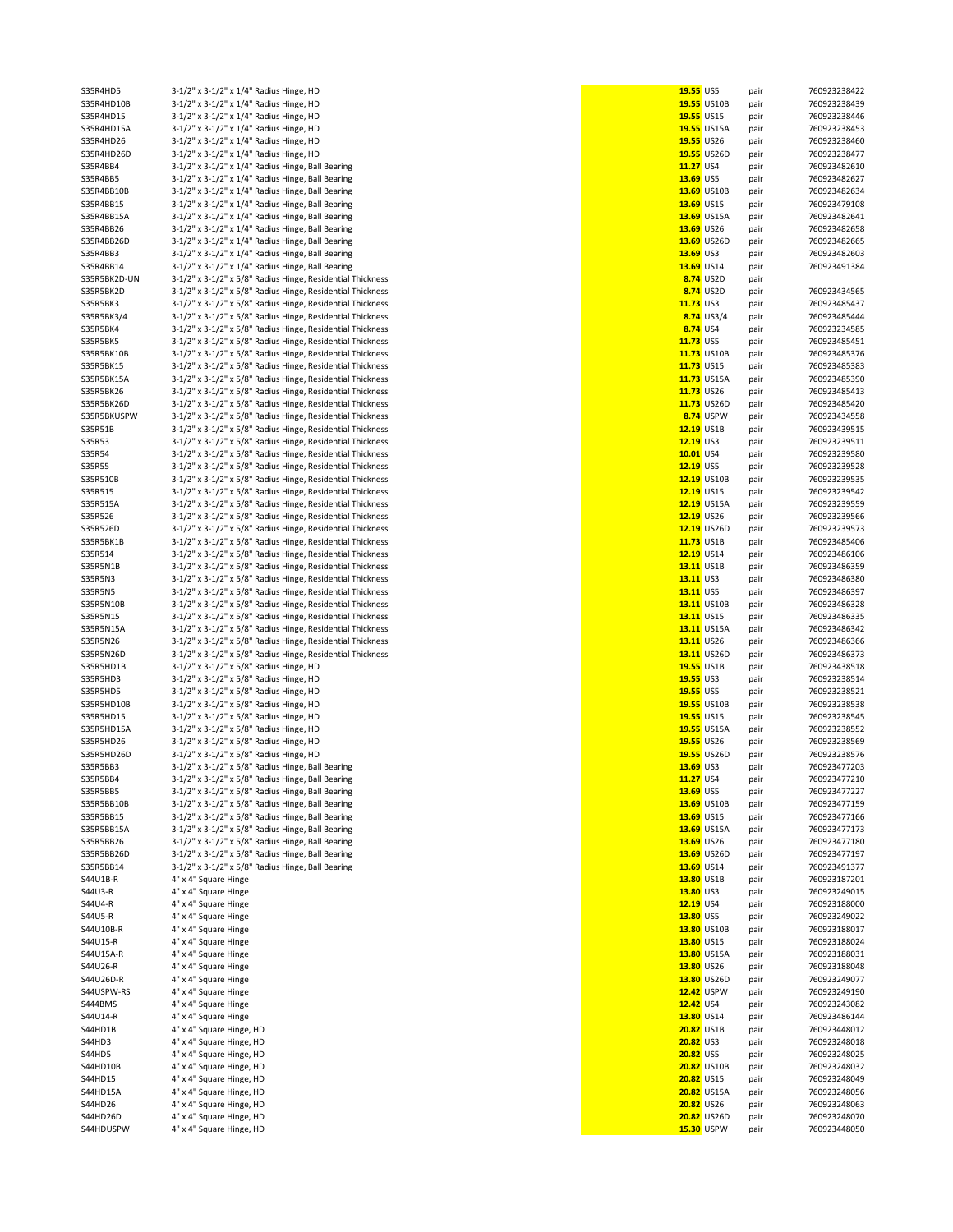| S44NRP/USP    | 4" x 4" Square Hinge, HD                          | 19.90 USP |                    | pair | 760923446056 |
|---------------|---------------------------------------------------|-----------|--------------------|------|--------------|
| S44NRP/US3    | 4" x 4" Square Hinge, HD                          | 19.90 US3 |                    | pair | 760923246014 |
| S44HDBBUSPW   | 4" x 4" Square Hinge, HD, Ball Bearings           |           | <b>29.21 USPW</b>  | pair | 760923482672 |
| S44HDBB1B     | 4" x 4" Square Hinge, HD, Ball Bearings           |           | <b>30.36 US1B</b>  | pair | 760923169801 |
| S44HDBB3      | 4" x 4" Square Hinge, HD, Ball Bearings           | 30.36 US3 |                    | pair | 760923170104 |
| S44HDBB4      | 4" x 4" Square Hinge, HD, Ball Bearings           | 29.21 US4 |                    | pair | 760923170203 |
| S44HDBB5      | 4" x 4" Square Hinge, HD, Ball Bearings           | 30.36 US5 |                    | pair | 760923170302 |
| S44HDBB10B    | 4" x 4" Square Hinge, HD, Ball Bearings           |           | <b>30.36 US10B</b> | pair | 760923169504 |
|               |                                                   |           |                    |      |              |
| S44HDBB15A    | 4" x 4" Square Hinge, HD, Ball Bearings           |           | <b>30.36 US15A</b> | pair | 760923169702 |
| S44HDBB26     | 4" x 4" Square Hinge, HD, Ball Bearings           |           | 30.36 US26         | pair | 760923169900 |
| S44HDBB26D    | 4" x 4" Square Hinge, HD, Ball Bearings           |           | 30.36 US26D        | pair | 760923170005 |
| S44HDBB15     | 4" x 4" Square Hinge, HD, Ball Bearings           |           | 30.36 US15         | pair | 760923169603 |
| S44R5BK2D     | 4"x 4"x 5/8" Radius Hinge                         |           | 10.58 US2D         | pair | 760923477302 |
| S44R5BK2D-S   | 4"x 4"x 5/8" Radius Hinge                         |           | 11.27 US2D         | pair | 760923485871 |
| S44R5BK2D-UN  | 4"x 4"x 5/8" Radius Hinge                         |           | 10.58 US2D         | pair | 760923485888 |
| S44R5BK3      | 4"x 4"x 5/8" Radius Hinge                         | 14.95 US3 |                    | pair | 760923485895 |
| S44R5BK3/4    | 4"x 4"x 5/8" Radius Hinge                         |           | 10.58 US3/4        |      | 760923485901 |
|               |                                                   |           |                    | pair |              |
| S44R5BK4      | 4"x 4"x 5/8" Radius Hinge                         | 10.58 US4 |                    | pair | 760923244584 |
| S44R5BK4S     | 4"x 4"x 5/8" Radius Hinge                         | 11.27 US4 |                    | pair | 760923485918 |
| S44R5BK5      | 4"x 4"x 5/8" Radius Hinge                         | 14.95 US5 |                    | pair | 760923485925 |
| S44R5BK5S     | 4"x 4"x 5/8" Radius Hinge                         | 16.22 US5 |                    | pair | 760923485932 |
| S44R5BK10B    | 4"x 4"x 5/8" Radius Hinge                         |           | 14.95 US10B        | pair | 760923485826 |
| S44R5BK15     | 4"x 4"x 5/8" Radius Hinge                         |           | 14.95 US15         | pair | 760923485833 |
| S44R5BK15A    | 4"x 4"x 5/8" Radius Hinge                         |           | 14.95 US15A        | pair | 760923485840 |
| S44R5BK26     | 4"x 4"x 5/8" Radius Hinge                         |           | 14.95 US26         | pair | 760923485857 |
|               | 4"x 4"x 5/8" Radius Hinge                         |           | 14.95 US26D        |      |              |
| S44R5BK26D    |                                                   |           |                    | pair | 760923485864 |
| S44R5BKUSPW   | 4"x 4"x 5/8" Radius Hinge                         |           | <b>10.58 USPW</b>  | pair | 760923485949 |
| S44R5BKUSPW-S | 4"x 4"x 5/8" Radius Hinge                         |           | <b>11.27 USPW</b>  | pair | 760923485956 |
| S44R51B       | 4"x 4"x 5/8" Radius Hinge                         |           | 15.53 US1B         | pair | 760923449514 |
| S44R53        | 4"x 4"x 5/8" Radius Hinge                         | 15.53 US3 |                    | pair | 760923249510 |
| S44R55        | 4"x 4"x 5/8" Radius Hinge                         | 15.53 US5 |                    | pair | 760923249527 |
| S44R510B      | 4"x 4"x 5/8" Radius Hinge                         |           | 15.53 US10B        | pair | 760923249534 |
| S44R515       | 4"x 4"x 5/8" Radius Hinge                         |           | 15.53 US15         | pair | 760923249541 |
|               |                                                   |           |                    |      |              |
| S44R515A      | 4"x 4"x 5/8" Radius Hinge                         |           | 15.53 US15A        | pair | 760923249558 |
| S44R526       | 4"x 4"x 5/8" Radius Hinge                         |           | 15.53 US26         | pair | 760923249565 |
| S44R526D      | 4"x 4"x 5/8" Radius Hinge                         |           | 15.53 US26D        | pair | 760923249572 |
| S44R514       | 4"x 4"x 5/8" Radius Hinge                         |           | 15.53 US14         | pair | 760923486137 |
| S44R5USPW     | 4"x 4"x 5/8" Radius Hinge                         |           | 12.19 USPW         | pair | 760923492053 |
| S44R5N1B      | 4"x 4"x 5/8" Radius Hinge                         |           | 19.90 US1B         | pair | 760923492046 |
| S44R5N3       | 4"x 4"x 5/8" Radius Hinge                         | 19.90 US3 |                    | pair | 760923476534 |
| S44R5N5       | 4"x 4"x 5/8" Radius Hinge                         | 19.90 US5 |                    | pair | 760923198238 |
|               |                                                   |           |                    |      |              |
| S44R5N10B     | 4"x 4"x 5/8" Radius Hinge                         |           | 19.90 US10B        | pair | 760923198245 |
| S44R5N15      | 4"x 4"x 5/8" Radius Hinge                         |           | 19.90 US15         | pair | 760923198252 |
| S44R5N15A     | 4"x 4"x 5/8" Radius Hinge                         |           | 19.90 US15A        | pair | 760923198269 |
| S44R5N26      | 4"x 4"x 5/8" Radius Hinge                         |           | 19.90 US26         | pair | 760923198276 |
| S44R5N26D     | 4"x 4"x 5/8" Radius Hinge                         |           | 19.90 US26D        | pair | 760923198283 |
| S44R5BK10B-S  | 4"x 4"x 5/8" Radius Hinge                         |           | 16.22 US10B        | pair | 760923493845 |
| S44R5BK15-S   | 4"x 4"x 5/8" Radius Hinge                         |           | 16.22 US15         | pair | 760923493852 |
| S44R5BK1B     | 4"x 4"x 5/8" Radius Hinge                         |           | 14.95 US1B         | pair | 760923492060 |
|               |                                                   |           |                    |      |              |
| S44R5BK26D-S  | 4"x 4"x 5/8" Radius Hinge                         |           | 16.22 US26D        | pair | 760923493869 |
| S44R5BK1B-S   | 4"x 4"x 5/8" Radius Hinge                         |           | 16.22 US1B         | pair | 760923493081 |
| S44R53-SEC    | 4" x 4" x 5/8" Radius Hinge, Security             | 19.90 US3 |                    | Pair | 760923485802 |
| S44R55-SEC    | 4" x 4" x 5/8" Radius Hinge, Security             | 19.90 US5 |                    | Pair | 760923485819 |
| S44R510B-SEC  | 4" x 4" x 5/8" Radius Hinge, Security             |           | 19.90 US10B        | Pair | 760923485789 |
| S44R515-SEC   | 4" x 4" x 5/8" Radius Hinge, Security             |           | 19.90 US15         | Pair | 760923485796 |
| S44R526D-SEC  | 4" x 4" x 5/8" Radius Hinge, Security             |           | 19.90 US26D        | Pair | 760923487141 |
|               | 4" x 4" x 5/8" Radius Hinge, Security             |           | 19.90 US26         | Pair | 760923487158 |
| S44R526-SEC   |                                                   |           |                    |      |              |
| S44R5HDB1B    | 4"x 4"x 5/8" Radius Hinge, HD, Ball Bearings      |           | 30.36 US1B         | pair | 760923445011 |
| S44R5HDB3     | 4"x 4"x 5/8" Radius Hinge, HD, Ball Bearings      | 30.36 US3 |                    | pair | 760923245017 |
| S44R5HDB4     | 4"x 4"x 5/8" Radius Hinge, HD, Ball Bearings      | 29.21 US4 |                    | pair | 760923482689 |
| S44R5HDB5     | 4"x 4"x 5/8" Radius Hinge, HD, Ball Bearings      | 30.36 US5 |                    | pair | 760923245024 |
| S44R5HDB10B   | 4"x 4"x 5/8" Radius Hinge, HD, Ball Bearings      |           | 30.36 US10B        | pair | 760923245031 |
| S44R5HDB15    | 4"x 4"x 5/8" Radius Hinge, HD, Ball Bearings      |           | 30.36 US15         | pair | 760923245048 |
| S44R5HDB15A   | 4"x 4"x 5/8" Radius Hinge, HD, Ball Bearings      |           | <b>30.36 US15A</b> | pair | 760923245055 |
|               |                                                   |           |                    |      |              |
| S44R5HDB26    | 4"x 4"x 5/8" Radius Hinge, HD, Ball Bearings      |           | 30.36 US26         | pair | 760923245062 |
| S44R5HDB26D   | 4"x 4"x 5/8" Radius Hinge, HD, Ball Bearings      |           | 30.36 US26D        | pair | 760923245079 |
| S44R5BB3      | 4" x 4" x 5/8" Radius Hinge, Ball Bearings        | 16.79 US3 |                    | pair | 760923477272 |
| S44R5BB4      | 4" x 4" x 5/8" Radius Hinge, Ball Bearings        | 15.64 US4 |                    | pair | 760923477289 |
| S44R5BB5      | 4" x 4" x 5/8" Radius Hinge, Ball Bearings        | 16.79 US5 |                    | pair | 760923477296 |
| S44R5BB10B    | 4" x 4" x 5/8" Radius Hinge, Ball Bearings        |           | 16.79 US10B        | pair | 760923449422 |
| S44R5BB15     | 4" x 4" x 5/8" Radius Hinge, Ball Bearings        |           | 16.79 US15         |      | 760923477234 |
|               |                                                   |           |                    | pair |              |
| S44R5BB15A    | 4" x 4" x 5/8" Radius Hinge, Ball Bearings        |           | 16.79 US15A        | pair | 760923477241 |
| S44R5BB26     | 4" x 4" x 5/8" Radius Hinge, Ball Bearings        |           | 16.79 US26         | pair | 760923477258 |
| S44R5BB26D    | 4" x 4" x 5/8" Radius Hinge, Ball Bearings        |           | 16.79 US26D        | pair | 760923477265 |
| S44R54BMS     | 4" x 4" x 5/8" Radius Hinge, Bench Mark, Security | 12.42 US4 |                    | pair | 760923243587 |
| S44R5USPWBMS  | 4" x 4" x 5/8" Radius Hinge, Bench Mark, Security |           | 12.42 USPW         | pair | 760923485963 |
| S44R54BM      | 4" x 4" x 5/8" Radius Hinge, Bench Mark, Security | 12.42 US4 |                    | pair |              |
| S44R4BK3      | 4" x 4" x 1/4" Radius Hinge, Residential          | 14.95 US3 |                    |      | 760923485758 |
|               |                                                   |           |                    | pair |              |
| S44R4BK3/4    | 4" x 4" x 1/4" Radius Hinge, Residential          |           | $10.58$ US3/4      | pair | 760923485765 |
| S44R4BK4      | 4" x 4" x 1/4" Radius Hinge, Residential          | 10.58 US4 |                    | pair |              |
| S44R4BK4S     | 4" x 4" x 1/4" Radius Hinge, Residential          | 11.27 US4 |                    | pair | 760923485772 |
| S44R4BK10B    | 4" x 4" x 1/4" Radius Hinge, Residential          |           | 14.95 US10B        | pair | 760923485697 |
| S44R4BK15     | 4" x 4" x 1/4" Radius Hinge, Residential          |           | 14.95 US15         | pair | 760923485703 |
| S44R4BK15A    | 4" x 4" x 1/4" Radius Hinge, Residential          |           | 14.95 US15A        | pair | 760923485710 |
|               |                                                   |           |                    |      |              |

| 19.90 USP                 |                   | pair         | 760923446056                 |
|---------------------------|-------------------|--------------|------------------------------|
| 19.90 US3                 |                   | pair         | 760923246014                 |
| <b>30.36 US1B</b>         | <b>29.21 USPW</b> | pair<br>pair | 760923482672<br>760923169801 |
| 30.36 US3                 |                   | pair         | 760923170104                 |
| 29.21 US4                 |                   | pair         | 760923170203                 |
| 30.36 US5                 |                   | pair         | 760923170302                 |
|                           | 30.36 US10B       | pair         | 760923169504                 |
|                           | 30.36 US15A       | pair         | 760923169702                 |
| 30.36 US26                |                   | pair         | 760923169900                 |
|                           | 30.36 US26D       | pair         | 760923170005                 |
| 30.36 US15                |                   | pair         | 760923169603                 |
| 10.58 US2D                |                   | pair         | 760923477302                 |
| 11.27 US2D                |                   | pair         | 760923485871                 |
| 10.58 US2D                |                   | pair         | 760923485888                 |
| 14.95 US3                 | 10.58 US3/4       | pair         | 760923485895                 |
| 10.58 US4                 |                   | pair         | 760923485901<br>760923244584 |
| 11.27 US4                 |                   | pair<br>pair | 760923485918                 |
| 14.95 US5                 |                   | pair         | 760923485925                 |
| 16.22 US5                 |                   | pair         | 760923485932                 |
|                           | 14.95 US10B       | pair         | 760923485826                 |
| 14.95 US15                |                   | pair         | 760923485833                 |
|                           | 14.95 US15A       | pair         | 760923485840                 |
| 14.95 US26                |                   | pair         | 760923485857                 |
|                           | 14.95 US26D       | pair         | 760923485864                 |
|                           | 10.58 USPW        | pair         | 760923485949                 |
| 11.27                     | <b>USPW</b>       | pair         | 760923485956                 |
| 15.53 US1B<br>$15.53$ US3 |                   | pair         | 760923449514                 |
| 15.53 US5                 |                   | pair<br>pair | 760923249510<br>760923249527 |
|                           | 15.53 US10B       | pair         | 760923249534                 |
| 15.53 US15                |                   | pair         | 760923249541                 |
|                           | 15.53 US15A       | pair         | 760923249558                 |
| 15.53 US26                |                   | pair         | 760923249565                 |
|                           | 15.53 US26D       | pair         | 760923249572                 |
| 15.53 US14                |                   | pair         | 760923486137                 |
|                           | 12.19 USPW        | pair         | 760923492053                 |
| 19.90 US1B                |                   | pair         | 760923492046                 |
| 19.90 US3                 |                   | pair         | 760923476534                 |
| 19.90 US5                 |                   | pair         | 760923198238                 |
|                           | 19.90 US10B       | pair         | 760923198245                 |
| 19.90 US15                |                   | pair         | 760923198252                 |
|                           | 19.90 US15A       | pair         | 760923198269                 |
| 19.90 US26                | 19.90 US26D       | pair         | 760923198276<br>760923198283 |
| 16.22                     | <b>US10B</b>      | pair<br>pair | 760923493845                 |
| 16.22 US15                |                   | pair         | 760923493852                 |
| 14.95 US1B                |                   | pair         | 760923492060                 |
|                           | 16.22 US26D       | pair         | 760923493869                 |
| 16.22 US1B                |                   | pair         | 760923493081                 |
| 19.90 US3                 |                   | Pair         | 760923485802                 |
| 19.90 US5                 |                   | Pair         | 760923485819                 |
|                           | 19.90 US10B       | Pair         | 760923485789                 |
| 19.90 US15                |                   | Pair         | 760923485796                 |
|                           | 19.90 US26D       | Pair         | 760923487141                 |
| 19.90 US26<br>30.36 US1B  |                   | Pair         | 760923487158<br>760923445011 |
| 30.36 US3                 |                   | pair<br>pair | 760923245017                 |
| 29.21 US4                 |                   | pair         | 760923482689                 |
| 30.36 US5                 |                   | pair         | 760923245024                 |
|                           | 30.36 US10B       | pair         | 760923245031                 |
| 30.36 US15                |                   | pair         | 760923245048                 |
|                           | 30.36 US15A       | pair         | 760923245055                 |
| 30.36 US26                |                   | pair         | 760923245062                 |
|                           | 30.36 US26D       | pair         | 760923245079                 |
| $16.79$ US3               |                   | pair         | 760923477272                 |
| 15.64 US4                 |                   | pair         | 760923477289                 |
| 16.79 US5                 |                   | pair         | 760923477296                 |
|                           | 16.79 US10B       | pair         | 760923449422                 |
| 16.79 US15                | 16.79 US15A       | pair         | 760923477234<br>760923477241 |
| 16.79 US26                |                   | pair         | 760923477258                 |
|                           | 16.79 US26D       | pair<br>pair | 760923477265                 |
| 12.42 US4                 |                   | pair         | 760923243587                 |
|                           | 12.42 USPW        | pair         | 760923485963                 |
| 12.42 US4                 |                   | pair         |                              |
| 14.95 US3                 |                   | pair         | 760923485758                 |
|                           | $10.58$ US3/4     | pair         | 760923485765                 |
| 10.58 US4                 |                   | pair         |                              |
| 11.27 US4                 |                   | pair         | 760923485772                 |
|                           | 14.95 US10B       | pair         | 760923485697                 |
| 14.95 US15                |                   | pair         | 760923485703                 |
|                           | 14.95 US15A       | pair         | 760923485710                 |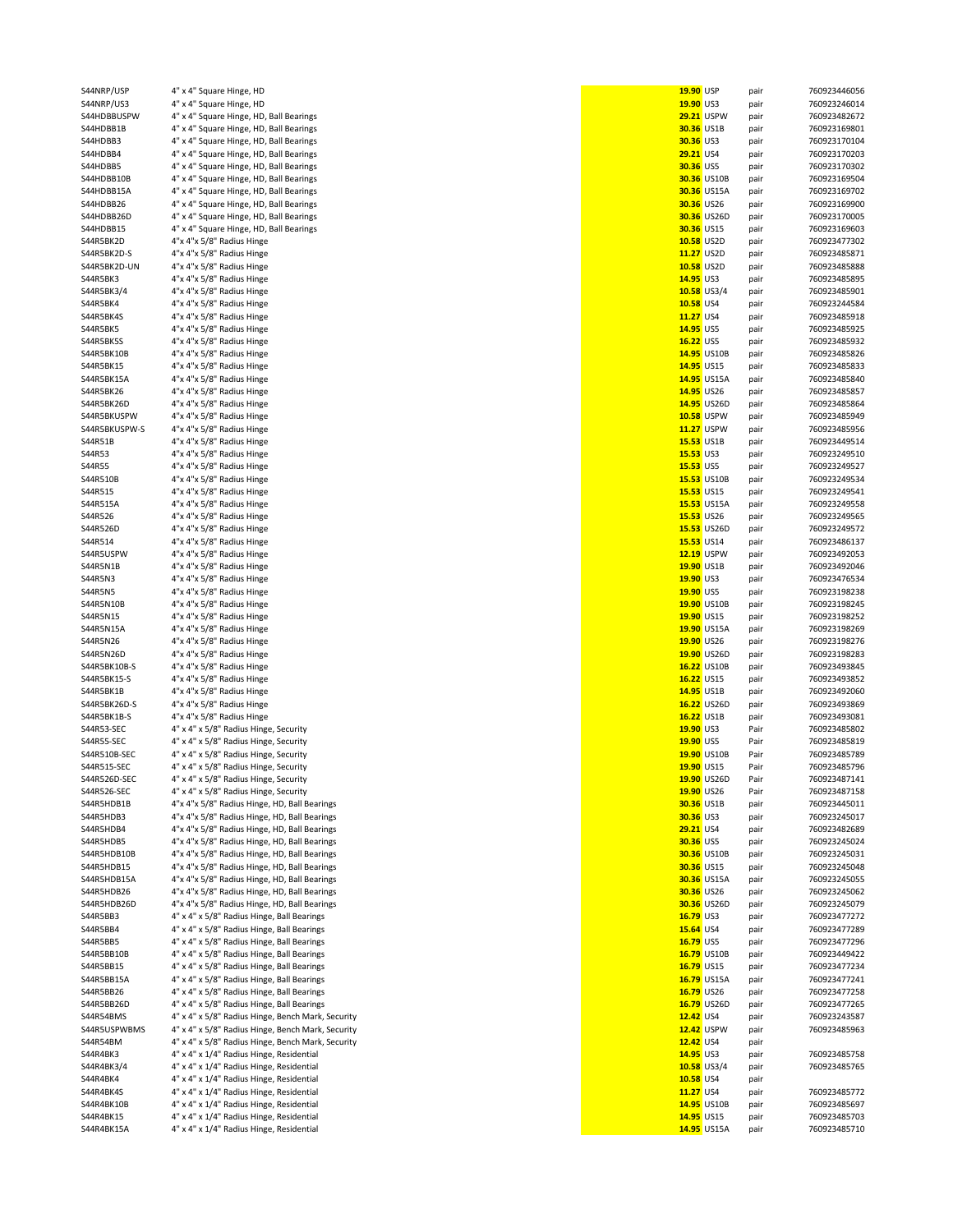| S44R4BK26       | 4" x 4" x 1/4" Radius Hinge, Residential                |            | 14.95 US26         | pair         | 760923485727 |
|-----------------|---------------------------------------------------------|------------|--------------------|--------------|--------------|
| S44R4BK26D      | 4" x 4" x 1/4" Radius Hinge, Residential                |            | 14.95 US26D        | pair         | 760923485734 |
| S44R41B         | 4" x 4" x 1/4" Radius Hinge, Residential                |            | 15.53 US1B         | pair         | 760923449415 |
| S44R43          | 4" x 4" x 1/4" Radius Hinge, Residential                | 15.53 US3  |                    | pair         | 760923249411 |
| S44R44          | 4" x 4" x 1/4" Radius Hinge, Residential                | 12.19 US4  |                    | pair         | 760923249480 |
| S44R44S         | 4" x 4" x 1/4" Radius Hinge, Residential                | 15.53 US4  |                    | pair         | 760923485680 |
| S44R45          | 4" x 4" x 1/4" Radius Hinge, Residential                | 15.53 US5  |                    | pair         | 760923249428 |
| S44R410B        | 4" x 4" x 1/4" Radius Hinge, Residential                |            | 15.53 US10B        | pair         | 760923249435 |
| S44R415         | 4" x 4" x 1/4" Radius Hinge, Residential                |            | 15.53 US15         | pair         | 760923249442 |
| S44R415A        | 4" x 4" x 1/4" Radius Hinge, Residential                |            | 15.53 US15A        | pair         | 760923249459 |
| S44R426         | 4" x 4" x 1/4" Radius Hinge, Residential                |            | 15.53 US26         | pair         | 760923249466 |
| S44R426D        | 4" x 4" x 1/4" Radius Hinge, Residential                |            | 15.53 US26D        | pair         | 760923249473 |
| S44R4BK2D       | 4" x 4" x 1/4" Radius Hinge, Residential                |            | 10.58 US2D         | pair         | 760923172207 |
| S44R4BK2D-UN    | 4" x 4" x 1/4" Radius Hinge, Residential                |            | 10.58 US2D         | pair         | 760923485741 |
| S44R414         | 4" x 4" x 1/4" Radius Hinge, Residential                | 15.53 US14 |                    | pair         | 760923486120 |
| S44R4BK3/4-UN   | 4" x 4" x 1/4" Radius Hinge, Residential                |            | 10.58 US3/4        | pair         |              |
| S44R4N1B        | 4" x 4" x 1/4" Radius Hinge, Residential                |            | 19.90 US1B         | pair         | 760923487097 |
| S44R4N3         | 4" x 4" x 1/4" Radius Hinge, Residential                | 19.90 US3  |                    | pair         | 760923487127 |
| S44R4N5         | 4" x 4" x 1/4" Radius Hinge, Residential                | 19.90 US5  |                    | pair         | 760923487134 |
| S44R4N10B       | 4" x 4" x 1/4" Radius Hinge, Residential                |            | 19.90 US10B        | pair         | 760923487066 |
| S44R4N15        | 4" x 4" x 1/4" Radius Hinge, Residential                | 19.90 US15 |                    | pair         | 760923487073 |
| S44R4N15A       | 4" x 4" x 1/4" Radius Hinge, Residential                |            | 19.90 US15A        | pair         | 760923487080 |
| S44R4N26        | 4" x 4" x 1/4" Radius Hinge, Residential                |            | 19.90 US26         | pair         | 760923487103 |
| S44R4N26D       | 4" x 4" x 1/4" Radius Hinge, Residential                |            | 19.90 US26D        | pair         | 760923487110 |
| S44R4BB3        | 4" x 4" x 1/4" Radius Hinge, Ball Bearings, Residential | 16.79 US3  |                    | pair         | 760923477029 |
| S44R4BB4        | 4" x 4" x 1/4" Radius Hinge, Ball Bearings, Residential | 15.64 US4  |                    | pair         | 760923477036 |
| S44R4BB5        | 4" x 4" x 1/4" Radius Hinge, Ball Bearings, Residential | 16.79 US5  |                    | pair         | 760923477043 |
| S44R4BB10B      | 4" x 4" x 1/4" Radius Hinge, Ball Bearings, Residential |            | 16.79 US10B        | pair         | 760923477050 |
| S44R4BB15       | 4" x 4" x 1/4" Radius Hinge, Ball Bearings, Residential |            | 16.79 US15         | pair         | 760923477067 |
| S44R4BB15A      | 4" x 4" x 1/4" Radius Hinge, Ball Bearings, Residential |            | 16.79 US15A        | pair         | 760923477074 |
| S44R4BB26       | 4" x 4" x 1/4" Radius Hinge, Ball Bearings, Residential |            | 16.79 US26         | pair         | 760923477081 |
| S44R4BB26D      | 4" x 4" x 1/4" Radius Hinge, Ball Bearings, Residential |            | 16.79 US26D        | pair         | 760923477098 |
| S44R4HD1B       | 4" x 4" x 1/4" Radius Hinge, HD                         |            | <b>22.43 US1B</b>  | pair         | 760923448418 |
| S44R4HD3        | 4" x 4" x 1/4" Radius Hinge, HD                         | 22.43 US3  |                    | pair         | 760923248414 |
| S44R4HD5        | 4" x 4" x 1/4" Radius Hinge, HD                         | 22.43 US5  |                    |              | 760923248421 |
|                 | 4" x 4" x 1/4" Radius Hinge, HD                         |            |                    | pair         | 760923248438 |
| S44R4HD10B      |                                                         |            | <b>22.43 US10B</b> | pair         |              |
| S44R4HD15       | 4" x 4" x 1/4" Radius Hinge, HD                         | 22.43 US15 |                    | pair         | 760923248445 |
| S44R4HD15A      | 4" x 4" x 1/4" Radius Hinge, HD                         |            | 22.43 US15A        | pair         | 760923248452 |
| S44R4HD26       | 4" x 4" x 1/4" Radius Hinge, HD                         |            | 22.43 US26         | pair         | 760923248469 |
| S44R4HD26D      | 4" x 4" x 1/4" Radius Hinge, HD                         |            | 22.43 US26D        | pair         | 760923248476 |
| S44R4HDN3       | 4" x 4" x 1/4" Radius Hinge, HD                         | 30.36 US3  |                    | pair         | 760923482696 |
| S44R4HDN5       | 4" x 4" x 1/4" Radius Hinge, HD                         | 30.36 US5  |                    | pair         | 760923482702 |
| S44R4HDN10B     | 4" x 4" x 1/4" Radius Hinge, HD                         |            | <b>30.36 US10B</b> | pair         | 760923482719 |
| S44R4HDN15      | 4" x 4" x 1/4" Radius Hinge, HD                         |            | 30.36 US15         | pair         | 760923482726 |
| S44R4HDN15A     | 4" x 4" x 1/4" Radius Hinge, HD                         |            | 30.36 US15A        | pair         | 760923482733 |
| S44R4HDN26      | 4" x 4" x 1/4" Radius Hinge, HD                         |            | 30.36 US26         | pair         | 760923482740 |
| S44R4HDN26D     | 4" x 4" x 1/4" Radius Hinge, HD                         |            | 30.36 US26D        | pair         | 760923482757 |
| S44R4HDB3       | 4" x 4" x 1/4" Radius Hinge, HD, Ball Bearings          | 30.36 US3  |                    | pair         | 760923482764 |
| S44R4HDB5       | 4" x 4" x 1/4" Radius Hinge, HD, Ball Bearings          | 30.36 US5  |                    | pair         | 760923482771 |
| S44R4HDB10B     | 4" x 4" x 1/4" Radius Hinge, HD, Ball Bearings          |            | 30.36 US10B        | pair         | 760923197804 |
| S44R4HDB15      | 4" x 4" x 1/4" Radius Hinge, HD, Ball Bearings          | 30.36 US15 |                    | pair         | 760923492039 |
| S44R4HDB15A     | 4" x 4" x 1/4" Radius Hinge, HD, Ball Bearings          |            | 30.36 US15A        | pair         | 760923198207 |
| S44R4HDB26      | 4" x 4" x 1/4" Radius Hinge, HD, Ball Bearings          |            | 30.36 US26         | pair         | 760923482788 |
| S44R4HDB26D     | 4" x 4" x 1/4" Radius Hinge, HD, Ball Bearings          |            | 30.36 US26D        | pair         | 760923482795 |
| S44R4HDB1B      | 4" x 4" x 1/4" Radius Hinge, HD, Ball Bearings          |            | 30.36 US1B         | pair         | 760923488957 |
| EN4404USPW-UN   | 4" x 4" x 1/4" x SQ Hinge                               |            | 11.50 USPW         | pair         |              |
| DE4404TTUSP     | 4" x 4" x 1/4" x SQ Hinge                               | 11.50 USP  |                    | pair         |              |
| DE44058TAUSPWLH | 4" x 4" x 5/8" x SQ Hinge                               |            | 11.50 USPW         | Bulk         |              |
| DE44058TAUSPWRH | 4" x 4" x 5/8" x SQ Hinge                               |            | 11.50 USPW         | Bulk         |              |
| DE44058TT2D     | 4" x 4" x 5/8" x SQ Hinge                               |            | 11.50 US2D         | Bulk         |              |
| DE44058TA2D-LH  | 4" x 4" x 5/8" x SQ Hinge                               |            | 11.50 US2D         | Bulk         |              |
| DE44058TA2D-RH  | 4" x 4" x 5/8" x SQ Hinge                               |            | 11.50 US2D         | Bulk         |              |
| DE44058TT3      | 4" x 4" x 5/8" x SQ Hinge                               | 14.95 US3  |                    | Bulk         |              |
| DE44058TA3/4-LH | 4" x 4" x 5/8" x SQ Hinge                               |            | $11.50$ US3/4      | Bulk         |              |
| DE44058TA3/4-RH | 4" x 4" x 5/8" x SQ Hinge                               |            | $11.50$ US3/4      | Bulk         |              |
| DE44058TT4      | 4" x 4" x 5/8" x SQ Hinge                               | 11.50 US4  |                    | Bulk         |              |
| DE44058TT5      | 4" x 4" x 5/8" x SQ Hinge                               | 14.95 US5  |                    | Bulk         |              |
| DE44058TT10B    | 4" x 4" x 5/8" x SQ Hinge                               |            | 14.95 US10B        | Bulk         |              |
| DE44058TT15     | 4" x 4" x 5/8" x SQ Hinge                               |            | 14.95 US15         | Bulk         |              |
| DE44058TT15A    | 4" x 4" x 5/8" x SQ Hinge                               |            | 14.95 US15A        | Bulk         |              |
| DE44058TT26     | 4" x 4" x 5/8" x SQ Hinge                               |            | 14.95 US26         | Bulk         |              |
| DE44058TT26D    | 4" x 4" x 5/8" x SQ Hinge                               |            | 14.95 US26D        | Bulk         |              |
| S44058TTUSPW-LH | 4" x 4" x 5/8" x SQ Hinge                               |            | 11.50 USPW         | Bulk         | 760923485659 |
| S44058TTUSPW-RH | 4" x 4" x 5/8" x SQ Hinge                               |            | 11.50 USPW         | Bulk         | 760923485666 |
| S44058TT2D-LH   | 4" x 4" x 5/8" x SQ Hinge                               |            | 11.50 US2D         | Bulk         | 760923485628 |
| S44058TT2D-R/H  | 4" x 4" x 5/8" x SQ Hinge                               |            | 11.50 US2D         | Bulk         | 760923485635 |
| S44058TT4-UN    | 4" x 4" x 5/8" x SQ Hinge                               | 11.50 US4  |                    | Bulk         | 760923485642 |
| S44058TT10B-LH  | 4" x 4" x 5/8" x SQ Hinge                               |            | 14.95 US10B        | Bulk         | 760923485543 |
| S44058TT10B-RH  | 4" x 4" x 5/8" x SQ Hinge                               |            | 14.95 US10B        | Bulk         | 760923485550 |
| S44058TT15A-L/H | 4" x 4" x 5/8" x SQ Hinge                               |            | 14.95 US15A        | Bulk         | 760923485567 |
| S44058TT15A-R/H | 4" x 4" x 5/8" x SQ Hinge                               |            | 14.95 US15A        | Bulk         | 760923485574 |
| S44058TT26-LH   | 4" x 4" x 5/8" x SQ Hinge                               |            | 14.95 US26         |              | 760923485604 |
| S44058TT26-RH   | 4" x 4" x 5/8" x SQ Hinge                               |            | 14.95 US26         | Bulk         | 760923485611 |
| S44058TT26D-L/H | 4" x 4" x 5/8" x SQ Hinge                               |            | 14.95 US26D        | Bulk<br>Bulk | 760923485581 |
|                 |                                                         |            |                    |              |              |

|           | 14.95 US26    | pair | 760923485727 |
|-----------|---------------|------|--------------|
| 14.95     | <b>US26D</b>  | pair | 760923485734 |
| 15.53     | US1B          | pair | 760923449415 |
| 15.53     | US3           | pair | 760923249411 |
| 12.19     | US4           | pair | 760923249480 |
| 15.53     | US4           | pair | 760923485680 |
| 15.53     | US5           | pair | 760923249428 |
| 15.53     | <b>US10B</b>  | pair | 760923249435 |
| 15.53     | <b>US15</b>   | pair | 760923249442 |
| 15.53     | <b>US15A</b>  | pair | 760923249459 |
| 15.53     | <b>US26</b>   | pair | 760923249466 |
| 15.53     | <b>US26D</b>  | pair | 760923249473 |
| 10.58     | US2D          | pair | 760923172207 |
| 10.58     | US2D          | pair | 760923485741 |
| 15.53     | US14          | pair | 760923486120 |
| 10.58     | US3/4         | pair |              |
| 19.90     | US1B          | pair | 760923487097 |
| 19.90     | US3           | pair | 760923487127 |
| 19.90     | US5           | pair | 760923487134 |
| 19.90     | <b>US10B</b>  | pair | 760923487066 |
| 19.90     | <b>US15</b>   | pair | 760923487073 |
| 19.90     | <b>US15A</b>  |      | 760923487080 |
| 19.90     |               | pair | 760923487103 |
|           | <b>US26</b>   | pair |              |
| 19.90     | <b>US26D</b>  | pair | 760923487110 |
| 16.79     | US3<br>US4    | pair | 760923477029 |
| 15.64     |               | pair | 760923477036 |
| 16.79     | US5           | pair | 760923477043 |
| 16.79     | <b>US10B</b>  | pair | 760923477050 |
| 16.79     | <b>US15</b>   | pair | 760923477067 |
| 16.79     | <b>US15A</b>  | pair | 760923477074 |
| 16.79     | <b>US26</b>   | pair | 760923477081 |
| 16.79     | <b>US26D</b>  | pair | 760923477098 |
| 22.43     | US1B          | pair | 760923448418 |
| 22.43     | US3           | pair | 760923248414 |
| 22.43     | US5           | pair | 760923248421 |
| 22.43     | <b>US10B</b>  | pair | 760923248438 |
| 22.43     | <b>US15</b>   | pair | 760923248445 |
| 22.43     | <b>US15A</b>  | pair | 760923248452 |
| 22.43     | <b>US26</b>   | pair | 760923248469 |
| 22.43     | <b>US26D</b>  | pair | 760923248476 |
| 30.36     | US3           | pair | 760923482696 |
| 30.36     | US5           | pair | 760923482702 |
| 30.36     | <b>US10B</b>  | pair | 760923482719 |
| 30.36     | <b>US15</b>   | pair | 760923482726 |
| 30.36     | <b>US15A</b>  | pair | 760923482733 |
| 30.36     | <b>US26</b>   | pair | 760923482740 |
| 30.36     | <b>US26D</b>  | pair | 760923482757 |
| 30.36     | US3           | pair | 760923482764 |
| 30.36     | US5           | pair | 760923482771 |
| 30.36     | <b>US10B</b>  | pair | 760923197804 |
| 30.36     | <b>US15</b>   | pair | 760923492039 |
| 30.36     | <b>US15A</b>  | pair | 760923198207 |
| 30.36     | <b>US26</b>   | pair | 760923482788 |
| 30.36     | <b>US26D</b>  | pair | 760923482795 |
| 30.36     | US1B          | pair | 760923488957 |
| 11.50     | <b>USPW</b>   | pair |              |
|           | 11.50 USP     | pair |              |
|           | 11.50 USPW    | Bulk |              |
|           | 11.50 USPW    | Bulk |              |
|           | 11.50 US2D    | Bulk |              |
|           | 11.50 US2D    | Bulk |              |
|           | 11.50 US2D    | Bulk |              |
| 14.95 US3 |               | Bulk |              |
|           | $11.50$ US3/4 | Bulk |              |
|           | 11.50 US3/4   | Bulk |              |
| 11.50 US4 |               | Bulk |              |
|           | 14.95 US5     | Bulk |              |
|           | 14.95 US10B   | Bulk |              |
|           | 14.95 US15    | Bulk |              |
|           | 14.95 US15A   | Bulk |              |
|           | 14.95 US26    | Bulk |              |
|           | 14.95 US26D   | Bulk |              |
|           | 11.50 USPW    | Bulk | 760923485659 |
|           | 11.50 USPW    | Bulk | 760923485666 |
|           | 11.50 US2D    | Bulk | 760923485628 |
|           | 11.50 US2D    | Bulk | 760923485635 |
| 11.50 US4 |               | Bulk | 760923485642 |
|           | 14.95 US10B   | Bulk | 760923485543 |
|           | 14.95 US10B   | Bulk | 760923485550 |
|           | 14.95 US15A   | Bulk | 760923485567 |
|           | 14.95 US15A   | Bulk | 760923485574 |
|           | 14.95 US26    | Bulk | 760923485604 |
|           | 14.95 US26    | Bulk | 760923485611 |
|           | 14.95 US26D   | Bulk | 760923485581 |
|           |               |      |              |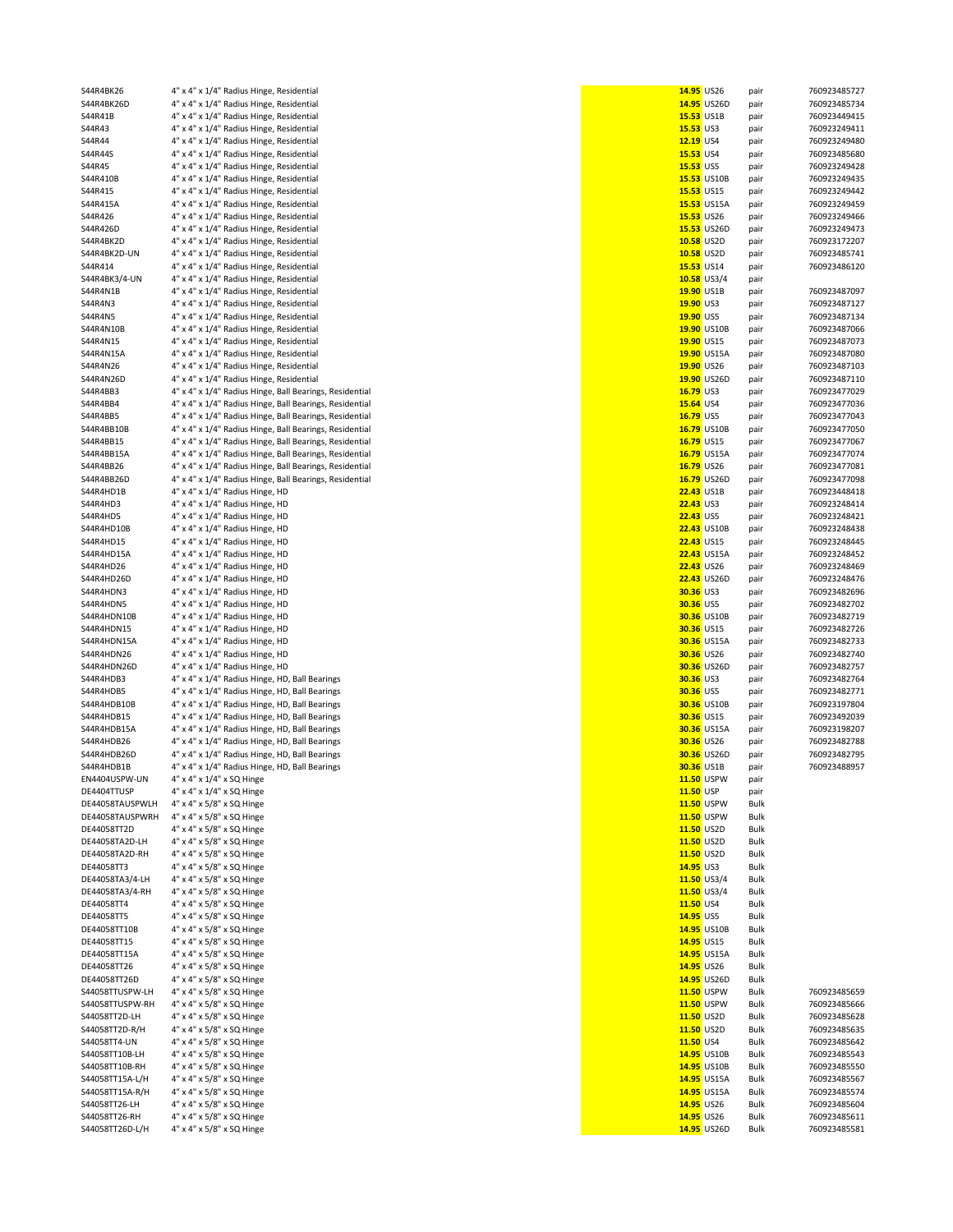| S44058TT26D-R/H                  | 4" x 4" x 5/8" x SQ Hinge                                                                                          |                             | 14.95 US26D        | Bulk         | 760923485598                 |
|----------------------------------|--------------------------------------------------------------------------------------------------------------------|-----------------------------|--------------------|--------------|------------------------------|
| DE44058TTUSPW                    | 4" x 4" x 5/8" x SQ Hinge                                                                                          |                             | 11.50 USPW         | Bulk         |                              |
| S44058TT15-R/H                   | 4" x 4" x 5/8" x SQ Hinge                                                                                          | 14.95 US15                  |                    | Bulk         | 760923492022                 |
| S44058TT15-L/H<br>S44058TT3/4-LH | 4" x 4" x 5/8" x SQ Hinge<br>4" x 4" x 5/8" x SQ Hinge                                                             | 14.95 US15                  | $11.50$ US3/4      | Bulk<br>Bulk | 760923492015                 |
| S44058TT3/4-RH                   | 4" x 4" x 5/8" x SQ Hinge                                                                                          |                             | $11.50$ US3/4      | Bulk         |                              |
| S44058TTNRPU15                   | 4" x 4" x 5/8" x SQ Hinge                                                                                          | 14.95 US15                  |                    | Bulk         | 760923493371                 |
| S44058TTNRPUSPW                  | 4" x 4" x 5/8" x SQ Hinge                                                                                          | <b>12.65 USPW</b>           |                    | <b>Bulk</b>  | 760923493357                 |
| S41/4058U2DR-S                   | Special Hinge for Fiber Glass Doors, 4" x 4-1/4" x 5/8" Radius x SQ, Security Stud                                 | 11.50 US2D                  |                    | pair         | 760923492008                 |
| S41/4058U2DL-S                   | Special Hinge for Fiber Glass Doors, 4" x 4-1/4" x 5/8" Radius x SQ, Security Stud                                 | 11.50 US2D                  |                    | pair         | 760923491995                 |
| S41/4058BU2DR-S                  | Special Hinge for Fiber Glass Doors, 4" x 4-1/4" x 5/8" Radius x SQ, Ball Bearings, Security Stud                  | 12.42 US2D                  |                    | pair         | 760923491964                 |
| S41/4058BU2DL-S                  | Special Hinge for Fiber Glass Doors, 4" x 4-1/4" x 5/8" Radius x SQ, Ball Bearings, Security Stud                  | 12.42 US2D                  |                    | pair         | 760923491957                 |
| S45USPW                          | 4-1/2" x 4-1/2" Square Hinges, HD                                                                                  |                             | 22.43 USPW         | pair         | 760923482801                 |
| S45U3                            | 4-1/2" x 4-1/2" Square Hinges, HD                                                                                  | $26.11$ US3                 |                    | pair         | 760923268016                 |
| <b>S45U5</b>                     | 4-1/2" x 4-1/2" Square Hinges, HD                                                                                  | <b>26.11</b> US5            |                    | pair         | 760923268023                 |
| S45U10B<br>S45U15                | 4-1/2" x 4-1/2" Square Hinges, HD<br>4-1/2" x 4-1/2" Square Hinges, HD                                             | <b>26.11 US15</b>           | <b>26.11 US10B</b> | pair         | 760923268030<br>760923268047 |
| S45U15A                          | 4-1/2" x 4-1/2" Square Hinges, HD                                                                                  |                             | 26.11 US15A        | pair<br>pair | 760923268054                 |
| S45U26                           | 4-1/2" x 4-1/2" Square Hinges, HD                                                                                  | <b>26.11 US26</b>           |                    | pair         | 760923268061                 |
| S45U26D                          | 4-1/2" x 4-1/2" Square Hinges, HD                                                                                  |                             | <b>26.11 US26D</b> | pair         | 760923268078                 |
| S45U1B                           | 4-1/2" x 4-1/2" Square Hinges, HD                                                                                  | 26.11 US1B                  |                    | pair         | 760923488964                 |
| S45BBU3                          | 4-1/2" x 4-1/2" Square Hinge, HD, Ball Bearings                                                                    | 32.09 US3                   |                    | pair         | 760923265015                 |
| S45BBU5                          | 4-1/2" x 4-1/2" Square Hinge, HD, Ball Bearings                                                                    | 32.09 US5                   |                    | pair         | 760923265022                 |
| S45BBU10B                        | 4-1/2" x 4-1/2" Square Hinge, HD, Ball Bearings                                                                    |                             | 32.09 US10B        | pair         | 760923265039                 |
| S45BBU15                         | 4-1/2" x 4-1/2" Square Hinge, HD, Ball Bearings                                                                    | 32.09 US15                  |                    | pair         | 760923265046                 |
| S45BBU15A                        | 4-1/2" x 4-1/2" Square Hinge, HD, Ball Bearings                                                                    |                             | 32.09 US15A        | pair         | 760923265053                 |
| S45BBU26                         | 4-1/2" x 4-1/2" Square Hinge, HD, Ball Bearings                                                                    | 32.09 US26                  |                    | pair         | 762923265064                 |
| S45BBU26D                        | 4-1/2" x 4-1/2" Square Hinge, HD, Ball Bearings                                                                    |                             | 32.09 US26D        | pair         | 760923265077                 |
| S45BBUSPW                        | 4-1/2" x 4-1/2" Square Hinge, HD, Ball Bearings                                                                    |                             | <b>26.11 USPW</b>  | pair         | 760923482818                 |
| S45BBNU3<br>S45BBNU5             | 4-1/2" x 4-1/2" Square Hinge, HD, Ball Bearings                                                                    | 34.85 US3<br>34.85 US5      |                    | pair         | 760923267019<br>760923267026 |
| S45BBNU10B                       | 4-1/2" x 4-1/2" Square Hinge, HD, Ball Bearings<br>4-1/2" x 4-1/2" Square Hinge, HD, Ball Bearings                 |                             | 34.85 US10B        | pair<br>pair | 760923267033                 |
| S45BBNU15                        | 4-1/2" x 4-1/2" Square Hinge, HD, Ball Bearings                                                                    | 34.85 US15                  |                    | pair         | 760923267040                 |
| S45BBNU15A                       | 4-1/2" x 4-1/2" Square Hinge, HD, Ball Bearings                                                                    |                             | 34.85 US15A        | pair         | 760923267057                 |
| S45BBNU26                        | 4-1/2" x 4-1/2" Square Hinge, HD, Ball Bearings                                                                    | 34.85 US26                  |                    | pair         | 760923267064                 |
| S45BBNU26D                       | 4-1/2" x 4-1/2" Square Hinge, HD, Ball Bearings                                                                    |                             | 34.85 US26D        | pair         | 760923267071                 |
| S45BBNUSPW                       | 4-1/2" x 4-1/2" Square Hinge, HD, Ball Bearings                                                                    |                             | <b>29.90 USPW</b>  | pair         | 760923482825                 |
| S45BBU1B                         | 4-1/2" x 4-1/2" Square Hinge, HD, Ball Bearings                                                                    | 32.09 US1B                  |                    | pair         | 760923488971                 |
| S55BBUSPW                        | 5" x 5" Square Corners, Heavy Duty, Ball Bearing                                                                   |                             | 46.00 USPW         | pair         | 760923487165                 |
| S41/4058TTNU15                   | Special Hinge for Fiber Glass Doors, 4" x 4-1/4" x 5/8" Radius x SQ, NRP                                           | 16.10 US15                  |                    |              | 760923493388                 |
| S41/4058TTNUSPW                  | Special Hinge for Fiber Glass Doors, 4" x 4-1/4" x 5/8" Radius x SQ, NRP                                           |                             | 13.80 USPW         |              | 760923493364                 |
| S35R43-BT                        | 3-1/2" x 3-1/2" x 1/4" Radius Hinge, w/ Ball Tips                                                                  | 16.45 US3                   |                    | pair         | 760923182619                 |
| S35R45-BT                        | 3-1/2" x 3-1/2" x 1/4" Radius Hinge, w/ Ball Tips                                                                  | 16.45 US5                   |                    | pair         | 760923182626                 |
| S35R410B-BT                      | 3-1/2" x 3-1/2" x 1/4" Radius Hinge, w/ Ball Tips                                                                  |                             | 16.45 US10B        | pair         | 760923182633                 |
| S35R415-BT<br>S35R415A-BT        | 3-1/2" x 3-1/2" x 1/4" Radius Hinge, w/ Ball Tips<br>3-1/2" x 3-1/2" x 1/4" Radius Hinge, w/ Ball Tips             | 16.45 US15                  | 16.45 US15A        | pair         | 760923182640<br>760923182657 |
| S35R426-BT                       | 3-1/2" x 3-1/2" x 1/4" Radius Hinge, w/ Ball Tips                                                                  | 16.45 US26                  |                    | pair<br>pair | 760923182664                 |
| S35R426D-BT                      | 3-1/2" x 3-1/2" x 1/4" Radius Hinge, w/ Ball Tips                                                                  |                             | 16.45 US26D        | pair         | 760923182671                 |
| S35R53-BT                        | 3-1/2" x 3-1/2" x 5/8" Radius Hinge, w/ Ball Tips                                                                  | <b>16.45 US3</b>            |                    | pair         | 760923184613                 |
| S35R55-BT                        | 3-1/2" x 3-1/2" x 5/8" Radius Hinge, w/ Ball Tips                                                                  | 16.45 US5                   |                    | pair         | 760923184620                 |
| S35R510B-BT                      | 3-1/2" x 3-1/2" x 5/8" Radius Hinge, w/ Ball Tips                                                                  |                             | 16.45 US10B        | pair         | 760923476923                 |
| S35R515-BT                       | 3-1/2" x 3-1/2" x 5/8" Radius Hinge, w/ Ball Tips                                                                  | <b>16.45 US15</b>           |                    | pair         | 760923184644                 |
| S35R515A-BT                      | 3-1/2" x 3-1/2" x 5/8" Radius Hinge, w/ Ball Tips                                                                  |                             | 16.45 US15A        | pair         | 760923184651                 |
| S35R526-BT                       | 3-1/2" x 3-1/2" x 5/8" Radius Hinge, w/ Ball Tips                                                                  | 16.45 US26                  |                    | pair         | 760923184668                 |
| S35R526D-BT                      | 3-1/2" x 3-1/2" x 5/8" Radius Hinge, w/ Ball Tips                                                                  |                             | 16.45 US26D        | pair         | 760923184675                 |
| S44R43-BT                        | 4" x 4" x 1/4" Radius Hinge, w/ Ball Tips                                                                          | 19.90 US3                   |                    | pair         | 760923199013                 |
| S44R45-BT                        | 4" x 4" x 1/4" Radius Hinge, w/ Ball Tips                                                                          | 19.90 US5                   |                    | pair         | 760923199020                 |
| S44R410B-BT                      | 4" x 4" x 1/4" Radius Hinge, w/ Ball Tips                                                                          |                             | 19.90 US10B        | pair         | 760923199037                 |
| S44R415-BT                       | 4" x 4" x 1/4" Radius Hinge, w/ Ball Tips<br>4" x 4" x 1/4" Radius Hinge, w/ Ball Tips                             | 19.90 US15                  |                    | pair         | 760923199044<br>760923199051 |
| S44R415A-BT<br>S44R426-BT        | 4" x 4" x 1/4" Radius Hinge, w/ Ball Tips                                                                          | 19.90 US26                  | 19.90 US15A        | pair<br>pair | 760923199068                 |
| S44R426D-BT                      | 4" x 4" x 1/4" Radius Hinge, w/ Ball Tips                                                                          |                             | 19.90 US26D        | pair         | 760923199075                 |
| S44R55-BT                        | 4" x 4" x 5/8" Radius Hinge, w/ Ball Tips                                                                          | 19.90 US5                   |                    | pair         | 760923201020                 |
| S44R510B-BT                      | 4" x 4" x 5/8" Radius Hinge, w/ Ball Tips                                                                          |                             | 19.90 US10B        | pair         | 760923201037                 |
| S44R515-BT                       | 4" x 4" x 5/8" Radius Hinge, w/ Ball Tips                                                                          | 19.90 US15                  |                    | pair         | 760923201044                 |
| S44R515A-BT                      | 4" x 4" x 5/8" Radius Hinge, w/ Ball Tips                                                                          |                             | 19.90 US15A        | pair         | 760923201051                 |
| S44R526-BT                       | 4" x 4" x 5/8" Radius Hinge, w/ Ball Tips                                                                          | 19.90 US26                  |                    | pair         | 760923201068                 |
| S44R526D-BT                      | 4" x 4" x 5/8" Radius Hinge, w/ Ball Tips                                                                          |                             | 19.90 US26D        | pair         | 760923201075                 |
| S44R53-BT                        | 4" x 4" x 5/8" Radius Hinge, w/ Ball Tips                                                                          | 19.90 US3                   |                    | pair         | 760923201013                 |
| DASH95USP                        | Spring Hinge, Double Action w/ Solid Brass Cover Plates                                                            | 151.80 USP                  |                    | each         | 760923228003                 |
| DASH95U3                         | Spring Hinge, Double Action w/ Solid Brass Cover Plates                                                            | 151.80 US3                  |                    | each         | 760923227600                 |
| DASH95U5                         | Spring Hinge, Double Action w/ Solid Brass Cover Plates                                                            | 151.80 US5                  |                    | each         | 760923227808                 |
| DASH95U10B<br>DASH95U15          | Spring Hinge, Double Action w/ Solid Brass Cover Plates<br>Spring Hinge, Double Action w/ Solid Brass Cover Plates | 151.80 US10B<br>151.80 US15 |                    | each         | 760923226603<br>760923226801 |
| DASH95U15A                       | Spring Hinge, Double Action w/ Solid Brass Cover Plates                                                            | 151.80 US15A                |                    | each<br>each | 760923227006                 |
| DASH95U26                        | Spring Hinge, Double Action w/ Solid Brass Cover Plates                                                            | 151.80 US26                 |                    | each         | 760923227204                 |
| DASH95U26D                       | Spring Hinge, Double Action w/ Solid Brass Cover Plates                                                            | 151.80 US26D                |                    | each         | 760923227402                 |
| DASH95CR003                      | Spring Hinge, Double Action w/ Solid Brass Cover Plates                                                            | 164.45 CR003                |                    | each         | 760923226504                 |
| JB-DASH95USP                     | Jamb Bracket S.B. for DASH95                                                                                       | 25.30 USP                   |                    | each         | 760923482832                 |
| JB-DASH95U3                      | Jamb Bracket S.B. for DASH95                                                                                       | <b>25.30 US3</b>            |                    | each         | 760923482849                 |
| JB-DASH95U5                      | Jamb Bracket S.B. for DASH95                                                                                       | 25.30 US5                   |                    | each         | 760923482856                 |
| JB-DASH95U10B                    | Jamb Bracket S.B. for DASH95                                                                                       |                             | 25.30 US10B        | each         | 760923482863                 |
| JB-DASH95U15                     | Jamb Bracket S.B. for DASH95                                                                                       | 25.30 US15                  |                    | each         | 760923482870                 |
| JB-DASH95U15A                    | Jamb Bracket S.B. for DASH95                                                                                       |                             | 25.30 US15A        | each         | 760923482887                 |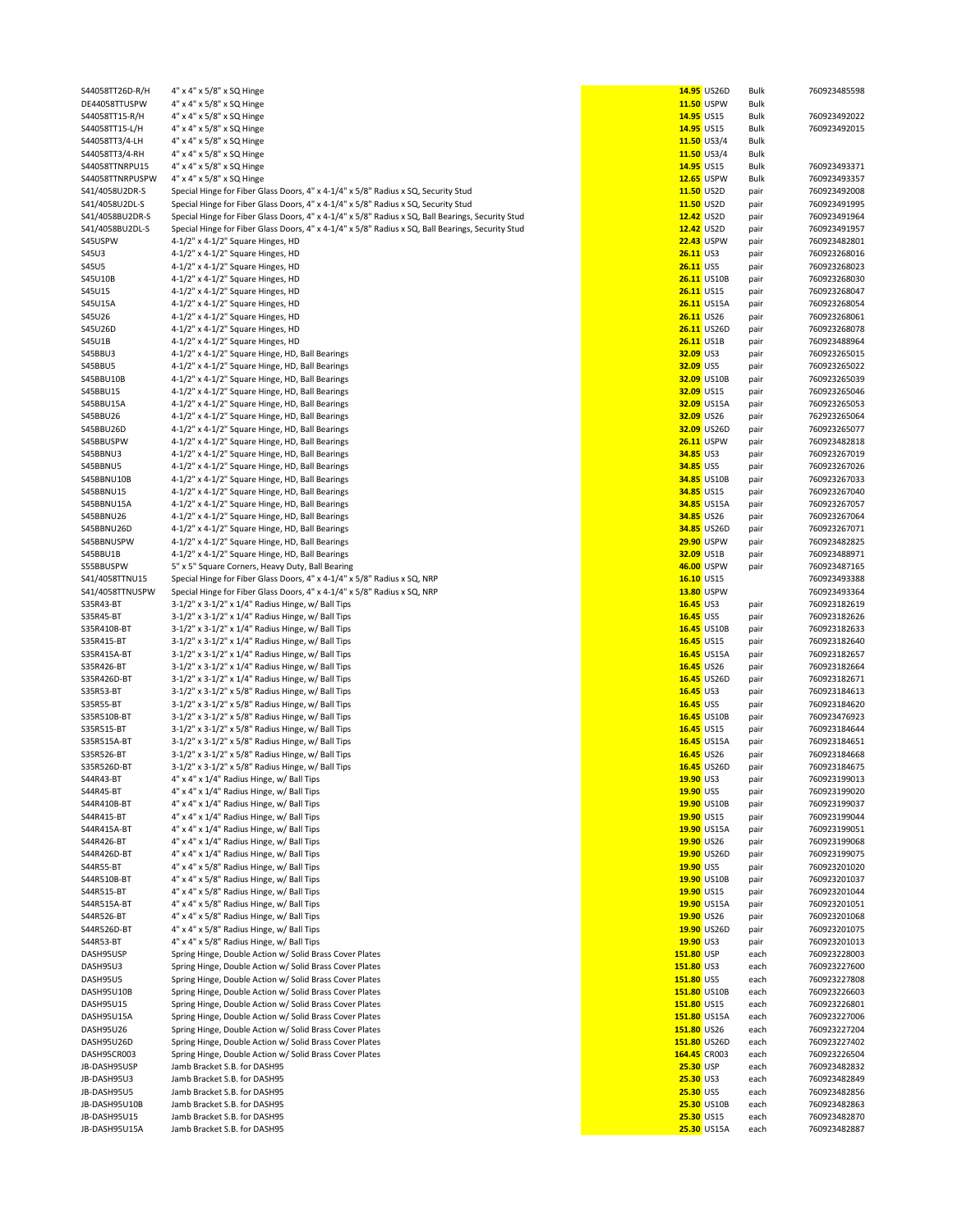| JB-DASH95U26     | Jamb Bracket S.B. for DASH95           |                  | 25.30 US26         |      | 760923482894 |
|------------------|----------------------------------------|------------------|--------------------|------|--------------|
|                  |                                        |                  |                    | each |              |
| JB-DASH95U26D    | Jamb Bracket S.B. for DASH95           |                  | 25.30 US26D        | each | 760923482900 |
| JB-DASH95CR003   | Jamb Bracket S.B. for DASH95           |                  | <b>25.30 CR003</b> | each | 760923482917 |
| DASHBPU3         | Back Plate for DASH95                  |                  | <b>5.75 US3</b>    | each |              |
| DASHBPU5         | Back Plate for DASH95                  |                  | <b>5.75 US5</b>    | each |              |
| DASHBPU10B       | Back Plate for DASH95                  |                  | <b>5.75 US10B</b>  | each |              |
| DASHBPU15        | Back Plate for DASH95                  |                  | <b>5.75 US15</b>   | each |              |
| DASHBPU15A       | Back Plate for DASH95                  |                  | <b>5.75 US15A</b>  | each |              |
| DASHBPU26        | <b>Back Plate for DASH95</b>           |                  | <b>5.75</b> US26   | each |              |
|                  |                                        |                  | <b>5.75 US26D</b>  |      |              |
| DASHBPU26D       | Back Plate for DASH95                  |                  |                    | each |              |
| <b>DASHCPUSP</b> | Cover Plate S.B. for DASH95            | <b>27.60 USP</b> |                    | each |              |
| DASHCPU3         | Cover Plate S.B. for DASH95            | 27.60 US3        |                    | each |              |
| DASHCPU5         | Cover Plate S.B. for DASH95            | 27.60 US5        |                    | each |              |
| DASHCPU10B       | Cover Plate S.B. for DASH95            |                  | <b>27.60 US10B</b> | each |              |
| DASHCPU15        | Cover Plate S.B. for DASH95            |                  | <b>27.60 US15</b>  | each |              |
|                  |                                        |                  |                    |      |              |
| DASHCPU15A       | Cover Plate S.B. for DASH95            |                  | 27.60 US15A        | each |              |
| DASHCPU26        | Cover Plate S.B. for DASH95            |                  | <b>27.60 US26</b>  | each |              |
| DASHCPU26D       | Cover Plate S.B. for DASH95            |                  | 27.60 US26D        | each |              |
| DASHCP003        | Cover Plate S.B. for DASH95            |                  | 29.90 CR003        | each |              |
| DASH95TP         | Top Pivot for DASH95                   | 7.48             |                    | each |              |
| DSH35U1B         | 3-1/2" x 3-1/2" Spring Hinge           |                  | 18.17 US1B         | each | 760923214815 |
|                  |                                        |                  |                    |      |              |
| <b>DSH35U3</b>   | 3-1/2" x 3-1/2" Spring Hinge           | 18.17 US3        |                    | each | 760923214822 |
| <b>DSH35U4</b>   | 3-1/2" x 3-1/2" Spring Hinge           | 15.18 US4        |                    | each | 760923539086 |
| <b>DSH35U5</b>   | 3-1/2" x 3-1/2" Spring Hinge           | 18.17 US5        |                    | each | 760923214839 |
| DSH35U10B        | 3-1/2" x 3-1/2" Spring Hinge           |                  | <b>18.17 US10B</b> | each | 760923214846 |
| <b>DSH35U15</b>  | 3-1/2" x 3-1/2" Spring Hinge           |                  | 18.17 US15         | each | 760923214853 |
| DSH35U15A        | $3-1/2"$ x $3-1/2"$ Spring Hinge       |                  | <b>18.17 US15A</b> | each | 760923214860 |
|                  |                                        |                  |                    |      | 760923214877 |
| <b>DSH35U26</b>  | 3-1/2" x 3-1/2" Spring Hinge           |                  | 18.17 US26         | each |              |
| DSH35U26D        | 3-1/2" x 3-1/2" Spring Hinge           |                  | 18.17 US26D        | each | 760923214884 |
| <b>DSH35U32D</b> | $3-1/2"$ x $3-1/2"$ Spring Hinge       |                  | <b>24.15 US32D</b> | each | 760923530045 |
| DSH35U14         | 3-1/2" x 3-1/2" Spring Hinge           |                  | 18.17 US14         | each | 760923486083 |
| DSH35R43         | 3-1/2" x 3-1/2" x 1/4" Spring Hinge    | 18.17 US3        |                    | each | 760923539413 |
|                  |                                        |                  |                    |      |              |
| DSH35R43/4       | 3-1/2" x 3-1/2" x 1/4" Spring Hinge    |                  | $15.18$ US3/4      | each | 760923530489 |
| <b>DSH35R44</b>  | 3-1/2" x 3-1/2" x 1/4" Spring Hinge    | 15.18 US4        |                    | each | 760923539482 |
| <b>DSH35R45</b>  | 3-1/2" x 3-1/2" x 1/4" Spring Hinge    | 18.17 US5        |                    | each | 760923539420 |
| DSH35R410B       | 3-1/2" x 3-1/2" x 1/4" Spring Hinge    |                  | 18.17 US10B        | each | 760923539437 |
| DSH35R415        | 3-1/2" x 3-1/2" x 1/4" Spring Hinge    |                  | 18.17 US15         | each | 760923539444 |
| DSH35R415A       | 3-1/2" x 3-1/2" x 1/4" Spring Hinge    |                  | 18.17 US15A        | each | 760923539451 |
|                  |                                        |                  |                    |      |              |
| DSH35R426        | 3-1/2" x 3-1/2" x 1/4" Spring Hinge    |                  | 18.17 US26         | each | 760923539468 |
| DSH35R426D       | 3-1/2" x 3-1/2" x 1/4" Spring Hinge    |                  | 18.17 US26D        | each | 760923539475 |
| DSH35R414        | 3-1/2" x 3-1/2" x 1/4" Spring Hinge    |                  | 18.17 US14         | each | 760923486069 |
| <b>DSH35R53</b>  | 3-1/2" x 3-1/2" x 5/8" Spring Hinge    | 18.17 US3        |                    | each | 760923539512 |
| DSH35R53/4       | 3-1/2" x 3-1/2" x 5/8" Spring Hinge    |                  | $15.18$ US3/4      | each | 760923530588 |
| <b>DSH35R54</b>  |                                        | 15.18 US4        |                    |      | 760923539581 |
|                  | 3-1/2" x 3-1/2" x 5/8" Spring Hinge    |                  |                    | each |              |
| <b>DSH35R55</b>  | 3-1/2" x 3-1/2" x 5/8" Spring Hinge    | <b>18.17 US5</b> |                    | each | 760923539529 |
| DSH35R510B       | 3-1/2" x 3-1/2" x 5/8" Spring Hinge    |                  | 18.17 US10B        | each | 760923539536 |
| <b>DSH35R515</b> | 3-1/2" x 3-1/2" x 5/8" Spring Hinge    |                  | 18.17 US15         | each | 760923539543 |
| DSH35R515A       | 3-1/2" x 3-1/2" x 5/8" Spring Hinge    |                  | 18.17 US15A        | each | 760923539550 |
| DSH35R526        | 3-1/2" x 3-1/2" x 5/8" Spring Hinge    |                  | 18.17 US26         | each | 760923539567 |
|                  |                                        |                  |                    |      |              |
| DSH35R526D       | 3-1/2" x 3-1/2" x 5/8" Spring Hinge    |                  | 18.17 US26D        | each | 760923539574 |
| DSH35R514        | 3-1/2" x 3-1/2" x 5/8" Spring Hinge    |                  | 18.17 US14         | each | 760923486076 |
| DSH44U1B         | 4" x 4" Spring Hinge, UL Listed        |                  | <b>20.36 US1B</b>  | each | 760923219216 |
| <b>DSH44U3</b>   | 4" x 4" Spring Hinge, UL Listed        | 20.36 US3        |                    | each | 760923219223 |
| <b>DSH44U4</b>   | 4" x 4" Spring Hinge, UL Listed        | 17.60 US4        |                    | each | 760923549085 |
| <b>DSH44U5</b>   | 4" x 4" Spring Hinge, UL Listed        | 20.36 US5        |                    | each | 760923219230 |
|                  |                                        |                  |                    |      |              |
| DSH44U10B        | 4" x 4" Spring Hinge, UL Listed        |                  | 20.36 US10B        | eacn | 760923219247 |
| DSH44U15         | 4" x 4" Spring Hinge, UL Listed        |                  | 20.36 US15         | each | 760923219254 |
| DSH44U15A        | 4" x 4" Spring Hinge, UL Listed        |                  | <b>20.36 US15A</b> | each | 760923219261 |
| DSH44U26         | 4" x 4" Spring Hinge, UL Listed        |                  | 20.36 US26         | each | 760923219278 |
| DSH44U26D        | 4" x 4" Spring Hinge, UL Listed        |                  | 20.36 US26D        | each | 760923549078 |
| DSH44U32D        | 4" x 4" Spring Hinge, UL Listed        |                  | <b>28.98 US32D</b> | each | 760923540044 |
|                  |                                        |                  |                    |      |              |
| DSH44U14         | 4" x 4" Spring Hinge, UL Listed        |                  | 20.36 US14         | each | 760923491650 |
| DSH44USPW        | 4" x 4" Spring Hinge, UL Listed        |                  | 17.60 USPW         | each | 760923549085 |
| DSH4R41B         | 4" x 4" x 1/4" Spring Hinge, UL Listed |                  | <b>20.36 US1B</b>  | each | 760923540419 |
| DSH4R42D         | 4" x 4" x 1/4" Spring Hinge, UL Listed |                  | 17.60 US2D         | each | 760923482924 |
| DSH4R43          | 4" x 4" x 1/4" Spring Hinge, UL Listed | 20.36 US3        |                    | each | 760923549412 |
| DSH4R44          |                                        | 17.60 US4        |                    |      | 760923549481 |
|                  | 4" x 4" x 1/4" Spring Hinge, UL Listed |                  |                    | each |              |
| DSH4R43/4        | 4" x 4" x 1/4" Spring Hinge, UL Listed |                  | 17.60 US3/4        | each | 760923540488 |
| DSH4R45          | 4" x 4" x 1/4" Spring Hinge, UL Listed | 20.36 US5        |                    | each | 760923549429 |
| DSH4R410B        | 4" x 4" x 1/4" Spring Hinge, UL Listed |                  | 20.36 US10B        | each | 760923549436 |
| DSH4R415         | 4" x 4" x 1/4" Spring Hinge, UL Listed |                  | 20.36 US15         | each | 760923549443 |
| DSH4R415A        | 4" x 4" x 1/4" Spring Hinge, UL Listed |                  | 20.36 US15A        | each | 760923549450 |
|                  |                                        |                  | 20.36 US26         |      |              |
| DSH4R426         | 4" x 4" x 1/4" Spring Hinge, UL Listed |                  |                    | each | 760923549467 |
| DSH4R426D        | 4" x 4" x 1/4" Spring Hinge, UL Listed |                  | 20.36 US26D        | each | 760923549474 |
| DSH4R52D         | 4" x 4" x 5/8" Spring Hinge, UL Listed |                  | 17.60 US2D         | each | 760923540563 |
| DSH4R53/4        | 4" x 4" x 5/8" Spring Hinge, UL Listed |                  | 17.60 US3/4        | each | 760923540587 |
| DSH4R53          | 4" x 4" x 5/8" Spring Hinge, UL Listed | 20.36 US3        |                    | each | 760923549511 |
| DSH4R54-Z        | 4" x 4" x 5/8" Spring Hinge, UL Listed | 17.60 US4        |                    |      | 760923482931 |
|                  |                                        |                  |                    | each |              |
| DSH4R55          | 4" x 4" x 5/8" Spring Hinge, UL Listed | 20.36 US5        |                    | each | 760923549528 |
| DSH4R5USPW       | 4" x 4" x 5/8" Spring Hinge, UL Listed |                  | 17.60 USPW         | each | 760923540556 |
| DSH4R510B        | 4" x 4" x 5/8" Spring Hinge, UL Listed |                  | 20.36 US10B        | each | 760923549535 |
| DSH4R515         | 4" x 4" x 5/8" Spring Hinge, UL Listed |                  | 20.36 US15         | each | 760923549542 |
| DSH4R515A        | 4" x 4" x 5/8" Spring Hinge, UL Listed |                  | 20.36 US15A        | each | 760923549559 |
| DSH4R526         | 4" x 4" x 5/8" Spring Hinge, UL Listed |                  | 20.36 US26         |      | 760923549566 |
|                  |                                        |                  |                    | each |              |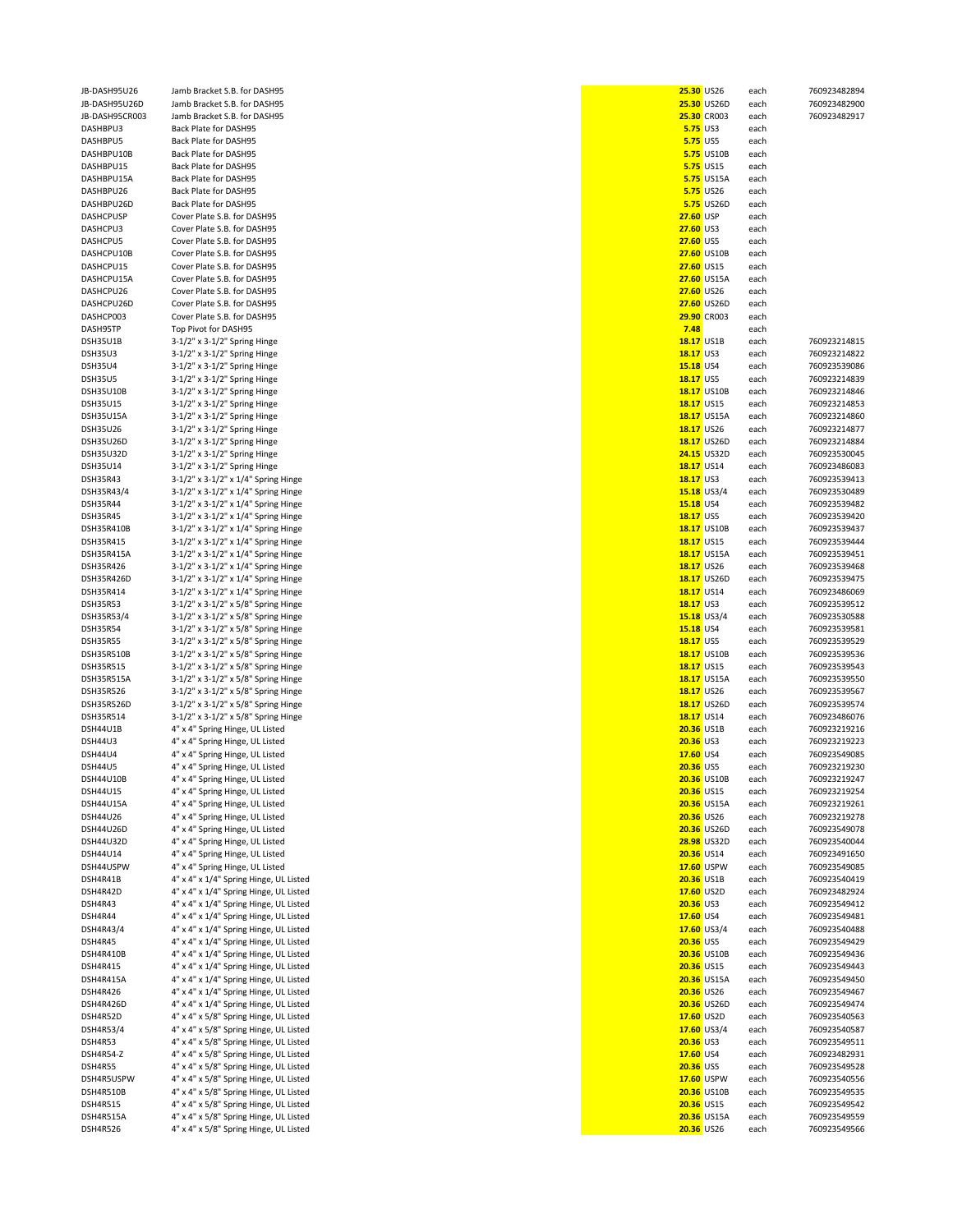| DSH4R526D        | 4" x 4" x 5/8" Spring Hinge, UL Listed           |                   | 20.36 US26D        | each | 760923549573 |
|------------------|--------------------------------------------------|-------------------|--------------------|------|--------------|
|                  |                                                  |                   |                    |      |              |
| DSH4R51B         | 4" x 4" x 5/8" Spring Hinge, UL Listed           | <b>20.36 US1B</b> |                    | each | 760923486847 |
| DSH4R5TT2D       | 4" x 4" x 5/8" x SQ Spring Hinge, UL Listed      | 17.60 US2D        |                    | each | 760923225651 |
| DSH4R5TT4        | 4" x 4" x 5/8" x SQ Spring Hinge, UL Listed      | 17.60 US4         |                    | each | 760923225705 |
| DSH4SR515-LH     | 4" x 4" x 5/8" x SQ Spring Hinge, UL Listed      | 20.36 US15        |                    | each | 760923486854 |
| DSH4SR515-RH     | 4" x 4" x 5/8" x SQ Spring Hinge, UL Listed      | 20.36 US15        |                    | each | 760923486861 |
|                  |                                                  |                   | 17.60 USPW         |      |              |
| DSH4SR5USPW-LH   | 4" x 4" x 5/8" x SQ Spring Hinge, UL Listed      |                   |                    | each | 760923486199 |
| DSH4SR5USPW-RH   | 4" x 4" x 5/8" x SQ Spring Hinge, UL Listed      |                   | 17.60 USPW         | each | 760923486205 |
| DSH4SR52DBM      | 4" x 4" x 5/8" x SQ Spring Hinge, UL Listed      | 17.60 US2D        |                    | each | 760923486878 |
| DSH4SR510B-LH    | 4" x 4" x 5/8" x SQ Spring Hinge, UL Listed      |                   | 20.36 US10B        | each | 760923490622 |
| DSH4SR510B-RH    | 4" x 4" x 5/8" x SQ Spring Hinge, UL Listed      |                   | 20.36 US10B        | each | 760923490639 |
|                  |                                                  |                   |                    |      |              |
| DSH4R52DT        | 4" x 4", 5/8" Radius Corner, TT, UL Listed       | 17.60 US2D        |                    | each | 760923476480 |
| DSH4R53T         | 4" x 4", 5/8" Radius Corner, TT, UL Listed       | 20.36 US3         |                    | each | 760923476466 |
| DSH4R54T         | 4" x 4", 5/8" Radius Corner, TT, UL Listed       | 17.60 US4         |                    | each | 760923476497 |
| DSH4R55T         | 4" x 4", 5/8" Radius Corner, TT, UL Listed       | 20.36 US5         |                    | each | 760923476473 |
|                  |                                                  |                   |                    |      |              |
| DSH4R510BT       | 4" x 4", 5/8" Radius Corner, TT, UL Listed       |                   | 20.36 US10B        | each | 760923476411 |
| DSH4R515T        | 4" x 4", 5/8" Radius Corner, TT, UL Listed       | 20.36 US15        |                    | each | 760923476428 |
| DSH4R515AT       | 4" x 4", 5/8" Radius Corner, TT, UL Listed       |                   | 20.36 US15A        | each | 760923476435 |
| DSH4R526T        | 4" x 4", 5/8" Radius Corner, TT, UL Listed       | 20.36 US26        |                    | each | 760923476442 |
|                  |                                                  |                   |                    |      |              |
| DSH4R526DT       | 4" x 4", 5/8" Radius Corner, TT, UL Listed       |                   | 20.36 US26D        | each | 760923476459 |
| DSH4R5USPWBM     | 4" x 4" x 5/8" Spring Hinge Benchmark, UL Listed |                   | 17.60 USPW         | each | 760923482948 |
| DSH4R52DBM       | 4" x 4" x 5/8" Spring Hinge Benchmark, UL Listed | 17.60 US2D        |                    | each | 760923543564 |
| DSH4R54BM        | 4" x 4" x 5/8" Spring Hinge Benchmark, UL Listed | 17.60 US4         |                    | each | 760923543588 |
|                  |                                                  |                   |                    |      |              |
| DSH4R515BM       | 4" x 4" x 5/8" Spring Hinge Benchmark, UL Listed | 20.36 US15        |                    | each | 760923482955 |
| <b>DSH45U3</b>   | 4-1/2" x 4-1/2" Spring Hinge, UL Listed          | 26.57 US3         |                    | each | 760923569014 |
| <b>DSH45U4</b>   | 4-1/2" x 4-1/2" Spring Hinge, UL Listed          | 23.00 US4         |                    | each | 760923569083 |
| <b>DSH45U5</b>   | 4-1/2" x 4-1/2" Spring Hinge, UL Listed          | <b>26.57 US5</b>  |                    | each | 760923569021 |
|                  |                                                  |                   |                    |      |              |
| <b>DSH45U10B</b> | 4-1/2" x 4-1/2" Spring Hinge, UL Listed          |                   | <b>26.57 US10B</b> | each | 760923569038 |
| <b>DSH45U15</b>  | 4-1/2" x 4-1/2" Spring Hinge, UL Listed          | 26.57 US15        |                    | each | 760923569045 |
| DSH45U15A        | 4-1/2" x 4-1/2" Spring Hinge, UL Listed          |                   | <b>26.57 US15A</b> | each | 760923569052 |
|                  |                                                  |                   |                    |      | 760923569069 |
| <b>DSH45U26</b>  | 4-1/2" x 4-1/2" Spring Hinge, UL Listed          | 26.57 US26        |                    | each |              |
| DSH45U26D        | 4-1/2" x 4-1/2" Spring Hinge, UL Listed          |                   | <b>26.57 US26D</b> | each | 760923569076 |
| DSH45U32D        | 4-1/2" x 4-1/2" Spring Hinge, UL Listed          |                   | 43.24 US32D        | each | 760923485116 |
| DSH45USPW        | 4-1/2" x 4-1/2" Spring Hinge, UL Listed          |                   | <b>23.00 USPW</b>  | each | 760923482962 |
|                  |                                                  |                   |                    |      |              |
| DSH45U1B         | 4-1/2" x 4-1/2" Spring Hinge, UL Listed          | <b>26.57 US1B</b> |                    | each | 760923488995 |
| FPGM103-UNL      | 10" Modern Offset Surface Bolt, HD, Solid Brass  |                   | 92.00 US3-UNL      | each | 760923491063 |
| <b>FPGM103</b>   | 10" Modern Offset Surface Bolt, HD, Solid Brass  | 92.00 US3         |                    | each | 760923491056 |
| <b>FPGM105</b>   | 10" Modern Offset Surface Bolt, HD, Solid Brass  | 97.75 US5         |                    | each | 760923491070 |
|                  |                                                  |                   |                    |      |              |
| <b>FPGM1010B</b> | 10" Modern Offset Surface Bolt, HD, Solid Brass  |                   | 97.75 US10B        | each | 760923491087 |
| FPGM1015         | 10" Modern Offset Surface Bolt, HD, Solid Brass  | 97.75 US15        |                    | each | 760923491094 |
| FPGM1019         | 10" Modern Offset Surface Bolt, HD, Solid Brass  | 97.75 US19        |                    | each | 760923491100 |
| FPGM1026         | 10" Modern Offset Surface Bolt, HD, Solid Brass  | 97.75 US26        |                    | each | 760923491117 |
|                  |                                                  |                   |                    |      |              |
| <b>FPGM1026D</b> | 10" Modern Offset Surface Bolt, HD, Solid Brass  |                   | 97.75 US26D        | each | 760923491124 |
| FPGM183-UNL      | 18" Modern Offset Surface Bolt, HD, Solid Brass  |                   | 120.75 US3-UNL     | each | 760923491148 |
| FPGM183          | 18" Modern Offset Surface Bolt, HD, Solid Brass  | 120.75 US3        |                    | each | 760923491131 |
|                  |                                                  |                   |                    |      |              |
| FPGM185          | 18" Modern Offset Surface Bolt, HD, Solid Brass  | 132.25 US5        |                    | each | 760923491155 |
| <b>FPGM1810B</b> | 18" Modern Offset Surface Bolt, HD, Solid Brass  | 132.25 US10B      |                    | each | 760923491162 |
| <b>FPGM1815</b>  | 18" Modern Offset Surface Bolt, HD, Solid Brass  | 132.25 US15       |                    | each | 760923491179 |
| <b>FPGM1819</b>  | 18" Modern Offset Surface Bolt, HD, Solid Brass  | 132.25 US19       |                    | each | 760923491186 |
|                  |                                                  |                   |                    |      |              |
| <b>FPGM1826</b>  | 18" Modern Offset Surface Bolt, HD, Solid Brass  | 132.25 US26       |                    | each | 760923491193 |
| <b>FPGM1826D</b> | 18" Modern Offset Surface Bolt, HD, Solid Brass  | 132.25 US26D      |                    | each | 760923491209 |
| FPGM263-UNL      | 26" Modern Offset Surface Bolt, HD, Solid Brass  |                   | 149.50 US3-UNL     | each | 760923491223 |
| FPGM263          | 26" Modern Offset Surface Bolt, HD, Solid Brass  | 149.50 US3        |                    | each | 760923491216 |
|                  |                                                  |                   |                    |      |              |
| FPGM265          | 26" Modern Offset Surface Bolt, HD, Solid Brass  | 161.00 US5        |                    | each | 760923491230 |
| <b>FPGM2610B</b> | 26" Modern Offset Surface Bolt, HD, Solid Brass  | 161.00 US10B      |                    | each | 760923491247 |
| <b>FPGM2615</b>  | 26" Modern Offset Surface Bolt, HD, Solid Brass  | 161.00 US15       |                    | each | 760923491254 |
| FPGM2619         | 26" Modern Offset Surface Bolt, HD, Solid Brass  | 161.00 US19       |                    | each | 760923491261 |
|                  |                                                  |                   |                    |      |              |
| <b>FPGM2626</b>  | 26" Modern Offset Surface Bolt, HD, Solid Brass  | 161.00 US26       |                    | each | 760923491278 |
| FPGM2626D        | 26" Modern Offset Surface Bolt, HD, Solid Brass  | 161.00 US26D      |                    | each | 760923491285 |
| <b>FPGM4210B</b> | 42" Modern Offset Surface Bolt, HD, Solid Brass  | 247.25 US10B      |                    | each | 760923491292 |
| <b>FPGM4215</b>  | 42" Modern Offset Surface Bolt, HD, Solid Brass  | 247.25 US15       |                    | each | 760923491308 |
| FPGM4219         | 42" Modern Offset Surface Bolt, HD, Solid Brass  | 247.25 US19       |                    | each | 760923491315 |
|                  |                                                  |                   |                    |      |              |
| <b>FPGM4226D</b> | 42" Modern Offset Surface Bolt, HD, Solid Brass  | 247.25 US26D      |                    | each | 760923491322 |
| 6SBM3-UNL        | 6" Modern Surface Bolt, HD, Solid Brass          |                   | 62.10 US3-UNL      | each | 760923490653 |
| 6SBM3            | 6" Modern Surface Bolt, HD, Solid Brass          | 62.10 US3         |                    | each | 760923490646 |
| 6SBM5            | 6" Modern Surface Bolt, HD, Solid Brass          | 69.00 US5         |                    | each | 760923490660 |
|                  |                                                  |                   |                    |      |              |
| 6SBM10B          | 6" Modern Surface Bolt, HD, Solid Brass          |                   | 69.00 US10B        | each | 760923490677 |
| 6SBM15           | 6" Modern Surface Bolt, HD, Solid Brass          | 69.00 US15        |                    | each | 760923490684 |
| 6SBM19           | 6" Modern Surface Bolt, HD, Solid Brass          | 69.00 US19        |                    | each | 760923490691 |
| 6SBM26           | 6" Modern Surface Bolt, HD, Solid Brass          | 69.00 US26        |                    | each | 760923490707 |
|                  | 6" Modern Surface Bolt, HD, Solid Brass          |                   |                    |      |              |
| 6SBM26D          |                                                  |                   | 69.00 US26D        | each | 760923490714 |
| 8SBM3-UNL        | 8" Modern Surface Bolt, HD, Solid Brass          |                   | 71.30 US3-UNL      | each | 760923490738 |
| 8SBM3            | 8" Modern Surface Bolt, HD, Solid Brass          | 71.30 US3         |                    | each | 760923490721 |
| 8SBM5            | 8" Modern Surface Bolt, HD, Solid Brass          | <b>78.20 US5</b>  |                    | each | 760923490745 |
|                  |                                                  |                   |                    |      |              |
| 8SBM10B          | 8" Modern Surface Bolt, HD, Solid Brass          |                   | <b>78.20 US10B</b> | each | 760923490752 |
| 8SBM15           | 8" Modern Surface Bolt, HD, Solid Brass          | 78.20 US15        |                    | each | 760923490769 |
| 8SBM19           | 8" Modern Surface Bolt, HD, Solid Brass          | 78.20 US19        |                    | each | 760923490776 |
| 8SBM26           | 8" Modern Surface Bolt, HD, Solid Brass          | 78.20 US26        |                    | each | 760923490783 |
|                  |                                                  |                   |                    |      |              |
| 8SBM26D          | 8" Modern Surface Bolt, HD, Solid Brass          |                   | 78.20 US26D        | each | 760923490790 |
| 12SBM3-UNL       | 12" Modern Surface Bolt, HD, Solid Brass         |                   | 85.10 US3-UNL      | each | 760923490813 |
| 12SBM3           | 12" Modern Surface Bolt, HD, Solid Brass         | 85.10 US3         |                    | each | 760923490806 |
| 12SBM5           | 12" Modern Surface Bolt, HD, Solid Brass         | 93.15 US5         |                    | each | 760923490820 |
| 12SBM10B         | 12" Modern Surface Bolt, HD, Solid Brass         |                   | 93.15 US10B        |      |              |
|                  |                                                  |                   |                    | each | 760923490837 |
| 12SBM15          | 12" Modern Surface Bolt, HD, Solid Brass         | 93.15 US15        |                    | each | 760923490844 |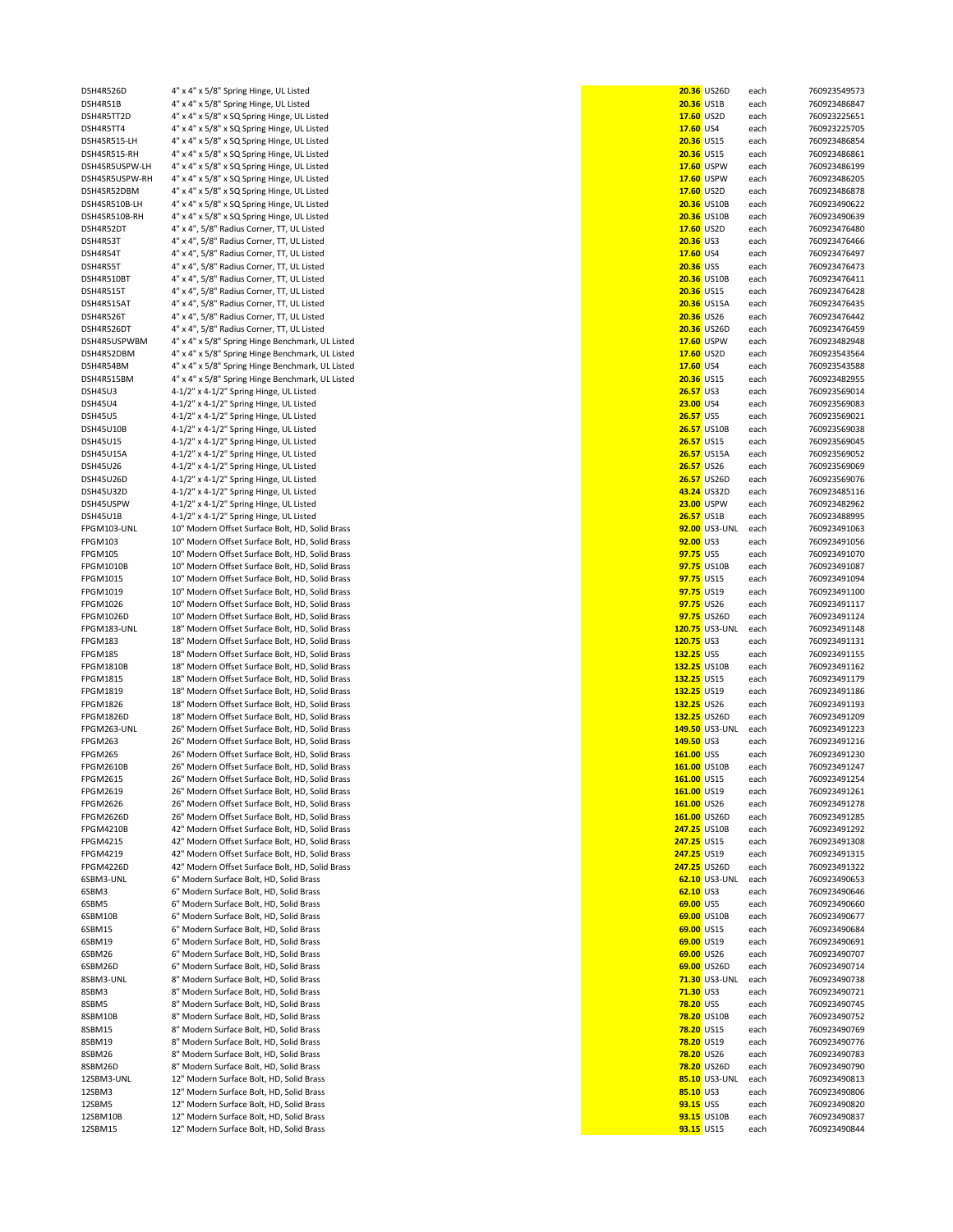| 12SBM19            | 12" Modern Surface Bolt, HD, Solid Brass | 93.15 US19               |                    | each         | 760923490851 |
|--------------------|------------------------------------------|--------------------------|--------------------|--------------|--------------|
| 12SBM26            | 12" Modern Surface Bolt, HD, Solid Brass | 93.15 US26               |                    | each         | 760923490868 |
| 12SBM26D           | 12" Modern Surface Bolt, HD, Solid Brass |                          | 93.15 US26D        | each         | 760923490875 |
| 18SBM3-UNL         | 18" Modern Surface Bolt, HD, Solid Brass |                          | 110.40 US3-UNL     | each         | 760923490899 |
| 18SBM3             | 18" Modern Surface Bolt, HD, Solid Brass | 110.40 US3               |                    | each         | 760923490882 |
| 18SBM5             | 18" Modern Surface Bolt, HD, Solid Brass | 124.20 US5               |                    | each         | 760923490905 |
| 18SBM10B           | 18" Modern Surface Bolt, HD, Solid Brass | 124.20 US10B             |                    | each         | 760923490912 |
| 18SBM15            | 18" Modern Surface Bolt, HD, Solid Brass | 124.20 US15              |                    | each         | 760923490929 |
| 18SBM19            | 18" Modern Surface Bolt, HD, Solid Brass | 124.20 US19              |                    | each         | 760923490936 |
| 18SBM26            | 18" Modern Surface Bolt, HD, Solid Brass | 124.20 US26              |                    | each         | 760923490943 |
| 18SBM26D           | 18" Modern Surface Bolt, HD, Solid Brass | 124.20 US26D             |                    | each         | 760923490950 |
| 24SBM3-UNL         | 24" Modern Surface Bolt, HD, Solid Brass |                          | 128.80 US3-UNL     | each         | 760923490974 |
| 24SBM3             | 24" Modern Surface Bolt, HD, Solid Brass | 128.80 US3               |                    | each         | 760923490967 |
| 24SBM5             | 24" Modern Surface Bolt, HD, Solid Brass | 142.60 US5               |                    | each         | 760923490981 |
| 24SBM10B           | 24" Modern Surface Bolt, HD, Solid Brass | 142.60 US10B             |                    | each         | 760923490998 |
| 24SBM15            | 24" Modern Surface Bolt, HD, Solid Brass | 142.60 US15              |                    | each         | 760923491018 |
| 24SBM19            | 24" Modern Surface Bolt, HD, Solid Brass | 142.60 US19              |                    | each         | 760923491025 |
| 24SBM26            | 24" Modern Surface Bolt, HD, Solid Brass | 142.60 US26              |                    | each         | 760923491032 |
| 24SBM26D           | 24" Modern Surface Bolt, HD, Solid Brass | 142.60 US26D             |                    | each         | 760923491049 |
| 2BBU3              | 2" Barrel Bolt                           | 8.05 US3                 |                    | each         | 760923473151 |
| 2BBU5              | 2" Barrel Bolt                           | 9.20 US5                 |                    | each         | 760923473168 |
| 2BBU10B            | 2" Barrel Bolt                           |                          | <b>9.20 US10B</b>  | each         | 760923473175 |
| 2BBU15             | 2" Barrel Bolt                           |                          | 9.20 US15          | each         | 760923473182 |
| 2BBU15A            | 2" Barrel Bolt                           |                          | 9.20 US15A         | each         | 760923473199 |
| 2BBU19             | 2" Barrel Bolt                           |                          | 9.20 US19          | each         | 760923473205 |
| 2BBU26             | 2" Barrel Bolt                           |                          | 9.20 US26          | each         | 760923473212 |
| 2BBU26D            | 2" Barrel Bolt                           |                          | 9.20 US26D         | each         | 760923473229 |
| 2BBCR003           | 2" Barrel Bolt                           |                          | 10.35 CR003        | each         | 760923473236 |
| 3BBU3              | 3" Barrel Bolt                           | 10.35 US3                |                    | each         | 760923473243 |
| 3BBU5              | 3" Barrel Bolt                           | 11.50 US5                |                    | each         | 760923473250 |
| 3BBU10B            | 3" Barrel Bolt                           |                          | 11.50 US10B        | each         | 760923473267 |
| 3BBU15             | 3" Barrel Bolt                           | 11.50 US15               |                    | each         | 760923473274 |
| 3BBU15A            | 3" Barrel Bolt                           |                          | 11.50 US15A        | each         | 760923473281 |
| 3BBU19             | 3" Barrel Bolt                           | 11.50 US19               |                    | each         | 760923473298 |
| 3BBU26             | 3" Barrel Bolt                           | 11.50 US26               |                    | each         | 760923473304 |
| 3BBU26D            | 3" Barrel Bolt                           |                          | 11.50 US26D        | each         | 760923473311 |
| 3BBCR003           | 3" Barrel Bolt                           |                          | 12.65 CR003        | each         | 760923473328 |
| 2SBCS3             | 2" Surface Bolt, Concealed Screw, HD     | 13.80 US3                |                    | each         | 760923392803 |
| 2SBCS5             | 2" Surface Bolt, Concealed Screw, HD     | 14.95 US5                |                    | each         | 760923393008 |
| 2SBCS10B           | 2" Surface Bolt, Concealed Screw, HD     |                          | 14.95 US10B        | each         | 760923391806 |
| 2SBCS15            | 2" Surface Bolt, Concealed Screw, HD     | 14.95 US15               |                    | each         | 760923392001 |
| 2SBCS15A           | 2" Surface Bolt, Concealed Screw, HD     |                          | 14.95 US15A        | each         | 760923392209 |
| 2SBCS19            | 2" Surface Bolt, Concealed Screw, HD     | 14.95 US19               |                    | each         | 760923392308 |
| 2SBCS26            | 2" Surface Bolt, Concealed Screw, HD     | 14.95 US26               |                    | each         | 760923392407 |
| 2SBCS26D           | 2" Surface Bolt, Concealed Screw, HD     |                          | 14.95 US26D        | each         | 760923392605 |
| 2SBCS003           | 2" Surface Bolt, Concealed Screw, HD     |                          | 16.10 CR003        | each         | 760923391608 |
| 4SBCS3             | 4" Surface Bolt, Concealed Screw, HD     | 17.25 US3                |                    | each         | 760923394401 |
| 4SBCS5             | 4" Surface Bolt, Concealed Screw, HD     | 18.40 US5                |                    | each         | 760923394609 |
| 4SBCS10B           | 4" Surface Bolt, Concealed Screw, HD     |                          | 18.40 US10B        | each         | 760923393404 |
| 4SBCS15            | 4" Surface Bolt, Concealed Screw, HD     | 18.40 US15               |                    | each         | 760923393602 |
| 4SBCS15A           | 4" Surface Bolt, Concealed Screw, HD     |                          | 18.40 US15A        | each         | 760923393800 |
| 4SBCS19            | 4" Surface Bolt, Concealed Screw, HD     | 18.40 US19               |                    | each         | 760923393909 |
| 4SBCS26            | 4" Surface Bolt, Concealed Screw, HD     | 18.40 US26               |                    | each         | 760923394005 |
| 4SBCS26D           | 4" Surface Bolt, Concealed Screw, HD     |                          | 18.40 US26D        | each         | 760923394203 |
| 4SBCS003           | 4" Surface Bolt, Concealed Screw, HD     |                          | 19.55 CR003        | each         | 760923393206 |
| 6SBCS3             | 6" Surface Bolt, Concealed Screw, HD     | 18.40 US3                |                    | each         | 760923396207 |
| 6SBCS5             | 6" Surface Bolt, Concealed Screw, HD     | 21.85 US5                |                    | each         | 760923396405 |
| 6SBCS10B           | 6" Surface Bolt, Concealed Screw, HD     |                          | 21.85 US10B        | each         | 760923395002 |
| 6SBCS15            | 6" Surface Bolt, Concealed Screw, HD     | 21.85 US15               |                    | each         | 760923395408 |
| 6SBCS15A           | 6" Surface Bolt, Concealed Screw, HD     |                          | <b>21.85 US15A</b> | each         | 760923395606 |
| 6SBCS19            | 6" Surface Bolt, Concealed Screw, HD     | 21.85 US19               |                    | each         | 760923395705 |
| 6SBCS26            | 6" Surface Bolt, Concealed Screw, HD     | 21.85 US26               |                    | each         | 760923395804 |
| 6SBCS26D           | 6" Surface Bolt, Concealed Screw, HD     |                          | <b>21.85 US26D</b> | each         | 760923396009 |
| 6SBCS003           | 6" Surface Bolt, Concealed Screw, HD     |                          | 25.30 CR003        | each         | 760923394807 |
| 8SBCS3             | 8" Surface Bolt, Concealed Screw, HD     | 23.00 US3                |                    | each         | 760923397808 |
| 8SBCS5             | 8" Surface Bolt, Concealed Screw, HD     | 27.60 US5                |                    | each         | 760923398003 |
| 8SBCS10B           | 8" Surface Bolt, Concealed Screw, HD     |                          | 27.60 US10B        | each         | 760923396801 |
| 8SBCS15            | 8" Surface Bolt, Concealed Screw, HD     | 27.60 US15               |                    | each         | 760923397006 |
|                    | 8" Surface Bolt, Concealed Screw, HD     |                          | 27.60 US15A        |              | 760923397204 |
| 8SBCS15A           | 8" Surface Bolt, Concealed Screw, HD     |                          |                    | each         | 760923397303 |
| 8SBCS19<br>8SBCS26 | 8" Surface Bolt, Concealed Screw, HD     | 27.60 US19<br>27.60 US26 |                    | each<br>each | 760923397402 |
| 8SBCS26D           | 8" Surface Bolt, Concealed Screw, HD     |                          | 27.60 US26D        |              | 760923397600 |
| 8SBCS003           | 8" Surface Bolt, Concealed Screw, HD     |                          | 31.05 CR003        | each         | 760923396603 |
|                    |                                          |                          |                    | each         |              |
| 12SBCS3            | 12" Surface Bolt, Concealed Screw, HD    | 29.90 US3                |                    | each         | 760923398089 |
| 12SBCS5            | 12" Surface Bolt, Concealed Screw, HD    | 33.35 US5                |                    | each         | 760923398096 |
| 12SBCS10B          | 12" Surface Bolt, Concealed Screw, HD    |                          | 33.35 US10B        | each         | 760923398027 |
| 12SBCS15           | 12" Surface Bolt, Concealed Screw, HD    | 33.35 US15               |                    | each         | 760923398034 |
| 12SBCS15A          | 12" Surface Bolt, Concealed Screw, HD    |                          | 33.35 US15A        | each         | 760923398041 |
| 12SBCS19           | 12" Surface Bolt, Concealed Screw, HD    | 33.35 US19               |                    | each         | 760923398058 |
| 12SBCS26           | 12" Surface Bolt, Concealed Screw, HD    | 33.35 US26               |                    | each         | 760923398065 |
| 12SBCS26D          | 12" Surface Bolt, Concealed Screw, HD    |                          | 33.35 US26D        | each         | 760923398072 |
| 12SBCS003          | 12" Surface Bolt, Concealed Screw, HD    |                          | 35.65 CR003        | each         | 760923398010 |
| DDB425U3           | 4" Dutch Door Bolt, HD                   | 34.50 US3                |                    | each         | 760923256204 |
| DDB425U5           | 4" Dutch Door Bolt, HD                   | 36.80 US5                |                    | each         | 760923256402 |

| 93.15 US19  |                | each         | 760923490851 |
|-------------|----------------|--------------|--------------|
| 93.15 US26  |                | each         | 760923490868 |
|             | 93.15 US26D    |              | 760923490875 |
|             | 110.40 US3-UNL | each<br>each | 760923490899 |
| 110.40 US3  |                |              |              |
|             |                | each         | 760923490882 |
| 124.20 US5  |                | each         | 760923490905 |
|             | 124.20 US10B   | each         | 760923490912 |
| 124.20 US15 |                | each         | 760923490929 |
| 124.20 US19 |                | each         | 760923490936 |
| 124.20 US26 |                | each         | 760923490943 |
|             | 124.20 US26D   | each         | 760923490950 |
|             | 128.80 US3-UNL | each         | 760923490974 |
| 128.80 US3  |                | each         | 760923490967 |
| 142.60 US5  |                | each         | 760923490981 |
|             | 142.60 US10B   | each         | 760923490998 |
| 142.60 US15 |                | each         | 760923491018 |
| 142.60 US19 |                | each         | 760923491025 |
| 142.60 US26 |                | each         | 760923491032 |
|             | 142.60 US26D   | each         | 760923491049 |
|             | 8.05 US3       | each         | 760923473151 |
| 9.20 US5    |                | each         | 760923473168 |
|             | 9.20 US10B     | each         | 760923473175 |
|             | 9.20 US15      | each         | 760923473182 |
|             | 9.20 US15A     | each         | 760923473199 |
|             | 9.20 US19      | each         | 760923473205 |
|             | 9.20 US26      | each         | 760923473212 |
|             | 9.20 US26D     | each         | 760923473229 |
|             | 10.35 CR003    | each         | 760923473236 |
| $10.35$ US3 |                | each         | 760923473243 |
| 11.50 US5   |                | each         | 760923473250 |
|             | 11.50 US10B    | each         | 760923473267 |
| 11.50 US15  |                | each         | 760923473274 |
|             | 11.50 US15A    | each         | 760923473281 |
| 11.50 US19  |                | each         | 760923473298 |
|             | 11.50 US26     | each         | 760923473304 |
|             | 11.50 US26D    | each         | 760923473311 |
|             | 12.65 CR003    | each         | 760923473328 |
| 13.80 US3   |                | each         | 760923392803 |
| 14.95 US5   |                | each         | 760923393008 |
|             | 14.95 US10B    | each         | 760923391806 |
| 14.95 US15  |                | each         | 760923392001 |
|             | 14.95 US15A    | each         | 760923392209 |
| 14.95 US19  |                | each         | 760923392308 |
| 14.95 US26  |                | each         | 760923392407 |
|             | 14.95 US26D    | each         | 760923392605 |
|             | 16.10 CR003    | each         | 760923391608 |
| $17.25$ US3 |                | each         | 760923394401 |
| 18.40 US5   |                | each         | 760923394609 |
|             | 18.40 US10B    | each         | 760923393404 |
| 18.40 US15  |                | each         | 760923393602 |
|             | 18.40 US15A    | each         | 760923393800 |
| 18.40 US19  |                | each         | 760923393909 |
|             | 18.40 US26     | each         | 760923394005 |
|             | 18.40 US26D    | each         | 760923394203 |
|             | 19.55 CR003    | each         | 760923393206 |
| 18.40 US3   |                | each         | 760923396207 |
| 21.85 US5   |                | each         | 760923396405 |
|             | 21.85 US10B    | each         | 760923395002 |
| 21.85 US15  |                | each         | 760923395408 |
|             | 21.85 US15A    | each         | 760923395606 |
| 21.85 US19  |                | each         | 760923395705 |
| 21.85 US26  |                | each         | 760923395804 |
|             | 21.85 US26D    | each         | 760923396009 |
|             | 25.30 CR003    | each         | 760923394807 |
| 23.00 US3   |                | each         | 760923397808 |
| 27.60 US5   |                | each         | 760923398003 |
|             | 27.60 US10B    | each         | 760923396801 |
| 27.60 US15  |                | each         | 760923397006 |
|             | 27.60 US15A    | each         | 760923397204 |
| 27.60 US19  |                | each         | 760923397303 |
| 27.60 US26  |                | each         | 760923397402 |
|             | 27.60 US26D    | each         | 760923397600 |
|             | 31.05 CR003    | each         | 760923396603 |
| 29.90 US3   |                | each         | 760923398089 |
| 33.35 US5   |                | each         | 760923398096 |
|             | 33.35 US10B    | each         | 760923398027 |
| 33.35 US15  |                | each         | 760923398034 |
|             | 33.35 US15A    | each         | 760923398041 |
|             | 33.35 US19     | each         | 760923398058 |
| 33.35 US26  |                | each         | 760923398065 |
|             | 33.35 US26D    | each         | 760923398072 |
|             | 35.65 CR003    | each         | 760923398010 |
| 34.50 US3   |                | each         | 760923256204 |
| 36.80 US5   |                | each         | 760923256402 |
|             |                |              |              |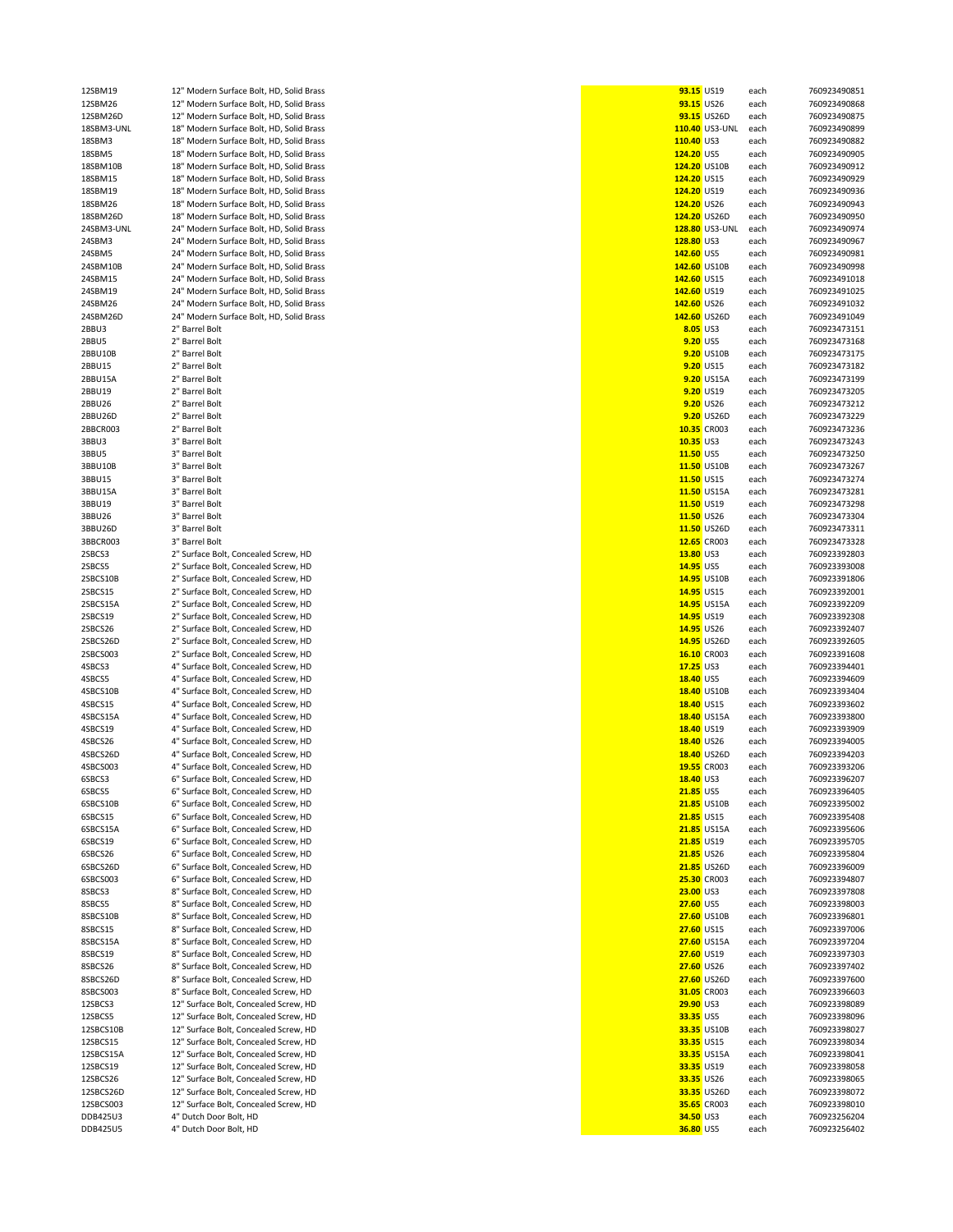| DDB425U15                               |
|-----------------------------------------|
| DDB425U15A                              |
| DDB425U19                               |
| DDB425U26                               |
| DDB425U26D                              |
| DDB425CR003                             |
|                                         |
| DDQ56CR003                              |
| DDQ56U10B                               |
| DDQ56U15                                |
| DDQ56U15A                               |
|                                         |
| DDQ56U19                                |
| DDQ56U26                                |
| 156U26I<br><b>DDC</b><br>€              |
| DDQ56U3                                 |
|                                         |
| DDQ56U5                                 |
| 12EFB3                                  |
| 12EFB5                                  |
| 12EFB10B                                |
| 12EFB15                                 |
|                                         |
| 12EFB15A                                |
| 12EFB19                                 |
| 12EFB26                                 |
| 12EFB26D                                |
|                                         |
| 12EFBCR003                              |
| 18EFB3                                  |
| 18EFB5                                  |
| 18EFB10B                                |
|                                         |
| 18EFB15                                 |
| 18EFB15A                                |
| 18EFB19                                 |
|                                         |
| 18EFB26                                 |
| 18EFB26D                                |
| 18EFBCR003                              |
| 24EFB3                                  |
| 24EFB5                                  |
|                                         |
| 24EFB10B                                |
| 24EFB15                                 |
| 24EFB15A                                |
|                                         |
| 24EFB19                                 |
| 24EFB26                                 |
| 24EFB26D                                |
| 24EFBCR003                              |
| 39EFB3-UNL                              |
|                                         |
|                                         |
| 39EFB3                                  |
| 39EFB5                                  |
|                                         |
| 39EFB10B                                |
| 39EFB15                                 |
| 39EFB15A                                |
| 39EFB19                                 |
| 39EFB26                                 |
|                                         |
| 39EFB26D                                |
| 39EFBCR003                              |
| 18EFB3-UNL                              |
| 24EFB3-UNL                              |
|                                         |
| 12EFB3-UNL                              |
| FFB14<br>1                              |
| 18EFB14                                 |
| 24EFB14                                 |
| 39EFB14                                 |
|                                         |
| 18EXTRO<br>ЭD                           |
| 24EXTROD                                |
| 39EXTROD                                |
| 18EFBZ3                                 |
|                                         |
| 18EFBZ5                                 |
| 18EFBZ10B                               |
| 18EFBZ15                                |
| 4FBS3                                   |
|                                         |
| 4FBS5                                   |
| 4FBS10B                                 |
| 4FBS15                                  |
| 4FBS15A                                 |
|                                         |
| 4FBS19                                  |
|                                         |
| 4FBS26D                                 |
|                                         |
|                                         |
|                                         |
| 4FBS26<br>4FBSCR003<br>6FBS5<br>6FBS10B |
| 6FBS15                                  |
| 6FBS15A                                 |
| 6FBS19                                  |
|                                         |
| 6FBS26<br>6FBS26D                       |

| DDB425U15   | 4" Dutch Door Bolt, HD                                  |  | 36.80 US15               | each | 760923255405        |
|-------------|---------------------------------------------------------|--|--------------------------|------|---------------------|
| DDB425U15A  | 4" Dutch Door Bolt, HD                                  |  | 36.80 US15A              | each | 760923255603        |
| DDB425U19   | 4" Dutch Door Bolt, HD                                  |  | 36.80 US19               | each | 760923255702        |
| DDB425U26   | 4" Dutch Door Bolt, HD                                  |  | 36.80 US26               | each | 760923255801        |
| DDB425U26D  | 4" Dutch Door Bolt, HD                                  |  | 36.80 US26D              | each | 760923256006        |
| DDB425CR003 | 4" Dutch Door Bolt, HD                                  |  | 39.10 CR003              | each | 760923255009        |
| DDQ56CR003  | Dutch Door Quadrant                                     |  | 92.00 CR003              | each | 760923478705        |
| DDQ56U10B   | Dutch Door Quadrant                                     |  | 80.50 US10B              | each | 760923478644        |
| DDQ56U15    | Dutch Door Quadrant                                     |  | 80.50 US15               | each | 760923478651        |
| DDQ56U15A   | Dutch Door Quadrant                                     |  | 80.50 US15A              | each | 760923478668        |
| DDQ56U19    | Dutch Door Quadrant                                     |  | 80.50 US19               | each | 760923478675        |
| DDQ56U26    | Dutch Door Quadrant                                     |  | 80.50 US26               | each | 760923478682        |
| DDQ56U26D   | Dutch Door Quadrant                                     |  | 80.50 US26D              | each | 760923478699        |
|             | Dutch Door Quadrant                                     |  | 71.30 US3                |      | 760923478620        |
| DDQ56U3     |                                                         |  |                          | each |                     |
| DDQ56U5     | Dutch Door Quadrant                                     |  | 80.50 US5                | each | 760923478637        |
| 12EFB3      | 12", 18", 24" and 39" Extension Flush Bolt, Solid Brass |  | 31.05 US3                | each | 760923259809        |
| 12EFB5      | 12", 18", 24" and 39" Extension Flush Bolt, Solid Brass |  | 34.50 US5                | each | 760923260003        |
| 12EFB10B    | 12", 18", 24" and 39" Extension Flush Bolt, Solid Brass |  | 34.50 US10B              | each | 760923258604        |
| 12EFB15     | 12", 18", 24" and 39" Extension Flush Bolt, Solid Brass |  | 34.50 US15               | each | 760923259007        |
| 12EFB15A    | 12", 18", 24" and 39" Extension Flush Bolt, Solid Brass |  | 34.50 US15A              | each | 760923259205        |
| 12EFB19     | 12", 18", 24" and 39" Extension Flush Bolt, Solid Brass |  | 34.50 US19               | each | 760923259304        |
| 12EFB26     | 12", 18", 24" and 39" Extension Flush Bolt, Solid Brass |  | 34.50 US26               | each | 760923259403        |
| 12EFB26D    | 12", 18", 24" and 39" Extension Flush Bolt, Solid Brass |  | 34.50 US26D              | each | 760923259601        |
| 12EFBCR003  | 12", 18", 24" and 39" Extension Flush Bolt, Solid Brass |  | 39.10 CR003              | each | 760923260201        |
| 18EFB3      | 12", 18", 24" and 39" Extension Flush Bolt, Solid Brass |  | 31.05 US3                | each |                     |
| 18EFB5      | 12", 18", 24" and 39" Extension Flush Bolt, Solid Brass |  | 34.50 US5                | each |                     |
| 18EFB10B    | 12", 18", 24" and 39" Extension Flush Bolt, Solid Brass |  | 34.50 US10B              |      |                     |
|             |                                                         |  |                          | each |                     |
| 18EFB15     | 12", 18", 24" and 39" Extension Flush Bolt, Solid Brass |  | 34.50 US15               | each |                     |
| 18EFB15A    | 12", 18", 24" and 39" Extension Flush Bolt, Solid Brass |  | 34.50 US15A              | each |                     |
| 18EFB19     | 12", 18", 24" and 39" Extension Flush Bolt, Solid Brass |  | 34.50 US19               | each |                     |
| 18EFB26     | 12", 18", 24" and 39" Extension Flush Bolt, Solid Brass |  | 34.50 US26               | each |                     |
| 18EFB26D    | 12", 18", 24" and 39" Extension Flush Bolt, Solid Brass |  | 34.50 US26D              | each |                     |
| 18EFBCR003  | 12", 18", 24" and 39" Extension Flush Bolt, Solid Brass |  | 39.10 CR003              | each |                     |
| 24EFB3      | 12", 18", 24" and 39" Extension Flush Bolt, Solid Brass |  | 31.05 US3                | each |                     |
| 24EFB5      | 12", 18", 24" and 39" Extension Flush Bolt, Solid Brass |  | 34.50 US5                | each |                     |
| 24EFB10B    | 12", 18", 24" and 39" Extension Flush Bolt, Solid Brass |  | 34.50 US10B              | each |                     |
| 24EFB15     | 12", 18", 24" and 39" Extension Flush Bolt, Solid Brass |  | 34.50 US15               | each |                     |
| 24EFB15A    | 12", 18", 24" and 39" Extension Flush Bolt, Solid Brass |  | 34.50 US15A              | each |                     |
|             | 12", 18", 24" and 39" Extension Flush Bolt, Solid Brass |  | 34.50 US19               |      |                     |
| 24EFB19     |                                                         |  |                          | each |                     |
| 24EFB26     | 12", 18", 24" and 39" Extension Flush Bolt, Solid Brass |  | 34.50 US26               | each |                     |
| 24EFB26D    | 12", 18", 24" and 39" Extension Flush Bolt, Solid Brass |  | 34.50 US26D              | each |                     |
| 24EFBCR003  | 12", 18", 24" and 39" Extension Flush Bolt, Solid Brass |  | 39.10 CR003              | each |                     |
| 39EFB3-UNL  | 12", 18", 24" and 39" Extension Flush Bolt, Solid Brass |  | 31.05 US3-UNL            | each |                     |
| 39EFB3      | 12", 18", 24" and 39" Extension Flush Bolt, Solid Brass |  | 31.05 US3                | each |                     |
| 39EFB5      | 12", 18", 24" and 39" Extension Flush Bolt, Solid Brass |  | 34.50 US5                | each |                     |
| 39EFB10B    | 12", 18", 24" and 39" Extension Flush Bolt, Solid Brass |  | 34.50 US10B              | each |                     |
| 39EFB15     | 12", 18", 24" and 39" Extension Flush Bolt, Solid Brass |  | 34.50 US15               | each |                     |
| 39EFB15A    | 12", 18", 24" and 39" Extension Flush Bolt, Solid Brass |  | 34.50 US15A              | each |                     |
| 39EFB19     | 12", 18", 24" and 39" Extension Flush Bolt, Solid Brass |  | 34.50 US19               | each |                     |
| 39EFB26     | 12", 18", 24" and 39" Extension Flush Bolt, Solid Brass |  | 34.50 US26               | each |                     |
| 39EFB26D    | 12", 18", 24" and 39" Extension Flush Bolt, Solid Brass |  | 34.50 US26D              | each |                     |
| 39EFBCR003  | 12", 18", 24" and 39" Extension Flush Bolt, Solid Brass |  | 39.10 CR003              | each |                     |
| 18EFB3-UNL  | 12", 18", 24" and 39" Extension Flush Bolt, Solid Brass |  | 31.05 US3-UNL            | each |                     |
|             | 12", 18", 24" and 39" Extension Flush Bolt, Solid Brass |  |                          |      |                     |
| 24EFB3-UNL  |                                                         |  | 31.05 US3-UNL            | each |                     |
| 12EFB3-UNL  | 12", 18", 24" and 39" Extension Flush Bolt, Solid Brass |  | 31.05 US3-UNL            | each | 760923259908        |
| 12EFB14     | 12", 18", 24" and 39" Extension Flush Bolt, Solid Brass |  | 34.50 US14               | each | 760923489268        |
| 18EFB14     | 12", 18", 24" and 39" Extension Flush Bolt, Solid Brass |  | 34.50 US14               | each |                     |
| 24EFB14     | 12", 18", 24" and 39" Extension Flush Bolt, Solid Brass |  | 34.50 US14               | each |                     |
| 39EFB14     | 12", 18", 24" and 39" Extension Flush Bolt, Solid Brass |  | 34.50 US14               | each |                     |
| 18EXTROD    | 18" Extension Rod                                       |  | 5.75 US32DStee each      |      |                     |
| 24EXTROD    | 24" Extension Rod                                       |  | 6.90 US32DStee each      |      |                     |
| 39EXTROD    | 39" Extension Rod                                       |  | 8.05 US32D               | each |                     |
| 18EFBZ3     | 18" Extension Flush Bolt, Zinc                          |  | 18.40 US3                | each |                     |
| 18EFBZ5     | 18" Extension Flush Bolt, Zinc                          |  | 18.40 US5                | each |                     |
| 18EFBZ10B   | 18" Extension Flush Bolt, Zinc                          |  | 18.40 US10B              | each |                     |
| 18EFBZ15    | 18" Extension Flush Bolt, Zinc                          |  | 18.40 US15               | each |                     |
| 4FBS3       | 4" Flush Bolt, HD                                       |  | 13.80 US3                | each | 760923265602        |
| 4FBS5       | 4" Flush Bolt, HD                                       |  | 16.10 US5                | each | 760923265800        |
| 4FBS10B     | 4" Flush Bolt, HD                                       |  | 16.10 US10B              | each | 760923264605        |
|             |                                                         |  |                          |      |                     |
| 4FBS15      | 4" Flush Bolt, HD                                       |  | 16.10 US15               | each | 760923264803        |
| 4FBS15A     | 4" Flush Bolt, HD                                       |  | 16.10 US15A              | each | 760923265008        |
| 4FBS19      | 4" Flush Bolt, HD                                       |  | 16.10 US19               | each | 760923265107        |
| 4FBS26      | 4" Flush Bolt, HD                                       |  | 16.10 US26               | each | 760923265206        |
| 4FBS26D     | 4" Flush Bolt, HD                                       |  | 16.10 US26D              | each | 760923265404        |
| 4FBSCR003   | 4" Flush Bolt, HD                                       |  | 18.40 CR003              | each | 760923266005        |
| 6FBS5       | 6" Flush Bolt, HD, Square                               |  | 23.00 US5                | each | 760923268603        |
| 6FBS10B     | 6" Flush Bolt, HD, Square                               |  | 23.00 US10B              | each | 760923267200        |
| 6FBS15      | 6" Flush Bolt, HD, Square                               |  | 23.00 US15               | each | 760923267606        |
| 6FBS15A     | 6" Flush Bolt, HD, Square                               |  | 23.00 US15A              | each | 760923267804        |
| 6FBS19      | 6" Flush Bolt, HD, Square                               |  | 23.00 US19               | each | 760923267903        |
| 6FBS26      | 6" Flush Bolt, HD, Square                               |  | 23.00 US26               | each | 760923268009        |
| 6FBS26D     | 6" Flush Bolt, HD, Square                               |  | 23.00 US26D              | each | 760923268207        |
| CEDCO       | $C^{\text{II}}$ Eluch Dolt. UD, Count                   |  | כסוון <mark>חד חר</mark> |      | <b>760022269405</b> |

| DDB425U10B     | 4" Dutch Door Bolt, HD                                  | <b>36.80 US10B</b> |                     | each | 760923255207 |
|----------------|---------------------------------------------------------|--------------------|---------------------|------|--------------|
| DDB425U15      | 4" Dutch Door Bolt, HD                                  | 36.80 US15         |                     | each | 760923255405 |
| DDB425U15A     | 4" Dutch Door Bolt, HD                                  | 36.80 US15A        |                     | each | 760923255603 |
| DDB425U19      | 4" Dutch Door Bolt, HD                                  | 36.80 US19         |                     | each | 760923255702 |
| DDB425U26      | 4" Dutch Door Bolt, HD                                  | 36.80 US26         |                     | each | 760923255801 |
| DDB425U26D     | 4" Dutch Door Bolt, HD                                  | 36.80 US26D        |                     | each | 760923256006 |
| DDB425CR003    | 4" Dutch Door Bolt, HD                                  | 39.10 CR003        |                     | each | 760923255009 |
| DDQ56CR003     | Dutch Door Quadrant                                     | 92.00 CR003        |                     | each | 760923478705 |
| DDQ56U10B      | Dutch Door Quadrant                                     | 80.50 US10B        |                     | each | 760923478644 |
| DDQ56U15       | Dutch Door Quadrant                                     | 80.50 US15         |                     | each | 760923478651 |
| DDQ56U15A      | Dutch Door Quadrant                                     | 80.50 US15A        |                     | each | 760923478668 |
| DDQ56U19       | Dutch Door Quadrant                                     | 80.50 US19         |                     | each | 760923478675 |
| DDQ56U26       | Dutch Door Quadrant                                     | 80.50 US26         |                     | each | 760923478682 |
| DDQ56U26D      | Dutch Door Quadrant                                     | 80.50 US26D        |                     | each | 760923478699 |
| DDQ56U3        | Dutch Door Quadrant                                     | 71.30 US3          |                     | each | 760923478620 |
| <b>DDQ56U5</b> | Dutch Door Quadrant                                     | 80.50 US5          |                     |      | 760923478637 |
|                |                                                         |                    |                     | each |              |
| 12EFB3         | 12", 18", 24" and 39" Extension Flush Bolt, Solid Brass | 31.05 US3          |                     | each | 760923259809 |
| 12EFB5         | 12", 18", 24" and 39" Extension Flush Bolt, Solid Brass | 34.50 US5          |                     | each | 760923260003 |
| 12EFB10B       | 12", 18", 24" and 39" Extension Flush Bolt, Solid Brass | 34.50 US10B        |                     | each | 760923258604 |
| 12EFB15        | 12", 18", 24" and 39" Extension Flush Bolt, Solid Brass | 34.50 US15         |                     | each | 760923259007 |
| 12EFB15A       | 12", 18", 24" and 39" Extension Flush Bolt, Solid Brass | 34.50 US15A        |                     | each | 760923259205 |
| 12EFB19        | 12", 18", 24" and 39" Extension Flush Bolt, Solid Brass | 34.50 US19         |                     | each | 760923259304 |
| 12EFB26        | 12", 18", 24" and 39" Extension Flush Bolt, Solid Brass | 34.50 US26         |                     | each | 760923259403 |
| 12EFB26D       | 12", 18", 24" and 39" Extension Flush Bolt, Solid Brass | 34.50 US26D        |                     | each | 760923259601 |
| 12EFBCR003     | 12", 18", 24" and 39" Extension Flush Bolt, Solid Brass | 39.10 CR003        |                     | each | 760923260201 |
| 18EFB3         | 12", 18", 24" and 39" Extension Flush Bolt, Solid Brass | 31.05 US3          |                     | each |              |
| 18EFB5         | 12", 18", 24" and 39" Extension Flush Bolt, Solid Brass | 34.50 US5          |                     | each |              |
| 18EFB10B       | 12", 18", 24" and 39" Extension Flush Bolt, Solid Brass | 34.50 US10B        |                     | each |              |
| 18EFB15        | 12", 18", 24" and 39" Extension Flush Bolt, Solid Brass | 34.50 US15         |                     | each |              |
| 18EFB15A       | 12", 18", 24" and 39" Extension Flush Bolt, Solid Brass | 34.50 US15A        |                     | each |              |
| 18EFB19        | 12", 18", 24" and 39" Extension Flush Bolt, Solid Brass | 34.50 US19         |                     | each |              |
| 18EFB26        | 12", 18", 24" and 39" Extension Flush Bolt, Solid Brass | 34.50 US26         |                     | each |              |
| 18EFB26D       | 12", 18", 24" and 39" Extension Flush Bolt, Solid Brass | 34.50 US26D        |                     | each |              |
| 18EFBCR003     | 12", 18", 24" and 39" Extension Flush Bolt, Solid Brass | 39.10 CR003        |                     | each |              |
| 24EFB3         | 12", 18", 24" and 39" Extension Flush Bolt, Solid Brass | 31.05 US3          |                     | each |              |
| 24EFB5         | 12", 18", 24" and 39" Extension Flush Bolt, Solid Brass | 34.50 US5          |                     | each |              |
| 24EFB10B       | 12", 18", 24" and 39" Extension Flush Bolt, Solid Brass | 34.50 US10B        |                     | each |              |
| 24EFB15        | 12", 18", 24" and 39" Extension Flush Bolt, Solid Brass | 34.50 US15         |                     | each |              |
| 24EFB15A       | 12", 18", 24" and 39" Extension Flush Bolt, Solid Brass | 34.50 US15A        |                     | each |              |
| 24EFB19        | 12", 18", 24" and 39" Extension Flush Bolt, Solid Brass | 34.50 US19         |                     | each |              |
| 24EFB26        |                                                         | 34.50 US26         |                     |      |              |
|                | 12", 18", 24" and 39" Extension Flush Bolt, Solid Brass |                    |                     | each |              |
| 24EFB26D       | 12", 18", 24" and 39" Extension Flush Bolt, Solid Brass | 34.50 US26D        |                     | each |              |
| 24EFBCR003     | 12", 18", 24" and 39" Extension Flush Bolt, Solid Brass | 39.10 CR003        |                     | each |              |
| 39EFB3-UNL     | 12", 18", 24" and 39" Extension Flush Bolt, Solid Brass |                    | 31.05 US3-UNL       | each |              |
| 39EFB3         | 12", 18", 24" and 39" Extension Flush Bolt, Solid Brass | 31.05 US3          |                     | each |              |
| 39EFB5         | 12", 18", 24" and 39" Extension Flush Bolt, Solid Brass | 34.50 US5          |                     | each |              |
| 39EFB10B       | 12", 18", 24" and 39" Extension Flush Bolt, Solid Brass | 34.50 US10B        |                     | each |              |
| 39EFB15        | 12", 18", 24" and 39" Extension Flush Bolt, Solid Brass | 34.50 US15         |                     | each |              |
| 39EFB15A       | 12", 18", 24" and 39" Extension Flush Bolt, Solid Brass | 34.50 US15A        |                     | each |              |
| 39EFB19        | 12", 18", 24" and 39" Extension Flush Bolt, Solid Brass | 34.50 US19         |                     | each |              |
| 39EFB26        | 12", 18", 24" and 39" Extension Flush Bolt, Solid Brass | 34.50 US26         |                     | each |              |
| 39EFB26D       | 12", 18", 24" and 39" Extension Flush Bolt, Solid Brass | 34.50 US26D        |                     | each |              |
| 39EFBCR003     | 12", 18", 24" and 39" Extension Flush Bolt, Solid Brass | 39.10 CR003        |                     | each |              |
| 18EFB3-UNL     | 12", 18", 24" and 39" Extension Flush Bolt, Solid Brass |                    | 31.05 US3-UNL       | each |              |
| 24EFB3-UNL     | 12", 18", 24" and 39" Extension Flush Bolt, Solid Brass |                    | 31.05 US3-UNL       | each |              |
| 12EFB3-UNL     | 12", 18", 24" and 39" Extension Flush Bolt, Solid Brass |                    | 31.05 US3-UNL       | each | 760923259908 |
| 12EFB14        | 12", 18", 24" and 39" Extension Flush Bolt, Solid Brass | 34.50 US14         |                     | each | 760923489268 |
| 18EFB14        | 12", 18", 24" and 39" Extension Flush Bolt, Solid Brass | 34.50 US14         |                     | each |              |
| 24EFB14        | 12", 18", 24" and 39" Extension Flush Bolt, Solid Brass | 34.50 US14         |                     | each |              |
| 39EFB14        | 12", 18", 24" and 39" Extension Flush Bolt, Solid Brass | 34.50 US14         |                     | each |              |
| 18EXTROD       | 18" Extension Rod                                       |                    | 5.75 US32DStee each |      |              |
| 24EXTROD       | 24" Extension Rod                                       |                    | 6.90 US32DStee each |      |              |
| 39EXTROD       | 39" Extension Rod                                       |                    | 8.05 US32D          | each |              |
| 18EFBZ3        | 18" Extension Flush Bolt, Zinc                          | 18.40 US3          |                     | each |              |
| 18EFBZ5        | 18" Extension Flush Bolt, Zinc                          | 18.40 US5          |                     | each |              |
| 18EFBZ10B      | 18" Extension Flush Bolt, Zinc                          | 18.40 US10B        |                     | each |              |
| 18EFBZ15       | 18" Extension Flush Bolt, Zinc                          | 18.40 US15         |                     | each |              |
| 4FBS3          | 4" Flush Bolt, HD                                       | 13.80 US3          |                     | each | 760923265602 |
| 4FBS5          | 4" Flush Bolt, HD                                       | 16.10 US5          |                     | each | 760923265800 |
| 4FBS10B        | 4" Flush Bolt, HD                                       | 16.10 US10B        |                     | each | 760923264605 |
| 4FBS15         | 4" Flush Bolt, HD                                       | 16.10 US15         |                     | each | 760923264803 |
| 4FBS15A        | 4" Flush Bolt, HD                                       | 16.10 US15A        |                     | each | 760923265008 |
| 4FBS19         | 4" Flush Bolt, HD                                       | 16.10 US19         |                     | each | 760923265107 |
| 4FBS26         | 4" Flush Bolt, HD                                       | 16.10 US26         |                     | each | 760923265206 |
| 4FBS26D        | 4" Flush Bolt, HD                                       | 16.10 US26D        |                     | each | 760923265404 |
| 4FBSCR003      | 4" Flush Bolt, HD                                       | 18.40 CR003        |                     |      | 760923266005 |
|                |                                                         |                    |                     | each |              |
| 6FBS5          | 6" Flush Bolt, HD, Square                               | <b>23.00 US5</b>   |                     | each | 760923268603 |
| 6FBS10B        | 6" Flush Bolt, HD, Square                               | 23.00 US10B        |                     | each | 760923267200 |
| 6FBS15         | 6" Flush Bolt, HD, Square                               | 23.00 US15         |                     | each | 760923267606 |
| 6FBS15A        | 6" Flush Bolt, HD, Square                               | 23.00 US15A        |                     | each | 760923267804 |
| 6FBS19         | 6" Flush Bolt, HD, Square                               | 23.00 US19         |                     | each | 760923267903 |
| 6FBS26         | 6" Flush Bolt, HD, Square                               | 23.00 US26         |                     | each | 760923268009 |
| 6FBS26D        | 6" Flush Bolt, HD, Square                               | 23.00 US26D        |                     | each | 760923268207 |
| 6FBS3          | 6" Flush Bolt, HD, Square                               | 20.70 US3          |                     | each | 760923268405 |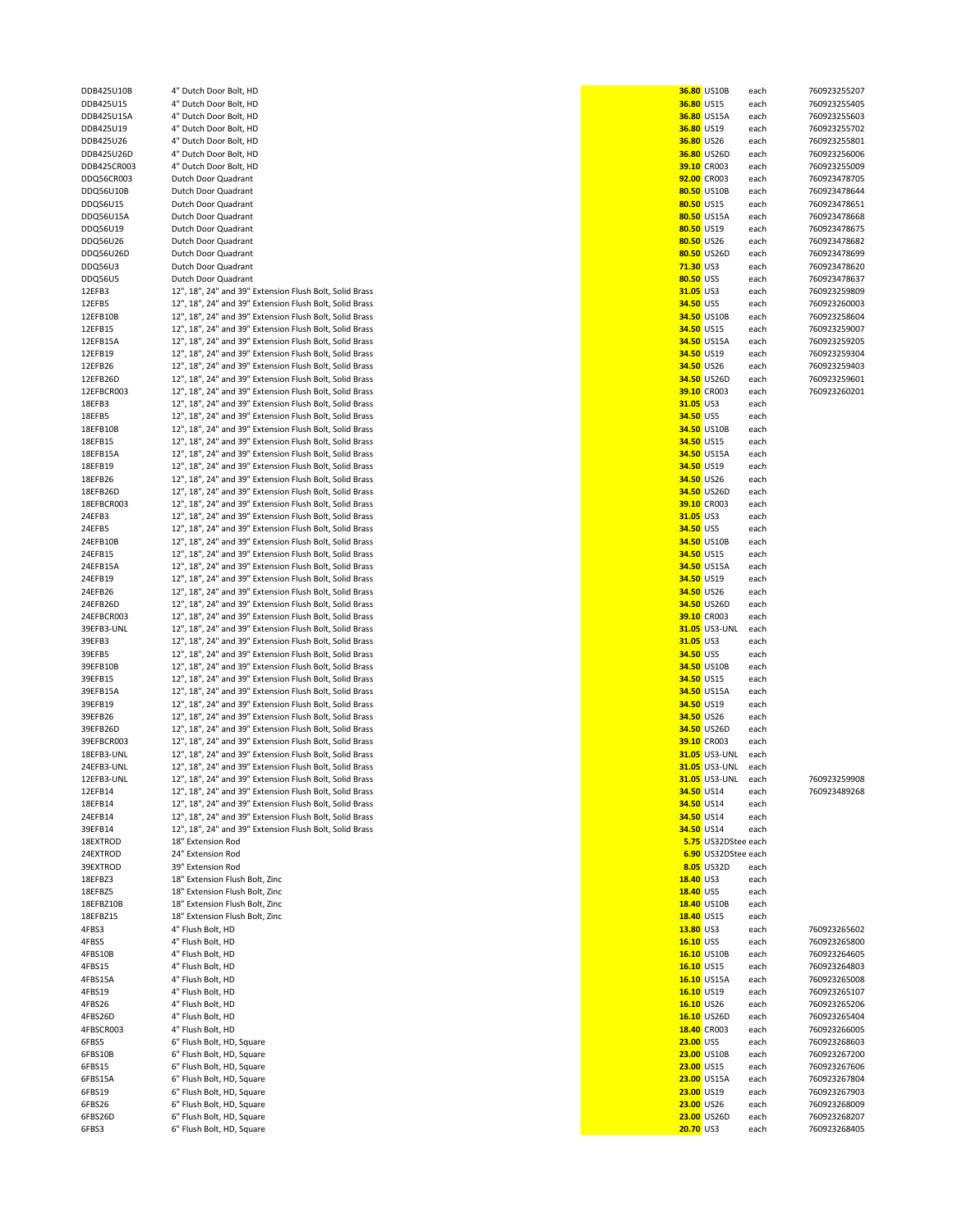| 6FBSCR003            | 6" Flush Bolt, HD, Square                                          |                               | 29.90 CR003               | each         |
|----------------------|--------------------------------------------------------------------|-------------------------------|---------------------------|--------------|
| 6FBS3-UNL            | 6" Flush Bolt, HD, Square                                          |                               | 20.70 US3-UNL             | each         |
| 6FBS32D              | 6" Flush Bolt, HD, Stainless Steel                                 |                               | 27.60 US32D               | each         |
| 6FBR3                | 6" Flush Bolt, HD Round                                            | 20.70 US3                     |                           | each         |
| 6FBR26D              | 6" Flush Bolt, HD Round                                            |                               | 23.00 US26D               | each         |
| 6FBR26               | 6" Flush Bolt, HD Round                                            |                               | <b>23.00 US26</b>         | each         |
| 6FBR19               | 6" Flush Bolt, HD Round                                            |                               | 23.00 US19                | each         |
| 6FBR15A              | 6" Flush Bolt, HD Round                                            |                               | 23.00 US15A               | each         |
| 6FBR15<br>6FBR10B    | 6" Flush Bolt, HD Round<br>6" Flush Bolt, HD Round                 |                               | 23.00 US15<br>23.00 US10B | each<br>each |
| 6FBR5                | 6" Flush Bolt, HD Round                                            | 23.00 US5                     |                           | each         |
| 6FBRCR003            | 6" Flush Bolt, HD Round                                            |                               | <b>29.90 CR003</b>        | each         |
| 7FBR3                | 7" Flush Bolt, HD                                                  | 24.15 US3                     |                           | each         |
| 7FBR5                | 7" Flush Bolt, HD                                                  | 29.90 US5                     |                           | each         |
| 7FBR10B              | 7" Flush Bolt, HD                                                  |                               | <b>29.90 US10B</b>        | each         |
| 7FBR15               | 7" Flush Bolt, HD                                                  |                               | 29.90 US15                | each         |
| 7FBR15A              | 7" Flush Bolt, HD                                                  |                               | 29.90 US15A               | each         |
| 7FBR19               | 7" Flush Bolt, HD                                                  |                               | 29.90 US19                | each         |
| 7FBR26               | 7" Flush Bolt, HD                                                  |                               | 29.90 US26                | each         |
| 7FBR26D              | 7" Flush Bolt, HD                                                  |                               | 29.90 US26D               | each         |
| 7FBRCR003            | 7" Flush Bolt, HD                                                  |                               | 34.50 CR003               | each         |
| 7FBZ3<br>7FBZ5       | 7" Flush Bolt, Zinc<br>7" Flush Bolt, Zinc                         | 16.10 US3<br>16.10 US5        |                           | each<br>each |
| 7FBZ10B              | 7" Flush Bolt, Zinc                                                |                               | 16.10 US10B               | each         |
| 7FBZ15               | 7" Flush Bolt, Zinc                                                |                               | 16.10 US15                | each         |
| MB175U3              | Mortise Bolt                                                       | 12.65 US3                     |                           | each         |
| MB175U5              | Mortise Bolt                                                       | 13.80 US5                     |                           | each         |
| MB175U10B            | Mortise Bolt                                                       |                               | 13.80 US10B               | each         |
| MB175U15             | Mortise Bolt                                                       |                               | 13.80 US15                | each         |
| MB175U15A            | Mortise Bolt                                                       |                               | 13.80 US15A               | each         |
| MB175U19             | Mortise Bolt                                                       |                               | 13.80 US19                | each         |
| MB175U26             | Mortise Bolt                                                       |                               | 13.80 US26                | each         |
| MB175U26D            | Mortise Bolt                                                       |                               | 13.80 US26D               | each         |
| MB175CR003           | Mortise Bolt                                                       |                               | 14.95 CR003               | each         |
| FPG610B/B            | 6" Surface Bolt w/ Off-set, HD                                     |                               | 69.00 US10B               | each         |
| FPG103<br>FPG105     | 10" Surface Bolt w/ Off-set, HD<br>10" Surface Bolt w/ Off-set, HD | 67.85 US3<br><b>79.35 US5</b> |                           | each<br>each |
| FPG1010B             | 10" Surface Bolt w/ Off-set, HD                                    |                               | 79.35 US10B               | each         |
| FPG1015              | 10" Surface Bolt w/ Off-set, HD                                    |                               | <b>79.35 US15</b>         | each         |
| FPG1015A             | 10" Surface Bolt w/ Off-set, HD                                    |                               | 79.35 US15A               | each         |
| FPG1019              | 10" Surface Bolt w/ Off-set, HD                                    |                               | 79.35 US19                | each         |
| FPG1026              | 10" Surface Bolt w/ Off-set, HD                                    |                               | <b>79.35 US26</b>         | each         |
| FPG1026D             | 10" Surface Bolt w/ Off-set, HD                                    |                               | 79.35 US26D               | each         |
| FPG10CR003           | 10" Surface Bolt w/ Off-set, HD                                    |                               | 82.80 CR003               | each         |
| FPG1014              | 10" Surface Bolt w/ Off-set, HD                                    |                               | 79.35 US14                | each         |
| FPG1210B             | 12" Surface Bolt w/ Off-set, HD                                    |                               | 101.20 US10B              | each         |
| FPG1226              | 12" Surface Bolt w/ Off-set, HD                                    | 102.35 US26                   |                           | each         |
| FPG183               | 18" Surface Bolt w/ Off-set, HD                                    | 103.50 US3                    |                           | each         |
| FPG185               | 18" Surface Bolt w/ Off-set, HD                                    | 110.40 US5                    |                           | each         |
| FPG1810B<br>FPG1815  | 18" Surface Bolt w/ Off-set, HD                                    |                               | 110.40 US10B              | each<br>each |
| FPG1815A             | 18" Surface Bolt w/ Off-set, HD<br>18" Surface Bolt w/ Off-set, HD | 110.40 US15                   | 110.40 US15A              | each         |
| FPG1819              | 18" Surface Bolt w/ Off-set, HD                                    | 110.40 US19                   |                           | each         |
| FPG1826              | 18" Surface Bolt w/ Off-set, HD                                    | 110.40 US26                   |                           | each         |
| FPG1826D             | 18" Surface Bolt w/ Off-set, HD                                    |                               | 110.40 US26D              | each         |
| FPG2410B             | 24" Surface Bolt w/ Off-set, HD                                    |                               | 138.00 US10B              | each         |
| FPG263               | 26" Surface Bolt w/ Off-set, HD                                    | 129.95 US3                    |                           | each         |
| FPG265               | 26" Surface Bolt w/ Off-set, HD                                    | 144.90 US5                    |                           | each         |
| FPG2610B             | 26" Surface Bolt w/ Off-set, HD                                    |                               | 144.90 US10B              | each         |
| FPG2615              | 26" Surface Bolt w/ Off-set, HD                                    | 144.90 US15                   |                           | each         |
| FPG2615A             | 26" Surface Bolt w/ Off-set, HD                                    |                               | 144.90 US15A              | each         |
| FPG2619              | 26" Surface Bolt w/ Off-set, HD                                    | 144.90 US19                   |                           | each         |
| FPG2626              | 26" Surface Bolt w/ Off-set, HD                                    | 144.90 US26                   |                           | each         |
| FPG2626D             | 26" Surface Bolt w/ Off-set, HD                                    |                               | 144.90 US26D              | each         |
| FPG26CR003<br>FPG423 | 26" Surface Bolt w/ Off-set, HD<br>42" Surface Bolt w/ Off-set, HD | 190.90 US3                    | 163.30 CR003              | each<br>each |
| <b>FPG425</b>        | 42" Surface Bolt w/ Off-set, HD                                    | 213.90 US5                    |                           | each         |
| FPG4210B             | 42" Surface Bolt w/ Off-set, HD                                    |                               | 213.90 US10B              | each         |
| FPG4215              | 42" Surface Bolt w/ Off-set, HD                                    | 213.90 US15                   |                           | each         |
| FPG4215A             | 42" Surface Bolt w/ Off-set, HD                                    |                               | 213.90 US15A              | each         |
| FPG4219              | 42" Surface Bolt w/ Off-set, HD                                    | 213.90 US19                   |                           | each         |
| FPG4226              | 42" Surface Bolt w/ Off-set, HD                                    | 213.90 US26                   |                           | each         |
| FPG4226D             | 42" Surface Bolt w/ Off-set, HD                                    |                               | 213.90 US26D              | each         |
| FPG42CR003           | 42" Surface Bolt w/ Off-set, HD                                    |                               | 241.50 CR003              | each         |
| 6SB3                 | 6" Surface Bolt, HD                                                | 47.15 US3                     |                           | each         |
| 6SB5                 | 6" Surface Bolt, HD                                                | 52.90 US5                     |                           | each         |
| 6SB10B               | 6" Surface Bolt, HD                                                |                               | 52.90 US10B               | each         |
| 6SB15                | 6" Surface Bolt, HD                                                |                               | <b>52.90 US15</b>         | each         |
| 6SB15A               | 6" Surface Bolt, HD                                                |                               | 52.90 US15A               | each         |
| 6SB19<br>6SB26       | 6" Surface Bolt, HD<br>6" Surface Bolt, HD                         |                               | 52.90 US19<br>52.90 US26  | each<br>each |
| 6SB26D               | 6" Surface Bolt, HD                                                |                               | 52.90 US26D               | each         |
| 6SB003               | 6" Surface Bolt, HD                                                |                               | 60.95 CR003               | each         |
| 8SB3                 | 8" Surface Bolt, HD                                                | <b>55.20 US3</b>              |                           | each         |

| 6FBSCR003       | 6" Flush Bolt, HD, Square          |                  | <b>29.90 CR003</b> | each | 760923268801 |
|-----------------|------------------------------------|------------------|--------------------|------|--------------|
| 6FBS3-UNL       | 6" Flush Bolt, HD, Square          |                  | 20.70 US3-UNL      | each | 760923268208 |
| 6FBS32D         | 6" Flush Bolt, HD, Stainless Steel |                  | 27.60 US32D        | each | 760923268306 |
| 6FBR3           | 6" Flush Bolt, HD Round            | 20.70 US3        |                    | each | 760923266609 |
| 6FBR26D         | 6" Flush Bolt, HD Round            |                  | 23.00 US26D        | each | 760923266401 |
|                 |                                    |                  |                    |      |              |
| 6FBR26          | 6" Flush Bolt, HD Round            | 23.00 US26       |                    | each | 760923266203 |
| 6FBR19          | 6" Flush Bolt, HD Round            | 23.00 US19       |                    | each | 760923266197 |
| 6FBR15A         | 6" Flush Bolt, HD Round            |                  | 23.00 US15A        | each | 760923266180 |
| 6FBR15          | 6" Flush Bolt, HD Round            | 23.00 US15       |                    | each | 760923266173 |
|                 |                                    |                  | 23.00 US10B        |      | 760923266166 |
| 6FBR10B         | 6" Flush Bolt, HD Round            |                  |                    | each |              |
| 6FBR5           | 6" Flush Bolt, HD Round            | 23.00 US5        |                    | each | 760923266807 |
| 6FBRCR003       | 6" Flush Bolt, HD Round            |                  | <b>29.90 CR003</b> | each | 760923267002 |
| 7FBR3           | 7" Flush Bolt, HD                  | 24.15 US3        |                    | each | 760923270002 |
|                 |                                    |                  |                    |      |              |
| 7FBR5           | 7" Flush Bolt, HD                  | 29.90 US5        |                    | each | 760923270200 |
| 7FBR10B         | 7" Flush Bolt, HD                  |                  | 29.90 US10B        | each | 760923269006 |
| <b>7FBR15</b>   | 7" Flush Bolt, HD                  | 29.90 US15       |                    | each | 760923269204 |
| 7FBR15A         | 7" Flush Bolt, HD                  |                  | 29.90 US15A        | each | 760923269402 |
|                 |                                    |                  |                    |      |              |
| 7FBR19          | 7" Flush Bolt, HD                  | 29.90 US19       |                    | each | 760923269501 |
| 7FBR26          | 7" Flush Bolt, HD                  | 29.90 US26       |                    | each | 760923269600 |
| 7FBR26D         | 7" Flush Bolt, HD                  |                  | 29.90 US26D        | each | 760923269808 |
|                 |                                    |                  |                    |      |              |
| 7FBRCR003       | 7" Flush Bolt, HD                  |                  | 34.50 CR003        | each | 760923270408 |
| 7FBZ3           | 7" Flush Bolt, Zinc                | 16.10 US3        |                    | each |              |
| 7FBZ5           | 7" Flush Bolt, Zinc                | 16.10 US5        |                    | each |              |
| 7FBZ10B         | 7" Flush Bolt, Zinc                |                  | 16.10 US10B        | each |              |
|                 |                                    |                  |                    |      |              |
| 7FBZ15          | 7" Flush Bolt, Zinc                | 16.10 US15       |                    | each |              |
| MB175U3         | Mortise Bolt                       | 12.65 US3        |                    | each | 760923473335 |
| MB175U5         | Mortise Bolt                       | 13.80 US5        |                    | each | 760923473342 |
| MB175U10B       | Mortise Bolt                       |                  | 13.80 US10B        | each | 760923473359 |
|                 |                                    |                  |                    |      |              |
| MB175U15        | Mortise Bolt                       | 13.80 US15       |                    | each | 760923473366 |
| MB175U15A       | Mortise Bolt                       |                  | 13.80 US15A        | each | 760923473373 |
| MB175U19        | Mortise Bolt                       | 13.80 US19       |                    | each | 760923473380 |
|                 |                                    |                  |                    |      |              |
| MB175U26        | Mortise Bolt                       | 13.80 US26       |                    | each | 760923473397 |
| MB175U26D       | Mortise Bolt                       |                  | 13.80 US26D        | each | 760923473403 |
| MB175CR003      | Mortise Bolt                       |                  | 14.95 CR003        | each | 760923473410 |
| FPG610B/B       | 6" Surface Bolt w/ Off-set, HD     |                  | 69.00 US10B        | each | 760923379705 |
|                 |                                    |                  |                    |      |              |
| FPG103          | 10" Surface Bolt w/ Off-set, HD    | 67.85 US3        |                    | each | 760923379200 |
| FPG105          | 10" Surface Bolt w/ Off-set, HD    | <b>79.35 US5</b> |                    | each | 760923379408 |
| FPG1010B        | 10" Surface Bolt w/ Off-set, HD    |                  | <b>79.35 US10B</b> | each | 760923378203 |
| FPG1015         | 10" Surface Bolt w/ Off-set, HD    | 79.35 US15       |                    | each | 760923378401 |
|                 |                                    |                  |                    |      |              |
| FPG1015A        | 10" Surface Bolt w/ Off-set, HD    |                  | 79.35 US15A        | each | 760923378609 |
| FPG1019         | 10" Surface Bolt w/ Off-set, HD    | 79.35 US19       |                    | each | 760923378708 |
| FPG1026         | 10" Surface Bolt w/ Off-set, HD    | 79.35 US26       |                    | each | 760923378807 |
|                 |                                    |                  |                    |      |              |
| FPG1026D        | 10" Surface Bolt w/ Off-set, HD    |                  | <b>79.35 US26D</b> | each | 760923379002 |
| FPG10CR003      | 10" Surface Bolt w/ Off-set, HD    |                  | 82.80 CR003        | each | 760923379606 |
| FPG1014         | 10" Surface Bolt w/ Off-set, HD    | 79.35 US14       |                    | each | 760923488001 |
| FPG1210B        | 12" Surface Bolt w/ Off-set, HD    | 101.20 US10B     |                    | each | 760923379651 |
|                 |                                    |                  |                    |      |              |
| FPG1226         | 12" Surface Bolt w/ Off-set, HD    | 102.35 US26      |                    | each | 760923379668 |
| FPG183          | 18" Surface Bolt w/ Off-set, HD    | 103.50 US3       |                    | each | 760923382873 |
| FPG185          | 18" Surface Bolt w/ Off-set, HD    | 110.40 US5       |                    | each | 760923382880 |
| FPG1810B        | 18" Surface Bolt w/ Off-set, HD    | 110.40 US10B     |                    | each | 760923382811 |
|                 |                                    |                  |                    |      |              |
| FPG1815         | 18" Surface Bolt w/ Off-set, HD    | 110.40 US15      |                    | each | 760923382828 |
| FPG1815A        | 18" Surface Bolt w/ Off-set, HD    | 110.40 US15A     |                    | each | 760923382835 |
| FPG1819         | 18" Surface Bolt w/ Off-set, HD    | 110.40 US19      |                    | each | 760923382842 |
|                 | 18" Surface Bolt w/ Off-set, HD    | 110.40 US26      |                    |      | 760923382859 |
| FPG1826         |                                    |                  |                    | each |              |
| FPG1826D        | 18" Surface Bolt w/ Off-set, HD    | 110.40 US26D     |                    | each | 760923382866 |
| FPG2410B        | 24" Surface Bolt w/ Off-set, HD    | 138.00 US10B     |                    | each | 760923485123 |
| FPG263          | 26" Surface Bolt w/ Off-set, HD    | 129.95 US3       |                    | each | 760923380800 |
| <b>FPG265</b>   | 26" Surface Bolt w/ Off-set, HD    | 144.90 US5       |                    | each | 760923381005 |
|                 |                                    |                  |                    |      |              |
| FPG2610B        | 26" Surface Bolt w/ Off-set, HD    | 144.90 US10B     |                    | each | 760923379804 |
| FPG2615         | 26" Surface Bolt w/ Off-set, HD    | 144.90 US15      |                    | each | 760923380008 |
| <b>FPG2615A</b> | 26" Surface Bolt w/ Off-set, HD    | 144.90 US15A     |                    | each | 760923380206 |
| FPG2619         | 26" Surface Bolt w/ Off-set, HD    | 144.90 US19      |                    | each | 760923380305 |
|                 |                                    |                  |                    |      |              |
| FPG2626         | 26" Surface Bolt w/ Off-set, HD    | 144.90 US26      |                    | each | 760923380404 |
| FPG2626D        | 26" Surface Bolt w/ Off-set, HD    | 144.90 US26D     |                    | each | 760923380602 |
| FPG26CR003      | 26" Surface Bolt w/ Off-set, HD    | 163.30 CR003     |                    | each | 760923381203 |
| FPG423          | 42" Surface Bolt w/ Off-set, HD    | 190.90 US3       |                    | each | 760923382408 |
|                 |                                    |                  |                    |      |              |
| FPG425          | 42" Surface Bolt w/ Off-set, HD    | 213.90 US5       |                    | each | 760923382606 |
| FPG4210B        | 42" Surface Bolt w/ Off-set, HD    | 213.90 US10B     |                    | each | 760923381401 |
| FPG4215         | 42" Surface Bolt w/ Off-set, HD    | 213.90 US15      |                    | each | 760923381609 |
| FPG4215A        | 42" Surface Bolt w/ Off-set, HD    | 213.90 US15A     |                    | each | 760923381807 |
|                 |                                    |                  |                    |      |              |
| FPG4219         | 42" Surface Bolt w/ Off-set, HD    | 213.90 US19      |                    | each | 760923381906 |
| FPG4226         | 42" Surface Bolt w/ Off-set, HD    | 213.90 US26      |                    | each | 760923382002 |
| FPG4226D        | 42" Surface Bolt w/ Off-set, HD    | 213.90 US26D     |                    | each | 760923382200 |
| FPG42CR003      | 42" Surface Bolt w/ Off-set, HD    | 241.50 CR003     |                    | each | 760923382804 |
|                 |                                    |                  |                    |      |              |
| 6SB3            | 6" Surface Bolt, HD                | 47.15 US3        |                    | each | 760923384402 |
| 6SB5            | 6" Surface Bolt, HD                | 52.90 US5        |                    | each | 760923384600 |
| 6SB10B          | 6" Surface Bolt, HD                |                  | 52.90 US10B        | each | 760923383207 |
|                 |                                    |                  |                    |      |              |
| 6SB15           | 6" Surface Bolt, HD                | 52.90 US15       |                    | each | 760923383603 |
| 6SB15A          | 6" Surface Bolt, HD                |                  | 52.90 US15A        | each | 760923383801 |
| 6SB19           | 6" Surface Bolt, HD                | 52.90 US19       |                    | each | 760923383900 |
| 6SB26           | 6" Surface Bolt, HD                | 52.90 US26       |                    | each | 760923384006 |
|                 |                                    |                  |                    |      |              |
| 6SB26D          |                                    |                  | 52.90 US26D        | each | 760923384204 |
|                 | 6" Surface Bolt, HD                |                  |                    |      |              |
| 6SB003          | 6" Surface Bolt, HD                |                  | 60.95 CR003        | each | 760923383009 |
| 8SB3            | 8" Surface Bolt, HD                | 55.20 US3        |                    | each | 760923386000 |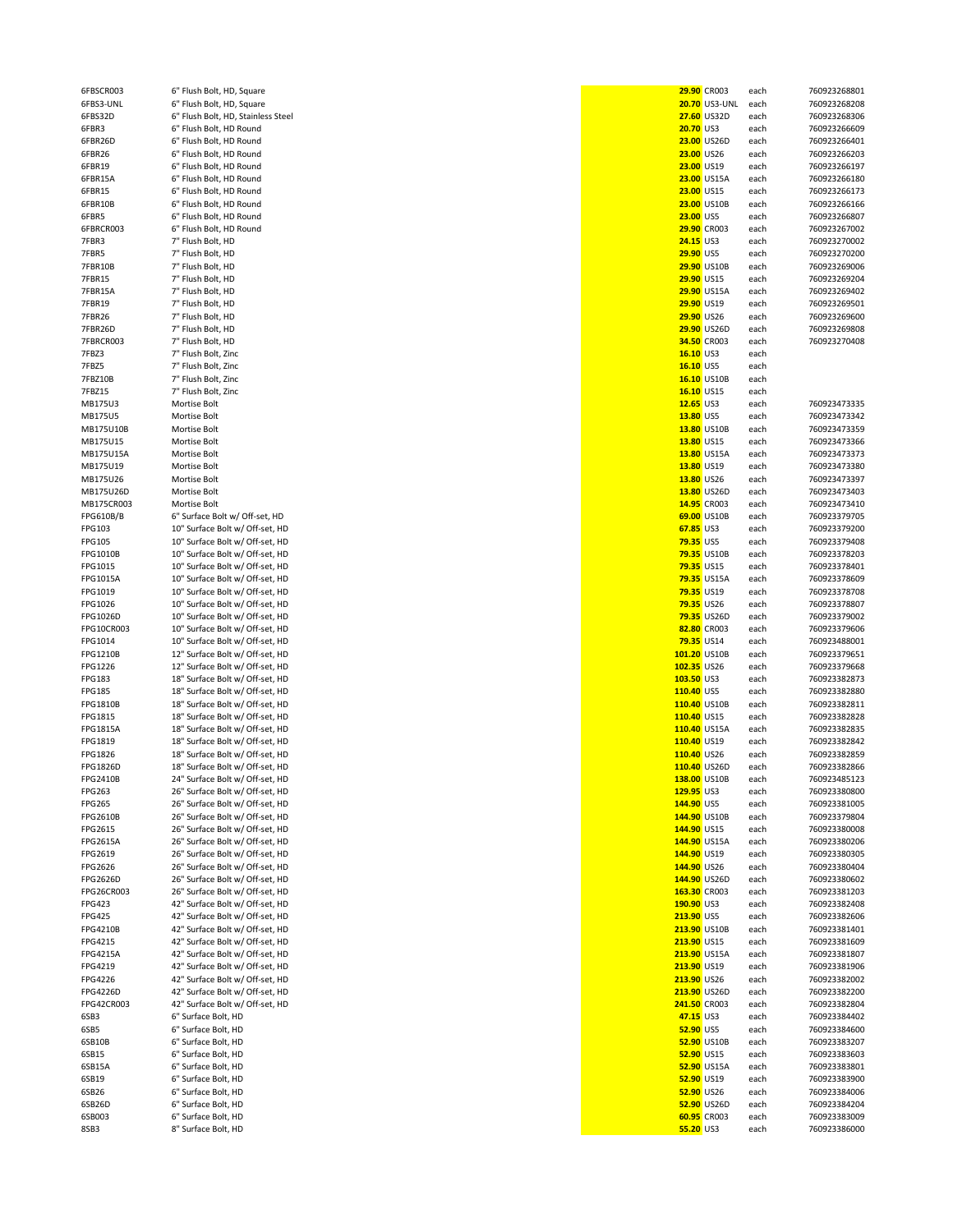| 8SB5                      | 8" Surface Bolt, HD                                                            | 63.25 US5        |                            | each         | 760923386208                 |
|---------------------------|--------------------------------------------------------------------------------|------------------|----------------------------|--------------|------------------------------|
| 8SB10B                    | 8" Surface Bolt, HD                                                            |                  | 63.25 US10B                | each         | 760923385003                 |
|                           |                                                                                |                  |                            |              |                              |
| 8SB15                     | 8" Surface Bolt, HD                                                            | 63.25 US15       |                            | each         | 760923385201                 |
| 8SB15A                    | 8" Surface Bolt, HD                                                            |                  | 63.25 US15A                | each         | 760923385409                 |
| 8SB19                     | 8" Surface Bolt, HD                                                            | 63.25 US19       |                            | each         | 760923385508                 |
|                           |                                                                                |                  |                            |              |                              |
| 8SB26                     | 8" Surface Bolt, HD                                                            | 63.25 US26       |                            | each         | 760923385607                 |
| 8SB26D                    | 8" Surface Bolt, HD                                                            |                  | 63.25 US26D                | each         | 760923385805                 |
| 8SB003                    | 8" Surface Bolt, HD                                                            |                  | 71.30 CR003                | each         | 760923384808                 |
|                           | 12" Surface Bolt, HD                                                           |                  |                            |              |                              |
| 12SB3                     |                                                                                | 66.70 US3        |                            | each         | 760923387809                 |
| 12SB5                     | 12" Surface Bolt, HD                                                           | 77.05 US5        |                            | each         | 760923388004                 |
| 12SB10B                   | 12" Surface Bolt, HD                                                           |                  | 77.05 US10B                | each         | 760923386604                 |
|                           |                                                                                |                  |                            |              |                              |
| 12SB15                    | 12" Surface Bolt, HD                                                           | 77.05 US15       |                            | each         | 760923387007                 |
| 12SB15A                   | 12" Surface Bolt, HD                                                           |                  | 77.05 US15A                | each         | 760923387205                 |
| 12SB19                    | 12" Surface Bolt, HD                                                           | 77.05 US19       |                            | each         | 760923387304                 |
|                           |                                                                                |                  |                            |              |                              |
| 12SB26                    | 12" Surface Bolt, HD                                                           | 77.05 US26       |                            | each         | 760923387403                 |
| 12SB26D                   | 12" Surface Bolt, HD                                                           |                  | 77.05 US26D                | each         | 760923387601                 |
| 12SB003                   | 12" Surface Bolt, HD                                                           |                  | 87.40 CR003                | each         | 760923386406                 |
|                           |                                                                                |                  |                            |              |                              |
| 18SB3                     | 18" Surface Bolt, HD                                                           | 89.70 US3        |                            | each         | 760923389605                 |
| 18SB5                     | 18" Surface Bolt, HD                                                           | 98.90 US5        |                            | each         | 760923389803                 |
| 18SB10B                   | 18" Surface Bolt, HD                                                           |                  | 98.90 US10B                | each         | 760923388400                 |
|                           |                                                                                |                  |                            |              |                              |
| 18SB15                    | 18" Surface Bolt, HD                                                           | 98.90 US15       |                            | each         | 760923388806                 |
| 18SB15A                   | 18" Surface Bolt, HD                                                           |                  | 98.90 US15A                | each         | 760923389001                 |
| 18SB19                    | 18" Surface Bolt, HD                                                           | 98.90 US19       |                            | each         | 760923389100                 |
|                           |                                                                                |                  |                            |              |                              |
| 18SB26                    | 18" Surface Bolt, HD                                                           | 98.90 US26       |                            | each         | 760923389209                 |
| 18SB26D                   | 18" Surface Bolt, HD                                                           |                  | 98.90 US26D                | each         | 760923389407                 |
| 18SB003                   | 18" Surface Bolt, HD                                                           | 109.25 CR003     |                            | each         | 760923388202                 |
|                           |                                                                                |                  |                            |              |                              |
| 24SB3                     | 24" Surface Bolt, HD                                                           | 104.65 US3       |                            | each         | 760923391202                 |
| 24SB5                     | 24" Surface Bolt, HD                                                           | 117.30 US5       |                            | each         | 760923391400                 |
| 24SB10B                   | 24" Surface Bolt, HD                                                           | 117.30 US10B     |                            | each         | 760923390205                 |
|                           |                                                                                |                  |                            |              |                              |
| 24SB15                    | 24" Surface Bolt, HD                                                           | 117.30 US15      |                            | each         | 760923390403                 |
| 24SB15A                   | 24" Surface Bolt, HD                                                           | 117.30 US15A     |                            | each         | 760923390601                 |
| 24SB19                    | 24" Surface Bolt, HD                                                           | 117.30 US19      |                            | each         | 760923390700                 |
|                           |                                                                                |                  |                            |              |                              |
| 24SB26                    | 24" Surface Bolt, HD                                                           | 117.30 US26      |                            | each         | 760923390809                 |
| 24SB26D                   | 24" Surface Bolt, HD                                                           | 117.30 US26D     |                            | each         | 760923391004                 |
| 24SB003                   | 24" Surface Bolt, HD                                                           | 134.55 CR003     |                            | each         | 760923390007                 |
|                           |                                                                                |                  |                            |              |                              |
| 6SB3-UNL                  | 6" Surface Bolt, HD                                                            |                  | 47.15 US3-UNL              | each         | 760923384501                 |
| 8SB3-UNL                  | 8" Surface Bolt, HD                                                            |                  | 55.20 US3-UNL              | each         | 760923386109                 |
| 12SB3-UNL                 | 12" Surface Bolt, HD                                                           |                  | 66.70 US3-UNL              | each         | 760923387908                 |
|                           |                                                                                |                  |                            |              |                              |
| 18SB3-UNL                 | 18" Surface Bolt, HD                                                           |                  | 89.70 US3-UNL              | each         | 760923389704                 |
| 24SB3-UNL                 | 24" Surface Bolt, HD                                                           |                  | 104.65 US3-UNL             | each         | 760923391301                 |
| 12SB14                    | 12" Surface Bolt, HD                                                           | 77.05 US14       |                            | each         | 760923488025                 |
|                           |                                                                                |                  |                            |              |                              |
| 6SB14                     | 6" Surface Bolt, HD                                                            | 52.90 US14       |                            | each         | 760923488018                 |
| 6SSB32D                   | 6" HD Security Bolt                                                            |                  | 52.90 US32DStair each      |              | 760923476237                 |
| 8SSB32D                   | 8" HD Security Bolt                                                            |                  | 63.25 US32DStair each      |              | 760923473045                 |
|                           |                                                                                |                  |                            |              |                              |
| 10SSB32D                  | 10" HD Security Bolt                                                           |                  | 74.75 US32DStair each      |              | 760923476244                 |
| 12SSB32D                  | 12" HD Security Bolt                                                           |                  | 80.50 US32DStair each      |              | 760923473052                 |
| 4BB32D                    | 4" Barrel Bolt                                                                 |                  | 23.00 US32DStair each      |              | 760923478194                 |
|                           |                                                                                |                  |                            |              |                              |
| 6BB32D                    | 6" Barrel Bolt                                                                 |                  | 33.35 US32D                | each         | 760923478200                 |
| 8BB32D                    | 8" Barrel Bolt                                                                 |                  | 44.85 US32D                | each         | 760923478217                 |
| 10BB32D                   | 10" Barrel Bolt                                                                |                  | 55.20 US32D                | each         | 760923478224                 |
|                           |                                                                                |                  |                            |              |                              |
| 12BB32D                   | 12" Barrel Bolt                                                                |                  | 59.80 US32D                | each         | 760923478231                 |
| SB35U32D                  | Spring Bolt 3-1/2"                                                             |                  | 34.50 Stainless St each    |              | 760923481408                 |
| BDSS40U3-UNL              |                                                                                |                  | <b>20.70 US3-UNL</b>       |              | 760923488346                 |
|                           | 4" Modern Square Baseboard Bumper, Solid Brass                                 |                  |                            | each         |                              |
| BDSS40U4                  | 4" Modern Square Baseboard Bumper, Solid Brass                                 | 23.00 US4        |                            | each         | 760923488353                 |
| BDSS40U10B                | 4" Modern Square Baseboard Bumper, Solid Brass                                 |                  | 23.00 US10B                | each         | 760923488360                 |
| BDSS40U14                 |                                                                                | 23.00 US14       |                            |              | 760923488377                 |
|                           | 4" Modern Square Baseboard Bumper, Solid Brass                                 |                  |                            | each         |                              |
| BDSS40U15                 | 4" Modern Square Baseboard Bumper, Solid Brass                                 | 23.00 US15       |                            | each         | 760923488384                 |
| BDSS40U26                 | 4" Modern Square Baseboard Bumper, Solid Brass                                 | 23.00 US26       |                            | each         | 760923488391                 |
| BDSR40U3-UNL              | 4" Contemporary Half-Cylinder Tip Baseboard Bumper, Solid Brass                |                  | <b>25.30 US3-UNL</b>       | each         | 760923488285                 |
|                           |                                                                                |                  |                            |              |                              |
| BDSR40U4                  | 4" Contemporary Half-Cylinder Tip Baseboard Bumper, Solid Brass                | <b>27.60 US4</b> |                            | each         | 760923488292                 |
| BDSR40U10B                | 4" Contemporary Half-Cylinder Tip Baseboard Bumper, Solid Brass                |                  | 27.60 US10B                | each         | 760923488308                 |
| <b>BDSR40U14</b>          | 4" Contemporary Half-Cylinder Tip Baseboard Bumper, Solid Brass                | 27.60 US14       |                            | each         | 760923488315                 |
|                           |                                                                                |                  |                            |              |                              |
| <b>BDSR40U15</b>          | 4" Contemporary Half-Cylinder Tip Baseboard Bumper, Solid Brass                | 27.60 US15       |                            | each         | 760923488322                 |
| <b>BDSR40U26</b>          | 4" Contemporary Half-Cylinder Tip Baseboard Bumper, Solid Brass                | 27.60 US26       |                            | each         | 760923488339                 |
| BDS450U3                  | Extension Baseboard Door Bumper, Solid Brass                                   | <b>21.28 US3</b> |                            | each         | 760923345762                 |
|                           |                                                                                |                  |                            |              |                              |
| <b>BDS450U5</b>           | Extension Baseboard Door Bumper, Solid Brass                                   | 22.43 US5        |                            | each         | 760923345779                 |
| BDS450U10B                | Extension Baseboard Door Bumper, Solid Brass                                   |                  | <b>22.43 US10B</b>         | each         | 760923345700                 |
| BDS450U15                 | Extension Baseboard Door Bumper, Solid Brass                                   | 22.43 US15       |                            | each         | 760923345717                 |
|                           |                                                                                |                  |                            |              |                              |
| BDS450U15A                | Extension Baseboard Door Bumper, Solid Brass                                   |                  | 22.43 US15A                | each         | 760923345724                 |
| BDS450U19                 | Extension Baseboard Door Bumper, Solid Brass                                   | 22.43 US19       |                            | each         | 760923345731                 |
| BDS450U26                 | Extension Baseboard Door Bumper, Solid Brass                                   | 22.43 US26       |                            | each         | 760923345748                 |
| BDS450U26D                | Extension Baseboard Door Bumper, Solid Brass                                   |                  | 22.43 US26D                |              | 760923345755                 |
|                           |                                                                                |                  |                            | each         |                              |
| BDS450CR003               | Extension Baseboard Door Bumper, Solid Brass                                   |                  | 25.30 CR003                | each         | 760923345694                 |
| BDS450U14                 | Extension Baseboard Door Bumper, Solid Brass                                   | 22.43 US14       |                            | each         | 760923345786                 |
|                           |                                                                                |                  |                            |              |                              |
| BDS450U4                  | Extension Baseboard Door Bumper, Solid Brass                                   | <b>22.43 US4</b> |                            | each         | 760923488087                 |
| BDS425U3                  | 4" Baseboard Door Bumper, Solid Brass                                          | 12.77 US3        |                            | each         | 760923347483                 |
| <b>BDS425U5</b>           | 4" Baseboard Door Bumper, Solid Brass                                          | 14.03 US5        |                            | each         | 760923347490                 |
|                           |                                                                                |                  |                            |              |                              |
| BDS425U10B                | 4" Baseboard Door Bumper, Solid Brass                                          |                  | 14.03 US10B                | each         | 760923347421                 |
| BDS425U15                 | 4" Baseboard Door Bumper, Solid Brass                                          | 14.03 US15       |                            | each         | 760923347438                 |
| BDS425U15A                | 4" Baseboard Door Bumper, Solid Brass                                          |                  | 14.03 US15A                | each         | 760923347445                 |
|                           |                                                                                |                  |                            |              |                              |
| BDS425U19                 |                                                                                |                  |                            |              |                              |
|                           | 4" Baseboard Door Bumper, Solid Brass                                          | 14.03 US19       |                            | each         | 760923347452                 |
| BDS425U26                 | 4" Baseboard Door Bumper, Solid Brass                                          | 14.03 US26       |                            | each         | 760923347469                 |
|                           |                                                                                |                  |                            |              |                              |
| BDS425U26D<br>BDS425CR003 | 4" Baseboard Door Bumper, Solid Brass<br>4" Baseboard Door Bumper, Solid Brass |                  | 14.03 US26D<br>16.68 CR003 | each<br>each | 760923347476<br>760923347414 |

| 63.25 US5        |                         | each | 760923386208 |
|------------------|-------------------------|------|--------------|
|                  | 63.25 US10B             | each | 760923385003 |
|                  |                         |      |              |
| 63.25 US15       |                         | each | 76092338520  |
|                  | 63.25 US15A             | each | 760923385409 |
|                  | 63.25 US19              | each | 760923385508 |
|                  | 63.25 US26              | each | 760923385607 |
|                  | 63.25 US26D             | each | 76092338580  |
|                  | 71.30 CR003             | each | 760923384808 |
| 66.70 US3        |                         | each | 760923387809 |
| <b>77.05 US5</b> |                         | each | 760923388004 |
|                  | 77.05 US10B             | each | 760923386604 |
| 77.05 US15       |                         | each | 760923387007 |
|                  | 77.05 US15A             | each | 76092338720  |
|                  | 77.05 US19              | each | 760923387304 |
|                  | 77.05 US26              |      | 760923387403 |
|                  |                         | each |              |
|                  | 77.05 US26D             | each | 76092338760  |
|                  | 87.40 CR003             | each | 760923386406 |
| 89.70 US3        |                         | each | 760923389609 |
| 98.90 US5        |                         | each | 760923389803 |
|                  | 98.90 US10B             | each | 760923388400 |
| 98.90 US15       |                         | each | 760923388806 |
|                  | 98.90 US15A             | each | 76092338900  |
|                  | 98.90 US19              | each | 760923389100 |
|                  | 98.90 US26              | each | 760923389209 |
|                  | 98.90 US26D             | each | 760923389407 |
|                  | 109.25 CR003            | each | 760923388202 |
|                  |                         |      |              |
| 104.65 US3       |                         | each | 760923391202 |
| 117.30 US5       |                         | each | 760923391400 |
|                  | 117.30 US10B            | each | 76092339020  |
| 117.30 US15      |                         | each | 760923390403 |
|                  | 117.30 US15A            | each | 76092339060  |
| 117.30 US19      |                         | each | 760923390700 |
| 117.30 US26      |                         | each | 760923390809 |
|                  | 117.30 US26D            | each | 760923391004 |
|                  | 134.55 CR003            | each | 760923390007 |
|                  | 47.15 US3-UNL           | each | 76092338450  |
|                  | 55.20 US3-UNL           | each | 760923386109 |
|                  |                         |      |              |
|                  | 66.70 US3-UNL           | each | 760923387908 |
|                  | 89.70 US3-UNL           | each | 760923389704 |
|                  | 104.65 US3-UNL          | each | 76092339130  |
| 77.05 US14       |                         | each | 760923488025 |
| 52.90 US14       |                         | each | 760923488018 |
|                  | 52.90 US32DStair each   |      | 760923476237 |
|                  | 63.25 US32DStair each   |      | 76092347304  |
|                  | 74.75 US32DStair each   |      | 760923476244 |
|                  | 80.50 US32DStair each   |      | 760923473052 |
|                  | 23.00 US32DStair each   |      | 760923478194 |
|                  | 33.35 US32D             | each | 760923478200 |
|                  | 44.85 US32D             | each | 760923478217 |
|                  | 55.20 US32D             | each | 760923478224 |
|                  | 59.80 US32D             | each | 76092347823  |
|                  |                         |      |              |
|                  | 34.50 Stainless St each |      | 760923481408 |
|                  | 20.70 US3-UNL each      |      | 760923488346 |
| 23.00 US4        |                         | each | 760923488353 |
|                  | 23.00 US10B             | each | 760923488360 |
| 23.00 US14       |                         | each | 760923488377 |
| 23.00 US15       |                         | each | 760923488384 |
| 23.00 US26       |                         | each | 760923488391 |
|                  | 25.30 US3-UNL           | each | 76092348828  |
| <b>27.60 US4</b> |                         | each | 760923488292 |
|                  | 27.60 US10B             | each | 760923488308 |
| 27.60 US14       |                         | each | 76092348831  |
| 27.60 US15       |                         | each | 760923488322 |
|                  | 27.60 US26              | each | 760923488339 |
| 21.28 US3        |                         | each | 760923345762 |
|                  |                         |      |              |
| <b>22.43 US5</b> |                         | each | 760923345779 |
|                  | 22.43 US10B             | each | 760923345700 |
| 22.43 US15       |                         | each | 760923345717 |
|                  | <b>22.43</b> US15A      | each | 760923345724 |
|                  | 22.43 US19              | each | 76092334573  |
| 22.43 US26       |                         | each | 760923345748 |
|                  | 22.43 US26D             | each | 76092334575  |
|                  | 25.30 CR003             | each | 760923345694 |
| 22.43 US14       |                         | each | 760923345786 |
| 22.43 US4        |                         | each | 760923488087 |
| <b>12.77</b> US3 |                         | each | 760923347483 |
|                  |                         |      | 760923347490 |
| 14.03 US5        |                         | each |              |
|                  | 14.03 US10B             | each | 760923347421 |
| 14.03 US15       |                         | each | 760923347438 |
|                  | 14.03 US15A             | each | 76092334744  |
| 14.03 US19       |                         | each | 760923347452 |
|                  | 14.03 US26              | each | 760923347469 |
|                  | 14.03 US26D             | each | 760923347476 |
|                  | 16.68 CR003             | each | 760923347414 |
|                  |                         |      |              |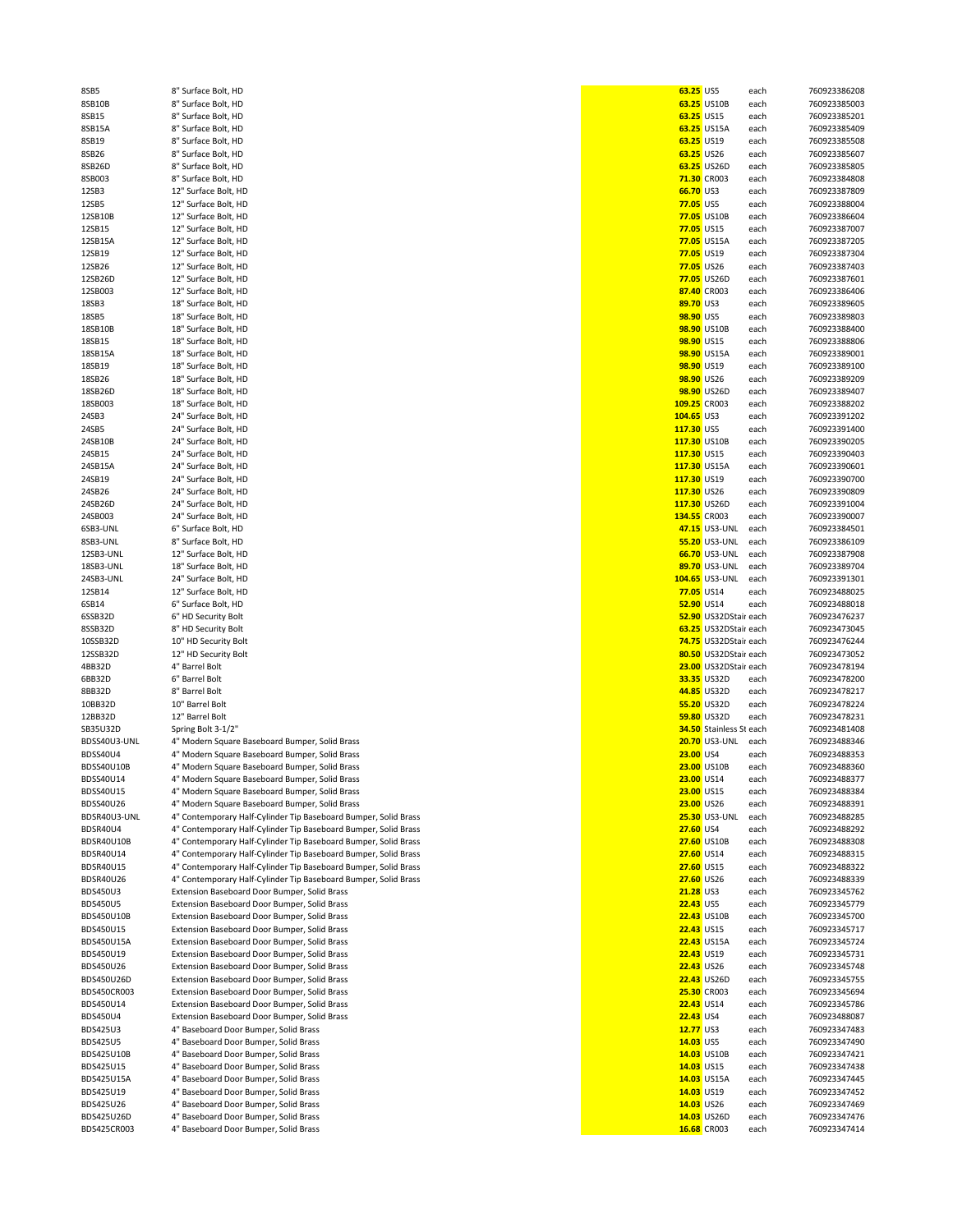BDS425U14 4" Baseboard Door Bumper, Solid Brass **14.03** US14 each 760923483945<br>BDS425U3-UNL 4" Baseboard Door Bumper. Solid Brass 12.03 USL 2020 12.03 USL 2020 12.77 US3-UNL each 760923347506 BDS425U3-UNL 4" Baseboard Door Bumper, Solid Brass **12.77** US3-UNL each 760923347506 **12.77** US3-UNL each 760923347506 12.77<br>BDS30U3 10.47 US3 each 760923347209 BDS30U3 3-1/4" Baseboard Door Bumper, Solid Brass **10.47 US3 each 760923347209**<br>BDS30U5 3-1/4" Baseboard Door Bumper. Solid Brass 10.000 Bumper. Solid Brass 11.50 US5 each 760923347407 BDS30U5 3-1/4" Baseboard Door Bumper, Solid Brass **11.50** US5 each 760923347407<br>BDS30U10B 3-1/4" Baseboard Door Bumper. Solid Brass **11.50** US10B each 760923346004 BDS30U10B 3-1/4" Baseboard Door Bumper, Solid Brass **11.50** US10B each 760923346004<br>BDS30U15 3-1/4" Baseboard Door Bumper Solid Brass **11.50** US15 each 760923346400 3-1/4" Baseboard Door Bumper, Solid Brass BDS30U15A 3-1/4" Baseboard Door Bumper, Solid Brass **11.50** US15A each 760923346608<br>BDS30U15A 3-1/4" Baseboard Door Bumper Solid Brass **11.50** US13A each 760923346707 BDS30U19 3-1/4" Baseboard Door Bumper, Solid Brass **11.50** US19 each 760923346707<br>BDS30U126 3-1/4" Baseboard Door Bumper Solid Brass **11.50** US19 each 760923346806 BDS30U26 3-1/4" Baseboard Door Bumper, Solid Brass **11.50** US26 each 760923346806 BDS30U26D 3-1/4" Baseboard Door Bumper, Solid Brass **11.50** US26D each 760923347001<br>BDS30U26D 3-1/4" Baseboard Door Bumper Solid Brass **12.50** US26D each 76092345809 BDS30CR003 3-1/4" Baseboard Door Bumper, Solid Brass **12.65** CR003 each 760923345809<br>BDS30U14 3-1/4" Baseboard Door Bumper. Solid Brass 12.65 CR003 each 760923346301 BDS30U14 3-1/4" Baseboard Door Bumper, Solid Brass **11.50** US14 each 760923346301<br>BDS30U3-UNL 3-1/4" Baseboard Door Bumper, Solid Brass 10.47 US3-UNL each 760923347308 3-1/4" Baseboard Door Bumper, Solid Brass BDS30U4 3-1/4" Baseboard Door Bumper, Solid Brass **11.50** US4 each 760923488032 BDS125U3 1-3/8" Baseboard Door Bumper, Solid Brass<br>**BDS125U5** 1-3/8" Baseboard Door Bumper, Solid Brass BDS125U5 1-3/8" Baseboard Door Bumper, Solid Brass<br>**BDS125U10B** 1-3/8" Baseboard Door Bumper. Solid Brass BDS125U10B 1-3/8" Baseboard Door Bumper, Solid Brass **8.05** US10B each 760923345618 BDS125U15 1-3/8" Baseboard Door Bumper, Solid Brass **8.05** US15 each 760923345625 BDS125U15A 1-3/8" Baseboard Door Bumper, Solid Brass<br>BDS125U19 1-3/8" Baseboard Door Bumper, Solid Brass BDS125U19 1-3/8" Baseboard Door Bumper, Solid Brass and Brass and Brass and Brass and Brass and Brass and Brass and Brass and Brass and Brass and Brass and Brass and Brass and Brass and Brass and Brass and Brass and Brass BDS125U26 1-3/8" Baseboard Door Bumper, Solid Brass **1988 each in the Constant Brass and Brass and Brass and Brass and Brass and Brass and Brass and Brass and Brass and Brass and Brass and Brass and Brass and Brass and Bra** BDS125U26D 1-3/8" Baseboard Door Bumper, Solid Brass **1988 Concerned Brass and Brass and Brass and Brass and Brass** BDS125CR003 each 760923345663<br>BDS125CR003 1-3/8" Baseboard Door Bumper, Solid Brass and Brass and Brass an BDS125CR003 1-3/8" Baseboard Door Bumper, Solid Brass **19.20 CROOS 1.20 CROOS 1.27 CROOS 1.27** CR003 each 760923345601<br>SDS3U3 3" Baseboard Door Bumper. Steel SDS3U3 3" Baseboard Door Bumper, Steel **1.27** US3 each 760923347605 SDS3U5 3" Baseboard Door Bumper, Steel **1.27** US5 each 760923347803 SDS3U26 3" Baseboard Door Bumper, Steel **1.27 US26 each 760923348008**<br>SDS375U3 3-3/4" Baseboard Door Bumper. HD. Steel **1.27** US3 each 760923349005 SDS375U3 3-3/4" Baseboard Door Bumper, HD, Steel **1.84** US3 each 760923349005 SDS375U5 3-3/4" Baseboard Door Bumper, HD, Steel **1.84** US5 each 760923349203 SDS375U10B 3-3/4" Baseboard Door Bumper, HD, Steel **1.84** US10B each 760923348206<br>SDS375U104 3-3/4" Baseboard Door Bumper HD Steel **1.84** US14 each 760923485970 SDS375U14 3-3/4" Baseboard Door Bumper, HD, Steel<br>SDS375U15 3-3/4" Baseboard Door Bumper, HD, Steel SDS375U15 3-3/4" Baseboard Door Bumper, HD, Steel **1.84** US15 each 760923348404<br>SDS375U15A 3-3/4" Baseboard Door Bumper HD Steel **1.84** US15A are and 250923348602 SDS375U15A 3-3/4" Baseboard Door Bumper, HD, Steel **1.84** US15A each 760923348602<br>SDS375U26 3-3/4" Baseboard Door Bumper. HD. Steel 1.84 US25 each 760923348800 SDS375U26 3-3/4" Baseboard Door Bumper, HD, Steel **1.84** US26 each 760923348800<br>2BDS30U3 3" Baseboard Door Bumper. Zinc Die-Cast **1.84** US26 each 760923472826 zBDS30U3 3<sup>"</sup> Baseboard Door Bumper, Zinc Die-Cast **2BDS30U5** 3<sup>"</sup> Baseboard Door Bumper. Zinc Die-Cast ZBDS30U5 3" Baseboard Door Bumper, Zinc Die-Cast **3.22** US5 each 760923472833 ZBDS30U10B 3" Baseboard Door Bumper, Zinc Die-Cast **1980 and 2002 and 2003 and 3.22 US10B** each 760923472840<br>2BDS30U15 3" Baseboard Door Bumper, Zinc Die-Cast 1990 and 2003 and 2009 and 3.22 US15 each 760923472857 ZBDS30U15 3" Baseboard Door Bumper, Zinc Die-Cast **3.22 US15 each 760923472857**<br>ZBDS30U15A 3" Baseboard Door Bumper, Zinc Die-Cast **3.22** US15A each 760923472864 ZBDS30U15A 3" Baseboard Door Bumper, Zinc Die-Cast<br>ZBDS30U26 3" Baseboard Door Bumper. Zinc Die-Cast ZBDS30U26 3" Baseboard Door Bumper, Zinc Die-Cast **1989 et al. 223 use ach an an an an an an an an an an an an a**<br>2BDS30U26D 3" Baseboard Door Bumper, Zinc Die-Cast 1999 et al. 223 use ach 260923472888 ZBDS30U26D 3" Baseboard Door Bumper, Zinc Die-Cast **3.22** US26D each 760923472888 BDH35U3 3-1/2" Baseboard Door Bumper, HD, Solid Brass<br>**BDH35U5** 3-1/2" Baseboard Door Bumper. HD. Solid Brass BDH35U5 3-1/2" Baseboard Door Bumper, HD, Solid Brass 33.35 US5 each 760923475155<br>BDH35U10B 3-1/2" Baseboard Door Bumper, HD, Solid Brass 33.35 US10B each 760923475087 BDH35U10B 3-1/2" Baseboard Door Bumper, HD, Solid Brass 33.35 US10B each 760923475087<br>BDH35U15 33.35 US15 each 760923475094 2010 and 2020 and 2020 and 2020 and 2020 and 2020 and 2020 and 2020 and 2 BDH35U15 3-1/2" Baseboard Door Bumper, HD, Solid Brass<br>**BDH35U15A** 3-1/2" Baseboard Door Bumper, HD, Solid Brass BDH35U15A 3-1/2" Baseboard Door Bumper, HD, Solid Brass **33.35** US15A each 760923475100 BDH35U19 3-1/2" Baseboard Door Bumper, HD, Solid Brass **33.35** US19 each 760923475117 BDH35U26 3-1/2" Baseboard Door Bumper, HD, Solid Brass 33.35 US26 each 760923475124<br>BDH35U26D 3-1/2" Baseboard Door Bumper. HD. Solid Brass 33.35 US26 each 760923475131 BDH35U26D 3-1/2" Baseboard Door Bumper, HD, Solid Brass **33.35** US26D each 760923475131 BDH35CR003 3-1/2" Baseboard Door Bumper, HD, Solid Brass **35.65** CR003 each 760923475070 UFBD3505U3 ROUND UNIVERSAL FLOOR BUMPER 3-1/2", DECORATIVE, SOLID BRASS **48.30** US3 760923493296 UFBD3505U3-UNL ROUND UNIVERSAL FLOOR BUMPER 3-1/2", DECORATIVE, SOLID BRASS **48.30** US3-UNL 760923493302 UFBD3505U4 ROUND UNIVERSAL FLOOR BUMPER 3-1/2", DECORATIVE, SOLID BRASS **50.60** US4 760923493319 UFBD3505U5 ROUND UNIVERSAL FLOOR BUMPER 3-1/2", DECORATIVE, SOLID BRASS **50.60** US5 760923493326 UFBD3505U10B ROUND UNIVERSAL FLOOR BUMPER 3-1/2", DECORATIVE, SOLID BRASS **50.60 CONSTRUCTED BRASS 199.60** US10B<br>TIERD3505U14 ROUND UNIVERSAL FLOOR BUMPER 3-1/2" DECORATIVE SOLID BRASS 199.7 CONSTRUCTED **199.9.00 100000000** ROUND UNIVERSAL FLOOR BUMPER 3-1/2", DECORATIVE, SOLID BRASS **50.60** US14 **50.60** US14 760923493234 UFBD3505U15 ROUND UNIVERSAL FLOOR BUMPER 3-1/2", DECORATIVE, SOLID BRASS **50.60 USILM BRASS 199.600 US15 760923493241**<br>UFBD3505U15A ROUND UNIVERSAL FLOOR BUMPER 3-1/2". DECORATIVE. SOLID BRASS 199.7 SOLID BRASS 199.60 US15 ROUND UNIVERSAL FLOOR BUMPER 3-1/2", DECORATIVE, SOLID BRASS **50.60** US15A **50.60** US15A 760923493258 UFBD3505U19 ROUND UNIVERSAL FLOOR BUMPER 3-1/2", DECORATIVE, SOLID BRASS **50.60 CM 1999 10:00 US19 10:00 US19 760923493265**<br>The Data of the Solid Bumper San Annel Research Company of the Solid Brass of the Solid Brass of t ROUND UNIVERSAL FLOOR BUMPER 3-1/2", DECORATIVE, SOLID BRASS UFBD3505U26D ROUND UNIVERSAL FLOOR BUMPER 3-1/2", DECORATIVE, SOLID BRASS **50.60 USPS 50.60 US26D 760923493289**<br>UFBD3505CR003 ROUND UNIVERSAL FLOOR BUMPER 3-1/2". DECORATIVE. SOLID BRASS **50.60 CROUND 10.000 10.000** CR003 UFBD3505CR003 ROUND UNIVERSAL FLOOR BUMPER 3-1/2", DECORATIVE, SOLID BRASS **55.20** CR003 760923493210 ROUND UNIVERSAL FLOOR BUMPER 3", SOLID BRASS **37.95** US3 **37.95** US3 760923493173 UFB6000U3-UNL ROUND UNIVERSAL FLOOR BUMPER 3", SOLID BRASS **37.95** US3-UNL 760923493180 ROUND UNIVERSAL FLOOR BUMPER 3", SOLID BRASS **40.25** US4 760923493111 UFB6000U5 ROUND UNIVERSAL FLOOR BUMPER 3", SOLID BRASS **40.25** US5 760923493203 ROUND UNIVERSAL FLOOR BUMPER 3", SOLID BRASS UFB6000U14 ROUND UNIVERSAL FLOOR BUMPER 3", SOLID BRASS **40.25** US14 760923493111 UFB6000U15 ROUND UNIVERSAL FLOOR BUMPER 3", SOLID BRASS **40.25** US15 760923493128 UFB6000U15A ROUND UNIVERSAL FLOOR BUMPER 3", SOLID BRASS **40.25** US15A 760923493135 UFB6000U19 ROUND UNIVERSAL FLOOR BUMPER 3", SOLID BRASS **40.25** US19 760923493142 UFB6000U26 ROUND UNIVERSAL FLOOR BUMPER 3", SOLID BRASS **40.25** US26 760923493159 UFB6000U26D ROUND UNIVERSAL FLOOR BUMPER 3", SOLID BRASS **40.25** US26D 760923493166 UFB6000CR003 ROUND UNIVERSAL FLOOR BUMPER 3", SOLID BRASS **43.70** CR003 760923493098 FDBB134U19 Floor Door Bumper 1-3/4", Cube, Contemporary, Stainless Steel **27.60** US19 each 760923491773 FDBB134U32 Floor Door Bumper 1-3/4", Cube, Contemporary, Stainless Steel **27.60** US32 each 760923491780 FDBB134U32D Floor Door Bumper 1-3/4", Cube, Contemporary, Stainless Steel **27.60** US32D each 760923491797<br>PDB250U3-UNL Floor Door Bumper 2-1/2", Contemporary, Solid Brass and Document Contemporary, Solid Brass and Do Floor Door Bumper 2-1/2", Contemporary, Solid Brass **45.85** US3-UNL each 760923488865 FDB250U3 Floor Door Bumper 2-1/2", Contemporary, Solid Brass **44.85** US3 each 760923488858 Floor Door Bumper 2-1/2", Contemporary, Solid Brass **198.30 and 2018 to the Contemporary, Solid Brass 198.30** US4 each 760923488872 FDB250U5 Floor Door Bumper 2-1/2", Contemporary, Solid Brass **1988 1998 12:30 Contemporary, Solid Brass 1998 12:30** UST 100923488899 UST 108 each 760923488889<br>FDB250U10B Floor Door Bumper 2-1/2". Contemporary. Solid Brass Floor Door Bumper 2-1/2", Contemporary, Solid Brass **48.30** US10B each 760923488780 FDB250U14 Floor Door Bumper 2-1/2", Contemporary, Solid Brass **1988 and Contemporary, Solid Brass 1998** US14 each 760923488797<br>FDB250U15 Floor Door Bumper 2-1/2". Contemporary. Solid Brass 1998 and Contemporary and Contemp FDB250U15 Floor Door Bumper 2-1/2", Contemporary, Solid Brass<br>**48.300128.40088802888888024888888888**<br>FDB250U15A

| 4" Baseboard Door Bumper, Solid Brass                         | 14.03 US14        |                      | each | 760923483945                 |
|---------------------------------------------------------------|-------------------|----------------------|------|------------------------------|
| 4" Baseboard Door Bumper, Solid Brass                         |                   | <b>12.77</b> US3-UNL | each | 760923347506                 |
| 3-1/4" Baseboard Door Bumper, Solid Brass                     | 10.47 US3         |                      | each | 760923347209                 |
| 3-1/4" Baseboard Door Bumper, Solid Brass                     | 11.50 US5         |                      | each | 760923347407                 |
|                                                               |                   | 11.50 US10B          |      |                              |
| 3-1/4" Baseboard Door Bumper, Solid Brass                     |                   |                      | each | 760923346004                 |
| 3-1/4" Baseboard Door Bumper, Solid Brass                     | 11.50 US15        |                      | each | 760923346400                 |
| 3-1/4" Baseboard Door Bumper, Solid Brass                     |                   | 11.50 US15A          | each | 760923346608                 |
| 3-1/4" Baseboard Door Bumper, Solid Brass                     | 11.50 US19        |                      | each | 760923346707                 |
| 3-1/4" Baseboard Door Bumper, Solid Brass                     | 11.50 US26        |                      | each | 760923346806                 |
| 3-1/4" Baseboard Door Bumper, Solid Brass                     |                   | 11.50 US26D          | each | 760923347001                 |
| 3-1/4" Baseboard Door Bumper, Solid Brass                     | 12.65 CR003       |                      | each | 760923345809                 |
| 3-1/4" Baseboard Door Bumper, Solid Brass                     | 11.50 US14        |                      | each | 760923346301                 |
| 3-1/4" Baseboard Door Bumper, Solid Brass                     |                   | <b>10.47 US3-UNL</b> | each | 760923347308                 |
| 3-1/4" Baseboard Door Bumper, Solid Brass                     | 11.50 US4         |                      | each | 760923488032                 |
| 1-3/8" Baseboard Door Bumper, Solid Brass                     | 6.90 US3          |                      | each | 760923345670                 |
| 1-3/8" Baseboard Door Bumper, Solid Brass                     | 8.05 US5          |                      | each | 760923345687                 |
| 1-3/8" Baseboard Door Bumper, Solid Brass                     |                   | 8.05 US10B           | each | 760923345618                 |
| 1-3/8" Baseboard Door Bumper, Solid Brass                     |                   | 8.05 US15            | each | 760923345625                 |
| 1-3/8" Baseboard Door Bumper, Solid Brass                     |                   | 8.05 US15A           | each | 760923345632                 |
| 1-3/8" Baseboard Door Bumper, Solid Brass                     |                   | 8.05 US19            |      |                              |
|                                                               |                   |                      | each | 760923345649                 |
| 1-3/8" Baseboard Door Bumper, Solid Brass                     |                   | 8.05 US26            | each | 760923345656                 |
| 1-3/8" Baseboard Door Bumper, Solid Brass                     |                   | 8.05 US26D           | each | 760923345663                 |
| 1-3/8" Baseboard Door Bumper, Solid Brass                     |                   | 9.20 CR003           | each | 760923345601                 |
| 3" Baseboard Door Bumper, Steel                               | $1.27$ US3        |                      | each | 760923347605                 |
| 3" Baseboard Door Bumper, Steel                               | <b>1.27 US5</b>   |                      | each | 760923347803                 |
| 3" Baseboard Door Bumper, Steel                               |                   | 1.27 US26            | each | 760923348008                 |
| 3-3/4" Baseboard Door Bumper, HD, Steel                       | <b>1.84 US3</b>   |                      | each | 760923349005                 |
| 3-3/4" Baseboard Door Bumper, HD, Steel                       | <b>1.84 US5</b>   |                      | each | 760923349203                 |
| 3-3/4" Baseboard Door Bumper, HD, Steel                       |                   | <b>1.84 US10B</b>    | each | 760923348206                 |
| 3-3/4" Baseboard Door Bumper, HD, Steel                       |                   | <b>1.84 US14</b>     | each | 760923485970                 |
| 3-3/4" Baseboard Door Bumper, HD, Steel                       |                   | <b>1.84 US15</b>     | each | 760923348404                 |
| 3-3/4" Baseboard Door Bumper, HD, Steel                       |                   | 1.84 US15A           | each | 760923348602                 |
|                                                               |                   |                      |      |                              |
| 3-3/4" Baseboard Door Bumper, HD, Steel                       |                   | <b>1.84 US26</b>     | each | 760923348800                 |
| 3" Baseboard Door Bumper, Zinc Die-Cast                       | 3.22 US3          |                      | each | 760923472826                 |
| 3" Baseboard Door Bumper, Zinc Die-Cast                       | 3.22 US5          |                      | each | 760923472833                 |
| 3" Baseboard Door Bumper, Zinc Die-Cast                       |                   | 3.22 US10B           | each | 760923472840                 |
| 3" Baseboard Door Bumper, Zinc Die-Cast                       |                   | 3.22 US15            | each | 760923472857                 |
| 3" Baseboard Door Bumper, Zinc Die-Cast                       |                   | 3.22 US15A           | each | 760923472864                 |
| 3" Baseboard Door Bumper, Zinc Die-Cast                       |                   | 3.22 US26            | each | 760923472871                 |
| 3" Baseboard Door Bumper, Zinc Die-Cast                       |                   | 3.22 US26D           | each | 760923472888                 |
| 3-1/2" Baseboard Door Bumper, HD, Solid Brass                 | 31.05 US3         |                      | each | 760923475148                 |
| 3-1/2" Baseboard Door Bumper, HD, Solid Brass                 | 33.35 US5         |                      | each | 760923475155                 |
| 3-1/2" Baseboard Door Bumper, HD, Solid Brass                 |                   | 33.35 US10B          | each | 760923475087                 |
| 3-1/2" Baseboard Door Bumper, HD, Solid Brass                 | 33.35 US15        |                      | each | 760923475094                 |
| 3-1/2" Baseboard Door Bumper, HD, Solid Brass                 |                   | 33.35 US15A          | each | 760923475100                 |
| 3-1/2" Baseboard Door Bumper, HD, Solid Brass                 | 33.35 US19        |                      |      | 760923475117                 |
|                                                               |                   |                      | each |                              |
| 3-1/2" Baseboard Door Bumper, HD, Solid Brass                 | 33.35 US26        |                      | each | 760923475124                 |
| 3-1/2" Baseboard Door Bumper, HD, Solid Brass                 |                   | 33.35 US26D          | each | 760923475131                 |
| 3-1/2" Baseboard Door Bumper, HD, Solid Brass                 |                   | 35.65 CR003          | each | 760923475070                 |
| ROUND UNIVERSAL FLOOR BUMPER 3-1/2", DECORATIVE, SOLID BRASS  | 48.30 US3         |                      |      | 760923493296                 |
| ROUND UNIVERSAL FLOOR BUMPER 3-1/2", DECORATIVE, SOLID BRASS  |                   | 48.30 US3-UNL        |      | 760923493302                 |
| ROUND UNIVERSAL FLOOR BUMPER 3-1/2", DECORATIVE, SOLID BRASS  | <b>50.60 US4</b>  |                      |      | 760923493319                 |
| ROUND UNIVERSAL FLOOR BUMPER 3-1/2", DECORATIVE, SOLID BRASS  | <b>50.60 US5</b>  |                      |      | 760923493326                 |
| ROUND UNIVERSAL FLOOR BUMPER 3-1/2", DECORATIVE, SOLID BRASS  |                   | <b>50.60 US10B</b>   |      | 760923493227                 |
| ROUND UNIVERSAL FLOOR BUMPER 3-1/2", DECORATIVE, SOLID BRASS  | <b>50.60 US14</b> |                      |      | 760923493234                 |
| ROUND UNIVERSAL FLOOR BUMPER 3-1/2", DECORATIVE, SOLID BRASS  | 50.60 US15        |                      |      | 760923493241                 |
| ROUND UNIVERSAL FLOOR BUMPER 3-1/2", DECORATIVE, SOLID BRASS  |                   | <b>50.60 US15A</b>   |      | 760923493258                 |
| ROUND UNIVERSAL FLOOR BUMPER 3-1/2", DECORATIVE, SOLID BRASS  | 50.60 US19        |                      |      | 760923493265                 |
| ROUND UNIVERSAL FLOOR BUMPER 3-1/2", DECORATIVE, SOLID BRASS  | 50.60 US26        |                      |      | 760923493272                 |
| ROUND UNIVERSAL FLOOR BUMPER 3-1/2", DECORATIVE, SOLID BRASS  |                   | <b>50.60 US26D</b>   |      | 760923493289                 |
| ROUND UNIVERSAL FLOOR BUMPER 3-1/2", DECORATIVE, SOLID BRASS  |                   | 55.20 CR003          |      | 760923493210                 |
| ROUND UNIVERSAL FLOOR BUMPER 3", SOLID BRASS                  |                   |                      |      |                              |
|                                                               | 37.95 US3         |                      |      | 760923493173<br>760923493180 |
| ROUND UNIVERSAL FLOOR BUMPER 3", SOLID BRASS                  |                   | <b>37.95</b> US3-UNL |      |                              |
| ROUND UNIVERSAL FLOOR BUMPER 3", SOLID BRASS                  | 40.25 US4         |                      |      | 760923493111                 |
| ROUND UNIVERSAL FLOOR BUMPER 3", SOLID BRASS                  | 40.25 US5         |                      |      | 760923493203                 |
| ROUND UNIVERSAL FLOOR BUMPER 3", SOLID BRASS                  |                   | 40.25 US10B          |      | 760923493104                 |
| ROUND UNIVERSAL FLOOR BUMPER 3", SOLID BRASS                  | 40.25 US14        |                      |      | 760923493111                 |
| ROUND UNIVERSAL FLOOR BUMPER 3", SOLID BRASS                  | 40.25 US15        |                      |      | 760923493128                 |
| ROUND UNIVERSAL FLOOR BUMPER 3", SOLID BRASS                  |                   | 40.25 US15A          |      | 760923493135                 |
| ROUND UNIVERSAL FLOOR BUMPER 3", SOLID BRASS                  | 40.25 US19        |                      |      | 760923493142                 |
| ROUND UNIVERSAL FLOOR BUMPER 3", SOLID BRASS                  | 40.25 US26        |                      |      | 760923493159                 |
| ROUND UNIVERSAL FLOOR BUMPER 3", SOLID BRASS                  |                   | 40.25 US26D          |      | 760923493166                 |
| ROUND UNIVERSAL FLOOR BUMPER 3", SOLID BRASS                  |                   | 43.70 CR003          |      | 760923493098                 |
| Floor Door Bumper 1-3/4", Cube, Contemporary, Stainless Steel | <b>27.60 US19</b> |                      | each | 760923491773                 |
| Floor Door Bumper 1-3/4", Cube, Contemporary, Stainless Steel | 27.60 US32        |                      | each | 760923491780                 |
| Floor Door Bumper 1-3/4", Cube, Contemporary, Stainless Steel |                   | 27.60 US32D          | each | 760923491797                 |
| Floor Door Bumper 2-1/2", Contemporary, Solid Brass           |                   | 44.85 US3-UNL        | each | 760923488865                 |
|                                                               |                   |                      |      | 760923488858                 |
| Floor Door Bumper 2-1/2", Contemporary, Solid Brass           | 44.85 US3         |                      | each |                              |
| Floor Door Bumper 2-1/2", Contemporary, Solid Brass           | 48.30 US4         |                      | each | 760923488872                 |
| Floor Door Bumper 2-1/2", Contemporary, Solid Brass           | 48.30 US5         |                      | each | 760923488889                 |
| Floor Door Bumper 2-1/2", Contemporary, Solid Brass           |                   | 48.30 US10B          | each | 760923488780                 |
| Floor Door Bumper 2-1/2", Contemporary, Solid Brass           | 48.30 US14        |                      | each | 760923488797                 |
| Floor Door Bumper 2-1/2", Contemporary, Solid Brass           | 48.30 US15        |                      | each | 760923488803                 |
| Floor Door Bumper 2-1/2", Contemporary, Solid Brass           |                   | 48.30 US15A          | each | 760923488810                 |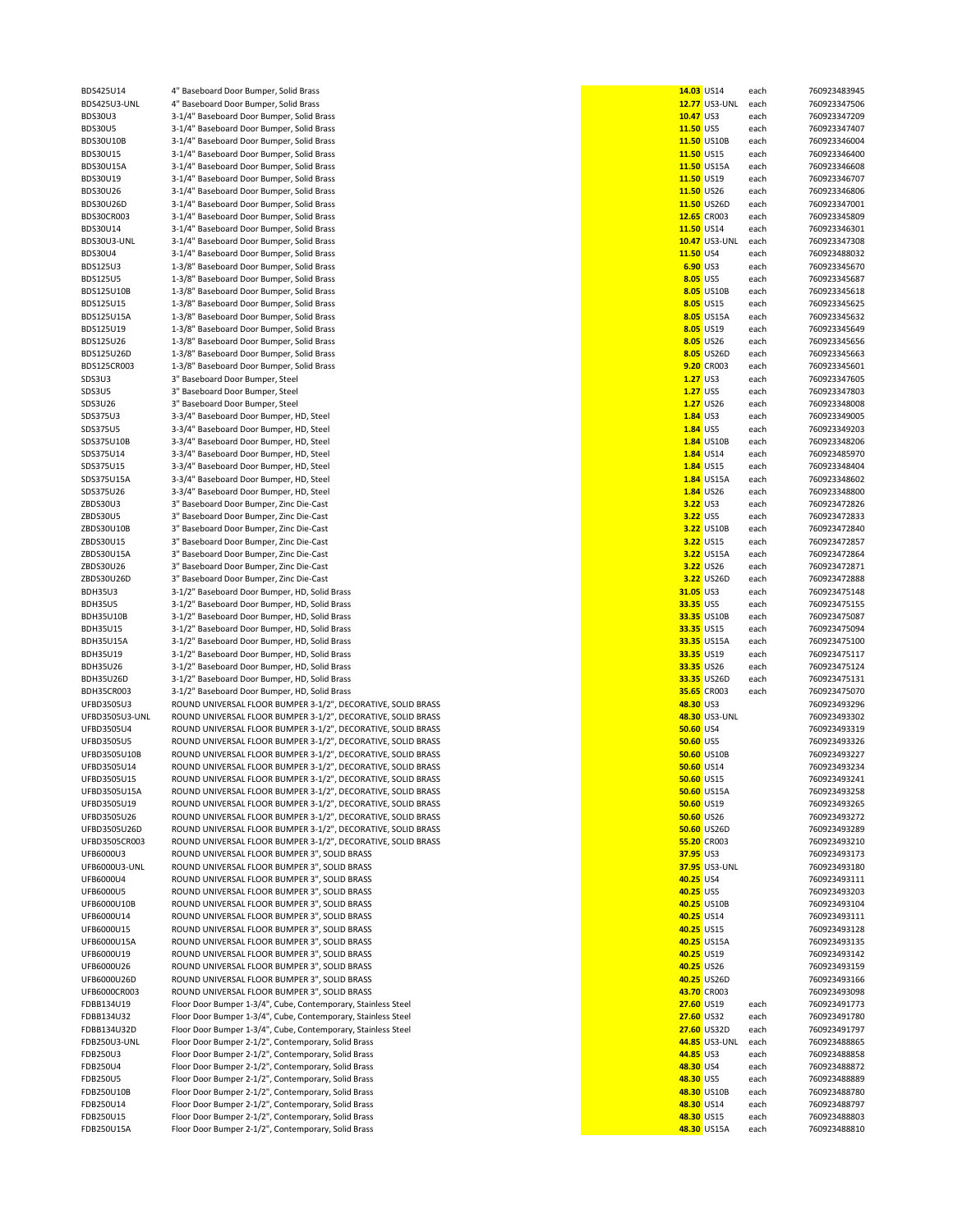FDB250U19 Floor Door Bumper 2-1/2", Contemporary, Solid Brass<br>**48.30028 Floor Door Bumper 2-1/2", Contemporary, Solid Brass** FDB250U26 Floor Door Bumper 2-1/2", Contemporary, Solid Brass<br>**48.30026D** Floor Door Bumper 2-1/2". Contemporary. Solid Brass FDB250U26D Floor Door Bumper 2-1/2", Contemporary, Solid Brass **48.30** US26D each 760923488841 FDB250CR003 Floor Door Bumper 2-1/2", Contemporary, Solid Brass **51.75** CR003 each 760923488773<br>FDB125U3-UNL Floor Door Bumper 1-1/4". Contemporary. Solid Brass **51.75** CR003 1955 US3-UNL each 760923488742 FDB125U3-UNL Floor Door Bumper 1-1/4", Contemporary, Solid Brass **19.55** US3-UNL each 760923488742<br>
FDB125U3 Ploor Door Bumper 1-1/4" Contemporary Solid Brass **19.55** US3 Pach 760923488735 Floor Door Bumper 1-1/4", Contemporary, Solid Brass FDB125U4 Floor Door Bumper 1-1/4", Contemporary, Solid Brass **20.70** US4 each 760923488759 FDB125U5 Floor Door Bumper 1-1/4", Contemporary, Solid Brass<br>**20.8125U108.** Floor Door Bumper 1-1/4" Contemporary, Solid Brass FDB125U10B Floor Door Bumper 1-1/4", Contemporary, Solid Brass<br>**20.8125U14 Floor Door Bumper 1-1/4"** Contemporary Solid Brass FDB125U14 Floor Door Bumper 1-1/4", Contemporary, Solid Brass<br>**20.8125U15 Floor Door Bumper 1-1/4"** Contemporary Solid Brass FDB125U15 Floor Door Bumper 1-1/4", Contemporary, Solid Brass<br>**20.713 Elect Door Bumper 1-1/4", Contemporary, Solid Brass** FDB125U15A Floor Door Bumper 1-1/4", Contemporary, Solid Brass<br>**FDB125U19** Floor Door Bumper 1-1/4", Contemporary, Solid Brass FDB125U19 Floor Door Bumper 1-1/4", Contemporary, Solid Brass<br>**FDB125U26** Floor Door Bumper 1-1/4", Contemporary, Solid Brass FDB125U26 Floor Door Bumper 1-1/4", Contemporary, Solid Brass<br>**20.71250 Floor Door Bumper 1-1/4", Contemporary, Solid Brass** FDB125U26D Floor Door Bumper 1-1/4", Contemporary, Solid Brass<br>**FDB125CR003** Floor Door Bumper 1-1/4", Contemporary, Solid Brass FDB125CR003 Floor Door Bumper 1-1/4", Contemporary, Solid Brass<br>UFB7500U3-UNL Round Universal Floor Bumper 3". Heavy Duty. Solid B UFB7500U3-UNL Round Universal Floor Bumper 3", Heavy Duty, Solid Brass<br>UFB7500U4 **64.05** Round Universal Floor Bumper 3". Heavy Duty. Solid Brass UFB7500U4 **Round Universal Floor Bumper 3", Heavy Duty, Solid Brass**<br> **UFB7500U10B 57.50** Round Universal Floor Bumper 3", Heavy Duty, Solid Brass UFB7500U10B Round Universal Floor Bumper 3", Heavy Duty, Solid Brass<br>
UFB7500U14 **Bound Universal Floor Bumper 3", Heavy Duty, Solid Brass** UFB7500U14 Round Universal Floor Bumper 3", Heavy Duty, Solid Brass<br>
UFB7500U15 **67.500 Round Universal Floor Bumper 3"**. Heavy Duty, Solid Brass UFB7500U15 Round Universal Floor Bumper 3", Heavy Duty, Solid Brass<br>
UFB7500U26 **57.500 BRound Universal Floor Bumper 3**", Heavy Duty, Solid Brass UFB7500U26 Round Universal Floor Bumper 3", Heavy Duty, Solid Brass<br>**UFBS25U3-UNL Square Universal Floor Bumper 2-1/2"** Solid Brass UFBS25U3-UNL Square Universal Floor Bumper 2-1/2", Solid Brass<br>UFBS25U4 Square Universal Floor Bumper 2-1/2". Solid Brass Square Universal Floor Bumper 2-1/2", Solid Brass UFBS25U10B Square Universal Floor Bumper 2-1/2", Solid Brass<br>**6** UFBS25U14 **6 Souare Universal Floor Bumper 2-1/2"** Solid Brass UFBS25U14 Square Universal Floor Bumper 2-1/2", Solid Brass<br>**69.000 UFBS25U15** Square Universal Floor Bumper 2-1/2". Solid Brass Square Universal Floor Bumper 2-1/2", Solid Brass UFBS25U26 Square Universal Floor Bumper 2-1/2", Solid Brass UFBS138U3-UNL Square Universal Floor Bumper 1-3/8", Solid Brass<br>**27.6009238113** Couste Universal Floor Bumper 1-3/8" Solid Brass UFBS138U3 Square Universal Floor Bumper 1-3/8<sup>"</sup>, Solid Brass<br>
2011 UEBS138U5 **2012** Square Universal Floor Bumper 1-3/8<sup>"</sup> Solid Brass UFBS138U5 Square Universal Floor Bumper 1-3/8", Solid Brass<br>**1JEBS138U10B** Square Universal Floor Bumper 1-3/8" Solid Brass UFBS138U10B Square Universal Floor Bumper 1-3/8", Solid Brass<br>**1IEBS138U104** Square Universal Floor Bumper 1-3/8" Solid Brass UFBS138U14 Square Universal Floor Bumper 1-3/8", Solid Brass<br>
UFBS138U15 **20.9009234708870887088708870887088708** UFBS138U15 Square Universal Floor Bumper 1-3/8", Solid Brass<br>
UFBS138U15A Square Universal Floor Bumper 1-3/8". Solid Brass UFBS138U15A Square Universal Floor Bumper 1-3/8", Solid Brass<br>
UFBS138U19 Square Universal Floor Bumper 1-3/8", Solid Brass UFBS138U19 Square Universal Floor Bumper 1-3/8", Solid Brass<br>
UFBS138U26 Square Universal Floor Bumper 1-3/8". Solid Brass UFBS138U26 Square Universal Floor Bumper 1-3/8", Solid Brass<br>
UFBS138U26D Square Universal Floor Bumper 1-3/8", Solid Brass UFBS138U26D Square Universal Floor Bumper 1-3/8", Solid Brass<br>UFBS138CR003 Square Universal Floor Bumper 1-3/8". Solid Brass UFBS138CR003 Square Universal Floor Bumper 1-3/8", Solid Brass<br>UFBS138U4 Square Universal Floor Bumper 1-3/8". Solid Brass UFBS138U4 Square Universal Floor Bumper 1-3/8", Solid Brass<br>**29.9008287.000828797878787878787978797878797** UFB4505U3 Round Universal Floor Bumper 1-1/2", Solid Brass<br>
UFB4505U5 Round Universal Floor Bumper 1-1/2". Solid Brass UFB4505U5 Round Universal Floor Bumper 1-1/2", Solid Brass<br>**UFB4505U10B** Round Universal Floor Bumper 1-1/2", Solid Brass UFB4505U10B Round Universal Floor Bumper 1-1/2", Solid Brass<br>
UFB4505U15 **23.000** Round Universal Floor Bumper 1-1/2". Solid Brass UFB4505U15 Round Universal Floor Bumper 1-1/2", Solid Brass<br>UFB4505U15A Round Universal Floor Bumper 1-1/2", Solid Brass Round Universal Floor Bumper 1-1/2", Solid Brass UFB4505U19 Round Universal Floor Bumper 1-1/2", Solid Brass UFB4505U26 Round Universal Floor Bumper 1-1/2", Solid Brass<br>**UFB4505U26D** Round Universal Floor Bumper 1-1/2". Solid Brass **Round Universal Floor Bumper 1-1/2", Solid Brass** UFB4505CR003 Round Universal Floor Bumper 1-1/2", Solid Brass UFB4505U14 Round Universal Floor Bumper 1-1/2", Solid Brass UFB4505U3-UNL Round Universal Floor Bumper 1-1/2", Solid Brass<br>**20.703-UNL Brass Brass ISD-Universal Floor Bumper 1-1/2"**. Solid Brass **Round Universal Floor Bumper 1-1/2", Solid Brass** UFB5000U3 Round Universal Floor Bumper 2", Solid Brass UFB5000U5 Round Universal Floor Bumper 2", Solid Brass<br>**11EB5000U10B** Round Universal Floor Bumper 2" Solid Brass Round Universal Floor Bumper 2", Solid Brass UFB5000U15 Round Universal Floor Bumper 2", Solid Brass UFB5000U15A Round Universal Floor Bumper 2", Solid Brass<br>**UFB5000U19** Round Universal Floor Bumper 2", Solid Brass UFB5000U19 Round Universal Floor Bumper 2", Solid Brass<br>
UFB5000U26 Round Universal Floor Bumper 2", Solid Brass Round Universal Floor Bumper 2", Solid Brass UFB5000U26D Round Universal Floor Bumper 2", Solid Brass<br>UFB5000CR003 Round Universal Floor Bumper 2". Solid Brass UFB5000CR003 Round Universal Floor Bumper 2", Solid Brass<br>**UFB5000U14** Round Universal Floor Bumper 2", Solid Brass Round Universal Floor Bumper 2", Solid Brass UFB5000U3-UNL Round Universal Floor Bumper 2", Solid Brass<br>UFB5000U4 **Property** Round Universal Floor Bumper 2". Solid Brass Round Universal Floor Bumper 2", Solid Brass UFBP4505U3 Round Universal Floor Bumper Pattern Cap 1-5/8", Solid Brass<br>
23. UFBP4505U5 Round Universal Floor Bumper Pattern Cap 1-5/8". Solid Brass Round Universal Floor Bumper Pattern Cap 1-5/8", Solid Brass UFBP4505U10B Round Universal Floor Bumper Pattern Cap 1-5/8", Solid Brass<br> **24.73 UFBP4505U15** Round Universal Floor Bumper Pattern Cap 1-5/8". Solid Brass Round Universal Floor Bumper Pattern Cap 1-5/8", Solid Brass UFBP4505U15A Round Universal Floor Bumper Pattern Cap 1-5/8", Solid Brass UFBP4505U19 Round Universal Floor Bumper Pattern Cap 1-5/8", Solid Brass UFBP4505U26 Round Universal Floor Bumper Pattern Cap 1-5/8", Solid Brass UFBP4505U26D Round Universal Floor Bumper Pattern Cap 1-5/8", Solid Brass UFBP4505CR003 Round Universal Floor Bumper Pattern Cap 1-5/8", Solid Brass UFBP5000U3 Round Universal Floor Bumper Pattern Cap 2-1/8", Solid Brass UFBP5000U5 Round Universal Floor Bumper Pattern Cap 2-1/8", Solid Brass UFBP5000U10B Round Universal Floor Bumper Pattern Cap 2-1/8", Solid Brass<br>
UFBP5000U15 Round Universal Floor Bumper Pattern Cap 2-1/8", Solid Brass Round Universal Floor Bumper Pattern Cap 2-1/8", Solid Brass UFBP5000U15A Round Universal Floor Bumper Pattern Cap 2-1/8", Solid Brass<br>
UFBP5000U19 Round Universal Floor Bumper Pattern Cap 2-1/8", Solid Brass Round Universal Floor Bumper Pattern Cap 2-1/8", Solid Brass UFBP5000U26 Round Universal Floor Bumper Pattern Cap 2-1/8", Solid Brass<br>
UFBP5000U26D Round Universal Floor Bumper Pattern Cap 2-1/8". Solid Brass Round Universal Floor Bumper Pattern Cap 2-1/8", Solid Brass UFBP5000CR003 Round Universal Floor Bumper Pattern Cap 2-1/8", Solid Brass<br>
UFBD4505U3 Round Universal Floor Bumper Dome Cap 1-5/8". Solid Brass UFBD4505U3 Round Universal Floor Bumper Dome Cap 1-5/8", Solid Brass<br>UFBD4505U5 **20.58 Round Universal Floor Bumper Dome Cap 1-5/8"**, Solid Brass Round Universal Floor Bumper Dome Cap 1-5/8", Solid Brass

| 48.30 US19       |                      | each | 76092348882  |
|------------------|----------------------|------|--------------|
|                  | 48.30 US26           |      | 76092348883  |
|                  | 48.30 US26D          | each |              |
|                  |                      | each | 76092348884  |
|                  | 51.75 CR003          | each | 76092348877  |
|                  | 19.55 US3-UNL        | each | 76092348874  |
| <b>19.55</b> US3 |                      | each | 76092348873  |
| <b>20.70 US4</b> |                      | each | 76092348875  |
| 20.70 US5        |                      | each | 76092348876  |
|                  | 20.70 US10B          | each | 76092348866  |
|                  | 20.70 US14           | each | 760923488674 |
| 20.70 US15       |                      | each | 76092348868  |
|                  | 20.70 US15A          | each | 76092348869  |
|                  | 20.70 US19           | each | 76092348870  |
|                  | <b>20.70 US26</b>    | each | 76092348871  |
|                  | 20.70 US26D          | each | 76092348872  |
|                  | 23.00 CR003          | each | 76092348865  |
|                  | 54.05 US3-UNL each   |      | 76092348840  |
| 57.50 US4        |                      | each | 76092348841  |
|                  | 57.50 US10B          | each | 76092348842  |
|                  | 57.50 US14           | each | 76092348843  |
|                  | 57.50 US15           | each | 76092348844  |
|                  | 57.50 US26           | each | 76092348845  |
|                  | 64.40 US3-UNL each   |      | 76092348846  |
| 69.00 US4        |                      | each | 76092348847  |
|                  | 69.00 US10B          | each | 76092348848  |
|                  | 69.00 US14           | each | 76092348849  |
|                  | 69.00 US15           | each | 76092348850  |
|                  | 69.00 US26           | each | 76092348851  |
|                  | 27.60 US3-UNL each   |      | 76092347995  |
| 27.60 US3        |                      | each | 76092347994  |
| 29.90 US5        |                      | each | 76092347993  |
|                  | 29.90 US10B          | each | 76092347986  |
|                  | 29.90 US14           | each | 76092347987  |
|                  | 29.90 US15           | each | 76092347988  |
|                  | 29.90 US15A          | each | 76092347989  |
|                  | 29.90 US19           | each | 76092347990  |
|                  | <b>29.90 US26</b>    | each | 76092347991  |
|                  | 29.90 US26D          | each | 76092347992  |
|                  | 32.20 CR003          | each | 76092347985  |
| 29.90 US4        |                      | each | 76092348797  |
| 20.70 US3        |                      | each | 76092342780  |
| <b>23.00 US5</b> |                      | each | 76092342801  |
|                  | 23.00 US10B          | each | 76092342660  |
| 23.00 US15       |                      | each | 76092342680  |
|                  | 23.00 US15A          | each | 76092342700  |
| 23.00 US19       |                      | each | 76092342720  |
|                  | 23.00 US26           | each | 76092342740  |
|                  | 23.00 US26D          | each | 76092342760  |
|                  | 27.03 CR003          | each | 76092342620  |
|                  | 23.00 US14           | each | 76092342670  |
|                  | 20.70 US3-UNL        | each | 76092342790  |
| 23.00 US4        |                      | each | 76092348798  |
|                  | 24.15 US3            | each | 76092342809  |
| <b>26.45 US5</b> |                      | each | 76092342810  |
|                  | <b>26.45 US10B</b>   | each | 76092342803  |
| 26.45 US15       |                      | each | 76092342804  |
|                  | <b>26.45</b> US15A   | each | 76092342805  |
|                  | 26.45 US19           | each | 76092342806  |
| 26.45 US26       |                      | each | 76092342807  |
|                  | <b>26.45</b> US26D   | each | 76092342808  |
|                  | <b>27.60 CR003</b>   | each | 76092342802  |
| 26.45 US14       |                      | each | 76092342811  |
|                  | <b>24.15</b> US3-UNL | each | 76092342812  |
| <b>26.45</b> US4 |                      | each | 76092348799  |
| 23.58 US3        |                      | each | 76092348301  |
| 24.73 US5        |                      | each | 76092348302  |
|                  | 24.73 US10B          | each | 76092348303  |
| 24.73 US15       |                      | each | 76092348304  |
|                  | 24.73 US15A          | each | 76092348305  |
|                  | 24.73 US19           | each | 76092348306  |
| 24.73 US26       |                      | each | 76092348307  |
|                  | 24.73 US26D          | each | 76092348308  |
|                  | 27.03 CR003          | each | 76092348309  |
| 25.88 US3        |                      | each | 76092348328  |
| 27.03 US5        |                      | each | 76092348329  |
|                  | 27.03 US10B          | each | 76092348330  |
| 27.03 US15       |                      | each | 76092348331  |
|                  | 27.03 US15A          | each | 76092348332  |
| 27.03 US19       |                      | each | 76092348333  |
| 27.03 US26       |                      | each | 76092348334  |
|                  | 27.03 US26D          | each | 76092348335  |
|                  | 28.75 CR003          | each | 76092348336  |
| 23.58 US3        |                      | each | 76092348310  |
| 24.73 US5        |                      | each | 76092348311  |
|                  |                      |      |              |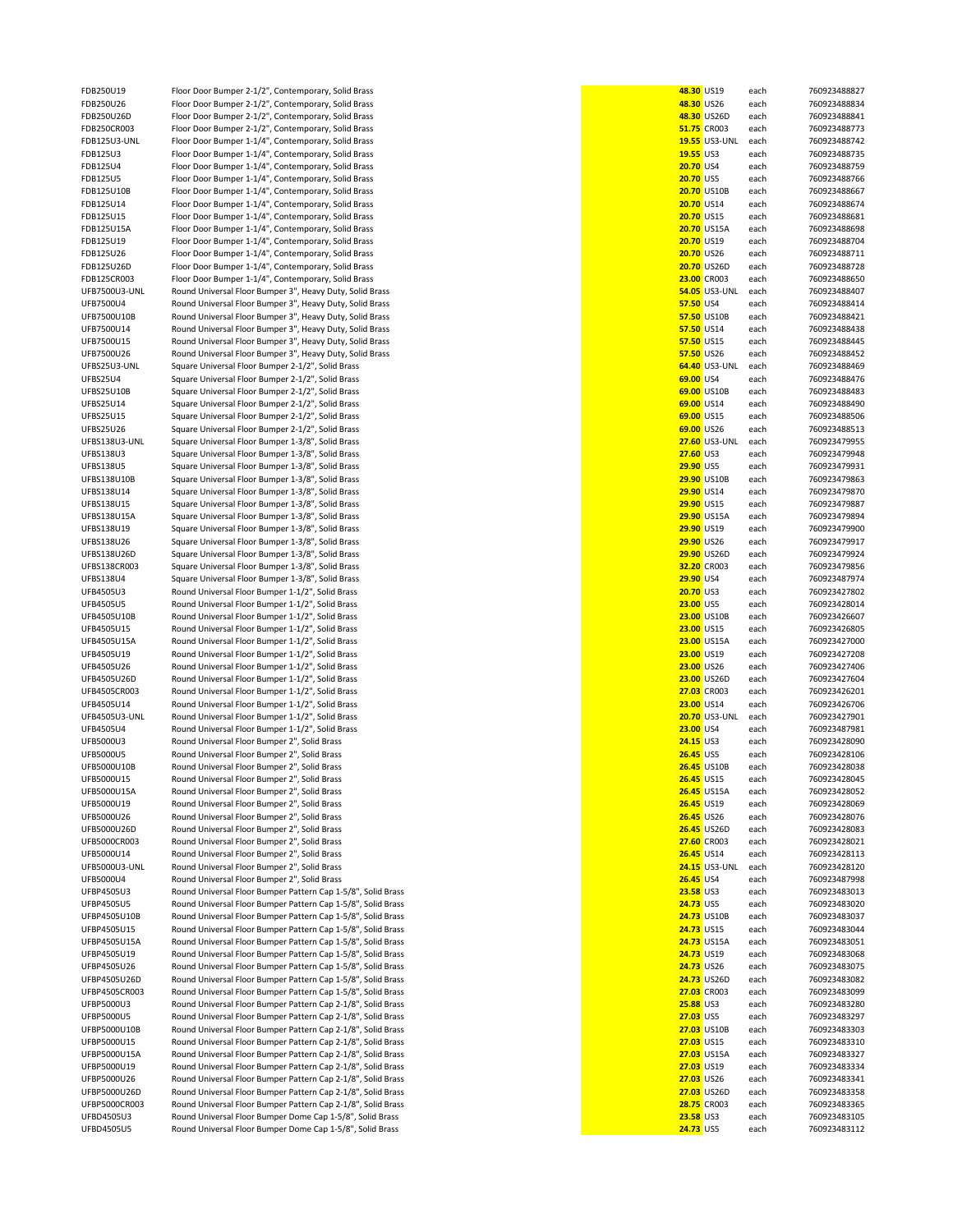UFBD4505U10B Round Universal Floor Bumper Dome Cap 1-5/8", Solid Brass<br>UFBD4505U15 Round Universal Floor Bumper Dome Cap 1-5/8". Solid Brass UFBD4505U15 Round Universal Floor Bumper Dome Cap 1-5/8", Solid Brass<br>UFBD4505U15A Round Universal Floor Bumper Dome Cap 1-5/8". Solid Brass UFBD4505U15A Round Universal Floor Bumper Dome Cap 1-5/8", Solid Brass<br> **24.733 UFBD4505U19** Round Universal Floor Bumper Dome Cap 1-5/8". Solid Brass **Bound Universal Floor Bumper Dome Cap 1-5/8", Solid Brass** UFBD4505U26 Round Universal Floor Bumper Dome Cap 1-5/8", Solid Brass<br>**LIFBD4505U26D** Round Universal Floor Bumper Dome Cap 1-5/8" Solid Brass Round Universal Floor Bumper Dome Cap 1-5/8", Solid Brass UFBD4505CR003 Round Universal Floor Bumper Dome Cap 1-5/8", Solid Brass **27.03** CR003 each 760923483181 UFBD5000U3 Round universal Floor Bumper Dome Cap 2-1/8", Solid Brass<br>**1JEBD5000U5 25.88** Round universal Floor Bumper Dome Cap 2-1/8" Solid Brass UFBD5000U5 Round universal Floor Bumper Dome Cap 2-1/8", Solid Brass<br>
UFBD5000U10B Round universal Floor Bumper Dome Cap 2-1/8". Solid Brass UFBD5000U10B Round universal Floor Bumper Dome Cap 2-1/8", Solid Brass<br>**UEBD5000U15** Round universal Floor Bumper Dome Cap 2-1/8" Solid Brass UFBD5000U15 Round universal Floor Bumper Dome Cap 2-1/8", Solid Brass<br>UFBD5000U15A Round universal Floor Bumper Dome Cap 2-1/8". Solid Brass UFBD5000U15A Round universal Floor Bumper Dome Cap 2-1/8", Solid Brass<br>
UFBD5000U19 Round universal Floor Bumper Dome Cap 2-1/8", Solid Brass UFBD5000U19 Round universal Floor Bumper Dome Cap 2-1/8", Solid Brass<br>
UFBD5000U26 Round universal Floor Bumper Dome Cap 2-1/8", Solid Brass UFBD5000U26 Round universal Floor Bumper Dome Cap 2-1/8", Solid Brass<br>UFBD5000U26D Round universal Floor Bumper Dome Cap 2-1/8", Solid Brass UFBD5000U26D Round universal Floor Bumper Dome Cap 2-1/8", Solid Brass<br>UFBD5000CR003 Round universal Floor Bumper Dome Cap 2-1/8", Solid Brass UFBD5000CR003 Round universal Floor Bumper Dome Cap 2-1/8", Solid Brass<br>
UFB5000BP3 Universal Floor Bumper Blister Pack 2". Solid Brass UFB5000BP3 Universal Floor Bumper Blister Pack 2", Solid Brass<br>
UFB5000BP5 Universal Floor Bumper Blister Pack 2", Solid Brass UFB5000BP5 Universal Floor Bumper Blister Pack 2", Solid Brass<br> **UFB5000BP10B** Universal Floor Bumper Blister Pack 2", Solid Brass UFB5000BP10B Universal Floor Bumper Blister Pack 2", Solid Brass<br>UFB5000BP15 Universal Floor Bumper Blister Pack 2", Solid Brass UFB5000BP15 Universal Floor Bumper Blister Pack 2", Solid Brass<br>UFB5000BP26 Universal Floor Bumper Blister Pack 2". Solid Brass UFB5000BP26 Universal Floor Bumper Blister Pack 2", Solid Brass<br>DSLP316U3<br>**2008** Dome Stop Low Profile, Solid Brass **DSLP316U3** Dome Stop Low Profile, Solid Brass<br>**19.1888** DSLP316U5 Dome Stop Low Profile, Solid Brass DSLP316U5 Dome Stop Low Profile, Solid Brass<br>**10.932316U10B** Dome Stop Low Profile. Solid Brass Dome Stop Low Profile, Solid Brass **DSLP316U15** Dome Stop Low Profile, Solid Brass<br>**10.932316U15A** Dome Stop Low Profile, Solid Brass Dome Stop Low Profile, Solid Brass DSLP316U19 Dome Stop Low Profile, Solid Brass DSLP316U26 Dome Stop Low Profile, Solid Brass DSLP316U26D Dome Stop Low Profile, Solid Brass<br>**10.9336CR003** Dome Stop Low Profile, Solid Brass DSLP316CR003 Dome Stop Low Profile, Solid Brass<br>
DSLP316U14 Dome Stop Low Profile. Solid Brass **DSLP316U14** Dome Stop Low Profile, Solid Brass<br> **10.9334.03338889033387908338790333879033**<br>
Dome Stop High Profile Solid Brass DSHP916U3 Dome Stop High Profile, Solid Brass<br>
Dome Stop High Profile, Solid Brass **DSHP916U5** Dome Stop High Profile, Solid Brass<br>
Dome Stop High Profile, Solid Brass DSHP916U10B Dome Stop High Profile, Solid Brass<br>
DSHP916U15 Dome Stop High Profile, Solid Brass Dome Stop High Profile, Solid Brass DSHP916U15A Dome Stop High Profile, Solid Brass<br>**13.800916U19** Dome Stop High Profile, Solid Brass DSHP916U19 Dome Stop High Profile, Solid Brass<br> **12.8009280825050 Dome Stop High Profile, Solid Brass** DSHP916U26 Dome Stop High Profile, Solid Brass<br>**13.800926 Dome Stop High Profile. Solid Brass** DSHP916U26D Dome Stop High Profile, Solid Brass<br> **DSHP916CR003** Dome Stop High Profile, Solid Brass DSHP916CR003 Dome Stop High Profile, Solid Brass<br>
14.95F600U3 Eloor Mount, 6<sup>"</sup> Bumper, HD, Solid DSF600U3 Floor Mount, 6" Bumper, HD, Solid Brass **105.80** US3 each 760923350780 DSF600U5 Floor Mount, 6" Bumper, HD, Solid Brass<br>**111.55500U10B** Floor Mount, 6" Bumper, HD, Solid Brass DSF600U10B Floor Mount, 6" Bumper, HD, Solid Brass<br>
DSF600U15 Floor Mount, 6" Bumper, HD, Solid Brass DSF600U15 Floor Mount, 6" Bumper, HD, Solid Brass<br>**111.555600U15A** Floor Mount, 6" Bumper, HD, Solid Brass Floor Mount, 6" Bumper, HD, Solid Brass DSF600U19 Floor Mount, 6" Bumper, HD, Solid Brass DSF600U26 Floor Mount, 6" Bumper, HD, Solid Brass<br>**111.555600U26D** Floor Mount, 6" Bumper, HD, Solid Brass **Floor Mount, 6" Bumper, HD, Solid Brass** DSF600CR003 Floor Mount, 6" Bumper, HD, Solid Brass DSF630U3 Floor Mount, 6" Bumper w/ Hook **DSF630U5** Floor Mount, 6" Bumper w/ Hook<br>DSF630U10B Floor Mount, 6" Bumper w/ Hook Floor Mount, 6" Bumper w/ Hook DSF630U15 Floor Mount, 6" Bumper w/ Hook **DSF630U15A** Floor Mount, 6" Bumper w/ Hook<br>DSE630U19 Floor Mount 6" Bumper w/ Hook Floor Mount, 6" Bumper w/ Hook DSF630U26 Floor Mount, 6" Bumper w/ Hook<br>DSF630U26D Floor Mount. 6" Bumper w/ Hook DSF630U26D Floor Mount, 6" Bumper w/ Hook<br>DSF630CR003 Floor Mount, 6" Bumper w/ Hook **DSF630CR003** Floor Mount, 6" Bumper w/ Hook<br> **124.2008 Elect Mount, 8" Bumper HD**, Soli DSF800U3 Floor Mount, 8" Bumper, HD, Solid Brass<br>
125 Eloor Mount, 8" Bumper, HD, Solid Brass DSF800U10B Floor Mount, 8" Bumper, HD, Solid Brass<br>
DSF800U15 Floor Mount. 8" Bumper. HD. Solid Brass DSF800U15 Floor Mount, 8" Bumper, HD, Solid Brass<br>
128.8000026 Floor Mount, 8" Bumper, HD, Solid Brass Floor Mount, 8" Bumper, HD, Solid Brass DSF830U10B Floor Mount, 8" Bumper w/ Hook<br>DSF830U15 Floor Mount. 8" Bumper w/ Hook Floor Mount, 8" Bumper w/ Hook DSF830U26 Floor Mount, 8" Bumper w/ Hook<br>DSF830U3 Floor Mount, 8" Bumper w/ Hook Floor Mount, 8" Bumper w/ Hook DSF3225U3 Floor Mount, Bumper, HD, Solid Brass<br> **48.30235.1008251.0006235060687.00082510082350506057100823505** Floor Mount, Bumper, HD, Solid Brass DSF3225U10B Floor Mount, Bumper, HD, Solid Brass<br>**DSF3225U15** Floor Mount, Bumper, HD, Solid Brass Floor Mount, Bumper, HD, Solid Brass DSF3225U15A Floor Mount, Bumper, HD, Solid Brass DSE3225U19 Floor Mount, Bumper, HD, Solid Brass DSF3225U26 Floor Mount, Bumper, HD, Solid Brass DSF3225U26D Floor Mount, Bumper, HD, Solid Brass DSF3225CR003 Floor Mount, Bumper, HD, Solid Brass FDB138U3 Floor Door Bumper 1-3/8", Solid Brass<br>**12.65** FDoor Bumper 1-3/8", Solid Brass Floor Door Bumper 1-3/8", Solid Brass FDB138U10B Floor Door Bumper 1-3/8", Solid Brass<br>**13.80015** Floor Door Bumper 1-3/8", Solid Brass FDB138U15 Floor Door Bumper 1-3/8", Solid Brass<br>**FDB138U15A** Floor Door Bumper 1-3/8", Solid Brass FDB138U15A Floor Door Bumper 1-3/8", Solid Brass<br>**13.800119 Floor Door Bumper 1-3/8", Solid Brass** FDB138U19 Floor Door Bumper 1-3/8", Solid Brass<br>**13.8026** Floor Door Bumper 1-3/8", Solid Brass FDB138U26 Floor Door Bumper 1-3/8", Solid Brass<br>**13.80260** Floor Door Bumper 1-3/8", Solid Brass FDB138U26D Floor Door Bumper 1-3/8", Solid Brass<br>**13.8009 Floor Door Bumper 1-3/8", Solid Brass** Floor Door Bumper 1-3/8", Solid Brass

|                           | 24.73 US10B | each | 76092348312 |
|---------------------------|-------------|------|-------------|
| 24.73 US15                |             | each | 76092348313 |
|                           | 24.73 US15A | each | 76092348314 |
| 24.73 US19                |             | each | 76092348315 |
| 24.73 US26                |             | each | 76092348316 |
|                           | 24.73 US26D | each | 76092348317 |
|                           | 27.03 CR003 | each | 76092348318 |
| <b>25.88 US3</b>          |             | each | 76092348319 |
| 27.03 US5                 |             | each | 76092348320 |
|                           | 27.03 US10B | each | 76092348321 |
| 27.03 US15                |             | each | 76092348322 |
|                           | 27.03 US15A | each | 76092348323 |
| 27.03 US19                |             | each | 76092348324 |
| 27.03 US26                |             |      | 76092348325 |
|                           | 27.03 US26D | each | 76092348326 |
|                           |             | each |             |
|                           | 28.75 CR003 | each | 76092348327 |
| 27.60 US3                 |             | each | 76092347899 |
| 29.90 US5                 |             | each | 76092347901 |
|                           | 29.90 US10B | each | 76092347902 |
| 29.90 US15                |             | each | 76092347903 |
|                           | 29.90 US26  | each | 76092347904 |
| 9.78 US3                  |             | each | 76092333900 |
| 10.93 US5                 |             | each | 76092333920 |
|                           | 10.93 US10B | each | 76092333760 |
| 10.93 US15                |             | each | 76092333800 |
|                           | 10.93 US15A | each | 76092333820 |
|                           | 10.93 US19  | each | 76092333840 |
| 10.93 US26                |             | each | 76092333860 |
|                           | 10.93 US26D | each | 76092333880 |
|                           | 12.65 CR003 | each | 76092333720 |
| 10.93 US14                |             | each | 76092333790 |
| 12.65 US3                 |             | each | 76092334120 |
| 13.80 US5                 |             | each | 76092334140 |
|                           | 13.80 US10B | each | 76092333980 |
| 13.80 US15                |             | each | 76092334020 |
|                           | 13.80 US15A | each | 76092334040 |
| 13.80 US19                |             | each | 76092334060 |
| 13.80 US26                |             | each | 76092334080 |
|                           | 13.80 US26D | each | 76092334100 |
|                           | 14.95 CR003 | each | 76092333940 |
| 105.80 US3                |             | each | 76092335078 |
| 111.55 US5                |             | each | 76092335079 |
| 111.55 US10B              |             | each | 76092335072 |
| 111.55 US15               |             | each | 76092335073 |
| 111.55 US15A              |             | each | 76092335074 |
| 111.55 US19               |             | each | 76092335075 |
| 111.55 US26               |             | each | 76092335076 |
| 111.55 US26D              |             | each | 76092335077 |
| 118.45 CR003              |             | each | 76092335071 |
| 111.55 US3                |             | each | 76092335090 |
| 117.30 US5                |             | each | 76092335091 |
| 117.30 US10B              |             | each | 76092335083 |
| 117.30 US15               |             | each | 76092335084 |
| 117.30 US15A              |             | each | 76092335085 |
| 117.30 US19               |             | each | 76092335086 |
| 117.30 US26               |             | each | 76092335087 |
| 117.30 US26D              |             | each | 76092335088 |
| 124.20 CR003              |             | each | 76092335082 |
| 124.20 US3                |             | each | 76092348894 |
| 128.80 US10B              |             | each | 76092348891 |
| 128.80 US15               |             | each | 76092348892 |
| 128.80 US26               |             | each | 76092348893 |
| 140.30 US10B              |             | each | 76092335092 |
| 140.30 US15               |             | each | 76092335093 |
|                           |             | each | 76092348889 |
| 140.30 US26<br>135.70 US3 |             |      | 76092348890 |
|                           |             | each | 76092335060 |
| 48.30 US3<br>51.75 US5    |             | each | 76092335080 |
|                           |             | each |             |
|                           | 51.75 US10B | each | 76092334960 |
| 51.75 US15                |             | each | 76092334980 |
|                           | 51.75 US15A | each | 76092335000 |
| 51.75 US19                |             | each | 76092335010 |
| 51.75 US26                |             | each | 76092335020 |
|                           | 51.75 US26D | each | 76092335040 |
|                           | 56.35 CR003 | each | 76092334940 |
| 12.65 US3                 |             | each | 76092335240 |
| 13.80 US5                 |             | each | 76092335260 |
|                           | 13.80 US10B | each | 76092335140 |
| 13.80 US15                |             | each | 76092335160 |
|                           | 13.80 US15A | each | 76092335180 |
| 13.80 US19                |             | each | 76092335190 |
| 13.80 US26                |             | each | 76092335200 |
|                           | 13.80 US26D | each | 76092335220 |
|                           | 14.95 CR003 | each | 76092335100 |
|                           |             |      |             |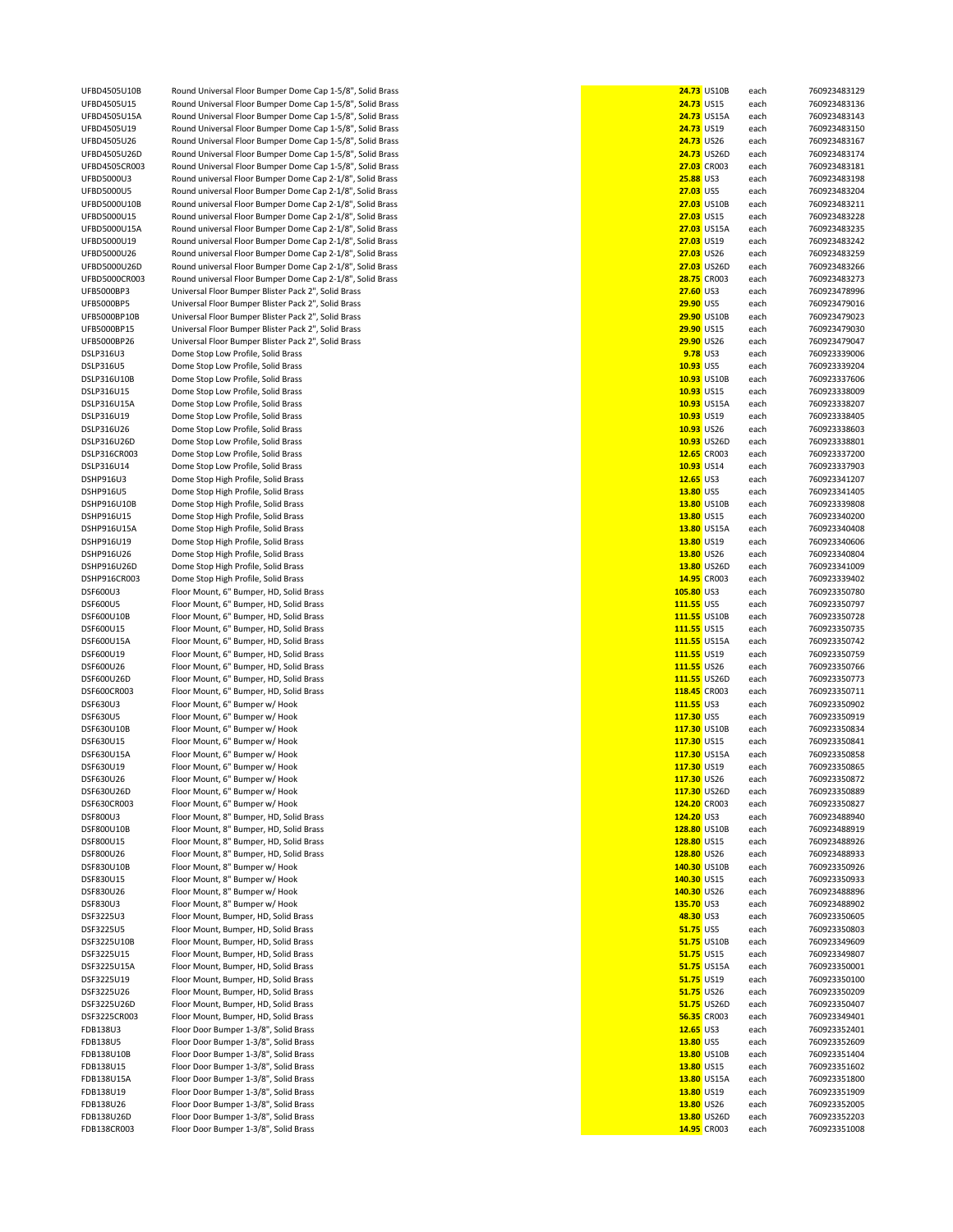| FDB138U14               | Floor Door Bumper 1-3/8", Solid Brass            | 13.80 US14       |                      | each         | 760923351503                 |
|-------------------------|--------------------------------------------------|------------------|----------------------|--------------|------------------------------|
|                         |                                                  |                  |                      |              |                              |
| FDB138U3-UNL            | Floor Door Bumper 1-3/8", Solid Brass            |                  | <b>12.65</b> US3-UNL | each         | 760923352418                 |
| FDB218U3                | Floor Door Bumper 2-1/8", Solid Brass            | 26.45 US3        |                      | each         | 760923352876                 |
| FDB218U5                | Floor Door Bumper 2-1/8", Solid Brass            | 28.75 US5        |                      | each         | 760923352883                 |
|                         |                                                  |                  |                      |              |                              |
| FDB218U10B              | Floor Door Bumper 2-1/8", Solid Brass            |                  | <b>28.75 US10B</b>   | each         | 760923352814                 |
| FDB218U15               | Floor Door Bumper 2-1/8", Solid Brass            | 28.75 US15       |                      | each         | 760923352821                 |
| FDB218U15A              | Floor Door Bumper 2-1/8", Solid Brass            |                  | 28.75 US15A          | each         | 760923352838                 |
|                         |                                                  |                  |                      |              |                              |
| FDB218U19               | Floor Door Bumper 2-1/8", Solid Brass            | 28.75 US19       |                      | each         | 760923352845                 |
| FDB218U26               | Floor Door Bumper 2-1/8", Solid Brass            | 28.75 US26       |                      | each         | 760923352852                 |
| FDB218U26D              | Floor Door Bumper 2-1/8", Solid Brass            |                  | 28.75 US26D          | each         | 760923352869                 |
|                         |                                                  |                  |                      |              |                              |
| FDB218CR003             | Floor Door Bumper 2-1/8", Solid Brass            |                  | 31.05 CR003          | each         | 760923352807                 |
| FDB218U3-UNL            | Floor Door Bumper 2-1/8", Solid Brass            |                  | <b>26.45</b> US3-UNL | each         | 760923352890                 |
| FDB278U3                | Floor Door Bumper 2-7/8", Solid Brass            | 27.60 US3        |                      | each         | 760923354207                 |
|                         |                                                  |                  |                      |              |                              |
| <b>FDB278U5</b>         | Floor Door Bumper 2-7/8", Solid Brass            | 29.90 US5        |                      | each         | 760923354405                 |
| FDB278U10B              | Floor Door Bumper 2-7/8", Solid Brass            |                  | 29.90 US10B          | each         | 760923353200                 |
|                         |                                                  |                  |                      |              | 760923353408                 |
| FDB278U15               | Floor Door Bumper 2-7/8", Solid Brass            | 29.90 US15       |                      | each         |                              |
| FDB278U15A              | Floor Door Bumper 2-7/8", Solid Brass            |                  | 29.90 US15A          | each         | 760923353606                 |
| FDB278U19               | Floor Door Bumper 2-7/8", Solid Brass            | 29.90 US19       |                      | each         | 760923353705                 |
|                         |                                                  |                  |                      |              |                              |
| FDB278U26               | Floor Door Bumper 2-7/8", Solid Brass            | 29.90 US26       |                      | each         | 760923353804                 |
| FDB278U26D              | Floor Door Bumper 2-7/8", Solid Brass            |                  | 29.90 US26D          | each         | 760923354009                 |
| FDB278CR003             | Floor Door Bumper 2-7/8", Solid Brass            |                  | 32.20 CR003          | each         | 760923353002                 |
|                         |                                                  |                  |                      |              |                              |
| FDB278U14               | Floor Door Bumper 2-7/8", Solid Brass            | 29.90 US14       |                      | each         | 760923353309                 |
| FDB278U3-UNL            | Floor Door Bumper 2-7/8", Solid Brass            |                  | 27.60 US3-UNL        | each         | 760923354306                 |
| <b>SAHF358U3</b>        | Floor Mount Bumper w/ Holder, Solid Brass        | 57.50 US3        |                      | each         | 760923356003                 |
|                         |                                                  |                  |                      |              |                              |
| <b>SAHF358U5</b>        | Floor Mount Bumper w/ Holder, Solid Brass        | 60.95 US5        |                      | each         | 760923356201                 |
| SAHF358U10B             | Floor Mount Bumper w/ Holder, Solid Brass        |                  | 60.95 US10B          | each         | 760923354801                 |
| SAHF358U15              | Floor Mount Bumper w/ Holder, Solid Brass        | 60.95 US15       |                      | each         | 760923355204                 |
|                         |                                                  |                  |                      |              |                              |
| SAHF358U15A             | Floor Mount Bumper w/ Holder, Solid Brass        |                  | 60.95 US15A          | each         | 760923355402                 |
| SAHF358U19              | Floor Mount Bumper w/ Holder, Solid Brass        | 60.95 US19       |                      | each         | 760923355501                 |
|                         |                                                  |                  |                      |              |                              |
| SAHF358U26              | Floor Mount Bumper w/ Holder, Solid Brass        | 60.95 US26       |                      | each         | 760923355600                 |
| SAHF358U26D             | Floor Mount Bumper w/ Holder, Solid Brass        |                  | 60.95 US26D          | each         | 760923355808                 |
| SAHF358CR003            | Floor Mount Bumper w/ Holder, Solid Brass        |                  | 67.85 CR003          | each         | 760923354603                 |
|                         |                                                  |                  |                      |              |                              |
| DSF444U3                | Cement Floor Mount Bumper w/ Holder, Solid Brass | 57.50 US3        |                      | each         | 760923357604                 |
| DSF444U5                | Cement Floor Mount Bumper w/ Holder, Solid Brass | 60.95 US5        |                      | each         | 760923357802                 |
| DSF444U10B              | Cement Floor Mount Bumper w/ Holder, Solid Brass |                  | 60.95 US10B          | each         | 760923356607                 |
|                         |                                                  |                  |                      |              |                              |
| DSF444U15               | Cement Floor Mount Bumper w/ Holder, Solid Brass | 60.95 US15       |                      | each         | 760923356805                 |
| DSF444U15A              | Cement Floor Mount Bumper w/ Holder, Solid Brass |                  | 60.95 US15A          | each         | 760923357000                 |
| DSF444U19               | Cement Floor Mount Bumper w/ Holder, Solid Brass | 60.95 US19       |                      | each         | 760923357109                 |
|                         |                                                  |                  |                      |              |                              |
| DSF444U26               | Cement Floor Mount Bumper w/ Holder, Solid Brass | 60.95 US26       |                      | each         | 760923357208                 |
| DSF444U26D              | Cement Floor Mount Bumper w/ Holder, Solid Brass |                  | 60.95 US26D          | each         | 760923357406                 |
| DSF444CR003             | Cement Floor Mount Bumper w/ Holder, Solid Brass |                  | 69.00 CR003          | each         | 760923356409                 |
| DCSM10U3                | Overhead Door Holder                             | 126.50 US3       |                      |              | 760923329892                 |
|                         |                                                  |                  |                      | each         |                              |
| DCSM10U5                | Overhead Door Holder                             | 132.25 US5       |                      | each         | 760923329908                 |
| DCSM10U10B              | Overhead Door Holder                             | 132.25 US10B     |                      | each         | 760923329830                 |
| DCSM10U15               | Overhead Door Holder                             | 132.25 US15      |                      | each         | 760923329847                 |
|                         |                                                  |                  |                      |              |                              |
| DCSM10U15A              | Overhead Door Holder                             | 132.25 US15A     |                      | each         | 760923329854                 |
| DCSM10U19               | Overhead Door Holder                             | 132.25 US19      |                      | each         | 760923329861                 |
| DCSM10U26               | Overhead Door Holder                             | 132.25 US26      |                      | each         | 760923329878                 |
|                         |                                                  |                  |                      |              |                              |
| DCSM10U26D              | Overhead Door Holder                             | 132.25 US26D     |                      | each         | 760923329885                 |
| DCSM10USPW              | Overhead Door Holder                             | 132.25 USPW      |                      | each         | 760923329915                 |
| DCSM10CR003             | Overhead Door Holder                             | 140.30 CR003     |                      | each         | 760923329823                 |
|                         |                                                  |                  |                      |              |                              |
| MDHMU19                 | MODERN MAGNETIC DOOR HOLDER 2"                   | 39.10 US19       |                      |              | 760923492992                 |
| MDHMU32D                | MODERN MAGNETIC DOOR HOLDER 2"                   |                  | 39.10 US32D          |              | 760923492985                 |
| MDH30U3                 | Magnetic Door Holder 3"                          | 31.05 US3        |                      | each         | 760923229888                 |
| <b>MDH30U5</b>          |                                                  |                  |                      |              | 760923229895                 |
|                         | Magnetic Door Holder 3"                          | 33.35 US5        |                      | each         |                              |
| MDH30U10B               | Magnetic Door Holder 3"                          |                  | 33.35 US10B          | each         | 760923229826                 |
| MDH30U15                | Magnetic Door Holder 3"                          | 33.35 US15       |                      | each         | 760923229833                 |
|                         |                                                  |                  | 33.35 US15A          |              | 760923229840                 |
| MDH30U15A               | Magnetic Door Holder 3"                          |                  |                      | each         |                              |
| MDH30U19                | Magnetic Door Holder 3"                          | 33.35 US19       |                      | each         | 760923229857                 |
| MDH30U26                | Magnetic Door Holder 3"                          | 33.35 US26       |                      | each         | 760923229864                 |
| MDH30U26D               | Magnetic Door Holder 3"                          |                  | 33.35 US26D          | each         | 760923229871                 |
|                         |                                                  |                  |                      |              |                              |
| MDH30CR003              | Magnetic Door Holder 3"                          |                  | 35.65 CR003          | each         | 760923229819                 |
| <b>MDH35U5</b>          | Magnetic Door Holder 3-1/2"                      | <b>51.75 US5</b> |                      | each         | 760923229987                 |
| MDH35U10B               | Magnetic Door Holder 3-1/2"                      |                  | 51.75 US10B          | each         | 760923229918                 |
|                         |                                                  |                  |                      |              |                              |
| MDH35U15                | Magnetic Door Holder 3-1/2"                      | 51.75 US15       |                      | each         | 760923229925                 |
| <b>MDH35U15A</b>        | Magnetic Door Holder 3-1/2"                      |                  | 51.75 US15A          | each         | 760923229932                 |
| MDH35U19                | Magnetic Door Holder 3-1/2"                      | 51.75 US19       |                      | each         | 760923229949                 |
|                         |                                                  |                  |                      |              |                              |
| MDH35U26                | Magnetic Door Holder 3-1/2"                      | 51.75 US26       |                      | each         | 760923229956                 |
| MDH35U26D               | Magnetic Door Holder 3-1/2"                      |                  | 51.75 US26D          | each         | 760923229963                 |
| MDH35CR003              | Magnetic Door Holder 3-1/2"                      |                  | 56.35 CR003          | each         | 760923229901                 |
|                         |                                                  |                  |                      |              |                              |
| <b>MDH35U3</b>          | Magnetic Door Holder 3-1/2"                      | 47.15 US3        |                      | each         | 760923229970                 |
| MDHF25U3                | Magnetic Door Holder Flush 2-1/2" Diameter       | 44.85 US3        |                      | each         | 760923476787                 |
| MDHF25U5                | Magnetic Door Holder Flush 2-1/2" Diameter       | 47.15 US5        |                      | each         | 760923476794                 |
|                         |                                                  |                  |                      |              |                              |
| MDHF25U10B              | Magnetic Door Holder Flush 2-1/2" Diameter       |                  | 47.15 US10B          | each         | 760923476725                 |
| <b>MDHF25U15</b>        | Magnetic Door Holder Flush 2-1/2" Diameter       | 47.15 US15       |                      | each         | 760923476732                 |
| MDHF25U15A              | Magnetic Door Holder Flush 2-1/2" Diameter       |                  | 47.15 US15A          | each         | 760923476749                 |
|                         |                                                  |                  |                      |              |                              |
| <b>MDHF25U19</b>        | Magnetic Door Holder Flush 2-1/2" Diameter       | 47.15 US19       |                      | each         | 760923476756                 |
| <b>MDHF25U26</b>        | Magnetic Door Holder Flush 2-1/2" Diameter       | 47.15 US26       |                      | each         | 760923476763                 |
| MDHF25U26D              | Magnetic Door Holder Flush 2-1/2" Diameter       |                  | 47.15 US26D          | each         | 760923476770                 |
|                         |                                                  |                  |                      |              |                              |
| MDHF25CR003             | Magnetic Door Holder Flush 2-1/2" Diameter       |                  | 51.75 CR003          | each         | 760923476718                 |
| <b>DSM125U3</b>         | Magnetic Dome Stop                               | 36.80 US3        |                      | each         | 760923474059                 |
| <b>DSM125U5</b>         |                                                  | 40.25 US5        |                      | each         | 760923474066                 |
|                         |                                                  |                  |                      |              |                              |
|                         | Magnetic Dome Stop                               |                  |                      |              |                              |
| DSM125U10B<br>DSM125U15 | <b>Magnetic Dome Stop</b><br>Magnetic Dome Stop  | 40.25 US15       | 40.25 US10B          | each<br>each | 760923474073<br>760923474080 |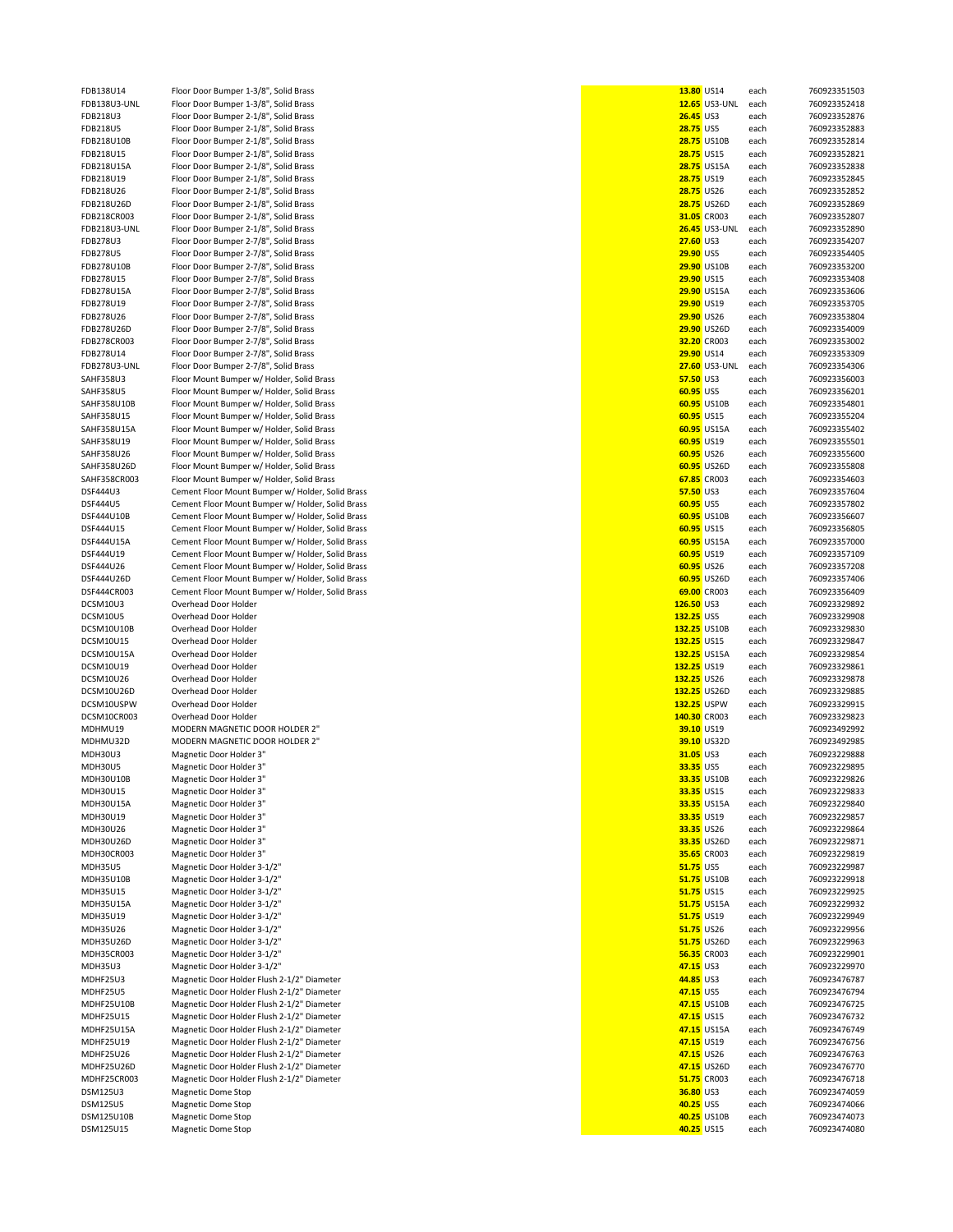| SM125U15A       | Magnetic Dome         |
|-----------------|-----------------------|
| SM125U19        | Magnetic Dome         |
| SM125U26        | Magnetic Dome         |
|                 |                       |
| SM125U26D       | Magnetic Dome         |
| SM125CR003      | Magnetic Dome         |
| SM125U32D       | Magnetic Dome         |
| SM125U32        | Magnetic Dome         |
| DHF25BP3        | Magnetic Door         |
|                 |                       |
| DHF25BP5        | Magnetic Door         |
| DHF25BP10B      | Magnetic Door         |
| DHF25BP15       | Magnetic Door         |
| DHF25BP26       | Magnetic Door         |
|                 |                       |
| HK7U3           | 7" HD Kickdowr        |
| HK7U5           | 7" HD Kickdowr        |
| HK7U10B         | 7" HD Kickdowr        |
| <b>HK7U15</b>   | 7" HD Kickdowr        |
| <b>HK7U26</b>   | 7" HD Kickdowr        |
|                 |                       |
| HK7U26D         | 7" HD Kickdowr        |
| HK5U3           | 5" Kickdown Hc        |
| HK5U5           | 5" Kickdown Hc        |
| HK5U10B         | 5" Kickdown Ho        |
| HK5U15          | 5" Kickdown Hc        |
|                 |                       |
| HK5U15A         | 5" Kickdown Hc        |
| <b>HK5U19</b>   | 5" Kickdown Ho        |
| <b>HK5U26</b>   | 5" Kickdown Hc        |
| HK5U26D         | 5" Kickdown Ho        |
| HK5CR003        | 5" Kickdown Hc        |
|                 |                       |
| HK4U3           | 4" Kickdown Hc        |
| HK4U5           | 4" Kickdown Hc        |
| HK4U10B         | 4" Kickdown Hc        |
| <b>HK4U15</b>   | 4" Kickdown Hc        |
|                 |                       |
| HK4U15A         | 4" Kickdown Hc        |
| <b>HK4U19</b>   | 4" Kickdown Hc        |
| <b>HK4U26</b>   | 4" Kickdown Hc        |
| HK4U26D         | 4" Kickdown Hc        |
| HK4CR003        | 4" Kickdown Hc        |
|                 |                       |
| 1368US4         | Hinge Pin Stop,       |
| 1368US26D       | Hinge Pin Stop,       |
| P70U3           | Hinge Pin Stop,       |
| P70U5           | Hinge Pin Stop,       |
|                 |                       |
| P70U10B         | Hinge Pin Stop,       |
| P70U15          | Hinge Pin Stop,       |
| P70U15A         | Hinge Pin Stop,       |
| P70U19          | Hinge Pin Stop,       |
| P70U26          | Hinge Pin Stop,       |
|                 |                       |
| P70U26D         | Hinge Pin Stop,       |
| P70CR003        | Hinge Pin Stop,       |
| PA69U3          | Hinge Pin Stop,       |
| <b>PA69U5</b>   | Hinge Pin Stop,       |
|                 |                       |
| PA69U10B        | Hinge Pin Stop,       |
| PA69U15         | Hinge Pin Stop,       |
| PA69U15A        | Hinge Pin Stop,       |
| PA69U19         | Hinge Pin Stop,       |
| PA69U26         | Hinge Pin Stop,       |
|                 |                       |
| PA69U26D        | Hinge Pin Stop,       |
| PA69CR003       | Hinge Pin Stop,       |
| <b>IP70U5</b>   | Hinge Pin Stop        |
| <b>IP70U10B</b> | Hinge Pin Stop        |
| IP70U15         | Hinge Pin Stop        |
| <b>IP70U15A</b> |                       |
|                 | Hinge Pin Stop        |
| <b>IP70U26</b>  | Hinge Pin Stop        |
| 1P70U26D        | Hinge Pin Stop        |
| PH89U3          | Hinge Pin Stop,       |
| PH89U5          | Hinge Pin Stop,       |
|                 |                       |
| PH89U10B        | Hinge Pin Stop,       |
| PH89U15         | Hinge Pin Stop,       |
| PH89U15A        | Hinge Pin Stop,       |
| PH89U19         | Hinge Pin Stop,       |
| PH89U26         | Hinge Pin Stop,       |
|                 |                       |
| PH89U26D        | Hinge Pin Stop,       |
| PH89CR003       | Hinge Pin Stop,       |
| PSS70U3         | <b>Extended Butto</b> |
| PSS70U5         | <b>Extended Butto</b> |
| PSS70U10B       | <b>Extended Butto</b> |
|                 |                       |
| PSS70U15        | <b>Extended Butto</b> |
| PSS70U15A       | <b>Extended Butto</b> |
| PSS70U19        | <b>Extended Butto</b> |
| PSS70U26        | <b>Extended Butto</b> |
|                 |                       |
| PSS70U26D       | <b>Extended Butto</b> |
| PSS70CR003      | <b>Extended Butto</b> |
| <b>PS88U3</b>   | Hinge Pin Stop,       |
| PS88U5          | Hinge Pin Stop,       |
| PS88U10B        |                       |
|                 | Hinge Pin Stop,       |
| PS88U15         | Hinge Pin Stop,       |

| DSM125U15A        | <b>Magnetic Dome Stop</b>                                     |                  | 40.25 US15A       | each | 760923474097 |
|-------------------|---------------------------------------------------------------|------------------|-------------------|------|--------------|
| DSM125U19         | Magnetic Dome Stop                                            | 40.25 US19       |                   | each | 760923474103 |
| DSM125U26         | Magnetic Dome Stop                                            | 40.25 US26       |                   | each | 760923474110 |
| DSM125U26D        | <b>Magnetic Dome Stop</b>                                     |                  | 40.25 US26D       | each | 760923474127 |
|                   |                                                               |                  | 42.55 CR003       |      |              |
| DSM125CR003       | <b>Magnetic Dome Stop</b>                                     |                  |                   | each | 760923474134 |
| DSM125U32D        | Magnetic Dome Stop                                            |                  | 40.25 US32D       | each | 760923483372 |
| DSM125U32         | <b>Magnetic Dome Stop</b>                                     | 40.25 US32       |                   | each | 760923483389 |
| MDHF25BP3         | Magnetic Door Holder Flush 2-1/2" Diameter Blister Pack       | 47.15 US3        |                   | each | 760923479054 |
|                   |                                                               |                  |                   |      | 760923479061 |
| MDHF25BP5         | Magnetic Door Holder Flush 2-1/2" Diameter Blister Pack       | 49.45 US5        |                   | each |              |
| MDHF25BP10B       | Magnetic Door Holder Flush 2-1/2" Diameter Blister Pack       |                  | 49.45 US10B       | each | 760923479078 |
| MDHF25BP15        | Magnetic Door Holder Flush 2-1/2" Diameter Blister Pack       | 49.45 US15       |                   | each | 760923479085 |
| MDHF25BP26        | Magnetic Door Holder Flush 2-1/2" Diameter Blister Pack       | 49.45 US26       |                   | each | 760923479092 |
|                   |                                                               |                  |                   |      |              |
| DHK7U3            | 7" HD Kickdown Holder                                         | 55.20 US3        |                   | each | 760923481453 |
| DHK7U5            | 7" HD Kickdown Holder                                         | 59.80 US5        |                   | each | 760923481460 |
| DHK7U10B          | 7" HD Kickdown Holder                                         |                  | 59.80 US10B       | each | 760923481415 |
|                   | 7" HD Kickdown Holder                                         |                  |                   |      |              |
| DHK7U15           |                                                               | 59.80 US15       |                   | each | 760923481422 |
| DHK7U26           | 7" HD Kickdown Holder                                         | 59.80 US26       |                   | each | 760923481439 |
| DHK7U26D          | 7" HD Kickdown Holder                                         |                  | 59.80 US26D       | each | 760923481446 |
| DHK5U3            | 5" Kickdown Holder                                            | <b>29.90 US3</b> |                   | each | 760923345205 |
|                   |                                                               |                  |                   |      |              |
| DHK5U5            | 5" Kickdown Holder                                            | 32.20 US5        |                   | each | 760923345403 |
| DHK5U10B          | 5" Kickdown Holder                                            |                  | 32.20 US10B       | each | 760923344000 |
| DHK5U15           | 5" Kickdown Holder                                            | 32.20 US15       |                   | each | 760923344406 |
|                   |                                                               |                  |                   |      |              |
| DHK5U15A          | 5" Kickdown Holder                                            |                  | 32.20 US15A       | each | 760923344604 |
| DHK5U19           | 5" Kickdown Holder                                            | 32.20 US19       |                   | each | 760923344703 |
| DHK5U26           | 5" Kickdown Holder                                            | 32.20 US26       |                   | each | 760923344802 |
| DHK5U26D          | 5" Kickdown Holder                                            |                  | 32.20 US26D       | each | 760923345007 |
|                   |                                                               |                  |                   |      |              |
| DHK5CR003         | 5" Kickdown Holder                                            |                  | 34.50 CR003       | each | 760923343805 |
| DHK4U3            | 4" Kickdown Holder                                            | <b>27.60 US3</b> |                   | each | 760923343409 |
| DHK4U5            | 4" Kickdown Holder                                            | <b>29.90 US5</b> |                   | each | 760923343607 |
|                   |                                                               |                  |                   |      |              |
| DHK4U10B          | 4" Kickdown Holder                                            |                  | 29.90 US10B       | each | 760923342204 |
| DHK4U15           | 4" Kickdown Holder                                            | 29.90 US15       |                   | each | 760923342600 |
| DHK4U15A          | 4" Kickdown Holder                                            |                  | 29.90 US15A       | each | 760923342808 |
| DHK4U19           | 4" Kickdown Holder                                            | 29.90 US19       |                   | each | 760923342907 |
|                   |                                                               |                  |                   |      |              |
| DHK4U26           | 4" Kickdown Holder                                            | 29.90 US26       |                   | each | 760923343003 |
| DHK4U26D          | 4" Kickdown Holder                                            |                  | 29.90 US26D       | each | 760923343201 |
| DHK4CR003         | 4" Kickdown Holder                                            |                  | 33.35 CR003       | each | 760923341801 |
| 44368US4          |                                                               | 4.03 US4         |                   |      |              |
|                   | Hinge Pin Stop, Door Mounted                                  |                  |                   | each |              |
| 44368US26D        | Hinge Pin Stop, Door Mounted                                  |                  | 4.03 US26D        | each |              |
| <b>HP70U3</b>     | Hinge Pin Stop, Hinge Mounted                                 | <b>7.82 US3</b>  |                   | each | 760923291007 |
| <b>HP70U5</b>     | Hinge Pin Stop, Hinge Mounted                                 | 8.63 US5         |                   | each | 760923291205 |
|                   |                                                               |                  |                   |      |              |
| <b>HP70U10B</b>   | Hinge Pin Stop, Hinge Mounted                                 |                  | 8.63 US10B        | each | 760923290000 |
| <b>HP70U15</b>    | Hinge Pin Stop, Hinge Mounted                                 |                  | 8.63 US15         | each | 760923290208 |
| <b>HP70U15A</b>   | Hinge Pin Stop, Hinge Mounted                                 |                  | 8.63 US15A        | each | 760923290406 |
| HP70U19           |                                                               |                  | 8.63 US19         |      | 760923290505 |
|                   | Hinge Pin Stop, Hinge Mounted                                 |                  |                   | each |              |
| <b>HP70U26</b>    | Hinge Pin Stop, Hinge Mounted                                 |                  | 8.63 US26         | each | 760923290604 |
| <b>HP70U26D</b>   | Hinge Pin Stop, Hinge Mounted                                 |                  | 8.63 US26D        | each | 760923290802 |
| <b>HP70CR003</b>  | Hinge Pin Stop, Hinge Mounted                                 |                  | 9.20 CR003        | each | 760923289806 |
|                   |                                                               |                  |                   |      |              |
| <b>HPA69U3</b>    | Hinge Pin Stop, Hinge Mounted, Adjustable                     | $10.35$ US3      |                   | each | 760923289400 |
| <b>HPA69U5</b>    | Hinge Pin Stop, Hinge Mounted, Adjustable                     | 11.50 US5        |                   | each | 760923289608 |
| <b>HPA69U10B</b>  | Hinge Pin Stop, Hinge Mounted, Adjustable                     |                  | 11.50 US10B       | each | 760923288403 |
| HPA69U15          | Hinge Pin Stop, Hinge Mounted, Adjustable                     | 11.50 US15       |                   |      | 760923288601 |
|                   |                                                               |                  |                   | each |              |
| <b>HPA69U15A</b>  | Hinge Pin Stop, Hinge Mounted, Adjustable                     |                  | 11.50 US15A       | each | 760923288809 |
| HPA69U19          | Hinge Pin Stop, Hinge Mounted, Adjustable                     | 11.50 US19       |                   | each | 760923288908 |
| <b>HPA69U26</b>   | Hinge Pin Stop, Hinge Mounted, Adjustable                     | 11.50 US26       |                   | each | 760923289004 |
|                   |                                                               |                  |                   |      |              |
| <b>HPA69U26D</b>  | Hinge Pin Stop, Hinge Mounted, Adjustable                     |                  | 11.50 US26D       | each | 760923289202 |
| <b>HPA69CR003</b> | Hinge Pin Stop, Hinge Mounted, Adjustable                     |                  | 12.65 CR003       | each | 760923288205 |
| ZHP70U5           | Hinge Pin Stop For Steel Hinges, Hinge Mounted, Zinc Die-Cast | 3.22 US5         |                   | each | 760923472901 |
| ZHP70U10B         | Hinge Pin Stop For Steel Hinges, Hinge Mounted, Zinc Die-Cast |                  | 3.22 US10B        | each | 760923472918 |
| ZHP70U15          |                                                               |                  |                   |      |              |
|                   | Hinge Pin Stop For Steel Hinges, Hinge Mounted, Zinc Die-Cast |                  | <b>3.22</b> US15  | each | 760923472925 |
| ZHP70U15A         | Hinge Pin Stop For Steel Hinges, Hinge Mounted, Zinc Die-Cast |                  | 3.22 US15A        | each | 760923472932 |
| ZHP70U26          | Hinge Pin Stop For Steel Hinges, Hinge Mounted, Zinc Die-Cast |                  | 3.22 US26         | each | 760923472949 |
| ZHP70U26D         | Hinge Pin Stop For Steel Hinges, Hinge Mounted, Zinc Die-Cast |                  | 3.22 US26D        | each | 760923472956 |
| <b>HPH89U3</b>    |                                                               | $10.35$ US3      |                   |      | 760923291373 |
|                   | Hinge Pin Stop, Hinge Mounted for Brass Hinges                |                  |                   | each |              |
| <b>HPH89U5</b>    | Hinge Pin Stop, Hinge Mounted for Brass Hinges                | 11.50 US5        |                   | each | 760923291380 |
| <b>HPH89U10B</b>  | Hinge Pin Stop, Hinge Mounted for Brass Hinges                |                  | 11.50 US10B       | each | 760923291311 |
| HPH89U15          | Hinge Pin Stop, Hinge Mounted for Brass Hinges                | 11.50 US15       |                   | each | 760923291328 |
|                   |                                                               |                  |                   |      |              |
| <b>HPH89U15A</b>  | Hinge Pin Stop, Hinge Mounted for Brass Hinges                |                  | 11.50 US15A       | each | 760923291335 |
| HPH89U19          | Hinge Pin Stop, Hinge Mounted for Brass Hinges                | 11.50 US19       |                   | each | 760923291342 |
| HPH89U26          | Hinge Pin Stop, Hinge Mounted for Brass Hinges                | 11.50 US26       |                   | each | 760923291359 |
| <b>HPH89U26D</b>  | Hinge Pin Stop, Hinge Mounted for Brass Hinges                |                  | 11.50 US26D       | each | 760923291366 |
|                   |                                                               |                  |                   |      |              |
| <b>HPH89CR003</b> | Hinge Pin Stop, Hinge Mounted for Brass Hinges                |                  | 12.65 CR003       | each | 760923291304 |
| HPSS70U3          | Extended Button Tip for Solid Brass Hinges                    | 4.60 US3         |                   | each |              |
| HPSS70U5          | Extended Button Tip for Solid Brass Hinges                    | 4.60 US5         |                   | each |              |
|                   |                                                               |                  |                   |      |              |
| HPSS70U10B        | Extended Button Tip for Solid Brass Hinges                    |                  | 4.60 US10B        | each |              |
| <b>HPSS70U15</b>  | Extended Button Tip for Solid Brass Hinges                    |                  | 4.60 US15         | each |              |
| HPSS70U15A        | Extended Button Tip for Solid Brass Hinges                    |                  | 4.60 US15A        | each |              |
| HPSS70U19         | Extended Button Tip for Solid Brass Hinges                    |                  | 4.60 US19         | each |              |
|                   |                                                               |                  |                   |      |              |
| <b>HPSS70U26</b>  | Extended Button Tip for Solid Brass Hinges                    |                  | 4.60 US26         | each |              |
| HPSS70U26D        | Extended Button Tip for Solid Brass Hinges                    |                  | 4.60 US26D        | each |              |
| HPSS70CR003       | Extended Button Tip for Solid Brass Hinges                    |                  | <b>5.18</b> CR003 | each |              |
| <b>HPS88U3</b>    | Hinge Pin Stop, Hinge Mounted for Steel Hinges                | 11.50 US3        |                   | each | 760923291281 |
|                   |                                                               |                  |                   |      |              |
| <b>HPS88U5</b>    | Hinge Pin Stop, Hinge Mounted for Steel Hinges                | 11.50 US5        |                   | each | 760923291298 |
| <b>HPS88U10B</b>  | Hinge Pin Stop, Hinge Mounted for Steel Hinges                |                  | 11.50 US10B       | each | 760923291229 |
| <b>HPS88U15</b>   | Hinge Pin Stop, Hinge Mounted for Steel Hinges                | 11.50 US15       |                   | each | 760923291236 |
|                   |                                                               |                  |                   |      |              |

|                  | 40.25 US15A        | each | 760923474097                 |
|------------------|--------------------|------|------------------------------|
| 40.25 US19       |                    | each | 760923474103                 |
|                  | 40.25 US26         | each | 760923474110                 |
|                  | 40.25 US26D        | each | 760923474127                 |
|                  | 42.55 CR003        | each | 760923474134                 |
|                  | 40.25 US32D        | each | 760923483372                 |
| 40.25 US32       |                    | each | 760923483389                 |
| 47.15 US3        |                    | each | 760923479054                 |
| 49.45 US5        |                    | each | 760923479061                 |
|                  | 49.45 US10B        | each | 760923479078                 |
| 49.45 US15       |                    | each | 760923479085                 |
| 49.45 US26       |                    | each | 760923479092                 |
| 55.20 US3        |                    |      | 760923481453                 |
|                  |                    | each |                              |
| <b>59.80 US5</b> |                    | each | 760923481460<br>760923481415 |
|                  | 59.80 US10B        | each |                              |
| 59.80 US15       |                    | each | 760923481422                 |
| 59.80 US26       |                    | each | 760923481439                 |
|                  | 59.80 US26D        | each | 760923481446                 |
| 29.90 US3        |                    | each | 760923345205                 |
| 32.20 US5        |                    | each | 760923345403                 |
|                  | 32.20 US10B        | each | 760923344000                 |
| 32.20 US15       |                    | each | 760923344406                 |
|                  | 32.20 US15A        | each | 760923344604                 |
| 32.20 US19       |                    | each | 760923344703                 |
| 32.20 US26       |                    | each | 760923344802                 |
|                  | 32.20 US26D        | each | 760923345007                 |
|                  | 34.50 CR003        | each | 760923343805                 |
| 27.60 US3        |                    | each | 760923343409                 |
| <b>29.90 US5</b> |                    | each | 760923343607                 |
|                  | 29.90 US10B        | each | 760923342204                 |
| 29.90 US15       |                    | each | 760923342600                 |
|                  | <b>29.90 US15A</b> | each | 760923342808                 |
| 29.90 US19       |                    | each | 760923342907                 |
| 29.90 US26       |                    | each | 760923343003                 |
|                  | 29.90 US26D        | each | 760923343201                 |
|                  | 33.35 CR003        | each | 760923341801                 |
| 4.03 US4         |                    | each |                              |
|                  | 4.03 US26D         | each |                              |
|                  | <b>7.82</b> US3    | each | 760923291007                 |
| 8.63 US5         |                    | each | 760923291205                 |
|                  | 8.63 US10B         | each | 760923290000                 |
|                  | 8.63 US15          | each | 760923290208                 |
|                  | 8.63 US15A         | each | 760923290406                 |
|                  | 8.63 US19          | each | 760923290505                 |
|                  | 8.63 US26          | each | 760923290604                 |
|                  | 8.63 US26D         | each | 760923290802                 |
|                  | 9.20 CR003         | each | 760923289806                 |
| 10.35 US3        |                    | each | 760923289400                 |
| 11.50 US5        |                    | each | 760923289608                 |
|                  | 11.50 US10B        | each | 760923288403                 |
| 11.50 US15       |                    | each | 760923288601                 |
|                  | 11.50 US15A        | each | 760923288809                 |
| 11.50 US19       |                    | each | 760923288908                 |
| 11.50 US26       |                    | each | 760923289004                 |
|                  | 11.50 US26D        | each | 760923289202                 |
|                  | 12.65 CR003        | each | 760923288205                 |
| 3.22 US5         |                    | each | 760923472901                 |
|                  | 3.22 US10B         | each | 760923472918                 |
|                  | 3.22 US15          | each | 760923472925                 |
|                  | 3.22 US15A         | each | 760923472932                 |
|                  | 3.22 US26          | each | 760923472949                 |
|                  | 3.22 US26D         | each | 760923472956                 |
| 10.35 US3        |                    | each | 760923291373                 |
| 11.50 US5        |                    | each | 760923291380                 |
|                  | 11.50 US10B        | each | 760923291311                 |
| 11.50 US15       |                    | each | 760923291328                 |
|                  | 11.50 US15A        | each | 760923291335                 |
| 11.50 US19       |                    | each | 760923291342                 |
| 11.50 US26       |                    | each | 760923291359                 |
|                  | 11.50 US26D        | each | 760923291366                 |
|                  | 12.65 CR003        | each | 760923291304                 |
| 4.60 US3         |                    | each |                              |
|                  | 4.60 US5           | each |                              |
|                  | 4.60 US10B         | each |                              |
|                  | 4.60 US15          | each |                              |
|                  | 4.60 US15A         | each |                              |
|                  | 4.60 US19          | each |                              |
|                  | 4.60 US26          | each |                              |
|                  | 4.60 US26D         | each |                              |
|                  | <b>5.18 CR003</b>  | each |                              |
| $11.50$ US3      |                    | each | 760923291281                 |
| 11.50 US5        |                    | each | 760923291298                 |
|                  | 11.50 US10B        | each | 760923291229                 |
| 11.50 US15       |                    | each | 760923291236                 |
|                  |                    |      |                              |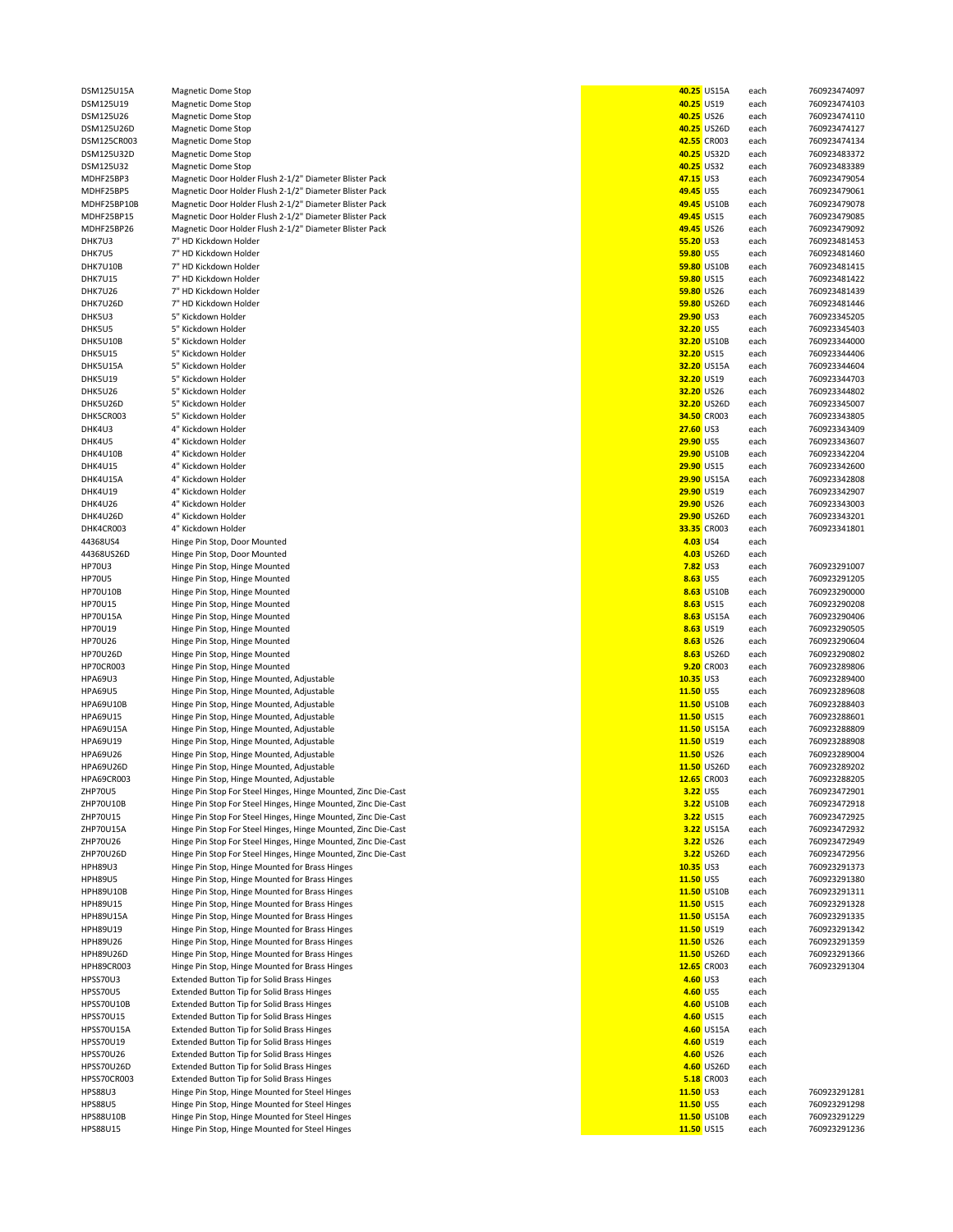| <b>HPS88U15A</b>            | Hinge Pin Stop, Hinge Mounted for Steel Hinges                |                   | 11.50 US15A           | each         | 760923291243                 |
|-----------------------------|---------------------------------------------------------------|-------------------|-----------------------|--------------|------------------------------|
| HPS88U19                    | Hinge Pin Stop, Hinge Mounted for Steel Hinges                | 11.50 US19        |                       | each         | 760923291250                 |
| HPS88U26                    | Hinge Pin Stop, Hinge Mounted for Steel Hinges                | 11.50 US26        |                       | each         | 760923291267                 |
|                             |                                                               |                   |                       |              |                              |
| HPS88U26D                   | Hinge Pin Stop, Hinge Mounted for Steel Hinges                |                   | 11.50 US26D           | each         | 760923291274                 |
| HP70U14                     | Hinge Pin Stop, Hinge Mounted                                 |                   | 8.63 US14             | each         | 760923290109                 |
| ZHP70U3                     | Hinge Pin Stop For Steel Hinges, Hinge Mounted, Zinc Die-Cast | 3.22 US3          |                       | each         | 760923472895                 |
| HP70U3-UNL                  | Hinge Pin Stop, Hinge Mounted                                 |                   | <b>7.82</b> US3-UNL   |              | 760923291106                 |
|                             |                                                               |                   |                       | each         |                              |
| HPA69U14                    | Hinge Pin Stop, Hinge Mounted, Adjustable                     | 11.50 US14        |                       | each         | 760923288410                 |
| HPSS70U3-UNL                | Extended Button Tip for Solid Brass Hinges                    |                   | 4.60 US3-UNL          | each         |                              |
|                             |                                                               |                   | 4.60 US14             |              |                              |
| HPSS70U14                   | Extended Button Tip for Solid Brass Hinges                    |                   |                       | each         |                              |
| <b>HP70U4</b>               | Hinge Pin Stop, Hinge Mounted                                 | 8.63 US4          |                       | each         | 760923488049                 |
| HPSS70U4                    | Extended Button Tip for Solid Brass Hinges                    | 4.60 US4          |                       | each         |                              |
|                             |                                                               |                   |                       |              |                              |
| WB100U3                     | Flush Bumper 1" Diam.                                         | <b>5.75 US3</b>   |                       | each         | 760923362806                 |
| <b>WB100U5</b>              | Flush Bumper 1" Diam.                                         | 6.90 US5          |                       | each         | 760923363001                 |
| WB100U10B                   | Flush Bumper 1" Diam.                                         |                   | 6.90 US10B            | each         | 760923361809                 |
|                             |                                                               |                   |                       |              |                              |
| WB100U15                    | Flush Bumper 1" Diam.                                         |                   | 6.90 US15             | each         | 760923362004                 |
| WB100U15A                   | Flush Bumper 1" Diam.                                         |                   | 6.90 US15A            | each         | 760923362202                 |
| WB100U26                    | Flush Bumper 1" Diam.                                         |                   | 6.90 US26             | each         | 760923362400                 |
|                             |                                                               |                   |                       |              |                              |
| WB100U26D                   | Flush Bumper 1" Diam.                                         |                   | 6.90 US26D            | each         | 760923362608                 |
| WB100CR003                  | Flush Bumper 1" Diam.                                         |                   | 9.20 CR003            | each         | 760923361601                 |
| WB178U3                     | Flush Bumper 1-7/8" Diam.                                     | 10.35 US3         |                       | each         | 760923364404                 |
|                             |                                                               |                   |                       |              |                              |
| <b>WB178U5</b>              | Flush Bumper 1-7/8" Diam.                                     | 11.50 US5         |                       | each         | 760923364602                 |
| WB178U10B                   | Flush Bumper 1-7/8" Diam.                                     |                   | 11.50 US10B           | each         | 760923363407                 |
| WB178U15                    | Flush Bumper 1-7/8" Diam.                                     | 11.50 US15        |                       | each         | 760923363605                 |
|                             |                                                               |                   |                       |              |                              |
| WB178U15A                   | Flush Bumper 1-7/8" Diam.                                     |                   | 11.50 US15A           | each         | 760923363803                 |
| WB178U26                    | Flush Bumper 1-7/8" Diam.                                     | 11.50 US26        |                       | each         | 760923364008                 |
| WB178U26D                   | Flush Bumper 1-7/8" Diam.                                     |                   | 11.50 US26D           |              |                              |
|                             |                                                               |                   |                       | each         | 760923364206                 |
| WB178CR003                  | Flush Bumper 1-7/8" Diam.                                     |                   | 12.65 CR003           | each         | 760923363209                 |
| WB238U3                     | Concave Flush Bumper 2-3/8" Diam.                             | 14.95 US3         |                       | each         | 760923366200                 |
|                             |                                                               |                   |                       |              |                              |
| <b>WB238U5</b>              | Concave Flush Bumper 2-3/8" Diam.                             | 16.10 US5         |                       | each         | 760923366408                 |
| WB238U10B                   | Concave Flush Bumper 2-3/8" Diam.                             |                   | 16.10 US10B           | each         | 760923365005                 |
| WB238U15                    | Concave Flush Bumper 2-3/8" Diam.                             | 16.10 US15        |                       | each         | 760923365401                 |
|                             |                                                               |                   |                       |              |                              |
| WB238U15A                   | Concave Flush Bumper 2-3/8" Diam.                             |                   | 16.10 US15A           | each         | 760923365609                 |
| WB238U26                    | Concave Flush Bumper 2-3/8" Diam.                             | 16.10 US26        |                       | each         | 760923365807                 |
| WB238U26D                   | Concave Flush Bumper 2-3/8" Diam.                             |                   | 16.10 US26D           | each         | 760923366002                 |
|                             |                                                               |                   |                       |              |                              |
| WB238CR003                  | Concave Flush Bumper 2-3/8" Diam.                             |                   | 18.40 CR003           | each         | 760923364800                 |
| <b>WBC238U3</b>             | Convex Flush Bumper 2-3/8" Diam.                              | 14.95 US3         |                       | each         | 760923368006                 |
| <b>WBC238U5</b>             | Convex Flush Bumper 2-3/8" Diam.                              | 16.10 US5         |                       | each         | 760923368204                 |
|                             |                                                               |                   |                       |              |                              |
| WBC238U10B                  | Convex Flush Bumper 2-3/8" Diam.                              |                   | 16.10 US10B           | each         | 760923367009                 |
| WBC238U15                   | Convex Flush Bumper 2-3/8" Diam.                              | 16.10 US15        |                       | each         | 760923367207                 |
| <b>WBC238U15A</b>           | Convex Flush Bumper 2-3/8" Diam.                              |                   | 16.10 US15A           | each         | 760923367405                 |
|                             |                                                               |                   |                       |              |                              |
| WBC238U26                   | Convex Flush Bumper 2-3/8" Diam.                              | 16.10 US26        |                       | each         | 760923367603                 |
| WBC238U26D                  | Convex Flush Bumper 2-3/8" Diam.                              |                   | 16.10 US26D           | each         | 760923367801                 |
| WBC238CR003                 | Convex Flush Bumper 2-3/8" Diam.                              |                   | 18.40 CR003           | each         | 760923366606                 |
|                             |                                                               |                   |                       |              |                              |
| WB250U3                     | Wall Mount Concave Flush Bumper, 2-1/2" Diam.                 | <b>7.48</b> US3   |                       | each         | 760923366477                 |
| <b>WB250U5</b>              | Wall Mount Concave Flush Bumper, 2-1/2" Diam.                 | 8.05 US5          |                       | each         | 760923366484                 |
|                             |                                                               |                   |                       |              |                              |
| WB250U10B                   | Wall Mount Concave Flush Bumper, 2-1/2" Diam.                 |                   | 8.05 US10B            | each         | 760923366422                 |
| WB250U15                    | Wall Mount Concave Flush Bumper, 2-1/2" Diam.                 |                   | 8.05 US15             | each         | 760923366439                 |
| WB250U15A                   | Wall Mount Concave Flush Bumper, 2-1/2" Diam.                 |                   | 8.05 US15A            | each         | 760923366446                 |
|                             |                                                               |                   |                       |              |                              |
| WB250U26                    | Wall Mount Concave Flush Bumper, 2-1/2" Diam.                 |                   | 8.05 US26             | each         | 760923366453                 |
| WB250U32D                   | Wall Mount Concave Flush Bumper, 2-1/2" Diam.                 |                   | 8.05 US32D            | each         | 760923366491                 |
| WB250CR003                  | Wall Mount Concave Flush Bumper, 2-1/2" Diam.                 |                   | 9.20 CR003            | each         | 760923366415                 |
|                             |                                                               |                   |                       |              |                              |
| <b>WBC250U3</b>             | Wall Mount Convex Flush Bumper, 2-1/2" Diam.                  | 7.48 US3          |                       | each         | 760923368273                 |
| <b>WBC250U5</b>             | Wall Mount Convex Flush Bumper, 2-1/2" Diam.                  | 8.05 US5          |                       | each         | 760923368280                 |
| WBC250U10B                  | Wall Mount Convex Flush Bumper, 2-1/2" Diam.                  |                   | 8.05 US10B            | each         | 760923368228                 |
| WBC250U15                   | Wall Mount Convex Flush Bumper, 2-1/2" Diam.                  |                   | 8.05 US15             | each         | 760923368235                 |
|                             |                                                               |                   |                       |              |                              |
| WBC250U15A                  | Wall Mount Convex Flush Bumper, 2-1/2" Diam.                  |                   | 8.05 US15A            | each         | 760923368242                 |
| WBC250U26                   | Wall Mount Convex Flush Bumper, 2-1/2" Diam.                  |                   | 8.05 US26             | each         | 760923368259                 |
| WBC250U32D                  | Wall Mount Convex Flush Bumper, 2-1/2" Diam.                  |                   | 8.05 US32D            | each         | 760923368266                 |
|                             |                                                               |                   |                       |              |                              |
| WBC250CR003                 | Wall Mount Convex Flush Bumper, 2-1/2" Diam.                  |                   | 9.20 CR003            | each         | 760923368211                 |
| DCCV607                     | Crash Chain w/ Vinyl Cover, Steel                             |                   | 8.05 Zinc Plated each |              | 760923329397                 |
| <b>TC82U3</b>               | Transom Chain 12" Long                                        | 8.05 US3          |                       | each         | 760923478613                 |
|                             |                                                               |                   |                       |              |                              |
| <b>TC82U15</b>              | Transom Chain 12" Long                                        |                   | 9.20 US15             | each         | 760923478989                 |
| DSW325U3                    | 3-5/8" Wall Mount Bumper                                      | 46.00 US3         |                       | each         | 760923359400                 |
| <b>DSW325U5</b>             | 3-5/8" Wall Mount Bumper                                      | 48.30 US5         |                       | each         | 760923359608                 |
|                             |                                                               |                   |                       |              |                              |
| DSW325U10B                  | 3-5/8" Wall Mount Bumper                                      |                   | 48.30 US10B           | each         | 760923358205                 |
| DSW325U15                   | 3-5/8" Wall Mount Bumper                                      | 48.30 US15        |                       | each         | 760923358601                 |
| DSW325U15A                  | 3-5/8" Wall Mount Bumper                                      |                   | 48.30 US15A           | each         | 760923358809                 |
|                             |                                                               |                   |                       |              |                              |
| DSW325U19                   | 3-5/8" Wall Mount Bumper                                      | 48.30 US19        |                       | each         | 760923358908                 |
| DSW325U26                   | 3-5/8" Wall Mount Bumper                                      | 48.30 US26        |                       | each         | 760923359004                 |
| DSW325U26D                  | 3-5/8" Wall Mount Bumper                                      |                   | 48.30 US26D           | each         | 760923359202                 |
|                             |                                                               |                   |                       |              |                              |
| DSW325CR003                 | 3-5/8" Wall Mount Bumper                                      |                   | 51.75 CR003           | each         | 760923358007                 |
| <b>SAHW325U3</b>            | Wall Mount Bumper w/ Holder                                   | 48.30 US3         |                       | each         | 760923361205                 |
| <b>SAHW325U5</b>            | Wall Mount Bumper w/ Holder                                   | <b>50.60 US5</b>  |                       | each         | 760923361403                 |
|                             |                                                               |                   |                       |              |                              |
| SAHW325U10B                 | Wall Mount Bumper w/ Holder                                   |                   | 50.60 US10B           | each         | 760923360000                 |
| SAHW325U15                  | Wall Mount Bumper w/ Holder                                   | <b>50.60 US15</b> |                       | each         | 760923360406                 |
| SAHW325U15A                 | Wall Mount Bumper w/ Holder                                   |                   | <b>50.60</b> US15A    | each         | 760923360604                 |
|                             |                                                               |                   |                       |              |                              |
| SAHW325U19                  | Wall Mount Bumper w/ Holder                                   | 50.60 US19        |                       | each         | 760923360703                 |
| SAHW325U26                  | Wall Mount Bumper w/ Holder                                   | 50.60 US26        |                       | each         | 760923360802                 |
|                             |                                                               |                   | 50.60 US26D           |              |                              |
| SAHW325U26D                 |                                                               |                   |                       | each         | 760923361007                 |
| SAHW325CR003                | Wall Mount Bumper w/ Holder                                   |                   |                       |              |                              |
|                             | Wall Mount Bumper w/ Holder                                   |                   | 54.05 CR003           | each         | 760923359806                 |
|                             |                                                               |                   |                       |              |                              |
| <b>BC218U3</b>              | <b>Ball Catch</b>                                             | 13.80 US3         |                       | each         | 760923229604                 |
| <b>BC218U5</b><br>BC218U10B | <b>Ball Catch</b><br><b>Ball Catch</b>                        | 16.10 US5         | 16.10 US10B           | each<br>each | 760923229802<br>760923228607 |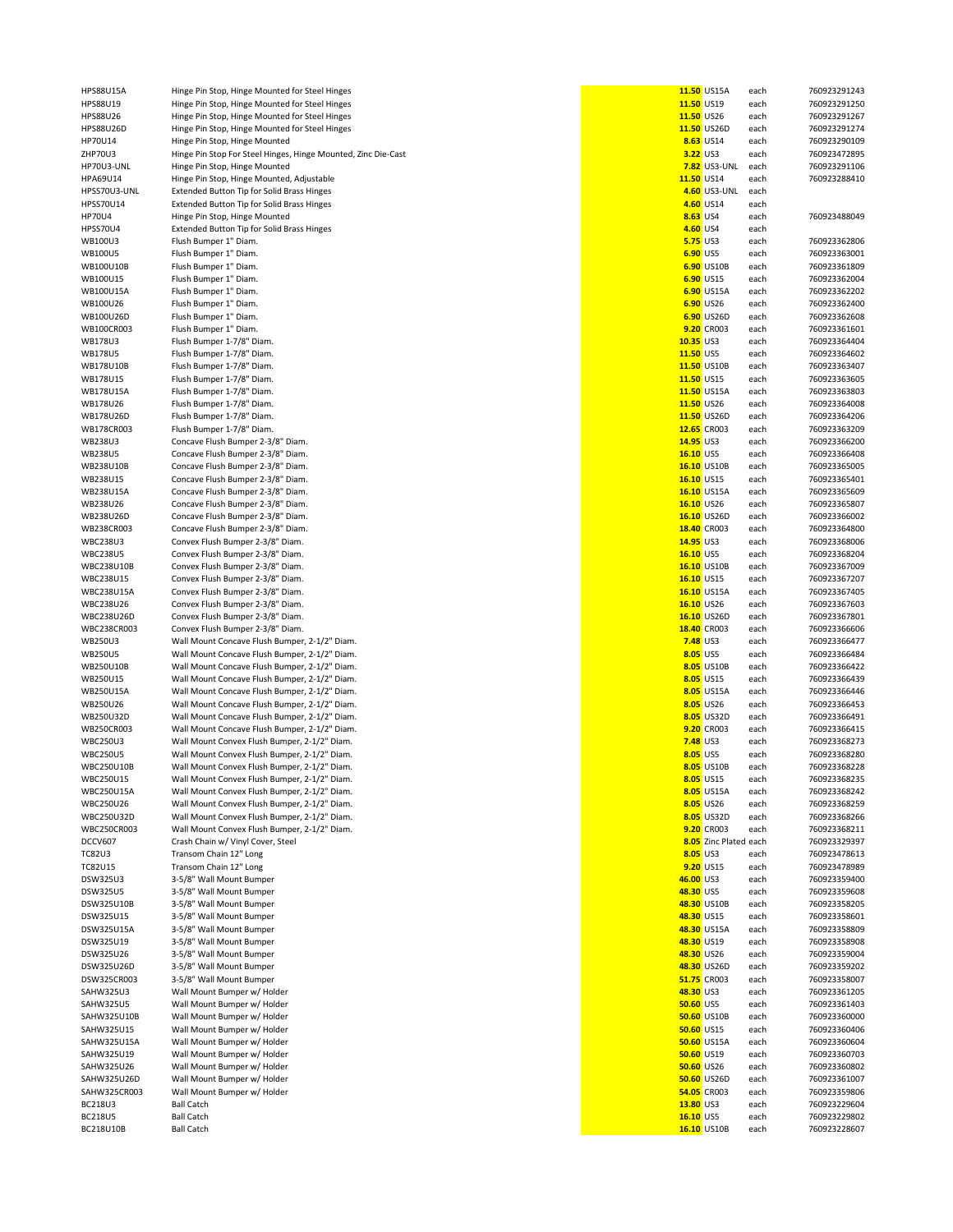| 218U15A         | <b>Ball Catch</b>                                |
|-----------------|--------------------------------------------------|
| 218U19          | <b>Ball Catch</b>                                |
| 218U26          | <b>Ball Catch</b>                                |
| 218U26D         | <b>Ball Catch</b>                                |
| 218CR003        | <b>Ball Catch</b>                                |
| 218RU3          | Ball Catch, Round Corner                         |
| 218RU5          | Ball Catch, Round Corner                         |
| 218RU10B        | Ball Catch, Round Corner                         |
| 218RU15         | Ball Catch, Round Corner                         |
|                 |                                                  |
| 218RU15A        | Ball Catch, Round Corner                         |
| 218RU26         | Ball Catch, Round Corner                         |
| 218RU26D        | Ball Catch, Round Corner                         |
| 218RCR003       | Ball Catch, Round Corner                         |
| 3C10            | Drive In Ball Catch, Steel                       |
| 218U14          | <b>Ball Catch</b>                                |
| 218RU19         | Ball Catch, Round Corner                         |
| C10U3           | Ball Tension Catch 1-7/8                         |
| C10U5           | Ball Tension Catch 1-7/8                         |
| C10U10B         | Ball Tension Catch 1-7/8                         |
| C10U15          | Ball Tension Catch 1-7/8                         |
|                 |                                                  |
| C10U15A         | Ball Tension Catch 1-7/8                         |
| C10U19          | Ball Tension Catch 1-7/8                         |
| C10U26          | Ball Tension Catch 1-7/8                         |
| C10U26D         | Ball Tension Catch 1-7/8                         |
| C10CR003        | Ball Tension Catch 1-7/8                         |
| C20U3           | Ball Tension Catch 2-1/4                         |
| C20U5           | Ball Tension Catch 2-1/4                         |
| C20U10B         | Ball Tension Catch 2-1/4                         |
| C20U15          | Ball Tension Catch 2-1/4                         |
| C20U15A         | Ball Tension Catch 2-1/4                         |
| C20U19          | Ball Tension Catch 2-1/4                         |
|                 |                                                  |
| C20U26          | Ball Tension Catch 2-1/4                         |
| C20U26D         | Ball Tension Catch 2-1/4                         |
| C20CR003        | Ball Tension Catch 2-1/4                         |
| C30U3           | Ball Tension Catch 3" x 3                        |
| C30U5           | Ball Tension Catch 3" x 3                        |
| C30U10B         | Ball Tension Catch 3" x 3                        |
| C30U15          | Ball Tension Catch 3" x 3                        |
| C30U15A         | Ball Tension Catch 3" x 3                        |
| C30U19          | Ball Tension Catch 3" x 3                        |
| C30U26          | Ball Tension Catch 3" x 3                        |
| C30U26D         | Ball Tension Catch 3" x 3                        |
| C30CR003        | Ball Tension Catch 3" x 3                        |
| C325            | Magnetic Catch 2-1/16"                           |
|                 |                                                  |
| C326            | Magnetic Catch 3-1/8">                           |
|                 | Magnetic Catch 3-1/8">                           |
| C327            |                                                  |
| A336U3          | Roller Catch                                     |
| A336U5          | Roller Catch                                     |
| A336U10B        | Roller Catch                                     |
| A336U15         | Roller Catch                                     |
| A336U15A        | Roller Catch                                     |
| A336U19:        | Roller Catch                                     |
| A336U26:        | Roller Catch                                     |
|                 |                                                  |
| A336U26D        | Roller Catch                                     |
| CA336CR003      | Roller Catch                                     |
| A430U3.         | Roller Catch. HD                                 |
| A430U5          | Roller Catch, HD                                 |
| A430U10B:       | Roller Catch, HD                                 |
| A430U14         | Roller Catch, HD                                 |
| A430U15         | Roller Catch, HD                                 |
| A430U15A        | Roller Catch, HD                                 |
| A430U19:        | Roller Catch, HD                                 |
| A430U26         | Roller Catch, HD                                 |
| A430U26D        | Roller Catch, HD                                 |
| A430CR003       | Roller Catch, HD                                 |
| S338U3          | Roller Catch Surface Mo                          |
| S338U10B        | Roller Catch Surface Mo                          |
|                 |                                                  |
| S338U15         | Roller Catch Surface Mo                          |
| A430U3-UNL      | Roller Catch, HD                                 |
| A336U14         | Roller Catch                                     |
| 10U3            | Adjustable Pull 4-3/4"                           |
| 10U5            | Adjustable Pull 4-3/4"                           |
| 10U10B          | Adjustable Pull 4-3/4"                           |
| 10U15           | Adjustable Pull 4-3/4"                           |
| 10U15A          | Adjustable Pull 4-3/4"                           |
| 10U19           | Adjustable Pull 4-3/4"                           |
| 10U26           | Adjustable Pull 4-3/4"                           |
| 10U26D          | Adjustable Pull 4-3/4"                           |
| 10CR003         | Adjustable Pull 4-3/4"                           |
| 11U3            | Adjustable Pull 6-1/2"                           |
|                 |                                                  |
| 11U5            | Adjustable Pull 6-1/2"                           |
| 11U10B<br>11U15 | Adjustable Pull 6-1/2"<br>Adjustable Pull 6-1/2" |

| BC218U15          | <b>Ball Catch</b>                      |                  | 16.10 US15           | each | 760923228805 |
|-------------------|----------------------------------------|------------------|----------------------|------|--------------|
| BC218U15A         | <b>Ball Catch</b>                      |                  | 16.10 US15A          | each | 760923229000 |
| BC218U19          | <b>Ball Catch</b>                      |                  | 16.10 US19           | each | 760923229109 |
| BC218U26          | <b>Ball Catch</b>                      |                  | 16.10 US26           | each | 760923229208 |
| BC218U26D         | <b>Ball Catch</b>                      |                  | 16.10 US26D          | each | 760923229406 |
| BC218CR003        | <b>Ball Catch</b>                      |                  | 18.40 CR003          | each | 760923228409 |
| BC218RU3          | Ball Catch, Round Corners              | 13.80 US3        |                      | each | 760923475414 |
| BC218RU5          | Ball Catch, Round Corners              | 16.10 US5        |                      | each | 760923475421 |
| BC218RU10B        | Ball Catch, Round Corners              |                  | 16.10 US10B          | each | 760923475353 |
|                   |                                        |                  |                      |      |              |
| BC218RU15         | <b>Ball Catch, Round Corners</b>       |                  | 16.10 US15           | each | 760923475360 |
| BC218RU15A        | <b>Ball Catch, Round Corners</b>       |                  | 16.10 US15A          | each | 760923475377 |
| BC218RU26         | Ball Catch, Round Corners              |                  | 16.10 US26           | each | 760923475391 |
| BC218RU26D        | Ball Catch, Round Corners              |                  | 16.10 US26D          | each | 760923475407 |
| BC218RCR003       | Ball Catch, Round Corners              |                  | 18.40 CR003          | each | 760923475346 |
| DBC10             | Drive In Ball Catch, Steel             |                  | 6.90 N/A             | each | 760923554096 |
| BC218U14          | <b>Ball Catch</b>                      |                  | 16.10 US14           | each | 760923228706 |
| BC218RU19         | Ball Catch, Round Corners              |                  | 16.10 US19           | each | 760923475384 |
| BTC10U3           | Ball Tension Catch 1-7/8" x 5/16"      |                  | 8.05 US3             | each | 760923453603 |
| BTC10U5           | Ball Tension Catch 1-7/8" x 5/16"      |                  | 9.20 US5             | each | 760923453801 |
|                   |                                        |                  |                      |      |              |
| BTC10U10B         | Ball Tension Catch 1-7/8" x 5/16"      |                  | 9.20 US10B           | each | 760923452408 |
| BTC10U15          | Ball Tension Catch 1-7/8" x 5/16"      |                  | 9.20 US15            | each | 760923452606 |
| BTC10U15A         | Ball Tension Catch 1-7/8" x 5/16"      |                  | 9.20 US15A           | each | 760923452804 |
| BTC10U19          | Ball Tension Catch 1-7/8" x 5/16"      |                  | 9.20 US19            | each | 760923453009 |
| BTC10U26          | Ball Tension Catch 1-7/8" x 5/16"      |                  | 9.20 US26            | each | 760923453207 |
| BTC10U26D         | Ball Tension Catch 1-7/8" x 5/16"      |                  | 9.20 US26D           | each | 760923453405 |
| BTC10CR003        | Ball Tension Catch 1-7/8" x 5/16"      |                  | 10.35 CR003          | each | 760923452200 |
| BTC20U3           | Ball Tension Catch 2-1/4" x 1/2"       | 11.50 US3        |                      | each | 760923455409 |
| BTC20U5           | Ball Tension Catch 2-1/4" x 1/2"       | 13.80 US5        |                      | each | 760923455607 |
| BTC20U10B         | Ball Tension Catch 2-1/4" x 1/2"       |                  | 13.80 US10B          | each | 760923454204 |
| BTC20U15          | Ball Tension Catch 2-1/4" x 1/2"       |                  | 13.80 US15           | each | 760923454402 |
|                   |                                        |                  |                      |      |              |
| BTC20U15A         | Ball Tension Catch 2-1/4" x 1/2"       |                  | 13.80 US15A          | each | 760923454600 |
| BTC20U19          | Ball Tension Catch 2-1/4" x 1/2"       |                  | 13.80 US19           | each | 760923454808 |
| BTC20U26          | Ball Tension Catch 2-1/4" x 1/2"       |                  | 13.80 US26           | each | 760923455003 |
| BTC20U26D         | Ball Tension Catch 2-1/4" x 1/2"       |                  | 13.80 US26D          | each | 760923455201 |
| BTC20CR003        | Ball Tension Catch 2-1/4" x 1/2"       |                  | 16.10 CR003          | each | 760923454006 |
| BTC30U3           | Ball Tension Catch 3" x 3/4"           | 23.00 US3        |                      | each | 760923457205 |
| BTC30U5           | Ball Tension Catch 3" x 3/4"           | <b>26.45 US5</b> |                      | each | 760923457403 |
| BTC30U10B         | Ball Tension Catch 3" x 3/4"           |                  | <b>26.45 US10B</b>   | each | 760923456000 |
| BTC30U15          | Ball Tension Catch 3" x 3/4"           |                  | 26.45 US15           | each | 760923456208 |
| BTC30U15A         | Ball Tension Catch 3" x 3/4"           |                  | <b>26.45 US15A</b>   |      | 760923456406 |
|                   |                                        |                  |                      | each |              |
| BTC30U19          | Ball Tension Catch 3" x 3/4"           |                  | 26.45 US19           | each | 760923456604 |
| BTC30U26          | Ball Tension Catch 3" x 3/4"           |                  | 26.45 US26           | each | 760923456802 |
| BTC30U26D         | Ball Tension Catch 3" x 3/4"           |                  | <b>26.45 US26D</b>   | each | 760923457007 |
| BTC30CR003        | Ball Tension Catch 3" x 3/4"           |                  | 27.60 CR003          | each | 760923455805 |
| MC325             | Magnetic Catch 2-1/16" x 1-1/8" x 5/8" |                  | 3.45 US26D           | each | 760923307203 |
| MC326             | Magnetic Catch 3-1/8" x 1" x 9/16"     |                  | 6.90 US26D           | each | 760923307401 |
| MC327             | Magnetic Catch 3-1/8" x 1" x 3/4"      |                  | 8.05 US26D           | each | 760923307609 |
| RCA336U3          | Roller Catch                           | 11.62 US3        |                      | each | 760923333882 |
| RCA336U5          | Roller Catch                           | 13.46 US5        |                      | each | 760923333899 |
| RCA336U10B        | Roller Catch                           |                  | 13.46 US10B          |      | 760923333820 |
|                   |                                        |                  |                      | each |              |
| RCA336U15         | Roller Catch                           |                  | 13.46 US15           | each | 760923333837 |
| <b>RCA336U15A</b> | Roller Catch                           |                  | 13.46 US15A          | each | 760923333844 |
| RCA336U19         | Roller Catch                           |                  | 13.46 US19           | each | 760923333851 |
| RCA336U26         | Roller Catch                           |                  | 13.46 US26           | each | 760923333868 |
| RCA336U26D        | <b>Roller Catch</b>                    |                  | 13.46 US26D          | each | 760923333875 |
| RCA336CR003       | Roller Catch                           |                  | 15.30 CR003          | each | 760923333813 |
| RCA430U3          | Roller Catch, HD                       | 36.80 US3        |                      | each | 760923336609 |
| RCA430U5          | Roller Catch, HD                       | 39.10 US5        |                      | each | 760923336807 |
| RCA430U10B        | Roller Catch, HD                       |                  | 39.10 US10B          | each | 760923335602 |
| RCA430U14         | Roller Catch, HD                       |                  | 39.10 US14           | each | 760923335701 |
| RCA430U15         | Roller Catch, HD                       |                  | 39.10 US15           |      | 760923335800 |
|                   |                                        |                  |                      | each |              |
| RCA430U15A        | Roller Catch, HD                       |                  | 39.10 US15A          | each | 760923336005 |
| RCA430U19         | Roller Catch, HD                       |                  | 39.10 US19           | each | 760923336104 |
| RCA430U26         | Roller Catch, HD                       |                  | 39.10 US26           | each | 760923336203 |
| RCA430U26D        | Roller Catch, HD                       |                  | 39.10 US26D          | each | 760923336401 |
| RCA430CR003       | Roller Catch, HD                       |                  | 44.85 CR003          | each | 760923335404 |
| RCS338U3          | Roller Catch Surface Mounted           |                  | <b>5.18 US3</b>      | each | 760923478262 |
| RCS338U10B        | Roller Catch Surface Mounted           |                  | <b>5.18 US10B</b>    | each | 760923478248 |
| RCS338U15         | Roller Catch Surface Mounted           |                  | 5.18 US15            | each | 760923478255 |
| RCA430U3-UNL      | Roller Catch, HD                       |                  | <b>36.80 US3-UNL</b> | each | 760923336708 |
| RCA336U14         | Roller Catch                           |                  | 13.46 US14           |      | 760923489237 |
|                   |                                        |                  |                      | each |              |
| P310U3            | Adjustable Pull 4-3/4"                 | 15.87 US3        |                      | each | 760923440603 |
| P310U5            | Adjustable Pull 4-3/4"                 | 17.25 US5        |                      | each | 760923440801 |
| P310U10B          | Adjustable Pull 4-3/4"                 |                  | 17.25 US10B          | each | 760923439409 |
| P310U15           | Adjustable Pull 4-3/4"                 |                  | 17.25 US15           | each | 760923439607 |
| P310U15A          | Adjustable Pull 4-3/4"                 |                  | 17.25 US15A          | each | 760923439805 |
| P310U19           | Adjustable Pull 4-3/4"                 |                  | 17.25 US19           | each | 760923440009 |
| P310U26           | Adjustable Pull 4-3/4"                 |                  | 17.25 US26           | each | 760923440207 |
| P310U26D          | Adjustable Pull 4-3/4"                 |                  | 17.25 US26D          | each | 760923440405 |
| P310CR003         | Adjustable Pull 4-3/4"                 |                  | 19.32 CR003          | each | 760923439201 |
|                   |                                        |                  |                      |      |              |
| P311U3            | Adjustable Pull 6-1/2"                 | 19.55 US3        |                      | each | 760923442102 |
| P311U5            | Adjustable Pull 6-1/2"                 | 21.85 US5        |                      | each | 760923442201 |
| P311U10B          | Adjustable Pull 6-1/2"                 |                  | 21.85 US10B          | each | 760923441204 |
| P311U15           | Adjustable Pull 6-1/2"                 |                  | 21.85 US15           | each | 760923441402 |
|                   |                                        |                  |                      |      |              |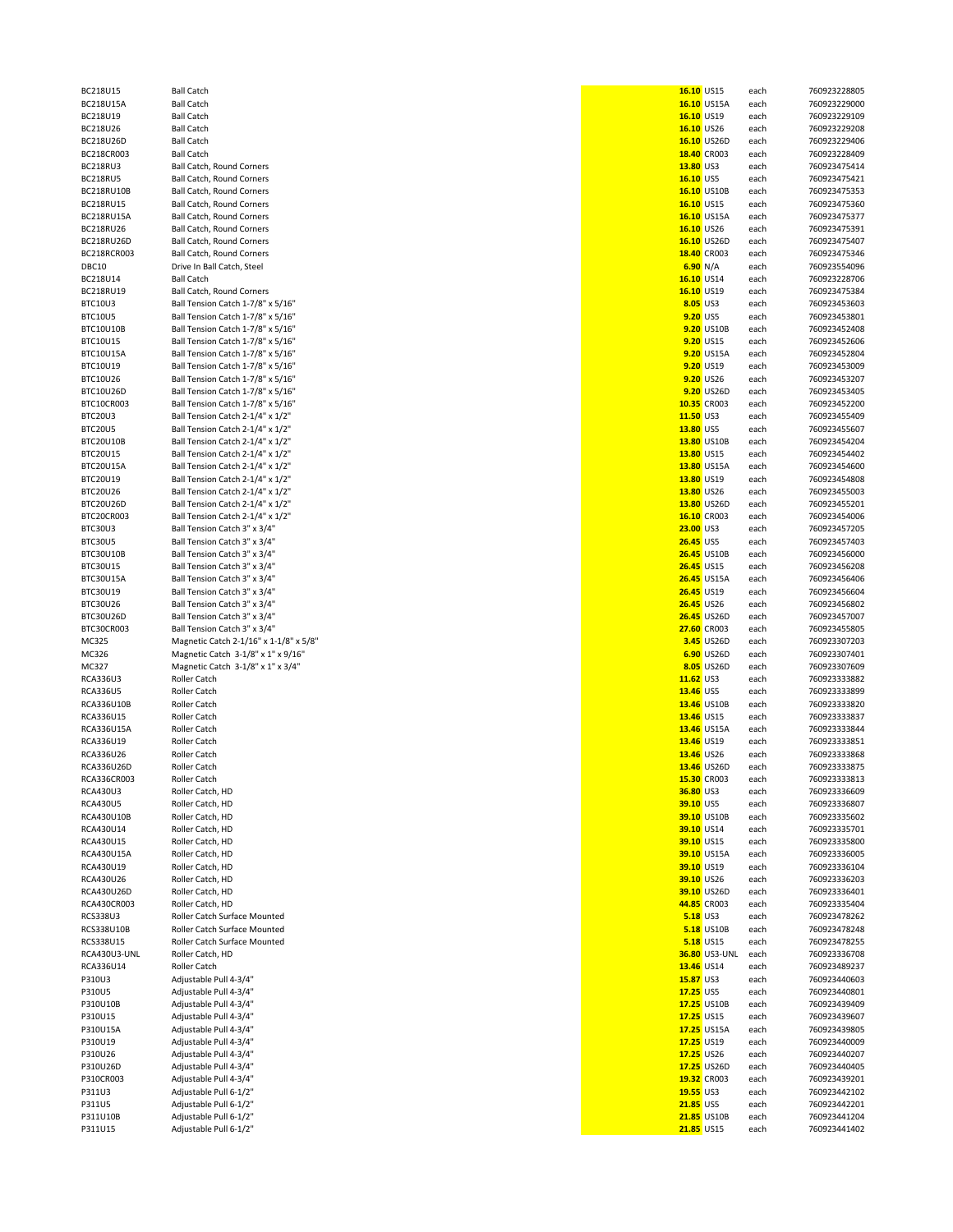| P311U15A               | Adjustable Pull 6-1/2"                             |                  | 21.85 US15A          | each         | 760923441600                 |
|------------------------|----------------------------------------------------|------------------|----------------------|--------------|------------------------------|
| P311U19                | Adjustable Pull 6-1/2"                             |                  | 21.85 US19           | each         | 760923441808                 |
|                        |                                                    |                  |                      |              |                              |
| P311U26                | Adjustable Pull 6-1/2"                             |                  | 21.85 US26           | each         | 760923441907                 |
| P311U26D               | Adjustable Pull 6-1/2"                             |                  | 21.85 US26D          | each         | 760923442003                 |
| P311CR003              | Adjustable Pull 6-1/2"                             |                  | 25.30 CR003          | each         | 760923441006                 |
| P310U4                 | Adjustable Pull 4-3/4"                             | 17.25 US4        |                      | each         | 760923492114                 |
| P311U4                 | Adjustable Pull 6-1/2"                             | 21.85 US4        |                      | each         | 760923492121                 |
| K407U3                 | Elongated Shell Pull 4-1/2"                        | 23.00 US3        |                      |              | 760923442881                 |
|                        |                                                    |                  |                      | each         |                              |
| K407U5                 | Elongated Shell Pull 4-1/2"                        | 24.15 US5        |                      | each         | 760923442898                 |
| K407U10B               | Elongated Shell Pull 4-1/2"                        |                  | <b>24.15 US10B</b>   | each         | 760923442904                 |
| K407U15                | Elongated Shell Pull 4-1/2"                        |                  | 24.15 US15           | each         | 760923442911                 |
| K407U15A               | Elongated Shell Pull 4-1/2"                        |                  | <b>24.15 US15A</b>   | each         | 760923442928                 |
| K407U19                | Elongated Shell Pull 4-1/2"                        |                  | 24.15 US19           | each         | 760923442935                 |
|                        |                                                    |                  |                      |              |                              |
| K407U26                | Elongated Shell Pull 4-1/2"                        |                  | 24.15 US26           | each         | 760923442942                 |
| K407U26D               | Elongated Shell Pull 4-1/2"                        |                  | <b>24.15 US26D</b>   | each         | 760923442959                 |
| K407CR003              | Elongated Shell Pull 4-1/2"                        |                  | 25.88 CR003          | each         | 760923442966                 |
| K43U3                  | Oval Shell Handle Pull 3-1/2"                      | 20.70 US3        |                      | each         | 760923442973                 |
| K43U5                  | Oval Shell Handle Pull 3-1/2"                      | 21.85 US5        |                      | each         | 760923442980                 |
|                        |                                                    |                  |                      |              |                              |
| K43U10B                | Oval Shell Handle Pull 3-1/2"                      |                  | 21.85 US10B          | each         | 760923442997                 |
| K43U15                 | Oval Shell Handle Pull 3-1/2"                      |                  | 21.85 US15           | each         | 760923443000                 |
| K43U15A                | Oval Shell Handle Pull 3-1/2"                      |                  | 21.85 US15A          | each         | 760923443017                 |
| K43U19                 | Oval Shell Handle Pull 3-1/2"                      |                  | 21.85 US19           | each         | 760923443024                 |
| K43U26                 | Oval Shell Handle Pull 3-1/2"                      |                  | 21.85 US26           | each         | 760923443031                 |
|                        |                                                    |                  | 21.85 US26D          |              |                              |
| K43U26D                | Oval Shell Handle Pull 3-1/2"                      |                  |                      | each         | 760923443048                 |
| K43CR003               | Oval Shell Handle Pull 3-1/2"                      |                  | 24.15 CR003          | each         | 760923443055                 |
| SHP29U3                | Exposed Shell Pull 4"                              | 12.65 US3        |                      | each         | 760923287802                 |
| <b>SHP29U5</b>         | <b>Exposed Shell Pull 4"</b>                       | 14.95 US5        |                      | each         | 760923288007                 |
| SHP29U10B              | Exposed Shell Pull 4"                              |                  | 14.95 US10B          | each         | 760923286607                 |
|                        |                                                    |                  |                      |              |                              |
| SHP29U15               | <b>Exposed Shell Pull 4"</b>                       |                  | 14.95 US15           | each         | 760923286805                 |
| SHP29U15A              | <b>Exposed Shell Pull 4"</b>                       |                  | 14.95 US15A          | each         | 760923287000                 |
| SHP29U26               | Exposed Shell Pull 4"                              |                  | 14.95 US26           | each         | 760923287208                 |
| SHP29U26D              | Exposed Shell Pull 4"                              |                  | 14.95 US26D          | each         | 760923287604                 |
| SHP29CR003             | <b>Exposed Shell Pull 4"</b>                       |                  | 16.10 CR003          | each         | 760923286409                 |
|                        |                                                    |                  |                      |              |                              |
| SHP29U19               | Exposed Shell Pull 4"                              |                  | 14.95 US19           | each         | 760923287109                 |
| SHP40U3-UNL            | Rectangular Shell Pull 4"                          |                  | <b>21.85</b> US3-UNL | each         | 760923490202                 |
| SHP40U4                | Rectangular Shell Pull 4"                          | 23.00 US4        |                      | each         | 760923490219                 |
| <b>SHP40U5</b>         | Rectangular Shell Pull 4"                          | 23.00 US5        |                      | each         | 760923490226                 |
| SHP40U10B              | Rectangular Shell Pull 4"                          |                  | 23.00 US10B          |              | 760923490233                 |
|                        |                                                    |                  |                      | each         |                              |
| SHP40U14               | Rectangular Shell Pull 4"                          |                  | 23.00 US14           | each         | 760923490240                 |
| SHP40U15               | Rectangular Shell Pull 4"                          |                  | 23.00 US15           | each         | 760923490257                 |
| SHP40U19               | Rectangular Shell Pull 4"                          |                  | 23.00 US19           | each         | 760923490264                 |
| SHP40U26               | Rectangular Shell Pull 4"                          |                  | 23.00 US26           | each         | 760923490271                 |
| SHP40U26D              | Rectangular Shell Pull 4"                          |                  | 23.00 US26D          | each         | 760923490288                 |
|                        |                                                    |                  |                      |              |                              |
| SHP40CR003             | Rectangular Shell Pull 4"                          |                  | 25.30 CR003          | each         | 760923490196                 |
| SHP70U3-UNL            | Rectangular Shell Pull 7"                          |                  | <b>28.75 US3-UNL</b> | each         | 760923490301                 |
| SHP70U4                | Rectangular Shell Pull 7"                          | 29.90 US4        |                      | each         | 760923490318                 |
| SHP70U5                |                                                    |                  |                      |              |                              |
|                        |                                                    |                  |                      |              |                              |
|                        | Rectangular Shell Pull 7"                          | 29.90 US5        |                      | each         | 760923490325                 |
| SHP70U10B              | Rectangular Shell Pull 7"                          |                  | 29.90 US10B          | each         | 760923490332                 |
| SHP70U14               | Rectangular Shell Pull 7"                          |                  | 29.90 US14           | each         | 760923490349                 |
| SHP70U15               | Rectangular Shell Pull 7"                          |                  | 29.90 US15           | each         | 760923490356                 |
| SHP70U19               |                                                    |                  | 29.90 US19           | each         | 760923490363                 |
|                        | Rectangular Shell Pull 7"                          |                  |                      |              |                              |
| SHP70U26               | Rectangular Shell Pull 7"                          |                  | 29.90 US26           | each         | 760923490370                 |
| SHP70U26D              | Rectangular Shell Pull 7"                          |                  | 29.90 US26D          | each         | 760923490387                 |
| SHP70CR003             | Rectangular Shell Pull 7"                          |                  | 32.20 CR003          | each         | 760923490295                 |
| PPH4016U32D            | Pull Plate with Handle 4" x 16" S/S                |                  | 71.30 US32D          | each         | 760923481774                 |
| PP4016U32D             | Push Plate 4" X 16" S/S                            |                  | 49.45 US32D          | each         | 760923478477                 |
|                        |                                                    |                  |                      |              |                              |
| PP3515U32D             | Push Plate 3-1/2" x 15"                            |                  | 39.10 US32D          | each         | 760923324200                 |
| PP3520U32D             | Push Plate 3-1/2" x 20"                            |                  | 51.75 US32D          | each         | 760923326006                 |
| PP4016U19              | Push Plate 4" X 16" S/S                            |                  | 49.45 US19           | each         | 760923493753                 |
| PPH4016U19             | Pull Plate with Handle 4" x 16" S/S                |                  | 71.30 US19           | each         | 760923493760                 |
| PPH3515U3              | Push Plate 15" for 8" Door Pull                    | 39.10 US3        |                      | each         | 760923327409                 |
| PPH3515U5              | Push Plate 15" for 8" Door Pull                    | 41.40 US5        |                      | each         | 760923327607                 |
|                        |                                                    |                  |                      |              |                              |
| PPH3515U10B            | Push Plate 15" for 8" Door Pull                    |                  | 41.40 US10B          | each         | 760923326600                 |
| PPH3515U15             | Push Plate 15" for 8" Door Pull                    |                  | 41.40 US15           | each         | 760923326808                 |
| PPH3515U15A            | Push Plate 15" for 8" Door Pull                    |                  | 41.40 US15A          | each         | 760923327003                 |
| PPH3515U26             | Push Plate 15" for 8" Door Pull                    |                  | 41.40 US26           | each         | 760923327201                 |
| PPH3515CR003           | Push Plate 15" for 8" Door Pull                    |                  | 48.30 CR003          | each         | 760923326402                 |
|                        |                                                    |                  |                      |              |                              |
| PPH3520U5              | Push Plate 20" for 10" Door Pull                   | 52.90 US5        |                      | each         | 760923329007                 |
| PPH3520U10B            | Push Plate 20" for 10" Door Pull                   |                  | 52.90 US10B          | each         | 760923328000                 |
| PPH3520U15             | Push Plate 20" for 10" Door Pull                   |                  | 52.90 US15           | each         | 760923328208                 |
| PPH3520U15A            | Push Plate 20" for 10" Door Pull                   |                  | 52.90 US15A          | each         | 760923328406                 |
| PPH3520U26             | Push Plate 20" for 10" Door Pull                   |                  | 52.90 US26           | each         | 760923328604                 |
|                        |                                                    |                  |                      |              |                              |
| PPH3520CR003           | Push Plate 20" for 10" Door Pull                   |                  | 59.80 CR003          | each         | 760923327805                 |
| <b>PPH55U3</b>         | Push Plate w/ Handle 3-1/2" x 15 " - Handle 5-1/4" | <b>74.75 US3</b> |                      | each         | 760923329069                 |
| PPH55U5                | Push Plate w/ Handle 3-1/2" x 15 " - Handle 5-1/4" | <b>78.20 US5</b> |                      | each         | 760923329076                 |
| <b>PPH55U10B</b>       | Push Plate w/ Handle 3-1/2" x 15 " - Handle 5-1/4" |                  | <b>78.20 US10B</b>   | each         | 760923329021                 |
| <b>PPH55U15</b>        | Push Plate w/ Handle 3-1/2" x 15 " - Handle 5-1/4" |                  | 78.20 US15           | each         | 760923329038                 |
|                        |                                                    |                  |                      |              |                              |
| <b>PPH55U15A</b>       | Push Plate w/ Handle 3-1/2" x 15 " - Handle 5-1/4" |                  | 78.20 US15A          | each         | 760923329045                 |
| <b>PPH55U26</b>        | Push Plate w/ Handle 3-1/2" x 15 " - Handle 5-1/4" |                  | <b>78.20 US26</b>    | each         | 760923329052                 |
| <b>PPH55U26D</b>       | Push Plate w/ Handle 3-1/2" x 15 " - Handle 5-1/4" |                  | 78.20 US26D          | each         | 760923329083                 |
| PPH55CR003             | Push Plate w/ Handle 3-1/2" x 15 " - Handle 5-1/4" |                  | 87.40 CR003          | each         | 760923329014                 |
| PP3515U3               | Push Plate 3-1/2" x 15"                            | 40.25 US3        |                      | each         | 760923324002                 |
|                        |                                                    |                  |                      |              |                              |
| PP3515U5<br>PP3515U10B | Push Plate 3-1/2" x 15"<br>Push Plate 3-1/2" x 15" | 43.70 US5        | 43.70 US10B          | each<br>each | 760923324408<br>760923323005 |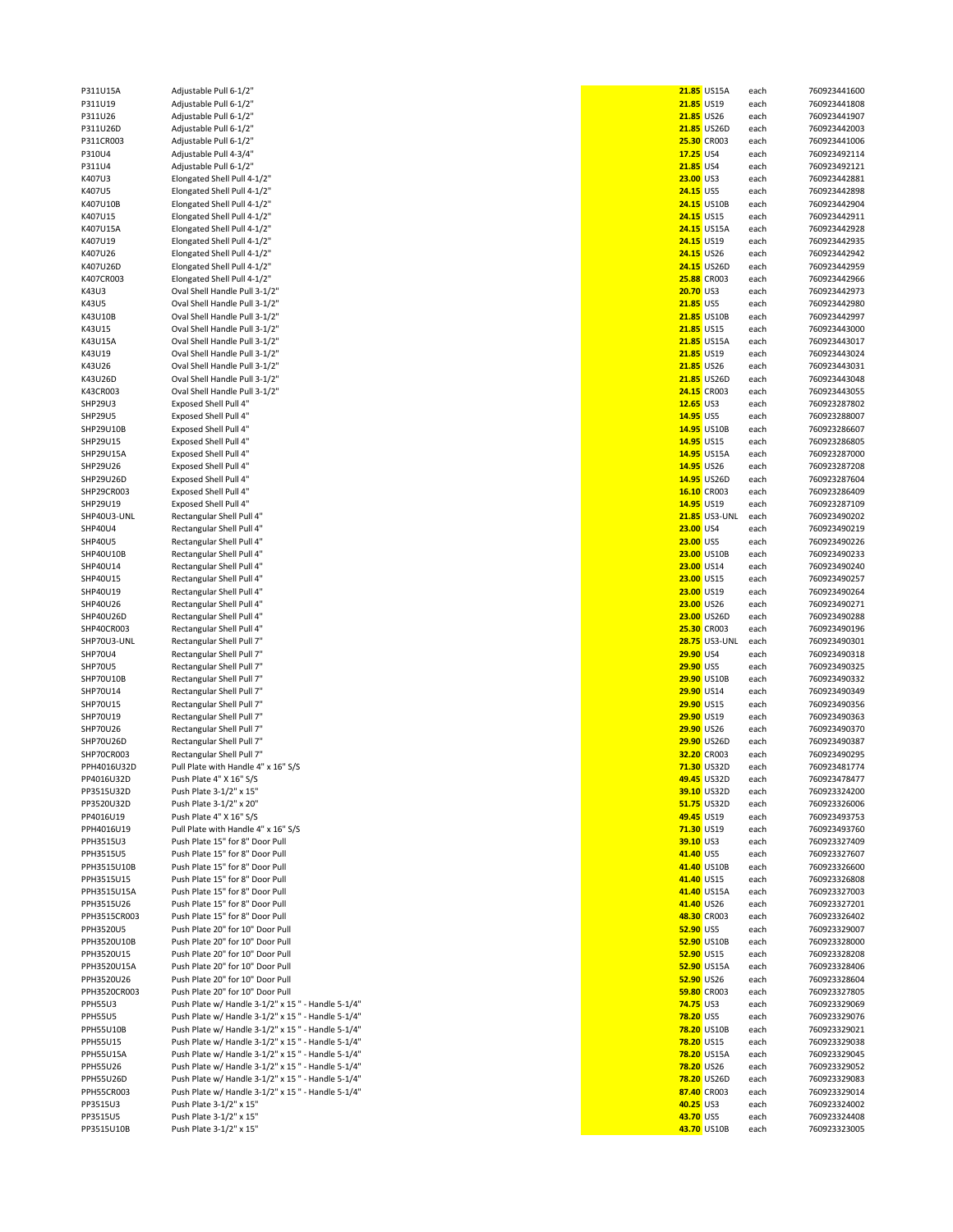| rraaioia    | LASH LIGHT 3-TIS VIT                             | נוכט <u>טזיכ<del>ר</del></u> |                    | eacu | 100323323203 |
|-------------|--------------------------------------------------|------------------------------|--------------------|------|--------------|
| PP3515U15A  | Push Plate 3-1/2" x 15"                          |                              | 43.70 US15A        | each | 760923323401 |
| PP3515U19   | Push Plate 3-1/2" x 15"                          | 43.70 US19                   |                    | each | 760923323456 |
| PP3515U26   | Push Plate 3-1/2" x 15"                          | 43.70 US26                   |                    | each | 760923323609 |
|             |                                                  |                              |                    |      |              |
| PP3515U26D  | Push Plate 3-1/2" x 15"                          |                              | 43.70 US26D        | each | 760923323807 |
| PP3515CR003 | Push Plate 3-1/2" x 15"                          |                              | <b>50.60 CR003</b> | each | 760923322800 |
| PP3520U3    | Push Plate 3-1/2" x 20"                          | 52.90 US3                    |                    | each | 760923325801 |
|             |                                                  |                              |                    |      |              |
| PP3520U5    | Push Plate 3-1/2" x 20"                          | 57.50 US5                    |                    | each | 760923326204 |
| PP3520U10B  | Push Plate 3-1/2" x 20"                          |                              | 57.50 US10B        | each | 760923324804 |
|             |                                                  |                              |                    |      |              |
| PP3520U15   | Push Plate 3-1/2" x 20"                          | 57.50 US15                   |                    | each | 760923325009 |
| PP3520U15A  | Push Plate 3-1/2" x 20"                          |                              | 57.50 US15A        | each | 760923325207 |
| PP3520U19   | Push Plate 3-1/2" x 20"                          | 57.50 US19                   |                    | each | 760923483396 |
|             |                                                  |                              |                    |      |              |
| PP3520U26   | Push Plate 3-1/2" x 20"                          | 57.50 US26                   |                    | each | 760923325405 |
| PP3520U26D  | Push Plate 3-1/2" x 20"                          |                              | 57.50 US26D        | each | 760923325603 |
| PP3520CR003 | Push Plate 3-1/2" x 20"                          |                              | 65.55 CR003        |      | 760923324606 |
|             |                                                  |                              |                    | each |              |
| PP2280U5    | Framed Push Plate, HD, 3 1/2" x 15"              | 115.00 US5                   |                    | each | 760923321704 |
| PP2280U10B  | Framed Push Plate, HD, 3 1/2" x 15"              | 115.00 US10B                 |                    | each | 760923321001 |
|             |                                                  |                              |                    |      |              |
| PP2280U15   | Framed Push Plate, HD, 3 1/2" x 15"              | 115.00 US15                  |                    | each | 760923321209 |
| PP2280U15A  | Framed Push Plate, HD, 3 1/2" x 15"              | 115.00 US15A                 |                    | each | 760923321407 |
|             |                                                  |                              |                    |      |              |
| PP2280U26   | Framed Push Plate, HD, 3 1/2" x 15"              | 115.00 US26                  |                    | each | 760923321605 |
| PP2280CR003 | Framed Push Plate, HD, 3 1/2" x 15"              | 136.85 CR003                 |                    | each | 760923320806 |
| PP2281U10B  | Framed Push Plate, HD, 3 1/2" x 20"              | 151.80 US10B                 |                    | each | 760923322008 |
|             |                                                  |                              |                    |      |              |
| PP2281U15   | Framed Push Plate, HD, 3 1/2" x 20"              | 151.80 US15                  |                    | each | 760923322206 |
| PP2281U15A  | Framed Push Plate, HD, 3 1/2" x 20"              | 151.80 US15A                 |                    | each | 760923322404 |
| PP2281U26   | Framed Push Plate, HD, 3 1/2" x 20"              | 151.80 US26                  |                    | each | 760923322602 |
|             |                                                  |                              |                    |      |              |
| PP2281CR003 | Framed Push Plate, HD, 3 1/2" x 20"              | 164.45 CR003                 |                    | each | 760923321803 |
| PPH3520U3   | Push Plate 20" for 10" Door Pull                 | <b>50.60 US3</b>             |                    | each | 760923328802 |
|             |                                                  |                              |                    |      |              |
| OHP620U3    | Off-Set Handle Pull, Back-To-Back Set            | 69.00 US3                    |                    | each | 760923474882 |
| OHP620U5    | Off-Set Handle Pull, Back-To-Back Set            | <b>74.75 US5</b>             |                    | each | 760923474899 |
| OHP620U10B  | Off-Set Handle Pull, Back-To-Back Set            |                              | 74.75 US10B        | each | 760923474820 |
|             |                                                  |                              |                    |      |              |
| OHP620U15   | Off-Set Handle Pull, Back-To-Back Set            | <b>74.75 US15</b>            |                    | each | 760923474837 |
| OHP620U15A  | Off-Set Handle Pull, Back-To-Back Set            |                              | <b>74.75 US15A</b> | each | 760923474844 |
|             |                                                  |                              |                    |      |              |
| OHP620U19   | Off-Set Handle Pull, Back-To-Back Set            | 74.75 US19                   |                    | each | 760923474851 |
| OHP620U26   | Off-Set Handle Pull, Back-To-Back Set            | <b>74.75 US26</b>            |                    | each | 760923474868 |
|             |                                                  |                              |                    |      |              |
| OHP620U26D  | Off-Set Handle Pull, Back-To-Back Set            |                              | <b>74.75 US26D</b> | each | 760923474875 |
| OHP620CR003 | Off-Set Handle Pull, Back-To-Back Set            |                              | 80.50 CR003        | each | 760923474813 |
| KS125U4     | MODERN SQUARE KNOB, 1-1/4" x 1-1/4", SOLID BRASS | 24.15 US4                    |                    |      | 760923493395 |
|             |                                                  |                              |                    |      |              |
| KS125U10B   | MODERN SQUARE KNOB, 1-1/4" x 1-1/4", SOLID BRASS |                              | 27.60 US10B        |      | 760923493401 |
| KS125U14    | MODERN SQUARE KNOB, 1-1/4" x 1-1/4", SOLID BRASS | 27.60 US14                   |                    |      | 760923493418 |
| KS125U15    | MODERN SQUARE KNOB, 1-1/4" x 1-1/4", SOLID BRASS | 27.60 US15                   |                    |      | 760923493425 |
|             |                                                  |                              |                    |      |              |
| KS125U19    | MODERN SQUARE KNOB, 1-1/4" x 1-1/4", SOLID BRASS | 27.60 US19                   |                    |      | 760923493432 |
| KS125U26    | MODERN SQUARE KNOB, 1-1/4" x 1-1/4", SOLID BRASS | 27.60 US26                   |                    |      | 760923493449 |
|             |                                                  |                              |                    |      |              |
| KS125U26D   | MODERN SQUARE KNOB, 1-1/4" x 1-1/4", SOLID BRASS |                              | 27.60 US26D        |      | 760923493456 |
| KS10U4      | Square Knob, Decorative, 1-3/16" x 1-3/16"       | 16.10 US4                    |                    | each | 760923489695 |
| KS10U5      | Square Knob, Decorative, 1-3/16" x 1-3/16"       | 16.10 US5                    |                    | each | 760923489701 |
|             |                                                  |                              |                    |      |              |
| KS10U10B    | Square Knob, Decorative, 1-3/16" x 1-3/16"       |                              | 16.10 US10B        | each | 760923489718 |
| KS10U14     | Square Knob, Decorative, 1-3/16" x 1-3/16"       | 16.10 US14                   |                    | each | 760923489725 |
|             |                                                  |                              |                    |      |              |
| KS10U15     | Square Knob, Decorative, 1-3/16" x 1-3/16"       | 16.10 US15                   |                    | each | 760923489732 |
| KS10U19     | Square Knob, Decorative, 1-3/16" x 1-3/16"       | 16.10 US19                   |                    | each | 760923489749 |
| KS10U26     | Square Knob, Decorative, 1-3/16" x 1-3/16"       | 16.10 US26                   |                    | each | 760923489756 |
|             |                                                  |                              |                    |      |              |
| KS10U26D    | Square Knob, Decorative, 1-3/16" x 1-3/16"       |                              | 16.10 US26D        | each | 760923489763 |
| KS10CR003   | Square Knob, Decorative, 1-3/16" x 1-3/16"       |                              | 17.25 CR003        | each | 760923489688 |
| AN138U4     | Contemporary Knob, Anvil, 3/4" x 1-1/2" x 7/8"   | 13.80 US4                    |                    | each | 760923489602 |
|             |                                                  |                              |                    |      |              |
| AN138U5     | Contemporary Knob, Anvil, 3/4" x 1-1/2" x 7/8"   | 13.80 US5                    |                    | each | 760923489619 |
| AN138U10B   | Contemporary Knob, Anvil, 3/4" x 1-1/2" x 7/8"   |                              | 13.80 US10B        | each | 760923489626 |
|             |                                                  |                              |                    |      |              |
| AN138U14    | Contemporary Knob, Anvil, 3/4" x 1-1/2" x 7/8"   | 13.80 US14                   |                    | each | 760923489633 |
| AN138U15    | Contemporary Knob, Anvil, 3/4" x 1-1/2" x 7/8'   | 13.80 US15                   |                    | eacn | 760923489640 |
| AN138U19    | Contemporary Knob, Anvil, 3/4" x 1-1/2" x 7/8"   | 13.80 US19                   |                    | each | 760923489657 |
|             | Contemporary Knob, Anvil, 3/4" x 1-1/2" x 7/8"   |                              |                    |      |              |
| AN138U26    |                                                  | 13.80 US26                   |                    | each | 760923489664 |
| AN138U26D   | Contemporary Knob, Anvil, 3/4" x 1-1/2" x 7/8"   |                              | 13.80 US26D        | each | 760923489671 |
| AN138CR003  | Contemporary Knob, Anvil, 3/4" x 1-1/2" x 7/8"   |                              | 16.10 CR003        | each | 760923489596 |
|             |                                                  |                              |                    |      |              |
| KE125U3     | Knob, Oval/Egg Shape                             | 11.50 US3                    |                    | each | 760923285808 |
| KE125U5     | Knob, Oval/Egg Shape                             | 12.65 US5                    |                    | each | 760923286003 |
| KE125U10B   | Knob, Oval/Egg Shape                             |                              | 12.65 US10B        | each | 760923284801 |
|             |                                                  |                              |                    |      |              |
| KE125U15    | Knob, Oval/Egg Shape                             | 12.65 US15                   |                    | each | 760923285006 |
| KE125U15A   | Knob, Oval/Egg Shape                             |                              | 12.65 US15A        | each | 760923285204 |
|             |                                                  |                              |                    |      |              |
| KE125U26    | Knob, Oval/Egg Shape                             | 12.65 US26                   |                    | each | 760923285402 |
| KE125U26D   | Knob, Oval/Egg Shape                             |                              | 12.65 US26D        | each | 760923285600 |
| KE125CR003  | Knob, Oval/Egg Shape                             |                              | 13.80 CR003        | each | 760923284603 |
|             |                                                  |                              |                    |      |              |
| CHAL10U4    | Contemporary Knob, Chalice, 1" Diam.             | 12.65 US4                    |                    | each | 760923489787 |
| CHAL10U5    | Contemporary Knob, Chalice, 1" Diam.             | 12.65 US5                    |                    | each | 760923489794 |
| CHAL10U10B  | Contemporary Knob, Chalice, 1" Diam.             |                              | 12.65 US10B        |      | 760923489800 |
|             |                                                  |                              |                    | each |              |
| CHAL10U15   | Contemporary Knob, Chalice, 1" Diam.             | 12.65 US15                   |                    | each | 760923489824 |
| CHAL10U14   | Contemporary Knob, Chalice, 1" Diam.             | 12.65 US14                   |                    | each | 760923489817 |
|             |                                                  |                              |                    |      |              |
| CHAL10U19   | Contemporary Knob, Chalice, 1" Diam.             | 12.65 US19                   |                    | each | 760923489831 |
| CHAL10U26   | Contemporary Knob, Chalice, 1" Diam.             | 12.65 US26                   |                    | each | 760923489848 |
|             |                                                  |                              |                    |      |              |
| CHAL10U26D  | Contemporary Knob, Chalice, 1" Diam.             |                              | 12.65 US26D        | each | 760923489855 |
| CHAL10CR003 | Contemporary Knob, Chalice, 1" Diam.             |                              | 14.95 CR003        | each | 760923489770 |
| KR114U3     | Knob Round Solid                                 | 11.50 US3                    |                    | each | 760923283224 |
|             |                                                  |                              |                    |      |              |
| KR114U5     | Knob Round Solid                                 | 13.80 US5                    |                    | each | 760923283248 |
| KR114U10B   | Knob Round Solid                                 |                              | 13.80 US10B        | each | 760923283125 |
|             |                                                  |                              |                    |      |              |
| KR114U15    |                                                  |                              |                    |      |              |
|             | Knob Round Solid                                 | 13.80 US15                   |                    | each | 760923283149 |
| KR114U15A   | Knob Round Solid                                 |                              | 13.80 US15A        | each | 760923283163 |
|             |                                                  |                              |                    |      |              |
| KR114U26    | Knob Round Solid                                 | 13.80 US26                   |                    | each | 760923283187 |

| PP3515U15   | Push Plate 3-1/2" x 15"                          | 43.70 US15        |                    | each | 760923323203 |
|-------------|--------------------------------------------------|-------------------|--------------------|------|--------------|
| PP3515U15A  | Push Plate 3-1/2" x 15"                          |                   | 43.70 US15A        | each | 760923323401 |
| PP3515U19   | Push Plate 3-1/2" x 15"                          | 43.70 US19        |                    | each | 760923323456 |
| PP3515U26   | Push Plate 3-1/2" x 15"                          | 43.70 US26        |                    | each | 760923323609 |
| PP3515U26D  | Push Plate 3-1/2" x 15"                          |                   | 43.70 US26D        |      | 760923323807 |
|             |                                                  |                   |                    | each |              |
| PP3515CR003 | Push Plate 3-1/2" x 15"                          |                   | <b>50.60 CR003</b> | each | 760923322800 |
| PP3520U3    | Push Plate 3-1/2" x 20"                          | 52.90 US3         |                    | each | 760923325801 |
| PP3520U5    | Push Plate 3-1/2" x 20"                          | 57.50 US5         |                    | each | 760923326204 |
|             | Push Plate 3-1/2" x 20"                          |                   | 57.50 US10B        |      |              |
| PP3520U10B  |                                                  |                   |                    | each | 760923324804 |
| PP3520U15   | Push Plate 3-1/2" x 20"                          | 57.50 US15        |                    | each | 760923325009 |
| PP3520U15A  | Push Plate 3-1/2" x 20"                          |                   | 57.50 US15A        | each | 760923325207 |
| PP3520U19   | Push Plate 3-1/2" x 20"                          | 57.50 US19        |                    | each | 760923483396 |
|             |                                                  |                   |                    |      |              |
| PP3520U26   | Push Plate 3-1/2" x 20"                          | 57.50 US26        |                    | each | 760923325405 |
| PP3520U26D  | Push Plate 3-1/2" x 20"                          |                   | 57.50 US26D        | each | 760923325603 |
| PP3520CR003 | Push Plate 3-1/2" x 20"                          |                   | 65.55 CR003        | each | 760923324606 |
|             |                                                  |                   |                    |      |              |
| PP2280U5    | Framed Push Plate, HD, 3 1/2" x 15"              | 115.00 US5        |                    | each | 760923321704 |
| PP2280U10B  | Framed Push Plate, HD, 3 1/2" x 15"              | 115.00 US10B      |                    | each | 760923321001 |
| PP2280U15   | Framed Push Plate, HD, 3 1/2" x 15"              | 115.00 US15       |                    | each | 760923321209 |
| PP2280U15A  | Framed Push Plate, HD, 3 1/2" x 15"              | 115.00 US15A      |                    | each | 760923321407 |
|             |                                                  |                   |                    |      |              |
| PP2280U26   | Framed Push Plate, HD, 3 1/2" x 15"              | 115.00 US26       |                    | each | 760923321605 |
| PP2280CR003 | Framed Push Plate, HD, 3 1/2" x 15"              | 136.85 CR003      |                    | each | 760923320806 |
| PP2281U10B  | Framed Push Plate, HD, 3 1/2" x 20"              | 151.80 US10B      |                    | each | 760923322008 |
|             |                                                  |                   |                    |      |              |
| PP2281U15   | Framed Push Plate, HD, 3 1/2" x 20"              | 151.80 US15       |                    | each | 760923322206 |
| PP2281U15A  | Framed Push Plate, HD, 3 1/2" x 20"              | 151.80 US15A      |                    | each | 760923322404 |
| PP2281U26   | Framed Push Plate, HD, 3 1/2" x 20"              | 151.80 US26       |                    | each | 760923322602 |
| PP2281CR003 | Framed Push Plate, HD, 3 1/2" x 20"              | 164.45 CR003      |                    | each | 760923321803 |
|             |                                                  |                   |                    |      |              |
| PPH3520U3   | Push Plate 20" for 10" Door Pull                 | <b>50.60 US3</b>  |                    | each | 760923328802 |
| OHP620U3    | Off-Set Handle Pull, Back-To-Back Set            | 69.00 US3         |                    | each | 760923474882 |
| OHP620U5    | Off-Set Handle Pull, Back-To-Back Set            | <b>74.75 US5</b>  |                    | each | 760923474899 |
|             |                                                  |                   |                    |      |              |
| OHP620U10B  | Off-Set Handle Pull, Back-To-Back Set            |                   | <b>74.75 US10B</b> | each | 760923474820 |
| OHP620U15   | Off-Set Handle Pull, Back-To-Back Set            | <b>74.75 US15</b> |                    | each | 760923474837 |
| OHP620U15A  | Off-Set Handle Pull, Back-To-Back Set            |                   | <b>74.75 US15A</b> | each | 760923474844 |
|             |                                                  | 74.75 US19        |                    |      |              |
| OHP620U19   | Off-Set Handle Pull, Back-To-Back Set            |                   |                    | each | 760923474851 |
| OHP620U26   | Off-Set Handle Pull, Back-To-Back Set            | 74.75 US26        |                    | each | 760923474868 |
| OHP620U26D  | Off-Set Handle Pull, Back-To-Back Set            |                   | <b>74.75 US26D</b> | each | 760923474875 |
| OHP620CR003 | Off-Set Handle Pull, Back-To-Back Set            |                   | 80.50 CR003        | each | 760923474813 |
|             |                                                  |                   |                    |      |              |
| KS125U4     | MODERN SQUARE KNOB, 1-1/4" x 1-1/4", SOLID BRASS | 24.15 US4         |                    |      | 760923493395 |
| KS125U10B   | MODERN SQUARE KNOB, 1-1/4" x 1-1/4", SOLID BRASS |                   | 27.60 US10B        |      | 760923493401 |
| KS125U14    | MODERN SQUARE KNOB, 1-1/4" x 1-1/4", SOLID BRASS | 27.60 US14        |                    |      | 760923493418 |
|             |                                                  |                   |                    |      |              |
| KS125U15    | MODERN SQUARE KNOB, 1-1/4" x 1-1/4", SOLID BRASS | 27.60 US15        |                    |      | 760923493425 |
| KS125U19    | MODERN SQUARE KNOB, 1-1/4" x 1-1/4", SOLID BRASS | 27.60 US19        |                    |      | 760923493432 |
| KS125U26    | MODERN SQUARE KNOB, 1-1/4" x 1-1/4", SOLID BRASS | 27.60 US26        |                    |      | 760923493449 |
|             |                                                  |                   |                    |      |              |
| KS125U26D   | MODERN SQUARE KNOB, 1-1/4" x 1-1/4", SOLID BRASS |                   | 27.60 US26D        |      | 760923493456 |
| KS10U4      | Square Knob, Decorative, 1-3/16" x 1-3/16"       | 16.10 US4         |                    | each | 760923489695 |
| KS10U5      | Square Knob, Decorative, 1-3/16" x 1-3/16"       | 16.10 US5         |                    | each | 760923489701 |
| KS10U10B    | Square Knob, Decorative, 1-3/16" x 1-3/16"       |                   | 16.10 US10B        | each | 760923489718 |
|             |                                                  |                   |                    |      |              |
| KS10U14     | Square Knob, Decorative, 1-3/16" x 1-3/16"       | 16.10 US14        |                    | each | 760923489725 |
| KS10U15     | Square Knob, Decorative, 1-3/16" x 1-3/16"       | 16.10 US15        |                    | each | 760923489732 |
| KS10U19     | Square Knob, Decorative, 1-3/16" x 1-3/16"       | 16.10 US19        |                    | each | 760923489749 |
|             |                                                  |                   |                    |      |              |
| KS10U26     | Square Knob, Decorative, 1-3/16" x 1-3/16"       | 16.10 US26        |                    | each | 760923489756 |
| KS10U26D    | Square Knob, Decorative, 1-3/16" x 1-3/16"       |                   | 16.10 US26D        | each | 760923489763 |
| KS10CR003   | Square Knob, Decorative, 1-3/16" x 1-3/16"       |                   | 17.25 CR003        | each | 760923489688 |
| AN138U4     | Contemporary Knob, Anvil, 3/4" x 1-1/2" x 7/8"   | 13.80 US4         |                    | each | 760923489602 |
|             |                                                  |                   |                    |      |              |
| AN138U5     | Contemporary Knob, Anvil, 3/4" x 1-1/2" x 7/8"   | 13.80 US5         |                    | each | 760923489619 |
| AN138U10B   | Contemporary Knob, Anvil, 3/4" x 1-1/2" x 7/8"   |                   | 13.80 US10B        | each | 760923489626 |
| AN138U14    | Contemporary Knob, Anvil, 3/4" x 1-1/2" x 7/8"   | 13.80 US14        |                    | each | 760923489633 |
|             |                                                  |                   |                    |      |              |
| AN138U15    | Contemporary Knob, Anvil, 3/4" x 1-1/2" x 7/8"   | 13.80 US15        |                    | each | 760923489640 |
| AN138U19    | Contemporary Knob, Anvil, 3/4" x 1-1/2" x 7/8"   | 13.80 US19        |                    | each | 760923489657 |
| AN138U26    | Contemporary Knob, Anvil, 3/4" x 1-1/2" x 7/8"   | 13.80 US26        |                    | each | 760923489664 |
| AN138U26D   | Contemporary Knob, Anvil, 3/4" x 1-1/2" x 7/8"   |                   | 13.80 US26D        | each | 760923489671 |
| AN138CR003  |                                                  |                   | 16.10 CR003        |      |              |
|             | Contemporary Knob, Anvil, 3/4" x 1-1/2" x 7/8"   |                   |                    | each | 760923489596 |
| KE125U3     | Knob, Oval/Egg Shape                             | 11.50 US3         |                    | each | 760923285808 |
| KE125U5     | Knob, Oval/Egg Shape                             | 12.65 US5         |                    | each | 760923286003 |
| KE125U10B   | Knob, Oval/Egg Shape                             |                   | 12.65 US10B        | each | 760923284801 |
|             |                                                  |                   |                    |      |              |
| KE125U15    | Knob, Oval/Egg Shape                             | 12.65 US15        |                    | each | 760923285006 |
| KE125U15A   | Knob, Oval/Egg Shape                             |                   | 12.65 US15A        | each | 760923285204 |
| KE125U26    | Knob, Oval/Egg Shape                             | 12.65 US26        |                    | each | 760923285402 |
|             |                                                  |                   |                    |      |              |
| KE125U26D   | Knob, Oval/Egg Shape                             |                   | 12.65 US26D        | each | 760923285600 |
| KE125CR003  | Knob, Oval/Egg Shape                             |                   | 13.80 CR003        | each | 760923284603 |
| CHAL10U4    | Contemporary Knob, Chalice, 1" Diam.             | 12.65 US4         |                    | each | 760923489787 |
| CHAL10U5    | Contemporary Knob, Chalice, 1" Diam.             | 12.65 US5         |                    | each | 760923489794 |
|             |                                                  |                   |                    |      |              |
| CHAL10U10B  | Contemporary Knob, Chalice, 1" Diam.             |                   | 12.65 US10B        | each | 760923489800 |
| CHAL10U15   | Contemporary Knob, Chalice, 1" Diam.             | 12.65 US15        |                    | each | 760923489824 |
| CHAL10U14   | Contemporary Knob, Chalice, 1" Diam.             | 12.65 US14        |                    | each | 760923489817 |
|             |                                                  |                   |                    |      |              |
| CHAL10U19   | Contemporary Knob, Chalice, 1" Diam.             | 12.65 US19        |                    | each | 760923489831 |
| CHAL10U26   | Contemporary Knob, Chalice, 1" Diam.             | 12.65 US26        |                    | each | 760923489848 |
| CHAL10U26D  | Contemporary Knob, Chalice, 1" Diam.             |                   | 12.65 US26D        | each | 760923489855 |
| CHAL10CR003 | Contemporary Knob, Chalice, 1" Diam.             |                   | 14.95 CR003        | each | 760923489770 |
|             |                                                  |                   |                    |      |              |
| KR114U3     | Knob Round Solid                                 | 11.50 US3         |                    | each | 760923283224 |
| KR114U5     | Knob Round Solid                                 | 13.80 US5         |                    | each | 760923283248 |
| KR114U10B   | Knob Round Solid                                 |                   | 13.80 US10B        | each | 760923283125 |
| KR114U15    | Knob Round Solid                                 | 13.80 US15        |                    | each | 760923283149 |
|             |                                                  |                   |                    |      |              |
| KR114U15A   | Knob Round Solid                                 |                   | 13.80 US15A        | each | 760923283163 |
| KR114U26    | Knob Round Solid                                 | 13.80 US26        |                    | each | 760923283187 |
|             |                                                  |                   |                    |      |              |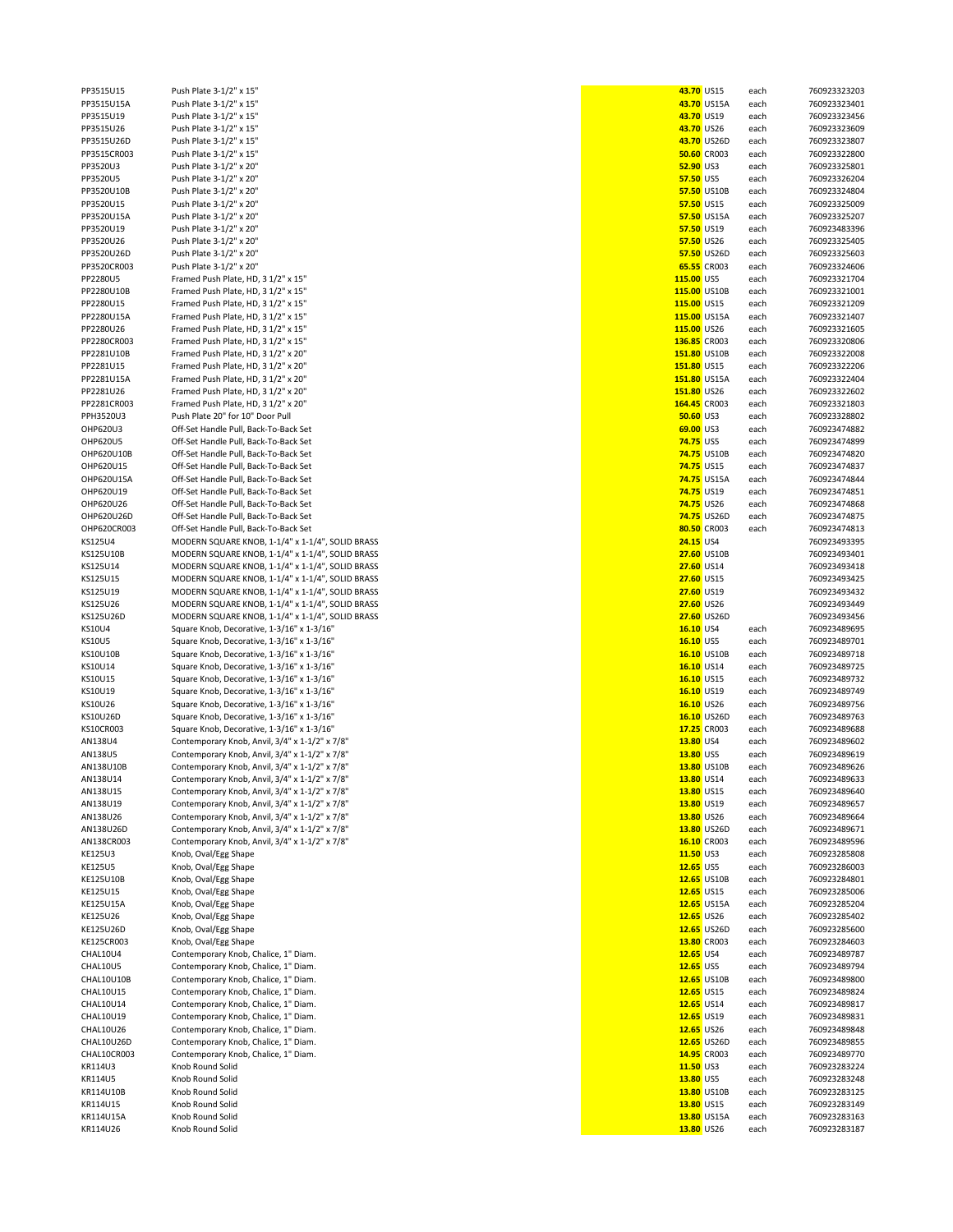| nob Round Solid                                                          |
|--------------------------------------------------------------------------|
| nob Round Solid<br>nob Round Solid                                       |
| nob Round Solid                                                          |
| nob Round Hollow                                                         |
| nob Round Hollow<br>nob Round Hollow                                     |
| nob Round Hollow                                                         |
| nob Round Hollow                                                         |
| nob Round Hollow                                                         |
| nob Round Hollow<br>Inob Cone Cabinet 1"                                 |
| Inob Cone Cabinet 1"                                                     |
| Inob Cone Cabinet 1"                                                     |
| Inob Cone Cabinet 1"<br>Inob Cone Cabinet 1"                             |
| Inob Cone Cabinet 1"                                                     |
| Inob Cone Cabinet 1"                                                     |
| Inob Cone Cabinet 1"                                                     |
| Inob Cone Cabinet 1"<br>Inob Cone Cabinet 1"                             |
| nob Cone Cabinet 1-1/8"                                                  |
| nob Cone Cabinet 1-1/8"                                                  |
| nob Cone Cabinet 1-1/8"<br>nob Cone Cabinet 1-1/8"                       |
| Inob Cone Cabinet 1-1/8"                                                 |
| nob Cone Cabinet 1-1/8"                                                  |
| nob Cone Cabinet 1-1/8"                                                  |
| nob Cone Cabinet 1-1/8"<br>nob Cone Cabinet 1-1/8"                       |
| nob Cone Cabinet 1-1/8"                                                  |
| (nob Round w/ Groove                                                     |
| (nob Round w/ Groove<br>(nob Round w/ Groove                             |
| (nob Round w/ Groove                                                     |
| (nob Round w/ Groove                                                     |
| (nob Round w/ Groove<br>(nob Round w/ Groove                             |
| (nob Round w/ Groove                                                     |
| (nob Round w/ Groove                                                     |
| (nob HD w/ Groove<br>(nob HD w/ Groove                                   |
| (nob HD w/ Groove                                                        |
| (nob HD w/ Groove                                                        |
| (nob HD w/ Groove<br>(nob HD w/ Groove                                   |
| (nob HD w/ Groove                                                        |
| (nob HD w/ Groove                                                        |
| (nob HD w/ Groove<br>lase Plate for Knobs, 1-1/4" Diam.                  |
| Base Plate for Knobs, 1-1/4" Diam.                                       |
| lase Plate for Knobs, 1-1/4" Diam.                                       |
| Base Plate for Knobs, 1-1/4" Diam.                                       |
| lase Plate for Knobs, 1-1/4" Diam.<br>Base Plate for Knobs, 1-1/4" Diam. |
| Base Plate for Knobs, 1-1/4"<br>Diam.                                    |
| lase Plate for Knobs, 1-1/4" Diam.                                       |
| Base Plate for Knobs, 1" Diam.<br>Base Plate for Knobs, 1" Diam.         |
| Base Plate for Knobs, 1" Diam.                                           |
| Base Plate for Knobs, 1" Diam.                                           |
| Base Plate for Knobs, 1" Diam.<br>Base Plate for Knobs, 1" Diam.         |
| Base Plate for Knobs, 1" Diam.                                           |
| Base Plate for Knobs, 1" Diam.                                           |
| lase Plate for Knobs, 1-1/2" Diam.<br>Base Plate for Knobs, 1-1/2" Diam. |
| 3ase Plate for Knobs, 1-1/2" Diam.                                       |
| lase Plate for Knobs, 1-1/2" Diam.                                       |
| Base Plate for Knobs, 1-1/2" Diam.                                       |
| Base Plate for Knobs, 1-1/2" Diam.<br>lase Plate for Knobs, 1-1/2" Diam. |
| Base Plate for Knobs, 1-1/2" Diam.                                       |
| ull, 4" Overall                                                          |
| ull, 4" Overall<br>ull, 4" Overall                                       |
| ull, 4" Overall                                                          |
| ull, 4" Overall                                                          |
| ull, 4" Overall<br>ull, 4" Overall                                       |
| ull, 4" Overall                                                          |
| ull, 4" Overall                                                          |
| ull, 4" Overall<br>ull, 6" Overall                                       |
|                                                                          |

| KR114U26D        | Knob Round Solid                   |                 | 13.80 US26D        | each | 760923283200 |
|------------------|------------------------------------|-----------------|--------------------|------|--------------|
| KR114CR003       | Knob Round Solid                   |                 | 16.10 CR003        | each | 760923283101 |
| KR114U14         | Knob Round Solid                   | 13.80 US14      |                    | each | 760923283132 |
| KR114U19         | Knob Round Solid                   | 13.80 US19      |                    | each | 760923283170 |
| KRH114U3         | Knob Round Hollow                  | 8.05 US3        |                    | each | 760923283385 |
|                  |                                    |                 |                    |      |              |
| KRH114U5         | Knob Round Hollow                  | 9.20 US5        |                    | each | 760923283408 |
| KRH114U10B       | Knob Round Hollow                  |                 | 9.20 US10B         | each | 760923283286 |
| KRH114U15        | Knob Round Hollow                  |                 | 9.20 US15          | each | 760923283309 |
| KRH114U15A       | Knob Round Hollow                  |                 | 9.20 US15A         | each | 760923283323 |
|                  |                                    |                 |                    |      |              |
| KRH114U26        | Knob Round Hollow                  |                 | 9.20 US26          | each | 760923283347 |
| KRH114U26D       | Knob Round Hollow                  |                 | 9.20 US26D         | each | 760923283361 |
| KC20U3           | Knob Cone Cabinet 1"               | 8.05 US3        |                    | each | 760923282777 |
| KC20U5           | Knob Cone Cabinet 1"               | 9.20 US5        |                    | each | 760923282791 |
|                  |                                    |                 |                    |      |              |
| KC20U10B         | Knob Cone Cabinet 1"               |                 | 9.20 US10B         | each | 760923282715 |
| KC20U15          | Knob Cone Cabinet 1"               |                 | 9.20 US15          | each | 760923282722 |
| KC20U15A         | Knob Cone Cabinet 1"               |                 | 9.20 US15A         | each | 760923282739 |
| KC20U19          | Knob Cone Cabinet 1"               |                 | 9.20 US19          | each | 760923282746 |
|                  |                                    |                 |                    |      |              |
| KC20U26          | Knob Cone Cabinet 1"               |                 | 9.20 US26          | each | 760923282753 |
| KC20U26D         | Knob Cone Cabinet 1"               |                 | 9.20 US26D         | each | 760923282760 |
| KC20CR003        | Knob Cone Cabinet 1"               |                 | 10.35 CR003        | each | 760923282708 |
|                  |                                    |                 |                    |      |              |
| KC20U32D         | Knob Cone Cabinet 1"               |                 | 10.35 US32D        | each | 760923282784 |
| KC24U5           | Knob Cone Cabinet 1-1/8"           | 11.50 US5       |                    | each | 760923282890 |
| KC24U10B         | Knob Cone Cabinet 1-1/8"           |                 | 11.50 US10B        | each | 760923282814 |
| KC24U15          | Knob Cone Cabinet 1-1/8"           | 11.50 US15      |                    | each | 760923282821 |
|                  |                                    |                 |                    |      |              |
| KC24U15A         | Knob Cone Cabinet 1-1/8"           |                 | 11.50 US15A        | each | 760923282838 |
| KC24U19          | Knob Cone Cabinet 1-1/8"           | 11.50 US19      |                    | each | 760923282845 |
| KC24U26          | Knob Cone Cabinet 1-1/8"           | 11.50 US26      |                    | each | 760923282852 |
|                  | Knob Cone Cabinet 1-1/8"           |                 |                    |      |              |
| KC24U26D         |                                    |                 | 11.50 US26D        | each | 760923282869 |
| KC24CR003        | Knob Cone Cabinet 1-1/8"           |                 | 13.80 CR003        | each | 760923282807 |
| KC24U3           | Knob Cone Cabinet 1-1/8"           | $10.35$ US3     |                    | each | 760923282876 |
| KC24U32D         | Knob Cone Cabinet 1-1/8"           |                 | 13.80 US32D        | each | 760923282883 |
|                  |                                    |                 |                    |      |              |
| KR119U3          | Knob Round w/ Groove               | 12.65 US3       |                    | each | 760923283569 |
| KR119U5          | Knob Round w/ Groove               | 14.95 US5       |                    | each | 760923283583 |
| KR119U10B        | Knob Round w/ Groove               |                 | 14.95 US10B        | each | 760923283446 |
| KR119U15         | Knob Round w/ Groove               | 14.95 US15      |                    | each | 760923283460 |
|                  |                                    |                 |                    |      |              |
| KR119U15A        | Knob Round w/ Groove               |                 | 14.95 US15A        | each | 760923283484 |
| KR119U19         | Knob Round w/ Groove               | 14.95 US19      |                    | each | 760923283507 |
| KR119U26         | Knob Round w/ Groove               | 14.95 US26      |                    | each | 760923283521 |
|                  |                                    |                 |                    |      |              |
| KR119U26D        | Knob Round w/ Groove               |                 | 14.95 US26D        | each | 760923283545 |
| KR119CR003       | Knob Round w/ Groove               |                 | 17.25 CR003        | each | 760923283422 |
| KRB175U3         | Knob HD w/ Groove                  | 21.85 US3       |                    | each | 760923476879 |
| KRB175U5         | Knob HD w/ Groove                  | 24.15 US5       |                    | each | 760923476886 |
|                  |                                    |                 |                    |      |              |
| KRB175U10B       | Knob HD w/ Groove                  |                 | <b>24.15 US10B</b> | each | 760923476817 |
| KRB175U15        | Knob HD w/ Groove                  | 24.15 US15      |                    | each | 760923476824 |
| KRB175U15A       | Knob HD w/ Groove                  |                 | 24.15 US15A        | each | 760923476831 |
| KRB175U19        | Knob HD w/ Groove                  | 24.15 US19      |                    |      | 760923476848 |
|                  |                                    |                 |                    | each |              |
| KRB175U26        | Knob HD w/ Groove                  | 24.15 US26      |                    | each | 760923476855 |
| KRB175U26D       | Knob HD w/ Groove                  |                 | 24.15 US26D        | each | 760923476862 |
| KRB175CR003      | Knob HD w/ Groove                  |                 | 27.60 CR003        | each | 760923476800 |
|                  |                                    |                 |                    |      |              |
| <b>BPRK125U3</b> | Base Plate for Knobs, 1-1/4" Diam. | 4.03 US3        |                    | each | 760923286072 |
| <b>BPRK125U5</b> | Base Plate for Knobs, 1-1/4" Diam. | 4.60 US5        |                    | each | 760923286089 |
| BPRK125U10B      | Base Plate for Knobs, 1-1/4" Diam. |                 | 4.60 US10B         | each | 760923286027 |
| BPRK125U15       | Base Plate for Knobs, 1-1/4" Diam. |                 | 4.60 US15          | each | 760923286034 |
|                  |                                    |                 |                    |      |              |
| BPRK125U15A      | Base Plate for Knobs, 1-1/4" Diam. |                 | 4.60 US15A         | each | 760923286041 |
| BPRK125U26       | Base Plate for Knobs, 1-1/4" Diam. |                 | 4.60 US26          | each | 760923286058 |
| BPRK125U26D      | Base Plate for Knobs, 1-1/4" Diam. |                 | 4.60 US26D         | each | 760923286065 |
| BPRK125CR003     | Base Plate for Knobs, 1-1/4" Diam. |                 | <b>5.18</b> CR003  | each | 760923286010 |
|                  |                                    |                 |                    |      |              |
| BPRC100U3        | Base Plate for Knobs, 1" Diam.     | <b>5.18 US3</b> |                    | each | 760923476619 |
| <b>BPRC100U5</b> | Base Plate for Knobs, 1" Diam.     | <b>5.75 US5</b> |                    | each | 760923476626 |
| BPRC100U10B      | Base Plate for Knobs, 1" Diam.     |                 | <b>5.75 US10B</b>  | each | 760923476565 |
| BPRC100U15       | Base Plate for Knobs, 1" Diam.     |                 | <b>5.75 US15</b>   | each | 760923476572 |
|                  | Base Plate for Knobs, 1" Diam.     |                 | <b>5.75</b> US15A  |      | 760923476589 |
| BPRC100U15A      |                                    |                 |                    | each |              |
| BPRC100U26       | Base Plate for Knobs, 1" Diam.     |                 | 5.75 US26          | each | 760923476596 |
| BPRC100U26D      | Base Plate for Knobs, 1" Diam.     |                 | <b>5.75</b> US26D  | each | 760923476602 |
| BPRC100CR003     | Base Plate for Knobs, 1" Diam.     |                 | 6.90 CR003         | each | 760923476558 |
|                  |                                    |                 |                    |      |              |
| BPRC150U3        | Base Plate for Knobs, 1-1/2" Diam. | 6.33 US3        |                    | each | 760923476695 |
| BPRC150U5        | Base Plate for Knobs, 1-1/2" Diam. | 6.90 US5        |                    | each | 760923476701 |
| BPRC150U10B      | Base Plate for Knobs, 1-1/2" Diam. |                 | 6.90 US10B         | each | 760923476640 |
| BPRC150U15       | Base Plate for Knobs, 1-1/2" Diam. |                 | 6.90 US15          | each | 760923476657 |
|                  |                                    |                 |                    |      |              |
| BPRC150U15A      | Base Plate for Knobs, 1-1/2" Diam. |                 | 6.90 US15A         | each | 760923476664 |
| BPRC150U26       | Base Plate for Knobs, 1-1/2" Diam. |                 | 6.90 US26          | each | 760923476671 |
| BPRC150U26D      | Base Plate for Knobs, 1-1/2" Diam. |                 | 6.90 US26D         | each | 760923476688 |
| BPRC150CR003     | Base Plate for Knobs, 1-1/2" Diam. |                 | 8.05 CR003         | each | 760923476633 |
|                  |                                    |                 |                    |      |              |
| WP026U3          | Pull, 4" Overall                   | 10.93 US3       |                    | each | 760923414871 |
| WP026U5          | Pull, 4" Overall                   | 11.50 US5       |                    | each | 760923414888 |
| WP026U10B        | Pull, 4" Overall                   |                 | 11.50 US10B        | each | 760923414819 |
|                  |                                    |                 |                    |      |              |
| WP026U14         | Pull, 4" Overall                   | 11.50 US14      |                    | each | 760923414895 |
| WP026U15         | Pull, 4" Overall                   | 11.50 US15      |                    | each | 760923414826 |
| WP026U15A        | Pull, 4" Overall                   |                 | 11.50 US15A        | each | 760923414833 |
| WP026U19         | Pull, 4" Overall                   | 11.50 US19      |                    | each | 760923414840 |
|                  |                                    |                 |                    |      |              |
| WP026U26         | Pull, 4" Overall                   | 11.50 US26      |                    | each | 760923414857 |
| WP026U26D        | Pull, 4" Overall                   |                 | 11.50 US26D        | each | 760923414864 |
| WP026U3-UNL      | Pull, 4" Overall                   |                 | 10.93 US3-UNL      | each | 760923414901 |
| WP27U3           | Pull, 6" Overall                   | 33.93 US3       |                    | each | 760923414604 |
|                  |                                    |                 |                    |      |              |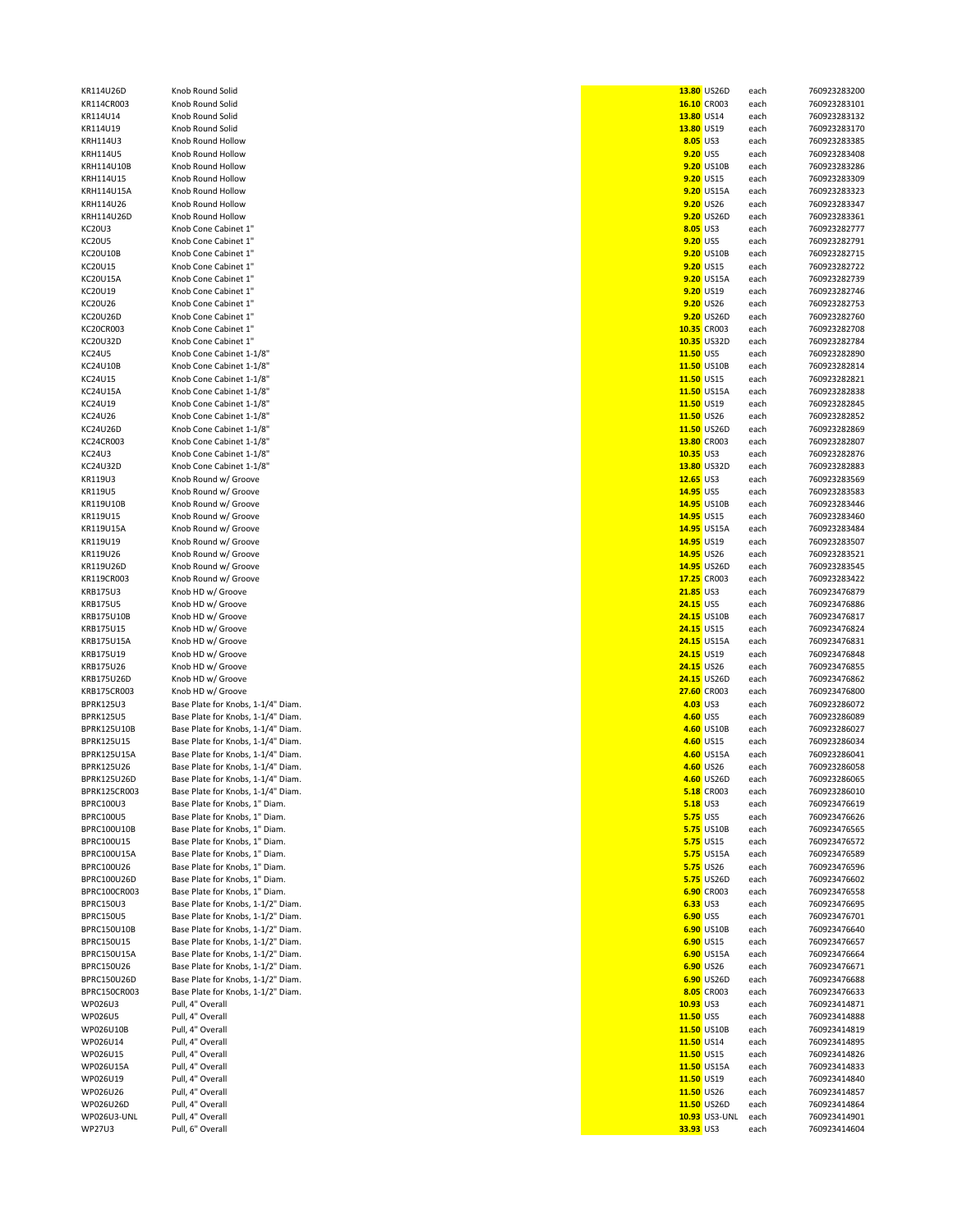| WP27U5           | Pull, 6" Overall                                              |                  | 35.65 US5            | each | 760923414802 |
|------------------|---------------------------------------------------------------|------------------|----------------------|------|--------------|
| WP27U10B         | Pull, 6" Overall                                              |                  | 35.65 US10B          | each | 760923413607 |
| WP27U15          | Pull, 6" Overall                                              |                  | 35.65 US15           | each | 760923413805 |
|                  |                                                               |                  |                      |      |              |
| WP27U15A         | Pull, 6" Overall                                              |                  | <b>35.65 US15A</b>   | each | 760923414000 |
| WP27U19          | Pull, 6" Overall                                              |                  | 35.65 US19           | each | 760923414109 |
| WP27U26          | Pull, 6" Overall                                              |                  | 35.65 US26           | each | 760923414208 |
| WP27U26D         | Pull, 6" Overall                                              |                  | 35.65 US26D          | each | 760923414406 |
| WP27CR003        | Pull, 6" Overall                                              |                  | 37.95 CR003          | each | 760923413409 |
|                  |                                                               |                  |                      |      |              |
| KP634U32D        | Kick Plate 6" x 34 " S/S                                      |                  | 59.80 US32D          | each | 760923478460 |
| KP634U19         | Kick Plate 6" x 34 " S/S                                      |                  | 59.80 US32DUS1! each |      | 760923493722 |
| KP834U32D        | Kick Plate 8" x 34 " S/S                                      |                  | 74.75 US32D          | each | 760923478453 |
| KP834U19         | Kick Plate 8" x 34 " S/S                                      |                  | 74.75 US32DUS1! each |      | 760923493739 |
| KP1034U32D       | Kick Plate 10" x 34" S/S                                      |                  | 85.10 US32D          | each | 760923478750 |
|                  |                                                               |                  |                      |      |              |
| KP1034U19        | Kick Plate 10" x 34" S/S                                      |                  | 85.10 US32DUS1! each |      | 760923493746 |
| <b>FRP175U3</b>  | Flush Ring Pull, 1-3/4" x 1-3/8"                              |                  | 13.80 US3            | each | 760923278800 |
| <b>FRP175U5</b>  | Flush Ring Pull, 1-3/4" x 1-3/8"                              |                  | 16.10 US5            | each | 760923279005 |
| FRP175U10B       | Flush Ring Pull, 1-3/4" x 1-3/8"                              |                  | 16.10 US10B          | each | 760923277605 |
|                  |                                                               |                  |                      |      | 760923278008 |
| FRP175U15        | Flush Ring Pull, 1-3/4" x 1-3/8"                              |                  | 16.10 US15           | each |              |
| FRP175U15A       | Flush Ring Pull, 1-3/4" x 1-3/8"                              |                  | 16.10 US15A          | each | 760923278206 |
| FRP175U19        | Flush Ring Pull, 1-3/4" x 1-3/8"                              |                  | 16.10 US19           | each | 760923278305 |
| FRP175U26        | Flush Ring Pull, 1-3/4" x 1-3/8"                              |                  | 16.10 US26           | each | 760923278404 |
| FRP175U26D       | Flush Ring Pull, 1-3/4" x 1-3/8"                              |                  | 16.10 US26D          | each | 760923278602 |
|                  |                                                               |                  |                      |      |              |
| FRP175CR003      | Flush Ring Pull, 1-3/4" x 1-3/8"                              |                  | 19.55 CR003          | each | 760923277407 |
| FRP25U3          | Flush Ring Pull, 2-1/2" x 1-7/8"                              |                  | 21.85 US3            | each | 760923280209 |
| <b>FRP25U5</b>   | Flush Ring Pull, 2-1/2" x 1-7/8"                              |                  | 26.45 US5            | each | 760923280308 |
| <b>FRP25U10B</b> | Flush Ring Pull, 2-1/2" x 1-7/8"                              |                  | <b>26.45 US10B</b>   | each | 760923279401 |
|                  |                                                               |                  |                      |      |              |
| <b>FRP25U15</b>  | Flush Ring Pull, 2-1/2" x 1-7/8"                              |                  | 26.45 US15           | each | 760923279807 |
| FRP25U15A        | Flush Ring Pull, 2-1/2" x 1-7/8"                              |                  | <b>26.45 US15A</b>   | each | 760923279906 |
| <b>FRP25U19</b>  | Flush Ring Pull, 2-1/2" x 1-7/8"                              |                  | 26.45 US19           | each | 760923279500 |
| <b>FRP25U26</b>  | Flush Ring Pull, 2-1/2" x 1-7/8"                              |                  | 26.45 US26           | each | 760923280001 |
|                  |                                                               |                  |                      |      |              |
| <b>FRP25U26D</b> | Flush Ring Pull, 2-1/2" x 1-7/8"                              |                  | <b>26.45 US26D</b>   | each | 760923280100 |
| FRP25CR003       | Flush Ring Pull, 2-1/2" x 1-7/8"                              |                  | 29.90 CR003          | each | 760923279203 |
| FPS234U3         | Flush Pull, Square, HD, 2-3/4" x 2-3/4", Solid Brass          | 28.75 US3        |                      | each | 760923486953 |
| FPS234U3-UNL     | Flush Pull, Square, HD, 2-3/4" x 2-3/4", Solid Brass          |                  | <b>28.75</b> US3-UNL | each | 760923488230 |
|                  |                                                               |                  |                      |      |              |
| FPS234U5         | Flush Pull, Square, HD, 2-3/4" x 2-3/4", Solid Brass          |                  | 31.05 US5            | each | 760923486960 |
| FPS234U10B       | Flush Pull, Square, HD, 2-3/4" x 2-3/4", Solid Brass          |                  | 31.05 US10B          | each | 760923486892 |
| FPS234U4         | Flush Pull, Square, HD, 2-3/4" x 2-3/4", Solid Brass          | 31.05 US4        |                      | each | 760923488247 |
| FPS234U15        | Flush Pull, Square, HD, 2-3/4" x 2-3/4", Solid Brass          |                  | 31.05 US15           | each | 760923486908 |
|                  |                                                               |                  |                      |      |              |
| FPS234U15A       | Flush Pull, Square, HD, 2-3/4" x 2-3/4", Solid Brass          |                  | 31.05 US15A          | each | 760923486915 |
| FPS234U19        | Flush Pull, Square, HD, 2-3/4" x 2-3/4", Solid Brass          |                  | 31.05 US19           | each | 760923486922 |
| FPS234U26        | Flush Pull, Square, HD, 2-3/4" x 2-3/4", Solid Brass          |                  | 31.05 US26           | each | 760923486939 |
| FPS234U26D       | Flush Pull, Square, HD, 2-3/4" x 2-3/4", Solid Brass          |                  | 31.05 US26D          | each | 760923486946 |
|                  |                                                               |                  |                      |      |              |
| FPS234CR003      | Flush Pull, Square, HD, 2-3/4" x 2-3/4", Solid Brass          |                  | 33.35 CR003          | each | 760923486885 |
| FPS234U14        | Flush Pull, Square, HD, 2-3/4" x 2-3/4", Solid Brass          |                  | 31.05 US14           | each | 760923488988 |
| FP40U3           | Flush Pull, Rectangular, HD, 4" x 1-7/8" x 7/16", Solid Brass | 29.90 US3        |                      | each | 760923490479 |
| FP40U3-UNL       | Flush Pull, Rectangular, HD, 4" x 1-7/8" x 7/16", Solid Brass |                  | <b>29.90 US3-UNL</b> | each | 760923490493 |
|                  |                                                               |                  |                      |      |              |
| FP40U4           | Flush Pull, Rectangular, HD, 4" x 1-7/8" x 7/16", Solid Brass | 32.20 US4        |                      | each | 760923490509 |
| <b>FP40U5</b>    | Flush Pull, Rectangular, HD, 4" x 1-7/8" x 7/16", Solid Brass |                  | 32.20 US5            | each | 760923490486 |
| FP40U10B         | Flush Pull, Rectangular, HD, 4" x 1-7/8" x 7/16", Solid Brass |                  | 32.20 US10B          | each | 760923490400 |
| FP40U14          | Flush Pull, Rectangular, HD, 4" x 1-7/8" x 7/16", Solid Brass |                  | 32.20 US14           | each | 760923490417 |
| FP40U15          | Flush Pull, Rectangular, HD, 4" x 1-7/8" x 7/16", Solid Brass |                  | 32.20 US15           | each | 760923490424 |
|                  |                                                               |                  |                      |      |              |
| FP40U15A         | Flush Pull, Rectangular, HD, 4" x 1-7/8" x 7/16", Solid Brass |                  | 32.20 US15A          | each | 760923490431 |
| FP40U19          | Flush Pull, Rectangular, HD, 4" x 1-7/8" x 7/16", Solid Brass |                  | 32.20 US19           | each | 760923490448 |
| FP40U26          | Flush Pull, Rectangular, HD, 4" x 1-7/8" x 7/16", Solid Brass |                  | 32.20 US26           | each | 760923490455 |
| FP40U26D         | Flush Pull, Rectangular, HD, 4" x 1-7/8" x 7/16", Solid Brass |                  | 32.20 US26D          | each | 760923490462 |
|                  |                                                               |                  | 34.50 CR003          |      |              |
| FP40CR003        | Flush Pull, Rectangular, HD, 4" x 1-7/8" x 7/16", Solid Brass |                  |                      | each | 760923490374 |
| FP10225U3        | Flush Pull, Rectangular, HD, 10" x 2-1/4" x 1/2", Solid Brass |                  | 62.10 US3            | each | 760923484140 |
| FP10225U5        | Flush Pull, Rectangular, HD, 10" x 2-1/4" x 1/2", Solid Brass |                  | 69.00 US5            | each | 760923484133 |
| FP10225U10B      | Flush Pull, Rectangular, HD, 10" x 2-1/4" x 1/2", Solid Brass |                  | 69.00 US10B          | each | 760923484065 |
| FP10225U14       | Flush Pull, Rectangular, HD, 10" x 2-1/4" x 1/2", Solid Brass |                  | 69.00 US14           | each | 760923484072 |
|                  |                                                               |                  |                      |      |              |
| FP10225U15       | Flush Pull, Rectangular, HD, 10" x 2-1/4" x 1/2", Solid Brass |                  | 69.00 US15           | each | 760923484089 |
| FP10225U15A      | Flush Pull, Rectangular, HD, 10" x 2-1/4" x 1/2", Solid Brass |                  | 69.00 US15A          | each | 760923484096 |
| FP10225U19       | Flush Pull, Rectangular, HD, 10" x 2-1/4" x 1/2", Solid Brass |                  | 69.00 US19           | each | 760923484102 |
| FP10225U26       | Flush Pull, Rectangular, HD, 10" x 2-1/4" x 1/2", Solid Brass |                  | 69.00 US26           | each | 760923484119 |
|                  |                                                               |                  |                      |      |              |
| FP10225U26D      | Flush Pull, Rectangular, HD, 10" x 2-1/4" x 1/2", Solid Brass |                  | 69.00 US26D          | each | 760923484126 |
| FP10225CR003     | Flush Pull, Rectangular, HD, 10" x 2-1/4" x 1/2", Solid Brass |                  | 77.05 CR003          | each | 760923484058 |
| FP10225U4        | Flush Pull, Rectangular, HD, 10" x 2-1/4" x 1/2", Solid Brass |                  | 69.00 US4            | each | 760923488100 |
| FP10225U3-UNL    | Flush Pull, Rectangular, HD, 10" x 2-1/4" x 1/2", Solid Brass |                  | 62.10 US3-UNL        | each | 760923488117 |
| FP7178U3         | Flush Pull, Rectangular, HD, 7" x 1-7/8" x 3/8", Solid Brass  | 35.65 US3        |                      |      | 760923481385 |
|                  |                                                               |                  |                      | each |              |
| FP7178U5         | Flush Pull, Rectangular, HD, 7" x 1-7/8" x 3/8", Solid Brass  |                  | 37.95 US5            | each | 760923481392 |
| FP7178U10B       | Flush Pull, Rectangular, HD, 7" x 1-7/8" x 3/8", Solid Brass  |                  | 37.95 US10B          | each | 760923481316 |
| FP7178U14        | Flush Pull, Rectangular, HD, 7" x 1-7/8" x 3/8", Solid Brass  |                  | 37.95 US14           | each | 760923481323 |
| FP7178U15        | Flush Pull, Rectangular, HD, 7" x 1-7/8" x 3/8", Solid Brass  |                  | 37.95 US15           | each | 760923481330 |
|                  |                                                               |                  |                      |      |              |
| FP7178U15A       | Flush Pull, Rectangular, HD, 7" x 1-7/8" x 3/8", Solid Brass  |                  | 37.95 US15A          | each | 760923481347 |
| FP7178U19        | Flush Pull, Rectangular, HD, 7" x 1-7/8" x 3/8", Solid Brass  |                  | 37.95 US19           | each | 760923481354 |
| FP7178U26        | Flush Pull, Rectangular, HD, 7" x 1-7/8" x 3/8", Solid Brass  |                  | 37.95 US26           | each | 760923481361 |
| FP7178U26D       | Flush Pull, Rectangular, HD, 7" x 1-7/8" x 3/8", Solid Brass  |                  | 37.95 US26D          | each | 760923481378 |
|                  |                                                               |                  |                      |      |              |
| FP7178CR003      | Flush Pull, Rectangular, HD, 7" x 1-7/8" x 3/8", Solid Brass  |                  | 41.40 CR003          | each | 760923481309 |
| FP7178U4         | Flush Pull, Rectangular, HD, 7" x 1-7/8" x 3/8", Solid Brass  | 37.95 US4        |                      | each | 760923487905 |
| FP7178U3-UNL     | Flush Pull, Rectangular, HD, 7" x 1-7/8" x 3/8", Solid Brass  |                  | <b>35.65</b> US3-UNL | each | 760923487912 |
| FPV7178U5        | Flush Pull, Victorian, HD, 7" x 2-1/4" x 5/8", Solid Brass    | <b>58.65 US5</b> |                      | each | 760923484225 |
| FPV7178U10B      | Flush Pull, Victorian, HD, 7" x 2-1/4" x 5/8", Solid Brass    |                  | <b>58.65 US10B</b>   | each | 760923484195 |
|                  |                                                               |                  |                      |      |              |
| FPV7178U15       | Flush Pull, Victorian, HD, 7" x 2-1/4" x 5/8", Solid Brass    |                  | <b>58.65 US15</b>    | each | 760923484201 |
| FPV7178U15A      | Flush Pull, Victorian, HD, 7" x 2-1/4" x 5/8", Solid Brass    |                  | 58.65 US15A          | each | 760923484218 |
|                  |                                                               |                  |                      |      |              |

|                   | 35.65 US5            | each         | 76092341480                |
|-------------------|----------------------|--------------|----------------------------|
|                   | 35.65 US10B          | each         | 76092341360                |
| 35.65 US15        | 35.65 US15A          | each<br>each | 76092341380<br>76092341400 |
| 35.65 US19        |                      | each         | 76092341410                |
| 35.65 US26        |                      | each         | 76092341420                |
|                   | 35.65 US26D          | each         | 76092341440                |
|                   | 37.95 CR003          | each         | 76092341340                |
|                   | 59.80 US32D          | each         | 76092347846                |
|                   | 59.80 US32DUS1! each |              | 76092349372                |
|                   | <b>74.75 US32D</b>   | each         | 76092347845                |
|                   | 74.75 US32DUS1! each |              | 76092349373                |
|                   | 85.10 US32D          | each         | 76092347875                |
|                   | 85.10 US32DUS1! each |              | 76092349374                |
| 13.80 US3         |                      | each         | 76092327880                |
| 16.10 US5         |                      | each         | 76092327900                |
|                   | 16.10 US10B          | each         | 76092327760                |
| 16.10 US15        |                      | each         | 76092327800                |
|                   | 16.10 US15A          | each         | 76092327820                |
|                   | 16.10 US19           | each         | 76092327830                |
| 16.10 US26        |                      | each         | 76092327840                |
|                   | 16.10 US26D          | each         | 76092327860                |
|                   | 19.55 CR003          | each         | 76092327740                |
| <b>21.85 US3</b>  |                      | each         | 76092328020<br>76092328030 |
| <b>26.45 US5</b>  | 26.45 US10B          | each<br>each |                            |
| <b>26.45 US15</b> |                      |              | 76092327940<br>76092327980 |
|                   | <b>26.45 US15A</b>   | each<br>each | 76092327990                |
|                   | 26.45 US19           | each         | 76092327950                |
| <b>26.45 US26</b> |                      | each         | 76092328000                |
|                   | <b>26.45</b> US26D   | each         | 76092328010                |
|                   | 29.90 CR003          | each         | 76092327920                |
| 28.75 US3         |                      | each         | 76092348695                |
|                   | 28.75 US3-UNL each   |              | 76092348823                |
| 31.05 US5         |                      | each         | 76092348696                |
|                   | 31.05 US10B          | each         | 76092348689                |
| 31.05 US4         |                      | each         | 76092348824                |
| 31.05 US15        |                      | each         | 76092348690                |
|                   | 31.05 US15A          | each         | 76092348691                |
|                   | 31.05 US19           | each         | 76092348692                |
| 31.05 US26        |                      | each         | 76092348693                |
|                   | 31.05 US26D          | each         | 76092348694                |
|                   | 33.35 CR003          | each         | 76092348688                |
| 31.05 US14        |                      | each         | 76092348898                |
| 29.90 US3         |                      | each         | 76092349047<br>76092349049 |
| 32.20 US4         | 29.90 US3-UNL each   | each         | 76092349050                |
| 32.20 US5         |                      | each         | 76092349048                |
|                   | 32.20 US10B          | each         | 76092349040                |
| 32.20 US14        |                      | each         | 76092349041                |
| 32.20 US15        |                      | each         | 76092349042                |
|                   | 32.20 US15A          | each         | 76092349043                |
| 32.20 US19        |                      | each         | 76092349044                |
| 32.20 US26        |                      | each         | 76092349045                |
|                   | 32.20 US26D          | each         | 76092349046                |
|                   | 34.50 CR003          | each         | 76092349037                |
| $62.10$ US3       |                      | each         | 76092348414                |
| 69.00 US5         |                      | each         | 76092348413                |
|                   | 69.00 US10B          | each         | 76092348406                |
| 69.00 US14        |                      | each         | 76092348407                |
| 69.00 US15        |                      | each         | 76092348408<br>76092348409 |
| 69.00 US19        | 69.00 US15A          | each<br>each | 76092348410                |
| 69.00 US26        |                      | each         | 76092348411                |
|                   | 69.00 US26D          | each         | 76092348412                |
|                   | 77.05 CR003          | each         | 76092348405                |
| 69.00 US4         |                      | each         | 76092348810                |
|                   | 62.10 US3-UNL        | each         | 76092348811                |
| 35.65 US3         |                      | each         | 76092348138                |
| 37.95 US5         |                      | each         | 76092348139                |
|                   | 37.95 US10B          | each         | 76092348131                |
| 37.95 US14        |                      | each         | 76092348132                |
| 37.95 US15        |                      | each         | 76092348133                |
|                   | 37.95 US15A          | each         | 76092348134                |
| 37.95 US19        |                      | each         | 76092348135                |
| 37.95 US26        |                      | each         | 76092348136                |
|                   | 37.95 US26D          | each         | 76092348137                |
|                   | 41.40 CR003          | each         | 76092348130                |
| 37.95 US4         |                      | each         | 76092348790                |
|                   | <b>35.65</b> US3-UNL | each         | 76092348791                |
| <b>58.65 US5</b>  |                      | each         | 76092348422<br>76092348419 |
| 58.65 US15        | 58.65 US10B          | each<br>each | 76092348420                |
|                   | 58.65 US15A          | each         | 76092348421                |
|                   |                      |              |                            |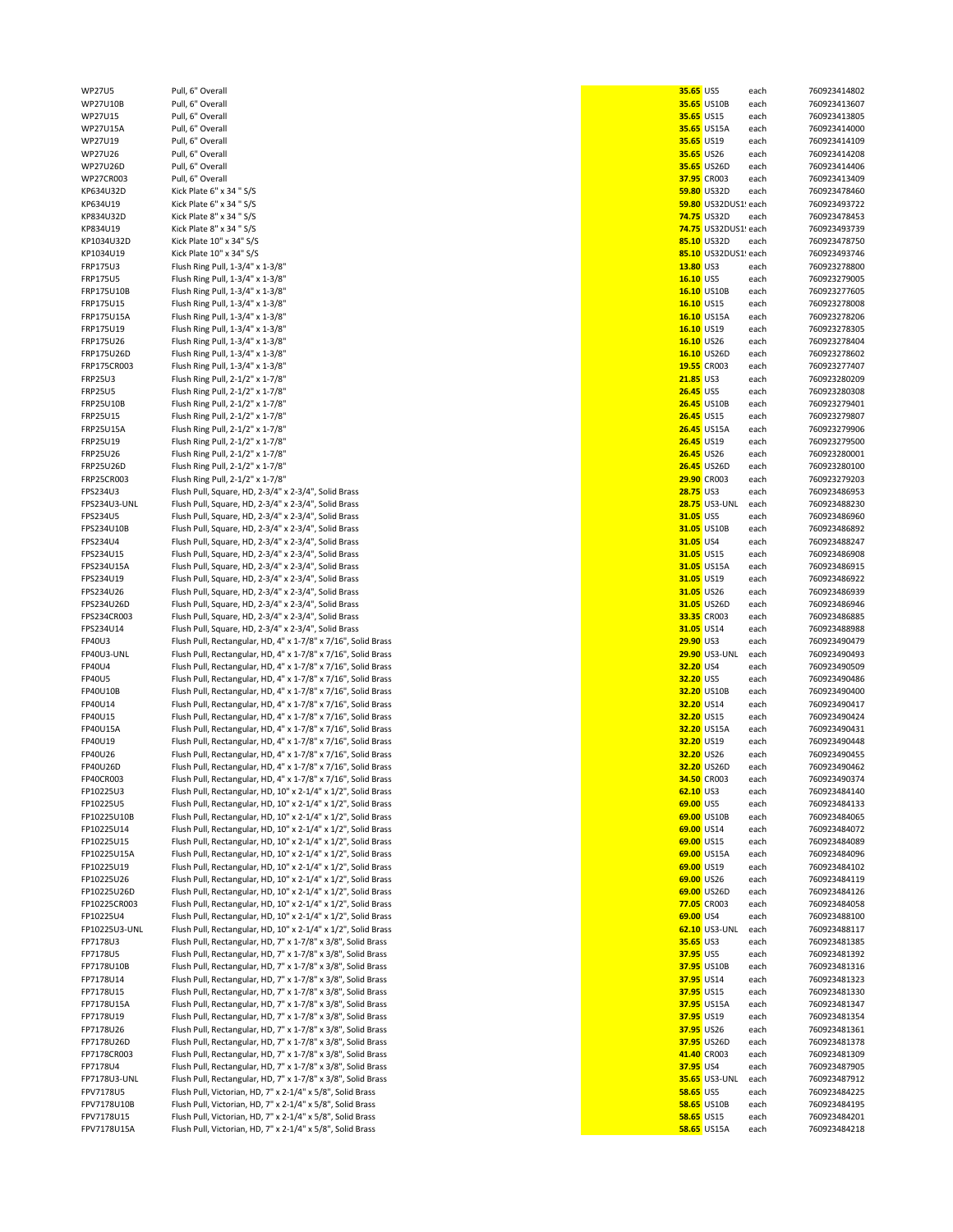| FPV10225U5         | Flush Pull, Victorian, HD, 10" x 2-1/4" x 3/4", Solid Brass | 93.15 US5       |                      | each | 760923484188 |
|--------------------|-------------------------------------------------------------|-----------------|----------------------|------|--------------|
| FPV10225U10B       | Flush Pull, Victorian, HD, 10" x 2-1/4" x 3/4", Solid Brass |                 | 93.15 US10B          | each | 760923484157 |
| FPV10225U15        | Flush Pull, Victorian, HD, 10" x 2-1/4" x 3/4", Solid Brass | 93.15 US15      |                      |      | 760923484164 |
|                    |                                                             |                 |                      | each |              |
| FPV10225U15A       | Flush Pull, Victorian, HD, 10" x 2-1/4" x 3/4", Solid Brass |                 | 93.15 US15A          | each | 760923484171 |
| FP178U3            | Flush Pull, Round, HD, 1-7/8", Solid Brass                  | 12.65 US3       |                      | each | 760923486298 |
|                    |                                                             |                 |                      |      |              |
| FP178U5            | Flush Pull, Round, HD, 1-7/8", Solid Brass                  | 13.80 US5       |                      | each | 760923486304 |
| FP178U10B          | Flush Pull, Round, HD, 1-7/8", Solid Brass                  |                 | 13.80 US10B          | each | 760923486229 |
| FP178U14           |                                                             | 13.80 US14      |                      |      | 760923486236 |
|                    | Flush Pull, Round, HD, 1-7/8", Solid Brass                  |                 |                      | each |              |
| FP178U15           | Flush Pull, Round, HD, 1-7/8", Solid Brass                  | 13.80 US15      |                      | each | 760923486243 |
| FP178U15A          | Flush Pull, Round, HD, 1-7/8", Solid Brass                  |                 | 13.80 US15A          | each | 760923486250 |
|                    |                                                             |                 |                      |      |              |
| FP178U19           | Flush Pull, Round, HD, 1-7/8", Solid Brass                  | 13.80 US19      |                      | each | 760923486267 |
| FP178U26           | Flush Pull, Round, HD, 1-7/8", Solid Brass                  | 13.80 US26      |                      | each | 760923486274 |
|                    |                                                             |                 |                      |      |              |
| FP178U26D          | Flush Pull, Round, HD, 1-7/8", Solid Brass                  |                 | 13.80 US26D          | each | 760923486281 |
| FP178CR003         | Flush Pull, Round, HD, 1-7/8", Solid Brass                  |                 | 16.10 CR003          | each | 760923486212 |
|                    |                                                             |                 |                      |      |              |
| FP178U4            | Flush Pull, Round, HD, 1-7/8", Solid Brass                  | 13.80 US4       |                      | each | 760923487929 |
| FP178U3-UNL        | Flush Pull, Round, HD, 1-7/8", Solid Brass                  |                 | <b>12.65</b> US3-UNL | each | 760923487936 |
|                    |                                                             |                 |                      |      |              |
| FP238U3            | Flush Pull, Round, HD, 2-3/8", Solid Brass                  | 14.95 US3       |                      | each | 760923484317 |
| FP238U5            | Flush Pull, Round, HD, 2-3/8", Solid Brass                  | 16.10 US5       |                      | each | 760923484324 |
| FP238U10B          | Flush Pull, Round, HD, 2-3/8", Solid Brass                  |                 | 16.10 US10B          | each | 760923484249 |
|                    |                                                             |                 |                      |      |              |
| FP238U14           | Flush Pull, Round, HD, 2-3/8", Solid Brass                  | 16.10 US14      |                      | each | 760923484256 |
| FP238U15           | Flush Pull, Round, HD, 2-3/8", Solid Brass                  | 16.10 US15      |                      | each | 760923484263 |
|                    |                                                             |                 |                      |      |              |
| FP238U15A          | Flush Pull, Round, HD, 2-3/8", Solid Brass                  |                 | 16.10 US15A          | each | 760923484270 |
| FP238U19           | Flush Pull, Round, HD, 2-3/8", Solid Brass                  | 16.10 US19      |                      | each | 760923484287 |
| FP238U26           |                                                             | 16.10 US26      |                      |      | 760923484294 |
|                    | Flush Pull, Round, HD, 2-3/8", Solid Brass                  |                 |                      | each |              |
| FP238U26D          | Flush Pull, Round, HD, 2-3/8", Solid Brass                  |                 | 16.10 US26D          | each | 760923484300 |
| FP238CR003         | Flush Pull, Round, HD, 2-3/8", Solid Brass                  |                 | 18.40 CR003          | each | 760923484232 |
|                    |                                                             |                 |                      |      |              |
| FP238U4            | Flush Pull, Round, HD, 2-3/8", Solid Brass                  | 16.10 US4       |                      | each | 760923487943 |
| <b>FP238U3-UNL</b> | Flush Pull, Round, HD, 2-3/8", Solid Brass                  |                 | <b>14.95</b> US3-UNL | each | 760923487950 |
|                    |                                                             |                 |                      |      |              |
| FP221RU3           | Flush Pull, Round, 2-1/2" Diam.                             | 4.14 US3        |                      | each | 760923272204 |
| FP221RU5           | Flush Pull, Round, 2-1/2" Diam.                             | 4.60 US5        |                      | each | 760923272402 |
|                    |                                                             |                 |                      |      |              |
| FP221RU10B         | Flush Pull, Round, 2-1/2" Diam.                             |                 | 4.60 US10B           | each | 760923271009 |
| FP221RU15          | Flush Pull, Round, 2-1/2" Diam.                             |                 | 4.60 US15            | each | 760923271207 |
| FP221RU15A         | Flush Pull, Round, 2-1/2" Diam.                             |                 | 4.60 US15A           | each | 760923271405 |
|                    |                                                             |                 |                      |      |              |
| FP221RU19          | Flush Pull, Round, 2-1/2" Diam.                             |                 | 4.60 US19            | each | 760923271603 |
| FP221RU26          | Flush Pull, Round, 2-1/2" Diam.                             |                 | 4.60 US26            | each | 760923271801 |
|                    |                                                             |                 |                      |      |              |
| FP221RU26D         | Flush Pull, Round, 2-1/2" Diam.                             |                 | 4.60 US26D           | each | 760923272006 |
| FP221RCR003        | Flush Pull, Round, 2-1/2" Diam.                             |                 | 5.75 CR003           | each | 760923270804 |
|                    |                                                             |                 |                      |      |              |
| FP222U3            | Flush Pull, Rectangle, 3-1/8" x 1-3/8" x 1/2"               | 16.10 US3       |                      | each | 760923273805 |
| FP222U5            | Flush Pull, Rectangle, 3-1/8" x 1-3/8" x 1/2"               | 17.25 US5       |                      | each | 760923274000 |
| FP222U10B          | Flush Pull, Rectangle, 3-1/8" x 1-3/8" x 1/2"               |                 | 17.25 US10B          |      | 760923272808 |
|                    |                                                             |                 |                      | each |              |
| FP222U15           | Flush Pull, Rectangle, 3-1/8" x 1-3/8" x 1/2"               | 17.25 US15      |                      | each | 760923273003 |
| FP222U15A          | Flush Pull, Rectangle, 3-1/8" x 1-3/8" x 1/2"               |                 | 17.25 US15A          | each | 760923273201 |
|                    |                                                             |                 |                      |      |              |
| FP222U26           | Flush Pull, Rectangle, 3-1/8" x 1-3/8" x 1/2"               | 17.25 US26      |                      | each | 760923273409 |
| FP222U26D          | Flush Pull, Rectangle, 3-1/8" x 1-3/8" x 1/2"               |                 | 17.25 US26D          | each | 760923273607 |
|                    |                                                             |                 |                      |      |              |
| FP222CR003         | Flush Pull, Rectangle, 3-1/8" x 1-3/8" x 1/2"               |                 | 19.55 CR003          | each | 760923272600 |
| FP222U14           | Flush Pull, Rectangle, 3-1/8" x 1-3/8" x 1/2"               | 17.25 US14      |                      | each | 760923272907 |
| FP222U19           | Flush Pull, Rectangle, 3-1/8" x 1-3/8" x 1/2"               | 17.25 US19      |                      |      |              |
|                    |                                                             |                 |                      | each | 760923273300 |
| <b>FP222U3-UNL</b> | Flush Pull, Rectangle, 3-1/8" x 1-3/8" x 1/2"               |                 | <b>16.10 US3-UNL</b> | each | 760923273904 |
| FP223U3            | Flush Pull, Oblong, 3-1/2" x 1-1/4" x 3/8"                  | 6.90 US3        |                      | each | 760923275403 |
|                    |                                                             |                 |                      |      |              |
| FP223U5            | Flush Pull, Oblong, 3-1/2" x 1-1/4" x 3/8"                  | 7.48 US5        |                      | each | 760923275601 |
| FP223U10B          | Flush Pull, Oblong, 3-1/2" x 1-1/4" x 3/8"                  |                 | <b>7.48</b> US10B    | each | 760923274406 |
| FP223U15           |                                                             |                 |                      |      |              |
|                    | Flush Pull, Oblong, 3-1/2" x 1-1/4" x 3/8"                  |                 | 7.48 US15            | each | 760923274604 |
| FP223U15A          | Flush Pull, Oblong, 3-1/2" x 1-1/4" x 3/8"                  |                 | <b>7.48</b> US15A    | each | 760923274802 |
| FP223U19           | Flush Pull, Oblong, 3-1/2" x 1-1/4" x 3/8"                  |                 | 7.48 US19            | each | 760923274901 |
|                    |                                                             |                 |                      |      |              |
| FP223U26           | Flush Pull, Oblong, 3-1/2" x 1-1/4" x 3/8"                  |                 | 7.48 US26            | each | 760923275007 |
| FP223U26D          | Flush Pull, Oblong, 3-1/2" x 1-1/4" x 3/8"                  |                 | <b>7.48 US26D</b>    | each | 760923275205 |
|                    |                                                             |                 |                      |      |              |
| FP223CR003         | Flush Pull, Oblong, 3-1/2" x 1-1/4" x 3/8"                  |                 | 8.05 CR003           | each | 760923274208 |
| FP223U3-UNL        | Flush Pull, Oblong, 3-1/2" x 1-1/4" x 3/8"                  |                 | 6.90 US3-UNL         | each | 760923491568 |
| FP227U3            | Flush Pull, Large, 3-5/8" x 1-3/4" x 1/2"                   | 11.50 US3       |                      | each | 760923473960 |
|                    |                                                             |                 |                      |      |              |
| FP227U5            | Flush Pull, Large, 3-5/8" x 1-3/4" x 1/2"                   | 12.65 US5       |                      | each | 760923473977 |
| FP227U10B          | Flush Pull, Large, 3-5/8" x 1-3/4" x 1/2"                   |                 | 12.65 US10B          | each | 760923473984 |
|                    |                                                             |                 |                      |      |              |
| FP227U15           | Flush Pull, Large, 3-5/8" x 1-3/4" x 1/2"                   | 12.65 US15      |                      | each | 760923473991 |
| FP227U15A          | Flush Pull, Large, 3-5/8" x 1-3/4" x 1/2"                   |                 | 12.65 US15A          | each | 760923474004 |
| FP227U19           | Flush Pull, Large, 3-5/8" x 1-3/4" x 1/2"                   | 12.65 US19      |                      | each | 760923474011 |
|                    |                                                             |                 |                      |      |              |
| FP227U26           | Flush Pull, Large, 3-5/8" x 1-3/4" x 1/2"                   | 12.65 US26      |                      | each | 760923474028 |
| FP227U26D          | Flush Pull, Large, 3-5/8" x 1-3/4" x 1/2"                   |                 | 12.65 US26D          | each | 760923474035 |
|                    |                                                             |                 |                      |      |              |
| FP227CR003         | Flush Pull, Large, 3-5/8" x 1-3/4" x 1/2"                   |                 | 13.80 CR003          | each | 760923474042 |
| FP4134U3           | Flush Pull, Large, 3-7/8" x 1-5/8" x 3/8"                   | 23.00 US3       |                      | each | 760923277001 |
|                    |                                                             |                 |                      |      |              |
| FP4134U5           | Flush Pull, Large, 3-7/8" x 1-5/8" x 3/8"                   | 24.15 US5       |                      | each | 760923277209 |
| FP4134U10B         | Flush Pull, Large, 3-7/8" x 1-5/8" x 3/8"                   |                 | 24.15 US10B          | each | 760923276004 |
| FP4134U15          | Flush Pull, Large, 3-7/8" x 1-5/8" x 3/8"                   | 24.15 US15      |                      | each | 760923276202 |
|                    |                                                             |                 |                      |      |              |
| FP4134U15A         | Flush Pull, Large, 3-7/8" x 1-5/8" x 3/8"                   |                 | <b>24.15 US15A</b>   | each | 760923276400 |
| FP4134U19          | Flush Pull, Large, 3-7/8" x 1-5/8" x 3/8"                   | 24.15 US19      |                      | each | 760923276509 |
|                    |                                                             |                 |                      |      |              |
| FP4134U26          | Flush Pull, Large, 3-7/8" x 1-5/8" x 3/8"                   | 24.15 US26      |                      | each | 760923276608 |
| FP4134U26D         | Flush Pull, Large, 3-7/8" x 1-5/8" x 3/8"                   |                 | <b>24.15 US26D</b>   | each | 760923276806 |
|                    |                                                             |                 |                      |      |              |
| FP4134CR003        | Flush Pull, Large, 3-7/8" x 1-5/8" x 3/8"                   |                 | 26.45 CR003          | each | 760923275809 |
| FP4134U14          | Flush Pull, Large, 3-7/8" x 1-5/8" x 3/8"                   | 24.15 US14      |                      | each | 760923276103 |
| FP4134U3-UNL       | Flush Pull, Large, 3-7/8" x 1-5/8" x 3/8"                   |                 | <b>23.00 US3-UNL</b> | each | 760923277018 |
|                    |                                                             |                 |                      |      |              |
| FP4134U4           | Flush Pull, Large, 3-7/8" x 1-5/8" x 3/8"                   | 24.15 US4       |                      | each | 760923487967 |
| FP828U3            | Flush Pull, 4" x 1" x 1/2"                                  | <b>5.75 US3</b> |                      | each | 760923475322 |
|                    |                                                             |                 |                      |      |              |
| FP828U5            | Flush Pull, 4" x 1" x 1/2"                                  | 6.90 US5        |                      | each | 760923475339 |
| FP828U10B          | Flush Pull, 4" x 1" x 1/2"                                  |                 | 6.90 US10B           | each | 760923475261 |
| FP828U15           | Flush Pull, 4" x 1" x 1/2"                                  |                 | 6.90 US15            |      |              |
|                    |                                                             |                 |                      | each | 760923475278 |
| FP828U15A          | Flush Pull, 4" x 1" x 1/2"                                  |                 | 6.90 US15A           | each | 760923475285 |
|                    |                                                             |                 |                      |      |              |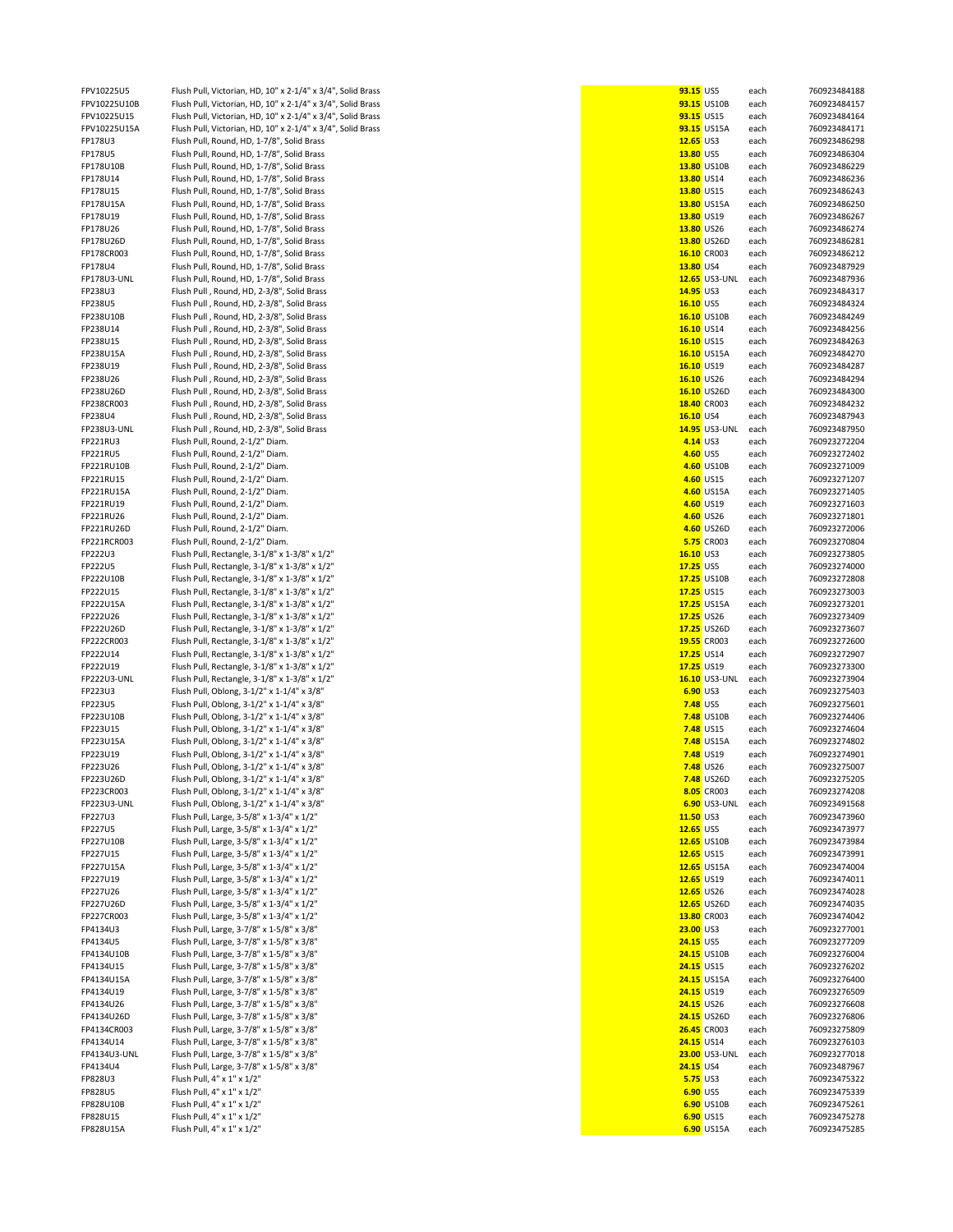| FP828U19           | Flush Pull, 4" x 1" x 1/2"                             |                  | 6.90 US19           | each | 760923475292 |
|--------------------|--------------------------------------------------------|------------------|---------------------|------|--------------|
| FP828U26           | Flush Pull, 4" x 1" x 1/2"                             |                  | 6.90 US26           | each | 760923475308 |
| FP828U26D          | Flush Pull, 4" x 1" x 1/2"                             |                  | 6.90 US26D          | each | 760923475315 |
|                    |                                                        |                  |                     |      |              |
| FP828CR003         | Flush Pull, 4" x 1" x 1/2"                             |                  | 8.05 CR003          | each | 760923475254 |
| <b>FP828U3-UNL</b> | Flush Pull, 4" x 1" x 1/2"                             |                  | <b>5.75</b> US3-UNL | each | 760923491575 |
| FP155U32D          | Flush Pull, Rectangular, Stainless Steel, 4"x 2"x 1/2" |                  | 26.45 US32D         | each | 760923270798 |
| EP475U3            | Edge Pull, 4" x 3/4"                                   | 12.08 US3        |                     | each | 760923258000 |
| EP475U5            | Edge Pull, 4" x 3/4"                                   | 13.23 US5        |                     | each | 760923258208 |
|                    | Edge Pull, 4" x 3/4"                                   |                  | 13.23 US10B         |      | 760923257003 |
| EP475U10B          |                                                        |                  |                     | each |              |
| EP475U15           | Edge Pull, 4" x 3/4"                                   | 13.23 US15       |                     | each | 760923257201 |
| EP475U15A          | Edge Pull, 4" x 3/4"                                   |                  | 13.23 US15A         | each | 760923257409 |
| EP475U19           | Edge Pull, 4" x 3/4"                                   | 13.23 US19       |                     | each | 760923257508 |
| EP475U26           | Edge Pull, 4" x 3/4"                                   | 13.23 US26       |                     | each | 760923257607 |
|                    |                                                        |                  |                     |      |              |
| EP475U26D          | Edge Pull, 4" x 3/4"                                   |                  | 13.23 US26D         | each | 760923257805 |
| EP475CR003         | Edge Pull, 4" x 3/4"                                   |                  | 15.53 CR003         | each | 760923256808 |
| EP6125U3           | Edge Pull HD, 6-1/4" x 1-1/4"                          | 37.95 US3        |                     | each | 760923258284 |
| EP6125U5           | Edge Pull HD, 6-1/4" x 1-1/4"                          | 39.10 US5        |                     | each | 760923258291 |
| EP6125U10B         | Edge Pull HD, 6-1/4" x 1-1/4"                          |                  | 39.10 US10B         |      | 760923258222 |
|                    |                                                        |                  |                     | each |              |
| EP6125U15          | Edge Pull HD, 6-1/4" x 1-1/4"                          | 39.10 US15       |                     | each | 760923258239 |
| EP6125U15A         | Edge Pull HD, 6-1/4" x 1-1/4"                          |                  | 39.10 US15A         | each | 760923258246 |
| EP6125U19          | Edge Pull HD, 6-1/4" x 1-1/4"                          | 39.10 US19       |                     | each | 760923258253 |
| EP6125U26          | Edge Pull HD, 6-1/4" x 1-1/4"                          | 39.10 US26       |                     | each | 760923258260 |
| EP6125U26D         |                                                        |                  | 39.10 US26D         |      | 760923258277 |
|                    | Edge Pull HD, 6-1/4" x 1-1/4"                          |                  |                     | each |              |
| EP6125CR003        | Edge Pull HD, 6-1/4" x 1-1/4"                          |                  | 42.55 CR003         | each | 760923258215 |
| EPT425U3           | Edge Pulls-Thin, 4-1/4" x 1" x 3/8"                    | <b>21.85 US3</b> |                     | each | 760923476398 |
| EPT425U5           | Edge Pulls-Thin, 4-1/4" x 1" x 3/8"                    | 24.15 US5        |                     | each | 760923476404 |
| EPT425U10B         | Edge Pulls-Thin, 4-1/4" x 1" x 3/8"                    |                  | 24.15 US10B         | each | 760923476343 |
|                    |                                                        | 24.15 US15       |                     |      |              |
| EPT425U15          | Edge Pulls-Thin, 4-1/4" x 1" x 3/8"                    |                  |                     | each | 760923476350 |
| EPT425U15A         | Edge Pulls-Thin, 4-1/4" x 1" x 3/8"                    |                  | 24.15 US15A         | each | 760923476367 |
| EPT425U26          | Edge Pulls-Thin, 4-1/4" x 1" x 3/8"                    | 24.15 US26       |                     | each | 760923476374 |
| EPT425U26D         | Edge Pulls-Thin, 4-1/4" x 1" x 3/8"                    |                  | 24.15 US26D         | each | 760923476381 |
| EPT425CR003        | Edge Pulls-Thin, 4-1/4" x 1" x 3/8"                    |                  | 26.45 CR003         | each | 760923476336 |
|                    |                                                        |                  |                     |      |              |
| EP475U14           | Edge Pull, 4" x 3/4"                                   | 13.23 US14       |                     | each | 760923257102 |
| EP475U3-UNL        | Edge Pull, 4" x 3/4"                                   |                  | 12.08 US3-UNL       | each | 760923258109 |
| EP6125U14          | Edge Pull HD, 6-1/4" x 1-1/4"                          | 39.10 US14       |                     | each | 760923258307 |
| EP475U4            | Edge Pull, 4" x 3/4"                                   | 13.23 US4        |                     | each | 760923488124 |
| EP6125U4           | Edge Pull HD, 6-1/4" x 1-1/4"                          | 39.10 US4        |                     | each | 760923488131 |
|                    |                                                        |                  |                     |      |              |
| DP675U3            | Door Pull, 6"                                          | 66.70 US3        |                     | each | 760923254118 |
| <b>DP675U5</b>     | Door Pull, 6"                                          | <b>70.15 US5</b> |                     | each | 760923254125 |
| DP675U10B          | Door Pull, 6"                                          |                  | 70.15 US10B         | each | 760923254132 |
| DP675U15           | Door Pull, 6"                                          | 70.15 US15       |                     | each | 760923254149 |
| DP675U15A          | Door Pull, 6"                                          |                  | 70.15 US15A         | each | 760923254156 |
|                    |                                                        |                  |                     |      |              |
| DP675U19           | Door Pull, 6"                                          | 70.15 US19       |                     | each | 760923254163 |
| DP675U26           | Door Pull, 6"                                          | 70.15 US26       |                     | each | 760923254170 |
| DP675U26D          | Door Pull, 6"                                          |                  | 70.15 US26D         | each | 760923254187 |
| DP675CR003         | Door Pull, 6"                                          |                  | 75.90 CR003         | each | 760923254194 |
|                    |                                                        |                  |                     |      |              |
| DP2574U3           | Door Pull without Rosette, 8"                          | 88.55 US3        |                     | each | 760923250417 |
| DP2574U5           | Door Pull without Rosette, 8"                          | 90.85 US5        |                     | each | 760923250424 |
| DP2574U10B         | Door Pull without Rosette, 8"                          |                  | 90.85 US10B         | each | 760923250011 |
| DP2574U15          | Door Pull without Rosette, 8"                          | 90.85 US15       |                     | each | 760923250028 |
| DP2574U15A         | Door Pull without Rosette, 8"                          |                  |                     |      | 760923250035 |
|                    |                                                        |                  | 90.85 US15A         | each |              |
| DP2574U26          | Door Pull without Rosette, 8"                          | 90.85 US26       |                     | each | 760923250042 |
| DP2574CR003        | Door Pull without Rosette, 8"                          | 105.80 CR003     |                     | each | 760923250004 |
| DP2575U3           | Door Pull without Rosette, 10"                         | 109.25 US3       |                     | each | 760923250431 |
| DP2575U5           | Door Pull without Rosette, 10"                         | 112.70 US5       |                     | each | 760923250448 |
|                    |                                                        |                  |                     |      |              |
| DP2575U10B         | Door Pull without Rosette, 10"                         | 112.70 US10B     |                     | each | 760923250110 |
| DP2575U15          | Door Pull without Rosette, 10"                         | 112.70 US15      |                     | each | 760923250127 |
| DP2575U15A         | Door Pull without Rosette, 10"                         | 112.70 US15A     |                     | each | 760923250134 |
| DP2575U26          | Door Pull without Rosette, 10"                         | 112.70 US26      |                     | each | 760923250141 |
| DP2575CR003        | Door Pull without Rosette, 10"                         | 120.75 CR003     |                     | each | 760923250103 |
|                    |                                                        |                  |                     |      |              |
| DP2576U10B         | Door Pull w/ Rosette, 8"                               | 101.20 US10B     |                     | each | 760923250219 |
| DP2576U15          | Door Pull w/ Rosette, 8"                               | 101.20 US15      |                     | each | 760923250226 |
| DP2576U15A         | Door Pull w/ Rosette, 8"                               | 101.20 US15A     |                     | each | 760923250233 |
| DP2576U26          | Door Pull w/ Rosette, 8"                               | 101.20 US26      |                     | each | 760923250240 |
|                    |                                                        |                  |                     |      |              |
| DP2576CR003        | Door Pull w/ Rosette, 8"                               | 117.30 CR003     |                     | each | 760923250202 |
| DP2578U10B         | Door Pull w/ Rosette, 10"                              | 121.90 US10B     |                     | each | 760923250318 |
| DP2578U15          | Door Pull w/ Rosette, 10"                              | 121.90 US15      |                     | each | 760923250325 |
| DP2578U15A         | Door Pull w/ Rosette, 10"                              | 121.90 US15A     |                     | each | 760923250332 |
| DP2578U26          | Door Pull w/ Rosette, 10"                              | 121.90 US26      |                     |      | 760923250349 |
|                    |                                                        |                  |                     | each |              |
| DP2578CR003        | Door Pull w/ Rosette, 10"                              | 134.55 CR003     |                     | each | 760923250301 |
| <b>DCM115U3</b>    | Drawer, Cabinet, Mirror Pull, 1" x 1-1/2"              | 4.83 US3         |                     | each | 760923447916 |
| <b>DCM115U5</b>    | Drawer, Cabinet, Mirror Pull, 1" x 1-1/2"              | 6.33 US5         |                     | each | 760923448203 |
| DCM115U10B         | Drawer, Cabinet, Mirror Pull, 1" x 1-1/2"              |                  | 6.33 US10B          | each | 760923446803 |
|                    |                                                        |                  |                     |      |              |
| DCM115U15          | Drawer, Cabinet, Mirror Pull, 1" x 1-1/2"              |                  | 6.33 US15           | each | 760923447015 |
| DCM115U15A         | Drawer, Cabinet, Mirror Pull, 1" x 1-1/2"              |                  | 6.33 US15A          | each | 760923447206 |
| DCM115U19          | Drawer, Cabinet, Mirror Pull, 1" x 1-1/2"              |                  | 6.33 US19           | each | 760923447404 |
| DCM115U26          | Drawer, Cabinet, Mirror Pull, 1" x 1-1/2"              |                  | 6.33 US26           | each | 760923447602 |
| DCM115U26D         | Drawer, Cabinet, Mirror Pull, 1" x 1-1/2"              |                  | 6.33 US26D          | each | 760923447800 |
|                    |                                                        |                  |                     |      |              |
| DCM115CR003        | Drawer, Cabinet, Mirror Pull, 1" x 1-1/2"              |                  | 8.05 CR003          | each | 760923446605 |
| <b>DCM215U3</b>    | Drawer, Cabinet, Mirror Pull, 2" x 1-1/2"              | <b>7.59 US3</b>  |                     | each | 760923449804 |
| <b>DCM215U5</b>    | Drawer, Cabinet, Mirror Pull, 2" x 1-1/2"              | <b>9.55</b> US5  |                     | each | 760923450008 |
| DCM215U10B         | Drawer, Cabinet, Mirror Pull, 2" x 1-1/2"              |                  | 9.55 US10B          | each | 760923448609 |
| DCM215U15          | Drawer, Cabinet, Mirror Pull, 2" x 1-1/2"              |                  | <b>9.55</b> US15    | each | 760923448807 |
|                    |                                                        |                  |                     |      |              |
| DCM215U15A         | Drawer, Cabinet, Mirror Pull, 2" x 1-1/2"              |                  | <b>9.55</b> US15A   | each | 760923449002 |

|                 | 6.90 US19                             |              | 760923475292                 |
|-----------------|---------------------------------------|--------------|------------------------------|
|                 | 6.90 US26                             | each<br>each | 760923475308                 |
|                 |                                       | each         | 760923475315                 |
|                 | 6.90 US26D<br>8.05 CR003              |              | 760923475254                 |
|                 | 5.75 US3-UNL                          | each         | 760923491575                 |
|                 | 26.45 US32D                           | each         | 760923270798                 |
|                 |                                       | each         |                              |
| 12.08 US3       |                                       | each         | 760923258000                 |
| 13.23 US5       |                                       | each         | 760923258208                 |
|                 | <mark>13.23</mark> US10B              | each         | 760923257003                 |
|                 | 13.23 US15                            | each         | 760923257201                 |
|                 | <mark>13.23</mark> US15A              | each         | 760923257409                 |
|                 | <mark>13.23</mark> US19               | each         | 760923257508                 |
|                 | 13.23 US26                            | each         | 760923257607                 |
|                 | <mark>13.23</mark> US26D              | each         | 760923257805                 |
|                 | <mark>15.53</mark> CR003              | each         | 760923256808                 |
| 37.95 US3       |                                       | each         | 760923258284                 |
|                 | 39.10 US5                             | each         | 760923258291                 |
|                 | 39.10 US10B                           | each         | 760923258222                 |
|                 | 39.10 US15                            | each         | 760923258239                 |
|                 | <mark>39.10</mark> US15A              | each         | 760923258246                 |
|                 | 39.10 US19                            | each         | 760923258253                 |
|                 | 39.10 US26                            | each         | 760923258260                 |
|                 | <mark>39.10</mark> US26D              | each         | 760923258277                 |
|                 | 42.55 CR003                           | each         | 760923258215                 |
| 21.85 US3       |                                       | each         | 760923476398                 |
|                 | 24.15 US5                             | each         | 760923476404                 |
|                 | $\frac{24.15}{24.15}$ US10B           | each         | 760923476343                 |
|                 | 24.15 US15                            | each         | 760923476350                 |
|                 | <mark>24.15</mark> US15A              | each         | 760923476367                 |
|                 | 24.15 US26                            | each         | 760923476374                 |
|                 | 24.15 US26D                           | each         | 760923476381                 |
|                 | 26.45 CR003                           | each         | 760923476336                 |
|                 | 13.23 US14                            | each         | 760923257102                 |
|                 | <mark>12.08</mark> US3-UNL each       |              | 760923258109                 |
|                 | 39.10 US14                            | each         | 760923258307                 |
| 13.23 US4       |                                       | each         | 760923488124                 |
| 39.10 US4       |                                       | each         | 760923488131                 |
|                 | 66.70 US3                             | each         | 760923254118                 |
| 70.15 US5       |                                       | each         | 760923254125                 |
|                 | 70.15 US10B                           | each         | 760923254132                 |
|                 | 70.15 US15                            | each         | 760923254149                 |
|                 | <mark>70.15</mark> US15A              | each         | 760923254156                 |
|                 | 70.15 US19                            | each         | 760923254163                 |
|                 | 70.15 US26                            | each         | 760923254170                 |
|                 | 70.15 US26D                           | each         | 760923254187                 |
|                 | <mark>75.90</mark> CR003              | each         | 760923254194                 |
| 88.55 US3       |                                       | each         | 760923250417                 |
| 90.85 US5       |                                       | each         | 760923250424                 |
|                 | 90.85 US10B                           | each         | 760923250011                 |
|                 | 90.85 US15                            | each         | 760923250028                 |
|                 |                                       | each         | 760923250035                 |
|                 | 90.85 US15A                           |              |                              |
|                 | 90.85 US26                            | each<br>each | 760923250042<br>760923250004 |
|                 | <mark>05.80</mark> CR003<br>09.25 US3 | each         | 760923250431                 |
| 12.70 US5       |                                       | each         | 760923250448                 |
|                 |                                       |              |                              |
|                 | <mark>12.70</mark> US10B              | each         | 760923250110                 |
|                 | 12.70 US15                            | each         | 760923250127<br>760923250134 |
|                 | 12.70 US15A                           | each         |                              |
|                 | 12.70 US26                            | each         | 760923250141                 |
|                 | 20.75 CR003                           | each         | 760923250103                 |
|                 | 01.20 US10B                           | each         | 760923250219                 |
|                 | 01.20 US15                            | each         | 760923250226                 |
|                 | 01.20 US15A                           | each         | 760923250233                 |
|                 | 01.20 US26                            | each         | 760923250240                 |
|                 | <mark>17.30</mark> CR003              | each         | 760923250202                 |
|                 | 21.90 US10B                           | each         | 760923250318                 |
|                 | 21.90 US15                            | each         | 760923250325                 |
|                 | <mark>21.90</mark> US15A              | each         | 760923250332                 |
|                 | 21.90 US26                            | each         | 760923250349                 |
|                 | 34.55 CR003                           | each         | 760923250301                 |
| 4.83 US3        |                                       | each         | 760923447916                 |
| 6.33 US5        |                                       | each         | 760923448203                 |
|                 | 6.33 US10B                            | each         | 760923446803                 |
|                 | 6.33 US15                             | each         | 760923447015                 |
|                 | 6.33 US15A                            | each         | 760923447206                 |
|                 | 6.33 US19                             | each         | 760923447404                 |
|                 | 6.33 US26                             | each         | 760923447602                 |
|                 | 6.33 US26D                            | each         | 760923447800                 |
|                 | 8.05 CR003                            | each         | 760923446605                 |
| <b>7.59 US3</b> |                                       | each         | 760923449804                 |
| 9.55 US5        |                                       | each         | 760923450008                 |
|                 | <b>9.55 US10B</b>                     | each         | 760923448609                 |
|                 | <b>9.55 US15</b>                      | each         | 760923448807                 |
|                 | 9.55 US15A                            | each         | 760923449002                 |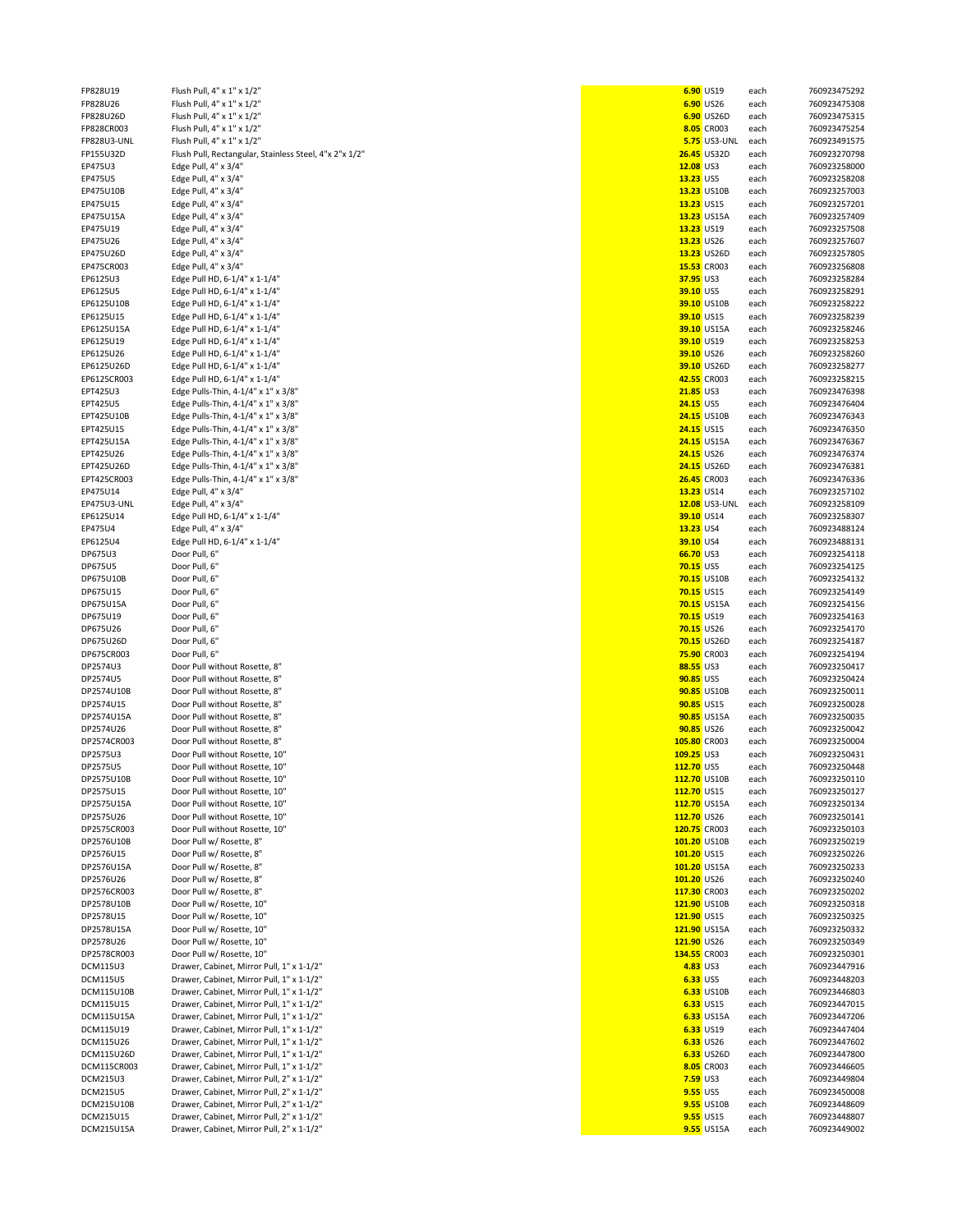| DCM215U19             | Drawer, Cabinet, Mirror Pull, 2" x 1-1/2"        |                           | 9.55 US19             | each         | 760923449200                 |
|-----------------------|--------------------------------------------------|---------------------------|-----------------------|--------------|------------------------------|
| DCM215U26             | Drawer, Cabinet, Mirror Pull, 2" x 1-1/2"        |                           | <b>9.55</b> US26      | each         | 760923449408                 |
| DCM215U26D            | Drawer, Cabinet, Mirror Pull, 2" x 1-1/2"        |                           | 9.55 US26D            | each         | 760923449606                 |
|                       |                                                  |                           |                       |              |                              |
| DCM215CR003           | Drawer, Cabinet, Mirror Pull, 2" x 1-1/2"        |                           | 10.58 CR003           | each         | 760923448401                 |
| <b>DCM315U3</b>       | Drawer, Cabinet, Mirror Pull, 3" x 1-1/2"        | 10.47 US3                 |                       | each         | 760923451609                 |
| <b>DCM315U5</b>       | Drawer, Cabinet, Mirror Pull, 3" x 1-1/2"        | 12.08 US5                 |                       | each         | 760923451807                 |
| DCM315U10B            | Drawer, Cabinet, Mirror Pull, 3" x 1-1/2"        |                           | 12.08 US10B           | each         | 760923450404                 |
| DCM315U15             | Drawer, Cabinet, Mirror Pull, 3" x 1-1/2"        | 12.08 US15                |                       | each         | 760923450602                 |
|                       |                                                  |                           |                       |              |                              |
| DCM315U15A            | Drawer, Cabinet, Mirror Pull, 3" x 1-1/2"        |                           | 12.08 US15A           | each         | 760923450800                 |
| DCM315U19             | Drawer, Cabinet, Mirror Pull, 3" x 1-1/2"        | 12.08 US19                |                       | each         | 760923451005                 |
| DCM315U26             | Drawer, Cabinet, Mirror Pull, 3" x 1-1/2"        | 12.08 US26                |                       | each         | 760923451203                 |
|                       |                                                  |                           |                       |              |                              |
| DCM315U26D            | Drawer, Cabinet, Mirror Pull, 3" x 1-1/2"        |                           | 12.08 US26D           | each         | 760923451401                 |
| DCM315CR003           | Drawer, Cabinet, Mirror Pull, 3" x 1-1/2"        |                           | 12.65 CR003           | each         | 760923450206                 |
| DCM115U14             | Drawer, Cabinet, Mirror Pull, 1" x 1-1/2"        |                           | 6.33 US14             | each         | 760923488056                 |
| DCM215U14             | Drawer, Cabinet, Mirror Pull, 2" x 1-1/2"        |                           | <b>9.55</b> US14      | each         | 760923488063                 |
|                       |                                                  |                           |                       |              |                              |
| DCM315U14             | Drawer, Cabinet, Mirror Pull, 3" x 1-1/2"        | 12.08 US14                |                       | each         | 760923488070                 |
| <b>BP3750SS</b>       | Bar Pulls, Stainless Steel                       |                           | 12.31 US32D3-3/ each  |              | 760923416349                 |
| <b>BP5000SS</b>       | Bar Pulls, Stainless Steel                       |                           | 13.11 US32D5          | each         | 760923416356                 |
| <b>BP7500SS</b>       | Bar Pulls, Stainless Steel                       |                           | 14.49 US32D7 9/: each |              | 760923416363                 |
|                       |                                                  |                           |                       |              |                              |
| <b>BP1138SS</b>       | Bar Pulls, Stainless Steel                       |                           | 17.83 US32D11-5 each  |              | 760923416318                 |
| BP1378SS              | Bar Pulls, Stainless Steel                       |                           | 19.32 US32D13-7 each  |              | 760923416325                 |
| <b>BP1878SS</b>       | Bar Pulls, Stainless Steel                       |                           | 23.58 US32D19 each    |              | 760923416332                 |
|                       |                                                  |                           |                       |              |                              |
| BP2650SS              | Bar Pulls, Stainless Steel                       |                           | 29.67 US32D26-1 each  |              | 760923479849                 |
| BP3000SS              | Bar Pulls, Stainless Steel                       |                           | 10.93 US32D3          | each         | 760923483952                 |
| BP1000SS              | Bar Pulls, Stainless Steel                       |                           | 17.25 US32D10 each    |              | 760923483976                 |
| BP1637SS              | Bar Pulls, Stainless Steel                       |                           | 22.43 US32D16 3 each  |              | 760923483990                 |
|                       |                                                  |                           |                       |              |                              |
| BP1900SS              | Bar Pulls, Stainless Steel                       |                           | 24.15 US32D18 7 each  |              | 760923484003                 |
| BP2138SS              | Bar Pulls, Stainless Steel                       |                           | 26.45 US32D21 3 each  |              | 760923484010                 |
| BP2500SS              | Bar Pulls, Stainless Steel                       |                           | 28.52 US32D25 1 each  |              | 760923484027                 |
|                       |                                                  |                           |                       |              |                              |
| BP3675SS              | Bar Pulls, Stainless Steel                       |                           | 42.55 US32D18 1 each  |              | 760923484041                 |
| <b>BP3500SS</b>       | Bar Pulls, Stainless Steel                       |                           | 12.65 US32D3 3/ each  |              | 760923483969                 |
| <b>BP2775SS</b>       | Bar Pulls, Stainless Steel                       |                           | 33.35 US32D27 3 each  |              | 760923484034                 |
| BP1250SS              | Bar Pulls, Stainless Steel                       |                           | 18.40 US32D12-5 each  |              | 760923483983                 |
|                       |                                                  |                           |                       |              |                              |
| PW300U3               | Wire Pull, 3"                                    | 7.71 US3                  |                       | each         | 760923442683                 |
| PW300U5               | Wire Pull, 3"                                    | 8.28 US5                  |                       | each         | 760923442690                 |
| PW300U10B             | Wire Pull, 3"                                    |                           | 8.28 US10B            | each         | 760923442621                 |
|                       |                                                  |                           |                       |              |                              |
| PW300U15              | Wire Pull, 3"                                    |                           | 8.28 US15             | each         | 760923442638                 |
| PW300U15A             | Wire Pull, 3"                                    |                           | 8.28 US15A            | each         | 760923442645                 |
| PW300U19              | Wire Pull, 3"                                    |                           | 8.28 US19             | each         | 760923442652                 |
| PW300U26              | Wire Pull, 3"                                    |                           | 8.28 US26             |              | 760923442669                 |
|                       |                                                  |                           |                       | each         |                              |
| PW300U26D             | Wire Pull, 3"                                    |                           | 8.28 US26D            | each         | 760923442676                 |
| PW300CR003            | Wire Pull, 3"                                    |                           | 8.74 CR003            | each         | 760923442614                 |
| PW350U3               | Wire Pull, 3-1/2"                                | 8.63 US3                  |                       | each         | 760923442775                 |
|                       |                                                  | 9.32 US5                  |                       |              |                              |
| PW350U5               | Wire Pull, 3-1/2"                                |                           |                       | each         | 760923442782                 |
| PW350U10B             | Wire Pull, 3-1/2"                                |                           | 9.32 US10B            | each         | 760923442713                 |
| PW350U15              | Wire Pull, 3-1/2"                                |                           | 9.32 US15             | each         | 760923442720                 |
| PW350U15A             | Wire Pull, 3-1/2"                                |                           | 9.32 US15A            | each         | 760923442737                 |
|                       |                                                  |                           |                       |              |                              |
| PW350U19              | Wire Pull, 3-1/2"                                |                           | 9.32 US19             | each         | 760923442744                 |
| PW350U26              | Wire Pull, 3-1/2"                                |                           | 9.32 US26             | each         | 760923442751                 |
| PW350U26D             | Wire Pull, 3-1/2"                                |                           | 9.32 US26D            | each         | 760923442768                 |
| PW350CR003            |                                                  |                           | <b>9.66</b> CR003     |              | 760923442706                 |
|                       | Wire Pull, 3-1/2"                                |                           |                       | each         |                              |
| PW400U3               | Wire Pull, 4"                                    | <b>9.66</b> US3           |                       | each         | 760923442867                 |
| <b>PW400U5</b>        | Wire Pull, 4"                                    | 10.70 US5                 |                       | each         | 760923442874                 |
| PW400U10B             | Wire Pull, 4"                                    |                           | 10.70 US10B           | each         | 760923442805                 |
|                       |                                                  | 10.70 US15                |                       |              |                              |
| PW400U15              | Wire Pull, 4"                                    |                           |                       | each         | 760923442812                 |
| PW400U15A             | Wire Pull, 4"                                    |                           | 10.70 US15A           | eacn         | 760923442829                 |
| PW400U19              | Wire Pull, 4"                                    | 10.70 US19                |                       | each         | 760923442836                 |
| PW400U26              | Wire Pull, 4"                                    | 10.70 US26                |                       | each         | 760923442843                 |
| PW400U26D             | Wire Pull, 4"                                    |                           | 10.70 US26D           |              | 760923442850                 |
|                       |                                                  |                           |                       | each         |                              |
| PW400CR003            | Wire Pull, 4"                                    |                           | 11.16 CR003           | each         | 760923442799                 |
| K136U3                | Wide Wire Pull, 3"                               | $12.65$ US3               |                       | each         | 760923443246                 |
| K136U5                | Wide Wire Pull, 3"                               | 13.80 US5                 |                       | each         | 760923443253                 |
| K136U10B              | Wide Wire Pull, 3"                               |                           | 13.80 US10B           | each         | 760923443260                 |
|                       |                                                  |                           |                       |              |                              |
| K136U15               | Wide Wire Pull, 3"                               | 13.80 US15                |                       | each         | 760923443277                 |
| K136U15A              | Wide Wire Pull, 3"                               |                           | 13.80 US15A           | each         | 760923443284                 |
| K136U19               | Wide Wire Pull, 3"                               | 13.80 US19                |                       | each         | 760923443291                 |
|                       |                                                  |                           |                       |              |                              |
| K136U26               | Wide Wire Pull, 3"                               | 13.80 US26                |                       | each         | 760923443307                 |
| K136U26D              | Wide Wire Pull, 3"                               |                           | 13.80 US26D           | each         | 760923443314                 |
| K136CR003             | Wide Wire Pull, 3"                               |                           | 14.95 CR003           | each         | 760923443321                 |
| K4473U3               | Colonial Wire Pull, 3"                           | 9.20 US3                  |                       | each         | 760923443062                 |
|                       | Colonial Wire Pull, 3"                           | 10.35 US5                 |                       |              |                              |
| K4473U5               |                                                  |                           |                       | each         | 760923443079                 |
| K4473U10B             | Colonial Wire Pull, 3"                           |                           | 10.35 US10B           | each         | 760923443086                 |
| K4473U15              | Colonial Wire Pull, 3"                           | 10.35 US15                |                       | each         | 760923443093                 |
| K4473U15A             | Colonial Wire Pull, 3"                           |                           | 10.35 US15A           | each         | 760923443109                 |
|                       |                                                  |                           |                       |              |                              |
| K4473U19              | Colonial Wire Pull, 3"                           | 10.35 US19                |                       | each         | 760923443116                 |
| K4473U26              | Colonial Wire Pull, 3"                           | 10.35 US26                |                       | each         | 760923443123                 |
| K4473U26D             | Colonial Wire Pull, 3"                           |                           | 10.35 US26D           | each         | 760923443130                 |
| K4473CR003            | Colonial Wire Pull, 3"                           |                           | 11.50 CR003           | each         | 760923443147                 |
|                       |                                                  |                           |                       |              |                              |
| K4474U3               | Colonial Wire Pull, 4"                           | 10.93 US3                 |                       | each         | 760923443154                 |
| K4474U5               | Colonial Wire Pull, 4"                           | 11.50 US5                 |                       | each         | 760923443161                 |
| K4474U10B             | Colonial Wire Pull, 4"                           |                           | 11.50 US10B           | each         | 760923443178                 |
| K4474U15              | Colonial Wire Pull, 4"                           | 11.50 US15                |                       |              | 760923443185                 |
|                       |                                                  |                           |                       | each         |                              |
|                       |                                                  |                           |                       |              |                              |
| K4474U15A<br>K4474U19 | Colonial Wire Pull, 4"<br>Colonial Wire Pull, 4" | 11.50 US15A<br>11.50 US19 |                       | each<br>each | 760923443192<br>760923443208 |

|                 | 9.55 US19             | each | 760923449200 |
|-----------------|-----------------------|------|--------------|
|                 | 9.55 US26             | each | 760923449408 |
|                 | 9.55 US26D            | each | 760923449606 |
|                 | 10.58 CR003           | each | 760923448401 |
| $10.47$ US3     |                       | each | 760923451609 |
| 12.08 US5       |                       | each | 760923451807 |
|                 | 12.08 US10B           | each | 760923450404 |
| 12.08 US15      |                       | each | 760923450602 |
|                 | 12.08 US15A           | each | 760923450800 |
| 12.08 US19      |                       | each | 760923451005 |
| 12.08 US26      |                       | each | 760923451203 |
|                 | 12.08 US26D           | each | 760923451401 |
|                 | 12.65 CR003           | each | 760923450206 |
|                 | 6.33 US14             | each | 760923488056 |
|                 | 9.55 US14             | each | 760923488063 |
| 12.08 US14      |                       | each | 760923488070 |
|                 | 12.31 US32D3-3/ each  |      | 760923416349 |
|                 | 13.11 US32D5          | each | 760923416356 |
|                 | 14.49 US32D7 9/: each |      | 760923416363 |
|                 | 17.83 US32D11-5 each  |      | 760923416318 |
|                 | 19.32 US32D13-7 each  |      | 760923416325 |
|                 | 23.58 US32D19 each    |      | 760923416332 |
|                 |                       |      |              |
|                 | 29.67 US32D26-1 each  |      | 760923479849 |
|                 | 10.93 US32D3          | each | 760923483952 |
|                 | 17.25 US32D10         | each | 760923483976 |
|                 | 22.43 US32D16 3 each  |      | 760923483990 |
|                 | 24.15 US32D18 7 each  |      | 760923484003 |
|                 | 26.45 US32D21 3 each  |      | 760923484010 |
|                 | 28.52 US32D25 1 each  |      | 760923484027 |
|                 | 42.55 US32D18 1 each  |      | 760923484041 |
|                 | 12.65 US32D3 3/ each  |      | 760923483969 |
|                 | 33.35 US32D27 3 each  |      | 760923484034 |
|                 | 18.40 US32D12-5 each  |      | 760923483983 |
| <b>7.71 US3</b> |                       | each | 760923442683 |
| 8.28 US5        |                       | each | 760923442690 |
|                 | 8.28 US10B            | each | 760923442621 |
|                 | 8.28 US15             | each | 760923442638 |
|                 | 8.28 US15A            | each | 760923442645 |
|                 | 8.28 US19             | each | 760923442652 |
|                 | 8.28 US26             | each | 760923442669 |
|                 | 8.28 US26D            | each | 760923442676 |
|                 | 8.74 CR003            | each | 760923442614 |
| 8.63 US3        |                       | each | 760923442775 |
| 9.32 US5        |                       | each | 760923442782 |
|                 | 9.32 US10B            | each | 760923442713 |
|                 | 9.32 US15             | each | 760923442720 |
|                 | 9.32 US15A            | each | 760923442737 |
|                 | 9.32 US19             | each | 760923442744 |
|                 | 9.32 US26             | each | 760923442751 |
|                 | 9.32 US26D            | each | 760923442768 |
|                 | <b>9.66</b> CR003     | each | 760923442706 |
| 9.66 US3        |                       | each | 760923442867 |
| 10.70 US5       |                       | each | 760923442874 |
|                 | 10.70 US10B           | each | 760923442805 |
| 10.70 US15      |                       | each | 760923442812 |
|                 | 10.70 US15A           | each | 760923442829 |
| 10.70 US19      |                       | each | 760923442836 |
| 10.70 US26      |                       | each | 760923442843 |
|                 | 10.70 US26D           | each | 760923442850 |
|                 | 11.16 CR003           | each | 760923442799 |
| $12.65$ US3     |                       | each | 760923443246 |
| 13.80 US5       |                       | each | 760923443253 |
|                 | 13.80 US10B           | each | 760923443260 |
| 13.80 US15      |                       | each | 760923443277 |
|                 | 13.80 US15A           | each | 760923443284 |
| 13.80 US19      |                       | each | 760923443291 |
| 13.80 US26      |                       | each | 760923443307 |
|                 | 13.80 US26D           | each | 760923443314 |
|                 | 14.95 CR003           | each | 760923443321 |
| 9.20 US3        |                       | each | 760923443062 |
| 10.35 US5       |                       | each | 760923443079 |
|                 | 10.35 US10B           | each | 760923443086 |
| 10.35 US15      |                       | each | 760923443093 |
|                 | 10.35 US15A           | each | 760923443109 |
| 10.35 US19      |                       | each | 760923443116 |
| 10.35 US26      |                       | each | 760923443123 |
|                 | 10.35 US26D           | each | 760923443130 |
|                 | 11.50 CR003           | each | 760923443147 |
| 10.93 US3       |                       | each | 760923443154 |
| 11.50 US5       |                       | each | 760923443161 |
|                 | 11.50 US10B           | each | 760923443178 |
| 11.50 US15      |                       | each | 760923443185 |
|                 | 11.50 US15A           | each | 760923443192 |
| 11.50 US19      |                       | each | 760923443208 |
|                 |                       |      |              |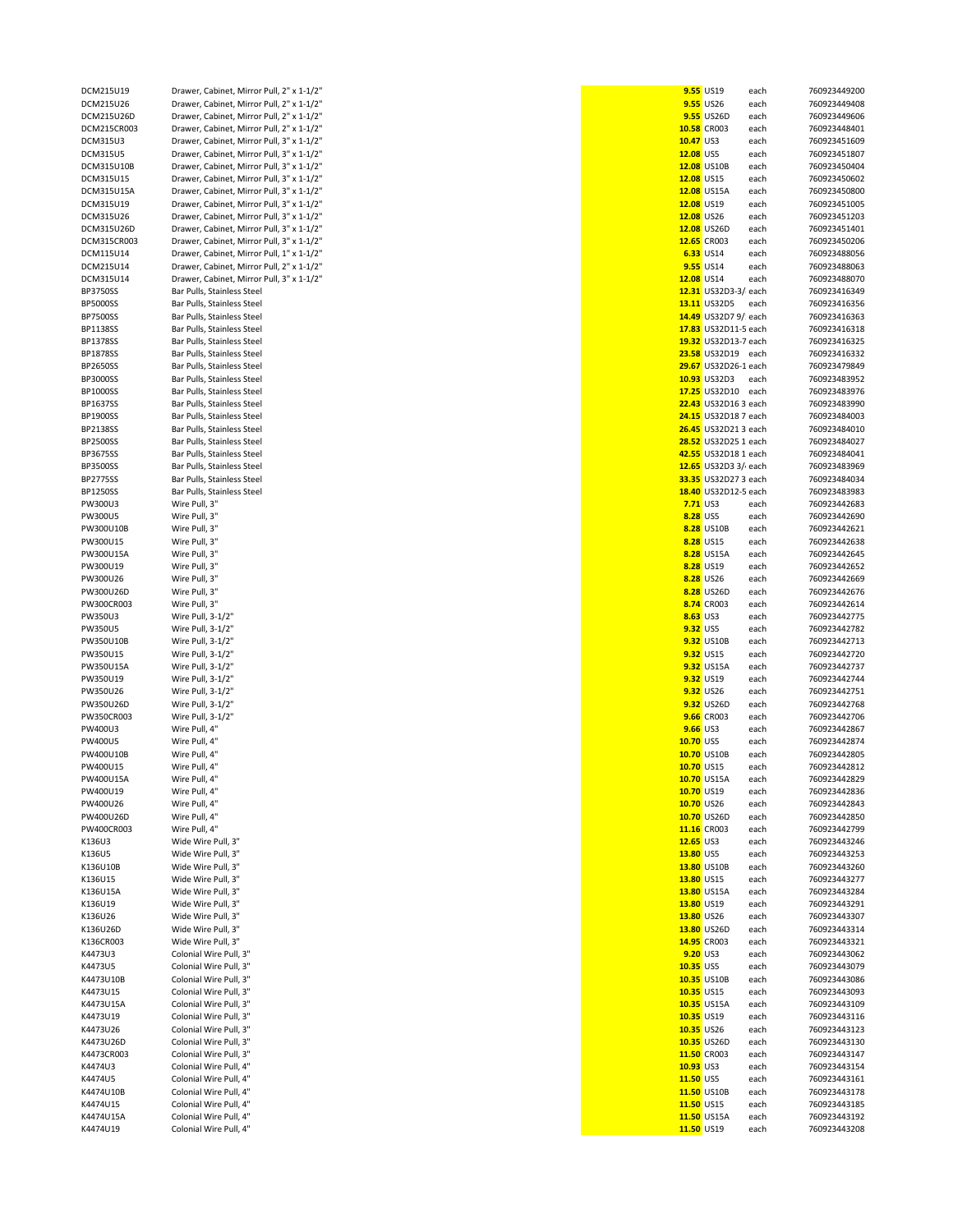| K4474U26        | Colonial Wire Pull, 4"                             | 11.50 US26   |                      | each | 760923443215 |
|-----------------|----------------------------------------------------|--------------|----------------------|------|--------------|
| K4474U26D       | Colonial Wire Pull, 4"                             |              | 11.50 US26D          | each | 760923443222 |
| K4474CR003      | Colonial Wire Pull, 4"                             |              | 12.65 CR003          | each | 760923443239 |
| PCT300U3        | Wire Pull, Traditional, 3"                         | 6.90 US3     |                      | each | 760923442287 |
| PCT300U5        | Wire Pull, Traditional, 3"                         | 8.05 US5     |                      | each | 760923442454 |
| PCT300U10B      | Wire Pull, Traditional, 3"                         |              | 8.05 US10B           | each | 760923442225 |
| PCT300U15       | Wire Pull, Traditional, 3"                         |              | 8.05 US15            | each | 760923442232 |
| PCT300U15A      | Wire Pull, Traditional, 3"                         |              | 8.05 US15A           | each | 760923442249 |
| PCT300U19       | Wire Pull, Traditional, 3"                         |              | 8.05 US19            | each | 760923442256 |
|                 |                                                    |              |                      |      |              |
| PCT300U26       | Wire Pull, Traditional, 3"                         |              | 8.05 US26            | each | 760923442263 |
| PCT300U26D      | Wire Pull, Traditional, 3"                         |              | 8.05 US26D           | each | 760923442270 |
| PCT300CR003     | Wire Pull, Traditional, 3"                         |              | 9.20 CR003           | each | 760923442218 |
| PCT350U3        | Wire Pull, Traditional, 3-1/2"                     | 8.05 US3     |                      | each | 760923442362 |
| <b>PCT350U5</b> | Wire Pull, Traditional, 3-1/2"                     | 9.20 US5     |                      | each | 760923442461 |
| PCT350U10B      | Wire Pull, Traditional, 3-1/2"                     |              | 9.20 US10B           | each | 760923442300 |
|                 |                                                    |              |                      |      |              |
| PCT350U15       | Wire Pull, Traditional, 3-1/2"                     |              | 9.20 US15            | each | 760923442317 |
| PCT350U15A      | Wire Pull, Traditional, 3-1/2"                     |              | 9.20 US15A           | each | 760923442324 |
| PCT350U19       | Wire Pull, Traditional, 3-1/2"                     |              | 9.20 US19            | each | 760923442331 |
| PCT350U26       | Wire Pull, Traditional, 3-1/2"                     |              | 9.20 US26            | each | 760923442348 |
| PCT350U26D      | Wire Pull, Traditional, 3-1/2"                     |              | 9.20 US26D           | each | 760923442355 |
| PCT350CR003     | Wire Pull, Traditional, 3-1/2"                     |              | 10.35 CR003          | each | 760923442294 |
|                 |                                                    |              |                      |      |              |
| PCT400U3        | Wire Pull, Traditional, 4"                         | 9.20 US3     |                      | each | 760923442447 |
| PCT400U5        | Wire Pull, Traditional, 4"                         | 10.35 US5    |                      | each | 760923442478 |
| PCT400U10B      | Wire Pull, Traditional, 4"                         |              | 10.35 US10B          | each | 760923442386 |
| PCT400U15       | Wire Pull, Traditional, 4"                         | 10.35 US15   |                      | each | 760923442393 |
| PCT400U15A      | Wire Pull, Traditional, 4"                         |              | 10.35 US15A          | each | 760923442409 |
| PCT400U19       | Wire Pull, Traditional, 4"                         | 10.35 US19   |                      | each | 760923442416 |
|                 |                                                    |              |                      |      |              |
| PCT400U26       | Wire Pull, Traditional, 4"                         | 10.35 US26   |                      | each | 760923442423 |
| PCT400U26D      | Wire Pull, Traditional, 4"                         |              | 10.35 US26D          | each | 760923442430 |
| PCT400CR003     | Wire Pull, Traditional, 4"                         |              | 11.50 CR003          | each | 760923442379 |
| MP40U3-UNL      | Decorative Cabinet Pull 4", Manhattan, Solid Brass |              | <b>35.65</b> US3-UNL | each | 760923489992 |
| MP40U4          | Decorative Cabinet Pull 4", Manhattan, Solid Brass | 39.10 US4    |                      | each | 760923490011 |
| MP40U5          | Decorative Cabinet Pull 4", Manhattan, Solid Brass | 39.10 US5    |                      | each | 760923490028 |
|                 |                                                    |              |                      |      |              |
| MP40U10B        | Decorative Cabinet Pull 4", Manhattan, Solid Brass |              | 39.10 US10B          | each | 760923490035 |
| MP40U14         | Decorative Cabinet Pull 4", Manhattan, Solid Brass | 39.10 US14   |                      | each | 760923490042 |
| MP40U15         | Decorative Cabinet Pull 4", Manhattan, Solid Brass | 39.10 US15   |                      | each | 760923490059 |
| MP40U19         | Decorative Cabinet Pull 4", Manhattan, Solid Brass | 39.10 US19   |                      | each | 760923490066 |
| MP40U26         | Decorative Cabinet Pull 4", Manhattan, Solid Brass | 39.10 US26   |                      | each | 760923490073 |
| MP40U26D        | Decorative Cabinet Pull 4", Manhattan, Solid Brass |              | 39.10 US26D          | each | 760923490080 |
|                 |                                                    |              |                      |      |              |
| MP40CR003       | Decorative Cabinet Pull 4", Manhattan, Solid Brass |              | 42.55 CR003          | each | 760923489985 |
| SSPBB3615U19    | 36" Extra Large Contemporary Pulls, Back-to-Back   | 299.00 US19  |                      | Set  | 760923491469 |
| SSPBB3615U32D   | 36" Extra Large Contemporary Pulls, Back-to-Back   | 276.00 US32D |                      | Set  | 760923491476 |
| MP70U3-UNL      | Decorative Cabinet Pull 7", Manhattan, Solid Brass |              | 43.70 US3-UNL        | each | 760923490103 |
| MP70U4          | Decorative Cabinet Pull 7", Manhattan, Solid Brass | 47.15 US4    |                      | each | 760923490110 |
| MP70U5          | Decorative Cabinet Pull 7", Manhattan, Solid Brass | 47.15 US5    |                      | each | 760923490127 |
|                 |                                                    |              |                      |      |              |
| MP70U10B        | Decorative Cabinet Pull 7", Manhattan, Solid Brass |              | 47.15 US10B          | each | 760923490134 |
| MP70U14         | Decorative Cabinet Pull 7", Manhattan, Solid Brass | 47.15 US14   |                      | each | 760923490141 |
| MP70U15         | Decorative Cabinet Pull 7", Manhattan, Solid Brass | 47.15 US15   |                      | each | 760923490158 |
| MP70U19         | Decorative Cabinet Pull 7", Manhattan, Solid Brass | 47.15 US19   |                      | each | 760923490165 |
| MP70U26         | Decorative Cabinet Pull 7", Manhattan, Solid Brass | 47.15 US26   |                      | each | 760923490172 |
| MP70U26D        | Decorative Cabinet Pull 7", Manhattan, Solid Brass |              | 47.15 US26D          | each | 760923490189 |
|                 |                                                    |              |                      |      | 760923490097 |
| MP70CR003       | Decorative Cabinet Pull 7", Manhattan, Solid Brass |              | <b>50.60 CR003</b>   | each |              |
| SSPBB4215U19    | 42" Extra Large Contemporary Pulls, Back-To-Back   | 356.50 US19  |                      | Set  | 760923491483 |
| SSPBB4215U32D   | 42" Extra Large Contemporary Pulls, Back-To-Back   | 322.00 US32D |                      | Set  | 760923491490 |
| POM40U3-UNL     | Contemporary Cabinet Pull 4", Pommel, Solid Brass  |              | <b>25.30 US3-UNL</b> | each | 760923489282 |
| POM40U4         | Contemporary Cabinet Pull 4", Pommel, Solid Brass  | 27.60 US4    |                      | each | 760923489299 |
| POM40U5         | Contemporary Cabinet Pull 4", Pommel, Solid Brass  | 27.60 US5    |                      | each | 760923489305 |
| POM40U10B       | Contemporary Cabinet Pull 4", Pommel, Solid Brass  |              | 27.60 US10B          | each | 760923489312 |
|                 |                                                    |              |                      |      |              |
| POM40U14        | Contemporary Cabinet Pull 4", Pommel, Solid Brass  | 27.60 US14   |                      | each | 760923489329 |
| POM40U15        | Contemporary Cabinet Pull 4", Pommel, Solid Brass  | 27.60 US15   |                      | each | 760923489336 |
| POM40U19        | Contemporary Cabinet Pull 4", Pommel, Solid Brass  | 27.60 US19   |                      | each | 760923489343 |
| POM40U26        | Contemporary Cabinet Pull 4", Pommel, Solid Brass  | 27.60 US26   |                      | each | 760923489350 |
| POM40U26D       | Contemporary Cabinet Pull 4", Pommel, Solid Brass  |              | 27.60 US26D          | each | 760923489367 |
| POM40CR003      | Contemporary Cabinet Pull 4", Pommel, Solid Brass  |              | 31.05 CR003          | each | 760923489275 |
| SSP3615U19      | 36" Extra Large Contemporary Pulls, Single Side    | 181.70 US19  |                      | each | 760923493005 |
|                 |                                                    |              |                      |      |              |
| SSP3615U32D     | 36" Extra Large Contemporary Pulls, Single Side    | 158.70 US32D |                      | each | 760923493012 |
| POM70U3-UNL     | Contemporary Cabinet Pull, 7", Pommel, Solid Brass |              | <b>33.35 US3-UNL</b> | each | 760923489381 |
| POM70U4         | Contemporary Cabinet Pull, 7", Pommel, Solid Brass | 35.65 US4    |                      | each | 760923489398 |
| POM70U5         | Contemporary Cabinet Pull, 7", Pommel, Solid Brass | 35.65 US5    |                      | each | 760923489404 |
| POM70U10B       | Contemporary Cabinet Pull, 7", Pommel, Solid Brass |              | 35.65 US10B          | each | 760923489411 |
| POM70U14        | Contemporary Cabinet Pull, 7", Pommel, Solid Brass | 35.65 US14   |                      | each | 760923489428 |
|                 |                                                    |              |                      |      |              |
| POM70U15        | Contemporary Cabinet Pull, 7", Pommel, Solid Brass | 35.65 US15   |                      | each | 760923489435 |
| POM70U19        | Contemporary Cabinet Pull, 7", Pommel, Solid Brass | 35.65 US19   |                      | each | 760923489442 |
| POM70U26        | Contemporary Cabinet Pull, 7", Pommel, Solid Brass | 35.65 US26   |                      | each | 760923489459 |
| POM70U26D       | Contemporary Cabinet Pull, 7", Pommel, Solid Brass |              | 35.65 US26D          | each | 760923489466 |
| POM70CR003      | Contemporary Cabinet Pull, 7", Pommel, Solid Brass |              | 40.25 CR003          | each | 760923489374 |
| SSP4215U19      | 42" Extra Large Contemporary Pulls, Single Side    | 216.20 US19  |                      | each | 760923493029 |
| SSP4215U32D     | 42" Extra Large Contemporary Pulls, Single Side    | 189.75 US32D |                      | each | 760923493036 |
|                 |                                                    |              |                      |      |              |
| SSPBB1210U19    | 12" Contemporary Pulls, Back-to-Back               | 118.45 US19  |                      | each | 760923487790 |
| SSPBB1210U32    | 12" Contemporary Pulls, Back-to-Back               | 97.75 US32   |                      | each | 760923487806 |
| SSPBB1210U32D   | 12" Contemporary Pulls, Back-to-Back               |              | 83.95 US32D          | each | 760923487813 |
| SBP35U4         | Modern Square Bar Pull, 3-1/2", HD, Solid Brass    | 21.85 US4    |                      | each | 760923489862 |
| SBP35U10B       | Modern Square Bar Pull, 3-1/2", HD, Solid Brass    |              | 21.85 US10B          | each | 760923489879 |
| SBP35U14        | Modern Square Bar Pull, 3-1/2", HD, Solid Brass    | 21.85 US14   |                      | each | 760923489886 |
|                 |                                                    |              |                      |      |              |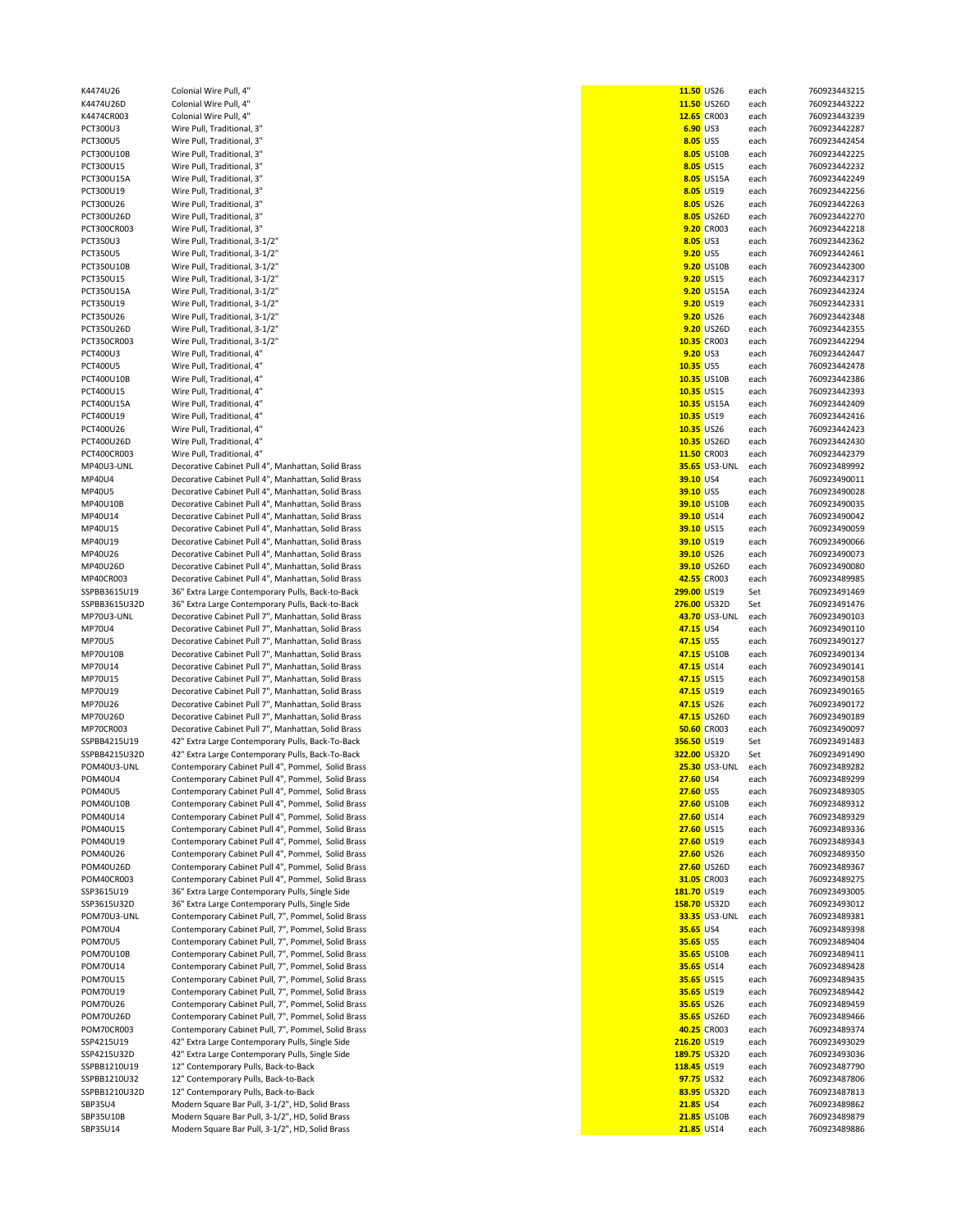| SBP35U15               | Modern Square Bar Pull, 3-1/2", HD, Solid Brass                                            | 21.85 US15                   |                   | each         | 760923489893                 |
|------------------------|--------------------------------------------------------------------------------------------|------------------------------|-------------------|--------------|------------------------------|
| SBP35U19               | Modern Square Bar Pull, 3-1/2", HD, Solid Brass                                            | 21.85 US19                   |                   | each         | 760923489909                 |
| SBP35U26               | Modern Square Bar Pull, 3-1/2", HD, Solid Brass                                            | 21.85 US26                   |                   | each         | 760923489916                 |
| SSPBB1810U19           | 18" Contemporary Pulls, Back-To-Back                                                       | 136.85 US19                  |                   | each         | 760923487820                 |
| SSPBB1810U32           | 18" Contemporary Pulls, Back-To-Back                                                       | 113.85 US32                  |                   | each         | 760923487837                 |
| SSPBB1810U32D          | 18" Contemporary Pulls, Back-To-Back                                                       |                              | 96.60 US32D       | each         | 760923487844                 |
| SBP80U4<br>SBP80U10B   | Modern Square Bar Pull, 8", HD, Solid Brass<br>Modern Square Bar Pull, 8", HD, Solid Brass | 34.50 US4                    | 34.50 US10B       | each<br>each | 760923489923<br>760923489930 |
| SBP80U14               | Modern Square Bar Pull, 8", HD, Solid Brass                                                | 34.50 US14                   |                   | each         | 760923489947                 |
| SBP80U15               | Modern Square Bar Pull, 8", HD, Solid Brass                                                | 34.50 US15                   |                   | each         | 760923489954                 |
| SBP80U19               | Modern Square Bar Pull, 8", HD, Solid Brass                                                | 34.50 US19                   |                   | each         | 760923489961                 |
| SBP80U26               | Modern Square Bar Pull, 8", HD, Solid Brass                                                | 34.50 US26                   |                   | each         | 760923489978                 |
| MP21516U10B            | Modern Cabinet Angle Pull, 2-15/16", Aluminum                                              |                              | <b>5.75 US10B</b> | each         | 760923486519                 |
| MP21516U15             | Modern Cabinet Angle Pull, 2-15/16", Aluminum                                              |                              | <b>5.75 US15</b>  | each         | 760923486526                 |
| MP21516U26             | Modern Cabinet Angle Pull, 2-15/16", Aluminum                                              |                              | 5.75 US26         | each         | 760923486533                 |
| SSPBB2410U19           | 24" Contemporary Pulls, Back-To-Back                                                       | 159.85 US19                  |                   | each         | 760923487851                 |
| SSPBB2410U32           | 24" Contemporary Pulls, Back-To-Back                                                       | 131.10 US32                  |                   | each         | 760923487868                 |
| SSPBB2410U32D          | 24" Contemporary Pulls, Back-To-Back                                                       | 112.70 US32D                 |                   | each         | 760923487875                 |
| MP578U10B              | Modern Cabinet Angle Pull, 5-7/8", Aluminum                                                |                              | 8.05 US10B        | each         | 760923486540                 |
| MP578U15               | Modern Cabinet Angle Pull, 5-7/8", Aluminum                                                |                              | 8.05 US15         | each         | 760923486557                 |
| MP578U26               | Modern Cabinet Angle Pull, 5-7/8", Aluminum                                                |                              | 8.05 US26         | each         | 760923486564                 |
| SSP1210U19             | 12" Contemporary Pulls, Single Side                                                        | 74.75 US19                   |                   | each         | 760923487707                 |
| SSP1210U32             | 12" Contemporary Pulls, Single Side                                                        | 64.40 US32                   |                   | each         | 760923487714                 |
| SSP1210U32D            | 12" Contemporary Pulls, Single Side                                                        |                              | 56.35 US32D       | each         | 760923487721                 |
| MP9116U10B             | Modern Cabinet Angle Pull, 9-1/16", Aluminum                                               |                              | 10.93 US10B       | each         | 760923486571                 |
| MP9116U15              | Modern Cabinet Angle Pull, 9-1/16", Aluminum                                               | 10.93 US15                   |                   | each         | 760923486588                 |
| MP9116U26              | Modern Cabinet Angle Pull, 9-1/16", Aluminum                                               | 10.93 US26                   |                   | each         | 760923486595                 |
| SSP1810U19             | 18" Contemporary Pulls, Single Side                                                        | 86.25 US19                   |                   | each         | 760923487738                 |
| SSP1810U32             | 18" Contemporary Pulls, Single Side                                                        | 73.60 US32                   |                   | each         | 760923487745                 |
| SSP1810U32D            | 18" Contemporary Pulls, Single Side                                                        |                              | 63.25 US32D       | each         | 760923487752                 |
| SSP2410U19             | 24" Contemporary Pulls, Single Side                                                        | 102.35 US19                  |                   | each         | 760923487769                 |
| SSP2410U32             | 24" Contemporary Pulls, Single Side                                                        | 85.10 US32                   |                   | each         | 760923487776                 |
| SSP2410U32D            | 24" Contemporary Pulls, Single Side                                                        |                              | 70.15 US32D       | each         | 760923487783                 |
| SDL980U3               | Storm Door Latch, Round, Tubular Lock                                                      | 46.00 US3                    |                   | each         | 760923478743                 |
| SDL980U10B             | Storm Door Latch, Round, Tubular Lock                                                      |                              | 48.30 US10B       | each         | 760923478712                 |
| SDL980U15              | Storm Door Latch, Round, Tubular Lock                                                      | 48.30 US15                   |                   | each         | 760923478729                 |
| SDL980U19              | Storm Door Latch, Round, Tubular Lock                                                      | 46.00 US19                   |                   | each         | 760923478736                 |
| SDLS480U3              | Storm Door Latch, Rectangular, Tubular Lock                                                | 55.20 US3                    |                   | each         | 760923479382                 |
| SDLS480U10B            | Storm Door Latch, Rectangular, Tubular Lock                                                |                              | 64.40 US10B       | each         | 760923479351                 |
| SDLS480U15             | Storm Door Latch, Rectangular, Tubular Lock                                                | 64.40 US15                   |                   | each         | 760923479368                 |
| SDLS480U19             | Storm Door Latch, Rectangular, Tubular Lock                                                | 55.20 US19                   |                   | each         | 760923479375                 |
| SDML334U3              | Storm Door Latch, Square, Mortise Lock                                                     | 138.00 US3                   |                   | each         | 760923475056                 |
| SDML334U5              | Storm Door Latch, Square, Mortise Lock                                                     | 143.75 US5                   |                   | each         | 760923475063                 |
| SDML334U10B            | Storm Door Latch, Square, Mortise Lock                                                     | 143.75 US10B                 |                   | each         | 760923474998                 |
| SDML334U15             | Storm Door Latch, Square, Mortise Lock                                                     | 143.75 US15                  |                   | each         | 760923475001                 |
| SDML334U15A            | Storm Door Latch, Square, Mortise Lock                                                     | 143.75 US15A                 |                   | each         | 760923475018                 |
| SDML334U19             | Storm Door Latch, Square, Mortise Lock                                                     | 143.75 US19                  |                   | each         | 760923475025                 |
| SDML334U26             | Storm Door Latch, Square, Mortise Lock                                                     | 143.75 US26                  |                   | each         | 760923475032                 |
| SDML334U26D            | Storm Door Latch, Square, Mortise Lock                                                     | 143.75 US26D                 |                   | each         | 760923475049                 |
| SDML334CR003           | Storm Door Latch, Square, Mortise Lock                                                     | 155.25 CR003                 |                   | each         | 760923474981                 |
| SDL688U3               | Storm Door Latch, Classic, Mortise Lock                                                    | 132.25 US3                   |                   | each         | 760923477012                 |
| SDL688U5               | Storm Door Latch, Classic, Mortise Lock                                                    | 138.00 US5                   |                   | each         | 760923477005                 |
| SDL688U10B             | Storm Door Latch, Classic, Mortise Lock                                                    | 138.00 US10B                 |                   | each         | 760923476947                 |
| SDL688U15              | Storm Door Latch, Classic, Mortise Lock                                                    | 138.00 US15                  |                   | each         | 760923476954                 |
| SDL688U15A             | Storm Door Latch, Classic, Mortise Lock                                                    | 138.00 US15A<br>138.00 US19  |                   | each         | 760923476961                 |
| SDL688U19<br>SDL688U26 | Storm Door Latch, Classic, Mortise Lock<br>Storm Door Latch, Classic, Mortise Lock         | 138.00 US26                  |                   | each         | 760923476978<br>760923476985 |
| SDL688U26D             | Storm Door Latch, Classic, Mortise Lock                                                    |                              |                   | each         | 760923476992                 |
| SDL688CR003            | Storm Door Latch, Classic, Mortise Lock                                                    | 138.00 US26D<br>158.70 CR003 |                   | each<br>each | 760923476930                 |
| SDLS480U3-UNL          | Storm Door Latch, Rectangular, Tubular Lock                                                |                              | 55.20 US3-UNL     | each         | 760923479801                 |
| SDL980U3-UNL           | Storm Door Latch, Round, Tubular Lock                                                      |                              | 46.00 US3-UNL     | each         | 760923479818                 |
| SDL980U5               | Storm Door Latch, Round, Tubular Lock                                                      | 48.30 US5                    |                   | each         | 760923479412                 |
| BBC20U3                | Bell Button, Standard                                                                      | 21.85 US3                    |                   | each         | 760923231607                 |
| BBC20U5                | Bell Button, Standard                                                                      | 25.30 US5                    |                   | each         | 760923231805                 |
| BBC20U10B              | Bell Button, Standard                                                                      |                              | 25.30 US10B       | each         | 760923230402                 |
| BBC20U15               | Bell Button, Standard                                                                      | 25.30 US15                   |                   | each         | 760923230600                 |
| BBC20U15A              | Bell Button, Standard                                                                      |                              | 25.30 US15A       | each         | 760923230808                 |
| BBC20U19               | Bell Button, Standard                                                                      | 25.30 US19                   |                   | each         | 760923231003                 |
| <b>BBC20U26</b>        | Bell Button, Standard                                                                      | 25.30 US26                   |                   | each         | 760923231201                 |
| BBC20U26D              | Bell Button, Standard                                                                      |                              | 25.30 US26D       | each         | 760923231409                 |
| BBC20CR003             | Bell Button, Standard                                                                      |                              | 27.60 CR003       | each         | 760923230396                 |
| BBR213U3               | Bell Button, Round Contemporary                                                            | 34.27 US3                    |                   | each         | 760923475612                 |
| BBR213U5               | Bell Button, Round Contemporary                                                            | 37.72 US5                    |                   | each         | 760923475629                 |
| BBR213U10B             | Bell Button, Round Contemporary                                                            |                              | 37.72 US10B       | each         | 760923475636                 |
| BBR213U15              | Bell Button, Round Contemporary                                                            | 37.72 US15                   |                   | each         | 760923475643                 |
| BBR213U15A             | Bell Button, Round Contemporary                                                            |                              | 37.72 US15A       | each         | 760923475650                 |
| BBR213U19              | Bell Button, Round Contemporary                                                            | 37.72 US19                   |                   | each         | 760923475667                 |
| BBR213U26              | Bell Button, Round Contemporary                                                            | 37.72 US26                   |                   | each         | 760923475674                 |
| BBR213U26D             | Bell Button, Round Contemporary                                                            |                              | 37.72 US26D       | each         | 760923475681                 |
| BBR213CR003            | Bell Button, Round Contemporary                                                            |                              | 40.02 CR003       | each         | 760923475698                 |
| <b>BBRR213U3</b>       | Bell Button, Round with Rope                                                               | 34.27 US3                    |                   | each         | 760923475704                 |
| <b>BBRR213U5</b>       | Bell Button, Round with Rope                                                               | 37.72 US5                    |                   | each         | 760923475711                 |
| BBRR213U10B            | Bell Button, Round with Rope                                                               |                              | 37.72 US10B       | each         | 760923475728                 |
| BBRR213U15             | Bell Button, Round with Rope                                                               | 37.72 US15                   |                   | each         | 760923475735                 |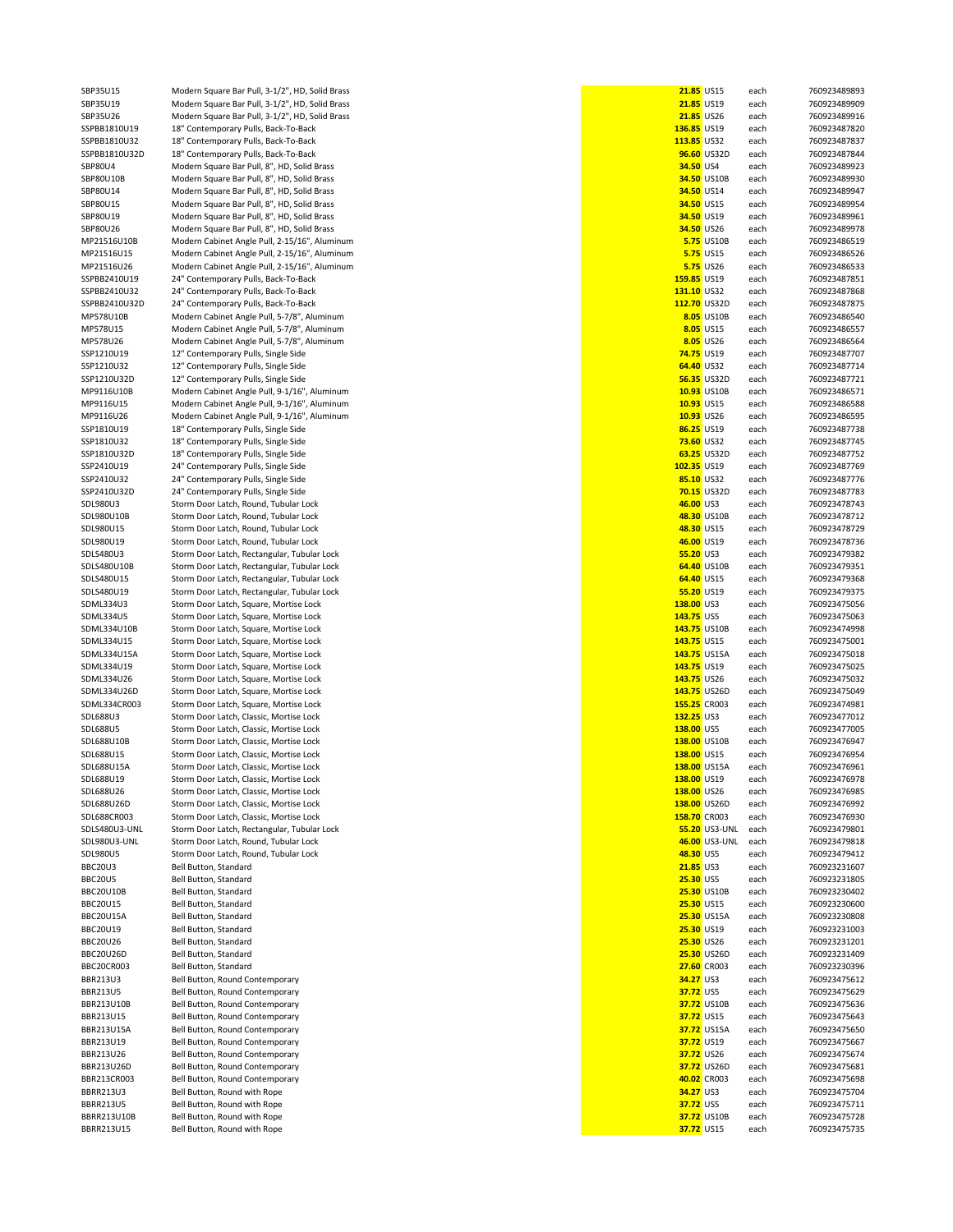| BBRR213U15A                 | Bell Button, Round with Rope                       | 37.72 US15A            | each         | 760923475742                 |
|-----------------------------|----------------------------------------------------|------------------------|--------------|------------------------------|
| BBRR213U19                  | Bell Button, Round with Rope                       | 37.72 US19             | each         | 760923486410                 |
| BBRR213U26                  | Bell Button, Round with Rope                       | 37.72 US26             | each         | 760923475759                 |
|                             | Bell Button, Round with Rope                       | 37.72 US26D            |              |                              |
| BBRR213U26D                 |                                                    |                        | each         | 760923475766                 |
| BBRR213CR003                | Bell Button, Round with Rope                       | 40.02 CR003            | each         | 760923475773                 |
| <b>BBS333U3</b>             | Bell Button, Rectangular Contemporary              | 34.27 US3              | each         | 760923475438                 |
| <b>BBS333U5</b>             | Bell Button, Rectangular Contemporary              | 37.72 US5              | each         | 760923475445                 |
| BBS333U10B                  | Bell Button, Rectangular Contemporary              | 37.72 US10B            | each         | 760923475452                 |
|                             |                                                    |                        |              |                              |
| BBS333U15                   | Bell Button, Rectangular Contemporary              | 37.72 US15             | each         | 760923475469                 |
| BBS333U15A                  | Bell Button, Rectangular Contemporary              | 37.72 US15A            | each         | 760923475476                 |
| BBS333U19                   | Bell Button, Rectangular Contemporary              | 37.72 US19             | each         | 760923475483                 |
| BBS333U26                   | Bell Button, Rectangular Contemporary              | 37.72 US26             | each         | 760923475490                 |
| BBS333U26D                  | Bell Button, Rectangular Contemporary              | 37.72 US26D            | each         | 760923475506                 |
|                             |                                                    |                        |              |                              |
| BBS333CR003                 | Bell Button, Rectangular Contemporary              | 40.02 CR003            | each         | 760923475513                 |
| BBSR333U3                   | Bell Button, Rectangular with Rope Pattern         | 34.27 US3              | each         | 760923475520                 |
| <b>BBSR333U5</b>            | Bell Button, Rectangular with Rope Pattern         | 37.72 US5              | each         | 760923475537                 |
| BBSR333U10B                 | Bell Button, Rectangular with Rope Pattern         | 37.72 US10B            | each         | 760923475544                 |
|                             |                                                    |                        |              |                              |
| BBSR333U15                  | Bell Button, Rectangular with Rope Pattern         | 37.72 US15             | each         | 760923475551                 |
| BBSR333U15A                 | Bell Button, Rectangular with Rope Pattern         | 37.72 US15A            | each         | 760923475568                 |
| BBSR333U19                  | Bell Button, Rectangular with Rope Pattern         | 37.72 US19             | each         | 760923475575                 |
|                             |                                                    |                        |              |                              |
| BBSR333U26                  | Bell Button, Rectangular with Rope Pattern         | 37.72 US26             | each         | 760923475582                 |
| BBSR333U26D                 | Bell Button, Rectangular with Rope Pattern         | 37.72 US26D            | each         | 760923475599                 |
| BBSR333CR003                | Bell Button, Rectangular with Rope Pattern         | 40.02 CR003            | each         | 760923475605                 |
| BBC20-REPLU3                | Replacement Bell Button Mechanism                  | 6.90 US3               | Each         |                              |
|                             |                                                    |                        |              |                              |
| BBC20-REPLU5                | Replacement Bell Button Mechanism                  | <b>7.48 US5</b>        | Each         |                              |
| BBC20-REPLU10B              | Replacement Bell Button Mechanism                  | 7.48 US10B             | Each         |                              |
| BBC20-REPLU15               | Replacement Bell Button Mechanism                  | <b>7.48</b> US15       | Each         |                              |
| BBC20-REPLU15A              | Replacement Bell Button Mechanism                  | <b>7.48</b> US15A      | Each         |                              |
|                             |                                                    |                        |              |                              |
| BBC20-REPLU19               | Replacement Bell Button Mechanism                  | 7.48 US19              | Each         |                              |
| BBC20-REPLU26               | Replacement Bell Button Mechanism                  | <b>7.48</b> US26       | Each         |                              |
| BBC20-REPLU26D              | Replacement Bell Button Mechanism                  | 7.48 US26D             | Each         |                              |
| BBC20-REPL003               | Replacement Bell Button Mechanism                  | 8.05 CR003             | Each         |                              |
|                             |                                                    |                        |              |                              |
| DG425U3                     | 4" Door Guard                                      | 29.90 US3              | each         | 760923242405                 |
| DG425U5                     | 4" Door Guard                                      | 33.35 US5              | each         | 760923242603                 |
| DG425U10B                   | 4" Door Guard                                      | 33.35 US10B            | each         | 760923241200                 |
|                             |                                                    |                        |              |                              |
| DG425U15                    | 4" Door Guard                                      | 33.35 US15             | each         | 760923241606                 |
| DG425U15A                   | 4" Door Guard                                      | 33.35 US15A            | each         | 760923241804                 |
| DG425U19                    | 4" Door Guard                                      | 33.35 US19             | each         | 760923241903                 |
| DG425U26                    | 4" Door Guard                                      | 33.35 US26             | each         | 760923242009                 |
|                             |                                                    |                        |              |                              |
| DG425U26D                   | 4" Door Guard                                      | 33.35 US26D            | each         | 760923242207                 |
| DG425CR003                  | 4" Door Guard                                      | 36.80 CR003            | each         | 760923241002                 |
| DG525U3                     | 5" Door Guard                                      | 31.05 US3              | each         | 760923244201                 |
| <b>DG525U5</b>              | 5" Door Guard                                      | 35.65 US5              | each         | 760923244409                 |
|                             |                                                    |                        |              |                              |
| DG525U10B                   | 5" Door Guard                                      | 35.65 US10B            | each         | 760923243006                 |
| DG525U15                    | 5" Door Guard                                      | 35.65 US15             | each         | 760923243402                 |
| DG525U15A                   | 5" Door Guard                                      | <b>35.65 US15A</b>     | each         | 760923243600                 |
|                             |                                                    |                        |              |                              |
| DG525U19                    | 5" Door Guard                                      | 35.65 US19             | each         | 760923243709                 |
| DG525U26                    | 5" Door Guard                                      | 35.65 US26             | each         | 760923243808                 |
| DG525U26D                   | 5" Door Guard                                      | 35.65 US26D            | each         | 760923244003                 |
| DG525CR003                  | 5" Door Guard                                      | 39.10 CR003            | each         | 760923242801                 |
|                             | 6-3/4" Door Guard                                  | 31.05 US3              |              |                              |
| DGSB675U3                   |                                                    |                        | each         | 760923559534                 |
| <b>DGSB675U5</b>            | 6-3/4" Door Guard                                  | 35.65 US5              | each         | 760923559541                 |
| DGSB675U10B                 | 6-3/4" Door Guard                                  | 35.65 US10B            | each         | 760923559558                 |
| DGSB675U15                  | 6-3/4" Door Guard                                  | 35.65 US15             | each         | 760923559565                 |
| DGSB675U15A                 |                                                    |                        | each         | 760923559572                 |
|                             | 6-3/4" Door Guard                                  |                        |              |                              |
| DGSB675U19                  | 6-3/4" Door Guard                                  | 35.65 US15A            |              |                              |
| DGSB675U26                  |                                                    | 35.65 US19             | each         | 760923559589                 |
| DGSB675U26D                 | 6-3/4" Door Guard                                  | 35.65 US26             | each         | 760923559596                 |
|                             |                                                    |                        |              |                              |
|                             | 6-3/4" Door Guard                                  | 35.65 US26D            | each         | 760923559602                 |
| DGSB675CR003                | 6-3/4" Door Guard                                  | 39.10 CR003            | each         | 760923559619                 |
| <b>CDG35U3</b>              | Door Guard, Chain / Doorbolt                       | 23.00 US3              | each         | 760923473069                 |
| <b>CDG35U5</b>              | Door Guard, Chain / Doorbolt                       | 24.15 US5              | each         | 760923473076                 |
| CDG35U10B                   | Door Guard, Chain / Doorbolt                       | <b>24.15 US10B</b>     | each         | 760923473083                 |
|                             |                                                    |                        |              |                              |
| CDG35U15                    | Door Guard, Chain / Doorbolt                       | <b>24.15 US15</b>      | each         | 760923473090                 |
| CDG35U15A                   | Door Guard, Chain / Doorbolt                       | 24.15 US15A            | each         | 760923473106                 |
| CDG35U19                    | Door Guard, Chain / Doorbolt                       | 24.15 US19             | each         | 760923473113                 |
|                             |                                                    |                        |              |                              |
| CDG35U26                    | Door Guard, Chain / Doorbolt                       | 24.15 US26             | each         | 760923473120                 |
| CDG35U26D                   | Door Guard, Chain / Doorbolt                       | <b>24.15 US26D</b>     | each         | 760923473137                 |
| CDG35CR003                  | Door Guard, Chain / Doorbolt                       | <b>26.45 CR003</b>     | each         | 760923473144                 |
| DKMV4U10B                   | Modern Door Knocker, UL Listed Viewer, Solid Brass | 74.75 US10B            | each         | 760923491513                 |
| DKMV4U15                    |                                                    |                        |              | 760923491520                 |
|                             | Modern Door Knocker, UL Listed Viewer, Solid Brass | <b>74.75 US15</b>      | each         |                              |
| DKMV4U19                    | Modern Door Knocker, UL Listed Viewer, Solid Brass | 74.75 US19             | each         | 760923491537                 |
| DKMV4U26                    | Modern Door Knocker, UL Listed Viewer, Solid Brass | 74.75 US26             | each         | 760923491544                 |
| DKMV4U26D                   | Modern Door Knocker, UL Listed Viewer, Solid Brass | <b>74.75 US26D</b>     | each         | 760923491551                 |
|                             |                                                    |                        |              |                              |
| <b>DKV630U3</b>             | Door Knocker-Viewer                                | 41.40 US3              | each         | 760923249404                 |
| <b>DKV630U5</b>             | Door Knocker-Viewer                                | 44.85 US5              | each         | 760923249602                 |
| <b>DKV630U10B</b>           | Door Knocker-Viewer                                | 44.85 US10B            | each         | 760923248407                 |
| DKV630U15                   | Door Knocker-Viewer                                | 44.85 US15             | each         | 760923248605                 |
|                             |                                                    |                        |              |                              |
| <b>DKV630U15A</b>           | Door Knocker-Viewer                                | 44.85 US15A            | each         | 760923248803                 |
| DKV630U19                   | Door Knocker-Viewer                                | 44.85 US19             | each         | 760923483402                 |
| DKV630U26                   | Door Knocker-Viewer                                | 44.85 US26             | each         | 760923249008                 |
| DKV630U26D                  | Door Knocker-Viewer                                | 44.85 US26D            | each         | 760923249206                 |
|                             |                                                    |                        |              |                              |
| DKV630CR003                 | Door Knocker-Viewer                                | 48.30 CR003            | each         | 760923248209                 |
| DK7356U3<br><b>DK7356U5</b> | Door Knocker, Victorian<br>Door Knocker, Victorian | 65.55 US3<br>69.00 US5 | each<br>each | 760923246007<br>760923246205 |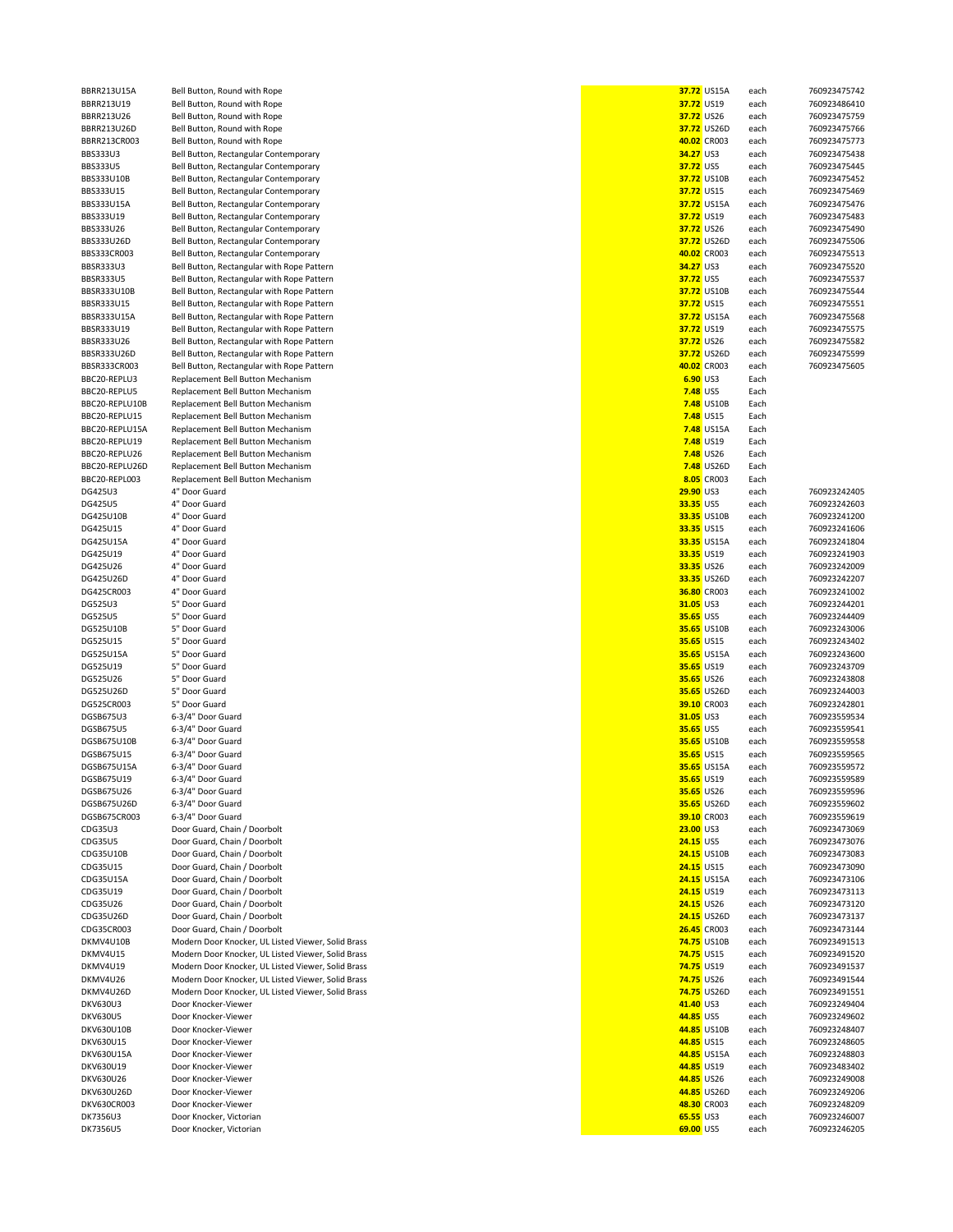| DK7356U10B      | Door Knocker, Victorian               |                  | 69.00 US10B        | each | 760923244805 |
|-----------------|---------------------------------------|------------------|--------------------|------|--------------|
| DK7356U15       | Door Knocker, Victorian               | 69.00 US15       |                    | each | 760923245208 |
| DK7356U15A      | Door Knocker, Victorian               |                  | 69.00 US15A        | each | 760923245406 |
| DK7356U19       | Door Knocker, Victorian               | 69.00 US19       |                    | each | 760923245505 |
| DK7356U26       | Door Knocker, Victorian               | 69.00 US26       |                    | each | 760923245604 |
| DK7356U26D      | Door Knocker, Victorian               |                  | 69.00 US26D        | each | 760923245802 |
| DK7356CR003     | Door Knocker, Victorian               |                  | 74.75 CR003        | each | 760923244607 |
| DK854U3         | Door Knocker, Imperial                | 81.65 US3        |                    | each | 760923247806 |
|                 | Door Knocker, Imperial                | 89.70 US5        |                    |      | 760923248001 |
| DK854U5         |                                       |                  |                    | each |              |
| DK854U10B       | Door Knocker, Imperial                |                  | 89.70 US10B        | each | 760923246601 |
| DK854U15        | Door Knocker, Imperial                | 89.70 US15       |                    | each | 760923247004 |
| DK854U15A       | Door Knocker, Imperial                |                  | 89.70 US15A        | each | 760923247202 |
| DK854U19        | Door Knocker, Imperial                | 89.70 US19       |                    | each | 760923247301 |
| DK854U26        | Door Knocker, Imperial                | 89.70 US26       |                    | each | 760923247400 |
| DK854U26D       | Door Knocker, Imperial                |                  | 89.70 US26D        | each | 760923247608 |
| DK854CR003      | Door Knocker, Imperial                |                  | 95.45 CR003        | each | 760923246403 |
| DKR75U3         | Door Knocker, Victorian Rope          | 49.45 US3        |                    | each | 760923475780 |
| DKR75U5         | Door Knocker, Victorian Rope          | 54.05 US5        |                    | each | 760923475797 |
|                 |                                       |                  |                    |      |              |
| DKR75U10B       | Door Knocker, Victorian Rope          |                  | 54.05 US10B        | each | 760923475803 |
| <b>DKR75U15</b> | Door Knocker, Victorian Rope          | 54.05 US15       |                    | each | 760923475810 |
| DKR75U15A       | Door Knocker, Victorian Rope          |                  | 54.05 US15A        | each | 760923475827 |
| <b>DKR75U19</b> | Door Knocker, Victorian Rope          | 54.05 US19       |                    | each | 760923475834 |
| DKR75U26        | Door Knocker, Victorian Rope          | 54.05 US26       |                    | each | 760923475841 |
| DKR75U26D       | Door Knocker, Victorian Rope          |                  | 54.05 US26D        | each | 760923475858 |
| DKR75CR003      | Door Knocker, Victorian Rope          |                  | 57.50 CR003        | each | 760923475865 |
| DKV6RU3         | Door Knocker-Viewer, Victorian Rope   | <b>50.60 US3</b> |                    | each | 760923476145 |
|                 |                                       |                  |                    |      |              |
| DKV6RU5         | Door Knocker-Viewer, Victorian Rope   | 54.05 US5        |                    | each | 760923476152 |
| DKV6RU10B       | Door Knocker-Viewer, Victorian Rope   |                  | 54.05 US10B        | each | 760923476169 |
| DKV6RU15        | Door Knocker-Viewer, Victorian Rope   | 54.05 US15       |                    | each | 760923476176 |
| DKV6RU15A       | Door Knocker-Viewer, Victorian Rope   |                  | 54.05 US15A        | each | 760923476183 |
| DKV6RU19        | Door Knocker-Viewer, Victorian Rope   | 54.05 US19       |                    | each | 760923476190 |
| DKV6RU26        | Door Knocker-Viewer, Victorian Rope   | 54.05 US26       |                    | each | 760923476206 |
| DKV6RU26D       | Door Knocker-Viewer, Victorian Rope   |                  | 54.05 US26D        | each | 760923476213 |
|                 |                                       |                  |                    |      |              |
| DKV6RCR003      | Door Knocker-Viewer, Victorian Rope   |                  | 57.50 CR003        | each | 760923476220 |
| MS211U3         | Mail Slot 13-1/8" with Interior Frame | 80.50 US3        |                    | each | 760923309405 |
| MS211U5         | Mail Slot 13-1/8" with Interior Frame | 82.80 US5        |                    | each | 760923309603 |
| MS211U10B       | Mail Slot 13-1/8" with Interior Frame |                  | 82.80 US10B        | each | 760923308200 |
| MS211U15        | Mail Slot 13-1/8" with Interior Frame | 82.80 US15       |                    | each | 760923308606 |
| MS211U15A       | Mail Slot 13-1/8" with Interior Frame |                  | 82.80 US15A        | each | 760923308804 |
| MS211U19        | Mail Slot 13-1/8" with Interior Frame | 82.80 US19       |                    | each | 760923308903 |
| MS211U26        | Mail Slot 13-1/8" with Interior Frame | 82.80 US26       |                    | each | 760923309009 |
|                 |                                       |                  |                    |      |              |
| MS211U26D       | Mail Slot 13-1/8" with Interior Frame |                  | 82.80 US26D        | each | 760923309207 |
| MS211CR003      | Mail Slot 13-1/8" with Interior Frame | 103.50 CR003     |                    | each | 760923307005 |
| MS212U3         | Mail Slot 13-1/8" with Interior Flap  | 126.50 US3       |                    | each | 760923307708 |
| MS212U5         | Mail Slot 13-1/8" with Interior Flap  | 132.25 US5       |                    | each | 760923307715 |
| MS212U10B       | Mail Slot 13-1/8" with Interior Flap  | 132.25 US10B     |                    | each | 760923307647 |
| MS212U15        | Mail Slot 13-1/8" with Interior Flap  | 132.25 US15      |                    | each | 760923307654 |
| MS212U15A       | Mail Slot 13-1/8" with Interior Flap  | 132.25 US15A     |                    | each | 760923307661 |
| MS212U19        | Mail Slot 13-1/8" with Interior Flap  | 132.25 US19      |                    | each | 760923307678 |
| MS212U26        | Mail Slot 13-1/8" with Interior Flap  | 132.25 US26      |                    | each | 760923307685 |
|                 |                                       |                  |                    |      |              |
| MS212U26D       | Mail Slot 13-1/8" with Interior Flap  | 132.25 US26D     |                    | each | 760923307692 |
| MS212CR003      | Mail Slot 13-1/8" with Interior Flap  | 143.75 CR003     |                    | each | 760923307630 |
| MS626U3         | Mail Slot 8-7/8" with Interior Frame  | 70.15 US3        |                    | each | 760923479252 |
| MS626U5         | Mail Slot 8-7/8" with Interior Frame  | <b>72.45 US5</b> |                    | each | 760923479245 |
| MS626U10B       | Mail Slot 8-7/8" with Interior Frame  |                  | <b>72.45 US10B</b> | each | 760923479184 |
| MS626U15        | Mail Slot 8-7/8" with Interior Frame  | 72.45 US15       |                    | each | 760923479191 |
| MS626U15A       | Mail Slot 8-7/8" with Interior Frame  |                  | <b>72.45 US15A</b> | each | 760923479207 |
| MS626U19        | Mail Slot 8-7/8" with Interior Frame  | 72.45 US19       |                    | each | 760923479214 |
| MS626U26        | Mail Slot 8-7/8" with Interior Frame  | 72.45 US26       |                    | each | 760923479221 |
|                 |                                       |                  |                    |      | 760923479238 |
| MS626U26D       | Mail Slot 8-7/8" with Interior Frame  |                  | <b>72.45 US26D</b> | each |              |
| MS626CR003      | Mail Slot 8-7/8" with Interior Frame  |                  | 81.65 CR003        | each | 760923479177 |
| MS627U3         | Mail Slot 8-7/8" with Back Plate      | 87.40 US3        |                    | each | 760923479344 |
| MS627U5         | Mail Slot 8-7/8" with Back Plate      | 89.70 US5        |                    | each | 760923479337 |
| MS627U10B       | Mail Slot 8-7/8" with Back Plate      |                  | 89.70 US10B        | each | 760923479276 |
| MS627U15        | Mail Slot 8-7/8" with Back Plate      | 89.70 US15       |                    | each | 760923479283 |
| MS627U15A       | Mail Slot 8-7/8" with Back Plate      |                  | 89.70 US15A        | each | 760923479290 |
| MS627U19        | Mail Slot 8-7/8" with Back Plate      | 89.70 US19       |                    | each | 760923479306 |
| MS627U26        | Mail Slot 8-7/8" with Back Plate      | 89.70 US26       |                    | each | 760923479313 |
| MS627U26D       | Mail Slot 8-7/8" with Back Plate      |                  | 89.70 US26D        |      | 760923479320 |
|                 |                                       |                  |                    | each |              |
| MS627CR003      | Mail Slot 8-7/8" with Back Plate      | 102.35 CR003     |                    | each | 760923479269 |
| MS0030U3        | Mail Slot, HD                         | 172.50 US3       |                    | each | 760923309689 |
| MS0030U5        | Mail Slot, HD                         | 177.10 US5       |                    | each | 760923309696 |
| MS0030U10B      | Mail Slot, HD                         | 177.10 US10B     |                    | each | 760923309627 |
| MS0030U15       | Mail Slot, HD                         | 177.10 US15      |                    | each | 760923309634 |
| MS0030U15A      | Mail Slot, HD                         | 177.10 US15A     |                    | each | 760923309641 |
| MS0030U19       | Mail Slot, HD                         | 177.10 US19      |                    | each | 760923309658 |
| MS0030U26       |                                       |                  |                    |      | 760923309665 |
|                 | Mail Slot, HD                         | 177.10 US26      |                    | each |              |
| MS0030U26D      | Mail Slot, HD                         | 177.10 US26D     |                    | each | 760923309672 |
| MS0030CR003     | Mail Slot, HD                         | 184.00 CR003     |                    | each | 760923309610 |
| MSH158U3        | Letter Box Hood                       | 52.90 US3        |                    | each | 760923559442 |
| MSH158U5        | Letter Box Hood                       | 57.50 US5        |                    | each | 760923559459 |
| MSH158U10B      | Letter Box Hood                       |                  | 57.50 US10B        | each | 760923559466 |
| MSH158U15       | Letter Box Hood                       | 57.50 US15       |                    | each | 760923559473 |
| MSH158U15A      | Letter Box Hood                       |                  | 57.50 US15A        | each | 760923559480 |
|                 |                                       |                  |                    |      |              |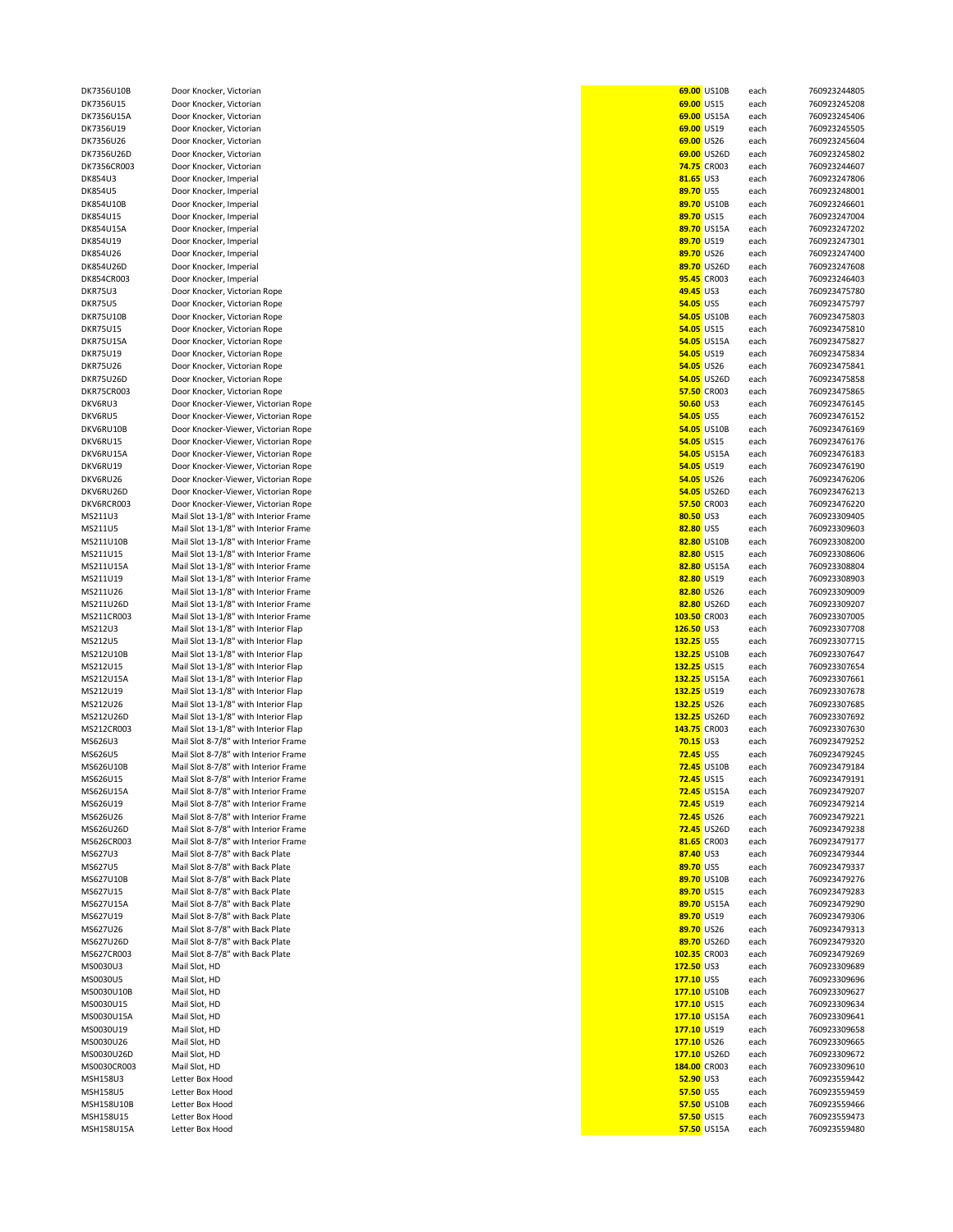| MSH158U19            | Letter Box Hood                                                            | 57.50 US19               | each         | 760923559497                 |
|----------------------|----------------------------------------------------------------------------|--------------------------|--------------|------------------------------|
| MSH158U26            | Letter Box Hood                                                            | 57.50 US26               | each         | 760923559503                 |
| MSH158U26D           | Letter Box Hood                                                            | 57.50 US26D              | each         | 760923559510                 |
| MSH158CR003          | Letter Box Hood                                                            | 62.10 CR003              | each         | 760923559527                 |
|                      |                                                                            |                          |              |                              |
| <b>MSS005</b>        | Letter Box Sleeve, Stainless Steel                                         | <b>28.75 US32D</b>       | each         | 760923559626                 |
| <b>PDB50U3</b>       | 4-5/8" x 1-1/4" Jamb Bolt                                                  | <b>20.70 US3</b>         | each         | 760923491667                 |
| PDB50U3-UNL          | 4-5/8" x 1-1/4" Jamb Bolt                                                  | 20.70 US3-UNL            | each         | 760923491674                 |
| <b>PDB50U4</b>       | 4-5/8" x 1-1/4" Jamb Bolt                                                  | 24.15 US4                | each         | 760923491681                 |
| <b>PDB50U5</b>       | 4-5/8" x 1-1/4" Jamb Bolt                                                  | 24.15 US5                | each         | 760923491698                 |
|                      |                                                                            |                          |              |                              |
| <b>PDB50U10B</b>     | 4-5/8" x 1-1/4" Jamb Bolt                                                  | <b>24.15 US10B</b>       | each         | 760923491704                 |
| PDB50U14             | 4-5/8" x 1-1/4" Jamb Bolt                                                  | 24.15 US14               | each         | 760923491711                 |
| <b>PDB50U15</b>      | 4-5/8" x 1-1/4" Jamb Bolt                                                  | 24.15 US15               | each         | 760923491728                 |
| <b>PDB50U15A</b>     | 4-5/8" x 1-1/4" Jamb Bolt                                                  | <b>24.15 US15A</b>       | each         | 760923491735                 |
| PDB50U19             |                                                                            |                          |              |                              |
|                      | 4-5/8" x 1-1/4" Jamb Bolt                                                  | 24.15 US19               | each         | 760923491742                 |
| <b>PDB50U26</b>      | 4-5/8" x 1-1/4" Jamb Bolt                                                  | 24.15 US26               | each         | 760923491759                 |
| PDB50U26D            | 4-5/8" x 1-1/4" Jamb Bolt                                                  | <b>24.15 US26D</b>       | each         | 760923491766                 |
| <b>PDB42U3</b>       | Pocket Door Bolt, Jamb bolt                                                | $10.12$ US3              | each         | 760923313006                 |
| <b>PDB42U5</b>       | Pocket Door Bolt, Jamb bolt                                                | 12.65 US5                | each         | 760923313204                 |
|                      |                                                                            |                          |              |                              |
| <b>PDB42U10B</b>     | Pocket Door Bolt, Jamb bolt                                                | 12.65 US10B              | each         | 760923312009                 |
| PDB42U15             | Pocket Door Bolt, Jamb bolt                                                | 12.65 US15               | each         | 760923312207                 |
| <b>PDB42U15A</b>     | Pocket Door Bolt, Jamb bolt                                                | 12.65 US15A              | each         | 760923312405                 |
| PDB42U19             | Pocket Door Bolt, Jamb bolt                                                | 12.65 US19               | each         | 760923312504                 |
| PDB42U26             | Pocket Door Bolt, Jamb bolt                                                | 12.65 US26               |              | 760923312603                 |
|                      |                                                                            |                          | each         |                              |
| PDB42U26D            | Pocket Door Bolt, Jamb bolt                                                | 12.65 US26D              | each         | 760923312801                 |
| PDB42CR003           | Pocket Door Bolt, Jamb bolt                                                | 14.95 CR003              | each         | 760923311804                 |
| PDB42U14             | Pocket Door Bolt, Jamb bolt                                                | 12.65 US14               | each         | 760923312108                 |
| PDB42U3-UNL          | Pocket Door Bolt, Jamb bolt                                                | <b>10.12 US3-UNL</b>     | each         | 760923313105                 |
|                      |                                                                            |                          |              |                              |
| <b>PDB42U4</b>       | Pocket Door Bolt, Jamb bolt                                                | 12.65 US4                | each         | 760923491506                 |
| <b>SDLA325U3</b>     | HD Pocket Lock, Adjustable, 3-1/4" x 2-1/4" Privacy                        | 36.80 US3                | each         | 760923320004                 |
| <b>SDLA325U5</b>     | HD Pocket Lock, Adjustable, 3-1/4" x 2-1/4" Privacy                        | 39.10 US5                | each         | 760923320400                 |
| SDLA325U10B          | HD Pocket Lock, Adjustable, 3-1/4" x 2-1/4" Privacy                        | 39.10 US10B              | each         | 760923319008                 |
| SDLA325U15           | HD Pocket Lock, Adjustable, 3-1/4" x 2-1/4" Privacy                        | 39.10 US15               |              | 760923319206                 |
|                      |                                                                            |                          | each         |                              |
| SDLA325U15A          | HD Pocket Lock, Adjustable, 3-1/4" x 2-1/4" Privacy                        | 39.10 US15A              | each         | 760923319404                 |
| SDLA325U19           | HD Pocket Lock, Adjustable, 3-1/4" x 2-1/4" Privacy                        | 39.10 US19               | each         | 760923319503                 |
| SDLA325U26           | HD Pocket Lock, Adjustable, 3-1/4" x 2-1/4" Privacy                        | 39.10 US26               | each         | 760923319602                 |
| SDLA325U26D          | HD Pocket Lock, Adjustable, 3-1/4" x 2-1/4" Privacy                        | 39.10 US26D              | each         | 760923319800                 |
|                      |                                                                            |                          |              |                              |
| SDLA325CR003         | HD Pocket Lock, Adjustable, 3-1/4" x 2-1/4" Privacy                        | 46.00 CR003              | each         | 760923318803                 |
| SDLA325U3/26         | HD Pocket Lock, Adjustable, 3-1/4" x 2-1/4" Privacy                        | 39.10 US3/26             | each         | 760923320202                 |
| SDLA325U3-UNL        | HD Pocket Lock, Adjustable, 3-1/4" x 2-1/4" Privacy                        | <b>36.80 US3-UNL</b>     | each         | 760923320103                 |
| SDLA325U14           | HD Pocket Lock, Adjustable, 3-1/4" x 2-1/4" Privacy                        | 39.10 US14               | each         | 760923319107                 |
| SDPA325U3            | HD Pocket Lock, Adjustable, 3-1/4" x 2-1/4" Passage                        | 29.90 US3                | each         | 760923318209                 |
|                      |                                                                            |                          |              |                              |
| SDPA325U3/26         | HD Pocket Lock, Adjustable, 3-1/4" x 2-1/4" Passage                        | 32.20 US3/26             | each         | 760923318407                 |
| SDPA325U5            | HD Pocket Lock, Adjustable, 3-1/4" x 2-1/4" Passage                        | 32.20 US5                | each         | 760923318605                 |
| SDPA325U10B          | HD Pocket Lock, Adjustable, 3-1/4" x 2-1/4" Passage                        | 32.20 US10B              | each         | 760923317202                 |
| SDPA325U15           | HD Pocket Lock, Adjustable, 3-1/4" x 2-1/4" Passage                        | 32.20 US15               | each         | 760923317400                 |
| SDPA325U15A          |                                                                            | 32.20 US15A              |              | 760923317608                 |
|                      | HD Pocket Lock, Adjustable, 3-1/4" x 2-1/4" Passage                        |                          | each         |                              |
| SDPA325U19           | HD Pocket Lock, Adjustable, 3-1/4" x 2-1/4" Passage                        | 32.20 US19               | each         | 760923317707                 |
| SDPA325U26           | HD Pocket Lock, Adjustable, 3-1/4" x 2-1/4" Passage                        | 32.20 US26               | each         | 760923317806                 |
| SDPA325U26D          | HD Pocket Lock, Adjustable, 3-1/4" x 2-1/4" Passage                        | 32.20 US26D              | each         | 760923318001                 |
| SDPA325CR003         | HD Pocket Lock, Adjustable, 3-1/4" x 2-1/4" Passage                        | 40.25 CR003              | each         | 760923317004                 |
|                      | HD Pocket Lock, Adjustable, 3-1/4" x 2-1/4" Passage                        |                          |              |                              |
| SDPA325U3-UNL        |                                                                            | <b>29.90 US3-UNL</b>     | each         | 760923318308                 |
| SDPA325U14           | HD Pocket Lock, Adjustable, 3-1/4" x 2-1/4" Passage                        | 32.20 US14               | each         | 760923317301                 |
| <b>SDAR325U5</b>     | HD Pocket Lock, Adjustable, 3-1/4" x 2-1/4" Sliding Door Receiver          | 34.50 US5                | each         | 760923481736                 |
| SDAR325U10B          | HD Pocket Lock, Adjustable, 3-1/4" x 2-1/4" Sliding Door Receiver          | 34.50 US10B              | each         | 760923481651                 |
| SDAR325U15           | HD Pocket Lock, Adjustable, 3-1/4" x 2-1/4" Sliding Door Receiver          | 34.50 US15               | each         | 760923481675                 |
|                      |                                                                            |                          |              |                              |
| SDAR325U15A          | HD Pocket Lock, Adjustable, 3-1/4" x 2-1/4" Sliding Door Receiver          | 34.50 US15A              | each         | 760923481682                 |
| SDAR325U19           | HD Pocket Lock, Adjustable, 3-1/4" x 2-1/4" Sliding Door Receiver          | 34.50 US19               | each         | 760923481699                 |
| SDAR325U26           | HD Pocket Lock, Adjustable, 3-1/4" x 2-1/4" Sliding Door Receiver          | 34.50 US26               | each         | 760923481705                 |
| SDAR325U26D          | HD Pocket Lock, Adjustable, 3-1/4" x 2-1/4" Sliding Door Receiver          | 34.50 US26D              | each         | 760923481712                 |
| SDAR325U14           | HD Pocket Lock, Adjustable, 3-1/4" x 2-1/4" Sliding Door Receiver          | 34.50 US14               | each         | 760923481668                 |
|                      |                                                                            |                          |              |                              |
| SDAR325U3            | HD Pocket Lock, Adjustable, 3-1/4" x 2-1/4" Sliding Door Receiver          | 32.20 US3                | each         | 760923481729                 |
| SDL25U3              | Pocket Lock, 2-1/2" x 2-3/4" Privacy                                       | 23.00 US3                | each         | 760923316403                 |
| SDL25U3/26           | Pocket Lock, 2-1/2" x 2-3/4" Privacy                                       | 24.15 US3/26             | each         | 760923316601                 |
| SDL25U5              | Pocket Lock, 2-1/2" x 2-3/4" Privacy                                       | 24.15 US5                | each         | 760923316809                 |
| SDL25U14             |                                                                            |                          |              |                              |
|                      | Pocket Lock, 2-1/2" x 2-3/4" Privacy                                       | 24.15 US14               | each         | 760923315505                 |
| SDL25U15             | Pocket Lock, 2-1/2" x 2-3/4" Privacy                                       | 24.15 US15               | each         | 760923315604                 |
| SDL25U15A            | Pocket Lock, 2-1/2" x 2-3/4" Privacy                                       | 24.15 US15A              | each         | 760923315802                 |
| SDL25U19             | Pocket Lock, 2-1/2" x 2-3/4" Privacy                                       | 24.15 US19               | each         | 760923315901                 |
| SDL25U26D            | Pocket Lock, 2-1/2" x 2-3/4" Privacy                                       | 24.15 US26D              |              | 760923316205                 |
|                      |                                                                            |                          | each         |                              |
| SDL25CR003           | Pocket Lock, 2-1/2" x 2-3/4" Privacy                                       | 26.45 CR003              | each         | 760923315208                 |
| SDL25U26             | Pocket Lock, 2-1/2" x 2-3/4" Privacy                                       | 24.15 US26               | each         | 760923316007                 |
| SDL25U10B            | Pocket Lock, 2-1/2" x 2-3/4" Privacy                                       | 24.15 US10B              | each         | 760923315406                 |
| SDP25U3              | Pocket Lock, 2-1/2" x 2-3/4" Passage                                       | 18.40 US3                | each         | 760923314607                 |
|                      | Pocket Lock, 2-1/2" x 2-3/4" Passage                                       |                          |              |                              |
| SDP25U3/26           |                                                                            | 20.70 US3/26             | each         | 760923314805                 |
|                      |                                                                            |                          |              |                              |
| <b>SDP25U5</b>       | Pocket Lock, 2-1/2" x 2-3/4" Passage                                       | 20.70 US5                | each         | 760923315000                 |
| SDP25U14             | Pocket Lock, 2-1/2" x 2-3/4" Passage                                       | 20.70 US14               | each         | 760923313709                 |
| SDP25U15             | Pocket Lock, 2-1/2" x 2-3/4" Passage                                       | 20.70 US15               | each         | 760923313808                 |
|                      |                                                                            |                          |              |                              |
| SDP25U15A            | Pocket Lock, 2-1/2" x 2-3/4" Passage                                       | 20.70 US15A              | each         | 760923314003                 |
| SDP25U19             | Pocket Lock, 2-1/2" x 2-3/4" Passage                                       | 20.70 US19               | each         | 760923314102                 |
| SDP25U26D            | Pocket Lock, 2-1/2" x 2-3/4" Passage                                       | 20.70 US26D              | each         | 760923314409                 |
| SDP25CR003           | Pocket Lock, 2-1/2" x 2-3/4" Passage                                       | 23.00 CR003              | each         | 760923313402                 |
|                      |                                                                            |                          |              |                              |
| SDP25U26             | Pocket Lock, 2-1/2" x 2-3/4" Passage                                       | 20.70 US26               | each         | 760923314201                 |
| SDP25U10B<br>SDL60U3 | Pocket Lock, 2-1/2" x 2-3/4" Passage<br>Decorative Pocket Lock 6", Privacy | 20.70 US10B<br>51.75 US3 | each<br>each | 760923313600<br>760923479658 |

|           | 57.50 US19                                                         | each         | 76092355949                |
|-----------|--------------------------------------------------------------------|--------------|----------------------------|
|           | 57.50 US26                                                         | each         | 76092355950                |
|           | 57.50 US26D<br>52.10 CR003                                         | each<br>each | 76092355951<br>76092355952 |
|           | 28.75 US32D                                                        | each         | 76092355962                |
| 20.70 US3 |                                                                    | each         | 76092349166                |
|           | 20.70 US3-UNL                                                      | each         | 76092349167                |
| 24.15 US4 |                                                                    | each         | 76092349168                |
| 24.15 US5 |                                                                    | each         | 76092349169                |
|           | 24.15 US10B                                                        | each         | 76092349170                |
|           | 24.15 US14                                                         | each         | 76092349171                |
|           | 24.15 US15<br>24.15 US15A                                          | each<br>each | 76092349172<br>76092349173 |
|           | 24.15 US19                                                         | each         | 76092349174                |
|           | 24.15 US26                                                         | each         | 76092349175                |
|           | 24.15 US26D                                                        | each         | 76092349176                |
|           | 10.12 US3                                                          | each         | 76092331300                |
| 12.65 US5 |                                                                    | each         | 76092331320                |
|           | <mark>12.65</mark> US10B                                           | each         | 76092331200                |
|           | 12.65 US15                                                         | each<br>each | 76092331220<br>76092331240 |
|           | <mark>12.65</mark> US15A<br>- 2.55 US19<br><mark>12.65</mark> US19 | each         | 76092331250                |
|           | 12.65 US26                                                         | each         | 76092331260                |
|           | <mark>12.65</mark> US26D                                           | each         | 76092331280                |
|           | <mark>14.95</mark> CR003                                           | each         | 76092331180                |
|           | <mark>12.65</mark> US14                                            | each         | 76092331210                |
|           | <mark>10.12</mark> US3-UNL                                         | each         | 76092331310                |
| 12.65 US4 |                                                                    | each         | 76092349150                |
| 39.10 US5 | 36.80 US3                                                          | each<br>each | 76092332000<br>76092332040 |
|           | 39.10 US10B                                                        | each         | 76092331900                |
|           | 39.10 US15                                                         | each         | 76092331920                |
|           | <mark>39.10</mark> US15A                                           | each         | 76092331940                |
|           | 39.10 US19                                                         | each         | 76092331950                |
|           | 39.10 US26                                                         | each         | 76092331960                |
|           | 39.10 US26D                                                        | each         | 76092331980                |
|           | <mark>16.00</mark> CR003<br>39.10 US3/26                           | each         | 76092331880<br>76092332020 |
|           | <mark>36.80</mark> US3-UNL                                         | each<br>each | 76092332010                |
|           |                                                                    | each         | 76092331910                |
| 29.90 US3 | <mark>39.10</mark> US14<br>29.90 US3                               | each         | 76092331820                |
|           | 32.20 US3/26                                                       | each         | 76092331840                |
| 32.20 US5 |                                                                    | each         | 76092331860                |
|           | 32.20 US10B                                                        | each         | 76092331720                |
|           | 32.20 US15                                                         | each<br>each | 76092331740<br>76092331760 |
|           | <mark>32.20</mark> US15A<br>32.20 US19                             | each         | 76092331770                |
|           | 32.20 US26                                                         | each         | 76092331780                |
|           | 32.20 US26D<br>10.25 CR003                                         | each         | 76092331800                |
|           | 10.25 CR003                                                        | each         | 76092331700                |
|           | <mark>29.90</mark> US3-UNL                                         | each         | 76092331830                |
|           | 32.20 US14                                                         | each         | 76092331730                |
| 34.50 US5 | 34.50 US10B                                                        | each<br>each | 76092348173<br>76092348165 |
|           | 34.50 US15                                                         | each         | 76092348167                |
|           | 34.50 US15A each                                                   |              | 76092348168                |
|           | 34.50 US19                                                         | each         | 76092348169                |
|           | 34.50 US26                                                         | each         | 76092348170                |
|           | 34.50 US26D                                                        | each         | 76092348171                |
| 32.20 US3 | 34.50 US14                                                         | each         | 76092348166<br>76092348172 |
| 23.00 US3 |                                                                    | each<br>each | 76092331640                |
|           | 24.15 US3/26                                                       | each         | 76092331660                |
| 24.15 US5 |                                                                    | each         | 76092331680                |
|           | 24.15 US14                                                         | each         | 76092331550                |
|           | 24.15 US15                                                         | each         | 76092331560                |
|           | 24.15 US15A                                                        | each         | 76092331580                |
|           | 24.15 US19                                                         | each         | 76092331590                |
|           | 24.15 US26D<br>26.45 CR003                                         | each<br>each | 76092331620<br>76092331520 |
|           | 24.15 US26                                                         | each         | 76092331600                |
|           | 24.15 US10B                                                        | each         | 76092331540                |
| 18.40 US3 |                                                                    | each         | 76092331460                |
|           | 20.70 US3/26                                                       | each         | 76092331480                |
| 20.70 US5 |                                                                    | each         | 76092331500                |
|           | 20.70 US14                                                         | each         | 76092331370                |
|           | 20.70 US15<br>20.70 US15A                                          | each<br>each | 76092331380<br>76092331400 |
|           | 20.70 US19                                                         | each         | 76092331410                |
|           | 20.70 US26D                                                        | each         | 76092331440                |
|           | <mark>23.00</mark> CR003                                           | each         | 76092331340                |
|           | 20.70 US26                                                         | each         | 76092331420                |
|           | 20.70 US10B                                                        | each         | 76092331360                |
| 51.75 US3 |                                                                    | each         | 76092347965                |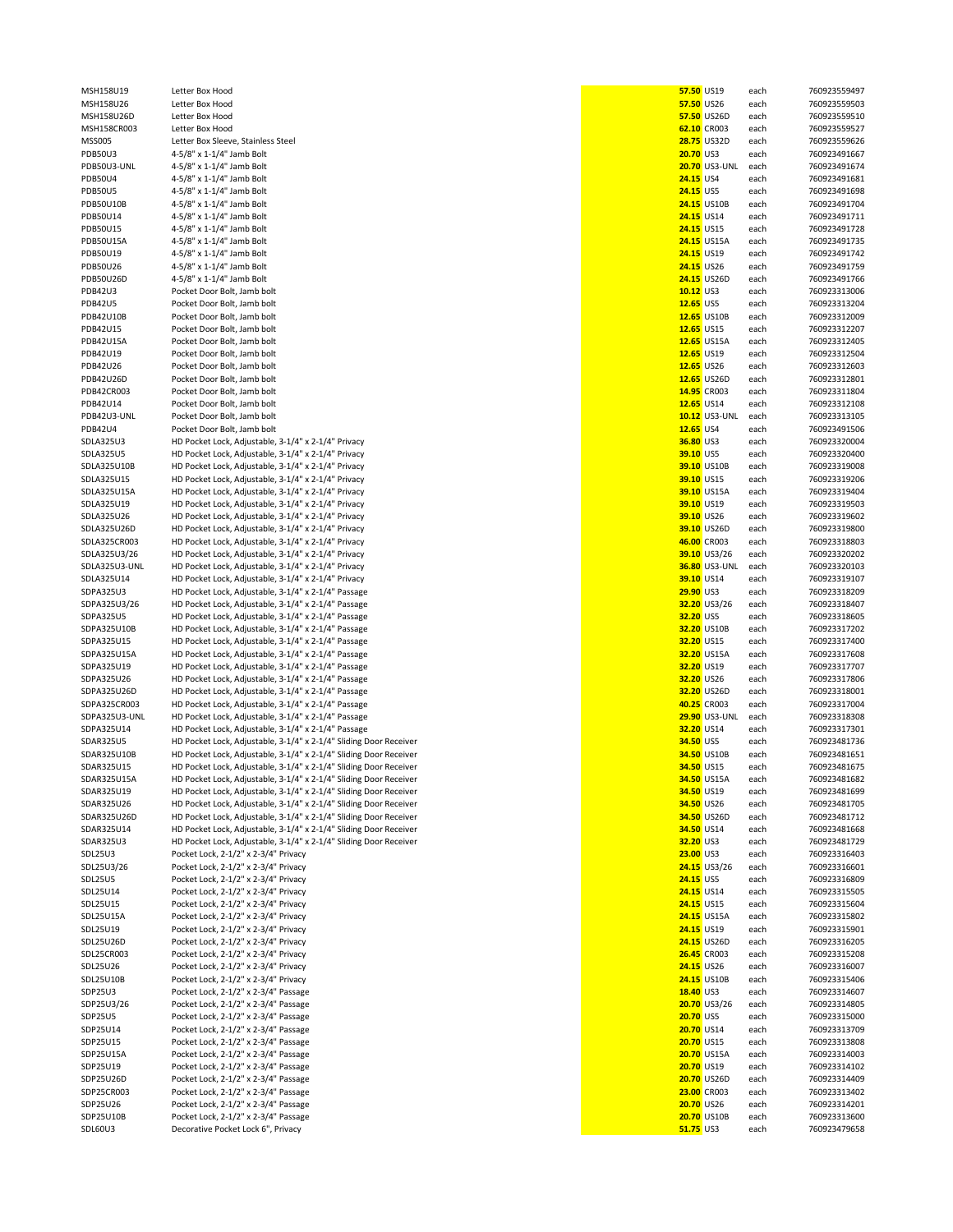| SDL60U5         | Decorative Pocket Lock 6", Privacy | 54.05 US5        |                    | each | 760923479665 |
|-----------------|------------------------------------|------------------|--------------------|------|--------------|
|                 |                                    |                  |                    |      |              |
| SDL60U10B       | Decorative Pocket Lock 6", Privacy |                  | 54.05 US10B        | each | 760923479696 |
| SDL60U15        | Decorative Pocket Lock 6", Privacy |                  | 54.05 US15         | each | 760923479689 |
| SDL60U26        | Decorative Pocket Lock 6", Privacy |                  | 54.05 US26         | each | 760923479672 |
| SDL60U14        | Decorative Pocket Lock 6", Privacy |                  | 54.05 US14         |      |              |
|                 |                                    |                  |                    | each | 760923479719 |
| SDP60U3         | Decorative pocket Lock 6", Passage | 48.30 US3        |                    | each | 760923479726 |
| SDP60U5         | Decorative pocket Lock 6", Passage | <b>50.60 US5</b> |                    | each | 760923479733 |
| SDP60U10B       | Decorative pocket Lock 6", Passage |                  | <b>50.60 US10B</b> | each | 760923479764 |
|                 |                                    |                  |                    |      |              |
| SDP60U14        | Decorative pocket Lock 6", Passage |                  | <b>50.60 US14</b>  | each | 760923479771 |
| SDP60U15        | Decorative pocket Lock 6", Passage |                  | <b>50.60 US15</b>  | each | 760923479757 |
| SDP60U26        | Decorative pocket Lock 6", Passage |                  | 50.60 US26         | each | 760923479740 |
|                 |                                    |                  |                    |      |              |
| 55211U15-UL     | Door Viewer UL Listed              |                  | 10.93 US15         | each | 760923254316 |
| 55211U19-UL     | Door Viewer UL Listed              |                  | 10.93 US19         | each | 760923254323 |
| 55211U10B-UL    | Door Viewer UL Listed              |                  | 10.93 US10B        | each | 760923254309 |
|                 |                                    |                  |                    |      | 760923254347 |
| 55211U3-UL      | Door Viewer UL Listed              | 10.93 US3        |                    | each |              |
| 55211U5-UL      | Door Viewer UL Listed              | 10.93 US5        |                    | each | 760923254385 |
| 55211U26-UL     | Door Viewer UL Listed              |                  | 10.93 US26         | each | 760923254330 |
| 55211U26D-UL    |                                    |                  |                    |      |              |
|                 | Door Viewer UL Listed              |                  | 10.93 US26D        | each | 760923254378 |
| 55211U15A-UL    | Door Viewer UL Listed              |                  | 10.93 US15A        | each | 760923254361 |
| 55211CR003-UL   | Door Viewer UL Listed              |                  | 11.50 CR003        | each | 760923254354 |
|                 |                                    |                  |                    |      |              |
| 552COVERU19     | <b>VIEWER COVER</b>                |                  | 2.88 US19          |      | 760923493708 |
| 552COVERU26D    | VIEWER COVER                       |                  | <b>2.88 US26D</b>  |      | 760923493715 |
| RL4A-10B        | 4" Residential Letter A            |                  | 17.83 US10B        | each | 760923550012 |
| RL4A-15         | 4" Residential Letter A            |                  | 17.83 US15         | each | 760923550029 |
|                 |                                    |                  |                    |      |              |
| <b>RL4A-15A</b> | 4" Residential Letter A            |                  | 17.83 US15A        | each | 760923550036 |
| RL4A-CR003      | 4" Residential Letter A            |                  | <b>22.77</b> CR003 | each | 760923550043 |
|                 | 4" Residential Letter B            |                  |                    |      |              |
| RL4B-10B        |                                    |                  | 17.83 US10B        | each | 760923550050 |
| RL4B-15         | 4" Residential Letter B            |                  | 17.83 US15         | each | 760923550067 |
| RL4B-15A        | 4" Residential Letter B            |                  | 17.83 US15A        | each | 760923550074 |
|                 |                                    |                  | <b>22.77</b> CR003 |      | 760923550081 |
| RL4B-CR003      | 4" Residential Letter B            |                  |                    | each |              |
| RL4C-10B        | 4" Residential Letter C            |                  | 17.83 US10B        | each | 760923550098 |
| RL4C-15         | 4" Residential Letter C            |                  | 17.83 US15         | each | 760923550104 |
|                 | 4" Residential Letter C            |                  | 17.83 US15A        |      | 760923550111 |
| RL4C-15A        |                                    |                  |                    | each |              |
| RL4C-CR003      | 4" Residential Letter C            |                  | <b>22.77</b> CR003 | each | 760923550128 |
| RL4D-10B        | 4" Residential Letter D            |                  | 17.83 US10B        | each | 760923550135 |
|                 |                                    |                  | 17.83 US15         |      |              |
| RL4D-15         | 4" Residential Letter D            |                  |                    | each | 760923550142 |
| RL4D-15A        | 4" Residential Letter D            |                  | 17.83 US15A        | each | 760923550159 |
| RL4D-CR003      | 4" Residential Letter D            |                  | <b>22.77</b> CR003 | each | 760923550166 |
|                 |                                    |                  |                    |      |              |
| RL4E-10B        | 4" Residential Letter E            |                  | 17.83 US10B        | each | 760923550173 |
| RL4E-15         | 4" Residential Letter E            |                  | 17.83 US15         | each | 760923550180 |
| RL4E-15A        | 4" Residential Letter E            |                  | 17.83 US15A        | each | 760923550197 |
|                 |                                    |                  | 22.77 CR003        |      |              |
| RL4E-CR003      | 4" Residential Letter E            |                  |                    | each | 760923550203 |
| RL4F-10B        | 4" Residential Letter F            |                  | 17.83 US10B        | each | 760923550210 |
| RL4F-15         | 4" Residential Letter F            |                  | 17.83 US15         | each | 760923550227 |
| RL4F-15A        | 4" Residential Letter F            |                  | 17.83 US15A        |      | 760923550234 |
|                 |                                    |                  |                    | each |              |
| RL4F-CR003      | 4" Residential Letter F            |                  | <b>22.77</b> CR003 | each | 760923550241 |
| RL4G-10B        | 4" Residential Letter G            |                  | 17.83 US10B        | each | 760923550258 |
| RL4G-15         | 4" Residential Letter G            |                  | 17.83 US15         | each | 760923550265 |
|                 |                                    |                  |                    |      |              |
| RL4G-15A        | 4" Residential Letter G            |                  | 17.83 US15A        | each | 760923550272 |
| RL4G-CR003      | 4" Residential Letter G            |                  | 22.77 CR003        | each | 760923550289 |
| RL4H-10B        | 4" Residential Letter H            |                  | 17.83 US10B        | each | 760923550296 |
|                 |                                    |                  |                    |      |              |
| RL4H-15         | 4" Residential Letter H            |                  | 17.83 US15         | each | 760923550302 |
| RL4H-15A        | 4" Residential Letter H            |                  | 17.83 US15A        | each | 760923550319 |
| RL4H-CR003      | 4" Residential Letter H            |                  | 22.77 CR003        |      | 760923550326 |
|                 |                                    |                  |                    | each |              |
| <b>RL4I-10B</b> | 4" Residential Letter I            |                  | 17.83 US10B        | each | 760923550333 |
| RL4I-15         | 4" Residential Letter I            |                  | 17.83 US15         | each | 760923550340 |
| RL4I-15A        | 4" Residential Letter I            |                  | 17.83 US15A        | each | 760923550357 |
|                 |                                    |                  |                    |      |              |
| RL4I-CR003      | 4" Residential Letter I            |                  | <b>22.77</b> CR003 | each | 760923550364 |
| RL4J-10B        | 4" Residential Letter J            |                  | 17.83 US10B        | each | 760923550371 |
| RL4J-15         | 4" Residential Letter J            |                  | 17.83 US15         | each | 760923550388 |
|                 |                                    |                  |                    |      |              |
| RL4J-15A        | 4" Residential Letter J            |                  | 17.83 US15A        | each | 760923550395 |
| RL4J-CR003      | 4" Residential Letter J            |                  | <b>22.77</b> CR003 | each | 760923550401 |
| RL4K-10B        | 4" Residential Letter K            |                  | 17.83 US10B        | each | 760923550418 |
|                 |                                    |                  |                    |      |              |
| RL4K-15         | 4" Residential Letter K            |                  | 17.83 US15         | each | 760923550425 |
| RL4K-15A        | 4" Residential Letter K            |                  | 17.83 US15A        | each | 760923550432 |
| RL4K-CR003      | 4" Residential Letter K            |                  | 22.77 CR003        | each | 760923550449 |
|                 |                                    |                  |                    |      |              |
| RL4L-10B        | 4" Residential Letter L            |                  | 17.83 US10B        | each | 760923550456 |
| RL4L-15         | 4" Residential Letter L            |                  | 17.83 US15         | each | 760923550463 |
| RL4L-15A        | 4" Residential Letter L            |                  | 17.83 US15A        | each | 760923550470 |
|                 | 4" Residential Letter L            |                  |                    |      | 760923550487 |
| RL4L-CR003      |                                    |                  | <b>22.77</b> CR003 | each |              |
| RL4M-10B        | 4" Residential Letter M            |                  | 17.83 US10B        | each | 760923550494 |
| RL4M-15         | 4" Residential Letter M            |                  | 17.83 US15         | each | 760923550500 |
| RL4M-15A        | 4" Residential Letter M            |                  | 17.83 US15A        | each | 760923550517 |
|                 |                                    |                  |                    |      |              |
| RL4M-CR003      | 4" Residential Letter M            |                  | <b>22.77</b> CR003 | each | 760923550524 |
| RL4N-10B        | 4" Residential Letter N            |                  | 17.83 US10B        | each | 760923550531 |
|                 |                                    |                  |                    |      |              |
| RL4N-15         | 4" Residential Letter N            |                  | 17.83 US15         | each | 760923550548 |
| RL4N-15A        | 4" Residential Letter N            |                  | 17.83 US15A        | each | 760923550555 |
| RL4N-CR003      | 4" Residential Letter N            |                  | <b>22.77</b> CR003 | each | 760923550562 |
| RL4O-10B        | 4" Residential Letter O            |                  | 17.83 US10B        | each | 760923550579 |
|                 |                                    |                  |                    |      |              |
| RL4O-15         | 4" Residential Letter O            |                  | 17.83 US15         | each | 760923550586 |
| RL4O-15A        | 4" Residential Letter O            |                  | 17.83 US15A        | each | 760923550593 |
| RL4O-CR003      | 4" Residential Letter O            |                  | 22.77 CR003        | each | 760923550609 |
|                 |                                    |                  |                    |      |              |
| RL4P-10B        | 4" Residential Letter P            |                  | 17.83 US10B        | each | 760923550616 |
| RL4P-15         | 4" Residential Letter P            |                  | 17.83 US15         | each | 760923550623 |
|                 |                                    |                  |                    |      |              |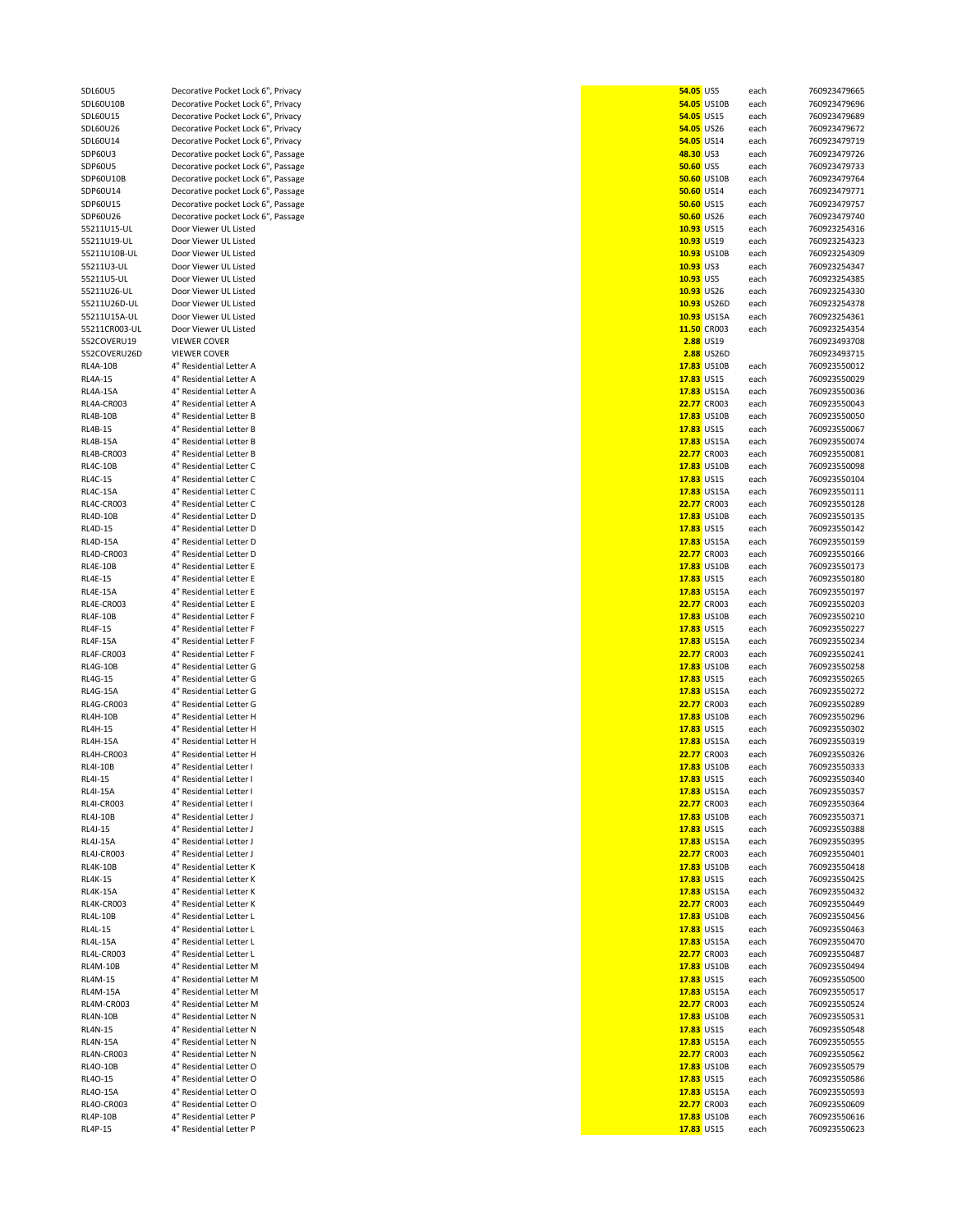| 4F-13M                           | nesiuential Lette                          |
|----------------------------------|--------------------------------------------|
| 4P-CR003                         | 4" Residential Lette                       |
| $4Q-10B$                         | 4" Residential Lette                       |
| $4Q-15$                          | 4" Residential Lette                       |
| $4Q-15A$                         | 4" Residential Lette                       |
| 4Q-CR003                         | 4" Residential Lette                       |
| 4R-10B                           | 4" Residential Lette                       |
| 4R-15                            | 4" Residential Lette                       |
| $4R-15A$                         | 4" Residential Lette                       |
| 4R-CR003-                        | 4" Residential Lette                       |
| 4S-10B                           | 4" Residential Lette                       |
| $-45 - 15$                       | 4" Residential Lette                       |
| 4S-15A                           | 4" Residential Lette                       |
| 4S-CR003                         | 4" Residential Lette                       |
| 4T-10B                           | 4" Residential Lette                       |
| $-4T-15$                         | 4" Residential Lette                       |
| 4T-15A                           | 4" Residential Lette                       |
| 4T-CR003                         | 4" Residential Lette                       |
| $4U-10B$                         | 4" Residential Lette                       |
| .4U-15                           | 4" Residential Lette                       |
| $4U-15A$                         | 4" Residential Lette                       |
| 4U-CR003                         | 4" Residential Lette                       |
| 4V-10B                           | 4" Residential Lette                       |
| $4V-15$                          | 4" Residential Lette                       |
| 4V-15A                           | 4" Residential Lette                       |
| 4V-CR003                         | 4" Residential Lette                       |
| $4W-10B$                         | 4" Residential Lette                       |
| $4W-15$                          | 4" Residential Lette                       |
| 4W-15A                           | 4" Residential Lette                       |
| 4W-CR003                         | 4" Residential Lette                       |
| 4X-10B                           | 4" Residential Lette                       |
| $4X-15$                          | 4" Residential Lette                       |
| 4X-15A                           | 4" Residential Lette                       |
| 4X-CR003                         | 4" Residential Lette                       |
| $4Y-10B$                         | 4" Residential Lette                       |
| $4Y-15$                          | 4" Residential Lette                       |
| 4Y-15A                           | 4" Residential Lette                       |
| 4Y-CR003                         | 4" Residential Lette                       |
| 4Z-10B                           | 4" Residential Lette                       |
| 4Z-15                            | 4" Residential Lette                       |
| 4Z-15A                           | 4" Residential Lette                       |
| 4Z-CR003                         | 4" Residential Lette                       |
|                                  |                                            |
| <b>NZ4-2</b>                     | 4" Numbers Zinc Die                        |
| <b>VZ4-3</b>                     | 4" Numbers Zinc Die                        |
| <b>NZ4-4</b>                     | 4" Numbers Zinc Die                        |
| <b>VZ4-5</b>                     | 4" Numbers Zinc Die                        |
| <b>NZ4-6</b>                     | 4" Numbers Zinc Die                        |
| <b>V4-OU10B</b>                  | 4" Numbers, Solid B                        |
| <b>V4-7U15</b>                   | 4" Numbers, Solid B                        |
| $V4-7$                           | 4" Numbers, Solid B                        |
| <b>V4-6U10B</b>                  | 4" Numbers, Solid B                        |
| <b>V4-6U15A</b>                  | 4" Numbers, Solid B                        |
| <b>V4-6U15</b>                   | 4" Numbers, Solid B                        |
| ۹-4∨                             | 4" Numbers, Solid B                        |
| <b>V4-5U10B</b>                  | 4" Numbers, Solid B                        |
| <b>V4-5U15A</b>                  | 4" Numbers, Solid B                        |
| <b>V4-5U15</b>                   | 4" Numbers, Solid B                        |
| $V4-5$                           | 4" Numbers, Solid B                        |
| <b>V4-7U15A</b>                  | 4" Numbers, Solid B                        |
| <b>V4-7U10B</b>                  | 4" Numbers, Solid B                        |
| $V4-8$                           | 4" Numbers, Solid B                        |
| <b>V4-0U15A</b>                  | 4" Numbers, Solid B                        |
| <b>V4-0U15</b>                   | 4" Numbers, Solid B                        |
| $V4-0$                           | 4" Numbers, Solid B                        |
| <b>V4-9U10B</b>                  | 4" Numbers, Solid B                        |
| <b>V4-9U15A</b>                  | 4" Numbers, Solid B                        |
| <b>V4-9U15</b>                   | 4" Numbers, Solid B                        |
| $4-9$                            | 4" Numbers, Solid B                        |
| <b>V4-8U10B</b>                  | 4" Numbers, Solid B                        |
| <b>V4-8U15A</b>                  | 4" Numbers, Solid B                        |
| <b>V4-8U15</b>                   | 4" Numbers, Solid B                        |
| <b>V4-4U10B</b>                  | 4" Numbers, Solid B                        |
| <b>V4-4U15A</b>                  | 4" Numbers, Solid B                        |
| $V4-1$                           | 4" Numbers, Solid B                        |
|                                  | 4" Numbers, Solid B                        |
| <b>4-1U15</b><br><b>V4-1U15A</b> | 4" Numbers, Solid B                        |
| <b>V4-1U10B</b>                  | 4" Numbers, Solid B                        |
| <b>4-4U15</b>                    | 4" Numbers, Solid B                        |
| $V4-4$                           | 4" Numbers, Solid B                        |
| <b>V4-3U10B</b>                  | 4" Numbers, Solid B                        |
| <b>V4-3U15A</b>                  | 4" Numbers, Solid B                        |
| <b>4-3U15</b>                    | 4" Numbers, Solid B                        |
| $V4-3$<br><b>V4-2U10B</b>        | 4" Numbers, Solid B<br>4" Numbers, Solid B |

| RL4P-15A        | 4" Residential Letter P         |            | 17.83 US15A           | each | 760923550630 |
|-----------------|---------------------------------|------------|-----------------------|------|--------------|
| RL4P-CR003      | 4" Residential Letter P         |            | 22.77 CR003           | each | 760923550647 |
|                 |                                 |            |                       |      |              |
| RL4Q-10B        | 4" Residential Letter Q         |            | 17.83 US10B           | each | 760923550654 |
| RL4Q-15         | 4" Residential Letter Q         | 17.83 US15 |                       | each | 760923550661 |
| RL4Q-15A        | 4" Residential Letter Q         |            | 17.83 US15A           | each | 760923550678 |
| RL4Q-CR003      | 4" Residential Letter Q         |            | <b>22.77</b> CR003    | each | 760923550685 |
| RL4R-10B        | 4" Residential Letter R         |            | 17.83 US10B           |      | 760923550692 |
|                 |                                 |            |                       | each |              |
| RL4R-15         | 4" Residential Letter R         | 17.83 US15 |                       | each | 760923550708 |
| RL4R-15A        | 4" Residential Letter R         |            | 17.83 US15A           | each | 760923550715 |
| RL4R-CR003      | 4" Residential Letter R         |            | <b>22.77</b> CR003    | each | 760923550722 |
| RL4S-10B        | 4" Residential Letter S         |            | 17.83 US10B           | each | 760923550739 |
|                 |                                 |            |                       |      |              |
| RL4S-15         | 4" Residential Letter S         | 17.83 US15 |                       | each | 760923550746 |
| RL4S-15A        | 4" Residential Letter S         |            | 17.83 US15A           | each | 760923550753 |
| RL4S-CR003      | 4" Residential Letter S         |            | <b>22.77</b> CR003    | each | 760923550760 |
|                 |                                 |            |                       |      |              |
| RL4T-10B        | 4" Residential Letter T         |            | 17.83 US10B           | each | 760923550777 |
| RL4T-15         | 4" Residential Letter T         | 17.83 US15 |                       | each | 760923550784 |
| <b>RL4T-15A</b> | 4" Residential Letter T         |            | 17.83 US15A           | each | 760923550791 |
| RL4T-CR003      | 4" Residential Letter T         |            | <b>22.77</b> CR003    | each | 760923550807 |
|                 |                                 |            |                       |      |              |
| RL4U-10B        | 4" Residential Letter U         |            | 17.83 US10B           | each | 760923550814 |
| RL4U-15         | 4" Residential Letter U         | 17.83 US15 |                       | each | 760923550821 |
| RL4U-15A        | 4" Residential Letter U         |            | 17.83 US15A           | each | 760923550838 |
|                 |                                 |            | <b>22.77</b> CR003    |      |              |
| RL4U-CR003      | 4" Residential Letter U         |            |                       | each | 760923550845 |
| RL4V-10B        | 4" Residential Letter V         |            | 17.83 US10B           | each | 760923550852 |
| RL4V-15         | 4" Residential Letter V         | 17.83 US15 |                       | each | 760923550869 |
| <b>RL4V-15A</b> | 4" Residential Letter V         |            | 17.83 US15A           | each | 760923550876 |
|                 |                                 |            |                       |      |              |
| RL4V-CR003      | 4" Residential Letter V         |            | <b>22.77</b> CR003    | each | 760923550883 |
| RL4W-10B        | 4" Residential Letter W         |            | 17.83 US10B           | each | 760923550890 |
| RL4W-15         | 4" Residential Letter W         | 17.83 US15 |                       | each | 760923550906 |
| RL4W-15A        | 4" Residential Letter W         |            | 17.83 US15A           |      | 760923550913 |
|                 |                                 |            |                       | each |              |
| RL4W-CR003      | 4" Residential Letter W         |            | <b>22.77</b> CR003    | each | 760923550920 |
| <b>RL4X-10B</b> | 4" Residential Letter X         |            | 17.83 US10B           | each | 760923550937 |
| RL4X-15         | 4" Residential Letter X         | 17.83 US15 |                       | each | 760923550944 |
|                 |                                 |            |                       |      |              |
| RL4X-15A        | 4" Residential Letter X         |            | 17.83 US15A           | each | 760923550951 |
| RL4X-CR003      | 4" Residential Letter X         |            | <b>22.77</b> CR003    | each | 760923550968 |
| <b>RL4Y-10B</b> | 4" Residential Letter Y         |            | 17.83 US10B           | each | 760923550975 |
| RL4Y-15         | 4" Residential Letter Y         | 17.83 US15 |                       | each | 760923550982 |
|                 |                                 |            |                       |      |              |
| RL4Y-15A        | 4" Residential Letter Y         |            | 17.83 US15A           | each | 760923550999 |
| RL4Y-CR003      | 4" Residential Letter Y         |            | <b>22.77</b> CR003    | each | 760923551002 |
| RL4Z-10B        | 4" Residential Letter Z         |            | 17.83 US10B           | each | 760923551019 |
|                 |                                 |            |                       |      |              |
| RL4Z-15         | 4" Residential Letter Z         | 17.83 US15 |                       | each | 760923551026 |
| RL4Z-15A        | 4" Residential Letter Z         |            | 17.83 US15A           | each | 760923551033 |
| RL4Z-CR003      | 4" Residential Letter Z         |            | <b>22.77</b> CR003    | each | 760923551040 |
| RNZ4-2          | 4" Numbers Zinc Die-Cast, Black |            | 3.45 Black2-1/4' each |      | 760923305407 |
|                 |                                 |            |                       |      |              |
| RNZ4-3          | 4" Numbers Zinc Die-Cast, Black |            | 3.45 Black1-7/8' each |      | 760923305605 |
| RNZ4-4          | 4" Numbers Zinc Die-Cast, Black |            | 3.45 Black2-1/8' each |      | 760923305803 |
| RNZ4-5          | 4" Numbers Zinc Die-Cast, Black |            | 3.45 Black2-5/8' each |      | 760923306008 |
|                 |                                 |            |                       |      |              |
| RNZ4-6          | 4" Numbers Zinc Die-Cast, Black |            | 3.45 Black1-7/8' each |      | 760923306206 |
| RN4-0U10B       | 4" Numbers, Solid Brass         |            | 16.10 US10B           | each | 760923301508 |
| RN4-7U15        | 4" Numbers, Solid Brass         | 16.10 US15 |                       | each | 760923302352 |
| RN4-7           | 4" Numbers, Solid Brass         |            | <b>20.70 CR003</b>    | each | 760923301355 |
|                 |                                 |            |                       |      |              |
| RN4-6U10B       | 4" Numbers, Solid Brass         |            | 16.10 US10B           | each | 760923301805 |
| RN4-6U15A       | 4" Numbers, Solid Brass         |            | 16.10 US15A           | each | 760923302802 |
| RN4-6U15        | 4" Numbers, Solid Brass         | 16.10 US15 |                       | each | 760923302307 |
| RN4-6           | 4" Numbers, Solid Brass         |            | 20.70 CR003           | each | 760923301300 |
|                 |                                 |            |                       |      |              |
| RN4-5U10B       | 4" Numbers, Solid Brass         |            | 16.10 US10B           | each | 760923301751 |
| RN4-5U15A       | 4" Numbers, Solid Brass         |            | 16.10 US15A           | each | 760923302758 |
| RN4-5U15        | 4" Numbers, Solid Brass         |            |                       |      | 760923302253 |
| RN4-5           |                                 |            |                       |      |              |
| RN4-7U15A       |                                 |            | 16.10 US15            | each |              |
|                 | 4" Numbers, Solid Brass         |            | <b>20.70 CR003</b>    | each | 760923301256 |
|                 | 4" Numbers, Solid Brass         |            | 16.10 US15A           | each | 760923302857 |
| RN4-7U10B       | 4" Numbers, Solid Brass         |            | 16.10 US10B           | each | 760923301850 |
| RN4-8           | 4" Numbers, Solid Brass         |            | <b>20.70 CR003</b>    | each | 760923301409 |
|                 | 4" Numbers, Solid Brass         |            | 16.10 US15A           |      | 760923302505 |
| RN4-0U15A       |                                 |            |                       | each |              |
| RN4-0U15        | 4" Numbers, Solid Brass         | 16.10 US15 |                       | each | 760923302000 |
| RN4-0           | 4" Numbers, Solid Brass         |            | <b>20.70 CR003</b>    | each | 760923301003 |
| RN4-9U10B       | 4" Numbers, Solid Brass         |            | 16.10 US10B           | each | 760923301959 |
|                 |                                 |            |                       |      |              |
| RN4-9U15A       | 4" Numbers, Solid Brass         |            | 16.10 US15A           | each | 760923302956 |
| RN4-9U15        | 4" Numbers, Solid Brass         | 16.10 US15 |                       | each | 760923302451 |
| RN4-9           | 4" Numbers, Solid Brass         |            | <b>20.70 CR003</b>    | each | 760923301454 |
| RN4-8U10B       | 4" Numbers, Solid Brass         |            | 16.10 US10B           | each | 760923301904 |
|                 |                                 |            |                       |      |              |
| RN4-8U15A       | 4" Numbers, Solid Brass         |            | 16.10 US15A           | each | 760923302901 |
| RN4-8U15        | 4" Numbers, Solid Brass         | 16.10 US15 |                       | each | 760923302406 |
| RN4-4U10B       | 4" Numbers, Solid Brass         |            | 16.10 US10B           | each | 760923301706 |
|                 | 4" Numbers, Solid Brass         |            |                       | each | 760923302703 |
| RN4-4U15A       |                                 |            | 16.10 US15A           |      |              |
| RN4-1           | 4" Numbers, Solid Brass         |            | <b>20.70 CR003</b>    | each | 760923301058 |
| RN4-1U15        | 4" Numbers, Solid Brass         | 16.10 US15 |                       | each | 760923302055 |
| RN4-1U15A       | 4" Numbers, Solid Brass         |            | 16.10 US15A           | each | 760923302550 |
|                 |                                 |            |                       |      |              |
| RN4-1U10B       | 4" Numbers, Solid Brass         |            | 16.10 US10B           | each | 760923301553 |
| RN4-4U15        | 4" Numbers, Solid Brass         | 16.10 US15 |                       | each | 760923302208 |
| RN4-4           | 4" Numbers, Solid Brass         |            | <b>20.70 CR003</b>    | each | 760923301201 |
| RN4-3U10B       | 4" Numbers, Solid Brass         |            | 16.10 US10B           | each | 760923301652 |
|                 |                                 |            |                       |      |              |
| RN4-3U15A       | 4" Numbers, Solid Brass         |            | 16.10 US15A           | each | 760923302659 |
| RN4-3U15        | 4" Numbers, Solid Brass         | 16.10 US15 |                       | each | 760923302154 |
| RN4-3           | 4" Numbers, Solid Brass         |            | 20.70 CR003           | each | 760923301157 |
| RN4-2U10B       | 4" Numbers, Solid Brass         |            | 16.10 US10B           | each | 760923301607 |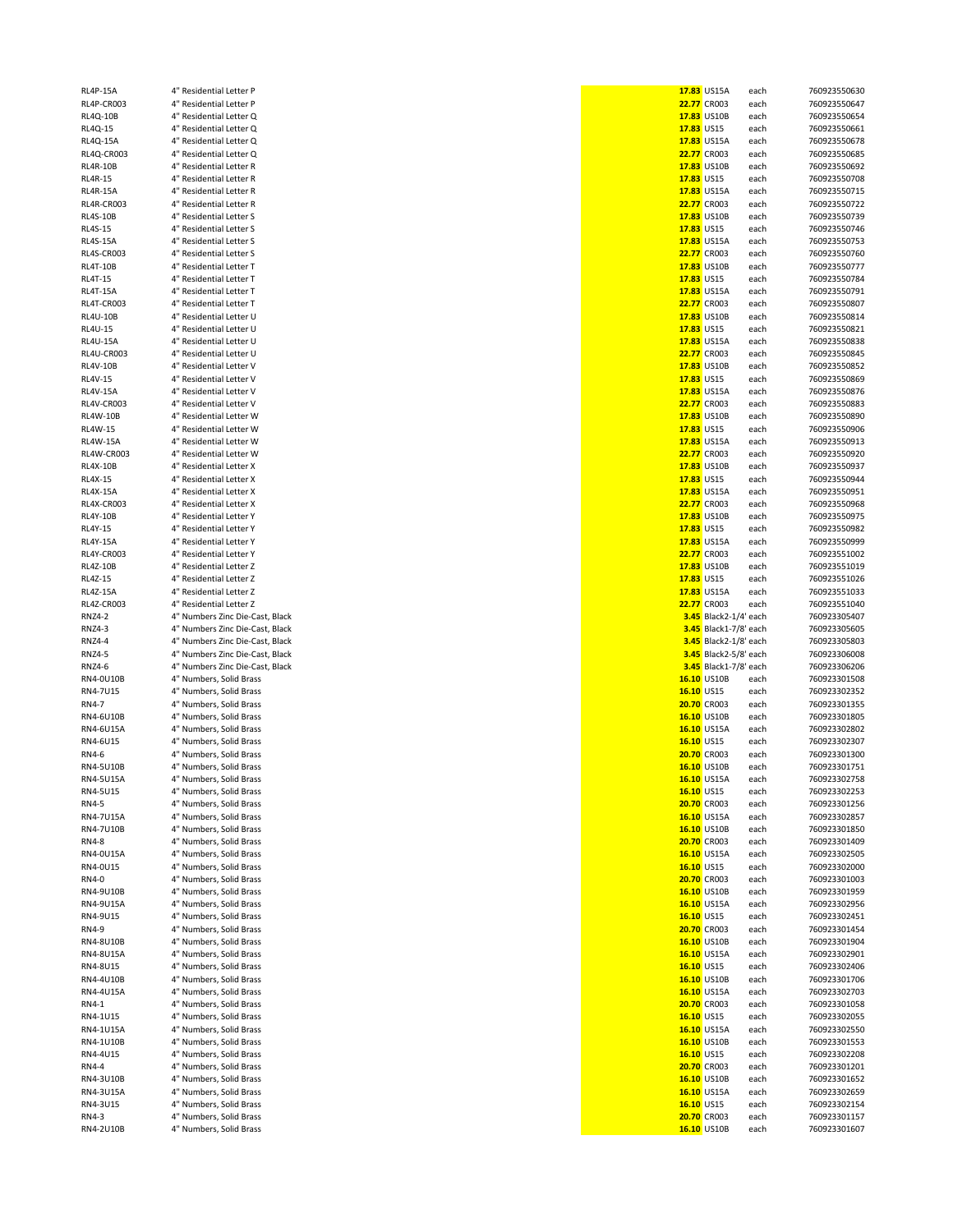| RN4-2U15A        | 4" Numbers, Solid Brass                            |            | 16.10 US15A                  | each | 760923302604 |
|------------------|----------------------------------------------------|------------|------------------------------|------|--------------|
| RN4-2U15         | 4" Numbers, Solid Brass                            | 16.10 US15 |                              | each | 760923302109 |
|                  |                                                    |            |                              |      |              |
| RN4-2            | 4" Numbers, Solid Brass                            |            | <b>20.70 CR003</b>           | each | 760923301102 |
| <b>RNZ4-1</b>    | 4" Numbers Zinc Die-Cast, Black                    |            | <b>3.45</b> Black1'          | each | 760923305209 |
| RNZ4-0           | 4" Numbers Zinc Die-Cast, Black                    |            | <b>3.45</b> Black2-1/8' each |      | 760923305001 |
| <b>RNZ4-7</b>    | 4" Numbers Zinc Die-Cast, Black                    |            | <b>3.45</b> Black2"          |      | 760923306404 |
|                  |                                                    |            |                              | each |              |
| <b>RNZ4-8</b>    | 4" Numbers Zinc Die-Cast, Black                    |            | 3.45 Black2-1/4' each        |      | 760923306602 |
| RNZ4-9           | 4" Numbers Zinc Die-Cast, Black                    |            | <b>3.45</b> Black2"          | each | 760923306800 |
| RN6-1U10B        | 6" Numbers, Solid Brass                            |            | 25.30 US10B                  | each | 760923303922 |
|                  |                                                    |            |                              |      |              |
| RN6-8U10B        | 6" Numbers, Solid Brass                            |            | 25.30 US10B                  | each | 760923303991 |
| RN6-7U15         | 6" Numbers, Solid Brass                            | 25.30 US15 |                              | each | 760923304080 |
| RN6-7            | 6" Numbers, Solid Brass                            |            | 28.75 CR003                  | each | 760923303700 |
|                  |                                                    |            |                              |      |              |
| RN6-7U15A        | 6" Numbers, Solid Brass                            |            | 25.30 US15A                  | each | 760923304189 |
| <b>RN6-7U10B</b> | 6" Numbers, Solid Brass                            |            | 25.30 US10B                  | each | 760923303984 |
| RN6-6U15         | 6" Numbers, Solid Brass                            | 25.30 US15 |                              | each | 760923304073 |
|                  |                                                    |            |                              |      |              |
| RN6-6            | 6" Numbers, Solid Brass                            |            | 28.75 CR003                  | each | 760923303601 |
| RN6-6U15A        | 6" Numbers, Solid Brass                            |            | 25.30 US15A                  | each | 760923304172 |
|                  | 6" Numbers, Solid Brass                            |            | 25.30 US15A                  |      |              |
| <b>RN6-8U15A</b> |                                                    |            |                              | each | 760923304196 |
| RN6-8            | 6" Numbers, Solid Brass                            |            | 28.75 CR003                  | each | 760923303809 |
| RN6-0            | 6" Numbers, Solid Brass                            |            | <b>28.75 CR003</b>           | each | 760923303007 |
|                  |                                                    |            |                              |      |              |
| <b>RN6-0U15A</b> | 6" Numbers, Solid Brass                            |            | 25.30 US15A                  | each | 760923304110 |
| RN6-0U10B        | 6" Numbers, Solid Brass                            |            | <b>25.30 US10B</b>           | each | 760923303915 |
| RN6-9U15         | 6" Numbers, Solid Brass                            | 25.30 US15 |                              | each | 760923304103 |
|                  |                                                    |            |                              |      |              |
| RN6-9            | 6" Numbers, Solid Brass                            |            | 28.75 CR003                  | each | 760923303908 |
| RN6-9U15A        | 6" Numbers, Solid Brass                            |            | 25.30 US15A                  | each | 760923304202 |
| RN6-9U10B        | 6" Numbers, Solid Brass                            |            | 25.30 US10B                  | each | 760923304004 |
|                  |                                                    |            |                              |      |              |
| RN6-8U15         | 6" Numbers, Solid Brass                            | 25.30 US15 |                              | each | 760923304097 |
| RN6-6U10B        | 6" Numbers, Solid Brass                            |            | 25.30 US10B                  | each | 760923303977 |
| RN6-5U15         | 6" Numbers, Solid Brass                            | 25.30 US15 |                              | each | 760923304066 |
|                  |                                                    |            |                              |      |              |
| RN6-3U10B        | 6" Numbers, Solid Brass                            |            | <b>25.30 US10B</b>           | each | 760923303946 |
| RN6-2U15         | 6" Numbers, Solid Brass                            | 25.30 US15 |                              | each | 760923304035 |
| RN6-2            | 6" Numbers, Solid Brass                            |            | 28.75 CR003                  | each | 760923303205 |
|                  |                                                    |            |                              |      |              |
| RN6-2U15A        | 6" Numbers, Solid Brass                            |            | <b>25.30 US15A</b>           | each | 760923304134 |
| RN6-2U10B        | 6" Numbers, Solid Brass                            |            | 25.30 US10B                  | each | 760923303939 |
| RN6-1U15         | 6" Numbers, Solid Brass                            | 25.30 US15 |                              | each | 760923304028 |
|                  |                                                    |            |                              |      |              |
| RN6-1            | 6" Numbers, Solid Brass                            |            | 28.75 CR003                  | each | 760923303106 |
| RN6-1U15A        | 6" Numbers, Solid Brass                            |            | 25.30 US15A                  | each | 760923304127 |
| RN6-3U15A        | 6" Numbers, Solid Brass                            |            | 25.30 US15A                  | each | 760923304141 |
|                  |                                                    |            |                              |      |              |
| RN6-3            | 6" Numbers, Solid Brass                            |            | 28.75 CR003                  | each | 760923303304 |
| RN6-5            | 6" Numbers, Solid Brass                            |            | 28.75 CR003                  | each | 760923303502 |
| RN6-5U15A        | 6" Numbers, Solid Brass                            |            | 25.30 US15A                  | each | 760923304165 |
|                  |                                                    |            |                              |      |              |
| RN6-5U10B        | 6" Numbers, Solid Brass                            |            | 25.30 US10B                  | each | 760923303960 |
| RN6-4U15         | 6" Numbers, Solid Brass                            | 25.30 US15 |                              | each | 760923304059 |
| RN6-4            | 6" Numbers, Solid Brass                            |            | 28.75 CR003                  | each | 760923303403 |
|                  |                                                    |            |                              |      |              |
| RN6-4U15A        | 6" Numbers, Solid Brass                            |            | 25.30 US15A                  | each | 760923304158 |
| RN6-4U10B        | 6" Numbers, Solid Brass                            |            | 25.30 US10B                  | each | 760923303953 |
| RN6-3U15         | 6" Numbers, Solid Brass                            | 25.30 US15 |                              |      | 760923304042 |
|                  |                                                    |            |                              | each |              |
| RN6-0U15         | 6" Numbers, Solid Brass                            | 25.30 US15 |                              | each | 760923304011 |
| <b>RNE-0U19</b>  | 4" Number 0, E Series with Risers, Stainless Steel | 27.60 US19 |                              |      | 760923492350 |
| RNE-0U32D        | 4" Number 0, E Series with Risers, Stainless Steel |            | <b>25.88 US32D</b>           |      | 760923492534 |
|                  |                                                    |            |                              |      |              |
| RNE-1U19         | 4" NUMBER 1, E SERIES WITH RISERS, STAINLESS STEEL | 27.60 US19 |                              |      | 760923492268 |
| <b>RNE-1U32D</b> | 4" NUMBER 1, E SERIES WITH RISERS, STAINLESS STEEL |            | <b>25.88 US32D</b>           |      | 760923492442 |
|                  | 4" NUMBER 2, E SERIES WITH RISERS, STAINLESS STEEL |            |                              |      | 760923492275 |
| RNE-2U19         |                                                    | 27.60 US19 |                              |      |              |
| <b>RNE-2U32D</b> | 4" NUMBER 2, E SERIES WITH RISERS, STAINLESS STEEL |            | <b>25.88 US32D</b>           |      | 760923492459 |
| RNE-3U19         | 4" NUMBER 3, E SERIES WITH RISERS, STAINLESS STEEL | 27.60 US19 |                              |      | 760923492282 |
| <b>RNE-3U32D</b> | 4" NUMBER 3, E SERIES WITH RISERS, STAINLESS STEEL |            | 25.88 US32D                  |      | 760923492466 |
|                  |                                                    |            |                              |      |              |
| RNE-4U19         | 4" NUMBER 4, E SERIES WITH RISERS, STAINLESS STEEL | 27.60 US19 |                              |      | 760923492299 |
| <b>RNE-4U32D</b> | 4" NUMBER 4, E SERIES WITH RISERS, STAINLESS STEEL |            | 25.88 US32D                  |      | 760923492473 |
| <b>RNE-5U19</b>  | 4" NUMBER 5, E SERIES WITH RISERS, STAINLESS STEEL | 27.60 US19 |                              |      | 760923492305 |
|                  |                                                    |            |                              |      |              |
| <b>RNE-5U32D</b> | 4" NUMBER 5, E SERIES WITH RISERS, STAINLESS STEEL |            | <b>25.88 US32D</b>           |      | 760923492480 |
| <b>RNE-6U19</b>  | 4" NUMBER 6, E SERIES WITH RISERS, STAINLESS STEEL | 27.60 US19 |                              |      | 760923492312 |
| <b>RNE-6U32D</b> | 4" NUMBER 6, E SERIES WITH RISERS, STAINLESS STEEL |            | 25.88 US32D                  |      | 760923492497 |
|                  |                                                    |            |                              |      |              |
| <b>RNE-7U19</b>  | 4" NUMBER 7, E SERIES WITH RISERS, STAINLESS STEEL | 27.60 US19 |                              |      | 760923492329 |
| <b>RNE-7U32D</b> | 4" NUMBER 7, E SERIES WITH RISERS, STAINLESS STEEL |            | 25.88 US32D                  |      | 760923492503 |
| <b>RNE-8U19</b>  | 4" NUMBER 8, E SERIES WITH RISERS, STAINLESS STEEL | 27.60 US19 |                              |      | 760923492336 |
| <b>RNE-8U32D</b> |                                                    |            | <b>25.88 US32D</b>           |      | 760923492510 |
|                  | 4" NUMBER 8, E SERIES WITH RISERS, STAINLESS STEEL |            |                              |      |              |
| RNE-9U19         | 4" NUMBER 9, E SERIES WITH RISERS, STAINLESS STEEL | 27.60 US19 |                              |      | 760923492343 |
| <b>RNE-9U32D</b> | 4" NUMBER 9, E SERIES WITH RISERS, STAINLESS STEEL |            | <b>25.88 US32D</b>           |      | 760923492527 |
|                  |                                                    |            |                              |      |              |
| RNE-AU19         | 4" LETTER A, E SERIES WITH RISERS, STAINLESS STEEL | 27.60 US19 |                              |      | 760923492367 |
| RNE-AU32D        | 4" LETTER A, E SERIES WITH RISERS, STAINLESS STEEL |            | <b>25.88 US32D</b>           |      | 760923492541 |
| RNE-BU19         | 4" LETTER B, E SERIES WITH RISERS, STAINLESS STEEL | 27.60 US19 |                              |      | 760923492374 |
|                  | 4" LETTER B, E SERIES WITH RISERS, STAINLESS STEEL |            |                              |      |              |
| RNE-BU32D        |                                                    |            | <b>25.88 US32D</b>           |      | 760923492558 |
| RNE-CU19         | 4" LETTER C, E SERIES WITH RISERS, STAINLESS STEEL |            | 0.00 US19                    |      | 760923492381 |
| RNE-CU32D        | 4" LETTER C, E SERIES WITH RISERS, STAINLESS STEEL |            | 0.00 US32D                   |      | 760923492565 |
|                  |                                                    |            |                              |      |              |
| RNE-DU19         | 4" LETTER D, E SERIES WITH RISERS, STAINLESS STEEL | 27.60 US19 |                              |      | 760923492398 |
| RNE-DU32D        | 4" LETTER D, E SERIES WITH RISERS, STAINLESS STEEL |            | 25.88 US32D                  |      | 760923492572 |
| RNE-EU19         | 4" LETTER E, E SERIES WITH RISERS, STAINLESS STEEL | 27.60 US19 |                              |      | 760923492404 |
|                  |                                                    |            |                              |      |              |
| RNE-EU32D        | 4" LETTER E, E SERIES WITH RISERS, STAINLESS STEEL |            | 25.88 US32D                  |      | 760923492589 |
| RNE-NU19         | 4" LETTER N, E SERIES WITH RISERS, STAINLESS STEEL | 27.60 US19 |                              |      | 760923492411 |
| RNE-NU32D        | 4" LETTER N, E SERIES WITH RISERS, STAINLESS STEEL |            | <b>25.88 US32D</b>           |      | 760923492596 |
|                  |                                                    |            |                              |      |              |
| RNE-SU19         | 4" LETTER S, E SERIES WITH RISERS, STAINLESS STEEL | 27.60 US19 |                              |      | 760923492428 |
| RNE-SU32D        | 4" LETTER S, E SERIES WITH RISERS, STAINLESS STEEL |            | 25.88 US32D                  |      | 760923492602 |
| RNE-WU19         | 4" LETTER W, E SERIES WITH RISERS, STAINLESS STEEL | 27.60 US19 |                              |      | 760923492435 |
|                  | 4" LETTER W, E SERIES WITH RISERS, STAINLESS STEEL |            | 25.88 US32D                  |      | 760923492619 |
| RNE-WU32D        |                                                    |            |                              |      |              |

|            | 16.10 US15A                      | each | 76092330260 |
|------------|----------------------------------|------|-------------|
|            | 16.10 US15                       |      | 76092330210 |
|            |                                  | each |             |
|            | 20.70 CR003<br>3.45 Black1" each | each | 76092330110 |
|            |                                  |      | 76092330520 |
|            | 3.45 Black2-1/8' each            |      | 76092330500 |
|            | 3.45 Black2"                     | each | 76092330640 |
|            | 3.45 Black2-1/4' each            |      | 76092330660 |
|            | 3.45 Black2"                     | each | 76092330680 |
|            | 25.30 US10B                      | each | 76092330392 |
|            |                                  |      |             |
|            | 25.30 US10B                      | each | 76092330399 |
| 25.30 US15 |                                  | each | 76092330408 |
|            | <b>28.75 CR003</b>               | each | 76092330370 |
|            | 25.30 US15A                      | each | 76092330418 |
|            | 25.30 US10B                      | each | 76092330398 |
| 25.30 US15 |                                  | each | 76092330407 |
|            | <b>28.75 CR003</b>               | each | 76092330360 |
|            | 25.30 US15A                      | each | 76092330417 |
|            | 25.30 US15A                      | each | 76092330419 |
|            |                                  |      |             |
|            | <b>28.75 CR003</b>               | each | 76092330380 |
|            | 28.75 CR003                      | each | 76092330300 |
|            | <b>25.30 US15A</b>               | each | 76092330411 |
|            | 25.30 US10B                      | each | 76092330391 |
| 25.30 US15 |                                  | each | 76092330410 |
|            | 28.75 CR003                      | each | 76092330390 |
|            | <b>25.30 US15A</b>               | each | 76092330420 |
|            | 25.30 US10B                      | each | 76092330400 |
| 25.30 US15 |                                  |      |             |
|            |                                  | each | 76092330409 |
|            | 25.30 US10B                      | each | 76092330397 |
|            | <b>25.30 US15</b>                | each | 76092330406 |
|            | 25.30 US10B                      | each | 76092330394 |
| 25.30 US15 |                                  | each | 76092330403 |
|            | 28.75 CR003                      | each | 76092330320 |
|            | 25.30 US15A                      | each | 76092330413 |
|            | 25.30 US10B                      | each | 76092330393 |
|            |                                  |      | 76092330402 |
| 25.30 US15 |                                  | each |             |
|            | 28.75 CR003                      | each | 76092330310 |
|            | 25.30 US15A                      | each | 76092330412 |
|            | <b>25.30 US15A</b>               | each | 76092330414 |
|            | 28.75 CR003                      | each | 76092330330 |
|            | <b>28.75 CR003</b>               | each | 76092330350 |
|            | 25.30 US15A                      | each | 76092330416 |
|            | 25.30 US10B                      | each | 76092330396 |
| 25.30 US15 |                                  | each | 76092330405 |
|            | <b>28.75 CR003</b>               | each | 76092330340 |
|            | 25.30 US15A                      | each | 76092330415 |
|            | 25.30 US10B                      | each | 76092330395 |
|            | <b>25.30 US15</b>                | each | 76092330404 |
|            | 25.30 US15                       | each | 76092330401 |
| 27.60 US19 |                                  |      | 76092349235 |
|            | <b>25.88 US32D</b>               |      | 76092349253 |
| 27.60 US19 |                                  |      | 76092349226 |
|            | <b>25.88 US32D</b>               |      | 76092349244 |
|            |                                  |      |             |
| 27.60 US19 |                                  |      | 76092349227 |
|            | 25.88 US32D                      |      | 76092349245 |
| 27.60 US19 |                                  |      | 76092349228 |
|            | 25.88 US32D                      |      | 76092349246 |
| 27.60 US19 |                                  |      | 76092349229 |
|            | 25.88 US32D                      |      | 76092349247 |
| 27.60 US19 |                                  |      | 76092349230 |
|            | 25.88 US32D                      |      | 76092349248 |
| 27.60 US19 |                                  |      | 76092349231 |
|            | 25.88 US32D                      |      | 76092349249 |
|            |                                  |      | 76092349232 |
| 27.60 US19 |                                  |      |             |
|            | <b>25.88 US32D</b>               |      | 76092349250 |
| 27.60 US19 |                                  |      | 76092349233 |
|            | 25.88 US32D                      |      | 76092349251 |
| 27.60 US19 |                                  |      | 76092349234 |
|            | 25.88 US32D                      |      | 76092349252 |
| 27.60 US19 |                                  |      | 76092349236 |
|            | <b>25.88 US32D</b>               |      | 76092349254 |
| 27.60 US19 |                                  |      | 76092349237 |
|            |                                  |      |             |
|            | 25.88 US32D                      |      | 76092349255 |
|            | 0.00 US19                        |      | 76092349238 |
|            | 0.00 US32D                       |      | 76092349256 |
| 27.60 US19 |                                  |      | 76092349239 |
|            | 25.88 US32D                      |      | 76092349257 |
| 27.60 US19 |                                  |      | 76092349240 |
|            | 25.88 US32D                      |      | 76092349258 |
| 27.60 US19 |                                  |      | 76092349241 |
|            | 25.88 US32D                      |      | 76092349259 |
| 27.60 US19 |                                  |      | 76092349242 |
|            | 25.88 US32D                      |      | 76092349260 |
| 27.60 US19 |                                  |      | 76092349243 |
|            | 25.88 US32D                      |      | 76092349261 |
|            |                                  |      |             |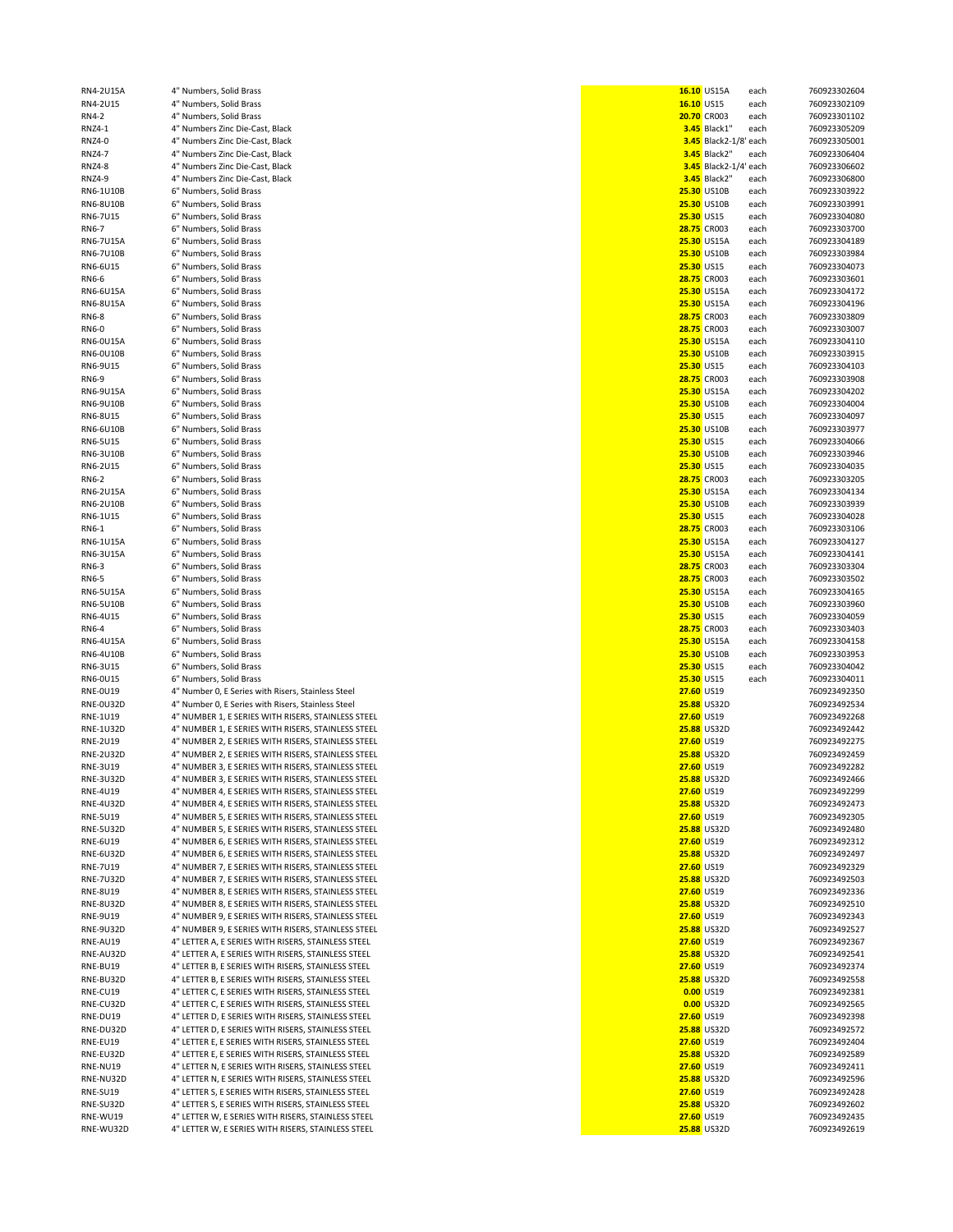| <b>RNB-0U19</b>  | 4" NUMBER 0, B SERIES WITH RISERS, STAINLESS STEEL | 27.60 US19         |                    |      | 760923492718 |
|------------------|----------------------------------------------------|--------------------|--------------------|------|--------------|
| RNB-0U32D        | 4" NUMBER 0, B SERIES WITH RISERS, STAINLESS STEEL |                    | 25.88 US32D        |      | 760923492893 |
| RNB-1U19         | 4" NUMBER 1, B SERIES WITH RISERS, STAINLESS STEEL | 27.60 US19         |                    |      | 760923492626 |
| <b>RNB-1U32D</b> | 4" NUMBER 1, B SERIES WITH RISERS, STAINLESS STEEL |                    | <b>25.88 US32D</b> |      | 760923492800 |
| <b>RNB-2U19</b>  | 4" NUMBER 2, B SERIES WITH RISERS, STAINLESS STEEL | 27.60 US19         |                    |      | 760923492633 |
|                  |                                                    |                    |                    |      |              |
| <b>RNB-2U32D</b> | 4" NUMBER 2, B SERIES WITH RISERS, STAINLESS STEEL |                    | <b>25.88 US32D</b> |      | 760923492817 |
| RNB-3U19         | 4" NUMBER 3, B SERIES WITH RISERS, STAINLESS STEEL | 27.60 US19         |                    |      | 760923492640 |
| <b>RNB-3U32D</b> | 4" NUMBER 3, B SERIES WITH RISERS, STAINLESS STEEL |                    | <b>25.88 US32D</b> |      | 760923492824 |
| <b>RNB-4U19</b>  | 4" NUMBER 4, B SERIES WITH RISERS, STAINLESS STEEL | 27.60 US19         |                    |      | 760923492657 |
| <b>RNB-4U32D</b> | 4" NUMBER 4, B SERIES WITH RISERS, STAINLESS STEEL |                    | <b>25.88 US32D</b> |      | 760923492831 |
| <b>RNB-5U19</b>  | 4" NUMBER 5, B SERIES WITH RISERS, STAINLESS STEEL | 27.60 US19         |                    |      | 760923492664 |
| <b>RNB-5U32D</b> | 4" NUMBER 5, B SERIES WITH RISERS, STAINLESS STEEL |                    | <b>25.88 US32D</b> |      | 760923492848 |
| RNB-6U19         | 4" NUMBER 6, B SERIES WITH RISERS, STAINLESS STEEL | 27.60 US19         |                    |      | 760923492671 |
| <b>RNB-6U32D</b> | 4" NUMBER 6, B SERIES WITH RISERS, STAINLESS STEEL |                    | <b>25.88 US32D</b> |      | 760923492855 |
| <b>RN-7U19</b>   | 4" NUMBER 7, B SERIES WITH RISERS, STAINLESS STEEL | 27.60 US19         |                    |      | 760923492688 |
| <b>RN-7U32D</b>  | 4" NUMBER 7, B SERIES WITH RISERS, STAINLESS STEEL |                    |                    |      |              |
|                  |                                                    |                    | <b>25.88 US32D</b> |      | 760923492862 |
| <b>RNB-8U19</b>  | 4" NUMBER 8, B SERIES WITH RISERS, STAINLESS STEEL | 27.60 US19         |                    |      | 760923492695 |
| <b>RNB-8U32D</b> | 4" NUMBER 8, B SERIES WITH RISERS, STAINLESS STEEL |                    | <b>25.88 US32D</b> |      | 760923492879 |
| RNB-9U19         | 4" NUMBER 9, B SERIES, STAINLESS STEEL             | 27.60 US19         |                    |      | 760923492701 |
| <b>RNB-9U32D</b> | 4" NUMBER 9, B SERIES, STAINLESS STEEL             |                    | <b>25.88 US32D</b> |      | 760923492886 |
| RNB-AU19         | 4" LETTER A, B SERIES WITH RISERS, STAINLESS STEEL | 27.60 US19         |                    |      | 760923492725 |
| RNB-AU32D        | 4" LETTER A, B SERIES WITH RISERS, STAINLESS STEEL |                    | <b>25.88 US32D</b> |      | 760923492909 |
| RNB-BU19         | 4" LETTER B, B SERIES WITH RISERS, STAINLESS STEEL | 27.60 US19         |                    |      | 760923492732 |
|                  |                                                    |                    |                    |      |              |
| RNB-BU32D        | 4" LETTER B, B SERIES WITH RISERS, STAINLESS STEEL |                    | <b>25.88 US32D</b> |      | 760923492916 |
| RNB-CU19         | 4" LETTER C, B SERIES WITH RISERS, STAINLESS STEEL | 27.60 US19         |                    |      | 760923492749 |
| RNB-CU32D        | 4" LETTER C, B SERIES WITH RISERS, STAINLESS STEEL |                    | <b>25.88 US32D</b> |      | 760923492923 |
| RNB-DU19         | 4" LETTER D, B SERIES WITH RISERS, STAINLESS STEEL | 27.60 US19         |                    |      | 760923492756 |
| RNB-DU32D        | 4" LETTER D, B SERIES WITH RISERS, STAINLESS STEEL |                    | <b>25.88 US32D</b> |      | 760923492930 |
| RNB-EU19         | 4" LETTER E, B SERIES WITH RISERS, STAINLESS STEEL | 27.60 US19         |                    |      | 760923492763 |
| RNB-EU32D        | 4" LETTER E, B SERIES WITH RISERS, STAINLESS STEEL |                    | <b>25.88 US32D</b> |      | 760923492947 |
| RNB-NU19         | 4" LETTER N, B SERIES WITH RISERS, STAINLESS STEEL | 27.60 US19         |                    |      | 760923492770 |
|                  |                                                    |                    |                    |      |              |
| RNB-NU32D        | 4" LETTER N, B SERIES WITH RISERS, STAINLESS STEEL |                    | <b>25.88 US32D</b> |      | 760923492954 |
| RNB-SU19         | 4" LETTER S, B SERIES WITH RISERS, STAINLESS STEEL | 27.60 US19         |                    |      | 760923492787 |
| RNB-SU32D        | 4" LETTER S, B SERIES WITH RISERS, STAINLESS STEEL |                    | <b>25.88 US32D</b> |      | 760923492961 |
| RNB-WU19         | 4" LETTER W, B SERIES WITH RISERS, STAINLESS STEEL | 27.60 US19         |                    |      | 760923492794 |
| RNB-WU32D        | 4" LETTER W, B SERIES WITH RISERS, STAINLESS STEEL |                    | <b>25.88 US32D</b> |      | 760923492978 |
| SWP4751U3        | Switch Plate, Single Standard                      | 15.18 US3          |                    | each | 760923402809 |
|                  |                                                    |                    |                    |      |              |
| SWP4751U5        | Switch Plate, Single Standard                      | 16.68 US5          |                    | each | 760923403004 |
| SWP4751U10B      | Switch Plate, Single Standard                      |                    | 16.68 US10B        | each | 760923401802 |
| SWP4751U15       | Switch Plate, Single Standard                      | 16.68 US15         |                    | each | 760923402007 |
| SWP4751U15A      | Switch Plate, Single Standard                      |                    | 16.68 US15A        | each | 760923402205 |
| SWP4751U26       | Switch Plate, Single Standard                      | 16.68 US26         |                    | each | 760923402403 |
| SWP4751U26D      | Switch Plate, Single Standard                      |                    | 16.68 US26D        | each | 760923402601 |
| SWP4751CR003     | Switch Plate, Single Standard                      | 19.44 CR003        |                    | each | 760923401604 |
| SWP4761U3        | Switch Plate, Double Standard                      | 23.00 US3          |                    | each | 760923407606 |
|                  | Switch Plate, Double Standard                      |                    |                    |      |              |
| SWP4761U5        |                                                    | 24.38 US5          |                    | each | 760923407804 |
| SWP4761U10B      | Switch Plate, Double Standard                      |                    | <b>24.38 US10B</b> | each | 760923406609 |
| SWP4761U15       | Switch Plate, Double Standard                      | 24.38 US15         |                    | each | 760923406807 |
| SWP4761U15A      | Switch Plate, Double Standard                      |                    | 24.38 US15A        | each | 760923407002 |
| SWP4761U26       | Switch Plate, Double Standard                      | 24.38 US26         |                    | each | 760923407200 |
| SWP4761U26D      | Switch Plate, Double Standard                      |                    | <b>24.38 US26D</b> | each | 760923407408 |
| SWP4761CR003     | Switch Plate, Double Standard                      | <b>26.80 CR003</b> |                    | each | 760923406401 |
| SWP4763U3        | Switch Plate, Triple Standard                      | 29.90 US3          |                    | each | 760923398270 |
| SWP4763U5        | Switch Plate, Triple Standard                      | 31.17 US5          |                    |      | 760923398287 |
|                  |                                                    |                    |                    | each |              |
| SWP4763U10B      | Switch Plate, Triple Standard                      |                    | 31.17 US10B        | each | 760923398218 |
| SWP4763U15       | Switch Plate. Triple Standard                      | 31.17 US15         |                    | each | 760923398225 |
| SWP4763U15A      | Switch Plate, Triple Standard                      |                    | 31.17 US15A        | each | 760923398232 |
| SWP4763U19       | Switch Plate, Triple Standard                      | 31.17 US19         |                    | each | 760923398249 |
| SWP4763U26       | Switch Plate, Triple Standard                      | 31.17 US26         |                    | each | 760923398256 |
| SWP4763U26D      | Switch Plate, Triple Standard                      |                    | 31.17 US26D        | each | 760923398263 |
| SWP4763CR003     | Switch Plate, Triple Standard                      |                    | 33.81 CR003        | each | 760923398201 |
| SWP4743U3        | Switch Plate, Single Switch/Single Rocker          | 20.36 US3          |                    | each | 760923402687 |
|                  |                                                    |                    |                    |      |              |
| SWP4743U5        | Switch Plate, Single Switch/Single Rocker          | <b>21.51 US5</b>   |                    | each | 760923402694 |
| SWP4743U10B      | Switch Plate, Single Switch/Single Rocker          |                    | <b>21.51 US10B</b> | each | 760923402625 |
| SWP4743U15       | Switch Plate, Single Switch/Single Rocker          | 21.51 US15         |                    | each | 760923402632 |
| SWP4743U15A      | Switch Plate, Single Switch/Single Rocker          |                    | <b>21.51 US15A</b> | each | 760923402649 |
| SWP4743U19       | Switch Plate, Single Switch/Single Rocker          | 21.51 US19         |                    | each | 760923402656 |
| SWP4743U26       | Switch Plate, Single Switch/Single Rocker          | 21.51 US26         |                    | each | 760923402663 |
| SWP4743U26D      | Switch Plate, Single Switch/Single Rocker          |                    | 21.51 US26D        | each | 760923402670 |
| SWP4743CR003     | Switch Plate, Single Switch/Single Rocker          |                    | 23.81 CR003        | each | 760923402618 |
|                  |                                                    |                    |                    |      |              |
| SWP4754U3        | Switch Plate, Single Rocker                        | 14.49 US3          |                    | each | 760923406005 |
| SWP4754U5        | Switch Plate, Single Rocker                        | 15.99 US5          |                    | each | 760923406203 |
| SWP4754U10B      | Switch Plate, Single Rocker                        |                    | 15.99 US10B        | each | 760923405008 |
| SWP4754U15       | Switch Plate, Single Rocker                        | 15.99 US15         |                    | each | 760923405206 |
| SWP4754U15A      | Switch Plate, Single Rocker                        |                    | 15.99 US15A        | each | 760923405404 |
| SWP4754U19       | Switch Plate, Single Rocker                        | 15.99 US19         |                    | each | 760923405503 |
| SWP4754U26       | Switch Plate, Single Rocker                        | 15.99 US26         |                    | each | 760923405602 |
| SWP4754U26D      | Switch Plate, Single Rocker                        |                    | 15.99 US26D        |      | 760923405800 |
|                  |                                                    |                    |                    | each |              |
| SWP4754CR003     | Switch Plate, Single Rocker                        |                    | 18.40 CR003        | each | 760923404803 |
| SWP4741U3        | Switch Plate, Double Rocker                        | 23.00 US3          |                    | each | 760923401208 |
| SWP4741U5        | Switch Plate, Double Rocker                        | 24.38 US5          |                    | each | 760923401406 |
| SWP4741U10B      | Switch Plate, Double Rocker                        |                    | 24.38 US10B        | each | 760923400201 |
| SWP4741U15       | Switch Plate, Double Rocker                        | 24.38 US15         |                    | each | 760923400409 |
| SWP4741U15A      | Switch Plate, Double Rocker                        |                    | 24.38 US15A        | each | 760923400607 |
|                  |                                                    |                    |                    |      |              |

|    | 60 US19                     |              | 76092349271                |
|----|-----------------------------|--------------|----------------------------|
|    | 88 US32D<br>60 US19         |              | 76092349289<br>76092349262 |
|    | 88 US32D                    |              | 76092349280                |
|    | 60 US19                     |              | 76092349263                |
|    | 88 US32D                    |              | 76092349281                |
|    | 60 US19<br>88 US32D         |              | 76092349264<br>76092349282 |
|    | 60 US19                     |              | 76092349265                |
|    | 88 US32D                    |              | 76092349283                |
|    | 60 US19<br>88 US32D         |              | 76092349266<br>76092349284 |
|    | 60 US19                     |              | 76092349267                |
|    | 88 US32D                    |              | 76092349285                |
|    | 60 US19                     |              | 76092349268                |
|    | 88 US32D<br>60 US19         |              | 76092349286<br>76092349269 |
|    | 88 US32D                    |              | 76092349287                |
|    | 60 US19                     |              | 76092349270                |
|    | 88 US32D                    |              | 76092349288                |
|    | 60 US19<br>88 US32D         |              | 76092349272<br>76092349290 |
|    | 60 US19                     |              | 76092349273                |
|    | 88 US32D                    |              | 76092349291                |
|    | 60 US19                     |              | 76092349274                |
|    | 88 US32D<br>60 US19         |              | 76092349292<br>76092349275 |
|    | 88 US32D                    |              | 76092349293                |
|    | 60 US19                     |              | 76092349276                |
|    | 88 US32D                    |              | 76092349294                |
|    | 60 US19<br>88 US32D         |              | 76092349277<br>76092349295 |
|    | 60 US19                     |              | 76092349278                |
|    | 88 US32D                    |              | 76092349296                |
|    | 60 US19                     |              | 76092349279                |
|    | 88 US32D<br>18 US3          | each         | 76092349297<br>76092340280 |
|    | 68 US5                      | each         | 76092340300                |
|    | 68 US10B                    | each         | 76092340180                |
|    | 68 US15                     | each         | 76092340200                |
|    | 68 US15A<br>68 US26         | each<br>each | 76092340220<br>76092340240 |
|    | 68 US26D                    | each         | 76092340260                |
|    | 44 CR003                    | each         | 76092340160                |
|    | DO US3                      | each         | 76092340760                |
|    | 38 US5<br>38 US10B          | each<br>each | 76092340780<br>76092340660 |
|    | 38 US15                     | each         | 76092340680                |
|    | 38 US15A                    | each         | 76092340700                |
|    | 38 US26<br>38 US26D         | each         | 76092340720<br>76092340740 |
|    | BO CROO3                    | each<br>each | 76092340640                |
|    | 90 US3                      | each         | 76092339827                |
|    | 17 US5                      | each         | 76092339828                |
|    | 17 US10B<br>17 US15         | each<br>each | 76092339821<br>76092339822 |
|    | 17 US15A                    | each         | 76092339823                |
|    | 17 US19                     | each         | 76092339824                |
|    | 17 US26                     | each         | 76092339825                |
|    | 17 US26D<br><b>81</b> CR003 | each<br>each | 76092339826<br>76092339820 |
|    | 36 US3                      | each         | 76092340268                |
|    | 51 US5                      | each         | 76092340269                |
|    | 51 US10B                    | each         | 76092340262                |
|    | 51 US15<br>51 US15A         | each<br>each | 76092340263<br>76092340264 |
|    | 51 US19                     | each         | 76092340265                |
|    | 51 US26                     | each         | 76092340266                |
|    | 51 US26D                    | each         | 76092340267                |
| 81 | CR003<br>49 US3             | each<br>each | 76092340261<br>76092340600 |
|    | 99 US5                      | each         | 76092340620                |
|    | 99 US10B                    | each         | 76092340500                |
|    | 99 US15                     | each         | 76092340520                |
|    | 99 US15A                    | each         | 76092340540<br>76092340550 |
| 99 | US19<br>99 US26             | each<br>each | 76092340560                |
|    | 99 US26D                    | each         | 76092340580                |
|    | 40 CR003                    | each         | 76092340480                |
|    | DO US3                      | each         | 76092340120<br>76092340140 |
|    | 38 US5<br>38 US10B          | each<br>each | 76092340020                |
|    | 38 US15                     | each         | 76092340040                |
|    | <b>38</b> US15A             | each         | 76092340060                |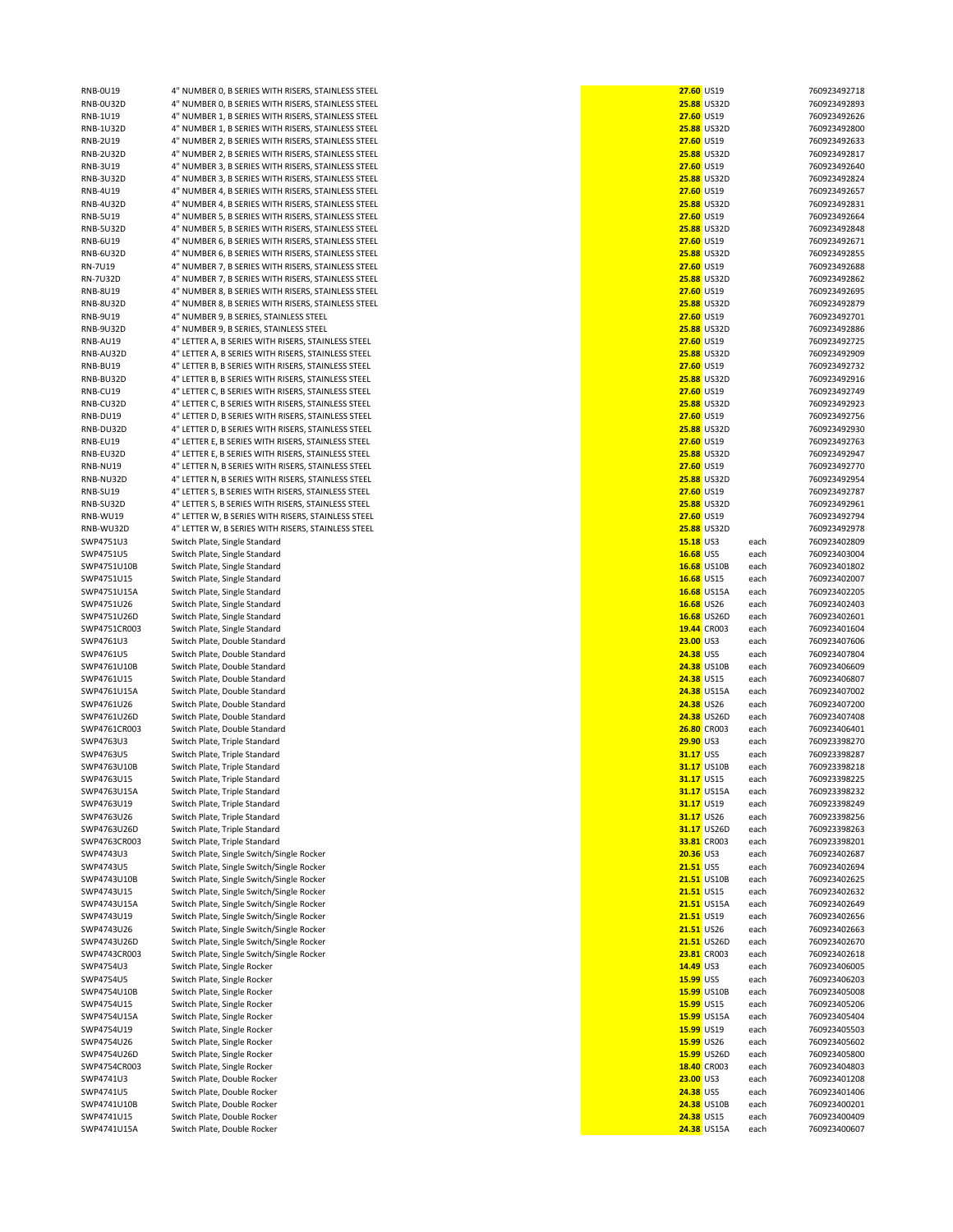| each<br>each<br>24.38 US26D<br>each<br><b>26.80 CR003</b><br>each<br>each<br>each<br>31.17 US10B<br>each<br>each<br>31.17 US15A<br>each<br>each<br>each<br>31.17 US26D<br>each<br>33.81 CR003<br>each<br>each<br>each<br>37.95 US10B<br>each<br>each<br>37.95 US15A<br>each<br>each<br>each<br>37.95 US26D<br>each<br>41.06 CR003<br>each<br>each<br>each<br>16.68 US10B<br>each<br>each<br>16.68 US15A<br>each | 760923483419<br>760923400805<br>760923401000<br>760923400003<br>760923399604<br>760923399802<br>760923398607<br>760923398805<br>760923399000<br>760923483426<br>760923399208<br>760923399406<br>760923398409<br>760923398362<br>760923398379<br>760923398300<br>760923398317<br>760923398324<br>760923398331<br>760923398348<br>760923398355<br>760923398294<br>760923404407<br>760923404605 |
|-----------------------------------------------------------------------------------------------------------------------------------------------------------------------------------------------------------------------------------------------------------------------------------------------------------------------------------------------------------------------------------------------------------------|----------------------------------------------------------------------------------------------------------------------------------------------------------------------------------------------------------------------------------------------------------------------------------------------------------------------------------------------------------------------------------------------|
|                                                                                                                                                                                                                                                                                                                                                                                                                 |                                                                                                                                                                                                                                                                                                                                                                                              |
|                                                                                                                                                                                                                                                                                                                                                                                                                 |                                                                                                                                                                                                                                                                                                                                                                                              |
|                                                                                                                                                                                                                                                                                                                                                                                                                 |                                                                                                                                                                                                                                                                                                                                                                                              |
|                                                                                                                                                                                                                                                                                                                                                                                                                 |                                                                                                                                                                                                                                                                                                                                                                                              |
|                                                                                                                                                                                                                                                                                                                                                                                                                 |                                                                                                                                                                                                                                                                                                                                                                                              |
|                                                                                                                                                                                                                                                                                                                                                                                                                 |                                                                                                                                                                                                                                                                                                                                                                                              |
|                                                                                                                                                                                                                                                                                                                                                                                                                 |                                                                                                                                                                                                                                                                                                                                                                                              |
|                                                                                                                                                                                                                                                                                                                                                                                                                 |                                                                                                                                                                                                                                                                                                                                                                                              |
|                                                                                                                                                                                                                                                                                                                                                                                                                 |                                                                                                                                                                                                                                                                                                                                                                                              |
|                                                                                                                                                                                                                                                                                                                                                                                                                 |                                                                                                                                                                                                                                                                                                                                                                                              |
|                                                                                                                                                                                                                                                                                                                                                                                                                 |                                                                                                                                                                                                                                                                                                                                                                                              |
|                                                                                                                                                                                                                                                                                                                                                                                                                 |                                                                                                                                                                                                                                                                                                                                                                                              |
|                                                                                                                                                                                                                                                                                                                                                                                                                 |                                                                                                                                                                                                                                                                                                                                                                                              |
|                                                                                                                                                                                                                                                                                                                                                                                                                 |                                                                                                                                                                                                                                                                                                                                                                                              |
|                                                                                                                                                                                                                                                                                                                                                                                                                 |                                                                                                                                                                                                                                                                                                                                                                                              |
|                                                                                                                                                                                                                                                                                                                                                                                                                 |                                                                                                                                                                                                                                                                                                                                                                                              |
|                                                                                                                                                                                                                                                                                                                                                                                                                 |                                                                                                                                                                                                                                                                                                                                                                                              |
|                                                                                                                                                                                                                                                                                                                                                                                                                 |                                                                                                                                                                                                                                                                                                                                                                                              |
|                                                                                                                                                                                                                                                                                                                                                                                                                 |                                                                                                                                                                                                                                                                                                                                                                                              |
|                                                                                                                                                                                                                                                                                                                                                                                                                 |                                                                                                                                                                                                                                                                                                                                                                                              |
|                                                                                                                                                                                                                                                                                                                                                                                                                 |                                                                                                                                                                                                                                                                                                                                                                                              |
|                                                                                                                                                                                                                                                                                                                                                                                                                 |                                                                                                                                                                                                                                                                                                                                                                                              |
|                                                                                                                                                                                                                                                                                                                                                                                                                 |                                                                                                                                                                                                                                                                                                                                                                                              |
|                                                                                                                                                                                                                                                                                                                                                                                                                 |                                                                                                                                                                                                                                                                                                                                                                                              |
|                                                                                                                                                                                                                                                                                                                                                                                                                 |                                                                                                                                                                                                                                                                                                                                                                                              |
|                                                                                                                                                                                                                                                                                                                                                                                                                 |                                                                                                                                                                                                                                                                                                                                                                                              |
|                                                                                                                                                                                                                                                                                                                                                                                                                 |                                                                                                                                                                                                                                                                                                                                                                                              |
|                                                                                                                                                                                                                                                                                                                                                                                                                 |                                                                                                                                                                                                                                                                                                                                                                                              |
|                                                                                                                                                                                                                                                                                                                                                                                                                 |                                                                                                                                                                                                                                                                                                                                                                                              |
|                                                                                                                                                                                                                                                                                                                                                                                                                 |                                                                                                                                                                                                                                                                                                                                                                                              |
|                                                                                                                                                                                                                                                                                                                                                                                                                 | 760923403400                                                                                                                                                                                                                                                                                                                                                                                 |
|                                                                                                                                                                                                                                                                                                                                                                                                                 | 760923403608                                                                                                                                                                                                                                                                                                                                                                                 |
|                                                                                                                                                                                                                                                                                                                                                                                                                 |                                                                                                                                                                                                                                                                                                                                                                                              |
|                                                                                                                                                                                                                                                                                                                                                                                                                 | 760923403806                                                                                                                                                                                                                                                                                                                                                                                 |
| each                                                                                                                                                                                                                                                                                                                                                                                                            | 760923404001                                                                                                                                                                                                                                                                                                                                                                                 |
| 16.68 US26D<br>each                                                                                                                                                                                                                                                                                                                                                                                             | 760923404209                                                                                                                                                                                                                                                                                                                                                                                 |
|                                                                                                                                                                                                                                                                                                                                                                                                                 |                                                                                                                                                                                                                                                                                                                                                                                              |
| 19.44 CR003<br>each                                                                                                                                                                                                                                                                                                                                                                                             | 760923403202                                                                                                                                                                                                                                                                                                                                                                                 |
| each                                                                                                                                                                                                                                                                                                                                                                                                            | 760923409204                                                                                                                                                                                                                                                                                                                                                                                 |
|                                                                                                                                                                                                                                                                                                                                                                                                                 | 760923409402                                                                                                                                                                                                                                                                                                                                                                                 |
|                                                                                                                                                                                                                                                                                                                                                                                                                 |                                                                                                                                                                                                                                                                                                                                                                                              |
|                                                                                                                                                                                                                                                                                                                                                                                                                 | 760923408207                                                                                                                                                                                                                                                                                                                                                                                 |
| each                                                                                                                                                                                                                                                                                                                                                                                                            | 760923408405                                                                                                                                                                                                                                                                                                                                                                                 |
|                                                                                                                                                                                                                                                                                                                                                                                                                 | 760923408603                                                                                                                                                                                                                                                                                                                                                                                 |
|                                                                                                                                                                                                                                                                                                                                                                                                                 | 760923408801                                                                                                                                                                                                                                                                                                                                                                                 |
|                                                                                                                                                                                                                                                                                                                                                                                                                 |                                                                                                                                                                                                                                                                                                                                                                                              |
|                                                                                                                                                                                                                                                                                                                                                                                                                 | 760923409006                                                                                                                                                                                                                                                                                                                                                                                 |
| each                                                                                                                                                                                                                                                                                                                                                                                                            | 760923408009                                                                                                                                                                                                                                                                                                                                                                                 |
|                                                                                                                                                                                                                                                                                                                                                                                                                 | 760923483433                                                                                                                                                                                                                                                                                                                                                                                 |
|                                                                                                                                                                                                                                                                                                                                                                                                                 |                                                                                                                                                                                                                                                                                                                                                                                              |
|                                                                                                                                                                                                                                                                                                                                                                                                                 | 760923398393                                                                                                                                                                                                                                                                                                                                                                                 |
| each                                                                                                                                                                                                                                                                                                                                                                                                            | 760923483440                                                                                                                                                                                                                                                                                                                                                                                 |
|                                                                                                                                                                                                                                                                                                                                                                                                                 | 760923398386                                                                                                                                                                                                                                                                                                                                                                                 |
|                                                                                                                                                                                                                                                                                                                                                                                                                 | 760923483457                                                                                                                                                                                                                                                                                                                                                                                 |
|                                                                                                                                                                                                                                                                                                                                                                                                                 |                                                                                                                                                                                                                                                                                                                                                                                              |
|                                                                                                                                                                                                                                                                                                                                                                                                                 | 760923483464                                                                                                                                                                                                                                                                                                                                                                                 |
|                                                                                                                                                                                                                                                                                                                                                                                                                 | 760923483471                                                                                                                                                                                                                                                                                                                                                                                 |
|                                                                                                                                                                                                                                                                                                                                                                                                                 | 760923483488                                                                                                                                                                                                                                                                                                                                                                                 |
|                                                                                                                                                                                                                                                                                                                                                                                                                 |                                                                                                                                                                                                                                                                                                                                                                                              |
|                                                                                                                                                                                                                                                                                                                                                                                                                 | 760923486502                                                                                                                                                                                                                                                                                                                                                                                 |
| each                                                                                                                                                                                                                                                                                                                                                                                                            | 760923398195                                                                                                                                                                                                                                                                                                                                                                                 |
|                                                                                                                                                                                                                                                                                                                                                                                                                 | 760923398188                                                                                                                                                                                                                                                                                                                                                                                 |
|                                                                                                                                                                                                                                                                                                                                                                                                                 |                                                                                                                                                                                                                                                                                                                                                                                              |
|                                                                                                                                                                                                                                                                                                                                                                                                                 | 760923398126                                                                                                                                                                                                                                                                                                                                                                                 |
|                                                                                                                                                                                                                                                                                                                                                                                                                 | 760923398133                                                                                                                                                                                                                                                                                                                                                                                 |
|                                                                                                                                                                                                                                                                                                                                                                                                                 | 760923398140                                                                                                                                                                                                                                                                                                                                                                                 |
| each                                                                                                                                                                                                                                                                                                                                                                                                            | 760923398157                                                                                                                                                                                                                                                                                                                                                                                 |
|                                                                                                                                                                                                                                                                                                                                                                                                                 |                                                                                                                                                                                                                                                                                                                                                                                              |
|                                                                                                                                                                                                                                                                                                                                                                                                                 |                                                                                                                                                                                                                                                                                                                                                                                              |
| each                                                                                                                                                                                                                                                                                                                                                                                                            | 760923398164                                                                                                                                                                                                                                                                                                                                                                                 |
| 16.68 US26D<br>each                                                                                                                                                                                                                                                                                                                                                                                             | 760923398171                                                                                                                                                                                                                                                                                                                                                                                 |
| 19.44 CR003<br>each                                                                                                                                                                                                                                                                                                                                                                                             | 760923398119                                                                                                                                                                                                                                                                                                                                                                                 |
|                                                                                                                                                                                                                                                                                                                                                                                                                 |                                                                                                                                                                                                                                                                                                                                                                                              |
| each                                                                                                                                                                                                                                                                                                                                                                                                            | 760923282685                                                                                                                                                                                                                                                                                                                                                                                 |
| each                                                                                                                                                                                                                                                                                                                                                                                                            | 760923282692                                                                                                                                                                                                                                                                                                                                                                                 |
| 35.65 US10B<br>each                                                                                                                                                                                                                                                                                                                                                                                             | 760923282623                                                                                                                                                                                                                                                                                                                                                                                 |
|                                                                                                                                                                                                                                                                                                                                                                                                                 |                                                                                                                                                                                                                                                                                                                                                                                              |
| each                                                                                                                                                                                                                                                                                                                                                                                                            | 760923282630                                                                                                                                                                                                                                                                                                                                                                                 |
| 35.65 US15A<br>each                                                                                                                                                                                                                                                                                                                                                                                             | 760923282647                                                                                                                                                                                                                                                                                                                                                                                 |
| each                                                                                                                                                                                                                                                                                                                                                                                                            | 760923282654                                                                                                                                                                                                                                                                                                                                                                                 |
| each                                                                                                                                                                                                                                                                                                                                                                                                            | 760923282661                                                                                                                                                                                                                                                                                                                                                                                 |
|                                                                                                                                                                                                                                                                                                                                                                                                                 |                                                                                                                                                                                                                                                                                                                                                                                              |
| 35.65 US26D<br>each                                                                                                                                                                                                                                                                                                                                                                                             | 760923282678                                                                                                                                                                                                                                                                                                                                                                                 |
| 39.10 CR003<br>each                                                                                                                                                                                                                                                                                                                                                                                             | 760923282616                                                                                                                                                                                                                                                                                                                                                                                 |
| each                                                                                                                                                                                                                                                                                                                                                                                                            | 760923474790                                                                                                                                                                                                                                                                                                                                                                                 |
| each                                                                                                                                                                                                                                                                                                                                                                                                            | 760923474806                                                                                                                                                                                                                                                                                                                                                                                 |
|                                                                                                                                                                                                                                                                                                                                                                                                                 |                                                                                                                                                                                                                                                                                                                                                                                              |
| 31.05 US10B<br>each                                                                                                                                                                                                                                                                                                                                                                                             | 760923474738                                                                                                                                                                                                                                                                                                                                                                                 |
| each                                                                                                                                                                                                                                                                                                                                                                                                            | 760923474745                                                                                                                                                                                                                                                                                                                                                                                 |
| 31.05 US15A<br>each                                                                                                                                                                                                                                                                                                                                                                                             | 760923474752                                                                                                                                                                                                                                                                                                                                                                                 |
|                                                                                                                                                                                                                                                                                                                                                                                                                 |                                                                                                                                                                                                                                                                                                                                                                                              |
| each                                                                                                                                                                                                                                                                                                                                                                                                            | 760923474769                                                                                                                                                                                                                                                                                                                                                                                 |
| each                                                                                                                                                                                                                                                                                                                                                                                                            | 760923474776                                                                                                                                                                                                                                                                                                                                                                                 |
| 31.05 US26D<br>each                                                                                                                                                                                                                                                                                                                                                                                             | 760923474783                                                                                                                                                                                                                                                                                                                                                                                 |
| 35.65 CR003<br>each                                                                                                                                                                                                                                                                                                                                                                                             | 760923474721                                                                                                                                                                                                                                                                                                                                                                                 |
|                                                                                                                                                                                                                                                                                                                                                                                                                 |                                                                                                                                                                                                                                                                                                                                                                                              |
| each                                                                                                                                                                                                                                                                                                                                                                                                            | 760923282401                                                                                                                                                                                                                                                                                                                                                                                 |
| each                                                                                                                                                                                                                                                                                                                                                                                                            | 760923282609                                                                                                                                                                                                                                                                                                                                                                                 |
| 26.45 US10B<br>each                                                                                                                                                                                                                                                                                                                                                                                             | 760923281404                                                                                                                                                                                                                                                                                                                                                                                 |
|                                                                                                                                                                                                                                                                                                                                                                                                                 |                                                                                                                                                                                                                                                                                                                                                                                              |
| each                                                                                                                                                                                                                                                                                                                                                                                                            | 760923281602                                                                                                                                                                                                                                                                                                                                                                                 |
| <b>26.45 US15A</b><br>each                                                                                                                                                                                                                                                                                                                                                                                      | 760923281800                                                                                                                                                                                                                                                                                                                                                                                 |
| each                                                                                                                                                                                                                                                                                                                                                                                                            | 760923281909                                                                                                                                                                                                                                                                                                                                                                                 |
| each                                                                                                                                                                                                                                                                                                                                                                                                            | 760923282005                                                                                                                                                                                                                                                                                                                                                                                 |
|                                                                                                                                                                                                                                                                                                                                                                                                                 |                                                                                                                                                                                                                                                                                                                                                                                              |
| <b>26.45 US26D</b><br>each                                                                                                                                                                                                                                                                                                                                                                                      | 760923282203                                                                                                                                                                                                                                                                                                                                                                                 |
| 29.90 CR003<br>each<br>each                                                                                                                                                                                                                                                                                                                                                                                     | 760923281206<br>760923476312                                                                                                                                                                                                                                                                                                                                                                 |
| 23.00 US3<br>24.38 US5<br>24.38 US15<br>24.38 US26<br>20.36 US3<br><b>21.51 US5</b><br>21.51 US15<br>21.51 US19<br>21.51 US26<br>15.18 US3<br>16.68 US5<br>16.68 US15                                                                                                                                                                                                                                           | each<br><b>24.38 US10B</b><br>each<br>24.38 US15A<br>each<br>each<br><b>24.38 US26D</b><br>each<br>26.80 CR003<br>each<br>each<br>21.51 US10B<br>each<br><b>21.51 US15A</b><br>each<br>each<br>each<br>21.51 US26D<br>each<br>23.92 CR003<br>each<br>each<br>16.68 US10B<br>each<br>each<br>16.68 US15A<br>each                                                                              |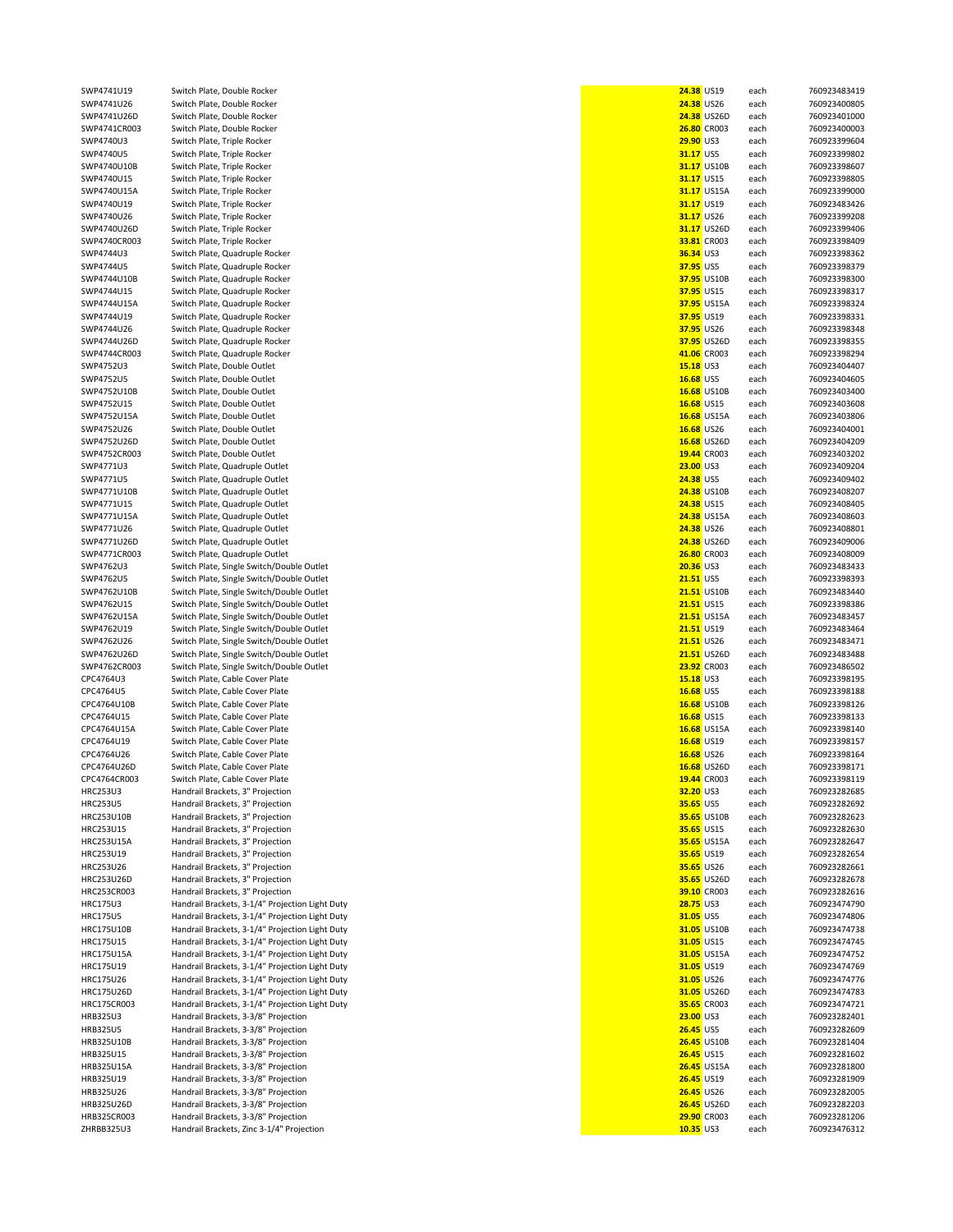| ZHRBB325U5        | Handrail Brackets, Zinc 3-1/4" Projection              | 10.35 US5        |                      | each | 760923476329 |
|-------------------|--------------------------------------------------------|------------------|----------------------|------|--------------|
| ZHRBB325U10B      | Handrail Brackets, Zinc 3-1/4" Projection              |                  | 10.35 US10B          | each | 760923476268 |
| ZHRBB325U15       | Handrail Brackets, Zinc 3-1/4" Projection              | 10.35 US15       |                      | each | 760923476275 |
| ZHRBB325U15A      | Handrail Brackets, Zinc 3-1/4" Projection              |                  | 10.35 US15A          | each | 760923476282 |
| ZHRBB325U26       | Handrail Brackets, Zinc 3-1/4" Projection              | 10.35 US26       |                      | each | 760923476299 |
| ZHRBB325U26D      | Handrail Brackets, Zinc 3-1/4" Projection              |                  | 10.35 US26D          | each | 760923476305 |
| <b>HRBM325U3</b>  | Modern Handrail Bracket, 3-1/4" Projection, Heavy Duty | 63.25 US3        |                      | each | 760923491445 |
|                   |                                                        |                  |                      |      |              |
| <b>HRBM325U4</b>  | Modern Handrail Bracket, 3-1/4" Projection, Heavy Duty | 67.85 US4        |                      | each | 760923491452 |
| HRBM325U10B       | Modern Handrail Bracket, 3-1/4" Projection, Heavy Duty |                  | 67.85 US10B          | each | 760923491391 |
| HRBM325U15        | Modern Handrail Bracket, 3-1/4" Projection, Heavy Duty | 67.85 US15       |                      | each | 760923491407 |
| HRBM325U19        | Modern Handrail Bracket, 3-1/4" Projection, Heavy Duty | 67.85 US19       |                      | each | 760923491414 |
| HRBM325U26        | Modern Handrail Bracket, 3-1/4" Projection, Heavy Duty | 67.85 US26       |                      | each | 760923491421 |
| HRBM325U26D       | Modern Handrail Bracket, 3-1/4" Projection, Heavy Duty |                  | 67.85 US26D          | each | 760923491438 |
|                   |                                                        |                  |                      |      |              |
| MH12U3            | Modern Hook, 2-1/4" Projection                         | <b>25.30 US3</b> |                      | each | 760923489152 |
| MH12U4            | Modern Hook, 2-1/4" Projection                         | <b>27.60 US4</b> |                      | each | 760923489169 |
| MH12U5            | Modern Hook, 2-1/4" Projection                         | 27.60 US5        |                      | each | 760923489176 |
| MH12U10B          | Modern Hook, 2-1/4" Projection                         |                  | 27.60 US10B          | each | 760923489091 |
| MH12U14           | Modern Hook, 2-1/4" Projection                         | 27.60 US14       |                      | each | 760923489107 |
| MH12U15           | Modern Hook, 2-1/4" Projection                         | 27.60 US15       |                      | each | 760923489114 |
|                   |                                                        |                  |                      |      |              |
| MH12U19           | Modern Hook, 2-1/4" Projection                         | 27.60 US19       |                      | each | 760923489121 |
| MH12U26           | Modern Hook, 2-1/4" Projection                         | 27.60 US26       |                      | each | 760923489138 |
| MH12U26D          | Modern Hook, 2-1/4" Projection                         |                  | 27.60 US26D          | each | 760923489145 |
| MH11U3            | Heavy Duty, Modern Hook, 2-5/8" Projection             | 27.60 US3        |                      | each | 760923489060 |
| MH11U4            | Heavy Duty, Modern Hook, 2-5/8" Projection             | 29.90 US4        |                      | each | 760923489077 |
| MH11U5            | Heavy Duty, Modern Hook, 2-5/8" Projection             | 29.90 US5        |                      | each | 760923489084 |
|                   |                                                        |                  |                      |      |              |
| MH11U10B          | Heavy Duty, Modern Hook, 2-5/8" Projection             |                  | 29.90 US10B          | each | 760923489008 |
| MH11U14           | Heavy Duty, Modern Hook, 2-5/8" Projection             | 29.90 US14       |                      | each | 760923489015 |
| MH11U15           | Heavy Duty, Modern Hook, 2-5/8" Projection             | 29.90 US15       |                      | each | 760923489022 |
| MH11U19           | Heavy Duty, Modern Hook, 2-5/8" Projection             | 29.90 US19       |                      | each | 760923489039 |
| MH11U26           | Heavy Duty, Modern Hook, 2-5/8" Projection             | 29.90 US26       |                      | each | 760923489046 |
|                   |                                                        |                  |                      |      |              |
| MH11U26D          | Heavy Duty, Modern Hook, 2-5/8" Projection             |                  | 29.90 US26D          | each | 760923489053 |
| <b>WDH15U3</b>    | Double Hook                                            | $10.35$ US3      |                      | each | 760923297207 |
| <b>WDH15U5</b>    | Double Hook                                            | 11.50 US5        |                      | each | 760923297405 |
| <b>WDH15U10B</b>  | Double Hook                                            |                  | 11.50 US10B          | each | 760923296002 |
| <b>WDH15U15</b>   | Double Hook                                            | 11.50 US15       |                      | each | 760923296408 |
|                   |                                                        |                  |                      |      |              |
| WDH15U15A         | Double Hook                                            |                  | 11.50 US15A          | each | 760923296606 |
| <b>WDH15U19</b>   | Double Hook                                            | 11.50 US19       |                      | each | 760923296705 |
| <b>WDH15U26</b>   | Double Hook                                            | 11.50 US26       |                      | each | 760923296804 |
| <b>WDH15U26D</b>  | Double Hook                                            |                  | 11.50 US26D          | each | 760923297009 |
| <b>WDH15CR003</b> | Double Hook                                            |                  | 13.80 CR003          | each | 760923295807 |
| <b>WDH15U14</b>   | Double Hook                                            | 11.50 US14       |                      | each | 760923296309 |
|                   |                                                        |                  |                      |      |              |
| CAHH3U3           | Coat                                                   | 12.65 US3        |                      | each | 760923300402 |
| CAHH3U5           | Coat                                                   | 13.80 US5        |                      | each | 760923300600 |
| CAHH3U10B         | Coat                                                   |                  | 13.80 US10B          | each | 760923299409 |
| CAHH3U15          | Coat                                                   | 13.80 US15       |                      | each | 760923299607 |
| CAHH3U15A         | Coat                                                   |                  | 13.80 US15A          | each | 760923299805 |
|                   |                                                        |                  |                      |      |              |
| CAHH3U19          | Coat                                                   | 13.80 US19       |                      | each | 760923299904 |
| CAHH3U26          | Coat                                                   | 13.80 US26       |                      | each | 760923300006 |
| CAHH3U26D         | Coat                                                   |                  | 13.80 US26D          | each | 760923300204 |
| CAHH3CR003        | Coat                                                   |                  | 14.95 CR003          | each | 760923299201 |
| CAHH3U14          | Coat                                                   | 13.80 US14       |                      | each | 760923299508 |
| CAHH3U3-UNL       | Coat                                                   |                  | <b>12.65</b> US3-UNL | each | 760923300501 |
|                   |                                                        |                  |                      |      |              |
| CAHH35U3          | Heavy Duty, Coat                                       | 17.25 US3        |                      | each | 760923298808 |
| CAHH35U5          | Heavy Duty, Coat                                       | 19.55 US5        |                      | each | 760923299003 |
| CAHH35U10B        | Heavy Duty, Coat                                       |                  | 19.55 US10B          | each | 760923297801 |
| <b>CAHH35U15</b>  | Heavy Duty, Coat                                       |                  | 19.55 US15           | eacn | 760923298006 |
| CAHH35U15A        | Heavy Duty, Coat                                       |                  | 19.55 US15A          | each | 760923298204 |
| <b>CAHH35U19</b>  | Heavy Duty, Coat                                       | 19.55 US19       |                      | each | 760923298303 |
|                   |                                                        |                  |                      |      |              |
| CAHH35U26         | Heavy Duty, Coat                                       | 19.55 US26       |                      | each | 760923298402 |
| CAHH35U26D        | Heavy Duty, Coat                                       |                  | 19.55 US26D          | each | 760923298600 |
| CAHH35CR003       | Heavy Duty, Coat                                       |                  | 21.85 CR003          | each | 760923297603 |
| CAHH35U3-UNL      | Heavy Duty, Coat                                       |                  | <b>17.25</b> US3-UNL | each | 760923299010 |
| <b>CAHH35U14</b>  | Heavy Duty, Coat                                       | 19.55 US14       |                      | each | 760923298105 |
| <b>TSH40U3</b>    | Triple Swivel Hook, Heavy Duty, 4" Projection          | 41.40 US3        |                      | each | 760923478347 |
| <b>TSH40U5</b>    | Triple Swivel Hook, Heavy Duty, 4" Projection          | 43.70 US5        |                      |      | 760923478354 |
|                   |                                                        |                  |                      | each |              |
| <b>TSH40U10B</b>  | Triple Swivel Hook, Heavy Duty, 4" Projection          |                  | 43.70 US10B          | each | 760923478286 |
| TSH40U15          | Triple Swivel Hook, Heavy Duty, 4" Projection          | 43.70 US15       |                      | each | 760923478293 |
| <b>TSH40U15A</b>  | Triple Swivel Hook, Heavy Duty, 4" Projection          |                  | 43.70 US15A          | each | 760923478309 |
| TSH40U19          | Triple Swivel Hook, Heavy Duty, 4" Projection          | 43.70 US19       |                      | each | 760923478316 |
| TSH40U26          | Triple Swivel Hook, Heavy Duty, 4" Projection          | 43.70 US26       |                      | each | 760923478323 |
| <b>TSH40U26D</b>  | Triple Swivel Hook, Heavy Duty, 4" Projection          |                  | 43.70 US26D          |      | 760923478330 |
|                   |                                                        |                  |                      | each |              |
| <b>TSH40CR003</b> | Triple Swivel Hook, Heavy Duty, 4" Projection          |                  | 48.30 CR003          | each | 760923478279 |
| <b>VH65U3</b>     | Valet Hook, 7" Projection                              | 33.35 US3        |                      | each | 760923475230 |
| <b>VH65U5</b>     | Valet Hook, 7" Projection                              | 35.65 US5        |                      | each | 760923475247 |
| <b>VH65U10B</b>   | Valet Hook, 7" Projection                              |                  | 35.65 US10B          | each | 760923475179 |
| <b>VH65U15</b>    | Valet Hook, 7" Projection                              | 35.65 US15       |                      | each | 760923475186 |
|                   |                                                        |                  |                      |      |              |
| <b>VH65U15A</b>   | Valet Hook, 7" Projection                              |                  | 35.65 US15A          | each | 760923475193 |
| <b>VH65U19</b>    | Valet Hook, 7" Projection                              | 35.65 US19       |                      | each | 760923475209 |
| <b>VH65U26</b>    | Valet Hook, 7" Projection                              | 35.65 US26       |                      | each | 760923475216 |
| <b>VH65U26D</b>   | Valet Hook, 7" Projection                              |                  | 35.65 US26D          | each | 760923475223 |
| <b>VH65CR003</b>  | Valet Hook, 7" Projection                              |                  | 37.95 CR003          | each | 760923475162 |
| CHB4U3            |                                                        | 24.15 US3        |                      |      | 760923475872 |
|                   | Cabin Hooks, British Style, 4"                         |                  |                      | each |              |
| CHB4U5            | Cabin Hooks, British Style, 4"                         | <b>25.88 US5</b> |                      | each | 760923475889 |
| CHB4U10B          | Cabin Hooks, British Style, 4"                         |                  | 25.88 US10B          | each | 760923475896 |

| 10.35 US5   |                      | each         | 760923476329                 |
|-------------|----------------------|--------------|------------------------------|
| 10.35 US15  | 10.35 US10B          | each<br>each | 760923476268<br>760923476275 |
|             | 10.35 US15A          | each         | 760923476282                 |
| 10.35 US26  |                      |              | 760923476299                 |
|             | 10.35 US26D          | each<br>each | 760923476305                 |
| 63.25 US3   |                      |              | 760923491445                 |
| 67.85 US4   |                      | each         | 760923491452                 |
|             |                      | each         | 760923491391                 |
|             | 67.85 US10B          | each         |                              |
| 67.85 US15  | 67.85 US19           | each         | 760923491407<br>760923491414 |
|             |                      | each         | 760923491421                 |
| 67.85 US26  |                      | each         | 760923491438                 |
|             | 67.85 US26D          | each         | 760923489152                 |
| 25.30 US3   |                      | each         |                              |
| 27.60 US4   |                      | each         | 760923489169                 |
| 27.60 US5   |                      | each         | 760923489176                 |
|             | 27.60 US10B          | each         | 760923489091                 |
|             | 27.60 US14           | each         | 760923489107                 |
|             | 27.60 US15           | each         | 760923489114                 |
|             | 27.60 US19           | each         | 760923489121                 |
| 27.60 US26  |                      | each         | 760923489138                 |
|             | 27.60 US26D          | each         | 760923489145                 |
| 27.60 US3   |                      | each         | 760923489060                 |
| 29.90 US4   |                      | each         | 760923489077                 |
| 29.90 US5   |                      | each         | 760923489084                 |
|             | 29.90 US10B          | each         | 760923489008                 |
|             | 29.90 US14           | each         | 76092348901                  |
|             | 29.90 US15           | each         | 760923489022                 |
|             | 29.90 US19           | each         | 760923489039                 |
| 29.90 US26  |                      | each         | 760923489046                 |
|             | 29.90 US26D          | each         | 760923489053                 |
| 10.35 US3   |                      | each         | 760923297207                 |
| 11.50 US5   |                      | each         | 76092329740                  |
|             | 11.50 US10B          | each         | 760923296002                 |
| 11.50 US15  |                      | each         | 760923296408                 |
|             | 11.50 US15A          | each         | 760923296606                 |
| 11.50 US19  |                      | each         | 76092329670                  |
|             | 11.50 US26           | each         | 760923296804                 |
|             | 11.50 US26D          | each         | 760923297009                 |
|             | 13.80 CR003          | each         | 760923295807                 |
|             | 11.50 US14           | each         | 760923296309                 |
| $12.65$ US3 |                      | each         | 760923300402                 |
| 13.80 US5   |                      | each         | 760923300600                 |
|             | 13.80 US10B          | each         | 760923299409                 |
| 13.80 US15  |                      | each         | 760923299607                 |
|             | 13.80 US15A          | each         | 76092329980                  |
| 13.80 US19  |                      | each         | 760923299904                 |
| 13.80 US26  |                      | each         | 760923300006                 |
|             | 13.80 US26D          | each         | 760923300204                 |
|             | 14.95 CR003          | each         | 76092329920                  |
|             | 13.80 US14           | each         | 760923299508                 |
|             | <b>12.65</b> US3-UNL | each         | 760923300502                 |
| 17.25 US3   |                      | each         | 760923298808                 |
| 19.55 US5   |                      | each         | 760923299003                 |
|             | <b>19.55 US10B</b>   | each         | 76092329780                  |
| 19.55 US15  |                      | each         | 760923298006                 |
|             | <b>19.55</b> US15A   | each         | 760923298204                 |
| 19.55 US19  |                      | each         | 760923298303                 |
| 19.55 US26  |                      | each         | 760923298402                 |
|             | 19.55 US26D          | each         | 760923298600                 |
|             | 21.85 CR003          | each         | 760923297603                 |
|             | 17.25 US3-UNL        | each         | 760923299010                 |
| 19.55 US14  |                      | each         | 76092329810                  |
| 41.40 US3   |                      | each         | 760923478347                 |
| 43.70 US5   |                      | each         | 760923478354                 |
|             | 43.70 US10B          | each         | 760923478286                 |
| 43.70 US15  |                      | each         | 760923478293                 |
|             | 43.70 US15A          | each         | 760923478309                 |
| 43.70 US19  |                      | each         | 760923478316                 |
| 43.70 US26  |                      | each         | 760923478323                 |
|             | 43.70 US26D          | each         | 760923478330                 |
|             | 48.30 CR003          | each         | 760923478279                 |
| 33.35 US3   |                      | each         | 760923475230                 |
| 35.65 US5   |                      | each         | 760923475247                 |
|             | 35.65 US10B          | each         | 760923475179                 |
| 35.65 US15  |                      | each         | 760923475186                 |
|             | <b>35.65</b> US15A   | each         | 760923475193                 |
| 35.65 US19  |                      | each         | 760923475209                 |
| 35.65 US26  |                      | each         | 760923475216                 |
|             | 35.65 US26D          | each         | 760923475223                 |
|             | 37.95 CR003          | each         | 760923475162                 |
| 24.15 US3   |                      | each         | 760923475872                 |
| 25.88 US5   |                      |              | 760923475889                 |
|             | 25.88 US10B          | each         |                              |
|             |                      | each         | 760923475896                 |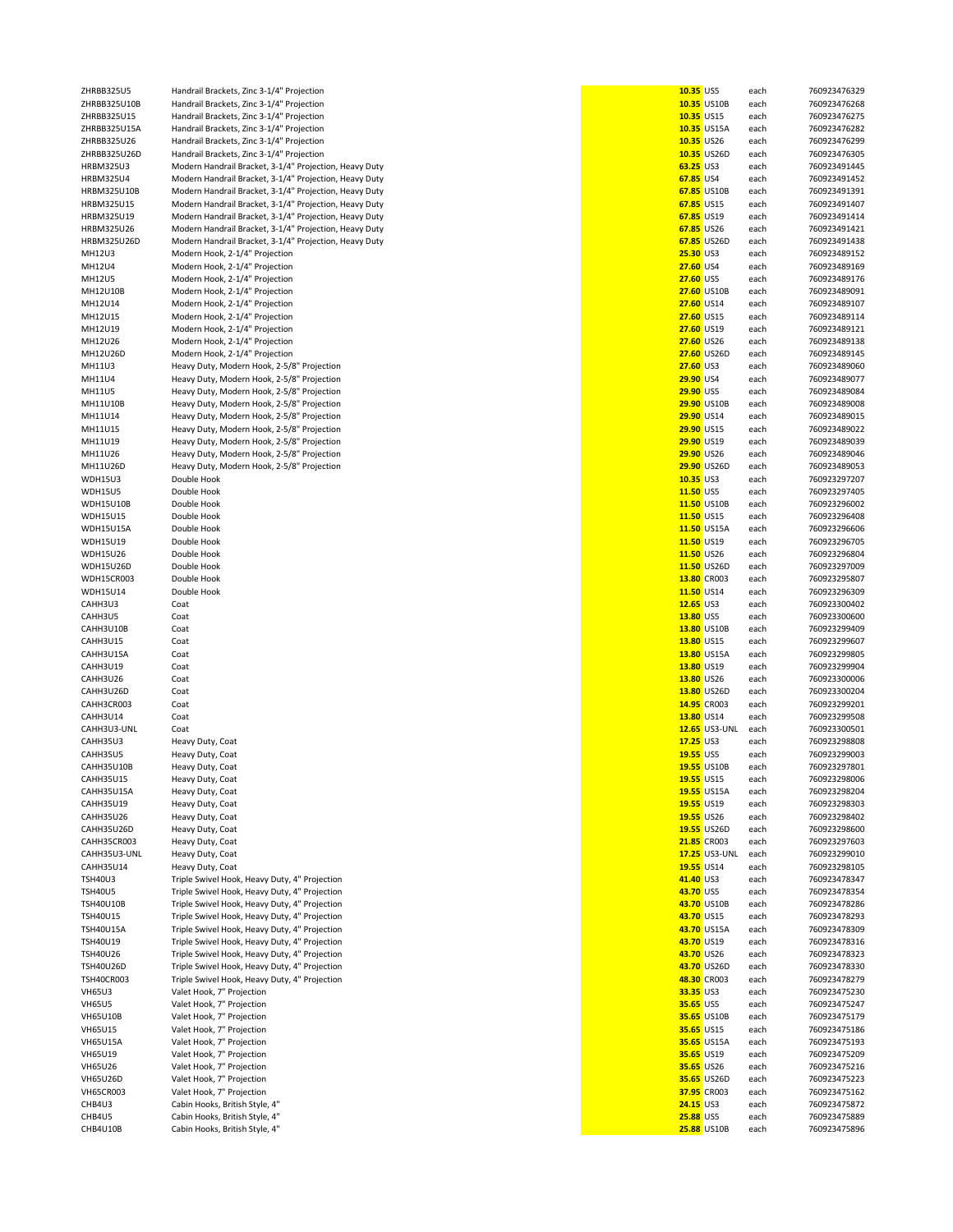| CHB4U15A                    |
|-----------------------------|
| HB4U19<br>C                 |
| HB4U26<br>$\mathsf{C}$      |
| CHB4U26D                    |
| HB4CR003<br>C               |
| CHB6U3                      |
| C<br>HB6U5:                 |
| HB6U10B<br>C                |
| CHB6U15                     |
| HB6U15A:<br>c               |
| HB6U19<br>C                 |
| CHB6U26                     |
| HB6U26D<br>C                |
| HB6CR003<br>C               |
| CHK4U3                      |
| HK4U5:<br>C                 |
| HK4U10B<br>C                |
| CHK4U15                     |
| CHK4U15A                    |
| HK4U19<br>C                 |
| CHK4U26                     |
| CHK4U26D                    |
| HK4CR003:<br>C              |
| CHK6U3                      |
| CHK6U5                      |
| HK6U10B<br>C                |
| HK6U15<br>c                 |
| CHK6U15A                    |
| HK6U19<br>C                 |
| CHK6U26                     |
| CHK6U26D                    |
| HK6CR003<br>c               |
| <b>DL35U3</b>               |
| <b>DL35U5</b>               |
| <b>DL35U10B</b>             |
| DL35U15                     |
| <b>DL35U15A</b>             |
| DL35U26                     |
| DL35U26D                    |
| DL35CR003                   |
|                             |
| L1532U3<br>C                |
| L1532U5<br>C                |
| $\overline{C}$              |
| L1532U10B<br>CL1532U15      |
| L1532U15A<br>C              |
| C                           |
| L1532U26<br>L1532U26D<br>C  |
| CL1532CR003                 |
| L1580U3<br>c                |
| L1580U5<br>C                |
| L1580U10B<br>C              |
| L1580U15<br>c               |
|                             |
| CL1580U15A<br>L1580U26<br>c |
| L1580U26D<br>C              |
| 1580<br>:RO<br>f,           |
| L1532U14<br>C               |
| L1580U14<br>C               |
| <b>CSA13U3</b>              |
| SA13U5<br>C                 |
| SA13U10B<br>C               |
| CSA13U15                    |
| SA13U15A<br>C               |
| SA13U19<br>$\overline{a}$   |
| CSA13U26                    |
| CSA13U26D                   |
| SA13CR003<br>$\overline{a}$ |
| SA10U3<br>C                 |
| SA10U5<br>C                 |
| SA10U10B<br>C               |
| SA10U15<br>$\epsilon$       |
| SA10U15A<br>C               |
| SA10U19<br>C                |
| SA10U26<br>C                |
| CSA10U26D                   |
| SA10CR003<br>C              |
| SA12U3<br>C                 |
| SAA2U5<br>C                 |
| SA12U10B<br>C               |
| SA12U15<br>O                |
| CSA12U15A<br>SA12U19<br>C   |

| abin Hooks, British Style, 4"                                                                                                                                                                                                                                                                                                                                                                                                |
|------------------------------------------------------------------------------------------------------------------------------------------------------------------------------------------------------------------------------------------------------------------------------------------------------------------------------------------------------------------------------------------------------------------------------|
| abin Hooks, British Style, 4"                                                                                                                                                                                                                                                                                                                                                                                                |
| abin Hooks, British Style, 4"                                                                                                                                                                                                                                                                                                                                                                                                |
| abin Hooks, British Style, 4"                                                                                                                                                                                                                                                                                                                                                                                                |
| abin Hooks, British Style, 4"                                                                                                                                                                                                                                                                                                                                                                                                |
| abin Hooks, British Style, 4"                                                                                                                                                                                                                                                                                                                                                                                                |
| abin Hooks, British Style, 6"                                                                                                                                                                                                                                                                                                                                                                                                |
| abin Hooks, British Style, 6"                                                                                                                                                                                                                                                                                                                                                                                                |
| abin Hooks, British Style, 6"                                                                                                                                                                                                                                                                                                                                                                                                |
| abin Hooks, British Style, 6"                                                                                                                                                                                                                                                                                                                                                                                                |
| abin Hooks, British Style, 6"                                                                                                                                                                                                                                                                                                                                                                                                |
| abin Hooks, British Style, 6"                                                                                                                                                                                                                                                                                                                                                                                                |
| abin Hooks, British Style, 6"                                                                                                                                                                                                                                                                                                                                                                                                |
| abin Hooks, British Style, 6"                                                                                                                                                                                                                                                                                                                                                                                                |
| abin Hooks, British Style, 6"                                                                                                                                                                                                                                                                                                                                                                                                |
| abin Swivel Hooks, 4"                                                                                                                                                                                                                                                                                                                                                                                                        |
| abin Swivel Hooks, 4"                                                                                                                                                                                                                                                                                                                                                                                                        |
| abin Swivel Hooks, 4"                                                                                                                                                                                                                                                                                                                                                                                                        |
| abin Swivel Hooks, 4"                                                                                                                                                                                                                                                                                                                                                                                                        |
| abin Swivel Hooks, 4"                                                                                                                                                                                                                                                                                                                                                                                                        |
| abin Swivel Hooks, 4"                                                                                                                                                                                                                                                                                                                                                                                                        |
| abin Swivel Hooks, 4"                                                                                                                                                                                                                                                                                                                                                                                                        |
| abin Swivel Hooks, 4"                                                                                                                                                                                                                                                                                                                                                                                                        |
|                                                                                                                                                                                                                                                                                                                                                                                                                              |
| abin Swivel Hooks, 4"                                                                                                                                                                                                                                                                                                                                                                                                        |
| abin Swivel Hooks, 6"                                                                                                                                                                                                                                                                                                                                                                                                        |
| abin Swivel Hooks, 6"                                                                                                                                                                                                                                                                                                                                                                                                        |
| abin Swivel Hooks, 6"                                                                                                                                                                                                                                                                                                                                                                                                        |
| abin Swivel Hooks, 6"                                                                                                                                                                                                                                                                                                                                                                                                        |
| abin Swivel Hooks, 6"                                                                                                                                                                                                                                                                                                                                                                                                        |
| abin Swivel Hooks, 6"                                                                                                                                                                                                                                                                                                                                                                                                        |
| abin Swivel Hooks, 6"                                                                                                                                                                                                                                                                                                                                                                                                        |
| abin Swivel Hooks, 6"                                                                                                                                                                                                                                                                                                                                                                                                        |
| abin Swivel Hooks, 6"                                                                                                                                                                                                                                                                                                                                                                                                        |
| rop Latch 3-1/2"                                                                                                                                                                                                                                                                                                                                                                                                             |
| rop Latch 3-1/2"                                                                                                                                                                                                                                                                                                                                                                                                             |
| rop Latch 3-1/2"                                                                                                                                                                                                                                                                                                                                                                                                             |
| rop Latch 3-1/2"                                                                                                                                                                                                                                                                                                                                                                                                             |
| rop Latch 3-1/2"                                                                                                                                                                                                                                                                                                                                                                                                             |
| rop Latch 3-1/2"                                                                                                                                                                                                                                                                                                                                                                                                             |
| rop Latch 3-1/2"                                                                                                                                                                                                                                                                                                                                                                                                             |
| rop Latch 3-1/2"                                                                                                                                                                                                                                                                                                                                                                                                             |
| abinet Lock, 1-1/2" x 1-3/4"                                                                                                                                                                                                                                                                                                                                                                                                 |
| abinet Lock, 1-1/2" x 1-3/4"                                                                                                                                                                                                                                                                                                                                                                                                 |
| abinet Lock, 1-1/2" x 1-3/4"                                                                                                                                                                                                                                                                                                                                                                                                 |
|                                                                                                                                                                                                                                                                                                                                                                                                                              |
|                                                                                                                                                                                                                                                                                                                                                                                                                              |
|                                                                                                                                                                                                                                                                                                                                                                                                                              |
|                                                                                                                                                                                                                                                                                                                                                                                                                              |
|                                                                                                                                                                                                                                                                                                                                                                                                                              |
|                                                                                                                                                                                                                                                                                                                                                                                                                              |
|                                                                                                                                                                                                                                                                                                                                                                                                                              |
|                                                                                                                                                                                                                                                                                                                                                                                                                              |
|                                                                                                                                                                                                                                                                                                                                                                                                                              |
|                                                                                                                                                                                                                                                                                                                                                                                                                              |
|                                                                                                                                                                                                                                                                                                                                                                                                                              |
|                                                                                                                                                                                                                                                                                                                                                                                                                              |
|                                                                                                                                                                                                                                                                                                                                                                                                                              |
|                                                                                                                                                                                                                                                                                                                                                                                                                              |
| abinet Lock, 1-1/2" x 1-3/4"<br>abinet Lock, 1-1/2" x 1-3/4"<br>abinet Lock, 1-1/2" x 1-3/4"<br>abinet Lock, 1-1/2" x 1-3/4"<br>abinet Lock, 1-1/2" x 1-3/4"<br>abinet Lock, 1-5/8" x 2-1/4"<br>abinet Lock, 1-5/8" x 2-1/4"<br>abinet Lock, 1-5/8" x 2-1/4"<br>abinet Lock, 1-5/8" x 2-1/4"<br>abinet Lock, 1-5/8" x 2-1/4"<br>abinet Lock, 1-5/8" x 2-1/4"<br>abinet Lock, 1-5/8" x 2-1/4"<br>abinet Lock, 1-5/8" x 2-1/4" |
|                                                                                                                                                                                                                                                                                                                                                                                                                              |
|                                                                                                                                                                                                                                                                                                                                                                                                                              |
|                                                                                                                                                                                                                                                                                                                                                                                                                              |
|                                                                                                                                                                                                                                                                                                                                                                                                                              |
|                                                                                                                                                                                                                                                                                                                                                                                                                              |
|                                                                                                                                                                                                                                                                                                                                                                                                                              |
| abinet Lock, 1-1/2" x 1-3/4"<br>abinet Lock, 1-5/8" x 2-1/4"<br><sup>3</sup> Colonial Casement Stay Adjuster<br><sup>3</sup> Colonial Casement Stay Adjuster<br><sup>3</sup> Colonial Casement Stay Adjuster<br><sup>3</sup> Colonial Casement Stay Adjuster                                                                                                                                                                 |
| <sup>3</sup> Colonial Casement Stay Adjuster                                                                                                                                                                                                                                                                                                                                                                                 |
| <sup>3</sup> Colonial Casement Stay Adjuster                                                                                                                                                                                                                                                                                                                                                                                 |
| <sup>3</sup> Colonial Casement Stay Adjuster                                                                                                                                                                                                                                                                                                                                                                                 |
| <sup>3</sup> Colonial Casement Stay Adjuster                                                                                                                                                                                                                                                                                                                                                                                 |
| <sup>3</sup> Colonial Casement Stay Adjuster                                                                                                                                                                                                                                                                                                                                                                                 |
| " Casement Stay Adjuster                                                                                                                                                                                                                                                                                                                                                                                                     |
| " Casement Stay Adjuster                                                                                                                                                                                                                                                                                                                                                                                                     |
| <sup>"</sup> Casement Stay Adjuster                                                                                                                                                                                                                                                                                                                                                                                          |
| " Casement Stay Adjuster                                                                                                                                                                                                                                                                                                                                                                                                     |
| <sup>"</sup> Casement Stay Adjuster                                                                                                                                                                                                                                                                                                                                                                                          |
| <sup>"</sup> Casement Stay Adjuster                                                                                                                                                                                                                                                                                                                                                                                          |
| <sup>"</sup> Casement Stay Adjuster                                                                                                                                                                                                                                                                                                                                                                                          |
| <sup>"</sup> Casement Stay Adjuster                                                                                                                                                                                                                                                                                                                                                                                          |
| <sup>"</sup> Casement Stay Adjuster                                                                                                                                                                                                                                                                                                                                                                                          |
| <sup>2</sup> Casement Stay Adjuster                                                                                                                                                                                                                                                                                                                                                                                          |
| <sup>2</sup> Casement Stay Adjuster                                                                                                                                                                                                                                                                                                                                                                                          |
| <sup>2</sup> Casement Stay Adjuster                                                                                                                                                                                                                                                                                                                                                                                          |
| <sup>2</sup> Casement Stay Adjuster                                                                                                                                                                                                                                                                                                                                                                                          |
| <sup>2</sup> Casement Stay Adjuster                                                                                                                                                                                                                                                                                                                                                                                          |
| <sup>2</sup> Casement Stay Adjuster                                                                                                                                                                                                                                                                                                                                                                                          |

| <b>CHB4U15</b>       | Cabin Hooks, British Style, 4"                           |                   | 25.88 US15               | each         | 760923475902                 |
|----------------------|----------------------------------------------------------|-------------------|--------------------------|--------------|------------------------------|
| CHB4U15A             | Cabin Hooks, British Style, 4"                           |                   | 25.88 US15A              | each         | 760923475919                 |
| CHB4U19              | Cabin Hooks, British Style, 4"                           | 25.88 US19        |                          | each         | 760923475926                 |
| CHB4U26              | Cabin Hooks, British Style, 4"                           | 25.88 US26        |                          | each         | 760923475933                 |
|                      |                                                          |                   |                          |              |                              |
| CHB4U26D             | Cabin Hooks, British Style, 4"                           |                   | <b>25.88 US26D</b>       | each         | 760923475940                 |
| CHB4CR003            | Cabin Hooks, British Style, 4"                           |                   | 29.90 CR003              | each         | 760923475957                 |
| CHB6U3               | Cabin Hooks, British Style, 6"                           | 32.20 US3         |                          | each         | 760923475964                 |
| CHB6U5               | Cabin Hooks, British Style, 6"                           | 34.50 US5         |                          | each         | 760923475971                 |
| CHB6U10B             | Cabin Hooks, British Style, 6"                           |                   | 34.50 US10B              | each         | 760923475988                 |
| CHB6U15              | Cabin Hooks, British Style, 6"                           |                   | 34.50 US15               | each         | 760923475995                 |
| CHB6U15A             | Cabin Hooks, British Style, 6"                           |                   | 34.50 US15A              | each         | 760923476008                 |
|                      |                                                          |                   |                          |              |                              |
| <b>CHB6U19</b>       | Cabin Hooks, British Style, 6"                           | 34.50 US19        |                          | each         | 760923476015                 |
| CHB6U26              | Cabin Hooks, British Style, 6"                           |                   | 34.50 US26               | each         | 760923476022                 |
| CHB6U26D             | Cabin Hooks, British Style, 6"                           |                   | 34.50 US26D              | each         | 760923476039                 |
| CHB6CR003            | Cabin Hooks, British Style, 6"                           |                   | 36.80 CR003              | each         | 760923476046                 |
| CHK4U3               | Cabin Swivel Hooks, 4"                                   | 21.85 US3         |                          | each         | 760923293407                 |
|                      |                                                          |                   |                          |              |                              |
| CHK4U5               | Cabin Swivel Hooks, 4"                                   | 23.00 US5         |                          | each         | 760923293605                 |
| CHK4U10B             | Cabin Swivel Hooks, 4"                                   |                   | 23.00 US10B              | each         | 760923292202                 |
| CHK4U15              | Cabin Swivel Hooks, 4"                                   | 23.00 US15        |                          | each         | 760923292608                 |
| CHK4U15A             | Cabin Swivel Hooks, 4"                                   |                   | 23.00 US15A              | each         | 760923292806                 |
| CHK4U19              | Cabin Swivel Hooks, 4"                                   | 23.00 US19        |                          | each         | 760923292905                 |
| CHK4U26              |                                                          | 23.00 US26        |                          |              | 760923293001                 |
|                      | Cabin Swivel Hooks, 4"                                   |                   |                          | each         |                              |
| CHK4U26D             | Cabin Swivel Hooks, 4"                                   |                   | 23.00 US26D              | each         | 760923293209                 |
| CHK4CR003            | Cabin Swivel Hooks, 4"                                   |                   | 27.60 CR003              | each         | 760923292004                 |
| CHK6U3               | Cabin Swivel Hooks, 6"                                   | 27.60 US3         |                          | each         | 760923295203                 |
| CHK6U5               | Cabin Swivel Hooks, 6"                                   | 29.90 US5         |                          | each         | 760923295401                 |
| CHK6U10B             | Cabin Swivel Hooks, 6"                                   |                   | 29.90 US10B              | each         | 760923294008                 |
| CHK6U15              |                                                          |                   |                          |              |                              |
|                      | Cabin Swivel Hooks, 6"                                   |                   | 29.90 US15               | each         | 760923294404                 |
| CHK6U15A             | Cabin Swivel Hooks, 6"                                   |                   | 29.90 US15A              | each         | 760923294602                 |
| CHK6U19              | Cabin Swivel Hooks, 6"                                   | 29.90 US19        |                          | each         | 760923294701                 |
| CHK6U26              | Cabin Swivel Hooks, 6"                                   |                   | 29.90 US26               | each         | 760923294800                 |
| CHK6U26D             | Cabin Swivel Hooks, 6"                                   |                   | 29.90 US26D              | each         | 760923295005                 |
| CHK6CR003            | Cabin Swivel Hooks, 6"                                   |                   | 32.20 CR003              |              | 760923293803                 |
|                      |                                                          |                   |                          | each         |                              |
| <b>DL35U3</b>        | Drop Latch 3-1/2"                                        | 29.90 US3         |                          | each         | 760923480036                 |
| <b>DL35U5</b>        | Drop Latch 3-1/2"                                        | 33.35 US5         |                          | each         | 760923480029                 |
| DL35U10B             | Drop Latch 3-1/2"                                        |                   | 33.35 US10B              | each         | 760923479979                 |
| DL35U15              | Drop Latch 3-1/2"                                        | 33.35 US15        |                          | each         | 760923479986                 |
|                      |                                                          |                   |                          |              |                              |
| <b>DL35U15A</b>      | Drop Latch 3-1/2"                                        |                   | 33.35 US15A              | each         | 760923479993                 |
| DL35U26              | Drop Latch 3-1/2"                                        | 33.35 US26        |                          | each         | 760923480005                 |
| DL35U26D             | Drop Latch 3-1/2"                                        |                   | 33.35 US26D              | each         | 760923480012                 |
| DL35CR003            | Drop Latch 3-1/2"                                        |                   | 35.65 CR003              | each         | 760923479962                 |
| CL1532U3             | Cabinet Lock, 1-1/2" x 1-3/4"                            | 23.58 US3         |                          | each         | 760923474707                 |
| CL1532U5             |                                                          | 26.34 US5         |                          |              |                              |
|                      | Cabinet Lock, 1-1/2" x 1-3/4"                            |                   |                          | each         | 760923474714                 |
| CL1532U10B           | Cabinet Lock, 1-1/2" x 1-3/4"                            |                   | <b>26.34 US10B</b>       | each         | 760923474653                 |
| CL1532U15            | Cabinet Lock, 1-1/2" x 1-3/4"                            | 26.34 US15        |                          | each         | 760923474660                 |
| CL1532U15A           | Cabinet Lock, 1-1/2" x 1-3/4"                            |                   | <b>26.34 US15A</b>       | each         | 760923474677                 |
| CL1532U26            | Cabinet Lock, 1-1/2" x 1-3/4"                            |                   | 26.34 US26               | each         | 760923474684                 |
| CL1532U26D           | Cabinet Lock, 1-1/2" x 1-3/4"                            |                   | 26.34 US26D              | each         | 760923474691                 |
|                      |                                                          |                   |                          |              |                              |
| CL1532CR003          | Cabinet Lock, 1-1/2" x 1-3/4"                            |                   | 30.25 CR003              | each         | 760923474646                 |
| CL1580U3             | Cabinet Lock, 1-5/8" x 2-1/4"                            | 33.81 US3         |                          | each         | 760923474967                 |
| CL1580U5             | Cabinet Lock, 1-5/8" x 2-1/4"                            | 38.64 US5         |                          | each         | 760923474974                 |
| CL1580U10B           | Cabinet Lock, 1-5/8" x 2-1/4"                            |                   | <b>38.64 US10B</b>       | each         | 760923474912                 |
| CL1580U15            | Cabinet Lock, 1-5/8" x 2-1/4"                            | <b>38.64 US15</b> |                          | each         | 760923474929                 |
| CL1580U15A           |                                                          |                   | <b>38.64 US15A</b>       |              | 760923474936                 |
|                      | Cabinet Lock, 1-5/8" x 2-1/4"                            |                   |                          | each         |                              |
| CL1580U26            | Cabinet Lock, 1-5/8" x 2-1/4"                            | 38.64 US26        |                          | each         | 760923474943                 |
| CL1580U26D           | Cabinet Lock, 1-5/8" x 2-1/4"                            |                   | 38.64 US26D              | each         | 760923474950                 |
| CL1580CR003          | Cabinet Lock, 1-5/8" x 2-1/4"                            |                   | 42.32 CR003              | each         | 760923474905                 |
| CL1532U14            | Cabinet Lock, 1-1/2" x 1-3/4"                            | 26.34 US14        |                          | each         | 760923479399                 |
| CL1580U14            | Cabinet Lock, 1-5/8" x 2-1/4"                            | 38.64 US14        |                          | each         | 760923479405                 |
| <b>CSA13U3</b>       | 13" Colonial Casement Stay Adjuster                      | <b>58.65 US3</b>  |                          | each         | 760923240692                 |
|                      |                                                          |                   |                          |              |                              |
| <b>CSA13U5</b>       | 13" Colonial Casement Stay Adjuster                      | 60.95 US5         |                          | each         | 760923240685                 |
| CSA13U10B            | 13" Colonial Casement Stay Adjuster                      |                   | 60.95 US10B              | each         | 760923240623                 |
| CSA13U15             | 13" Colonial Casement Stay Adjuster                      |                   | 60.95 US15               | each         | 760923240630                 |
| CSA13U15A            | 13" Colonial Casement Stay Adjuster                      |                   | 60.95 US15A              | each         | 760923240647                 |
| CSA13U19             | 13" Colonial Casement Stay Adjuster                      |                   | 60.95 US19               | each         | 760923240654                 |
| CSA13U26             | 13" Colonial Casement Stay Adjuster                      |                   | 60.95 US26               |              | 760923240661                 |
|                      |                                                          |                   |                          | each         |                              |
| CSA13U26D            |                                                          |                   |                          |              | 760923240678                 |
| CSA13CR003           | 13" Colonial Casement Stay Adjuster                      |                   | 60.95 US26D              | each         |                              |
|                      | 13" Colonial Casement Stay Adjuster                      |                   | 64.40 CR003              | each         | 760923240616                 |
| <b>CSA10U3</b>       | 10" Casement Stay Adjuster                               | 52.90 US3         |                          | each         | 760923237005                 |
| <b>CSA10U5</b>       |                                                          | 56.35 US5         |                          |              |                              |
|                      | 10" Casement Stay Adjuster                               |                   |                          | each         | 760923237203                 |
| CSA10U10B            | 10" Casement Stay Adjuster                               |                   | 56.35 US10B              | each         | 760923235803                 |
| CSA10U15             | 10" Casement Stay Adjuster                               | 56.35 US15        |                          | each         | 760923236206                 |
| CSA10U15A            | 10" Casement Stay Adjuster                               |                   | <b>56.35 US15A</b>       | each         | 760923236404                 |
| CSA10U19             | 10" Casement Stay Adjuster                               | 56.35 US19        |                          | each         | 760923236503                 |
| CSA10U26             | 10" Casement Stay Adjuster                               | 56.35 US26        |                          | each         | 760923236602                 |
|                      |                                                          |                   |                          |              |                              |
| CSA10U26D            | 10" Casement Stay Adjuster                               |                   | 56.35 US26D              | each         | 760923236800                 |
| CSA10CR003           | 10" Casement Stay Adjuster                               |                   | <b>58.65 CR003</b>       | each         | 760923235605                 |
| <b>CSA12U3</b>       | 12" Casement Stay Adjuster                               | 64.40 US3         |                          | each         | 760923240401                 |
| <b>CSA12U5</b>       | 12" Casement Stay Adjuster                               | 67.85 US5         |                          | each         | 760923240609                 |
| CSA12U10B            | 12" Casement Stay Adjuster                               |                   | 67.85 US10B              | each         | 760923239207                 |
| CSA12U15             | 12" Casement Stay Adjuster                               |                   | 67.85 US15               | each         | 760923239603                 |
|                      |                                                          |                   |                          |              |                              |
| CSA12U15A            | 12" Casement Stay Adjuster                               |                   | 67.85 US15A              | each         | 760923239801                 |
| CSA12U19<br>CSA12U26 | 12" Casement Stay Adjuster<br>12" Casement Stay Adjuster |                   | 67.85 US19<br>67.85 US26 | each<br>each | 760923239900<br>760923240005 |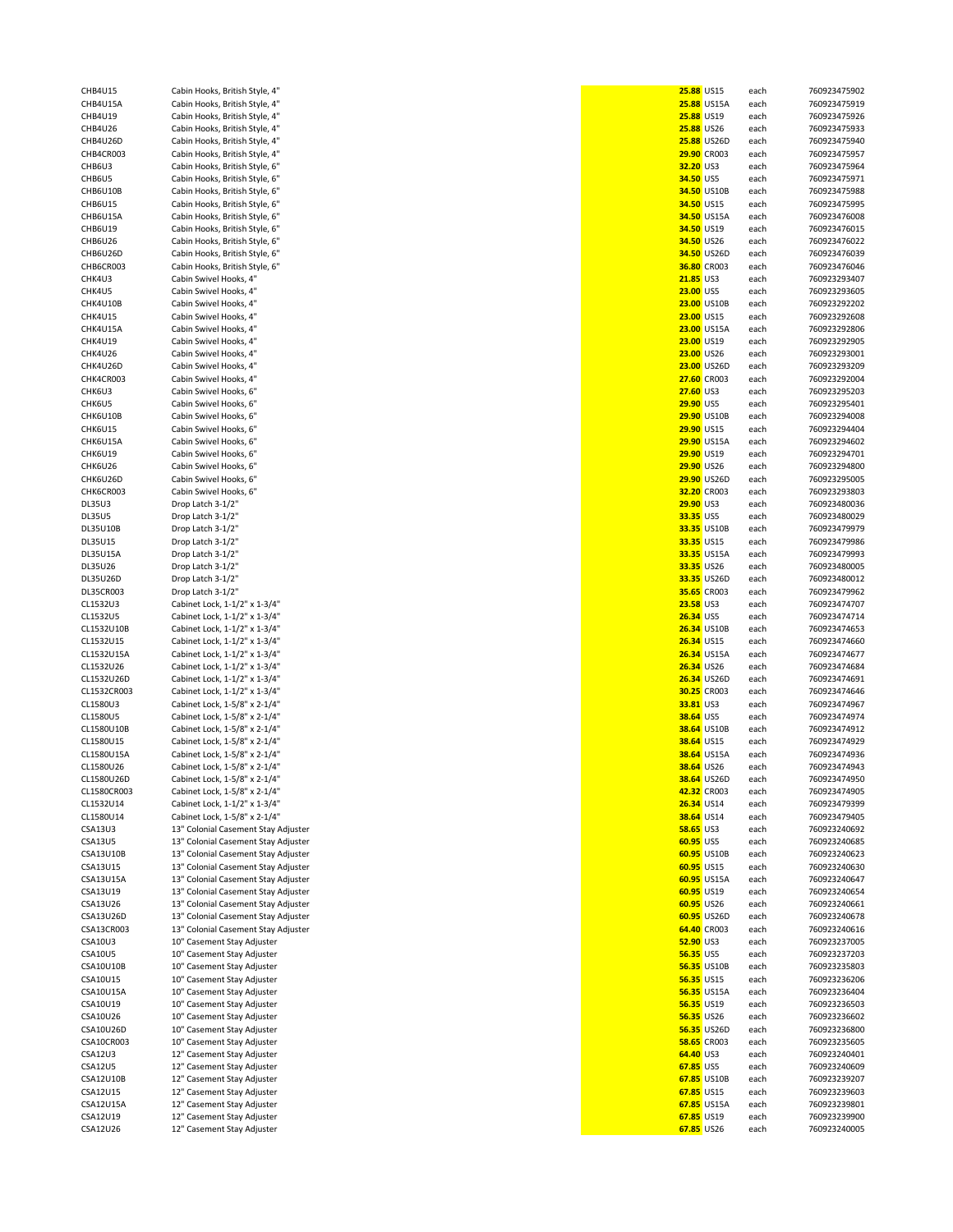| CSA12U26D      | 12" Casement Stay Adjuster                         |                  | 67.85 US26D | each | 760923240203 |
|----------------|----------------------------------------------------|------------------|-------------|------|--------------|
| CSA12CR003     | 12" Casement Stay Adjuster                         |                  | 71.30 CR003 | each | 760923237401 |
| CSA12HD3       | 12" HD Casement Stay Adjuster                      | <b>70.15 US3</b> |             | each | 760923238606 |
| CSA12HD5       | 12" HD Casement Stay Adjuster                      | <b>73.60 US5</b> |             | each | 760923238804 |
| CSA12HD10B     | 12" HD Casement Stay Adjuster                      |                  | 73.60 US10B | each | 760923237609 |
|                |                                                    |                  | 73.60 US15  |      |              |
| CSA12HD15      | 12" HD Casement Stay Adjuster                      |                  |             | each | 760923237807 |
| CSA12HD15A     | 12" HD Casement Stay Adjuster                      |                  | 73.60 US15A | each | 760923238002 |
| CSA12HD19      | 12" HD Casement Stay Adjuster                      |                  | 73.60 US19  | each | 760923238101 |
| CSA12HD26      | 12" HD Casement Stay Adjuster                      |                  | 73.60 US26  | each | 760923238200 |
| CSA12HD26D     | 12" HD Casement Stay Adjuster                      |                  | 73.60 US26D | each | 760923238408 |
|                |                                                    |                  |             |      |              |
| CSA12HDCR003   | 12" HD Casement Stay Adjuster                      |                  | 78.20 CR003 | each | 760923239009 |
| FCA12U3        | 12" Friction Casement Adjuster                     | 60.95 US3        |             | each | 760923471171 |
| <b>FCA12U5</b> | 12" Friction Casement Adjuster                     | 63.25 US5        |             | each | 760923471188 |
|                |                                                    |                  |             |      |              |
| FCA12U10B      | 12" Friction Casement Adjuster                     |                  | 63.25 US10B | each | 760923471119 |
| FCA12U15       | 12" Friction Casement Adjuster                     |                  | 63.25 US15  | each | 760923471126 |
| FCA12U15A      | 12" Friction Casement Adjuster                     |                  | 63.25 US15A | each | 760923471133 |
| FCA12U19       | 12" Friction Casement Adjuster                     |                  | 63.25 US19  | each | 760923471140 |
|                |                                                    |                  |             |      |              |
| FCA12U26       | 12" Friction Casement Adjuster                     |                  | 63.25 US26  | each | 760923471157 |
| FCA12U26D      | 12" Friction Casement Adjuster                     |                  | 63.25 US26D | each | 760923471164 |
| FCA12CR003     | 12" Friction Casement Adjuster                     |                  | 65.55 CR003 | each | 760923471102 |
|                |                                                    |                  |             |      |              |
| SB3058U3       | Shutter Bar/Door Latch 1-1/8"                      | 9.20 US3         |             | each | 760923473519 |
| SB3058U5       | Shutter Bar/Door Latch 1-1/8"                      | 10.35 US5        |             | each | 760923473526 |
| SB3058U10B     | Shutter Bar/Door Latch 1-1/8"                      |                  | 10.35 US10B | each | 760923473533 |
| SB3058U15      | Shutter Bar/Door Latch 1-1/8"                      |                  | 10.35 US15  | each | 760923473540 |
|                |                                                    |                  |             |      |              |
| SB3058U15A     | Shutter Bar/Door Latch 1-1/8"                      |                  | 10.35 US15A | each | 760923473557 |
| SB3058U26      | Shutter Bar/Door Latch 1-1/8"                      |                  | 10.35 US26  | each | 760923473564 |
| SB3058U26D     | Shutter Bar/Door Latch 1-1/8"                      |                  | 10.35 US26D | each | 760923473571 |
| SB3058CR003    | Shutter Bar/Door Latch 1-1/8"                      |                  | 12.08 CR003 |      | 760923473588 |
|                |                                                    |                  |             | each |              |
| SB3178U3       | Shutter Bar/Door Latch 1-3/8"                      | 12.65 US3        |             | each | 760923473595 |
| SB3178U5       | Shutter Bar/Door Latch 1-3/8"                      | 13.80 US5        |             | each | 760923473601 |
| SB3178U10B     | Shutter Bar/Door Latch 1-3/8"                      |                  | 13.80 US10B | each | 760923473618 |
|                |                                                    |                  |             |      |              |
| SB3178U15      | Shutter Bar/Door Latch 1-3/8"                      |                  | 13.80 US15  | each | 760923473625 |
| SB3178U15A     | Shutter Bar/Door Latch 1-3/8"                      |                  | 13.80 US15A | each | 760923473632 |
| SB3178U26      | Shutter Bar/Door Latch 1-3/8"                      |                  | 13.80 US26  | each | 760923473649 |
| SB3178U26D     |                                                    |                  | 13.80 US26D |      |              |
|                | Shutter Bar/Door Latch 1-3/8"                      |                  |             | each | 760923473656 |
| SB3178CR003    | Shutter Bar/Door Latch 1-3/8"                      |                  | 16.10 CR003 | each | 760923473663 |
| SDH101U3       | Shutter Door Holder, 1-1/4"                        | 8.40 US3         |             | each | 760923429608 |
| SDH101U5       | Shutter Door Holder, 1-1/4"                        | 10.12 US5        |             | each | 760923429806 |
|                |                                                    |                  |             |      |              |
| SDH101U10B     | Shutter Door Holder, 1-1/4"                        |                  | 10.12 US10B | each | 760923428403 |
| SDH101U15      | Shutter Door Holder, 1-1/4"                        |                  | 10.12 US15  | each | 760923428601 |
| SDH101U15A     | Shutter Door Holder, 1-1/4"                        |                  | 10.12 US15A | each | 760923428809 |
| SDH101U19      |                                                    |                  | 10.12 US19  |      | 760923429004 |
|                | Shutter Door Holder, 1-1/4"                        |                  |             | each |              |
| SDH101U26      | Shutter Door Holder, 1-1/4"                        |                  | 10.12 US26  | each | 760923429202 |
| SDH101U26D     | Shutter Door Holder, 1-1/4"                        |                  | 10.12 US26D | each | 760923429400 |
| SDH101CR003    | Shutter Door Holder, 1-1/4"                        |                  | 10.93 CR003 | each | 760923428205 |
|                |                                                    |                  |             |      |              |
| SDH103U3       | Shutter Door Holder, 3-1/4"                        | 13.80 US3        |             | each | 760923431403 |
| SDH103U5       | Shutter Door Holder, 3-1/4"                        | 16.10 US5        |             | each | 760923431601 |
| SDH103U10B     | Shutter Door Holder, 3-1/4"                        |                  | 16.10 US10B | each | 760923430208 |
|                |                                                    |                  |             |      | 760923430406 |
| SDH103U15      | Shutter Door Holder, 3-1/4"                        |                  | 16.10 US15  | each |              |
| SDH103U15A     | Shutter Door Holder, 3-1/4"                        |                  | 16.10 US15A | each | 760923430604 |
| SDH103U19      | Shutter Door Holder, 3-1/4"                        |                  | 16.10 US19  | each | 760923430802 |
| SDH103U26      | Shutter Door Holder, 3-1/4"                        |                  | 16.10 US26  | each | 760923431007 |
|                |                                                    |                  |             |      |              |
| SDH103U26D     | Shutter Door Holder, 3-1/4"                        |                  | 16.10 US26D | each | 760923431205 |
| SDH103CR003    | Shutter Door Holder, 3-1/4"                        |                  | 17.83 CR003 | each | 760923430000 |
| SDH193U3       | Shutter Door Holder, 2-3/4"                        | 16.10 US3        |             | each | 760923433209 |
| SDH193U5       | Shutter Door Holder, 2-3/4"                        | 17.25 US5        |             | each | 760923433407 |
|                |                                                    |                  |             |      |              |
| SDH193U10B     | Shutter Door Holder, 2-3/4"                        |                  | 17.25 US10B | each | 760923432004 |
| SDH193U15      | Shutter Door Holder, 2-3/4"                        |                  | 17.25 US15  | each | 760923432202 |
| SDH193U15A     | Shutter Door Holder, 2-3/4"                        |                  | 17.25 US15A | each | 760923432400 |
| SDH193U19      | Shutter Door Holder, 2-3/4"                        |                  | 17.25 US19  | each | 760923432608 |
|                |                                                    |                  |             |      |              |
| SDH193U26      | Shutter Door Holder, 2-3/4"                        |                  | 17.25 US26  | each | 760923432806 |
| SDH193U26D     | Shutter Door Holder, 2-3/4"                        |                  | 17.25 US26D | each | 760923433001 |
| SDH193CR003    | Shutter Door Holder, 2-3/4"                        |                  | 19.55 CR003 | each | 760923431809 |
| WDP30U10B      | Window Door Pin 3"                                 |                  | 6.90 US10B  | each | 760923476909 |
|                |                                                    |                  |             |      |              |
| WDP30U15       | Window Door Pin 3"                                 |                  | 6.90 US15   | each | 760923476916 |
| WDP30CR003     | Window Door Pin 3"                                 |                  | 6.90 CR003  | each | 760923476893 |
| CF450U3        | Window Lock, Casement Fastener, Reversible, 4-1/2" | 41.40 US3        |             | each | 760923232376 |
|                |                                                    |                  |             |      |              |
| CF450U5        | Window Lock, Casement Fastener, Reversible, 4-1/2" | 46.00 US5        |             | each | 760923232383 |
| CF450U10B      | Window Lock, Casement Fastener, Reversible, 4-1/2" |                  | 46.00 US10B | each | 760923232321 |
| CF450U15       | Window Lock, Casement Fastener, Reversible, 4-1/2" |                  | 46.00 US15  | each | 760923232338 |
| CF450U15A      | Window Lock, Casement Fastener, Reversible, 4-1/2" |                  | 46.00 US15A | each | 760923232345 |
|                |                                                    |                  |             |      |              |
| CF450U19       | Window Lock, Casement Fastener, Reversible, 4-1/2" |                  | 46.00 US19  | each | 760923232291 |
| CF450U26       | Window Lock, Casement Fastener, Reversible, 4-1/2" |                  | 46.00 US26  | each | 760923232352 |
| CF450U26D      | Window Lock, Casement Fastener, Reversible, 4-1/2" |                  | 46.00 US26D | each | 760923232369 |
|                |                                                    |                  | 51.75 CR003 |      |              |
| CF450CR003     | Window Lock, Casement Fastener, Reversible, 4-1/2" |                  |             | each | 760923232314 |
| CF066U3        | Window Lock, Casement Fastener, Small              | 22.43 US3        |             | each | 760923235001 |
| CF066U5        | Window Lock, Casement Fastener, Small              | 24.73 US5        |             | each | 760923235209 |
| CF066U10B      | Window Lock, Casement Fastener, Small              |                  | 24.73 US10B | each | 760923234004 |
|                |                                                    |                  |             |      |              |
| CF066U15       | Window Lock, Casement Fastener, Small              |                  | 24.73 US15  | each | 760923234202 |
| CF066U15A      | Window Lock, Casement Fastener, Small              |                  | 24.73 US15A | each | 760923234400 |
| CF066U19       | Window Lock, Casement Fastener, Small              |                  | 24.73 US19  | each | 760923234509 |
| CF066U26       | Window Lock, Casement Fastener, Small              |                  | 24.73 US26  | each | 760923234608 |
|                |                                                    |                  |             |      |              |
| CF066U26D      | Window Lock, Casement Fastener, Small              |                  | 24.73 US26D | each | 760923234806 |
| CF066CR003     | Window Lock, Casement Fastener, Small              |                  | 29.33 CR003 | each | 760923233809 |
|                |                                                    |                  |             |      |              |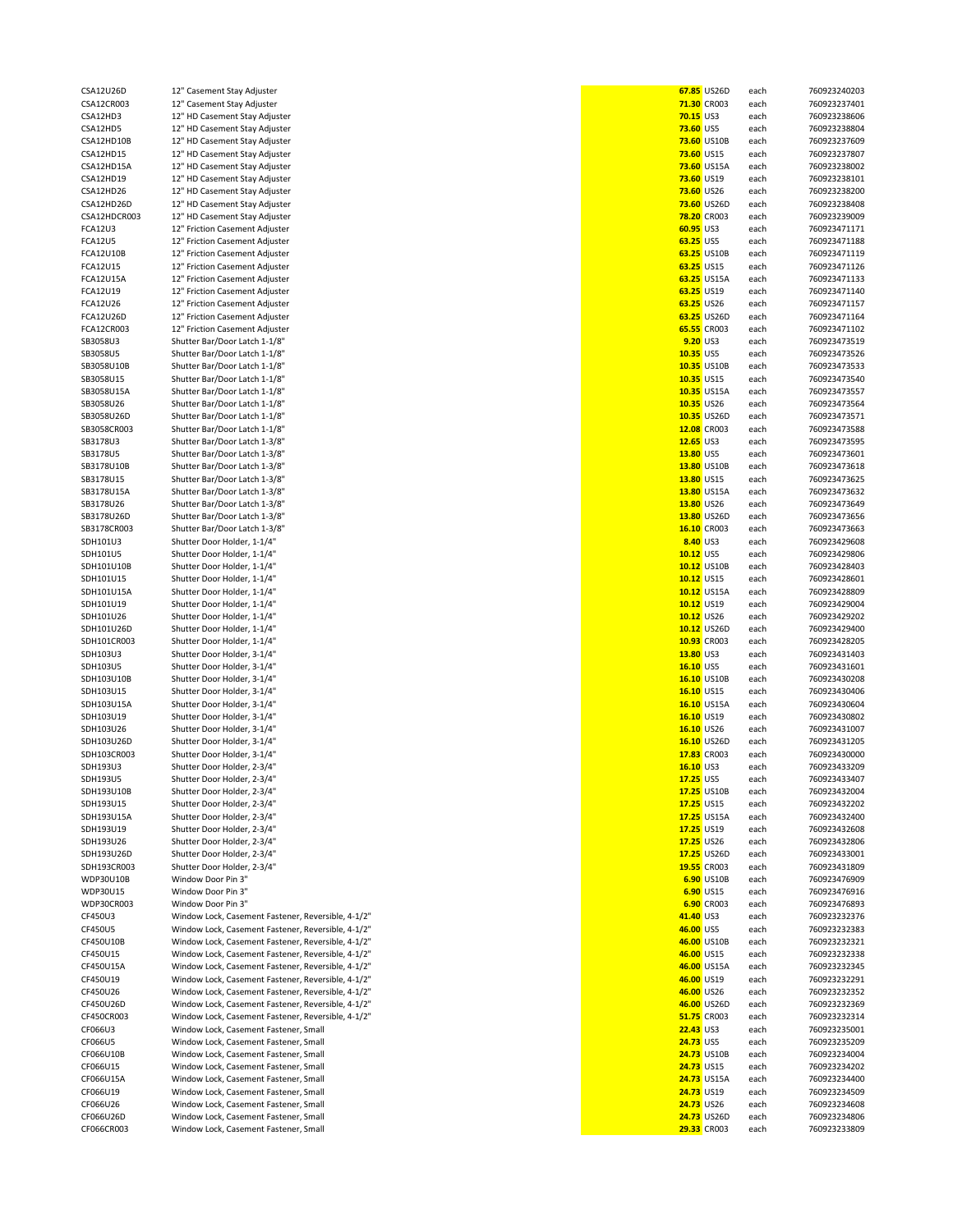CF066U14 Window Lock, Casement Fastener, Small<br>CF066U4 Window Lock. Casement Fastener. Small CF066U4 Window Lock, Casement Fastener, Small<br>CF66U3 **Window Lock, Casement Fastener, Medi**u CF66U3 Window Lock, Casement Fastener, Medium<br>CF66U5 Window Lock, Casement Fastener, Medium CF66U5 Window Lock, Casement Fastener, Medium<br>CF66U10B Window Lock, Casement Fastener, Medium CF66U10B Window Lock, Casement Fastener, Medium<br>CE66U115 Window Lock, Casement Fastener, Medium **Window Lock, Casement Fastener, Medium** CF66U15A Window Lock, Casement Fastener, Medium<br>CE66U119 Window Lock, Casement Fastener, Medium CF66U19 Window Lock, Casement Fastener, Medium<br>CE66U126 Window Lock, Casement Fastener, Medium CF66U26 Window Lock, Casement Fastener, Medium<br>CF66U26D Window Lock. Casement Fastener. Medium CF66U26D Window Lock, Casement Fastener, Medium<br>CF66CR003 Window Lock, Casement Fastener, Medium CF66CR003 Window Lock, Casement Fastener, Medium<br>CF66U14 Window Lock, Casement Fastener, Medium CF66U14 Window Lock, Casement Fastener, Medium<br>CF66U4 Window Lock, Casement Fastener, Medium CF66U4 Window Lock, Casement Fastener, Medium<br>**32.35** Transom Catch TC80U3 Transom Catch **54.05** US3 each 760923479498 TC80U5 Transom Catch **58.65** US5 each 760923479481 TC80U10B Transom Catch **58.65** US10B each 760923479429 TC80U15 Transom Catch **58.65** US15 each 760923479436 TC80U15A Transom Catch **58.65** US15A each 760923479443 TC80U19 Transom Catch **58.65** US19 each 760923479450 TC80U26 Transom Catch **58.65** US26 each 760923479467 TC80U26D Transom Catch **58.65** US26D each 760923479474 WL07U3 Window Sash Lock, 1" x 2-5/8"<br>Window Sash Lock, 1" x 2-5/8" WL07U5 Window Sash Lock, 1" x 2-5/8" **20.70** US5 each 760923411207 WL07U10B Window Sash Lock, 1" x 2-5/8" **20.70** US10B each 760923410002 WL07U15 Window Sash Lock, 1" x 2-5/8"<br>WIndow Sash Lock. 1" x 2-5/8" WL07U15A Window Sash Lock, 1" x 2-5/8" **20.70** US15A each 760923410408 WL07U19 Window Sash Lock, 1" x 2-5/8" **20.70** US19 each 760923410507 WL07U26 Window Sash Lock, 1" x 2-5/8" **20.70** US26 each 760923410606 WL07U26D Window Sash Lock, 1" x 2-5/8" **20.70** US26D each 760923410804 WL07CR003 Window Sash Lock, 1" x 2-5/8" **23.00** CR003 each 760923409808 WL07U14 Window Sash Lock, 1" x 2-5/8"<br>Window Sash Lock, 1-1/8" x 3" WLS9U3 Window Sash Lock, 1-1/8" x 3"<br>Window Sash Lock, 1-1/8" x 3" WLS9U5 Window Sash Lock, 1-1/8" x 3" **27.60** US5 each 760923413201 WLS9U10B Window Sash Lock, 1-1/8" x 3"<br>WLS9U15 Window Sash Lock. 1-1/8" x 3" Window Sash Lock, 1-1/8" x 3" WLS9U15A Window Sash Lock, 1-1/8" x 3"<br>Window Sash Lock, 1-1/8" x 3" WLS9U19 Window Sash Lock, 1-1/8" x 3"<br>Window Sash Lock, 1-1/8" x 3" WLS9U26 Window Sash Lock, 1-1/8" x 3"<br>WLS9U26D Window Sash Lock. 1-1/8" x 3" WLS9U26D Window Sash Lock, 1-1/8" x 3"<br>Window Sash Lock, 1-1/8" x 3" WLS9CR003 Window Sash Lock, 1-1/8" x 3"<br>WIS9U14 Window Sash Lock, 1-1/8" x 3" WLS9U14 Window Sash Lock, 1-1/8" x 3"<br>WLS9U4 Window Sash Lock, 1-1/8" x 3" WLS9U4 Window Sash Lock, 1-1/8" x 3"<br>Window Lift, 1-5/8"x 1-1/2" WL14U3 **Window Lift, 1-5/8"x 1-1/2"**<br>Window Lift, 1-5/8"x 1-1/2" WL14U10B Window Lift, 1-5/8"x 1-1/2"<br>WL14U15 Window Lift, 1-5/8"x 1-1/2" Window Lift, 1-5/8"x 1-1/2" WL14U26 Window Lift, 1-5/8"x 1-1/2" **6.90** US26 each 760923479153 WBHDSD55U15 Bathroom Basket HD Soap Dish 4-3/8" x 5-1/2"<br>WBHDSD55U26 Bathroom Basket HD Soap Dish 4-3/8" x 5-1/2" Bathroom Basket HD Soap Dish 4-3/8" x 5-1/2" WBHDUC9U15 Bathroom Basket HD Universal Corner 9" WBHDUC9U26 Bathroom Basket HD Universal Corner 9" WBHDCR9U15 Bathroom Basket HD Corner Right 9"<br>WBHDCR9U26 Bathroom Basket HD Corner Right 9" Bathroom Basket HD Corner Right 9" WBHDCL9U15 Bathroom Basket HD Corner Left 9" WBHDCL9U26 Bathroom Basket HD Corner Left 9"<br>WBHD12RU15 Bathroom Basket HD Rectangular 1 Bathroom Basket HD Rectangular 12-1/4" WBHD12RU26 Bathroom Basket HD Rectangular 12-1/4"<br>WBR4535U15 Wire Basket. 4-3/4" Rectangular Soap Hole WBR4535U15 Wire Basket, 4-3/4" Rectangular Soap Holder<br>WBR4535U26 Wire Basket, 4-3/4" Rectangular Soap Holder WBR4535U26 Wire Basket, 4-3/4" Rectangular Soap Holder<br>WBR4535CR003 Wire Basket, 4-3/4" Rectangular Soap Holder Wire Basket, 4-3/4" Rectangular Soap Holder WBR6050U15 Wire Basket, 6" Rectangular Soap Holder<br>WBR6050U26 Wire Basket. 6" Rectangular Soap Holder WBR6050U26 Wire Basket, 6" Rectangular Soap Holder<br>WBR6050CR003 Wire Basket, 6" Rectangular Soap Holder Wire Basket, 6" Rectangular Soap Holder WBC8570U10B Wire Basket, 8-3/4" x 6-7/8" Triangular Corner<br>WBC8570U14 Wire Basket, 8-3/4" x 6-7/8" Triangular Corner Wire Basket, 8-3/4" x 6-7/8" Triangular Corner WBC8570U15 Wire Basket, 8-3/4" x 6-7/8" Triangular Corner<br>WBC8570U26 Wire Basket, 8-3/4" x 6-7/8" Triangular Corner Wire Basket, 8-3/4" x 6-7/8" Triangular Corner WBC8570CR003 Wire Basket, 8-3/4" x 6-7/8" Triangular Corner WBC1310U15 Wire Basket, 13-1/4" x 10-1/4" Triangular Corner WBC1310U26 Wire Basket, 13-1/4" x 10-1/4" Triangular Corner<br>WBC1310CR003 Wire Basket, 13-1/4" x 10-1/4" Triangular Corner Wire Basket, 13-1/4" x 10-1/4" Triangular Corner WBC1310U14 Wire Basket, 13-1/4" x 10-1/4" Triangular Corner WBC1310U10B Wire Basket, 13-1/4" x 10-1/4" Triangular Corner WBP542U26 Wire Basket 6-3/4" x 5-1/4" Pentagon WBC6353U15 Wire Basket 8-1/4" x 6-7/8" Pentagon WBC6353U26 Wire Basket 8-1/4" x 6-7/8" Pentagon WBC6353CR003 Wire Basket 8-1/4" x 6-7/8" Pentagon<br>WBC6050U15 Wire Basket, 6" x 5" Triangular Corner Wire Basket, 6" x 5" Triangular Corner WBC6050U26 Wire Basket, 6" x 5" Triangular Corner<br>WBC6050CR003 Wire Basket, 6" x 5" Triangular Corner Wire Basket, 6" x 5" Triangular Corner WBR8040U10B Wire Basket, 8" x 4" Rectangular<br>Wire Basket, 8" x 4" Rectangular Wire Basket, 8" x 4" Rectangular WBR8040U15 Wire Basket, 8" x 4" Rectangular<br>Wire Basket. 8" x 4" Rectangular WBR8040U26 Wire Basket, 8" x 4" Rectangular<br>WBR8040CR003 Wire Basket, 8" x 4" Rectangular Wire Basket, 8" x 4" Rectangular

| 24.73 US14                    |                            | each         | 760923234103                 |
|-------------------------------|----------------------------|--------------|------------------------------|
| <b>24.73 US4</b>              |                            | each         | 760923492145                 |
| 31.63 US3<br>33.35 US5        |                            | each<br>each | 760923233403<br>76092323360  |
|                               | 33.35 US10B                | each         | 760923232406                 |
| 33.35 US15                    |                            | each         | 760923232604                 |
|                               | 33.35 US15A                | each         | 760923232802                 |
|                               | 33.35 US19                 | each         | 760923232901                 |
| 33.35 US26                    |                            | each         | 760923233007                 |
|                               | 33.35 US26D                | each         | 76092323320                  |
|                               | 35.65 CR003                | each         | 760923232390                 |
|                               | 33.35 US14                 | each         | 76092323250                  |
| 33.35 US4                     |                            | each         | 760923492138                 |
| 54.05 US3<br><b>58.65 US5</b> |                            | each<br>each | 760923479498<br>76092347948  |
|                               | 58.65 US10B                | each         | 760923479429                 |
| <b>58.65 US15</b>             |                            | each         | 760923479436                 |
|                               | <b>58.65 US15A</b>         | each         | 760923479443                 |
|                               | 58.65 US19                 | each         | 760923479450                 |
|                               | 58.65 US26                 | each         | 760923479467                 |
|                               | 58.65 US26D                | each         | 760923479474                 |
| 19.55 US3                     |                            | each         | 760923411009                 |
| 20.70 US5                     |                            | each         | 760923411207                 |
| 20.70 US15                    | 20.70 US10B                | each<br>each | 760923410002<br>760923410200 |
|                               | 20.70 US15A                | each         | 760923410408                 |
|                               | 20.70 US19                 | each         | 760923410507                 |
| 20.70 US26                    |                            | each         | 760923410606                 |
|                               | 20.70 US26D                | each         | 760923410804                 |
|                               | <b>23.00 CR003</b>         | each         | 760923409808                 |
|                               | 20.70 US14                 | each         | 76092341010                  |
| <b>25.30 US3</b>              |                            | each         | 760923413003                 |
| 27.60 US5                     |                            | each         | 76092341320                  |
| 27.60 US15                    | 27.60 US10B                | each<br>each | 760923412006<br>760923412204 |
|                               | 27.60 US15A                | each         | 760923412402                 |
|                               | 27.60 US19                 | each         | 76092341250                  |
|                               | 27.60 US26                 | each         | 760923412600                 |
|                               | 27.60 US26D                | each         | 760923412808                 |
|                               | 31.05 CR003                | each         | 76092341180                  |
|                               | 27.60 US14                 | each         | 76092341210                  |
| 27.60 US4                     |                            | each         | 760923492152                 |
|                               | <b>5.75 US3</b>            | each         | 760923479160                 |
|                               | 6.90 US10B<br>6.90 US15    | each<br>each | 760923479139<br>760923479146 |
|                               | 6.90 US26                  | each         | 760923479153                 |
| 115.00 US15                   |                            | each         | 760923478491                 |
| 115.00 US26                   |                            | each         | 760923478484                 |
| 308.20 US15                   |                            | each         | 760923478552                 |
| 308.20 US26                   |                            | each         | 76092347854                  |
| 287.50 US15                   |                            | each         | 760923478514                 |
| 287.50 US26                   |                            | each         | 760923478507<br>760923478538 |
| 287.50 US15<br>287.50 US26    |                            | each<br>each | 760923478521                 |
| 345.00 US15                   |                            | each         | 760923479795                 |
| 345.00 US26                   |                            | each         | 760923479788                 |
| 72.45 US15                    |                            | each         | 760923417001                 |
| 72.45 US26                    |                            | each         | 760923417209                 |
|                               | <b>72.45 CR003</b>         | each         | 760923416806                 |
| <b>75.90 US15</b>             |                            | each         | 760923418404                 |
| 75.90 US26                    |                            | each         | 760923418602                 |
|                               | 75.90 CR003<br>89.70 US10B | each<br>each | 760923418206<br>760923419616 |
| 89.70 US14                    |                            | each         | 760923419593                 |
| 89.70 US15                    |                            | each         | 760923419609                 |
| 89.70 US26                    |                            | each         | 760923419807                 |
|                               | 89.70 CR003                | each         | 76092341940                  |
| 132.25 US15                   |                            | each         | 760923420209                 |
| 132.25 US26                   |                            | each         | 760923420407                 |
| 132.25 CR003                  |                            | each         | 76092342000                  |
| 132.25 US14<br>132.25 US10B   |                            | each<br>each | 760923420100                 |
| 72.45 US26                    |                            | each         | 76092348349<br>760923418008  |
| 89.70 US15                    |                            | each         | 760923425006                 |
| 89.70 US26                    |                            | each         | 760923425204                 |
|                               | 89.70 CR003                | each         | 760923424603                 |
| 80.50 US15                    |                            | each         | 76092341900                  |
| 80.50 US26                    |                            | each         | 760923419203                 |
|                               | 80.50 CR003                | each         | 760923418800                 |
|                               | 90.85 US10B                | each         | 760923418220                 |
| 90.85 US14<br>90.85 US15      |                            | each         | 76092341821                  |
| 90.85 US26                    |                            | each<br>each | 760923417605<br>760923417803 |
|                               | 90.85 CR003                | each         | 760923417407                 |
|                               |                            |              |                              |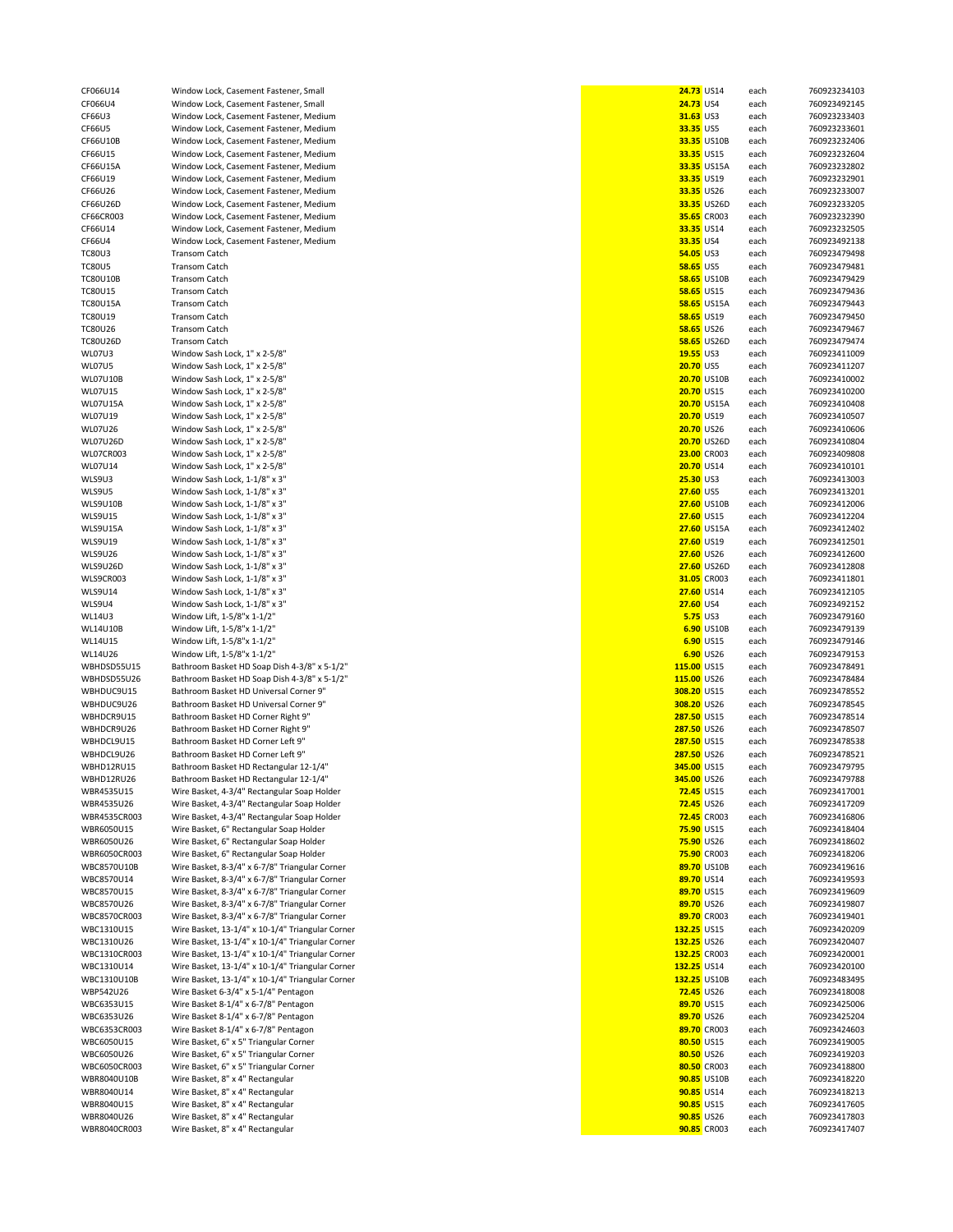| WBR1054HU14   | Wire Basket 10-3/8", Deep, Rectangular with Hook            | 123.05 US14         |                    | each | 760923422104 |
|---------------|-------------------------------------------------------------|---------------------|--------------------|------|--------------|
| WBR1054HU15   | Wire Basket 10-3/8", Deep, Rectangular with Hook            | 123.05 US15         |                    | each | 760923421909 |
| WBR1054HU26   | Wire Basket 10-3/8", Deep, Rectangular with Hook            | 123.05 US26         |                    |      | 760923422050 |
|               |                                                             |                     |                    | each |              |
| WBR1054HCR003 | Wire Basket 10-3/8", Deep, Rectangular with Hook            | 123.05 CR003        |                    | each | 760923421701 |
| WBR1052HU14   | Wire Basket, 10-3/8" Rectangular, Shallow, With Hook        | 108.10 US14         |                    | each | 760923422708 |
| WBR1052HU15   | Wire Basket, 10-3/8" Rectangular, Shallow, With Hook        | 108.10 US15         |                    | each | 760923422500 |
| WBR1052HU26   | Wire Basket, 10-3/8" Rectangular, Shallow, With Hook        | 108.10 US26         |                    | each | 760923422654 |
|               |                                                             |                     |                    |      |              |
| WBR1052HCR003 | Wire Basket, 10-3/8" Rectangular, Shallow, With Hook        | 108.10 CR003        |                    | each | 760923422302 |
| WBR1051HU10B  | Wire Basket 10-3/8", Rectangular Deep & Shallow, With Hook  | 108.10 US10B        |                    | each | 760923423361 |
| WBR1051HU14   | Wire Basket 10-3/8", Rectangular Deep & Shallow, With Hook  | 108.10 US14         |                    | each | 760923423354 |
| WBR1051HU15   | Wire Basket 10-3/8", Rectangular Deep & Shallow, With Hook  | 108.10 US15         |                    | each | 760923423101 |
|               |                                                             |                     |                    |      |              |
| WBR1051HU26   | Wire Basket 10-3/8", Rectangular Deep & Shallow, With Hook  | 108.10 US26         |                    | each | 760923423309 |
| WBR1051HCR003 | Wire Basket 10-3/8", Rectangular Deep & Shallow, With Hook  | 108.10 CR003        |                    | each | 760923422906 |
| WBR1850HU14   | Wire Basket 17-3/4", Rectangular Deep                       | 193.20 US14         |                    | each | 760923421107 |
|               |                                                             | 193.20 US15         |                    |      |              |
| WBR1850HU15   | Wire Basket 17-3/4", Rectangular Deep                       |                     |                    | each | 760923420902 |
| WBR1850HU26   | Wire Basket 17-3/4", Rectangular Deep                       | 193.20 US26         |                    | each | 760923421053 |
| WBR1850HCR003 | Wire Basket 17-3/4", Rectangular Deep                       | 193.20 CR003        |                    | each | 760923420704 |
| WBR1851U15    | Wire Basket 17-1/2" x 4-3/8", Rectangular                   | 192.05 US15         |                    | each | 760923425600 |
|               |                                                             |                     |                    |      |              |
| WBR1851U26    | Wire Basket 17-1/2" x 4-3/8", Rectangular                   | 192.05 US26         |                    | each | 760923425709 |
| WBR1851CR003  | Wire Basket 17-1/2" x 4-3/8", Rectangular                   | 192.05 CR003        |                    | each | 760923425402 |
| WBR1835U15    | Wire Basket, 18" Combo                                      | 193.20 US15         |                    | each | 760923425723 |
| WBR1835U26    | Wire Basket, 18" Combo                                      | 193.20 US26         |                    | each | 760923425730 |
|               |                                                             |                     |                    |      |              |
| WBR1835CR003  | Wire Basket, 18" Combo                                      | 193.20 CR003        |                    | each | 760923425716 |
| WBR1835U14    | Wire Basket, 18" Combo                                      | 193.20 US14         |                    | each | 760923425747 |
| WBR2847U15    | Wire Basket 28-1/2", Rectangular                            | 213.90 US15         |                    | each | 760923421206 |
| WBR2847U26    | Wire Basket 28-1/2", Rectangular                            | 213.90 US26         |                    |      |              |
|               |                                                             |                     |                    | each | 760923421404 |
| GB18U32D      | 18" Grab Bar, Stainless Steel, Concealed Screw              |                     | 64.40 US32D        | each | 760923478569 |
| GB24U32D      | 24" Grab Bar, Stainless Steel, Concealed Screw              |                     | <b>72.45 US32D</b> | each | 760923478576 |
| GB30U32D      | 30" Grab Bar, Stainless Steel, Concealed Screw              |                     | 78.20 US32D        | each | 760923485130 |
|               |                                                             |                     |                    |      |              |
| GB36U32D      | 36" Grab Bar, Stainless Steel, Concealed Screw              |                     | 86.25 US32D        | each | 760923478583 |
| GB42U32D      | 42" Grab Bar, Stainless Steel, Concealed Screw              |                     | 94.30 US32D        | each | 760923478590 |
| GB42CPU32D    | 42" Grab Bar, Stainless Steel, Concealed Screw, Center Post | 115.00 US32D        |                    | each | 760923478606 |
|               |                                                             |                     |                    |      |              |
| ZA2001-15     | Toilet Paper Holder ZA Series Single Post                   | 29.90 US15          |                    | each | 760923478767 |
| ZA2001-26     | Toilet Paper Holder ZA Series Single Post                   | 29.90 US26          |                    | each | 760923478774 |
| ZA2002/18-15  | 18" Towel Bar ZA Series                                     | 60.95 US15          |                    | each | 760923478781 |
| ZA2002/18-26  | 18" Towel Bar ZA Series                                     | 60.95 US26          |                    | each | 760923478798 |
|               |                                                             |                     |                    |      |              |
| ZA2003/24-15  | 24" Towel Bar ZA Series                                     | 69.00 US15          |                    | each | 760923478804 |
| ZA2003/24-26  | 24" Towel Bar ZA Series                                     | 69.00 US26          |                    | each | 760923478811 |
| ZA2004/30-15  | 30" Towel Bar ZA Series                                     | 73.60 US15          |                    | each | 760923478828 |
|               | 30" Towel Bar ZA Series                                     |                     |                    |      |              |
| ZA2004/30-26  |                                                             | 73.60 US26          |                    | each | 760923478835 |
| ZA2006/24-15  | 24" Double Towel Bar ZA Series                              | 97.75 US15          |                    | each | 760923478842 |
| ZA2006/24-26  | 24" Double Towel Bar ZA Series                              | 97.75 US26          |                    | each | 760923478859 |
| ZA2008-15     | 8" Towel Ring ZA Series                                     | 34.50 US15          |                    | each | 760923478866 |
|               |                                                             |                     |                    |      |              |
| ZA2008-26     | 8" Towel Ring ZA Series                                     | 34.50 US26          |                    | each | 760923478873 |
| ZA2009-15     | Single Robe Hook ZA Series                                  | 20.70 US15          |                    | each | 760923478880 |
| ZA2009-26     | Single Robe Hook ZA Series                                  | 20.70 US26          |                    | each | 760923478897 |
| ZA2010-15     | Double Robe Hook ZA Series                                  | 23.00 US15          |                    | each | 760923478903 |
|               |                                                             |                     |                    |      |              |
| ZA2010-26     | Double Robe Hook ZA Series                                  | 23.00 US26          |                    | each | 760923478910 |
| ZA2012-15     | Frosted Glass Soap Dish ZA Series                           | 33.35 US15          |                    | each | 760923478927 |
| ZA2012-26     | Frosted Glass Soap Dish ZA Series                           | 33.35 US26          |                    | each | 760923478934 |
| ZA2014-26     | Frosted Glass Tumbler Set ZA Series                         | 33.35 US26          |                    | each | 760923478958 |
|               |                                                             |                     |                    |      |              |
| ZA2024-15     | 24" Hotel Shelf ZA Series                                   | 190.90 US15         |                    | each | 760923478965 |
| ZA2024-26     | 24" Hotel Shelf ZA Series                                   | 190.90 US26         |                    | each | 760923478972 |
| ZA2014-15     | Frosted Glass Tumbler Set ZA Series                         | 33.35 US15          |                    | each | 760923478941 |
| 88GB18-10B    |                                                             |                     |                    |      |              |
|               | 18" Grab Bar, 88 Series                                     | <b>264.50 US10B</b> |                    | each | 760923477319 |
| 88GB18-15     | 18" Grab Bar, 88 Series                                     | 258.75 US15         |                    | each | 760923425846 |
| 88GB18-26     | 18" Grab Bar, 88 Series                                     | 258.75 US26         |                    | each | 760923425853 |
| 88GB24-10B    | 24" Grab Bar, 88 Series                                     | 287.50 US10B        |                    | each | 760923477326 |
|               |                                                             |                     |                    |      |              |
| 88GB24-15     | 24" Grab Bar, 88 Series                                     | 276.00 US15         |                    | each | 760923425860 |
| 88GB24-26     | 24" Grab Bar, 88 Series                                     | 276.00 US26         |                    | each | 760923425877 |
| 88GB32-15     | 32" Grab Bar, 88 Series                                     | 299.00 US15         |                    | each | 760923425884 |
| 88GB32-26     | 32" Grab Bar, 88 Series                                     | 299.00 US26         |                    | each | 760923425891 |
|               |                                                             |                     |                    |      |              |
| 88GB36-10B    | 36" Grab Bar w/Center Post, 88 Series                       | 425.50 US10B        |                    | each | 760923426164 |
| 88GB36-15     | 36" Grab Bar w/Center Post, 88 Series                       | 414.00 US15         |                    | each | 760923425907 |
| 88GB36-26     | 36" Grab Bar w/Center Post, 88 Series                       | 414.00 US26         |                    | each | 760923425914 |
| 88GB42-15     | 42" Grab Bar, 88 Series                                     | 460.00 US15         |                    | each | 760923425921 |
|               |                                                             |                     |                    |      |              |
| 88GB42-26     | 42" Grab Bar, 88 Series                                     | 460.00 US26         |                    | each | 760923425938 |
| R2000-U10B    | Toilet Paper Holder, Double Post, R-Series                  | 109.25 US10B        |                    | each | 760923418428 |
| R2000-U14     | Toilet Paper Holder, Double Post, R-Series                  | 109.25 US14         |                    | each | 760923418435 |
| R2000-U15     | Toilet Paper Holder, Double Post, R-Series                  | 109.25 US15         |                    | each | 760923418442 |
|               |                                                             |                     |                    |      |              |
| R2000-U15A    | Toilet Paper Holder, Double Post, R-Series                  | 109.25 US15A        |                    | each | 760923418459 |
| R2000-U19     | Toilet Paper Holder, Double Post, R-Series                  | 109.25 US19         |                    | each | 760923418466 |
| R2000-U26     | Toilet Paper Holder, Double Post, R-Series                  | 109.25 US26         |                    | each | 760923418473 |
| R2000-CR003   | Toilet Paper Holder, Double Post, R-Series                  | 115.00 CR003        |                    | each | 760923418411 |
|               |                                                             |                     |                    |      |              |
| R2001-U10B    | Toilet Paper Holder, Single Post "L", R-Series              |                     | 69.00 US10B        | each | 760923418510 |
| R2001-U14     | Toilet Paper Holder, Single Post "L", R-Series              | 69.00 US14          |                    | each | 760923418527 |
| R2001-U15     | Toilet Paper Holder, Single Post "L", R-Series              | 69.00 US15          |                    | each | 760923418534 |
|               |                                                             |                     |                    |      |              |
| R2001-U15A    | Toilet Paper Holder, Single Post "L", R-Series              |                     | 69.00 US15A        | each | 760923418541 |
| R2001-U19     | Toilet Paper Holder, Single Post "L", R-Series              | 69.00 US19          |                    | each | 760923418558 |
| R2001-U26     | Toilet Paper Holder, Single Post "L", R-Series              | 69.00 US26          |                    | each | 760923418565 |
| R2001-CR003   | Toilet Paper Holder, Single Post "L", R-Series              |                     | 74.75 CR003        | each | 760923418503 |
|               |                                                             |                     |                    |      |              |
| R2002-U10B    | 18" Towel Bar, R-Series                                     | 120.75 US10B        |                    | each | 760923418626 |
| R2002-U14     | 18" Towel Bar, R-Series                                     | 120.75 US14         |                    | each | 760923418633 |
| R2002-U15     | 18" Towel Bar, R-Series                                     | 120.75 US15         |                    | each | 760923418640 |
|               |                                                             |                     |                    |      |              |

| 123.05 US14                 |                            | each         | 760923422104                 |
|-----------------------------|----------------------------|--------------|------------------------------|
| 123.05 US15                 |                            | each         | 760923421909                 |
| 123.05 US26<br>123.05 CR003 |                            | each<br>each | 760923422050<br>760923421701 |
| 108.10 US14                 |                            | each         | 760923422708                 |
| 108.10 US15                 |                            | each         | 760923422500                 |
| 108.10 US26                 |                            | each         | 760923422654                 |
| 108.10 CR003                |                            | each         | 760923422302                 |
| 108.10 US10B                |                            | each         | 760923423361                 |
| 108.10 US14                 |                            | each         | 760923423354                 |
| 108.10 US15                 |                            | each         | 760923423101                 |
| 108.10 US26                 |                            | each         | 760923423309                 |
| 108.10 CR003                |                            | each         | 760923422906                 |
| 193.20 US14                 |                            | each         | 760923421107                 |
| 193.20 US15                 |                            | each         | 760923420902                 |
| 193.20 US26                 |                            | each         | 760923421053                 |
| 193.20 CR003<br>192.05 US15 |                            | each         | 760923420704<br>760923425600 |
| 192.05                      | <b>US26</b>                | each<br>each | 760923425709                 |
| 192.05 CR003                |                            | each         | 760923425402                 |
| 193.20 US15                 |                            | each         | 760923425723                 |
| 193.20 US26                 |                            | each         | 760923425730                 |
| 193.20 CR003                |                            | each         | 760923425716                 |
| 193.20 US14                 |                            | each         | 760923425747                 |
| 213.90 US15                 |                            | each         | 760923421206                 |
| 213.90                      | <b>US26</b>                | each         | 760923421404                 |
|                             | 64.40 US32D                | each         | 760923478569                 |
| 72.45                       | US32D                      | each         | 760923478576                 |
|                             | 78.20 US32D                | each         | 760923485130                 |
|                             | 86.25 US32D<br>94.30 US32D | each         | 760923478583                 |
| 115.00 US32D                |                            | each<br>each | 760923478590<br>760923478606 |
| 29.90 US15                  |                            | each         | 760923478767                 |
| 29.90                       | <b>US26</b>                | each         | 760923478774                 |
| 60.95                       | <b>US15</b>                | each         | 760923478781                 |
| 60.95 US26                  |                            | each         | 760923478798                 |
|                             | 69.00 US15                 | each         | 760923478804                 |
| 69.00                       | <b>US26</b>                | each         | 760923478811                 |
| 73.60 US15                  |                            | each         | 760923478828                 |
| 73.60                       | <b>US26</b>                | each         | 760923478835                 |
| 97.75                       | <b>US15</b>                | each         | 760923478842                 |
| 97.75                       | <b>US26</b>                | each         | 760923478859                 |
| 34.50 US15<br>34.50 US26    |                            | each         | 760923478866<br>760923478873 |
| 20.70                       | <b>US15</b>                | each<br>each | 760923478880                 |
| 20.70                       | <b>US26</b>                | each         | 760923478897                 |
| 23.00                       | <b>US15</b>                | each         | 760923478903                 |
| 23.00                       | <b>US26</b>                | each         | 760923478910                 |
| 33.35                       | <b>US15</b>                | each         | 760923478927                 |
| 33.35                       | <b>US26</b>                | each         | 760923478934                 |
| 33.35 US26                  |                            | each         | 760923478958                 |
| 190.90 US15                 |                            | each         | 760923478965                 |
| 190.90 US26                 |                            | each         | 760923478972                 |
| 33.35 US15                  |                            | each         | 760923478941                 |
|                             | 264.50 US10B               | each         | 760923477319                 |
| 258.75 US26                 | 258.75 US15                | each<br>each | 760923425846<br>760923425853 |
| 287.50 US10B                |                            | each         | 760923477326                 |
| 276.00 US15                 |                            | each         | 760923425860                 |
| 276.00 US26                 |                            | each         | 760923425877                 |
| 299.00 US15                 |                            | each         | 760923425884                 |
| 299.00 US26                 |                            | each         | 760923425891                 |
| 425.50 US10B                |                            | each         | 760923426164                 |
| 414.00 US15                 |                            | each         | 760923425907                 |
| 414.00 US26                 |                            | each         | 760923425914                 |
| 460.00 US15                 |                            | each         | 760923425921                 |
| 460.00 US26                 |                            | each         | 760923425938                 |
| 109.25 US10B<br>109.25 US14 |                            | each         | 760923418428<br>760923418435 |
| 109.25 US15                 |                            | each<br>each | 760923418442                 |
| 109.25 US15A                |                            | each         | 760923418459                 |
| 109.25 US19                 |                            | each         | 760923418466                 |
| 109.25 US26                 |                            | each         | 760923418473                 |
| 115.00 CR003                |                            | each         | 760923418411                 |
|                             | 69.00 US10B                | each         | 760923418510                 |
| 69.00 US14                  |                            | each         | 760923418527                 |
| 69.00 US15                  |                            | each         | 760923418534                 |
|                             | 69.00 US15A                | each         | 760923418541                 |
| 69.00 US19                  |                            | each         | 760923418558                 |
| 69.00 US26                  |                            | each         | 760923418565                 |
|                             | 74.75 CR003                | each         | 760923418503                 |
| 120.75 US10B<br>120.75 US14 |                            | each<br>each | 760923418626<br>760923418633 |
| 120.75 US15                 |                            | each         | 760923418640                 |
|                             |                            |              |                              |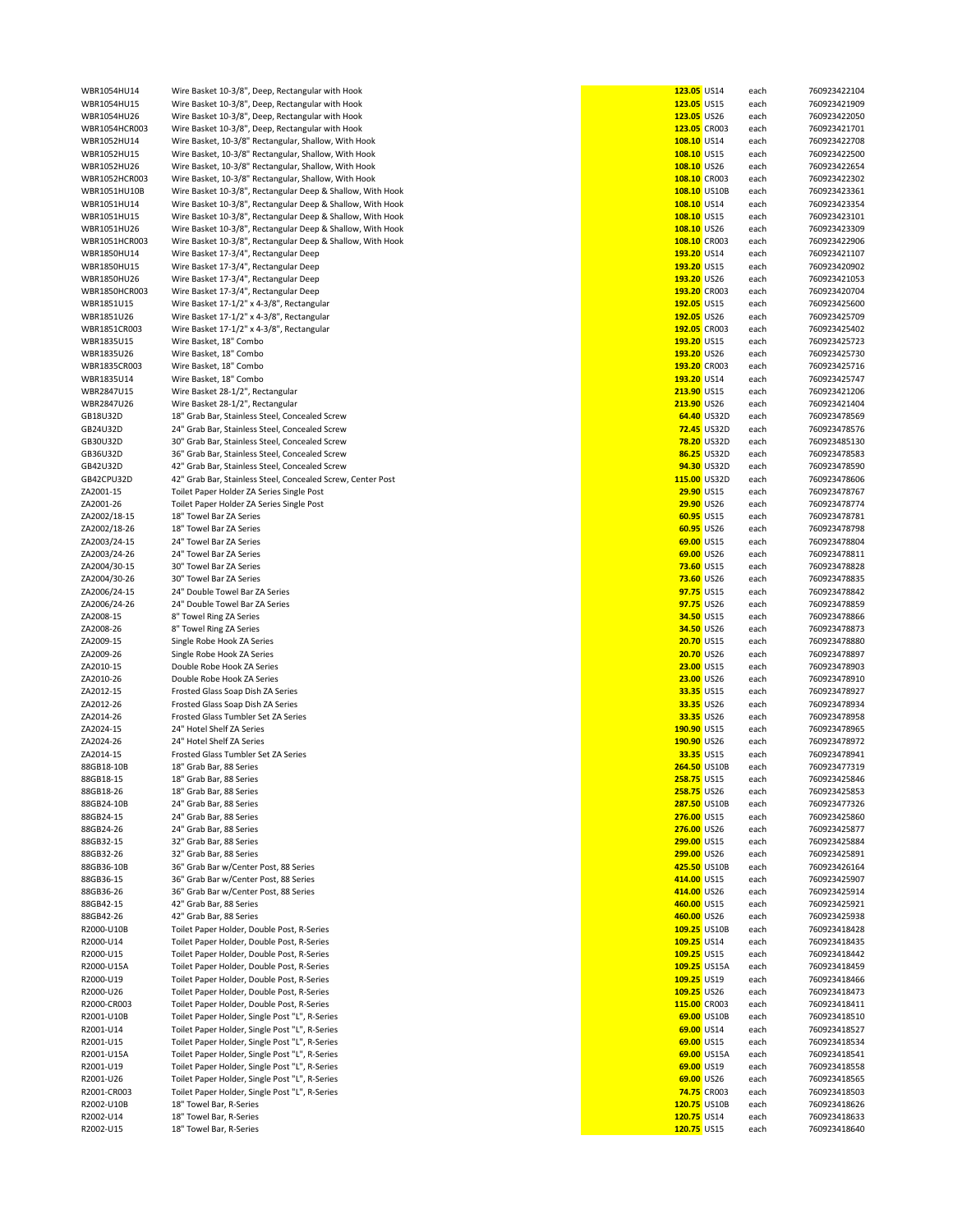| R2002-U15A                     | 18" Towel Bar, R-Series                        | 120.75 US15A       | each | 760923418657 |
|--------------------------------|------------------------------------------------|--------------------|------|--------------|
| R2002-U19                      | 18" Towel Bar, R-Series                        | 120.75 US19        | each | 760923418664 |
| R2002-U26                      | 18" Towel Bar, R-Series                        | 120.75 US26        | each | 760923418671 |
|                                |                                                |                    |      |              |
| R2002-CR003                    | 18" Towel Bar, R-Series                        | 126.50 CR003       | each | 760923418619 |
| R2003-U10B                     | 24" Towel Bar, R-Series                        | 132.25 US10B       | each | 760923418718 |
| R2003-U14                      | 24" Towel Bar, R-Series                        | 132.25 US14        | each | 760923418725 |
| R2003-U15                      | 24" Towel Bar, R-Series                        | 132.25 US15        | each | 760923418732 |
| R2003-U15A                     | 24" Towel Bar, R-Series                        | 132.25 US15A       | each | 760923418749 |
|                                |                                                |                    |      |              |
| R2003-U19                      | 24" Towel Bar, R-Series                        | 132.25 US19        | each | 760923418756 |
| R2003-U26                      | 24" Towel Bar, R-Series                        | 132.25 US26        | each | 760923418763 |
| R2003-CR003                    | 24" Towel Bar, R-Series                        | 138.00 CR003       | each | 760923418701 |
| R2004-U10B                     | 30" Towel Bar, R-Series                        | 142.60 US10B       | each | 760923418824 |
|                                | 30" Towel Bar, R-Series                        | 142.60 US14        |      |              |
| R2004-U14                      |                                                |                    | each | 760923418831 |
| R2004-U15A                     | 30" Towel Bar, R-Series                        | 142.60 US15A       | each | 760923418855 |
| R2004-U19                      | 30" Towel Bar, R-Series                        | 142.60 US19        | each | 760923418862 |
| R2004-U26                      | 30" Towel Bar, R-Series                        | 142.60 US26        | each | 760923418879 |
| R2004-CR003                    | 30" Towel Bar, R-Series                        | 148.35 CR003       | each | 760923418817 |
|                                |                                                |                    |      |              |
| R2006-U10B                     | 24" Double Towel Bar, R-Series                 | 243.80 US10B       | each | 760923418916 |
| R2006-U14                      | 24" Double Towel Bar, R-Series                 | 243.80 US14        | each | 760923418923 |
| R2006-U15                      | 24" Double Towel Bar, R-Series                 | 243.80 US15        | each | 760923418930 |
| R2006-U15A                     |                                                | 243.80 US15A       |      |              |
|                                | 24" Double Towel Bar, R-Series                 |                    | each | 760923418947 |
| R2006-U19                      | 24" Double Towel Bar, R-Series                 | 243.80 US19        | each | 760923418954 |
| R2006-U26                      | 24" Double Towel Bar, R-Series                 | 243.80 US26        | each | 760923418961 |
| R2006-CR003                    | 24" Double Towel Bar, R-Series                 | 253.00 CR003       | each | 760923418909 |
|                                |                                                | 78.20 US10B        |      | 760923419029 |
| R2008-U10B                     | Towel Ring, R-Series                           |                    | each |              |
| R2008-U14                      | Towel Ring, R-Series                           | 78.20 US14         | each | 760923419036 |
| R2008-U15                      | Towel Ring, R-Series                           | <b>78.20 US15</b>  | each | 760923419043 |
| R2008-U15A                     | Towel Ring, R-Series                           | 78.20 US15A        | each | 760923419050 |
|                                |                                                |                    |      |              |
| R2008-U19                      | Towel Ring, R-Series                           | 78.20 US19         | each | 760923419067 |
| R2008-U26                      | Towel Ring, R-Series                           | <b>78.20 US26</b>  | each | 760923419074 |
| R2008-CR003                    | Towel Ring, R-Series                           | 85.10 CR003        | each | 760923419012 |
| R2009-U10B                     | Single Robe Hook, R-Series                     | 40.25 US10B        | each | 760923419111 |
|                                |                                                |                    |      |              |
| R2009-U14                      | Single Robe Hook, R-Series                     | 40.25 US14         | each | 760923419128 |
| R2009-U15                      | Single Robe Hook, R-Series                     | 40.25 US15         | each | 760923419135 |
| R2009-U15A                     | Single Robe Hook, R-Series                     | 40.25 US15A        | each | 760923419142 |
| R2009-U19                      | Single Robe Hook, R-Series                     | 40.25 US19         | each | 760923419159 |
|                                |                                                |                    |      |              |
| R2009-U26                      | Single Robe Hook, R-Series                     | 40.25 US26         | each | 760923419166 |
| R2009-CR003                    | Single Robe Hook, R-Series                     | 44.85 CR003        | each | 760923419104 |
| R2010-U14                      | Double Robe Hook, R-Series                     | <b>58.65 US14</b>  | each | 760923419234 |
| R2010-U15                      | Double Robe Hook, R-Series                     | <b>58.65 US15</b>  |      | 760923419241 |
|                                |                                                |                    | each |              |
| R2010-U15A                     | Double Robe Hook, R-Series                     | <b>58.65 US15A</b> | each | 760923419258 |
| R2010-U19                      | Double Robe Hook, R-Series                     | 58.65 US19         | each | 760923419265 |
| R2010-U26                      | Double Robe Hook, R-Series                     | 58.65 US26         | each | 760923419272 |
| R2010-CR003                    | Double Robe Hook, R-Series                     | 63.25 CR003        | each | 760923419210 |
|                                |                                                |                    |      |              |
| R2012-U10B                     | Soap Dish, R-Series                            | 65.55 US10B        | each | 760923419319 |
| R2012-U14                      | Soap Dish, R-Series                            | 65.55 US14         | each | 760923419326 |
| R2012-U15                      | Soap Dish, R-Series                            | 65.55 US15         | each | 760923419333 |
| R2012-U15A                     | Soap Dish, R-Series                            | 65.55 US15A        | each | 760923419340 |
|                                |                                                |                    |      |              |
| R2012-U19                      | Soap Dish, R-Series                            | 65.55 US19         | each | 760923419357 |
| R2012-U26                      | Soap Dish, R-Series                            | 65.55 US26         | each | 760923419364 |
| R2012-CR003                    | Soap Dish, R-Series                            | 72.45 CR003        | each | 760923419302 |
| R2013-U10B                     | Tumbler Set, R-Series                          | 65.55 US10B        | each | 760923419425 |
| R2013-U14                      |                                                |                    |      |              |
|                                | Tumbler Set, R-Series                          | 65.55 US14         | each | 760923419432 |
| R2013-U15                      | Tumbler Set, R-Series                          | 65.55 US15         | each | 760923419449 |
| R2013-U15A                     | Tumbler Set, R-Series                          | 65.55 US15A        | each | 760923419456 |
| R2013-U19                      | Tumbler Set, R-Series                          | 65.55 US19         | each | 760923419463 |
| R2013-U26                      | Tumbler Set, R-Series                          | 65.55 US26         | each | 760923419470 |
|                                |                                                |                    |      |              |
| R2013-CR003                    | Tumbler Set, R-Series                          | 72.45 CR003        | each | 760923419418 |
| R2015-U10B                     | 18" Glass Shelf                                | 101.20 US10B       | each | 760923419517 |
| R2015-U14                      | 18" Glass Shelf                                | 101.20 US14        | each | 760923419524 |
| R2015-U15                      | 18" Glass Shelf                                | 101.20 US15        | each | 760923419531 |
|                                | 18" Glass Shelf                                |                    |      |              |
| R2015-U15A                     |                                                | 101.20 US15A       | each | 760923419548 |
| R2015-U19                      | 18" Glass Shelf                                | 101.20 US19        | each | 760923419555 |
| R2015-U26                      | 18" Glass Shelf                                | 101.20 US26        | each | 760923419562 |
| R2015-CR003                    | 18" Glass Shelf                                | 108.10 CR003       | each | 760923419500 |
| R2004-U15                      | 30" Towel Bar, R-Series                        | 142.60 US15        | each | 760923418848 |
|                                |                                                |                    |      |              |
| BBS2001-10B                    | Toilet Paper Holder Single Post BBS Series     | 73.60 US10B        | each | 760923416660 |
| BBS2001-15                     | Toilet Paper Holder Single Post BBS Series     | 73.60 US15         | each | 760923416677 |
| BBS2001-26                     | Toilet Paper Holder Single Post BBS Series     | 73.60 US26         | each | 760923416684 |
| BBS2001L-10B                   | Toilet Paper Holder Single Post "L" BBS Series | 94.30 US10B        | each | 760923416691 |
|                                |                                                |                    |      |              |
| BBS2001L-15                    | Toilet Paper Holder Single Post "L" BBS Series | 94.30 US15         | each | 760923416707 |
| BBS2001L-26                    | Toilet Paper Holder Single Post "L" BBS Series | 94.30 US26         | each | 760923416714 |
| BBS2003/12-10B                 | 12" Towel Bar BBS Series                       | 120.75 US10B       | each | 760923416752 |
| BBS2003/12-15                  | 12" Towel Bar BBS Series                       | 120.75 US15        | each | 760923416769 |
|                                |                                                |                    |      |              |
| BBS2003/12-26                  | 12" Towel Bar BBS Series                       | 120.75 US26        | each | 760923416776 |
| BBS2002/18-10B                 | 18" Towel Bar BBS Series                       | 133.40 US10B       | each | 760923416721 |
| BBS2002/18-15                  | 18" Towel Bar BBS Series                       | 133.40 US15        | each | 760923416738 |
| BBS2002/18-26                  | 18" Towel Bar BBS Series                       | 133.40 US26        | each | 760923416745 |
|                                |                                                |                    |      |              |
| BBS2003/24-10B                 | 24" Towel Bar BBS Series                       | 161.00 US10B       | each | 760923416783 |
| BBS2003/24-15                  | 24" Towel Bar BBS Series                       | 161.00 US15        | each | 760923416790 |
| BBS2003/24-26                  | 24" Towel Bar BBS Series                       | 161.00 US26        | each | 760923416813 |
| BBS2004/30-10B                 | 30" Towel Bar BBS Series                       | 170.20 US10B       | each | 760923416820 |
|                                |                                                |                    |      |              |
| BBS2004/30-15<br>BBS2004/30-26 | 30" Towel Bar BBS Series                       | 170.20 US15        | each | 760923416837 |
|                                | 30" Towel Bar BBS Series                       | 170.20 US26        | each | 760923416844 |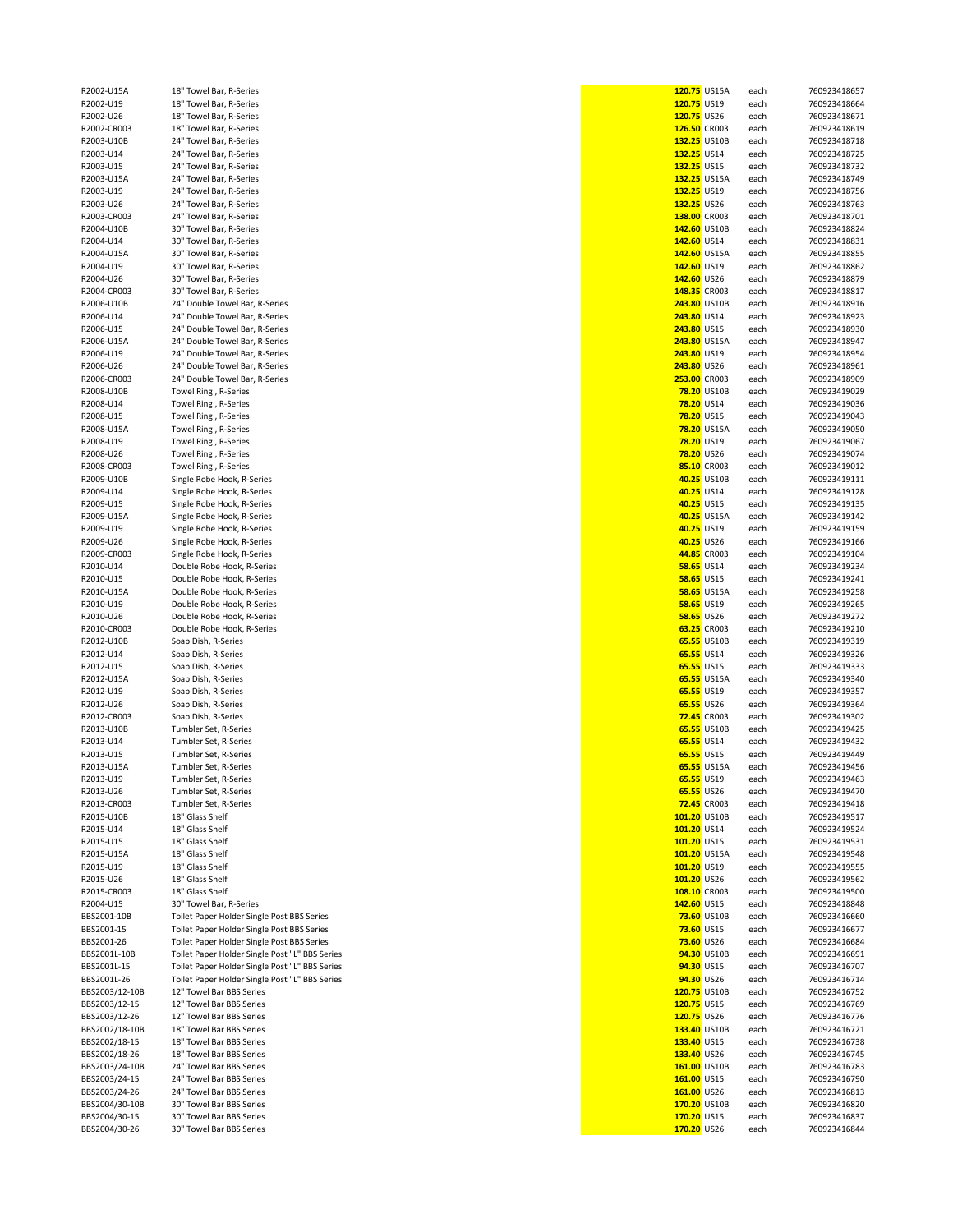| BBS2006/24-10B | 24" Double Towel Bar BBS Series                     | 187.45 US10B      |                    | each | 760923416851 |
|----------------|-----------------------------------------------------|-------------------|--------------------|------|--------------|
| BBS2006/24-15  | 24" Double Towel Bar BBS Series                     | 187.45 US15       |                    | each | 760923416868 |
| BBS2006/24-26  | 24" Double Towel Bar BBS Series                     | 187.45 US26       |                    | each | 760923416875 |
| BBS2008-10B    | 6-1/2" Towel Ring BBS Series                        |                   | 87.40 US10B        | each | 760923416882 |
| BBS2008-15     | 6-1/2" Towel Ring BBS Series                        | 87.40 US15        |                    | each | 760923416899 |
| BBS2008-26     | 6-1/2" Towel Ring BBS Series                        | 87.40 US26        |                    | each | 760923416905 |
| BBS2009-10B    | Single Robe Hook BBS Series                         |                   | 36.80 US10B        | each | 760923416912 |
| BBS2009-15     | Single Robe Hook BBS Series                         | 36.80 US15        |                    | each | 760923416929 |
| BBS2009-26     | Single Robe Hook BBS Series                         | 36.80 US26        |                    | each | 760923416936 |
| BBS2010-10B    | Double Robe Hook BBS Series                         |                   | <b>58.65 US10B</b> | each | 760923416943 |
| BBS2010-15     | Double Robe Hook BBS Series                         | <b>58.65 US15</b> |                    | each | 760923416950 |
| BBS2010-26     | Double Robe Hook BBS Series                         | 58.65 US26        |                    | each | 760923416967 |
| BBS2012-10B    | Frosted Glass Soap Dish BBS Series                  |                   | 65.55 US10B        | each | 760923417018 |
| BBS2012-15     | Frosted Glass Soap Dish BBS Series                  | 65.55 US15        |                    | each | 760923417025 |
| BBS2012-26     | Frosted Glass Soap Dish BBS Series                  | 65.55 US26        |                    | each | 760923417032 |
| BBS2014-10B    | Tumbler Holder BBS Series                           |                   | 65.55 US10B        | each | 760923417049 |
| BBS2014-15     | Tumbler Holder BBS Series                           | 65.55 US15        |                    | each | 760923417056 |
| BBS2014-26     | Tumbler Holder BBS Series                           | 65.55 US26        |                    | each | 760923417063 |
| BBS2018-10B    | 12" Shelf BBS Series                                | 224.25 US10B      |                    | each | 760923417070 |
| BBS2018-15     | 12" Shelf BBS Series                                | 224.25 US15       |                    | each | 760923417087 |
| BBS2018-26     | 12" Shelf BBS Series                                | 224.25 US26       |                    | each | 760923417094 |
|                | 18" Shelf BBS Series                                |                   |                    |      | 760923417117 |
| BBS2019-15     |                                                     | 243.80 US15       |                    | each |              |
| BBS2019-26     | 18" Shelf BBS Series                                | 243.80 US26       |                    | each | 760923417124 |
| BBS1575-10B    | 15-3/4" Frosted Glass Shelf BBS Series              | 135.70 US10B      |                    | each | 760923416639 |
| BBS1575-15     | 15-3/4" Frosted Glass Shelf BBS Series              | 135.70 US15       |                    | each | 760923416646 |
| BBS1575-26     | 15-3/4" Frosted Glass Shelf BBS Series              | 135.70 US26       |                    | each | 760923416653 |
| BBS2750-10B    | 27-5/8" Frosted Glass Shelf BBS Series              | 155.25 US10B      |                    | each | 760923417131 |
| BBS2750-15     | 27-5/8" Frosted Glass Shelf BBS Series              | 155.25 US15       |                    | each | 760923417148 |
| BBS2750-26     | 27-5/8" Frosted Glass Shelf BBS Series              | 155.25 US26       |                    | each | 760923417155 |
| BBS2001-14     | Toilet Paper Holder Single Post BBS Series          | 73.60 US14        |                    | each | 760923417162 |
| BBS2001L-14    | Toilet Paper Holder Single Post "L" BBS Series      | 94.30 US14        |                    | each | 760923417179 |
| BBS2003/12-14  | 12" Towel Bar BBS Series                            | 120.75 US14       |                    | each | 760923417186 |
| BBS2002/18-14  | 18" Towel Bar BBS Series                            | 133.40 US14       |                    | each | 760923417193 |
| BBS2003/24-14  | 24" Towel Bar BBS Series                            | 161.00 US14       |                    | each | 760923417421 |
| BBS2004/30-14  | 30" Towel Bar BBS Series                            | 170.20 US14       |                    | each | 760923417438 |
|                | 24" Double Towel Bar BBS Series                     | 187.45 US14       |                    |      | 760923417445 |
| BBS2006/24-14  |                                                     |                   |                    | each |              |
| BBS2008-14     | 6-1/2" Towel Ring BBS Series                        | 87.40 US14        |                    | each | 760923417452 |
| BBS2009-14     | Single Robe Hook BBS Series                         | 36.80 US14        |                    | each | 760923417469 |
| BBS2010-14     | Double Robe Hook BBS Series                         | 58.65 US14        |                    | each | 760923417476 |
| BBS2012-14     | Frosted Glass Soap Dish BBS Series                  | 65.55 US14        |                    | each | 760923417483 |
| BBS2014-14     | Tumbler Holder BBS Series                           | 65.55 US14        |                    | each | 760923417490 |
| BBS2018-14     | 12" Shelf BBS Series                                | 224.25 US14       |                    | each | 760923417506 |
| BBS2019-10B    | 18" Shelf BBS Series                                | 243.80 US10B      |                    | each | 760923417100 |
| BBS1575-14     | 15-3/4" Frosted Glass Shelf BBS Series              | 135.70 US14       |                    | each | 760923417520 |
| BBS2001-4      | Toilet Paper Holder Single Post BBS Series          | 73.60 US4         |                    | each | 760923488520 |
| BBS2001L-4     | Toilet Paper Holder Single Post "L" BBS Series      | 94.30 US4         |                    | each | 760923488537 |
| BBS2003/12-4   | 12" Towel Bar BBS Series                            | 120.75 US4        |                    | each | 760923488551 |
| BBS2002/18-4   | 18" Towel Bar BBS Series                            | 133.40 US4        |                    | each | 760923488544 |
| BBS2003/24-4   | 24" Towel Bar BBS Series                            | 161.00 US4        |                    | each | 760923488568 |
| BBS2004/30-4   | 30" Towel Bar BBS Series                            | 170.20 US4        |                    | each | 760923488575 |
| BBS2006/24-4   | 24" Double Towel Bar BBS Series                     | 187.45 US4        |                    | each | 760923488582 |
| BBS2008-4      | 6-1/2" Towel Ring BBS Series                        | 87.40 US4         |                    | each | 760923488599 |
|                |                                                     |                   |                    |      |              |
| BBS2009-4      | Single Robe Hook BBS Series                         | 36.80 US4         |                    | each | 760923488605 |
| BBS2010-4      | Double Robe Hook BBS Series                         | <b>58.65 US4</b>  |                    | each | 760923488612 |
| BBS2012-4      | Frosted Glass Soap Dish BBS Series                  | 65.55 US4         |                    | each | 760923488629 |
| BBS2014-4      | Tumbler Holder BBS Series                           | 65.55 US4         |                    | each | 760923488636 |
| BBN2001-15     | Toilet Paper Holder Single Post, BBN Series         | 34.50 US15        |                    | each | 760923416370 |
| BBN2001-26     | Toilet Paper Holder Single Post, BBN Series         | 34.50 US26        |                    | each | 760923416387 |
| BBN2011-15     | Toilet Paper Holder Single Post w/Cover, BBN Series | 42.55 US15        |                    | each | 760923416554 |
| BBN2011-26     | Toilet Paper Holder Single Post w/Cover, BBN Series | 42.55 US26        |                    | each | 760923416561 |
| BBN2003/12-15  | 12" Towel Bar, BBN Series                           | 54.05 US15        |                    | each | 760923416417 |
| BBN2003/12-26  | 12" Towel Bar, BBN Series                           | 54.05 US26        |                    | each | 760923416424 |
| BBN2002/18-15  | 18" Towel Bar, BBN Series                           | 64.40 US15        |                    | each | 760923416394 |
| BBN2002/18-26  | 18" Towel Bar, BBN Series                           | 64.40 US26        |                    | each | 760923416400 |
| BBN2003/24-15  | 24" Towel Bar, BBN Series                           | 69.00 US15        |                    | each | 760923416431 |
| BBN2003/24-26  | 24" Towel Bar, BBN Series                           | 69.00 US26        |                    | each | 760923416448 |
| BBN2004/30-15  | 30" Towel Bar, BBN Series                           | 79.35 US15        |                    | each | 760923416455 |
| BBN2004/30-26  | 30" Towel Bar, BBN Series                           | 79.35 US26        |                    | each | 760923416462 |
| BBN2006/24-15  | 24" Double Towel Bar, BBN Series                    | 116.15 US15       |                    | each | 760923416479 |
|                | 24" Double Towel Bar, BBN Series                    | 116.15 US26       |                    |      | 760923416486 |
| BBN2006/24-26  |                                                     |                   |                    | each |              |
| BBN2008-26     | 6-1/4" Towel Ring, BBN Series                       | 36.80 US26        |                    | each | 760923416509 |
| BBN2008-15     | 6-1/4" Towel Ring, BBN Series                       | 36.80 US15        |                    | each | 760923416493 |
| BBN2009-15     | Single Robe Hook, BBN Series                        | 21.85 US15        |                    | each | 760923416516 |
| BBN2009-26     | Single Robe Hook, BBN Series                        | 21.85 US26        |                    | each | 760923416523 |
| BBN2010-15     | Double Robe Hook, BBN Series                        | 28.75 US15        |                    | each | 760923416530 |
| BBN2010-26     | Double Robe Hook, BBN Series                        | 28.75 US26        |                    | each | 760923416547 |
| BBN2012-26     | Frosted Glass Soap Dish, BBN Series                 | 27.60 US26        |                    | each | 760923416585 |
| BBN2012-15     | Frosted Glass Soap Dish, BBN Series                 | 27.60 US15        |                    | each | 760923416578 |
| BBN2014-15     | Frosted Glass Tumbler Set, BBN Series               | 27.60 US15        |                    | each | 760923416592 |
| BBN2014-26     | Frosted Glass Tumbler Set, BBN Series               | 27.60 US26        |                    | each | 760923416608 |
| BBN2015/20-15  | 20" Clear Glass Shelf, BBN Series                   | 71.30 US15        |                    | each | 760923416615 |
| BBN2015/20-26  | 20" Clear Glass Shelf, BBN Series                   | 71.30 US26        |                    | each | 760923416622 |
| 88STPH-15      | Toilet Paper Holder Single Post, 88 Series          | 93.15 US15        |                    | each | 760923426065 |
| 88STPH-26      | Toilet Paper Holder Single Post, 88 Series          | 93.15 US26        |                    | each | 760923426072 |
|                |                                                     |                   |                    |      |              |

| 187.45 US10B                    |                    | each         | 76092341685                |
|---------------------------------|--------------------|--------------|----------------------------|
| 187.45 US15                     |                    | each         | 76092341686                |
| 187.45 US26                     | 87.40 US10B        | each<br>each | 76092341687<br>76092341688 |
| 87.40 US15                      |                    | each         | 76092341689                |
| 87.40 US26                      |                    | each         | 76092341690                |
|                                 | 36.80 US10B        | each         | 76092341691                |
| 36.80 US15                      |                    | each         | 76092341692                |
| 36.80 US26                      |                    | each         | 76092341693                |
|                                 | <b>58.65 US10B</b> | each         | 76092341694                |
| <b>58.65 US15</b>               |                    | each         | 76092341695                |
| 58.65 US26                      |                    | each         | 76092341696                |
|                                 | 65.55 US10B        | each         | 76092341701                |
| 65.55 US15                      |                    | each         | 76092341702                |
| 65.55 US26                      |                    | each         | 76092341703                |
|                                 | 65.55 US10B        | each         | 76092341704                |
| 65.55 US15<br>65.55 US26        |                    | each         | 76092341705<br>76092341706 |
|                                 | 224.25 US10B       | each<br>each | 76092341707                |
| 224.25 US15                     |                    | each         | 76092341708                |
| <b>224.25</b> US26              |                    | each         | 76092341709                |
| 243.80 US15                     |                    | each         | 76092341711                |
| 243.80 US26                     |                    | each         | 76092341712                |
|                                 | 135.70 US10B       | each         | 76092341663                |
| 135.70 US15                     |                    | each         | 76092341664                |
| 135.70 US26                     |                    | each         | 76092341665                |
|                                 | 155.25 US10B       | each         | 76092341713                |
| 155.25 US15                     |                    | each         | 76092341714                |
| 155.25 US26                     |                    | each         | 76092341715                |
| <b>73.60 US14</b><br>94.30 US14 |                    | each         | 76092341716                |
| 120.75 US14                     |                    | each<br>each | 76092341717<br>76092341718 |
| 133.40 US14                     |                    | each         | 76092341719                |
| 161.00 US14                     |                    | each         | 76092341742                |
| 170.20 US14                     |                    | each         | 76092341743                |
| 187.45 US14                     |                    | each         | 76092341744                |
| 87.40 US14                      |                    | each         | 76092341745                |
| 36.80 US14                      |                    | each         | 76092341746                |
| <b>58.65 US14</b>               |                    | each         | 76092341747                |
| 65.55 US14                      |                    | each         | 76092341748                |
| 65.55 US14                      |                    | each         | 76092341749                |
| 224.25 US14                     |                    | each         | 76092341750                |
| 243.80 US10B                    |                    | each         | 76092341710                |
| 135.70 US14<br>73.60 US4        |                    | each         | 76092341752<br>76092348852 |
| 94.30 US4                       |                    | each<br>each | 76092348853                |
| 120.75 US4                      |                    | each         | 76092348855                |
| 133.40 US4                      |                    | each         | 76092348854                |
| 161.00 US4                      |                    | each         | 76092348856                |
| 170.20 US4                      |                    | each         | 76092348857                |
| 187.45 US4                      |                    | each         | 76092348858                |
| 87.40 US4                       |                    | each         | 76092348859                |
| 36.80 US4                       |                    | each         | 76092348860                |
| <b>58.65 US4</b>                |                    | each         | 76092348861                |
| 65.55 US4                       |                    | each         | 76092348862                |
| 65.55 US4<br>34.50 US15         |                    | each         | 76092348863                |
| 34.50 US26                      |                    | each<br>each | 76092341637<br>76092341638 |
| 42.55 US15                      |                    | each         | 76092341655                |
| 42.55 US26                      |                    | each         | 76092341656                |
| 54.05 US15                      |                    | each         | 76092341641                |
| 54.05 US26                      |                    | each         | 76092341642                |
| 64.40 US15                      |                    | each         | 76092341639                |
| 64.40 US26                      |                    | each         | 76092341640                |
| 69.00 US15                      |                    | each         | 76092341643                |
| 69.00 US26                      |                    | each         | 76092341644                |
| 79.35 US15                      |                    | each         | 76092341645                |
| 79.35 US26                      |                    | each         | 76092341646                |
| 116.15 US15<br>116.15 US26      |                    | each         | 76092341647<br>76092341648 |
| 36.80 US26                      |                    | each<br>each | 76092341650                |
| 36.80 US15                      |                    | each         | 76092341649                |
| 21.85 US15                      |                    | each         | 76092341651                |
| 21.85 US26                      |                    | each         | 76092341652                |
| 28.75                           | <b>US15</b>        | each         | 76092341653                |
| 28.75 US26                      |                    | each         | 76092341654                |
| 27.60 US26                      |                    | each         | 76092341658                |
| 27.60 US15                      |                    | each         | 76092341657                |
| 27.60 US15                      |                    | each         | 76092341659                |
| 27.60 US26                      |                    | each         | 76092341660                |
| 71.30 US15                      |                    | each         | 76092341661                |
| 71.30 US26                      |                    | each         | 76092341662                |
| 93.15 US15<br>93.15 US26        |                    | each         | 76092342606<br>76092342607 |
|                                 |                    | each         |                            |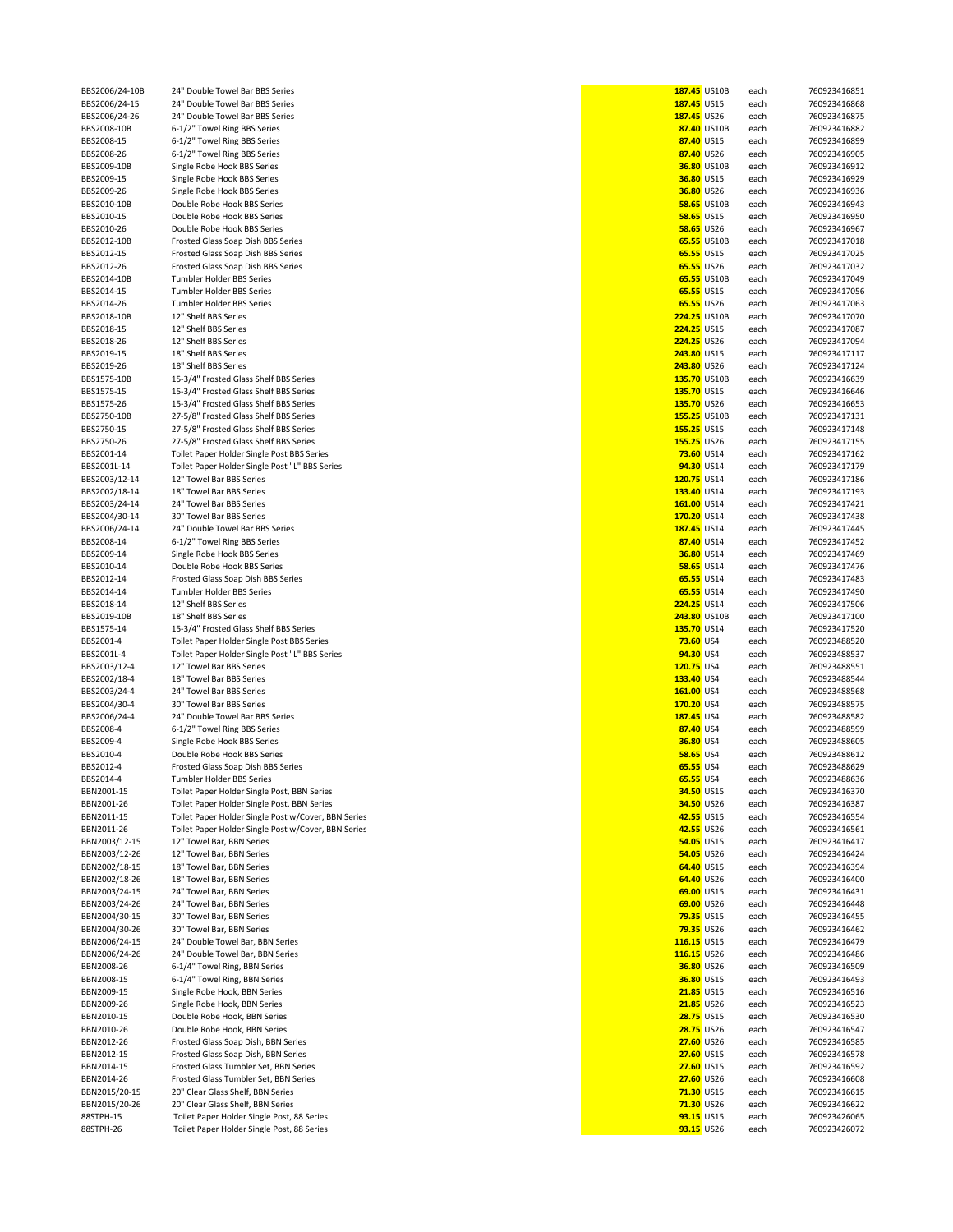|               |                                                    | 102.35 US15       |                      | each | 760923425822 |
|---------------|----------------------------------------------------|-------------------|----------------------|------|--------------|
| 88DTPH-15     | Double Toilet Paper Holder, 88 Series              |                   |                      |      |              |
| 88DTPH-26     | Double Toilet Paper Holder, 88 Series              | 102.35 US26       |                      | each | 760923425839 |
| 88TB12-15     | 12" Towel Bar, 88 Series                           | 136.85 US15       |                      | each | 760923426089 |
| 88TB12-26     | 12" Towel Bar, 88 Series                           | 136.85 US26       |                      | each | 760923426096 |
| 88TB18-15     | 18" Towel Bar, 88 Series                           | 143.75 US15       |                      | each | 760923426102 |
| 88TB18-26     | 18" Towel Bar, 88 Series                           | 143.75 US26       |                      | each | 760923426119 |
|               |                                                    |                   |                      |      |              |
| 88TB24-15     | 24" Towel Bar, 88 Series                           | 165.60 US15       |                      | each | 760923426126 |
| 88TB24-26     | 24" Towel Bar, 88 Series                           | 165.60 US26       |                      | each | 760923426133 |
| 88TR6-15      | 6" Towel Ring, 88 Series                           | 96.60 US15        |                      | each | 760923426140 |
|               |                                                    |                   |                      |      |              |
| 88TR6-26      | 6" Towel Ring, 88 Series                           | 96.60 US26        |                      | each | 760923426157 |
| 88SRH-15      | Single Robe Hook, 88 Series                        | 66.70 US15        |                      | each | 760923426041 |
| 88SRH-26      | Single Robe Hook, 88 Series                        | 66.70 US26        |                      | each | 760923426058 |
| 88DRH-15      | Double Robe Hook 88, Series                        | <b>74.75 US15</b> |                      | each | 760923425808 |
|               |                                                    |                   |                      |      |              |
| 88DRH-26      | Double Robe Hook 88, Series                        | <b>74.75 US26</b> |                      | each | 760923425815 |
| 88SD-15       | Frosted Glass Soap Dish, 88 Series                 | 115.00 US15       |                      | each | 760923426027 |
| 88SD-26       | Frosted Glass Soap Dish, 88 Series                 | 115.00 US26       |                      | each | 760923426034 |
|               |                                                    |                   |                      |      |              |
| 88HS20-15     | 20" Hotel Shelf, 88 Series                         | 322.00 US15       |                      | each | 760923425983 |
| 88HS20-26     | 20" Hotel Shelf, 88 Series                         | 322.00 US26       |                      | each | 760923425990 |
| 88HS24-15     | 24" Hotel Shelf, 88 Series                         | 402.50 US15       |                      | each | 760923426003 |
| 88HS24-26     | 24" Hotel Shelf, 88 Series                         | 402.50 US26       |                      | each | 760923426010 |
|               |                                                    |                   |                      |      |              |
| WBHOOK-10B    | Solid Brass Wire Basket Hook                       |                   | 27.60 US10B          | each | 760923486151 |
| WBHOOK-15     | Solid Brass Wire Basket Hook                       | 27.60 US15        |                      | each | 760923486168 |
| WBHOOK-26     | Solid Brass Wire Basket Hook                       | 27.60 US26        |                      | each | 760923486175 |
|               |                                                    |                   |                      |      |              |
| WBHOOK-CR003  | Solid Brass Wire Basket Hook                       |                   | 31.05 CR003          | each | 760923486182 |
| 55D2001-14    | Toilet Paper Holder Single Post, 55D Series        | 71.30 US14        |                      | each | 760923483662 |
| 55D2001-15    | Toilet Paper Holder Single Post, 55D Series        | 71.30 US15        |                      | each | 760923483679 |
| 55D2001-26    | Toilet Paper Holder Single Post, 55D Series        | 71.30 US26        |                      | each | 760923483686 |
|               |                                                    |                   |                      |      |              |
| 55D2002/18-14 | 18" Towel Bar, 55D Series                          | 102.35 US14       |                      | each | 760923483693 |
| 55D2002/18-15 | 18" Towel Bar, 55D Series                          | 102.35 US15       |                      | each | 760923483709 |
| 55D2002/18-26 | 18" Towel Bar, 55D Series                          | 102.35 US26       |                      | each | 760923483716 |
|               |                                                    |                   |                      |      |              |
| 55D2003/24-14 | 24" Towel Bar, 55D Series                          | 110.40 US14       |                      | each | 760923483723 |
| 55D2003/24-15 | 24" Towel Bar, 55D Series                          | 110.40 US15       |                      | each | 760923483730 |
| 55D2003/24-26 | 24" Towel Bar, 55D Series                          | 110.40 US26       |                      | each | 760923483747 |
| 55D2006-14    | 24" Double Towel Bar, 55D Series                   | 162.15 US14       |                      |      | 760923483754 |
|               |                                                    |                   |                      | each |              |
| 55D2006-15    | 24" Double Towel Bar, 55D Series                   | 162.15 US15       |                      | each | 760923483761 |
| 55D2006-26    | 24" Double Towel Bar, 55D Series                   | 162.15 US26       |                      | each | 760923483778 |
| 55D2015-14    | 22" Glass Shelf, 55D Series                        | 119.60 US14       |                      | each | 760923483907 |
|               |                                                    |                   |                      |      |              |
| 55D2015-15    | 22" Glass Shelf, 55D Series                        | 119.60 US15       |                      | each | 760923483914 |
| 55D2015-26    | 22" Glass Shelf, 55D Series                        | 119.60 US26       |                      | each | 760923483921 |
| 55D2008-14    | 6" Towel Bar, 55D Series                           | 70.15 US14        |                      | each | 760923483785 |
| 55D2008-15    | 6" Towel Bar, 55D Series                           | <b>70.15 US15</b> |                      |      | 760923483792 |
|               |                                                    |                   |                      | each |              |
| 55D2008-26    | 6" Towel Bar, 55D Series                           | <b>70.15 US26</b> |                      | each | 760923483808 |
| 55D2010-14    | Double Robe Hook, 55D Series                       | 49.45 US14        |                      | each | 760923483815 |
| 55D2010-15    | Double Robe Hook, 55D Series                       | 49.45 US15        |                      | each | 760923483822 |
|               |                                                    |                   |                      |      |              |
| 55D2010-26    | Double Robe Hook, 55D Series                       | 49.45 US26        |                      | each | 760923483839 |
| 55D2012-14    | Frosted Glass Soap Dish, 55D Series                | 74.75 US14        |                      | each | 760923483846 |
| 55D2012-15    | Frosted Glass Soap Dish, 55D Series                | <b>74.75 US15</b> |                      | each | 760923483853 |
| 55D2012-26    | Frosted Glass Soap Dish, 55D Series                | <b>74.75 US26</b> |                      | each | 760923483860 |
|               |                                                    |                   |                      |      |              |
| 55D2014-14    | Frosted Glass Tumbler Set, 55D Series              | 74.75 US14        |                      | each | 760923483877 |
| 55D2014-15    | Frosted Glass Tumbler Set, 55D Series              | <b>74.75 US15</b> |                      | each | 760923483884 |
| 55D2014-26    | Frosted Glass Tumbler Set, 55D Series              | <b>74.75 US26</b> |                      | each | 760923483891 |
|               | Toilet Paper Holder Single Post, 55D Series        |                   |                      |      |              |
| 55D2001-4     |                                                    | 71.30 US4         |                      | each | 760923488148 |
| 55D2002/18-4  | 18" Towel Bar, 55D Series                          | 102.35 US4        |                      | each | 760923488155 |
| 55D2003/24-4  | 24" Towel Bar, 55D Series                          | 110.40 US4        |                      | each | 760923488162 |
| 55D2006-4     | 24" Double Towel Bar, 55D Series                   | 162.15 US4        |                      | each | 760923488179 |
|               |                                                    |                   |                      |      |              |
| 55D2015-4     | 22" Glass Shelf, 55D Series                        | 119.60 US4        |                      | each | 760923488186 |
| 55D2008-4     | 6" Towel Bar, 55D Series                           | <b>70.15 US4</b>  |                      | each | 760923488193 |
| 55D2010-4     | Double Robe Hook, 55D Series                       | 49.45 US4         |                      | each | 760923488209 |
| 55D2012-4     | Frosted Glass Soap Dish, 55D Series                | 74.75 US4         |                      |      | 760923488216 |
|               |                                                    |                   |                      | each |              |
| 55D2014-4     | Frosted Glass Tumbler Set, 55D Series              | 74.75 US4         |                      | each | 760923488223 |
| CC58          | Corner Chisel For Squaring Radius Corners 5/8" Dep |                   | 25.30 US26D          | each | 760923457601 |
| CC78          | Corner Chisel For Squaring Radius Corners 7/8" Dep |                   | <b>28.75 US26D</b>   | each | 760923457618 |
| HPR30         | For Use With DSB3 Series - 3" Hinges               |                   | 2.76 US32D           | each |              |
|               |                                                    |                   |                      |      |              |
| HPR35         | For Use With DSB35 Series - 3 1/2" Hinges          |                   | <b>2.76</b> US32D    | each |              |
| HPR40         | For Use With DSB4 Series - 4" Hinges               |                   | 2.76 US32D           | each |              |
| HPR45         | For Use With DSB45 Series - 4 1/2" Hinges          |                   | 3.39 US32DStair each |      |              |
|               |                                                    |                   |                      |      |              |
| HPR50         | For Use With DSB5 Series - 5" Hinges               |                   | 3.39 US32DStair each |      |              |
| HPR60         | For Use With DSB6 Series - 6" Hinges               |                   | <b>3.57</b> US32D    | each |              |
| KBSU3         | Solid Brass Square Knob For HD Bolt                | 10.35 US3         |                      | each | 760923479573 |
| KBSU5         | Solid Brass Square Knob For HD Bolt                | 11.50 US5         |                      | each | 760923479580 |
|               |                                                    |                   |                      |      |              |
| KBSU10B       | Solid Brass Square Knob For HD Bolt                |                   | 11.50 US10B          | each | 760923479511 |
| KBSU15        | Solid Brass Square Knob For HD Bolt                | 11.50 US15        |                      | each | 760923479528 |
| KBSU15A       | Solid Brass Square Knob For HD Bolt                |                   | 11.50 US15A          | each | 760923479535 |
|               |                                                    | 11.50 US19        |                      |      |              |
| KBSU19        | Solid Brass Square Knob For HD Bolt                |                   |                      | each | 760923479542 |
| KBSU26        | Solid Brass Square Knob For HD Bolt                | 11.50 US26        |                      | each | 760923479559 |
| KBSU26D       | Solid Brass Square Knob For HD Bolt                |                   | 11.50 US26D          | each | 760923479566 |
| KBSCR003      | Solid Brass Square Knob For HD Bolt                |                   | 13.23 CR003          | each | 760923479504 |
|               |                                                    |                   |                      |      |              |
| FPGHDBU5      | Offset Heavy Duty Strike for HD Bolt, Solid Brass  | 11.50 US5         |                      | each | 760923479634 |
| FPGHDBU10B    | Offset Heavy Duty Strike for HD Bolt, Solid Brass  |                   | 11.50 US10B          | each | 760923479603 |
| FPGHDBU15     | Offset Heavy Duty Strike for HD Bolt, Solid Brass  | 11.50 US15        |                      | each | 760923479610 |
| FPGHDBU15A    | Offset Heavy Duty Strike for HD Bolt, Solid Brass  |                   | 11.50 US15A          |      | 760923479627 |
|               |                                                    |                   |                      | each |              |
| FPGHDBU26     | Offset Heavy Duty Strike for HD Bolt, Solid Brass  | 11.50 US26        |                      | each | 760923479641 |
| FPGHDBCR003   | Offset Heavy Duty Strike for HD Bolt, Solid Brass  |                   | 12.65 CR003          | each | 760923479597 |
| KBSU14        | Solid Brass Square Knob For HD Bolt                | 11.50 US14        |                      | each | 760923488261 |
|               |                                                    |                   |                      |      |              |

| 102.35 US15       |                      | each | 760923425822 |
|-------------------|----------------------|------|--------------|
| 102.35 US26       |                      | each | 760923425839 |
| 136.85 US15       |                      | each | 760923426089 |
| 136.85 US26       |                      | each | 760923426096 |
| 143.75 US15       |                      | each | 760923426102 |
| 143.75 US26       |                      | each | 760923426119 |
| 165.60 US15       |                      | each | 760923426126 |
|                   |                      |      | 760923426133 |
| 165.60 US26       |                      | each | 760923426140 |
| 96.60 US15        |                      | each |              |
| 96.60 US26        |                      | each | 760923426157 |
| 66.70 US15        |                      | each | 760923426041 |
| 66.70 US26        |                      | each | 760923426058 |
| 74.75 US15        |                      | each | 760923425808 |
| 74.75 US26        |                      | each | 760923425815 |
| 115.00 US15       |                      | each | 760923426027 |
| 115.00 US26       |                      | each | 760923426034 |
| 322.00 US15       |                      | each | 760923425983 |
| 322.00 US26       |                      | each | 760923425990 |
| 402.50 US15       |                      | each | 760923426003 |
| 402.50 US26       |                      | each | 760923426010 |
|                   | 27.60 US10B          | each | 760923486151 |
| 27.60 US15        |                      | each | 760923486168 |
| 27.60 US26        |                      | each | 760923486175 |
|                   | 31.05 CR003          | each | 760923486182 |
| 71.30 US14        |                      | each | 760923483662 |
| 71.30 US15        |                      | each | 760923483679 |
| 71.30 US26        |                      | each | 760923483686 |
| 102.35 US14       |                      | each | 760923483693 |
| 102.35 US15       |                      | each | 760923483709 |
| 102.35 US26       |                      | each | 760923483716 |
| 110.40 US14       |                      | each | 760923483723 |
| 110.40 US15       |                      | each | 760923483730 |
| 110.40 US26       |                      | each | 760923483747 |
| 162.15 US14       |                      | each | 760923483754 |
| 162.15 US15       |                      | each | 760923483761 |
| 162.15 US26       |                      | each | 760923483778 |
| 119.60 US14       |                      | each | 760923483907 |
| 119.60 US15       |                      | each | 760923483914 |
| 119.60 US26       |                      | each | 760923483921 |
| 70.15 US14        |                      |      | 760923483785 |
| 70.15 US15        |                      | each |              |
|                   |                      | each | 760923483792 |
| 70.15 US26        |                      | each | 760923483808 |
| 49.45 US14        |                      | each | 760923483815 |
| 49.45 US15        |                      | each | 760923483822 |
| 49.45 US26        |                      | each | 760923483839 |
| 74.75 US14        |                      | each | 760923483846 |
| <b>74.75 US15</b> |                      | each | 760923483853 |
| 74.75 US26        |                      | each | 760923483860 |
| 74.75 US14        |                      | each | 760923483877 |
| <b>74.75 US15</b> |                      | each | 760923483884 |
| <b>74.75</b> US26 |                      | each | 760923483891 |
| 71.30 US4         |                      | each | 760923488148 |
| 102.35 US4        |                      | each | 760923488155 |
| 110.40 US4        |                      | each | 760923488162 |
| 162.15 US4        |                      | each | 760923488179 |
| 119.60 US4        |                      | each | 760923488186 |
| 70.15 US4         |                      | each | 760923488193 |
| 49.45 US4         |                      | each | 760923488209 |
| 74.75 US4         |                      | each | 760923488216 |
| <b>74.75 US4</b>  |                      | each | 760923488223 |
|                   | 25.30 US26D          | each | 760923457601 |
|                   | <b>28.75 US26D</b>   | each | 760923457618 |
|                   | 2.76 US32D           | each |              |
|                   | 2.76 US32D           | each |              |
|                   | 2.76 US32D           | each |              |
|                   | 3.39 US32DStair each |      |              |
|                   | 3.39 US32DStair each |      |              |
|                   | 3.57 US32D           | each |              |
| 10.35 US3         |                      | each | 760923479573 |
| 11.50 US5         |                      | each | 760923479580 |
|                   | 11.50 US10B          | each | 760923479511 |
| 11.50 US15        |                      | each | 760923479528 |
|                   | 11.50 US15A          | each | 760923479535 |
| 11.50 US19        |                      | each | 760923479542 |
| 11.50 US26        |                      | each | 760923479559 |
|                   | 11.50 US26D          | each | 760923479566 |
|                   | 13.23 CR003          | each | 760923479504 |
| 11.50 US5         |                      | each | 760923479634 |
|                   | 11.50 US10B          | each | 760923479603 |
| 11.50 US15        |                      | each | 760923479610 |
|                   | 11.50 US15A          | each | 760923479627 |
| 11.50 US26        |                      | each | 760923479641 |
|                   | 12.65 CR003          | each | 760923479597 |
| 11.50 US14        |                      | each | 760923488261 |
|                   |                      |      |              |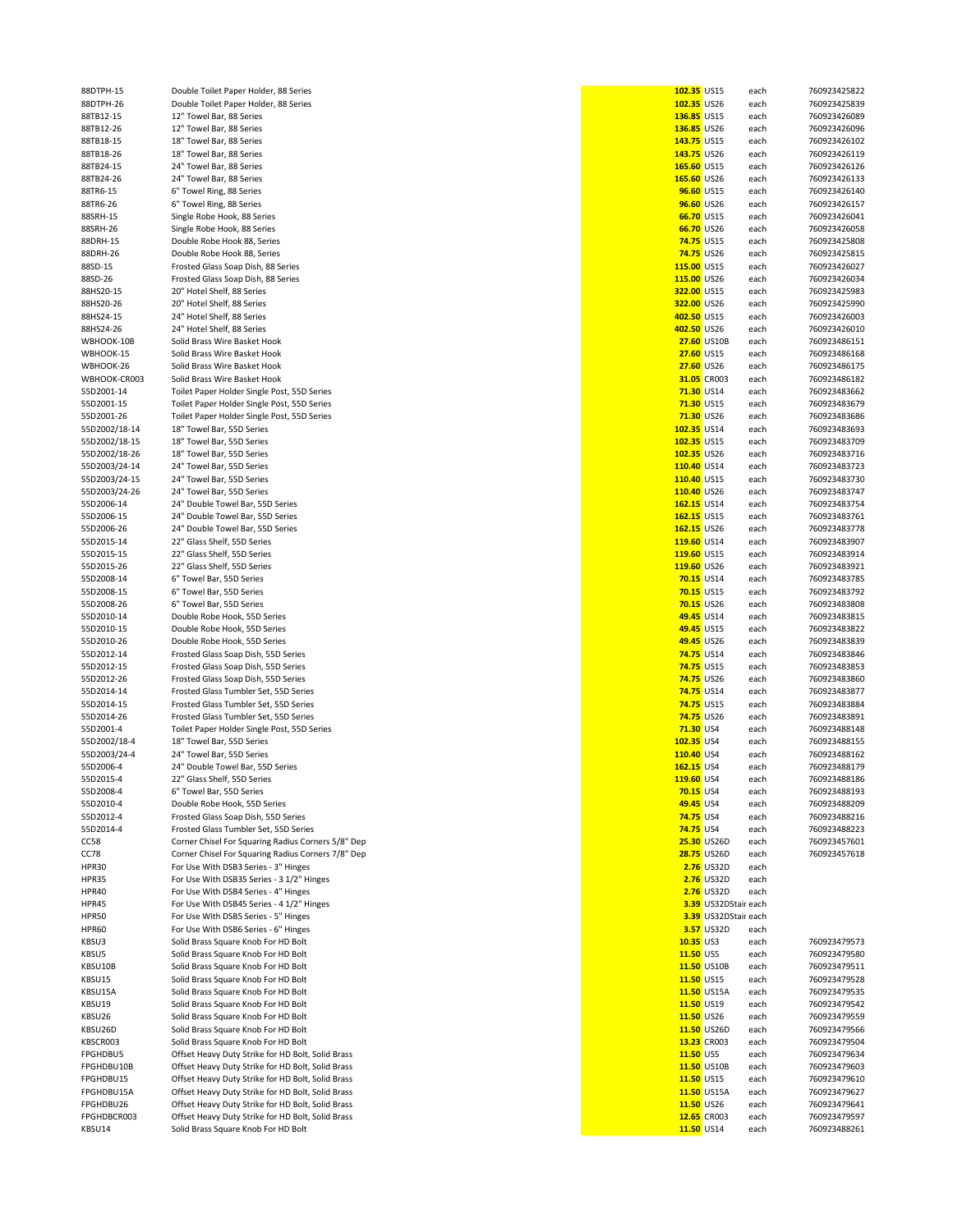| FPGHDBU14       | Offset Heavy Duty Strike for HD Bolt, Solid Brass | 11.50 US14      |                     | each | 760923488254 |
|-----------------|---------------------------------------------------|-----------------|---------------------|------|--------------|
| SCD100U3        | Screw Cover, Round, Dimple, 1" Diam               | 4.60 US3        |                     | each | 760923457786 |
| SCD100U5        | Screw Cover, Round, Dimple, 1" Diam               | <b>5.18 US5</b> |                     | each | 760923457793 |
| SCD100U10B      | Screw Cover, Round, Dimple, 1" Diam               |                 | <b>5.18</b> US10B   | each | 760923457724 |
| SCD100U15       | Screw Cover, Round, Dimple, 1" Diam               |                 | <b>5.18 US15</b>    | each | 760923457731 |
| SCD100U15A      | Screw Cover, Round, Dimple, 1" Diam               |                 | <b>5.18</b> US15A   | each | 760923457748 |
|                 |                                                   |                 | <b>5.18</b> US19    |      |              |
| SCD100U19       | Screw Cover, Round, Dimple, 1" Diam               |                 |                     | each | 760923457755 |
| SCD100U26       | Screw Cover, Round, Dimple, 1" Diam               |                 | <b>5.18</b> US26    | each | 760923457762 |
| SCD100U26D      | Screw Cover, Round, Dimple, 1" Diam               |                 | <b>5.18 US26D</b>   | each | 760923457779 |
| SCD100CR003     | Screw Cover, Round, Dimple, 1" Diam               |                 | 6.33 CR003          | each | 760923457717 |
| SCF100U3        | Screw Cover, Round, Flat, 1" Diam                 | 4.60 US3        |                     | each | 760923457694 |
| <b>SCF100U5</b> | Screw Cover, Round, Flat, 1" Diam                 | <b>5.18 US5</b> |                     | each | 760923457700 |
| SCF100U10B      | Screw Cover, Round, Flat, 1" Diam                 |                 | <b>5.18 US10B</b>   | each | 760923457632 |
| SCF100U15       | Screw Cover, Round, Flat, 1" Diam                 |                 | <b>5.18 US15</b>    | each | 760923457649 |
| SCF100U15A      | Screw Cover, Round, Flat, 1" Diam                 |                 | <b>5.18</b> US15A   | each | 760923457656 |
| SCF100U19       | Screw Cover, Round, Flat, 1" Diam                 |                 | <b>5.18 US19</b>    | each | 760923457663 |
| SCF100U26       | Screw Cover, Round, Flat, 1" Diam                 |                 | <b>5.18 US26</b>    | each | 760923457670 |
|                 |                                                   |                 | <b>5.18 US26D</b>   |      |              |
| SCF100U26D      | Screw Cover, Round, Flat, 1" Diam                 |                 |                     | each | 760923457687 |
| SCF100CR003     | Screw Cover, Round, Flat, 1" Diam                 |                 | 6.33 CR003          | each | 760923457625 |
| SCMB1005U3      | Machine Screw, SB, #10 x 1/2"                     | <b>0.64 US3</b> |                     | each |              |
| SCMB1005U5      | Machine Screw, SB, #10 x 1/2"                     | <b>0.64 US5</b> |                     | each |              |
| SCMB1005U10B    | Machine Screw, SB, #10 x 1/2"                     |                 | <b>0.64 US10B</b>   | each |              |
| SCMB1005U15     | Machine Screw, SB, #10 x 1/2"                     |                 | <b>0.64</b> US15    | each |              |
| SCMB1005U15A    | Machine Screw, SB, #10 x 1/2"                     |                 | <b>0.64</b> US15A   | each |              |
| SCMB1005U26     | Machine Screw, SB, #10 x 1/2"                     |                 | <b>0.64</b> US26    | each |              |
| SCMB1005U26D    | Machine Screw, SB, #10 x 1/2"                     |                 | <b>0.64</b> US26D   | each |              |
|                 |                                                   |                 |                     |      |              |
| SCMB1005CR003   | Machine Screw, SB, #10 x 1/2"                     |                 | <b>0.64</b> CR003   | each |              |
| SCMB1205U3      | Machine Screw, SB, #12 x 1/2"                     | <b>0.69 US3</b> |                     | each |              |
| SCMB1205U5      | Machine Screw, SB, #12 x 1/2"                     | <b>0.69 US5</b> |                     | each |              |
| SCMB1205U10B    | Machine Screw, SB, #12 x 1/2"                     |                 | <b>0.69 US10B</b>   | each |              |
| SCMB1205U15     | Machine Screw, SB, #12 x 1/2"                     |                 | <b>0.69 US15</b>    | each |              |
| SCMB1205U15A    | Machine Screw, SB, #12 x 1/2"                     |                 | <b>0.69 US15A</b>   | each |              |
| SCMB1205U26     | Machine Screw, SB, #12 x 1/2"                     |                 | <b>0.69</b> US26    | each |              |
|                 |                                                   |                 |                     |      |              |
| SCMB1205U26D    | Machine Screw, SB, #12 x 1/2"                     |                 | 0.69 US26D          | each |              |
| SCMB1205CR003   | Machine Screw, SB, #12 x 1/2"                     |                 | <b>0.69</b> CR003   | each |              |
| SCMB1205U3-UNL  | Machine Screw, SB, #12 x 1/2"                     |                 | <b>0.69</b> US3-UNL | each |              |
| SCWB775U3       | Wood Screw, SB, #7 x 3/4"                         | <b>0.46</b> US3 |                     | each |              |
| SCWB775U5       | Wood Screw, SB, #7 x 3/4"                         | <b>0.46</b> US5 |                     | each |              |
| SCWB775U10B     | Wood Screw, SB, #7 x 3/4"                         |                 | <b>0.46</b> US10B   | each |              |
| SCWB775U15      | Wood Screw, SB, #7 x 3/4"                         |                 | <b>0.46</b> US15    | each |              |
|                 | Wood Screw, SB, #7 x 3/4"                         |                 | <b>0.46</b> US15A   |      |              |
| SCWB775U15A     |                                                   |                 |                     | each |              |
| SCWB775U19      | Wood Screw, SB, #7 x 3/4"                         |                 | <b>0.46</b> US19    | each |              |
| SCWB775U26      | Wood Screw, SB, #7 x 3/4"                         |                 | <b>0.46</b> US26    | each |              |
| SCWB775U26D     | Wood Screw, SB, #7 x 3/4"                         |                 | 0.46 US26D          | each |              |
| SCWB775CR003    | Wood Screw, SB, #7 x 3/4"                         |                 | 0.46 CR003          | each |              |
| SCWB775U14      | Wood Screw, SB, #7 x 3/4"                         |                 | <b>0.46</b> US14    | each |              |
| SCWB1010U3      | Wood Screw, SB, #10 x 1"                          | <b>0.58 US3</b> |                     | each |              |
| SCWB1010U4      | Wood Screw, SB, #10 x 1"                          | <b>0.58 US4</b> |                     | each |              |
|                 |                                                   | <b>0.58 US5</b> |                     |      |              |
| SCWB1010U5      | Wood Screw, SB, #10 x 1"                          |                 |                     | each |              |
| SCWB1010U10B    | Wood Screw, SB, #10 x 1"                          |                 | <b>0.58 US10B</b>   | each |              |
| SCWB1010U14     | Wood Screw, SB, #10 x 1"                          |                 | <b>0.58</b> US14    | each |              |
| SCWB1010U15A    | Wood Screw, SB, #10 x 1"                          |                 | <b>0.58</b> US15A   | each |              |
| SCWB1010U26     | Wood Screw, SB, #10 x 1"                          |                 | <b>0.58</b> US26    | each |              |
| SCWB1010U26D    | Wood Screw, SB, #10 x 1"                          |                 | <b>0.58 US26D</b>   | each |              |
| SCWB1010CR003   | Wood Screw, SB, #10 x 1"                          |                 | <b>0.58</b> CR003   | each |              |
| SCWB1010U15     | Wood Screw, SB, #10 x 1"                          |                 | <b>0.58</b> US15    | each |              |
| SCWB1010U3-UNL  | Wood Screw, SB, #10 x 1"                          |                 | <b>0.58</b> US3-UNL | each |              |
| SCWB1010U19     | Wood Screw, SB, #10 x 1"                          |                 | 0.58 US19           | each |              |
|                 | Wood Screw, SB, #10 x 2-1/2"                      |                 |                     |      |              |
| SCWB1025U3      |                                                   | <b>1.04</b> US3 |                     | each |              |
| SCWB1025U5      | Wood Screw, SB, #10 x 2-1/2"                      | $1.04$ US5      |                     | each |              |
| SCWB1025U10B    | Wood Screw, SB, #10 x 2-1/2"                      |                 | 1.04 US10B          | each |              |
| SCWB1025U15     | Wood Screw, SB, #10 x 2-1/2"                      |                 | 1.04 US15           | each |              |
| SCWB1025U15A    | Wood Screw, SB, #10 x 2-1/2"                      |                 | 1.04 US15A          | each |              |
| SCWB1025U19     | Wood Screw, SB, #10 x 2-1/2"                      |                 | 1.04 US19           | each |              |
| SCWB1025U26     | Wood Screw, SB, #10 x 2-1/2"                      |                 | 1.04 US26           | each |              |
| SCWB1025U26D    | Wood Screw, SB, #10 x 2-1/2"                      |                 | 1.04 US26D          | each |              |
| SCWB1025CR003   | Wood Screw, SB, #10 x 2-1/2"                      |                 | 1.04 CR003          | each |              |
| SCWB1275U10B    | Wood Screw, SB, #12 x 3/4"                        |                 | 0.63 US10B          | each |              |
|                 |                                                   |                 |                     |      |              |
| SCWB1275U15     | Wood Screw, SB, #12 x 3/4"                        |                 | <b>0.63</b> US15    | each |              |
| SCWB1275U15A    | Wood Screw, SB, #12 x 3/4"                        |                 | <b>0.63 US15A</b>   | each |              |
| SCWB1275U26     | Wood Screw, SB, #12 x 3/4"                        |                 | 0.63 US26           | each |              |
| SCWB1275U26D    | Wood Screw, SB, #12 x 3/4"                        |                 | 0.63 US26D          | each |              |
| SCWB12125U3     | Wood Screw, SB, #12 x 1-1/4"                      | <b>0.69 US3</b> |                     | each |              |
| SCWB12125U4     | Wood Screw, SB, #12 x 1-1/4"                      | <b>0.69 US4</b> |                     | each |              |
| SCWB12125U5     | Wood Screw, SB, #12 x 1-1/4"                      | <b>0.69</b> US5 |                     | each |              |
| SCWB12125U10B   | Wood Screw, SB, #12 x 1-1/4"                      |                 | <b>0.69 US10B</b>   | each |              |
|                 |                                                   |                 |                     |      |              |
| SCWB12125U14    | Wood Screw, SB, #12 x 1-1/4"                      |                 | 0.69 US14           | each |              |
| SCWB12125U15    | Wood Screw, SB, #12 x 1-1/4"                      |                 | <b>0.69 US15</b>    | each |              |
| SCWB12125U15A   | Wood Screw, SB, #12 x 1-1/4"                      |                 | <b>0.69 US15A</b>   | each |              |
| SCWB12125U26    | Wood Screw, SB, #12 x 1-1/4"                      |                 | 0.69 US26           | each |              |
| SCWB12125U26D   | Wood Screw, SB, #12 x 1-1/4"                      |                 | 0.69 US26D          | each |              |
| SCWB12125CR003  | Wood Screw, SB, #12 x 1-1/4"                      |                 | <b>0.69</b> CR003   | each |              |
| SCWB12125U3-UNL | Wood Screw, SB, #12 x 1-1/4"                      |                 | 0.69 US3-UNL        | each |              |
| SCWB12125U19    | Wood Screw, SB, #12 x 1-1/4"                      |                 | 0.69 US19           | each |              |
|                 |                                                   |                 |                     |      |              |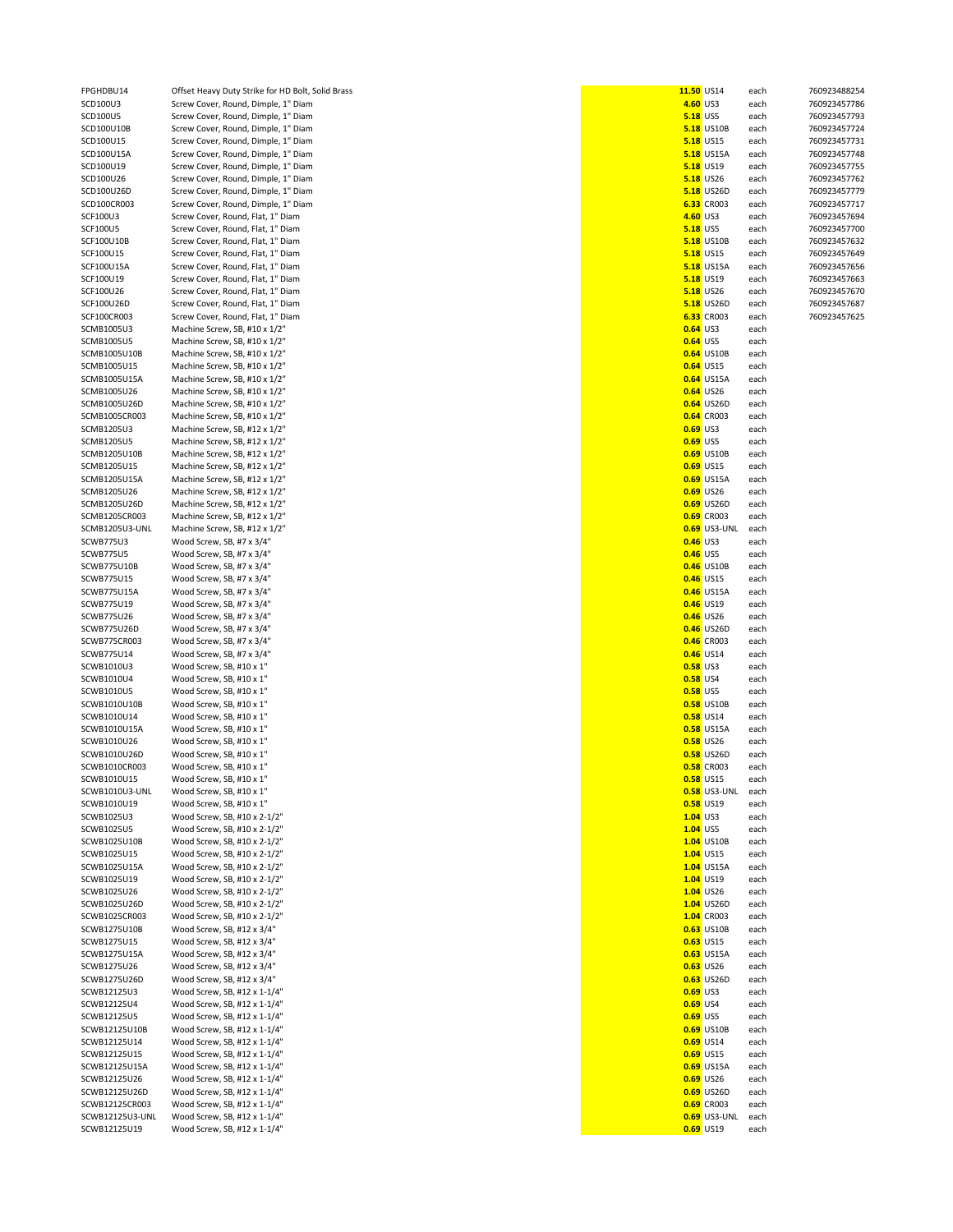| SCWB1225U3       | Wood Screw, SB, #12 x 2-1/2"     | $1.09$ US3          | each |
|------------------|----------------------------------|---------------------|------|
| SCWB1225U5       | Wood Screw, SB, #12 x 2-1/2"     | 1.09 US5            | each |
| SCWB1225U10B     | Wood Screw, SB, #12 x 2-1/2"     | 1.09 US10B          | each |
| SCWB1225U15      | Wood Screw, SB, #12 x 2-1/2"     | 1.09 US15           | each |
|                  |                                  |                     |      |
| SCWB1225U15A     | Wood Screw, SB, #12 x 2-1/2"     | 1.09 US15A          | each |
| SCWB1225U26      | Wood Screw, SB, #12 x 2-1/2"     | 1.09 US26           | each |
| SCWB1225U26D     | Wood Screw, SB, #12 x 2-1/2"     | 1.09 US26D          | each |
| SCWB1225CR003    | Wood Screw, SB, #12 x 2-1/2"     | 1.09 CR003          | each |
| SCWB1225U14      | Wood Screw, SB, #12 x 2-1/2"     | 1.09 US14           | each |
|                  |                                  |                     |      |
| SCWB1225U19      | Wood Screw, SB, #12 x 2-1/2"     | 1.09 US19           | each |
| SCWB14125U3      | Wood Screw, SB, #14 x 1-1/4"     | 1.38 US3            | each |
| SCWB14125U3-UNL  | Wood Screw, SB, #14 x 1-1/4"     | <b>1.38</b> US3-UNL | each |
| SCWB14125U5      | Wood Screw, SB, #14 x 1-1/4"     | <b>1.38 US5</b>     | each |
|                  |                                  |                     |      |
| SCWB14125U10B    | Wood Screw, SB, #14 x 1-1/4"     | 1.38 US10B          | each |
| SCWB14125U14     | Wood Screw, SB, #14 x 1-1/4"     | <b>1.38</b> US14    | each |
| SCWB14125U15A    | Wood Screw, SB, #14 x 1-1/4"     | <b>1.38</b> US15A   | each |
| SCWB14125U19     | Wood Screw, SB, #14 x 1-1/4"     | 1.38 US19           | each |
| SCWB14125U26     |                                  | 1.38 US26           |      |
|                  | Wood Screw, SB, #14 x 1-1/4"     |                     | each |
| SCWB14125U26D    | Wood Screw, SB, #14 x 1-1/4"     | 1.38 US26D          | each |
| SCWB14125CR003   | Wood Screw, SB, #14 x 1-1/4"     | 1.38 CR003          | each |
| SCWB14125U15     | Wood Screw, SB, #14 x 1-1/4"     | 1.38 US15           | each |
| SCMS905U10B      | Machine Screw, Steel, #9 x 1/2"  | <b>0.15</b> US10B   | each |
|                  |                                  |                     |      |
| SCMS905U15       | Machine Screw, Steel, #9 x 1/2"  | <b>0.15</b> US15    | each |
| SCMS905U26       | Machine Screw, Steel, #9 x 1/2"  | <b>0.15</b> US26    | each |
| SCMS905U26D      | Machine Screw, Steel, #9 x 1/2"  | 0.15 US26D          | each |
| SCMS905U3        | Machine Screw, Steel, #9 x 1/2"  | <b>0.15 US3</b>     | each |
|                  |                                  |                     |      |
| <b>SCMS905U4</b> | Machine Screw, Steel, #9 x 1/2"  | $0.15$ US4          | each |
| SCMS905U5        | Machine Screw, Steel, #9 x 1/2"  | <b>0.15 US5</b>     | each |
| SCMS905USPW      | Machine Screw, Steel, #9 x 1/2"  | 0.15 USPW           | each |
| SCMS1005U2D      | Machine Screw, Steel, #10 x 1/2" | $0.17$ US2D         | each |
|                  |                                  |                     |      |
| SCMS1005U3       | Machine Screw, Steel, #10 x 1/2" | <b>0.17 US3</b>     | each |
| SCMS1005U5       | Machine Screw, Steel, #10 x 1/2" | <b>0.17 US5</b>     | each |
| SCMS1005U10B     | Machine Screw, Steel, #10 x 1/2" | <b>0.17 US10B</b>   | each |
| SCMS1005U15      | Machine Screw, Steel, #10 x 1/2" | <b>0.17</b> US15    | each |
|                  |                                  |                     |      |
| SCMS1005U15A     | Machine Screw, Steel, #10 x 1/2" | <b>0.17</b> US15A   | each |
| SCMS1005U26      | Machine Screw, Steel, #10 x 1/2" | <b>0.17</b> US26    | each |
| SCMS1005U26D     | Machine Screw, Steel, #10 x 1/2" | 0.17 US26D          | each |
| SCMS1005USPW     | Machine Screw, Steel, #10 x 1/2" | 0.17 USPW           | each |
|                  |                                  |                     |      |
| SCMS1205U2D      | Machine Screw, Steel, #12 x 1/2" | 0.20 US2D           | each |
| SCMS1205U3       | Machine Screw, Steel, #12 x 1/2" | <b>0.20 US3</b>     | each |
| SCMS1205U5       | Machine Screw, Steel, #12 x 1/2" | <b>0.20 US5</b>     | each |
| SCMS1205U10B     | Machine Screw, Steel, #12 x 1/2" | 0.20 US10B          | each |
|                  |                                  |                     |      |
| SCMS1205U15      | Machine Screw, Steel, #12 x 1/2" | <b>0.20 US15</b>    | each |
| SCMS1205U15A     | Machine Screw, Steel, #12 x 1/2" | <b>0.20</b> US15A   | each |
| SCMS1205U26      | Machine Screw, Steel, #12 x 1/2" | <b>0.20</b> US26    | each |
| SCMS1205U26D     | Machine Screw, Steel, #12 x 1/2" | 0.20 US26D          | each |
|                  |                                  |                     |      |
| SCMS1205USP      | Machine Screw, Steel, #12 x 1/2" | 0.20 USP            | each |
| SCWS975U1B       | Wood Screw, Steel, #9x3/4"       | <b>0.16</b> US1B    | each |
| SCWS975USP-W     | Wood Screw, Steel, #9x3/4"       | 0.16 USP-W          | each |
| SCWS975U2D       | Wood Screw, Steel, #9x3/4"       | $0.16$ US2D         | each |
|                  |                                  |                     |      |
| SCWS975U3        | Wood Screw, Steel, #9x3/4"       | $0.16$ US3          | each |
| SCWS975U4        | Wood Screw, Steel, #9x3/4"       | $0.16$ US4          | each |
| SCWS975U5        | Wood Screw, Steel, #9x3/4"       | <b>0.16</b> US5     | each |
| SCWS975U10B      | Wood Screw, Steel, #9x3/4"       | <b>0.16 US10B</b>   | each |
|                  |                                  |                     |      |
| SCWS975U15       | Wood Screw, Steel, #9x3/4"       | <b>0.16</b> US15    | each |
| SCWS975U15A      | Wood Screw, Steel, #9x3/4"       | <b>0.16</b> US15A   | each |
| SCWS975U26       | Wood Screw, Steel, #9x3/4"       | 0.16 US26           | each |
| SCWS975U26D      | Wood Screw, Steel, #9x3/4"       | 0.16 US26D          | each |
|                  |                                  |                     |      |
| SCWS910U10B      | Wood Screw, Steel, #9 x 1"       | <b>0.18</b> US10B   | each |
| SCWS910U15       | Wood Screw, Steel, #9 x 1"       | <b>0.18 US15</b>    | each |
| SCWS910U15A      | Wood Screw, Steel, #9 x 1"       | <b>0.18</b> US15A   | each |
| SCWS910U26       | Wood Screw, Steel, #9 x 1"       | <b>0.18</b> US26    | each |
|                  |                                  | 0.18 US26D          | each |
| SCWS910U26D      | Wood Screw, Steel, #9 x 1"       |                     |      |
| SCWS910U2D       | Wood Screw, Steel, #9 x 1"       | 0.18 US2D           | each |
| SCWS910U3        | Wood Screw, Steel, #9 x 1"       | <b>0.18 US3</b>     | each |
| SCWS910U4        | Wood Screw, Steel, #9 x 1"       | <b>0.18</b> US4     | each |
|                  | Wood Screw, Steel, #9 x 1"       | <b>0.18</b> US5     |      |
| SCWS910U5        |                                  |                     | each |
| SCWS910USPW      | Wood Screw, Steel, #9 x 1"       | 0.18 USPW           | each |
| SCWS910U1B       | Wood Screw, Steel, #9 x 1"       | <b>0.18</b> US1B    | each |
| SCWS910U14       | Wood Screw, Steel, #9 x 1"       | <b>0.18</b> US14    | each |
| SCWS925U4        | Wood Screw, Steel, #9 x 2-1/2"   | <b>0.32 US4</b>     | each |
|                  |                                  |                     |      |
| SCWS925U5        | Wood Screw, Steel, #9 x 2-1/2"   | <b>0.32 US5</b>     | each |
| SCWS925U10B      | Wood Screw, Steel, #9 x 2-1/2"   | 0.32 US10B          | each |
| SCWS925U15       | Wood Screw, Steel, #9 x 2-1/2"   | <b>0.32 US15</b>    | each |
| SCWS925U15A      | Wood Screw, Steel, #9 x 2-1/2"   | 0.32 US15A          | each |
|                  |                                  |                     |      |
| SCWS925U26D      | Wood Screw, Steel, #9 x 2-1/2"   | 0.32 US26D          | each |
| SCWS1075U2D      | Wood Screw, Steel, #10 x 3/4"    | 0.21 US2D           | each |
| SCWS1075U3       | Wood Screw, Steel, #10 x 3/4"    | <b>0.21 US3</b>     | each |
| SCWS1075U4       | Wood Screw, Steel, #10 x 3/4"    | <b>0.21</b> US4     | each |
|                  |                                  |                     |      |
| SCWS1075U5       | Wood Screw, Steel, #10 x 3/4"    | <b>0.21 US5</b>     | each |
| SCWS1075U10B     | Wood Screw, Steel, #10 x 3/4"    | <b>0.21 US10B</b>   | each |
| SCWS1075U15      | Wood Screw, Steel, #10 x 3/4"    | <b>0.21 US15</b>    | each |
| SCWS1075U15A     | Wood Screw, Steel, #10 x 3/4"    | <b>0.21</b> US15A   | each |
|                  |                                  |                     |      |
| SCWS1075U26      | Wood Screw, Steel, #10 x 3/4"    | 0.21 US26           | each |

| $1.09$ US3      |                             | each         |
|-----------------|-----------------------------|--------------|
| 1.09            | US5                         | each         |
|                 | 1.09 US10B<br>1.09 US15     | each<br>each |
| 1.09            | US15A                       | each         |
|                 | 1.09 US26                   | each         |
| 1.09            | <b>US26D</b>                | each         |
| 1.09            | CR003                       | each         |
|                 | 1.09 US14                   | each         |
| 1.09            | US19                        | each         |
| 1.38            | US3                         | each         |
| 1.38<br>1.38    | US3-UNL<br>US5              | each<br>each |
| 1.38            | US10B                       | each         |
| 1.38            | <b>US14</b>                 | each         |
| 1.38            | <b>US15A</b>                | each         |
| 1.38            | US19                        | each         |
| 1.38            | <b>US26</b>                 | each         |
| 1.38            | US26D                       | each         |
|                 | 1.38 CR003                  | each         |
|                 | 1.38 US15                   | each         |
| 0.15<br>0.15    | US10B<br><b>US15</b>        | each<br>each |
|                 | <b>0.15</b> US26            | each         |
| 0.15            | US26D                       | each         |
| 0.15            | US3                         | each         |
| $0.15$ US4      |                             | each         |
| 0.15            | US5                         | each         |
| 0.15            | <b>USPW</b>                 | each         |
| 0.17            | US2D                        | each         |
| 0.17<br>0.17    | US3<br>US5                  | each         |
| 0.17            | <b>US10B</b>                | each<br>each |
| 0.17            | <b>US15</b>                 | each         |
| 0.17            | <b>US15A</b>                | each         |
| 0.17            | <b>US26</b>                 | each         |
| 0.17            | US26D                       | each         |
| 0.17            | <b>USPW</b>                 | each         |
| 0.20            | US2D                        | each         |
| 0.20            | US3                         | each         |
| <b>0.20</b> US5 | 0.20 US10B                  | each<br>each |
| 0.20            | <b>US15</b>                 | each         |
|                 | 0.20 US15A                  | each         |
| 0.20            | <b>US26</b>                 | each         |
| 0.20            | <b>US26D</b>                | each         |
| 0.20 USP        |                             | each         |
| 0.16            | US1B                        | each         |
| 0.16            | USP-W                       | each         |
| 0.16            | 0.16 US2D<br>US3            | each<br>each |
| 0.16            | US4                         | each         |
| <b>0.16</b> US5 |                             | each         |
| 0.16            | US10B                       | each         |
| 0.16            | <b>US15</b>                 | each         |
| 0.16            | <b>US15A</b>                | each         |
| 0.16            | <b>US26</b>                 | each         |
| 0.16            | <b>US26D</b>                | each         |
| 0.18<br>0.18    | <b>US10B</b><br><b>US15</b> | each<br>each |
| 0.18            | <b>US15A</b>                | each         |
| 0.18            | <b>US26</b>                 | each         |
| 0.18            | <b>US26D</b>                | each         |
| 0.18            | US2D                        | each         |
| 0.18            | US3                         | each         |
| 0.18            | US4                         | each         |
| 0.18            | US5                         | each         |
| 0.18<br>0.18    | <b>USPW</b><br>US1B         | each<br>each |
| 0.18            | <b>US14</b>                 | each         |
| 0.32            | US4                         | each         |
| 0.32            | US5                         | each         |
| 0.32            | <b>US10B</b>                | each         |
| 0.32            | <b>US15</b>                 | each         |
| 0.32            | <b>US15A</b>                | each         |
| 0.32            | <b>US26D</b>                | each         |
| 0.21<br>0.21    | US2D<br>US3                 | each<br>each |
| 0.21            | US4                         | each         |
| 0.21            | US5                         | each         |
| 0.21            | <b>US10B</b>                | each         |
| 0.21            | <b>US15</b>                 | each         |
| 0.21            | <b>US15A</b>                | each         |
| 0.21            | <b>US26</b>                 | each         |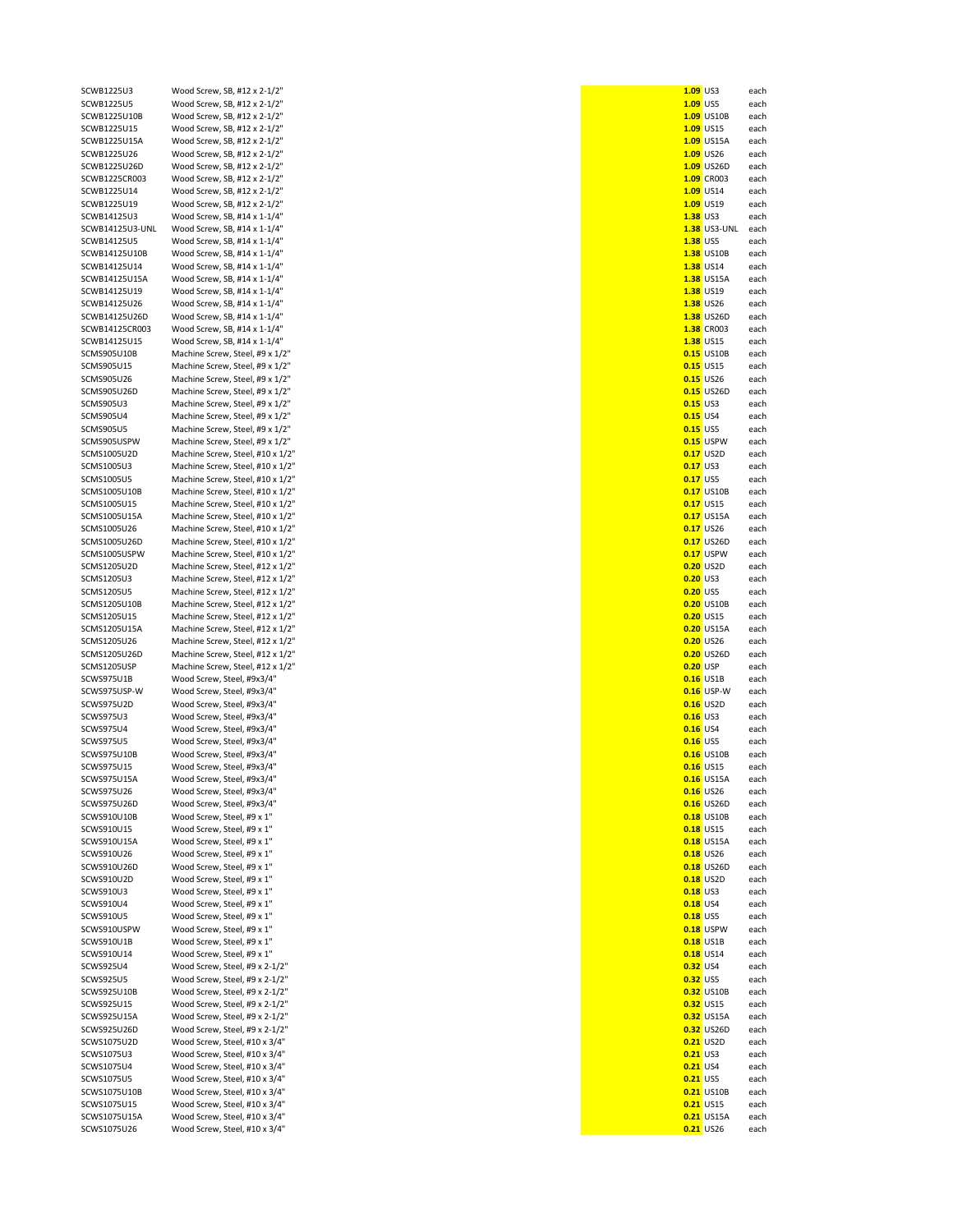| SCWS1075U26D            | Wood Screw, Steel, #10 x 3/4"                                          |                         | <b>0.21 US26D</b> | each |                              |
|-------------------------|------------------------------------------------------------------------|-------------------------|-------------------|------|------------------------------|
|                         |                                                                        |                         |                   |      |                              |
| SCWS1075USP             | Wood Screw, Steel, #10 x 3/4"                                          | <b>0.21 USP</b>         |                   | each |                              |
| SCWS1075USP-W           | Wood Screw, Steel, #10 x 3/4"                                          |                         | 0.21 USP-W        | each |                              |
| SCWS1010U2D             | Wood Screw, Steel, #10 x 1"                                            |                         | 0.21 US2D         | each |                              |
|                         |                                                                        |                         |                   |      |                              |
| SCWS1010U3              | Wood Screw, Steel, #10 x 1"                                            | <b>0.21 US3</b>         |                   | each |                              |
| SCWS1010U5              | Wood Screw, Steel, #10 x 1"                                            | $0.21$ US5              |                   | each |                              |
| SCWS1010U10B            | Wood Screw, Steel, #10 x 1"                                            |                         | <b>0.21 US10B</b> | each |                              |
|                         |                                                                        |                         |                   |      |                              |
| SCWS1010U15             | Wood Screw, Steel, #10 x 1"                                            |                         | <b>0.21</b> US15  | each |                              |
| SCWS1010U15A            | Wood Screw, Steel, #10 x 1"                                            |                         | <b>0.21 US15A</b> | each |                              |
| SCWS1010U26             | Wood Screw, Steel, #10 x 1"                                            |                         | <b>0.21</b> US26  | each |                              |
|                         |                                                                        |                         |                   |      |                              |
| SCWS1010U26D            | Wood Screw, Steel, #10 x 1"                                            |                         | <b>0.21 US26D</b> | each |                              |
| SCWS1010USP             | Wood Screw, Steel, #10 x 1"                                            | $0.21$ USP              |                   | each |                              |
| SCWS1010U4              | Wood Screw, Steel, #10 x 1"                                            | <b>0.21 US4</b>         |                   | each |                              |
|                         |                                                                        |                         |                   |      |                              |
| SCWS1010U1B             | Wood Screw, Steel, #10 x 1"                                            |                         | <b>0.21</b> US1B  | each |                              |
| SCWS1010U14             | Wood Screw, Steel, #10 x 1"                                            |                         | 0.21 US14         | each |                              |
| SCWST1020U15            | Wood Screw, Steel, #10 x 2"                                            |                         | <b>0.29 US15</b>  | each |                              |
|                         |                                                                        |                         |                   |      |                              |
| SCWS1025U3              | Wood Screw, Steel, #10 x 2-1/2"                                        | <b>0.35 US3</b>         |                   | each |                              |
| SCWS1025U5              | Wood Screw, Steel, #10 x 2-1/2"                                        | <b>0.35 US5</b>         |                   | each |                              |
| SCWS1025U10B            | Wood Screw, Steel, #10 x 2-1/2"                                        |                         | <b>0.35 US10B</b> | each |                              |
|                         |                                                                        |                         |                   |      |                              |
| SCWS1025U15             | Wood Screw, Steel, #10 x 2-1/2"                                        |                         | <b>0.35 US15</b>  | each |                              |
| SCWS1025U15A            | Wood Screw, Steel, #10 x 2-1/2"                                        |                         | 0.35 US15A        | each |                              |
| SCWS1025U26             | Wood Screw, Steel, #10 x 2-1/2"                                        |                         | <b>0.35</b> US26  | each |                              |
|                         |                                                                        |                         |                   |      |                              |
| SCWS1025U26D            | Wood Screw, Steel, #10 x 2-1/2"                                        |                         | 0.35 US26D        | each |                              |
| SCWS1025U2D             | Wood Screw, Steel, #10 x 2-1/2"                                        |                         | 0.35 US2D         | each |                              |
|                         |                                                                        |                         |                   |      |                              |
| SCWS1025USPW            | Wood Screw, Steel, #10 x 2-1/2"                                        |                         | 0.35 USPW         | each |                              |
| SCWS1025U1B             | Wood Screw, Steel, #10 x 2-1/2"                                        |                         | <b>0.35 US1B</b>  | each |                              |
| SCWS1275U5              | Wood Screw, Steel, #12 x 3/4"                                          | <b>0.23 US5</b>         |                   | each |                              |
|                         |                                                                        |                         |                   |      |                              |
| SCWS1275U3              | Wood Screw, Steel, #12 x 3/4"                                          | <b>0.23 US3</b>         |                   | each |                              |
| SCWS1275U10B            | Wood Screw, Steel, #12 x 3/4"                                          |                         | <b>0.23 US10B</b> | each |                              |
| SCWS1275U15             | Wood Screw, Steel, #12 x 3/4"                                          |                         | <b>0.23</b> US15  | each |                              |
|                         |                                                                        |                         |                   |      |                              |
| SCWS1275U15A            | Wood Screw, Steel, #12 x 3/4"                                          |                         | <b>0.23 US15A</b> | each |                              |
| SCWS1275U26             | Wood Screw, Steel, #12 x 3/4"                                          |                         | <b>0.23</b> US26  | each |                              |
| SCWS1275U26D            | Wood Screw, Steel, #12 x 3/4"                                          |                         | 0.23 US26D        | each |                              |
|                         |                                                                        |                         |                   |      |                              |
| SCWS1275USPW            | Wood Screw, Steel, #12 x 3/4"                                          |                         | 0.23 USPW         | each |                              |
| SCWS1275U1B             | Wood Screw, Steel, #12 x 3/4"                                          |                         | <b>0.23 US1B</b>  | each |                              |
| SCWS1210U3              | Wood Screw, Steel, #12 x 1"                                            | <b>0.25 US3</b>         |                   | each |                              |
|                         |                                                                        |                         |                   |      |                              |
| SCWS1210U5              | Wood Screw, Steel, #12 x 1"                                            | <b>0.25 US5</b>         |                   | each |                              |
| SCWS1210U10B            | Wood Screw, Steel, #12 x 1"                                            |                         | <b>0.25 US10B</b> | each |                              |
|                         |                                                                        |                         |                   |      |                              |
| SCWS1210U15             | Wood Screw, Steel, #12 x 1"                                            |                         | <b>0.25</b> US15  | each |                              |
| SCWS1210U15A            | Wood Screw, Steel, #12 x 1"                                            |                         | <b>0.25</b> US15A | each |                              |
| SCWS1210U26             | Wood Screw, Steel, #12 x 1"                                            |                         | <b>0.25</b> US26  | each |                              |
|                         |                                                                        |                         |                   |      |                              |
| SCWS1210U26D            | Wood Screw, Steel, #12 x 1"                                            |                         | <b>0.25</b> US26D | each |                              |
| SCWS1210USP             | Wood Screw, Steel, #12 x 1"                                            | <b>0.25 USP</b>         |                   | each |                              |
| SCWS12125U1B            | Wood Screw, Steel, #12 x 1-1/4"                                        |                         | <b>0.28</b> US1B  | each |                              |
|                         |                                                                        |                         |                   |      |                              |
| SCWS12125U3             | Wood Screw, Steel, #12 x 1-1/4"                                        | <b>0.28 US3</b>         |                   | each |                              |
| SCWS12125U5             | Wood Screw, Steel, #12 x 1-1/4"                                        | <b>0.28 US5</b>         |                   | each |                              |
| SCWS12125U10B           | Wood Screw, Steel, #12 x 1-1/4"                                        |                         | <b>0.28</b> US10B | each |                              |
|                         |                                                                        |                         |                   |      |                              |
| SCWS12125U15            | Wood Screw, Steel, #12 x 1-1/4"                                        |                         | <b>0.28</b> US15  | each |                              |
| SCWS12125U15A           | Wood Screw, Steel, #12 x 1-1/4"                                        |                         | <b>0.28</b> US15A | each |                              |
| SCWS12125U26            | Wood Screw, Steel, #12 x 1-1/4"                                        |                         | <b>0.28</b> US26  | each |                              |
|                         |                                                                        |                         |                   |      |                              |
| SCWS12125U26D           | Wood Screw, Steel, #12 x 1-1/4"                                        |                         | 0.28 US26D        | each |                              |
| SPE200U3                | Extended Lip Strike Plate, 2-1/4" x 2"                                 | 8.05 US3                |                   | each | 760923372836                 |
| SPE200U10B              |                                                                        |                         | 8.05 US10B        | each | 760923372812                 |
|                         | Extended Lip Strike Plate, 2-1/4" x 2"                                 |                         |                   |      |                              |
| SPE200U15               | Extended Lip Strike Plate, 2-1/4" x 2"                                 |                         | 8.05 US15         | each | 760923372829                 |
| SPE200U14               | Extended Lip Strike Plate, 2-1/4" x 2"                                 |                         | 8.05 US14         | each | 760923372904                 |
|                         |                                                                        |                         |                   |      |                              |
| SPE200U26               | Extended Lip Strike Plate, 2-1/4" x 2"                                 |                         | 8.05 US26         | each | 760923372911                 |
| SPE200U26D              | Extended Lip Strike Plate, 2-1/4" x 2"                                 |                         | 8.05 US26D        | each | 760923372928                 |
| SPE200U19               | Extended Lip Strike Plate, 2-1/4" x 2"                                 |                         | 8.05 US19         | each | 760923492183                 |
| SPE225U3                | Extended Lip Strike Plate, 2 1/4" x 2-1/4"                             | 9.20 US3                |                   | each | 760923372867                 |
|                         |                                                                        |                         |                   |      |                              |
| SPE225U10B              | Extended Lip Strike Plate, 2 1/4" x 2-1/4"                             |                         | 9.20 US10B        | each | 760923372843                 |
| SPE225U15               | Extended Lip Strike Plate, 2 1/4" x 2-1/4"                             |                         | 9.20 US15         | each | 760923372850                 |
| SPE225U14               | Extended Lip Strike Plate, 2 1/4" x 2-1/4"                             |                         | 9.20 US14         | each | 760923372935                 |
|                         |                                                                        |                         |                   |      |                              |
| SPE225U26               | Extended Lip Strike Plate, 2 1/4" x 2-1/4"                             |                         | 9.20 US26         | each | 760923372942                 |
| SPE225U26D              | Extended Lip Strike Plate, 2 1/4" x 2-1/4"                             |                         | 9.20 US26D        | each | 760923372959                 |
| SPE225U19               | Extended Lip Strike Plate, 2 1/4" x 2-1/4"                             |                         | 9.20 US19         |      | 760923492190                 |
|                         |                                                                        |                         |                   | each |                              |
| SPE250U3                | Extended Lip Strike Plate, 2 1/4" x 2-1/2"                             | $10.35$ US3             |                   | each | 760923372898                 |
| SPE250U10B              | Extended Lip Strike Plate, 2 1/4" x 2-1/2"                             |                         | 10.35 US10B       | each | 760923372874                 |
|                         |                                                                        |                         |                   |      | 760923372966                 |
| SPE250U14               | Extended Lip Strike Plate, 2 1/4" x 2-1/2"                             | 10.35 US14              |                   | each |                              |
| SPE250U26               | Extended Lip Strike Plate, 2 1/4" x 2-1/2"                             | 10.35 US26              |                   | each | 760923372973                 |
| SPE250U26D              | Extended Lip Strike Plate, 2 1/4" x 2-1/2"                             |                         | 10.35 US26D       | each | 760923372980                 |
|                         |                                                                        |                         |                   |      |                              |
| SPE250U15               | Extended Lip Strike Plate, 2 1/4" x 2-1/2"                             | 10.35 US15              |                   | each | 760923372881                 |
| SPE250U19               | Extended Lip Strike Plate, 2 1/4" x 2-1/2"                             | 10.35 US19              |                   | each | 760923492206                 |
| TSPE200U10B             | Extended T-Strike 2-3/4"x 2"                                           |                         | 8.05 US10B        | each | 760923478378                 |
|                         |                                                                        |                         |                   |      |                              |
| TSPE200U15              | Extended T-Strike 2-3/4"x 2"                                           | 8.05 US15               |                   | each | 760923478385                 |
| TSPE200U3               | Extended T-Strike 2-3/4"x 2"                                           | 8.05 US3                |                   | each | 760923478361                 |
| TSPE225U10B             | Extended T-Strike 2-3/4" x 2-1/4"                                      |                         | 9.20 US10B        | each | 760923478408                 |
|                         |                                                                        |                         |                   |      |                              |
| TSPE225U15              | Extended T-Strike 2-3/4" x 2-1/4"                                      |                         | 9.20 US15         | each | 760923478415                 |
| TSPE225U3               | Extended T-Strike 2-3/4" x 2-1/4"                                      | 9.20 US3                |                   | each | 760923478392                 |
|                         |                                                                        |                         | 9.20 US14         | each | 760923481781                 |
|                         |                                                                        |                         |                   |      |                              |
| TSPE225U14              | Extended T-Strike 2-3/4" x 2-1/4"                                      |                         |                   |      |                              |
| TSPE225U26              | Extended T-Strike 2-3/4" x 2-1/4"                                      |                         | 9.20 US26         | each | 760923481798                 |
|                         |                                                                        |                         |                   |      |                              |
| TSPE225U26D             | Extended T-Strike 2-3/4" x 2-1/4"                                      |                         | 9.20 US26D        | each | 760923481804                 |
| TSPE250U10B             | Extended T-Strike 2-3/4" x 2-1/2"                                      |                         | 10.35 US10B       | each | 760923478439                 |
| TSPE250U15<br>TSPE250U3 | Extended T-Strike 2-3/4" x 2-1/2"<br>Extended T-Strike 2-3/4" x 2-1/2" | 10.35 US15<br>10.35 US3 |                   | each | 760923478446<br>760923478422 |

| SCWS1075U26D                 | Wood Screw, Steel, #10 x 3/4"                                                            |           | 0.21 US26D                          | each         |                              |
|------------------------------|------------------------------------------------------------------------------------------|-----------|-------------------------------------|--------------|------------------------------|
| SCWS1075USP                  | Wood Screw, Steel, #10 x 3/4"                                                            |           | $0.21$ USP                          | each         |                              |
| SCWS1075USP-W                | Wood Screw, Steel, #10 x 3/4"                                                            |           | 0.21 USP-W                          | each         |                              |
| SCWS1010U2D<br>SCWS1010U3    | Wood Screw, Steel, #10 x 1"<br>Wood Screw, Steel, #10 x 1"                               |           | 0.21 US2D<br>$0.21$ US3             | each<br>each |                              |
| SCWS1010U5                   | Wood Screw, Steel, #10 x 1"                                                              |           | <b>0.21 US5</b>                     | each         |                              |
| SCWS1010U10B                 | Wood Screw, Steel, #10 x 1"                                                              |           | <b>0.21 US10B</b>                   | each         |                              |
| SCWS1010U15                  | Wood Screw, Steel, #10 x 1"                                                              |           | <b>0.21 US15</b>                    | each         |                              |
| SCWS1010U15A                 | Wood Screw, Steel, #10 x 1"                                                              |           | <b>0.21</b> US15A                   | each         |                              |
| SCWS1010U26                  | Wood Screw, Steel, #10 x 1"                                                              |           | <b>0.21</b> US26                    | each         |                              |
| SCWS1010U26D                 | Wood Screw, Steel, #10 x 1"                                                              |           | 0.21 US26D                          | each         |                              |
| SCWS1010USP<br>SCWS1010U4    | Wood Screw, Steel, #10 x 1"                                                              |           | <b>0.21 USP</b><br>$0.21$ US4       | each<br>each |                              |
| SCWS1010U1B                  | Wood Screw, Steel, #10 x 1"<br>Wood Screw, Steel, #10 x 1"                               |           | <b>0.21</b> US1B                    | each         |                              |
| SCWS1010U14                  | Wood Screw, Steel, #10 x 1"                                                              |           | <b>0.21</b> US14                    | each         |                              |
| SCWST1020U15                 | Wood Screw, Steel, #10 x 2"                                                              |           | 0.29 US15                           | each         |                              |
| SCWS1025U3                   | Wood Screw, Steel, #10 x 2-1/2"                                                          |           | <b>0.35 US3</b>                     | each         |                              |
| SCWS1025U5                   | Wood Screw, Steel, #10 x 2-1/2"                                                          |           | <b>0.35 US5</b>                     | each         |                              |
| SCWS1025U10B                 | Wood Screw, Steel, #10 x 2-1/2"                                                          |           | <b>0.35 US10B</b>                   | each         |                              |
| SCWS1025U15                  | Wood Screw, Steel, #10 x 2-1/2"                                                          |           | <b>0.35 US15</b>                    | each         |                              |
| SCWS1025U15A                 | Wood Screw, Steel, #10 x 2-1/2"                                                          |           | <b>0.35 US15A</b>                   | each         |                              |
| SCWS1025U26                  | Wood Screw, Steel, #10 x 2-1/2"                                                          |           | <b>0.35</b> US26                    | each         |                              |
| SCWS1025U26D<br>SCWS1025U2D  | Wood Screw, Steel, #10 x 2-1/2"<br>Wood Screw, Steel, #10 x 2-1/2"                       |           | 0.35 US26D<br>0.35 US2D             | each<br>each |                              |
| SCWS1025USPW                 | Wood Screw, Steel, #10 x 2-1/2"                                                          |           | 0.35 USPW                           | each         |                              |
| SCWS1025U1B                  | Wood Screw, Steel, #10 x 2-1/2"                                                          |           | <b>0.35 US1B</b>                    | each         |                              |
| SCWS1275U5                   | Wood Screw, Steel, #12 x 3/4"                                                            |           | <b>0.23 US5</b>                     | each         |                              |
| SCWS1275U3                   | Wood Screw, Steel, #12 x 3/4"                                                            |           | <b>0.23 US3</b>                     | each         |                              |
| SCWS1275U10B                 | Wood Screw, Steel, #12 x 3/4"                                                            |           | <b>0.23 US10B</b>                   | each         |                              |
| SCWS1275U15                  | Wood Screw, Steel, #12 x 3/4"                                                            |           | <b>0.23</b> US15                    | each         |                              |
| SCWS1275U15A                 | Wood Screw, Steel, #12 x 3/4"                                                            |           | 0.23 US15A                          | each         |                              |
| SCWS1275U26                  | Wood Screw, Steel, #12 x 3/4"                                                            |           | <b>0.23</b> US26                    | each         |                              |
| SCWS1275U26D<br>SCWS1275USPW | Wood Screw, Steel, #12 x 3/4"<br>Wood Screw, Steel, #12 x 3/4"                           |           | 0.23 US26D<br>0.23 USPW             | each         |                              |
| SCWS1275U1B                  | Wood Screw, Steel, #12 x 3/4"                                                            |           | 0.23 US1B                           | each<br>each |                              |
| SCWS1210U3                   | Wood Screw, Steel, #12 x 1"                                                              |           | <b>0.25 US3</b>                     | each         |                              |
| SCWS1210U5                   | Wood Screw, Steel, #12 x 1"                                                              |           | <b>0.25 US5</b>                     | each         |                              |
| SCWS1210U10B                 | Wood Screw, Steel, #12 x 1"                                                              |           | <b>0.25 US10B</b>                   | each         |                              |
| SCWS1210U15                  | Wood Screw, Steel, #12 x 1"                                                              |           | <b>0.25 US15</b>                    | each         |                              |
| SCWS1210U15A                 | Wood Screw, Steel, #12 x 1"                                                              |           | <b>0.25</b> US15A                   | each         |                              |
| SCWS1210U26                  | Wood Screw, Steel, #12 x 1"                                                              |           | <b>0.25</b> US26                    | each         |                              |
| SCWS1210U26D                 | Wood Screw, Steel, #12 x 1"                                                              |           | 0.25 US26D                          | each         |                              |
| SCWS1210USP<br>SCWS12125U1B  | Wood Screw, Steel, #12 x 1"                                                              |           | <b>0.25 USP</b><br><b>0.28</b> US1B | each<br>each |                              |
| SCWS12125U3                  | Wood Screw, Steel, #12 x 1-1/4"<br>Wood Screw, Steel, #12 x 1-1/4"                       |           | <b>0.28</b> US3                     | each         |                              |
| SCWS12125U5                  | Wood Screw, Steel, #12 x 1-1/4"                                                          |           | <b>0.28 US5</b>                     | each         |                              |
| SCWS12125U10B                | Wood Screw, Steel, #12 x 1-1/4"                                                          |           | <b>0.28</b> US10B                   | each         |                              |
| SCWS12125U15                 | Wood Screw, Steel, #12 x 1-1/4"                                                          |           | <b>0.28 US15</b>                    | each         |                              |
| SCWS12125U15A                | Wood Screw, Steel, #12 x 1-1/4"                                                          |           | <b>0.28</b> US15A                   | each         |                              |
| SCWS12125U26                 | Wood Screw, Steel, #12 x 1-1/4"                                                          |           | <b>0.28</b> US26                    | each         |                              |
| SCWS12125U26D                | Wood Screw, Steel, #12 x 1-1/4"                                                          |           | 0.28 US26D                          | each         |                              |
| SPE200U3                     | Extended Lip Strike Plate, 2-1/4" x 2"                                                   |           | 8.05 US3                            | each         | 760923372836                 |
| SPE200U10B                   | Extended Lip Strike Plate, 2-1/4" x 2"                                                   |           | 8.05 US10B                          | each         | 760923372812                 |
| SPE200U15<br>SPE200U14       | Extended Lip Strike Plate, 2-1/4" x 2"<br>Extended Lip Strike Plate, 2-1/4" x 2"         |           | 8.05 US15<br>8.05 US14              | each<br>each | 760923372829<br>760923372904 |
| SPE200U26                    | Extended Lip Strike Plate, 2-1/4" x 2"                                                   |           | 8.05 US26                           | each         | 760923372911                 |
| SPE200U26D                   | Extended Lip Strike Plate, 2-1/4" x 2"                                                   |           | 8.05 US26D                          | each         | 760923372928                 |
| SPE200U19                    | Extended Lip Strike Plate, 2-1/4" x 2"                                                   |           | 8.05 US19                           | each         | 760923492183                 |
| SPE225U3                     | Extended Lip Strike Plate, 2 1/4" x 2-1/4"                                               |           | 9.20 US3                            | each         | 760923372867                 |
| SPE225U10B                   | Extended Lip Strike Plate, 2 1/4" x 2-1/4"                                               |           | 9.20 US10B                          | each         | 760923372843                 |
| SPE225U15                    | Extended Lip Strike Plate, 2 1/4" x 2-1/4"                                               |           | 9.20 US15                           | each         | 760923372850                 |
| SPE225U14                    | Extended Lip Strike Plate, 2 1/4" x 2-1/4"                                               |           | 9.20 US14                           | each         | 760923372935                 |
| SPE225U26<br>SPE225U26D      | Extended Lip Strike Plate, 2 1/4" x 2-1/4"<br>Extended Lip Strike Plate, 2 1/4" x 2-1/4" |           | 9.20 US26<br>9.20 US26D             | each<br>each | 760923372942<br>760923372959 |
| SPE225U19                    | Extended Lip Strike Plate, 2 1/4" x 2-1/4"                                               |           | 9.20 US19                           | each         | 760923492190                 |
| SPE250U3                     | Extended Lip Strike Plate, 2 1/4" x 2-1/2"                                               | 10.35 US3 |                                     | each         | 760923372898                 |
| SPE250U10B                   | Extended Lip Strike Plate, 2 1/4" x 2-1/2"                                               |           | 10.35 US10B                         | each         | 760923372874                 |
| SPE250U14                    | Extended Lip Strike Plate, 2 1/4" x 2-1/2"                                               |           | 10.35 US14                          | each         | 760923372966                 |
| SPE250U26                    | Extended Lip Strike Plate, 2 1/4" x 2-1/2"                                               |           | 10.35 US26                          | each         | 760923372973                 |
| SPE250U26D                   | Extended Lip Strike Plate, 2 1/4" x 2-1/2"                                               |           | 10.35 US26D                         | each         | 760923372980                 |
| SPE250U15                    | Extended Lip Strike Plate, 2 1/4" x 2-1/2"                                               |           | 10.35 US15                          | each         | 760923372881                 |
| SPE250U19                    | Extended Lip Strike Plate, 2 1/4" x 2-1/2"                                               |           | 10.35 US19                          | each         | 760923492206                 |
| TSPE200U10B<br>TSPE200U15    | Extended T-Strike 2-3/4"x 2"<br>Extended T-Strike 2-3/4"x 2"                             |           | 8.05 US10B<br>8.05 US15             | each<br>each | 760923478378<br>760923478385 |
| TSPE200U3                    | Extended T-Strike 2-3/4"x 2"                                                             |           | 8.05 US3                            | each         | 760923478361                 |
| TSPE225U10B                  | Extended T-Strike 2-3/4" x 2-1/4"                                                        |           | 9.20 US10B                          | each         | 760923478408                 |
| TSPE225U15                   | Extended T-Strike 2-3/4" x 2-1/4"                                                        |           | 9.20 US15                           | each         | 760923478415                 |
| TSPE225U3                    | Extended T-Strike 2-3/4" x 2-1/4"                                                        |           | 9.20 US3                            | each         | 760923478392                 |
| TSPE225U14                   | Extended T-Strike 2-3/4" x 2-1/4"                                                        |           | 9.20 US14                           | each         | 760923481781                 |
| TSPE225U26                   | Extended T-Strike 2-3/4" x 2-1/4"                                                        |           | 9.20 US26                           | each         | 760923481798                 |
| TSPE225U26D                  | Extended T-Strike 2-3/4" x 2-1/4"                                                        |           | 9.20 US26D                          | each         | 760923481804                 |
| TSPE250U10B<br>TSPE250U15    | Extended T-Strike 2-3/4" x 2-1/2"<br>Extended T-Strike 2-3/4" x 2-1/2"                   |           | 10.35 US10B<br>10.35 US15           | each<br>each | 760923478439<br>760923478446 |
| TCDE3FALI3                   | $ad$ T Christian $2/d$ <sup>11</sup> $\approx$ 2.4 $/d$ <sup>11</sup>                    | 0.25      |                                     |              | $70002170122$                |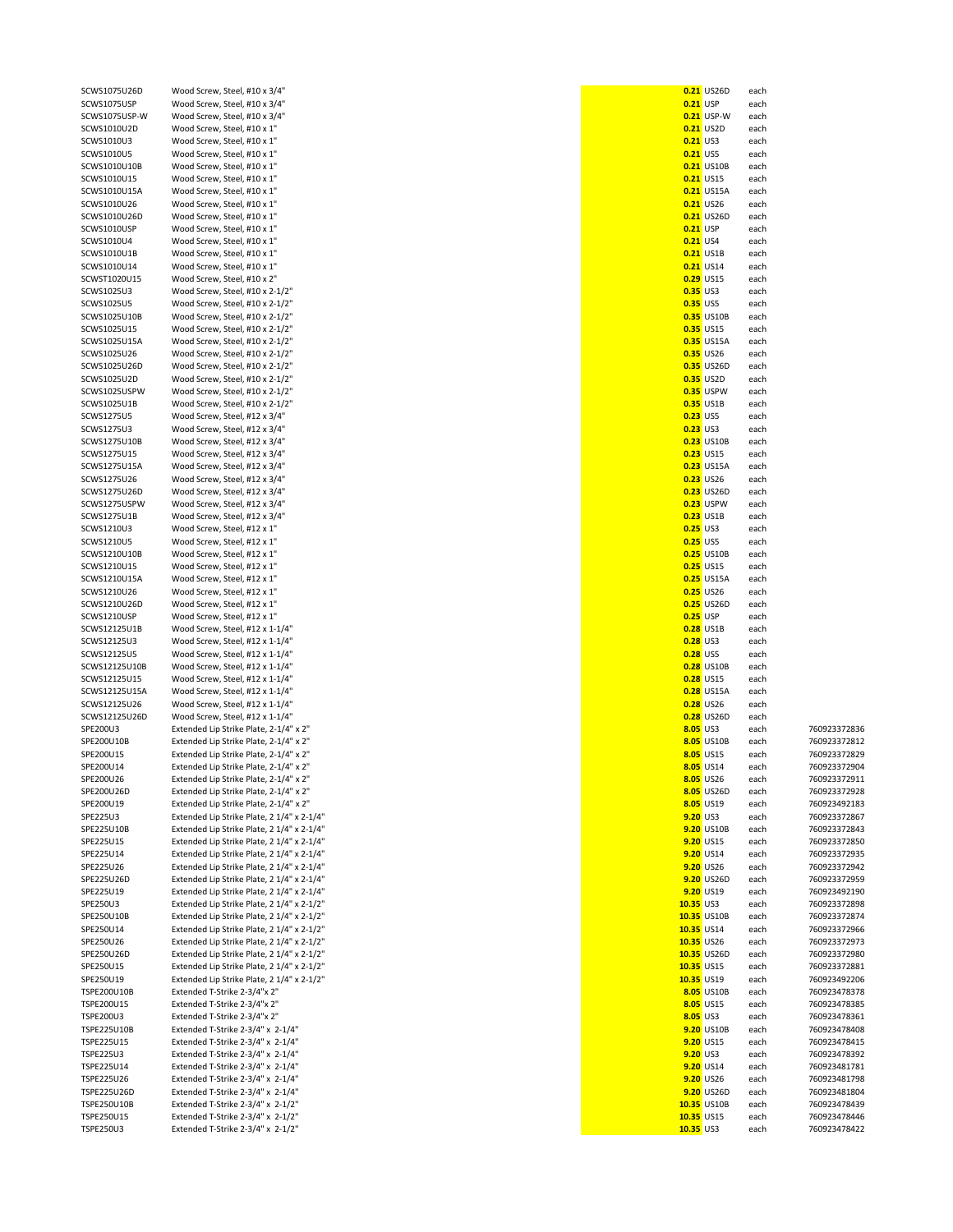| SPB349U3             | Strike Plate for Ball Catch and Roller Catch          | 3.68 US3        |             | each | 760923552016 |
|----------------------|-------------------------------------------------------|-----------------|-------------|------|--------------|
| SPB349U5             | Strike Plate for Ball Catch and Roller Catch          | 4.03 US5        |             | each | 760923552023 |
|                      |                                                       |                 |             |      |              |
| SPB349U10B           | Strike Plate for Ball Catch and Roller Catch          |                 | 4.03 US10B  | each | 760923552030 |
| SPB349U15            | Strike Plate for Ball Catch and Roller Catch          |                 | 4.03 US15   | each | 760923553044 |
| SPB349U15A           | Strike Plate for Ball Catch and Roller Catch          |                 | 4.03 US15A  | each | 760923553051 |
|                      |                                                       |                 | 4.03 US19   |      |              |
| SPB349U19            | Strike Plate for Ball Catch and Roller Catch          |                 |             | each | 760923553068 |
| SPB349U26            | Strike Plate for Ball Catch and Roller Catch          |                 | 4.03 US26   | each | 760923553075 |
| SPB349U26D           | Strike Plate for Ball Catch and Roller Catch          |                 | 4.03 US26D  | each | 760923553082 |
|                      |                                                       |                 |             |      | 760923552009 |
| SPB349CR003          | Strike Plate for Ball Catch and Roller Catch          |                 | 4.49 CR003  | each |              |
| SPB349U14            | Strike Plate for Ball Catch and Roller Catch          |                 | 4.03 US14   | each | 760923489251 |
| FLSP335U3            | Full Lip Strike Plate For Ball Catch and Roller Catch | <b>5.75 US3</b> |             | each | 760923369805 |
|                      |                                                       |                 |             |      |              |
| <b>FLSP335U5</b>     | Full Lip Strike Plate For Ball Catch and Roller Catch | 6.21 US5        |             | each | 760923370009 |
| FLSP335U10B          | Full Lip Strike Plate For Ball Catch and Roller Catch |                 | 6.21 US10B  | each | 760923368808 |
| FLSP335U15           | Full Lip Strike Plate For Ball Catch and Roller Catch |                 | 6.21 US15   | each | 760923369003 |
|                      |                                                       |                 |             |      |              |
| <b>FLSP335U15A</b>   | Full Lip Strike Plate For Ball Catch and Roller Catch |                 | 6.21 US15A  | each | 760923369201 |
| FLSP335U26           | Full Lip Strike Plate For Ball Catch and Roller Catch |                 | 6.21 US26   | each | 760923369409 |
| FLSP335U26D          | Full Lip Strike Plate For Ball Catch and Roller Catch |                 | 6.21 US26D  | each | 760923369607 |
|                      |                                                       |                 |             |      |              |
| FLSP335CR003         | Full Lip Strike Plate For Ball Catch and Roller Catch |                 | 6.90 CR003  | each | 760923368600 |
| FLSP335U19           | Full Lip Strike Plate For Ball Catch and Roller Catch |                 | 6.21 US19   | each | 760923369300 |
| FLSP335U14           | Full Lip Strike Plate For Ball Catch and Roller Catch |                 | 6.21 US14   | each | 760923489244 |
|                      |                                                       |                 |             |      |              |
| 178ASTU3             | Angle Strike, Solid Brass                             | 8.05 US3        |             | each |              |
| 178ASTU5             | Angle Strike, Solid Brass                             | 8.05 US5        |             | each |              |
| 178ASTU10B           | Angle Strike, Solid Brass                             |                 | 8.05 US10B  | each |              |
|                      |                                                       |                 |             |      |              |
| 178ASTU15            | Angle Strike, Solid Brass                             |                 | 8.05 US15   | each |              |
| 178ASTU15A           | Angle Strike, Solid Brass                             |                 | 8.05 US15A  | each |              |
| 178ASTU26            | Angle Strike, Solid Brass                             |                 | 8.05 US26   | each |              |
|                      |                                                       |                 |             |      |              |
| 178ASTU26D           | Angle Strike, Solid Brass                             |                 | 8.05 US26D  | each |              |
| 178AST003            | Angle Strike, Solid Brass                             |                 | 8.05 CR003  | each |              |
|                      | Angle Strike, Solid Brass                             |                 |             |      |              |
| 178ASTU19            |                                                       |                 | 8.05 US19   | each |              |
| 178MSTU3             | Mortise Strike, Solid Brass                           | 8.05 US3        |             | each |              |
| 178MSTU5             | Mortise Strike, Solid Brass                           | 8.05 US5        |             | each |              |
|                      |                                                       |                 | 8.05 US10B  |      |              |
| 178MSTU10B           | Mortise Strike, Solid Brass                           |                 |             | each |              |
| 178MSTU15            | Mortise Strike, Solid Brass                           |                 | 8.05 US15   | each |              |
| 178MSTU15A           | Mortise Strike, Solid Brass                           |                 | 8.05 US15A  | each |              |
|                      |                                                       |                 |             |      |              |
| 178MSTU26            | Mortise Strike, Solid Brass                           |                 | 8.05 US26   | each |              |
| 178MSTU26D           | Mortise Strike, Solid Brass                           |                 | 8.05 US26D  | each |              |
| 178MSTCR003          | Mortise Strike, Solid Brass                           |                 | 8.05 CR003  | each |              |
|                      |                                                       |                 |             |      |              |
| 178MSTU19            | Mortise Strike, Solid Brass                           |                 | 8.05 US19   | each |              |
| 178USTU3             | Universal Strike, Solid Brass                         | 8.05 US3        |             | each |              |
| 178USTU5             | Universal Strike, Solid Brass                         | 8.05 US5        |             | each |              |
|                      |                                                       |                 |             |      |              |
| 178USTU10B           | Universal Strike, Solid Brass                         |                 | 8.05 US10B  | each |              |
| 178USTU15            | Universal Strike, Solid Brass                         |                 | 8.05 US15   | each |              |
| 178USTU15A           | Universal Strike, Solid Brass                         |                 | 8.05 US15A  | each |              |
|                      |                                                       |                 |             |      |              |
| 178USTU26            | Universal Strike, Solid Brass                         |                 | 8.05 US26   | each |              |
| 178USTU26D           | Universal Strike, Solid Brass                         |                 | 8.05 US26D  | each |              |
| 178USTCR003          | Universal Strike, Solid Brass                         |                 | 8.05 CR003  | each |              |
|                      |                                                       |                 |             |      |              |
| 178USTU19            | Universal Strike, Solid Brass                         |                 | 8.05 US19   | each |              |
| SPRCA430U3           | Heavy Duty, Full Lip Strike for RCA430                | 11.50 US3       |             | each |              |
| SPRCA430U5           | Heavy Duty, Full Lip Strike for RCA430                | 12.65 US5       |             | each |              |
|                      |                                                       |                 |             |      |              |
| SPRCA430U10B         | Heavy Duty, Full Lip Strike for RCA430                |                 | 12.65 US10B | each |              |
| SPRCA430U15          | Heavy Duty, Full Lip Strike for RCA430                | 12.65 US15      |             | each |              |
| SPRCA430U15A         |                                                       |                 | 12.65 US15A |      |              |
|                      | Heavy Duty, Full Lip Strike for RCA430                |                 |             | each |              |
| SPRCA430U19          | Heavy Duty, Full Lip Strike for RCA430                | 12.65 US19      |             | each |              |
| SPRCA430U26          | Heavy Duty, Full Lip Strike for RCA430                | 12.65 US26      |             |      |              |
|                      |                                                       |                 |             |      |              |
| SPRCA430U26D         |                                                       |                 |             | each |              |
|                      | Heavy Duty, Full Lip Strike for RCA430                |                 | 12.65 US26D | each |              |
| SPRCA430CR003        | Heavy Duty, Full Lip Strike for RCA430                |                 | 13.80 CR003 | each |              |
|                      |                                                       |                 |             |      |              |
| TSRCA275U3           | T-Strike For RCA430, 2-3/4" x 1-3/4"                  | 8.63 US3        |             | each | 760923370078 |
| TSRCA275U5           | T-Strike For RCA430, 2-3/4" x 1-3/4"                  | 9.20 US5        |             | each | 760923370085 |
| <b>TSRCA275U10B</b>  | T-Strike For RCA430, 2-3/4" x 1-3/4"                  |                 | 9.20 US10B  | each | 760923370023 |
|                      |                                                       |                 |             |      |              |
| <b>TSRCA275U15</b>   | T-Strike For RCA430, 2-3/4" x 1-3/4"                  |                 | 9.20 US15   | each | 760923370030 |
| TSRCA275U15A         | T-Strike For RCA430, 2-3/4" x 1-3/4"                  |                 | 9.20 US15A  | each | 760923370047 |
| <b>TSRCA275U26</b>   | T-Strike For RCA430, 2-3/4" x 1-3/4"                  |                 | 9.20 US26   | each | 760923370054 |
|                      | T-Strike For RCA430, 2-3/4" x 1-3/4"                  |                 |             |      | 760923370061 |
| TSRCA275U26D         |                                                       |                 | 9.20 US26D  | each |              |
| <b>TSRCA275CR003</b> | T-Strike For RCA430, 2-3/4" x 1-3/4"                  |                 | 10.35 CR003 | each | 760923370016 |
| <b>TSRCA4875U3</b>   | T-Strike For RCA430, 4-7/8" x 1-7/8"                  | 12.65 US3       |             | each | 760923370153 |
|                      |                                                       |                 |             |      |              |
| <b>TSRCA4875U5</b>   | T-Strike For RCA430, 4-7/8" x 1-7/8"                  | 13.80 US5       |             | each | 760923370160 |
| TSRCA4875U10B        | T-Strike For RCA430, 4-7/8" x 1-7/8"                  |                 | 13.80 US10B | each | 760923370108 |
| TSRCA4875U15         | T-Strike For RCA430, 4-7/8" x 1-7/8"                  | 13.80 US15      |             | each | 760923370155 |
|                      |                                                       |                 | 13.80 US15A |      |              |
| <b>TSRCA4875U15A</b> | T-Strike For RCA430, 4-7/8" x 1-7/8"                  |                 |             | each | 760923370122 |
| TSRCA4875U26         | T-Strike For RCA430, 4-7/8" x 1-7/8"                  | 13.80 US26      |             | each | 760923370139 |
| TSRCA4875U26D        | T-Strike For RCA430, 4-7/8" x 1-7/8"                  |                 | 13.80 US26D | each | 760923370146 |
|                      |                                                       |                 |             |      |              |
| TSRCA4875CR003       | T-Strike For RCA430, 4-7/8" x 1-7/8"                  |                 | 14.95 CR003 | each | 760923370092 |
| SPBDB478U3           | ANSI Blank T- Strike, 4-7/8" x 1-1/4", Without Hole   | 16.10 US3       |             | each | 760923559367 |
| SPBDB478U5           | ANSI Blank T- Strike, 4-7/8" x 1-1/4", Without Hole   | 16.10 US5       |             | each | 760923559374 |
|                      |                                                       |                 |             |      |              |
| SPBDB478U10B         | ANSI Blank T- Strike, 4-7/8" x 1-1/4", Without Hole   |                 | 16.10 US10B | each | 760923559381 |
| SPBDB478U15A         | ANSI Blank T- Strike, 4-7/8" x 1-1/4", Without Hole   |                 | 16.10 US15A | each | 760923559404 |
| SPBDB478U26          | ANSI Blank T- Strike, 4-7/8" x 1-1/4", Without Hole   | 16.10 US26      |             | each | 760923559411 |
|                      |                                                       |                 |             |      |              |
| SPBDB478U26D         | ANSI Blank T- Strike, 4-7/8" x 1-1/4", Without Hole   |                 | 16.10 US26D | each | 760923559428 |
| SPBDB478CR003        | ANSI Blank T- Strike, 4-7/8" x 1-1/4", Without Hole   |                 | 16.10 CR003 | each | 760923559435 |
| SPBDB478U15          | ANSI Blank T- Strike, 4-7/8" x 1-1/4", Without Hole   | 16.10 US15      |             | each | 760923559398 |
|                      |                                                       |                 |             |      |              |
| SPDB478U3            | ANSI T- Strike, 4-7/8" x 1-1/4", w/ Hole              | 16.10 US3       |             | each | 760923559282 |
| <b>SPDB478U5</b>     | ANSI T- Strike, 4-7/8" x 1-1/4", w/ Hole              | 16.10 US5       |             | each | 760923559299 |
| SPDB478U10B          | ANSI T- Strike, 4-7/8" x 1-1/4", w/ Hole              |                 | 16.10 US10B | each | 760923559305 |
| SPDB478U15           | ANSI T- Strike, 4-7/8" x 1-1/4", w/ Hole              | 16.10 US15      |             | each | 760923559312 |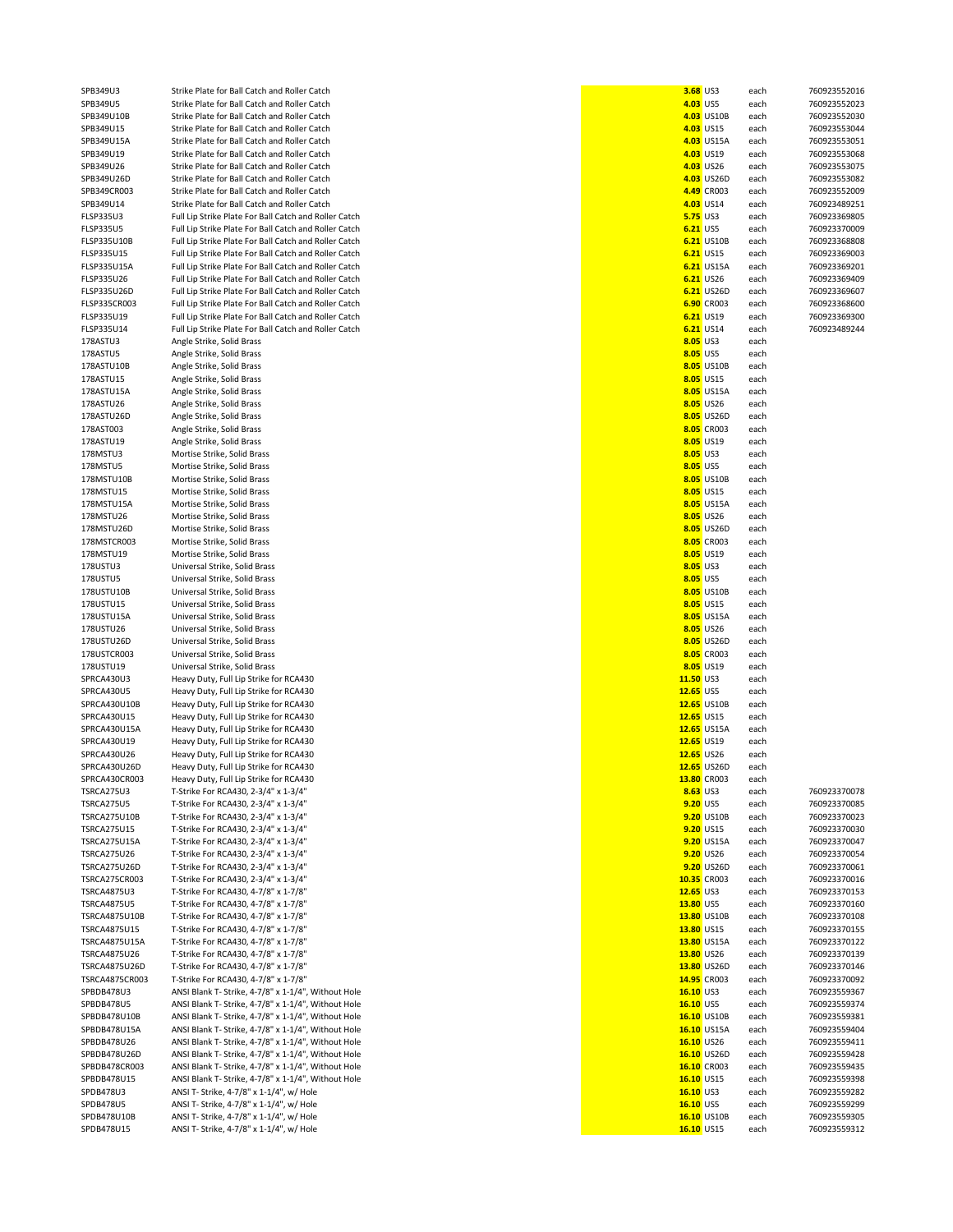| SPDB478U15A               | ANSI T- Strike, 4-7/8" x 1-1/4", w/ Hole            |                  | 16.10 US15A         | each | 760923559329 |
|---------------------------|-----------------------------------------------------|------------------|---------------------|------|--------------|
| SPDB478U26                | ANSI T- Strike, 4-7/8" x 1-1/4", w/ Hole            | 16.10 US26       |                     | each | 760923559336 |
| SPDB478U26D               | ANSI T- Strike, 4-7/8" x 1-1/4", w/ Hole            |                  | 16.10 US26D         | each | 760923559343 |
| SPDB478CR003              | ANSI T- Strike, 4-7/8" x 1-1/4", w/ Hole            |                  | 16.10 CR003         | each | 760923559350 |
| SP6FBU3                   | Strike Plate For 6" Flush Bolt                      | 4.60 US3         |                     | each |              |
| SP6FBU5                   | Strike Plate For 6" Flush Bolt                      | 4.60 US5         |                     | each |              |
| SP6FBU10B                 | Strike Plate For 6" Flush Bolt                      |                  | 4.60 US10B          | each |              |
| SP6FBU15                  | Strike Plate For 6" Flush Bolt                      |                  | 4.60 US15           | each |              |
| SP6FBU15A                 | Strike Plate For 6" Flush Bolt                      |                  | 4.60 US15A          | each |              |
| SP6FBU19                  | Strike Plate For 6" Flush Bolt                      |                  | 4.60 US19           | each |              |
| SP6FBU26                  | Strike Plate For 6" Flush Bolt                      |                  | 4.60 US26           | each |              |
| SP6FBU26D                 | Strike Plate For 6" Flush Bolt                      |                  | 4.60 US26D          | each |              |
| SP6FBCR003                | Strike Plate For 6" Flush Bolt                      |                  | <b>5.18 CR003</b>   | each |              |
| SP7FBR3                   | Strike Plate For 7" Flush Bolt                      | 4.60 US3         |                     | each |              |
| SP7FBR5                   | Strike Plate For 7" Flush Bolt                      | 4.60 US5         |                     | each |              |
| SP7FBR10B                 | Strike Plate For 7" Flush Bolt                      |                  | 4.60 US10B          | each |              |
| SP7FBR15                  | Strike Plate For 7" Flush Bolt                      |                  | 4.60 US15           | each |              |
| SP7FBR15A                 | Strike Plate For 7" Flush Bolt                      |                  | 4.60 US15A          | each |              |
| SP7FBR19                  | Strike Plate For 7" Flush Bolt                      |                  | 4.60 US19           | each |              |
| SP7FBR26                  | Strike Plate For 7" Flush Bolt                      |                  | 4.60 US26           | each |              |
| SP7FBR26D                 | Strike Plate For 7" Flush Bolt                      |                  | 4.60 US26D          | each |              |
| SP7FBR003                 | Strike Plate For 7" Flush Bolt                      |                  | <b>5.18</b> CR003   | each |              |
|                           |                                                     |                  |                     |      |              |
| SP12EFB3                  | Strike Plate For Extension Flush Bolt               | 4.60 US3         |                     | each |              |
| SP12EFB5                  | Strike Plate For Extension Flush Bolt               | 4.60 US5         |                     | each |              |
| SP12EFB10B                | Strike Plate For Extension Flush Bolt               |                  | 4.60 US10B          | each |              |
| SP12EFB15                 | Strike Plate For Extension Flush Bolt               |                  | 4.60 US15           | each |              |
| SP12EFB15A                | Strike Plate For Extension Flush Bolt               |                  | 4.60 US15A          | each |              |
| SP12EFB26                 | Strike Plate For Extension Flush Bolt               |                  | 4.60 US26           | each |              |
| SP12EFB26D                | Strike Plate For Extension Flush Bolt               |                  | 4.60 US26D          | each |              |
| SP12EFBCR003              | Strike Plate For Extension Flush Bolt               |                  | <b>5.18</b> CR003   | each |              |
| SP12EFB19                 | Strike Plate For Extension Flush Bolt               |                  | 4.60 US19           | each |              |
| SP12EFB3-UNL              | Strike Plate For Extension Flush Bolt               |                  | 4.60 US3-UNL        | each |              |
| SP12EFB14                 | Strike Plate For Extension Flush Bolt               |                  | 4.60 US14           | each |              |
| GP12EFB3                  | Guide Plate for EFB Extension Flush Bolt            | <b>5.75 US3</b>  |                     | each |              |
| GP12EFB5                  | Guide Plate for EFB Extension Flush Bolt            | <b>5.75 US5</b>  |                     | each |              |
| GP12EFB10B                | Guide Plate for EFB Extension Flush Bolt            |                  | <b>5.75 US10B</b>   | each |              |
| GP12EFB15                 | Guide Plate for EFB Extension Flush Bolt            |                  | <b>5.75 US15</b>    | each |              |
| GP12EFB15A                | Guide Plate for EFB Extension Flush Bolt            |                  | <b>5.75 US15A</b>   | each |              |
| GP12EFB26D                | Guide Plate for EFB Extension Flush Bolt            |                  | <b>5.75 US26D</b>   | each |              |
| GP12EFB26                 | Guide Plate for EFB Extension Flush Bolt            |                  | <b>5.75</b> US26    | each |              |
| GP12EFB14                 |                                                     |                  | <b>5.75</b> US14    |      |              |
|                           | Guide Plate for EFB Extension Flush Bolt            |                  |                     | each |              |
| GP12EFB3-UNL              | Guide Plate for EFB Extension Flush Bolt            |                  | <b>5.75</b> US3-UNL | each |              |
| SPTS275U3                 | T-Strike for Commercial Lock                        | 8.05 US3         |                     | each |              |
| SPTS275U26D               | T-Strike for Commercial Lock                        |                  | 8.05 US26D          | each |              |
| SP2751U3                  | Strike Plate, Dust Cup, Adjustable, 2-3/4" x 1-1/4" | 6.90 US3         |                     | each | 760923371808 |
| SP2751U5                  | Strike Plate, Dust Cup, Adjustable, 2-3/4" x 1-1/4" | 6.90 US5         |                     | each | 760923372003 |
| SP2751U26                 | Strike Plate, Dust Cup, Adjustable, 2-3/4" x 1-1/4" |                  | 6.90 US26           | each | 760923371402 |
| SP2751U26D                | Strike Plate, Dust Cup, Adjustable, 2-3/4" x 1-1/4" |                  | 6.90 US26D          | each | 760923371600 |
| SP2753U3                  | Strike Plate, Deadbolt, 2-3/4" x 1-1/4"             | 4.60 US3         |                     | each | 760923372607 |
| SP2753U5                  | Strike Plate, Deadbolt, 2-3/4" x 1-1/4"             | 4.60 US5         |                     | each | 760923372805 |
| SP2753U26                 | Strike Plate, Deadbolt, 2-3/4" x 1-1/4"             |                  | 4.60 US26           | each | 760923372201 |
| SP2753U26D                | Strike Plate, Deadbolt, 2-3/4" x 1-1/4"             |                  | 4.60 US26D          | each | 760923372409 |
| SP225CR003                | Strike Plate, 2-1/4" x 1-1/2"                       |                  | 4.60 CR003          | each | 760923370801 |
| SP225U3                   | Strike Plate, 2-1/4" x 1-1/2"                       | 4.60 US3         |                     | each | 760923371006 |
| SP225U32                  | Strike Plate, 2-1/4" x 1-1/2"                       |                  | 4.60 US32           | each | 760923371204 |
| SPDP278U3                 | Dust Proof Strike, Adjustable, 2-7/8" x 1-3/8"      | <b>26.45 US3</b> |                     | each | 760923374403 |
| SPDP278U5                 | Dust Proof Strike, Adjustable, 2-7/8" x 1-3/8"      | 28.75 US5        |                     | each | 760923374502 |
| SPDP278U10B               | Dust Proof Strike, Adjustable, 2-7/8" x 1-3/8"      |                  | <b>28.75 US10B</b>  | each | 760923373406 |
| SPDP278U15                | Dust Proof Strike, Adjustable, 2-7/8" x 1-3/8"      | 28.75 US15       |                     | each | 760923373604 |
| SPDP278U15A               | Dust Proof Strike, Adjustable, 2-7/8" x 1-3/8"      |                  | 28.75 US15A         | each | 760923373802 |
| SPDP278U26                | Dust Proof Strike, Adjustable, 2-7/8" x 1-3/8"      | 28.75 US26       |                     | each | 760923374007 |
| SPDP278U26D               | Dust Proof Strike, Adjustable, 2-7/8" x 1-3/8"      |                  | 28.75 US26D         | each | 760923374205 |
| SPDP278CR003              | Dust Proof Strike, Adjustable, 2-7/8" x 1-3/8"      |                  | 29.90 CR003         | each | 760923373208 |
| SPDP35SU3                 | Dust Proof Strike 3-1/2" x 1-5/8" w/Safety Lock     | 31.05 US3        |                     | each | 760923374670 |
| SPDP35SU5                 | Dust Proof Strike 3-1/2" x 1-5/8" w/Safety Lock     | 33.35 US5        |                     | each | 760923374687 |
|                           | Dust Proof Strike 3-1/2" x 1-5/8" w/Safety Lock     |                  | 33.35 US10B         |      | 760923374625 |
| SPDP35SU10B<br>SPDP35SU15 | Dust Proof Strike 3-1/2" x 1-5/8" w/Safety Lock     | 33.35 US15       |                     | each |              |
|                           |                                                     |                  |                     | each | 760923374632 |
| SPDP35SU15A               | Dust Proof Strike 3-1/2" x 1-5/8" w/Safety Lock     |                  | 33.35 US15A         | each | 760923374649 |
| SPDP35SU26                | Dust Proof Strike 3-1/2" x 1-5/8" w/Safety Lock     | 33.35 US26       |                     | each | 760923374656 |
| SPDP35SU26D               | Dust Proof Strike 3-1/2" x 1-5/8" w/Safety Lock     |                  | 33.35 US26D         | each | 760923374663 |
| SPDP35S003                | Dust Proof Strike 3-1/2" x 1-5/8" w/Safety Lock     |                  | 35.65 CR003         | each | 760923374618 |
| GAM125U3                  | The Deltana Gambit                                  | 11.49 US3        |                     | each | 760923471195 |
| PIN-ST35U1B               | Pin for 3-1/2"x 3-1/2" Steel Hinge                  |                  | 2.53 US1B           | Each |              |
| <b>PIN-ST35U3</b>         | Pin for 3-1/2"x 3-1/2" Steel Hinge                  | <b>2.53 US3</b>  |                     | Each |              |
| <b>PIN-ST35U4</b>         | Pin for 3-1/2"x 3-1/2" Steel Hinge                  | 2.53 US4         |                     | Each |              |
| <b>PIN-ST35U5</b>         | Pin for 3-1/2"x 3-1/2" Steel Hinge                  | <b>2.53 US5</b>  |                     | Each |              |
| PIN-ST35U10B              | Pin for 3-1/2"x 3-1/2" Steel Hinge                  |                  | <b>2.53 US10B</b>   | Each |              |
| <b>PIN-ST35U15</b>        | Pin for 3-1/2"x 3-1/2" Steel Hinge                  |                  | <b>2.53</b> US15    | Each |              |
| <b>PIN-ST35U15A</b>       | Pin for 3-1/2"x 3-1/2" Steel Hinge                  |                  | <b>2.53</b> US15A   | Each |              |
| <b>PIN-ST35U26</b>        | Pin for 3-1/2"x 3-1/2" Steel Hinge                  |                  | <b>2.53</b> US26    | Each |              |
| PIN-ST35U26D              | Pin for 3-1/2"x 3-1/2" Steel Hinge                  |                  | 2.53 US26D          | Each |              |
| UFB4505RUB                | Rubber For Universal Floor Bumpers                  |                  | 4.60 GRAY           | Each |              |
| UFB4505RUB-BK             | Rubber For Universal Floor Bumpers                  |                  | 4.60 BLACK          | Each |              |
|                           |                                                     |                  |                     |      |              |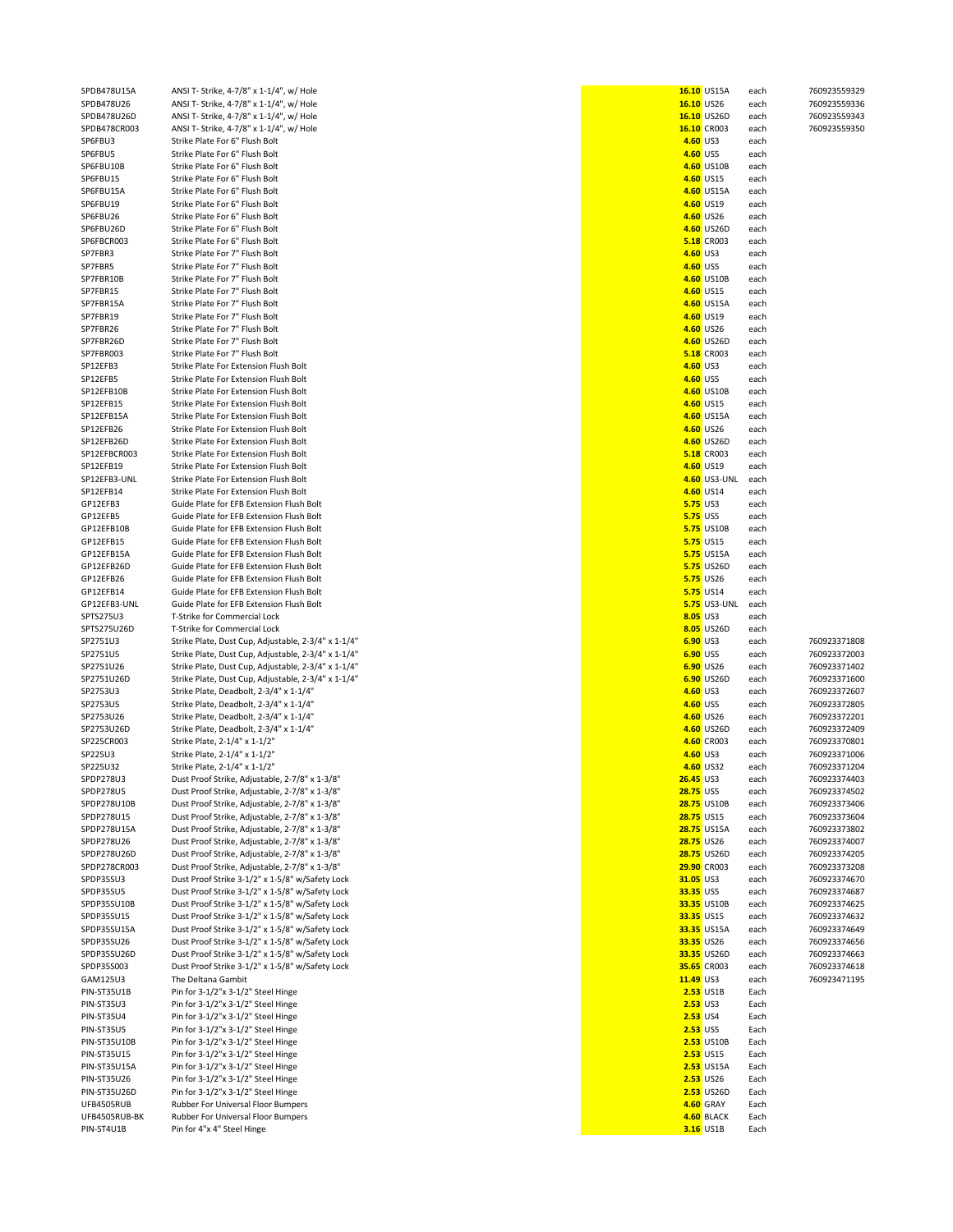PIN-ST4U4 Pin for 4"x 4" Steel Hinge<br>**PIN-ST4U5** Pin for 4"x 4" Steel Hinge PIN-ST4U10B Pin for 4"x 4" Steel Hinge<br>
PIN-ST4U15 Pin for 4"x 4" Steel Hinge PIN-ST4U15A Pin for 4"x 4" Steel Hinge<br>**PIN-ST4U26** Pin for 4"x 4" Steel Hinge

PIN-ST4U3 Pin for 4"x 4" Steel Hinge<br>**PIN-ST4U4** Pin for 4"x 4" Steel Hinge PIN-ST4U5 Pin for 4"x 4" Steel Hinge **3.16** US5 Each PIN-ST4U15 Pin for 4"x 4" Steel Hinge **3.16** US15 Each PIN-ST4U26 Pin for 4"x 4" Steel Hinge **3.16** US26 Each PIN-ST4U26D Pin for 4"x 4" Steel Hinge **3.16** US26D Each SDL688U3/KNOB Accessory Knob for SDL688, Solid Brass<br>**26.4588U5/KNOB** Accessory Knob for SDL688. Solid Brass SDL688U5/KNOB Accessory Knob for SDL688, Solid Brass<br>**28.75 SDL688U10B/KNOB** Accessory Knob for SDL688, Solid Brass SDL688U10B/KNOB Accessory Knob for SDL688, Solid Brass<br>**28.88.75 PDL688U15/KNOB** Accessory Knob for SDL688, Solid Brass SDL688U15/KNOB Accessory Knob for SDL688, Solid Brass<br>**28.752.888U15A/KNOB** Accessory Knob for SDL688, Solid Brass SDL688U15A/KNOB Accessory Knob for SDL688, Solid Brass<br>**28.752.888U19/KNOB** Accessory Knob for SDL688, Solid Brass SDL688U19/KNOB Accessory Knob for SDL688, Solid Brass<br>**28.888U26/KNOB** Accessory Knob for SDL688, Solid Brass SDL688U26/KNOB Accessory Knob for SDL688, Solid Brass<br>**28.752.88.725 Each Accessory Knob for SDL688**, Solid Brass SDL688U26D/KNOB Accessory Knob for SDL688, Solid Brass<br>**28.752.88.88.75 DEACH Accessory Knob for SDL688.** Solid Brass SDL688CR003/KNOB Accessory Knob for SDL688, Solid Brass<br>**SDL688U3/LEVER** Accessory Lever for SDL688, Solid Brass SDL688U3/LEVER Accessory Lever for SDL688, Solid Brass<br>**14.9581.958 Each Accessory Lever for SDL688**, Solid Brass SDL688U5/LEVER Accessory Lever for SDL688, Solid Brass<br>**SDL688U10B/LEVE** Accessory Lever for SDL688, Solid Brass SDL688U10B/LEVE Accessory Lever for SDL688, Solid Brass<br>**SDL688U15/LEVER** Accessory Lever for SDL688. Solid Brass SDL688U15/LEVER Accessory Lever for SDL688, Solid Brass<br>**SDL688U15A/LEVE** Accessory Lever for SDL688, Solid Brass SDL688U15A/LEVE Accessory Lever for SDL688, Solid Brass<br>**SDL688U19/LEVER** Accessory Lever for SDL688, Solid Brass SDL688U19/LEVER Accessory Lever for SDL688, Solid Brass<br>**17.1588U26/LEVER** Accessory Lever for SDL688. Solid Brass **Accessory Lever for SDL688, Solid Brass** SDL688U26D/LEVE Accessory Lever for SDL688, Solid Brass<br>**SDL688CR003/LEV Accessory Lever for SDL688**, Solid Brass SDL688CR003/LEV Accessory Lever for SDL688, Solid Brass<br>**23.0008123** Accessory Knob for SDL980 or SDLS480 Accessory Knob for SDL980 or SDLS480, Solid Brass SDLKNOBU3-UNL Accessory Knob for SDL980 or SDL5480, Solid Brass<br>**14.95** SDLKNOBU10B Accessory Knob for SDL980 or SDL5480, Solid Brass SDLKNOBU10B Accessory Knob for SDL980 or SDL5480, Solid Brass<br>SDLKNOBU115 Accessory Knob for SDL980 or SDL5480, Solid Brass SDLKNOBU15 Accessory Knob for SDL980 or SDL5480, Solid Brass<br>**16.10081200 SDL980 or SDL980 or SDL5480** Solid Brass SDLKNOBU19 Accessory Knob for SDL980 or SDL5480, Solid Brass<br>**16.11 EVERU3** Accessory Lever for SDL980 or SDL5480, Solid Brass SDLLEVERU3 **Accessory Lever for SDL980 pr SDLS480, Solid Brass**<br>SDLLEVERU3-UNL Accessory Lever for SDL980 pr SDLS480, Solid Brass SDLLEVERU3-UNL Accessory Lever for SDL980 pr SDLS480, Solid Brass<br>SDLLEVERU10B Accessory Lever for SDL980 pr SDLS480, Solid Brass SDLLEVERU10B Accessory Lever for SDL980 pr SDLS480, Solid Brass<br>**16.1008 SDLLEVERU15** Accessory Lever for SDL980 pr SDLS480. Solid Brass SDLLEVERU15 Accessory Lever for SDL980 pr SDLS480, Solid Brass<br>**16.100 SOLLEVERU19** Accessory Lever for SDL980 pr SDLS480, Solid Brass SDLLEVERU19 Accessory Lever for SDL980 pr SDLS480, Solid Brass<br>**16.10.100 SDLS400** Accessory Knob Set for SDML334, Solid Brass SDML334/KKU3 Accessory Knob Set for SDML334, Solid Brass<br>**SDML334/KKU10B** Accessory Knob Set for SDML334, Solid Brass SDML334/KKU10B Accessory Knob Set for SDML334, Solid Brass<br>**5DML334/KKU15** Accessory Knob Set for SDML334, Solid Brass SDML334/KKU15 Accessory Knob Set for SDML334, Solid Brass<br>**5DML334/KKU19** Accessory Knob Set for SDML334, Solid Brass SDML334/KKU19 Accessory Knob Set for SDML334, Solid Brass<br>SDML334/KKU26D Accessory Knob Set for SDML334, Solid Brass SDML334/KKU26D Accessory Knob Set for SDML334, Solid Brass<br>**5DML334/LLU3** Accessory Lever Set for SDML334, Solid Brass SDML334/LLU3 Accessory Lever Set for SDML334, Solid Brass<br>**SDML334/LLU10B** Accessory Lever Set for SDML334, Solid Brass SDML334/LLU10B Accessory Lever Set for SDML334, Solid Brass<br>**5DML334/LLU15** Accessory Lever Set for SDML334, Solid Brass SDML334/LLU15 Accessory Lever Set for SDML334, Solid Brass<br>**5DML334/LLU19** Accessory Lever Set for SDML334, Solid Brass Accessory Lever Set for SDML334, Solid Brass SDML334/LLU26D Accessory Lever Set for SDML334, Solid Brass SDML334U3/REPL Replacement Set for SDML334, Solid Brass<br>SDML334U5/REPL Replacement Set for SDML334, Solid Brass **Replacement Set for SDML334, Solid Brass** SDML334U10B/REP Replacement Set for SDML334, Solid Brass SDML334U15/REPL Replacement Set for SDML334, Solid Brass SDML334U15A/REP Replacement Set for SDML334, Solid Brass<br>**5DML334U19/REPL Replacement Set for SDML334** Solid Brass Replacement Set for SDML334, Solid Brass SDML334U26/REPL Replacement Set for SDML334, Solid Brass SDML334U26D/REP Replacement Set for SDML334, Solid Brass<br>**5DML334CR003/RE** Replacement Set for SDML334, Solid Brass Replacement Set for SDML334, Solid Brass CHE4U3 Cabin Hook Eye for Contemporary **5.18** US3 each 760923555109 CHE4U5 Cabin Hook Eye for Contemporary **5.75** US5 each 760923556113 CHE4U10B Cabin Hook Eye for Contemporary **5.75** US10B each 760923556120 CHE4U15 Cabin Hook Eye for Contemporary **5.75** US15 each 760923556137 CHE4U15A Cabin Hook Eye for Contemporary **5.75** US15A each 760923556144 CHE4U19 Cabin Hook Eye for Contemporary **5.75** US19 each 760923556151 Cabin Hook Eye for Contemporary CHE4U26D Cabin Hook Eye for Contemporary **5.75** US26D each 760923557172 CHE4CR003 Cabin Hook Eye for Contemporary **6.90** CR003 each 760923484430 CHEBU3 Cabin Hook Eye for British Style **5.75** US3 each 760923476053 CHEBU5 Cabin Hook Eye for British Style **6.90** US5 each 760923476060 CHEBU10B Cabin Hook Eye for British Style **6.90** US10B each 760923476077 Cabin Hook Eye for British Style **6.90** US15 each 760923476084<br>Cabin Hook Eve for British Style **6.90** US15A each 760923476091 CHEBU15A Cabin Hook Eye for British Style **6.90** US15A each 760923476091 Cabin Hook Eye for British Style CHEBU26 Cabin Hook Eye for British Style **6.90** US26 each 760923476114 Cabin Hook Eye for British Style CHEBCR003 Cabin Hook Eye for British Style **8.05** CR003 each 760923476138 RUBBERTIP-UFBSG Rubber For Universal Square Floor Bumpers **4.60** GRAY Each RUBBERTIP-UFBS Rubber For Universal Square Floor Bumpers DC50-ALUM DC50 Door Closer **79.35** Aluminum each 760923329502 DC50-DURO DC50 Door Closer **79.35** Duro each 760923329519 DC50-GOLD DC50 Door Closer **79.35** Gold each 760923329526 DC50-WHITE DC50 Door Closer **79.35** White each 760923329380 DC70-AL DC70 Door Closer **110.40** Aluminum each 760923329533 DC70-DURO DC70 Door Closer **110.40** Duro each 760923329540 DC70-GOLD DC70 Door Closer **110.40** Gold each 760923329557 DC70-WHITE DC70 Door Closer **110.40** White each 760923329564 DC10-AL DC10 Door Closer **147.20** Aluminum each 760923329403

| 3.16 US3         |                                  | Each         |          |
|------------------|----------------------------------|--------------|----------|
|                  | 3.16 US4                         | Each         |          |
|                  | 3.16 US5                         | Each         |          |
|                  | 3.16 US10B<br>3.16 US15          | Each         |          |
|                  | 3.16 US15A                       | Each<br>Each |          |
|                  | 3.16 US26                        | Each         |          |
|                  | 3.16 US26D                       | Each         |          |
| <b>26.45 US3</b> |                                  | each         |          |
| 28.75 US5        |                                  | each         |          |
|                  | 28.75 US10B<br><b>28.75 US15</b> | each<br>each |          |
|                  | 28.75 US15A                      | each         |          |
|                  | 28.75 US19                       | each         |          |
|                  | <b>28.75</b> US26                | each         |          |
|                  | 28.75 US26D                      | each         |          |
| 14.95 US3        | 34.50 CR003                      | each         |          |
| <b>17.25 US5</b> |                                  | each<br>each |          |
|                  | 17.25 US10B                      | each         |          |
|                  | 17.25 US15                       | each         |          |
|                  | 17.25 US15A                      | each         |          |
|                  | 17.25 US19<br>17.25 US26         | each         |          |
|                  | 17.25 US26D                      | each<br>each |          |
|                  | 23.00 CR003                      | each         |          |
|                  | 14.95 US3                        | each         |          |
|                  | <b>14.95 US3-UNL</b>             | each         |          |
|                  | 16.10 US10B<br>16.10 US15        | each         |          |
|                  | 16.10 US19                       | each<br>each |          |
| 14.95 US3        |                                  | Each         |          |
|                  | 14.95 US3-UNL                    | Each         |          |
|                  | 16.10 US10B                      | Each         |          |
|                  | 16.10 US15                       | Each         |          |
| 36.80 US3        | 16.10 US19                       | Each<br>each |          |
|                  | 40.25 US10B                      | each         |          |
|                  | 40.25 US15                       | each         |          |
|                  | 40.25 US19                       | each         |          |
|                  | 40.25 US26D                      | each         |          |
| 36.80 US3        | 40.25 US10B                      | Each         |          |
|                  | 40.25 US15                       | Each<br>Each |          |
|                  | 40.25 US19                       | Each         |          |
|                  | 40.25 US26D                      | Each         |          |
| 36.80 US3        |                                  | Each         |          |
| 40.25 US5        | 40.25 US10B                      | Each<br>Each |          |
| 40.25 US15       |                                  | Each         |          |
|                  | 40.25 US15A                      | Each         |          |
|                  | 40.25 US19                       | Each         |          |
|                  | 40.25 US26                       | Each         |          |
|                  | 40.25 US26D<br>43.70 CR003       | Each<br>Each |          |
| <b>5.18 US3</b>  |                                  | each         | 76       |
| 5.75 US5         |                                  | each         | 76       |
|                  | 5.75 US10B                       | each         | 76       |
|                  | 5.75 US15                        | each         | 76       |
|                  | 5.75 US15A<br>5.75 US19          | each<br>each | 76<br>76 |
|                  | 5.75 US26                        | each         | 76       |
|                  | 5.75 US26D                       | each         | 76       |
|                  | 6.90 CR003                       | each         | 76       |
| <b>5.75 US3</b>  |                                  | each         | 76       |
| 6.90 US5         | 6.90 US10B                       | each<br>each | 76<br>76 |
|                  | 6.90 US15                        | each         | 76       |
|                  | 6.90 US15A                       | each         | 76       |
|                  | 6.90 US19                        | each         | 76       |
|                  | 6.90 US26                        | each         | 76       |
|                  | 6.90 US26D<br>8.05 CR003         | each<br>each | 76<br>76 |
|                  | 4.60 GRAY                        | Each         |          |
|                  | 4.60 BLACK                       | Each         |          |
|                  | 79.35 Aluminum each              |              | 76       |
| 79.35 Duro       |                                  | each         | 76       |
| 79.35 Gold       | 79.35 White                      | each<br>each | 76<br>76 |
|                  | 110.40 Aluminum                  | each         | 76       |
| 110.40 Duro      |                                  | each         | 76       |
| 110.40 Gold      |                                  | each         | 76       |
| 110.40 White     | 147.20 Aluminum each             | each         | 76       |
|                  |                                  |              | 76       |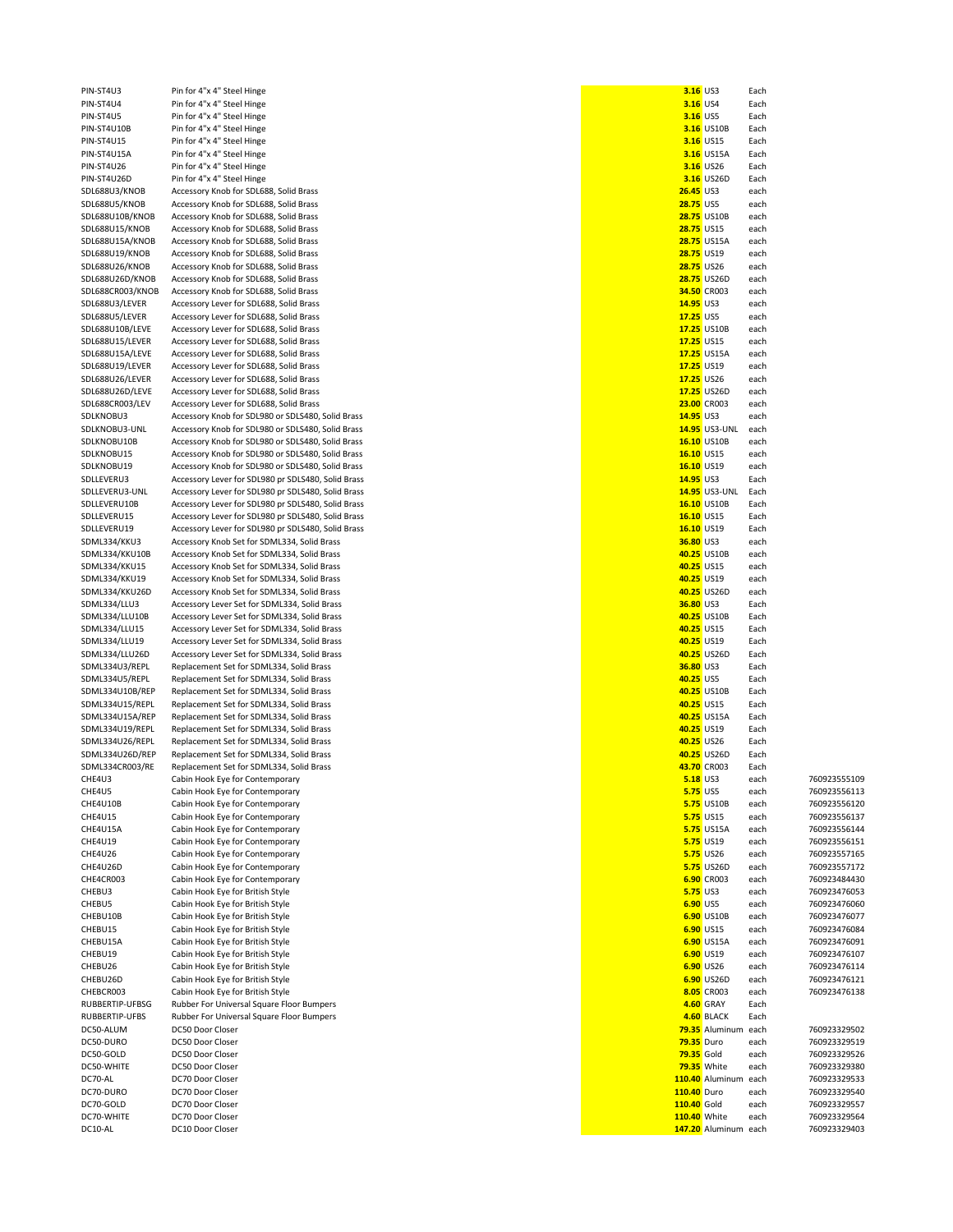| DC10-DURO                     | DC10 Door Closer                                                        | 147.20 Duro        |                            | each         | 760923329410 |
|-------------------------------|-------------------------------------------------------------------------|--------------------|----------------------------|--------------|--------------|
| DC10-GOLD                     | DC10 Door Closer                                                        | 147.20 Gold        |                            | each         | 760923329427 |
| DC10-WHITE                    | DC10 Door Closer                                                        |                    | <b>147.20</b> White        | each         | 760923329373 |
| DC90-AL                       | DC90 Door Closer                                                        |                    | 159.85 Aluminum            | each         | 760923329571 |
| DC90-DURO                     | DC90 Door Closer                                                        | <b>159.85</b> Duro |                            | each         | 760923329588 |
| DC90-GOLD                     | DC90 Door Closer                                                        | 159.85 Gold        |                            | each         | 760923329595 |
| DC90-WHITE                    | DC90 Door Closer                                                        |                    | <b>159.85</b> White        | each         | 760923329601 |
|                               | DC40 Door Closer                                                        |                    |                            |              |              |
| DC40-AL                       |                                                                         |                    | 227.70 Aluminum            | each         | 760923329434 |
| DC40-DURO                     | DC40 Door Closer                                                        | <b>227.70</b> Duro |                            | each         | 760923329441 |
| DC40-WHITE                    | DC40 Door Closer                                                        |                    | <b>227.70</b> White        | each         | 760923329366 |
| DC40-GOLD                     | DC40 Door Closer                                                        | 227.70 Gold        |                            | each         | 760923329458 |
| DCCA4041-AL                   | Cushion Arm for DC40                                                    |                    | 109.25 Aluminum            | each         | 760923329618 |
| DCCA4041-DURO                 | Cushion Arm for DC40                                                    | 109.25 Duro        |                            | each         | 760923329625 |
| DCCA4041-GOLD                 | Cushion Arm for DC40                                                    | 109.25 Gold        |                            | each         | 760923329632 |
| DCHA1050-AL                   | Hold Open Arm for DC10                                                  |                    | 87.40 Aluminum             | each         | 760923484492 |
| DCHA1050-DURO                 | Hold Open Arm for DC10                                                  | 87.40 Duro         |                            | each         | 760923484508 |
| DCHA4041-AL                   | Hold Open Arm for DC40                                                  |                    | 95.45 Aluminum             |              | 760923329649 |
|                               |                                                                         |                    |                            | each         |              |
| DCHA4041-DURO                 | Hold Open Arm for DC40                                                  | 95.45 Duro         |                            | each         | 760923329663 |
| DCHA4041-GOLD                 | Hold Open Arm for DC40                                                  | 95.45 Gold         |                            | each         | 760923329687 |
| DCSB175-AL                    | Sex Bolts for DC40                                                      |                    | 9.20 Aluminum 4 PCS SET    |              | 760923329700 |
| DCSB175-DURO                  | Sex Bolts for DC40                                                      |                    | 9.20 Duro                  | 4 PCS SET    | 760923329717 |
| DCSB175-GOLD                  | Sex Bolts for DC40                                                      | 9.20 Gold          |                            | 4 PCS SET    | 760923329724 |
| DCSB175-WHITE                 | Sex Bolts for DC40                                                      |                    | 9.20 White                 | 4 PCS SET    | 760923329731 |
| DP4041S-AL                    | Drop Plate for DC40 - Standard Arm Installation                         |                    | 50.60 Aluminum             | each         | 760923329786 |
| DP4041S-DURO                  | Drop Plate for DC40 - Standard Arm Installation                         | <b>50.60</b> Duro  |                            | each         | 760923329793 |
| DP4041S-GOLD                  |                                                                         |                    |                            |              |              |
|                               | Drop Plate for DC40 - Standard Arm Installation                         | <b>50.60</b> Gold  |                            | each         | 760923329809 |
| DP4041S-WHITE                 | Drop Plate for DC40 - Standard Arm Installation                         |                    | <b>50.60</b> White         | each         | 760923329816 |
| DP4041P-AL                    | Drop Plate for DC40 - Parallel Arm Installation                         |                    | 50.60 Aluminum             | each         | 760923329748 |
| DP4041P-DURO                  | Drop Plate for DC40 - Parallel Arm Installation                         | <b>50.60</b> Duro  |                            | each         | 760923329755 |
| DP4041P-GOLD                  | Drop Plate for DC40 - Parallel Arm Installation                         | <b>50.60</b> Gold  |                            | each         | 760923329762 |
| DP4041P-WHITE                 | Drop Plate for DC40 - Parallel Arm Installation                         |                    | 50.60 White                | each         | 760923329779 |
| CL200LM-3                     | Single Deadbolt GR1                                                     | 85.10 US3          |                            | each         | 760923477487 |
| CL200LM-26D                   | Single Deadbolt GR1                                                     |                    | 85.10 US26D                |              | 760923477470 |
|                               |                                                                         |                    |                            | each         |              |
| CL200LMIC-26D                 | Single Deadbolt IC Core Non CYL GR1                                     |                    | 113.85 US26D               | each         | 760923477494 |
| CL210LM-3                     | Double Deadbolt GR1                                                     | 109.25 US3         |                            | each         | 760923477548 |
| CL210LM-26D                   | Double Deadbolt GR1                                                     |                    | 109.25 US26D               | each         | 760923477531 |
| CL500FLC-3                    | Comm. Entry Standard GR1, Clarendon w/ CYL                              | 166.75 US3         |                            | each         | 760923477692 |
| CL500FLC-10B                  | Comm. Entry Standard GR1, Clarendon w/ CYL                              |                    | 166.75 US10B               | each         | 760923477678 |
|                               |                                                                         |                    |                            |              |              |
| CL500FLC-26D                  | Comm. Entry Standard GR1, Clarendon w/ CYL                              |                    | 152.95 US26D               | each         | 760923477685 |
| CL501FLC-3                    | Comm. Passage Standard GR1, Clarendon                                   | 151.80 US3         |                            | each         | 760923477807 |
| CL501FLC-10B                  | Comm. Passage Standard GR1, Clarendon                                   |                    | 151.80 US10B               | each         | 760923477784 |
| CL501FLC-26D                  | Comm. Passage Standard GR1, Clarendon                                   |                    | 138.00 US26D               | each         | 760923477791 |
| CL502FLC-3                    | Comm. Privacy Standard GR1, Clarendon                                   | 157.55 US3         |                            | each         | 760923477869 |
| CL502FLC-10B                  | Comm. Privacy Standard GR1, Clarendon                                   |                    | 157.55 US10B               | each         | 760923477845 |
| CL502FLC-26D                  | Comm. Privacy Standard GR1, Clarendon                                   |                    | 142.60 US26D               |              | 760923477852 |
|                               |                                                                         |                    |                            | each         |              |
| CL504FLC-3                    | Comm. Storeroom Standard GR1, Clarendon w/CYL                           | 166.75 US3         |                            | each         | 760923477975 |
| CL504FLC-10B                  | Comm. Storeroom Standard GR1, Clarendon w/CYL                           |                    | 166.75 US10B               | each         | 760923477951 |
| CL504FLC-26D                  | Comm. Storeroom Standard GR1, Clarendon w/CYL                           |                    | 152.95 US26D               | each         | 760923477968 |
| CL509FLC-3                    | Comm. Classroom Standard GR1, Clarendon w/CYL                           | 170.20 US3         |                            | each         | 760923478132 |
| CL509FLC-10B                  | Comm. Classroom Standard GR1, Clarendon w/CYL                           |                    | 170.20 US10B               | each         | 760923478118 |
| CL509FLC-26D                  | Comm. Classroom Standard GR1, Clarendon w/CYL                           |                    | 158.70 US26D               | each         | 760923478125 |
| CL500FRCNC-3                  | Comm. Entry IC Core GR1, Clarendon Less CYL                             | 157.55 US3         |                            | each         | 760923477746 |
|                               |                                                                         |                    |                            |              |              |
| CL500FRCNC-26D                | Comm. Entry IC Core GR1, Clarendon Less CYL                             |                    | 157.55 US26D               | each         | 760923477739 |
| CL504FRCNC-3                  | Comm. Storeroom IC Core GR1, Clarendon Less CYL                         | 157.55 US3         |                            | each         | 760923478026 |
| CL504FRCNC-26D                | Comm. Storeroom IC Core GR1, Clarendon Less CYL                         |                    | 157.55 US26D               | each         | 760923478019 |
| CL509FRCNC-3                  | Comm. Classroom IC Core GR1, Clarendon Less CYL                         | 157.55 US3         |                            | each         | 760923478187 |
| CL509FRCNC-26D                | Comm. Classroom IC Core GR1, Clarendon Less CYL                         |                    | 157.55 US26D               | each         | 760923478170 |
| G1RLE238U3                    | GR1 Reg. Latch Entry, 2-3/8"                                            | <b>20.70 US3</b>   |                            | each         |              |
| G1RLE238U26D                  | GR1 Reg. Latch Entry, 2-3/8"                                            |                    | 20.70 US26D                | each         |              |
| G1RLE275U3                    | GR1 Reg. Latch Entry, 2-3/4"                                            | 20.70 US3          |                            | each         |              |
|                               |                                                                         |                    |                            |              |              |
| G1RLE275U26D                  | GR1 Reg. Latch Entry, 2-3/4"                                            |                    | 20.70 US26D                | each         |              |
| G1RLP238U3                    | GR1 Reg. Latch Pass/Priv, 2-3/8"                                        | 20.70 US3          |                            | each         |              |
| G1RLP238U26D                  | GR1 Reg. Latch Pass/Priv, 2-3/8"                                        |                    | 20.70 US26D                | each         |              |
| G1RLP275U3                    | GR1 Reg. Latch Pass/Priv, 2-3/4"                                        | 20.70 US3          |                            | each         |              |
| G1RLP275U26D                  | GR1 Reg. Latch Pass/Priv, 2-3/4"                                        |                    | 20.70 US26D                | each         |              |
| G2DLDBU3                      | GR2 Drive-In-Latch ADJ. D.Bolt 2-3/8 To 2-3/4"                          | 20.70 US3          |                            | each         |              |
| G2DLDBU26D                    | GR2 Drive-In-Latch ADJ. D.Bolt 2-3/8 To 2-3/4"                          |                    | 20.70 US26D                | each         |              |
| G2DLE238U32D                  |                                                                         |                    | 20.70 US32D                |              |              |
|                               | GR2 Drive-In-Latch Entry 2-3/8" US32D                                   |                    |                            | each         |              |
| G2DLP238U32D                  | GR2 Drive-In-Latch Pass/Priv 2-3/8" US32D                               |                    | 20.70 US32D                | each         |              |
| G2DLE275U32D                  | GR2 Drive-In-Latch Entry 2-3/4" US32D                                   |                    | 20.70 US32D                | each         |              |
| G2DLP275U32D                  | GR2 Drive-In-Latch Pass/Priv 2-3/4" US32D                               |                    | 20.70 US32D                | each         |              |
| G2RLE238U3                    | GR2 Reg. Latch Entry, 2-3/8"                                            | <b>20.70 US3</b>   |                            | each         |              |
| G2RLE238U10B                  | GR2 Reg. Latch Entry, 2-3/8"                                            |                    | 20.70 US10B                | each         |              |
| G2RLE238U26D                  | GR2 Reg. Latch Entry, 2-3/8"                                            |                    | 20.70 US26D                | each         |              |
| G2RLP238U3                    | GR2 Reg. Latch Passage, 2-3/8"                                          | <b>20.70 US3</b>   |                            | each         |              |
|                               |                                                                         |                    |                            |              |              |
| G2RLP238U10B                  | GR2 Reg. Latch Passage, 2-3/8"                                          |                    | 20.70 US10B                | each         |              |
| G2RLP238U26D                  | GR2 Reg. Latch Passage, 2-3/8"                                          |                    | 20.70 US26D                | each         |              |
| G2RLE275U3                    | GR2 Reg. Latch Entry, 2-3/4"                                            | 20.70 US3          |                            | each         |              |
| G2RLE275U26D                  | GR2 Reg. Latch Entry, 2-3/4"                                            |                    | 20.70 US26D                | each         |              |
| G2RLP275U3                    | GR2 Reg. Latch Pass/Priv, 2-3/4"                                        | 20.70 US3          |                            | each         |              |
| G2RLP275U26D                  |                                                                         |                    | 20.70 US26D                | each         |              |
|                               |                                                                         |                    |                            |              |              |
|                               | GR2 Reg. Latch Pass/Priv, 2-3/4"                                        |                    |                            |              |              |
| G2RL1E275U26D                 | GR2 Reg. 1" Face Plate Entry 2-3/4"                                     |                    | 20.70 US26D                | each         |              |
| G2RL1P275U26D<br>G2RLE375U26D | GR2 Reg. 1" Face Plate Pass/Priv 2-3/4"<br>GR2 Reg. Latch Entry, 3 3/4" |                    | 20.70 US26D<br>20.70 US26D | each<br>each |              |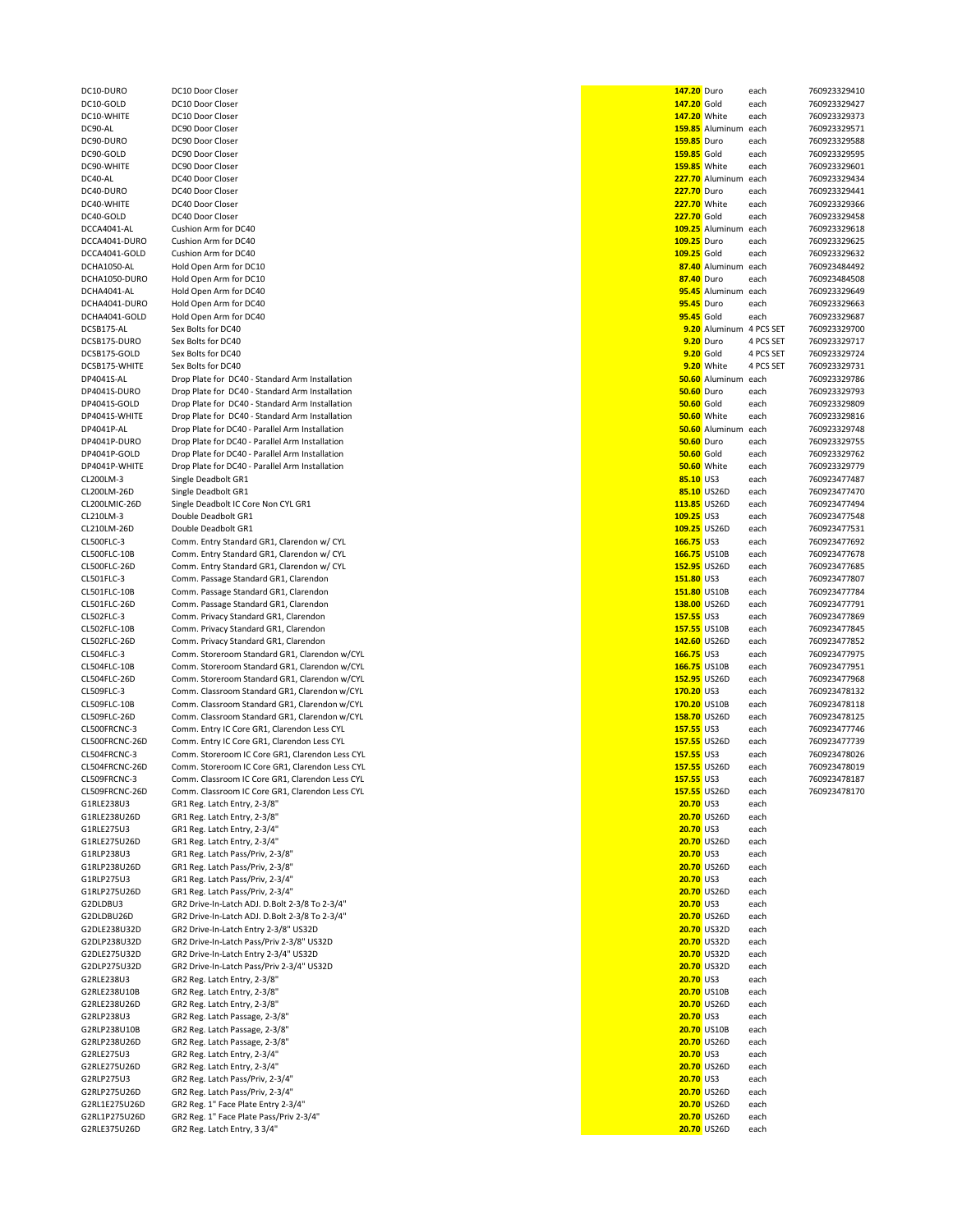G2RLDBU3 **GR2 Reg. Latch D.Bolt 2-3/8**<br>
GR2 Reg. Latch D.Bolt 2-3/8<sup>"</sup> GR2 Reg. Latch D.Bolt 2-3/8" G2RLDBU26D GR2 Reg. Latch D.Bolt 2-3/8'<br>G2RLDBU10B GR2 Reg. Latch D.Bolt 2-3/8' G2RLDB75U3 GR2 Reg. Latch D.Bolt 2-3/8<sup>"</sup><br>G2RLDB75U26D GR2 Reg. Latch D.Bolt 2-3/8" G2RLPR238U3 G2 Reg. Latch, Privacy 2-3/8" **20.70** US3 G2RLPR238U10B G2 Reg. Latch, Privacy 2-3/8"<br>G2 Reg. Latch, Privacy 2-3/8" G2RLPR238U26D G2 Reg. Latch, Privacy 2-3/8"<br>CL700EL-10B Comm. Entry Standard Grade

G2RLP375U26D GR2 Reg. Latch Pass/Priv, 3 3/4"<br>G2RLDBU3 GR2 Reg. Latch D.Bolt 2-3/8" GR2 Reg. Latch D.Bolt 2-3/8" GR2 Reg. Latch D.Bolt 2-3/8" CL100EAC-32D Comm, Entry Standard GR2, Round **58.65** US32D each 760923483525 CL101EAC-32D Comm, Passage Standard GR2, Round **54.05** US32D each 760923483532 CL102EAC-32D Comm, Privacy Standard GR2, Round<br>**54.05** Comm. Storeroom Standard GR2. Round CL104EAC-32D Comm, Storeroom Standard GR2, Round **1988, 1998 12:30 CL104EAC-32D each** 760923483556 US32D each 760923483556<br>CL109FAC-32D Comm. Classroom Standard GR2. Round CL109EAC-32D Comm, Classroom Standard GR2, Round **63.25** US32D each 760923483563<br>CL200LA-3 Single Deadbolt GR2 w/ 2-3/4" Backset **67.25** US3 each 760923477449 CL200LA-3 Single Deadbolt GR2 w/ 2-3/4" Backset **67.85** US3 each 760923477449<br>CL200LA-10B Single Deadbolt GR2 w/ 2-3/4" Backset **67.85** US10B each 760923477432 CL200LA-10B Single Deadbolt GR2 w/ 2-3/4" Backset<br>**CL200LA-32D** Single Deadbolt GR2 w/ 2-3/4" Backset CL200LA-32D Single Deadbolt GR2 w/ 2-3/4" Backset **59.80** US32D each 760923477456<br>CL200LAIC-26D Single Deadbolt IC Core Non CYL GR2 w/ 2-3/4" Backset **59.80** US32D each 760923477463 CL200LAIC-26D Single Deadbolt IC Core Non CYL GR2 w/ 2-3/4" Backset<br>**CL210LA-3** Double Deadbolt GR2 w/ 2-3/4" Backset CL210LA-3 Double Deadbolt GR2 w/ 2-3/4" Backset<br>**CL210LA-10B** Double Deadbolt GR2 w/ 2-3/4" Backset CL210LA-10B Double Deadbolt GR2 w/ 2-3/4" Backset<br>**CL210LA-32D** Double Deadbolt GR2 w/ 2-3/4" Backset CL210LA-32D Double Deadbolt GR2 w/ 2-3/4" Backset<br>**72.3001LC-3** Intercon. Lock GR2. Entry w/ Claredon Le CL300ILC-3 Intercon. Lock GR2, Entry w/ Claredon Lever<br>**CL300ILC-26D** Intercon. Lock GR2, Entry w/ Claredon Lever Intercon. Lock GR2, Entry w/ Claredon Lever **228.85** US26D each 760923477555 CL308ILC-3 Intercon. Lock GR2, Passage w/ Claredon Lever **2008**<br>CL308ILC-26D Intercon. Lock GR2, Passage w/ Claredon Lever **2008** US3 each 76092347757966 US26D each 760923477579 CL308ILC-26D Intercon. Lock GR2, Passage w/ Claredon Lever<br>CL500EVC-3 Comm. Entry Standard GR2. Clarendon w/ CYL CL500EVC-3 Comm. Entry Standard GR2, Clarendon w/ CYL **127.65** US3 each 760923477630<br>CL500EVC-10B Comm. Entry Standard GR2. Clarendon w/ CYL 127.65 US10B each 760923477616 Comm. Entry Standard GR2, Clarendon w/ CYL **127.65** US10B each 760923477616 CL500EVC-26D Comm. Entry Standard GR2, Clarendon w/ CYL **128.45** US26D each 760923477623<br>CL501EVC-3 Comm. Passage Standard GR2. Clarendon CL501EVC-3 Comm. Passage Standard GR2, Clarendon **118.45** US3 each 760923477777 CL501EVC-10B Comm. Passage Standard GR2, Clarendon **118.45** US10B each 760923477753 CL501EVC-26D Comm. Passage Standard GR2, Clarendon **109.25** US26D each 760923477760 CL502EVC-3 Comm. Privacy Standard GR2, Clarendon **120.2009 120.2009 120.75** US3 each 760923477838 CL502EVC-3 Comm<br>CL502EVC-10B Comm Privacy Standard GR2 Clarendon CL502EVC-10B Comm. Privacy Standard GR2, Clarendon **CL502EVC-26D** Comm. Privacy Standard GR2. Clarendon CL502EVC-26D Comm. Privacy Standard GR2, Clarendon **111.55** US26D each 760923477821<br>CL504EVC-3 Comm Standard GR2 Clarendon w/CYL CL504EVC-3 Comm. Storeroom Standard GR2, Clarendon w/CYL **127.65** US3 each 760923477913<br>CL504EVC-10B Comm. Storeroom Standard GR2. Clarendon w/CYL 127.65 US10B each 760923477890 CL504EVC-10B Comm. Storeroom Standard GR2, Clarendon w/CYL **127.65** US10B each 760923477890<br>CL504EVC-26D Comm. Storeroom Standard GR2. Clarendon w/CYL 127.65 US10B each 760923477906 CL504EVC-26D Comm. Storeroom Standard GR2, Clarendon w/CYL<br>CL509EVC-3 Comm. Classroom Standard GR2. Clarendon w/CYL Comm. Classroom Standard GR2, Clarendon w/CYL **138.00** US3 each 760923478071 CL509EVC-10B Comm. Classroom Standard GR2, Clarendon w/CYL<br>CL509EVC-26D Comm. Classroom Standard GR2, Clarendon w/CYL CL509EVC-26D Comm. Classroom Standard GR2, Clarendon w/CYL<br>CL500ECCNC-3 Comm. Entry IC Core GR2, Clarendon Less CYL CL500ECCNC-3 Comm. Entry IC Core GR2, Clarendon Less CYL<br>CL500ECCNC-26D Comm. Entry IC Core GR2. Clarendon Less CYL Comm. Entry IC Core GR2, Clarendon Less CYL CL504ECCNC-3 Comm. Storeroom IC Core GR2, Clarendon Less CYL **135.90** US3 each 760923477883<br>CL504ECCNC-26D Comm. Storeroom IC Core GR2. Clarendon Less CYL 135.70 US26D each 760923477876 Comm. Storeroom IC Core GR2, Clarendon Less CYL CL509ECCNC-3 Comm. Classroom IC Core GR2, Clarendon Less CYL **135.90** US3 each 760923478040<br>CL509ECCNC-26D Comm. Classroom IC Core GR2. Clarendon Less CYL 135.70 US26D each 760923478033 CL509ECCNC-26D Comm. Classroom IC Core GR2, Clarendon Less CYL **135.70** US26D each 760923478033<br>CL600EVC-10B Comm. Entry Standard GR2, Curved w/ Cyl CL600EVC-10B Comm. Entry Standard GR2, Curved w/ Cyl **132.25** US10B each 760923483501<br>CL600EVC-26D Comm. Entry Standard GR2, Curved w/ Cyl **132.25** US26D each 760923483518 Comm. Entry Standard GR2, Curved w/ Cyl **126.50** US26D each 760923483518 CL601EVC-10B Comm. Passage Standard GR2, Curved w/ Cyl **124.20** US10B each 760923483570 CL601EVC-26D Comm. Passage Standard GR2, Curved w/ Cyl **113.85** US26D each 760923483587<br>CL602EVC-10B Comm. Privacy Standard GR2. Curved w/ Cylinder 1986 CL602 each 760923483594 CL602EVC-10B Comm. Privacy Standard GR2, Curved w/ Cylinder **126.50** US10B each 760923483594 CL602EVC-26D Comm. Privacy Standard GR2, Curved w/ Cylinder **116.15** US26D each 760923483600 CL604EVC-10B Comm. Storeroom Standard GR2, Curved w/ Cy **132.25** US10B each 760923483624 CL604EVC-26D Comm. Storeroom Standard GR2, Curved w/ Cy **126.90 US260** each 760923483631<br>CL609EVC-10B Comm. Classroom Standard GR2. Curved w/ Cvl 126.00 US260 each 760923483648 Comm. Classroom Standard GR2, Curved w/ Cyl CL609EVC-26D Comm. Classroom Standard GR2, Curved w/ Cyl **126.50** US26D each 760923483655 CL115EAC-32D Comm, Dummy Standard GR2, Round **41.40** US32D Each 760923484447 Comm, Dummy Standard GR2, Clarendon **62.85** US3 Each 760923484478 CL515EVC-10B Comm, Dummy Standard GR2, Clarendon **67.85** US10B Each 760923484454<br>CL515EVC-26D Comm. Dummy Standard GR2. Clarendon **68.85** US26D Each 760923484461 CL515EVC-26D Comm, Dummy Standard GR2, Clarendon **60.95** US26D Each 760923484461<br>G2RLPR238U3 G2 Reg. Latch, Privacy 2-3/8" 20.70 US3 US26D Each 20.70 US3 CL700EL-10B Comm, Entry Standard Grade 2, Straight Lever **1000 CL700EL-10B CL700EL-10B** Each 760923486694<br>CL700EL-26D Comm, Entry Standard Grade 2, Straight Lever **102.49** CL700EL-26D Lach 76092348670G Comm, Entry Standard Grade 2, Straight Lever **102.35** US26D Each 760923486700 CL702EL-10B Comm, Privacy Standard Grade 2, Straight Lever<br>**100.05** Comm. Privacy Standard Grade 2. Straight Lever Comm, Privacy Standard Grade 2, Straight Lever **92.00** US26D Each 760923486748 CL701EL-10B Comm, Passage Standard Grade 2, Straight Lever **198.80 CL701EL-10B** 100023486717<br>CL701EL-26D Comm. Passage Standard Grade 2. Straight Lever 1998 CL701EL-260 10002000 10002000 100023486724 CL70 Comm, Passage Standard Grade 2, Straight Lever CL400EL-10B Comm, Entry Standard Grade 2, Curved Lever **1000 CL400EL-10B** CL400EL-10B Each 760923486625<br>CL400EL-26D Comm. Entry Standard Grade 2. Curved Lever **102.486632** US26D Each 760923486632 CL400EL-26D Comm, Entry Standard Grade 2, Curved Lever **102.35** US26D Each 760923486632 CL402EL-10B Comm, Privacy Standard Grade 2, Curved Lever **100.05** US10B Each 760923486663 CL402EL-26D Comm, Privacy Standard Grade 2, Curved Lever **92.00** US26D Each 760923486687 CL401EL-10B Comm, Passage Standard Grade 2, Curved Lever **96.60** US10B Each 760923486649 CL401EL-26D Comm, Passage Standard Grade 2, Curved Lever **89.70** US26D Each 760923486656 PDR36-AL Panic Device Rim 36" **259.90** Aluminum each 760923485185 PDR36-DURO Panic Device Rim 36" **259.90** Duro each 760923485192 PDR48-AL Panic Device Rim 48" Standard **313.95** Aluminum each 760923485215 PDR36UL-AL Panic Device Rim 36" UL, 3-hour Fire-rated, Stainless Steel **1988.85 Aluminum each 1988.85** Aluminum each 760923485208<br>PDVR36-AL Panic Device 36" Vertical Rod Panic Device 36" Vertical Rod **1996 12:00 Panic Device 36" Vertical Rod** 760923485222 PDVR36-DURO Panic Device 36" Vertical Rod **423.20** Duro each 760923485239 Panic Device 48" Vertical Rod **507.15** Aluminum each 760923485253 PDVR36UL-AL Panic Device Rim 36" w/Vertical Rod UL 3 Hours Fire-Rated **628.90** Aluminum each 760925246868525246852524685252468525246852524685252468525246852524685252468525246852524685252468525246852524685252468525246525254 Lever Trim For Exit Device 80 Entry Function **120.75** US10B each 760923485161 LTED80LS-26D Lever Trim For Exit Device 80 Entry Function **120.75** US26D each 760923485178<br>LTED80LP-26D Lever Trim For Exit Device 80 Passage Function 120.75 US26D each 760923485154 LTED80LP-26D Lever Trim For Exit Device 80 Passage Function<br>LTED60LST-26D Lever Trim For Exit Device 60 Storeroom Funct

| GR2 Reg. Latch Pass/Priv, 3 3/4"                            |                     | 20.70 US26D          | each |              |
|-------------------------------------------------------------|---------------------|----------------------|------|--------------|
| GR2 Reg. Latch D.Bolt 2-3/8"                                | 20.70 US3           |                      | each |              |
| GR2 Reg. Latch D.Bolt 2-3/8"                                |                     | 20.70 US26D          | each |              |
| GR2 Reg. Latch D.Bolt 2-3/8"                                |                     | 20.70 US10B          | each |              |
| GR2 Reg. Latch D.Bolt 2-3/8"                                | 20.70 US3           |                      | each |              |
| GR2 Reg. Latch D.Bolt 2-3/8"                                |                     | 20.70 US26D          | each |              |
| Comm, Entry Standard GR2, Round                             |                     | <b>58.65 US32D</b>   | each | 760923483525 |
| Comm, Passage Standard GR2, Round                           |                     | 54.05 US32D          | each | 760923483532 |
| Comm, Privacy Standard GR2, Round                           |                     | 54.05 US32D          | each | 760923483549 |
| Comm, Storeroom Standard GR2, Round                         |                     | <b>58.65 US32D</b>   |      |              |
|                                                             |                     |                      | each | 760923483556 |
| Comm, Classroom Standard GR2, Round                         |                     | 63.25 US32D          | each | 760923483563 |
| Single Deadbolt GR2 w/ 2-3/4" Backset                       | 67.85 US3           |                      | each | 760923477449 |
| Single Deadbolt GR2 w/ 2-3/4" Backset                       |                     | 67.85 US10B          | each | 760923477432 |
| Single Deadbolt GR2 w/ 2-3/4" Backset                       |                     | 59.80 US32D          | each | 760923477456 |
| Single Deadbolt IC Core Non CYL GR2 w/ 2-3/4" Backset       |                     | 86.25 US26D          | each | 760923477463 |
| Double Deadbolt GR2 w/ 2-3/4" Backset                       | 82.80 US3           |                      | each | 760923477517 |
| Double Deadbolt GR2 w/ 2-3/4" Backset                       |                     | 82.80 US10B          | each | 760923477500 |
| Double Deadbolt GR2 w/ 2-3/4" Backset                       |                     | 72.45 US32D          | each | 760923477524 |
| Intercon. Lock GR2, Entry w/ Claredon Lever                 | 228.85 US3          |                      | each | 760923477562 |
| Intercon. Lock GR2, Entry w/ Claredon Lever                 |                     | 228.85 US26D         | each | 760923477555 |
|                                                             |                     |                      |      |              |
| Intercon. Lock GR2, Passage w/ Claredon Lever               | 215.05 US3          |                      | each | 760923477586 |
| Intercon. Lock GR2, Passage w/ Claredon Lever               | <b>215.05 US26D</b> |                      | each | 760923477579 |
| Comm. Entry Standard GR2, Clarendon w/ CYL                  | 127.65 US3          |                      | each | 760923477630 |
| Comm. Entry Standard GR2, Clarendon w/ CYL                  | 127.65 US10B        |                      | each | 760923477616 |
| Comm. Entry Standard GR2, Clarendon w/ CYL                  | 118.45 US26D        |                      | each | 760923477623 |
| Comm. Passage Standard GR2, Clarendon                       | 118.45 US3          |                      | each | 760923477777 |
| Comm. Passage Standard GR2, Clarendon                       | 118.45 US10B        |                      | each | 760923477753 |
| Comm. Passage Standard GR2, Clarendon                       | 109.25 US26D        |                      | each | 760923477760 |
| Comm. Privacy Standard GR2, Clarendon                       | 120.75 US3          |                      | each | 760923477838 |
| Comm. Privacy Standard GR2, Clarendon                       |                     |                      |      | 760923477814 |
|                                                             | 120.75 US10B        |                      | each |              |
| Comm. Privacy Standard GR2, Clarendon                       | 111.55 US26D        |                      | each | 760923477821 |
| Comm. Storeroom Standard GR2, Clarendon w/CYL               | <b>127.65 US3</b>   |                      | each | 760923477913 |
| Comm. Storeroom Standard GR2, Clarendon w/CYL               | 127.65 US10B        |                      | each | 760923477890 |
| Comm. Storeroom Standard GR2, Clarendon w/CYL               | 118.45 US26D        |                      | each | 760923477906 |
| Comm. Classroom Standard GR2, Clarendon w/CYL               | 138.00 US3          |                      | each | 760923478071 |
| Comm. Classroom Standard GR2, Clarendon w/CYL               | 138.00 US10B        |                      | each | 760923478057 |
| Comm. Classroom Standard GR2, Clarendon w/CYL               | 132.25 US26D        |                      | each | 760923478064 |
| Comm. Entry IC Core GR2, Clarendon Less CYL                 | 135.70 US3          |                      | each | 760923477609 |
| Comm. Entry IC Core GR2, Clarendon Less CYL                 | 135.70 US26D        |                      | each | 760923477593 |
|                                                             |                     |                      |      |              |
| Comm. Storeroom IC Core GR2, Clarendon Less CYL             | 135.70 US3          |                      | each | 760923477883 |
| Comm. Storeroom IC Core GR2, Clarendon Less CYL             | 135.70 US26D        |                      | each | 760923477876 |
| Comm. Classroom IC Core GR2, Clarendon Less CYL             | 135.70 US3          |                      | each | 760923478040 |
| Comm. Classroom IC Core GR2, Clarendon Less CYL             | 135.70 US26D        |                      | each | 760923478033 |
| Comm. Entry Standard GR2, Curved w/ Cyl                     | 132.25 US10B        |                      | each | 760923483501 |
| Comm. Entry Standard GR2, Curved w/ Cyl                     | 126.50 US26D        |                      | each | 760923483518 |
| Comm. Passage Standard GR2, Curved w/ Cyl                   | 124.20 US10B        |                      | each | 760923483570 |
| Comm. Passage Standard GR2, Curved w/ Cyl                   | 113.85 US26D        |                      | each | 760923483587 |
| Comm. Privacy Standard GR2, Curved w/ Cylinder              | 126.50 US10B        |                      | each | 760923483594 |
| Comm. Privacy Standard GR2, Curved w/ Cylinder              | 116.15 US26D        |                      | each | 760923483600 |
| Comm. Storeroom Standard GR2, Curved w/ Cy                  | 132.25 US10B        |                      | each | 760923483624 |
|                                                             |                     |                      |      |              |
| Comm. Storeroom Standard GR2, Curved w/ Cy                  | 126.50 US26D        |                      | each | 760923483631 |
| Comm. Classroom Standard GR2, Curved w/ Cyl                 | 132.25 US10B        |                      | each | 760923483648 |
| Comm. Classroom Standard GR2, Curved w/ Cyl                 | 126.50 US26D        |                      | each | 760923483655 |
| Comm, Dummy Standard GR2, Round                             |                     | 41.40 US32D          | Each | 760923484447 |
| Comm, Dummy Standard GR2, Clarendon                         | 67.85 US3           |                      | Each | 760923484478 |
| Comm, Dummy Standard GR2, Clarendon                         |                     | 67.85 US10B          | Each | 760923484454 |
| Comm, Dummy Standard GR2, Clarendon                         |                     | 60.95 US26D          | Each | 760923484461 |
| G2 Reg. Latch, Privacy 2-3/8"                               | <b>20.70 US3</b>    |                      |      |              |
| G2 Reg. Latch, Privacy 2-3/8"                               |                     | 20.70 US10B          |      |              |
| G2 Reg. Latch, Privacy 2-3/8"                               |                     | 20.70 US26D          |      |              |
| Comm, Entry Standard Grade 2, Straight Lever                |                     | 110.40 US10B         | Each | 760923486694 |
|                                                             |                     |                      |      |              |
| Comm, Entry Standard Grade 2, Straight Lever                |                     | 102.35 US26D         | Each | 760923486700 |
| Comm, Privacy Standard Grade 2, Straight Lever              | 100.05 US10B        |                      | Each | 760923486731 |
| Comm, Privacy Standard Grade 2, Straight Lever              |                     | 92.00 US26D          | Each | 760923486748 |
| Comm, Passage Standard Grade 2, Straight Lever              |                     | 96.60 US10B          | Each | 760923486717 |
| Comm, Passage Standard Grade 2, Straight Lever              |                     | 89.70 US26D          | Each | 760923486724 |
| Comm, Entry Standard Grade 2, Curved Lever                  |                     | 110.40 US10B         | Each | 760923486625 |
| Comm, Entry Standard Grade 2, Curved Lever                  |                     | 102.35 US26D         | Each | 760923486632 |
| Comm, Privacy Standard Grade 2, Curved Lever                |                     | 100.05 US10B         | Each | 760923486663 |
| Comm, Privacy Standard Grade 2, Curved Lever                |                     | 92.00 US26D          | Each | 760923486687 |
|                                                             |                     | 96.60 US10B          |      |              |
| Comm, Passage Standard Grade 2, Curved Lever                |                     |                      | Each | 760923486649 |
| Comm, Passage Standard Grade 2, Curved Lever                |                     | 89.70 US26D          | Each | 760923486656 |
| Panic Device Rim 36"                                        |                     | 259.90 Aluminum each |      | 760923485185 |
| Panic Device Rim 36"                                        | <b>259.90</b> Duro  |                      | each | 760923485192 |
| Panic Device Rim 48" Standard                               |                     | 313.95 Aluminum each |      | 760923485215 |
| Panic Device Rim 36" UL, 3-hour Fire-rated, Stainless Steel |                     | 458.85 Aluminum each |      | 760923485208 |
| Panic Device 36" Vertical Rod                               |                     | 423.20 Aluminum each |      | 760923485222 |
| Panic Device 36" Vertical Rod                               | 423.20 Duro         |                      | each | 760923485239 |
| Panic Device 48" Vertical Rod                               |                     | 507.15 Aluminum each |      | 760923485253 |
| Panic Device Rim 36" w/Vertical Rod UL 3 Hours Fire-Rated   |                     | 627.90 Aluminum each |      | 760923485246 |
|                                                             |                     |                      |      |              |
| Lever Trim For Exit Device 80 Entry Function                | 120.75 US10B        |                      | each | 760923485161 |
| Lever Trim For Exit Device 80 Entry Function                | 120.75 US26D        |                      | each | 760923485178 |
| Lever Trim For Exit Device 80 Passage Function              | 115.00 US26D        |                      | each | 760923485154 |
| Lever Trim For Exit Device 60 Storeroom Function            | 127.65 US26D        |                      | each | 760923485147 |
|                                                             |                     |                      |      |              |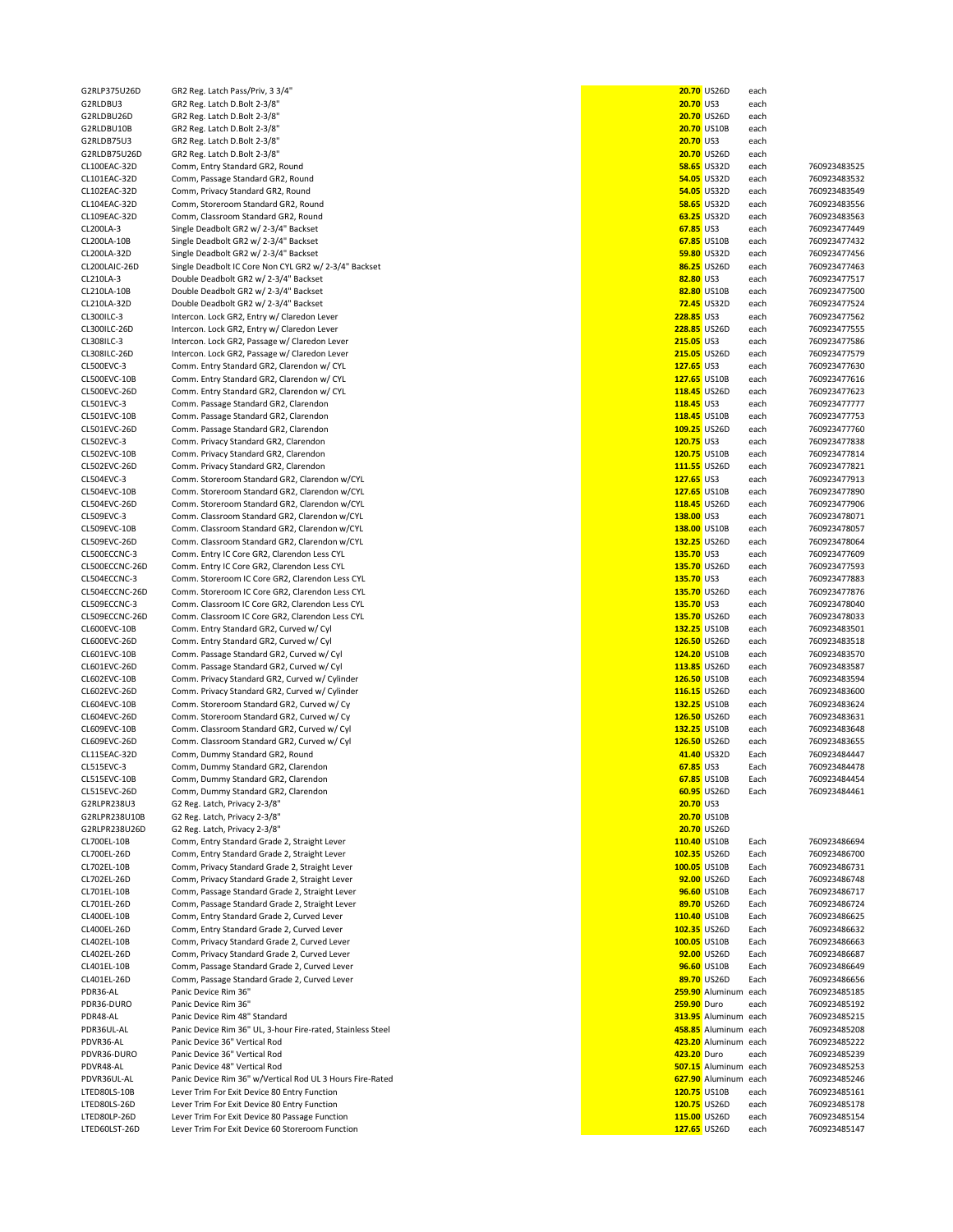| 2.30 US1B<br>13.80 US3<br>13.80 US26D<br>25.30<br>120.75 US26D<br>270.25 US3<br>270.25 US10B<br>270.25 US26<br>270.25 US15<br>116.15 US3<br>116.15 US10B<br>116.15 US15<br>116.15 US26<br>116.15 US3<br>116.15 US10B | <b>5.75 US26D</b><br>13.80 US10B | each<br>each<br>each<br>each<br>each<br>each<br>each<br>each<br>each<br>each<br>each<br>Each<br>Each<br>Each                                                                                                                                                                                                                                                                     | 760923492091<br>760923492077<br>760923492084<br>760923491926<br>760923480524<br>760923480531<br>760923480555<br>760923480548<br>760923480043                         |
|----------------------------------------------------------------------------------------------------------------------------------------------------------------------------------------------------------------------|----------------------------------|----------------------------------------------------------------------------------------------------------------------------------------------------------------------------------------------------------------------------------------------------------------------------------------------------------------------------------------------------------------------------------|----------------------------------------------------------------------------------------------------------------------------------------------------------------------|
|                                                                                                                                                                                                                      |                                  |                                                                                                                                                                                                                                                                                                                                                                                  |                                                                                                                                                                      |
|                                                                                                                                                                                                                      |                                  |                                                                                                                                                                                                                                                                                                                                                                                  |                                                                                                                                                                      |
|                                                                                                                                                                                                                      |                                  |                                                                                                                                                                                                                                                                                                                                                                                  |                                                                                                                                                                      |
|                                                                                                                                                                                                                      |                                  |                                                                                                                                                                                                                                                                                                                                                                                  |                                                                                                                                                                      |
|                                                                                                                                                                                                                      |                                  |                                                                                                                                                                                                                                                                                                                                                                                  |                                                                                                                                                                      |
|                                                                                                                                                                                                                      |                                  |                                                                                                                                                                                                                                                                                                                                                                                  |                                                                                                                                                                      |
|                                                                                                                                                                                                                      |                                  |                                                                                                                                                                                                                                                                                                                                                                                  |                                                                                                                                                                      |
|                                                                                                                                                                                                                      |                                  |                                                                                                                                                                                                                                                                                                                                                                                  |                                                                                                                                                                      |
|                                                                                                                                                                                                                      |                                  |                                                                                                                                                                                                                                                                                                                                                                                  |                                                                                                                                                                      |
|                                                                                                                                                                                                                      |                                  |                                                                                                                                                                                                                                                                                                                                                                                  |                                                                                                                                                                      |
|                                                                                                                                                                                                                      |                                  |                                                                                                                                                                                                                                                                                                                                                                                  |                                                                                                                                                                      |
|                                                                                                                                                                                                                      |                                  |                                                                                                                                                                                                                                                                                                                                                                                  |                                                                                                                                                                      |
|                                                                                                                                                                                                                      |                                  |                                                                                                                                                                                                                                                                                                                                                                                  |                                                                                                                                                                      |
|                                                                                                                                                                                                                      |                                  |                                                                                                                                                                                                                                                                                                                                                                                  |                                                                                                                                                                      |
|                                                                                                                                                                                                                      |                                  |                                                                                                                                                                                                                                                                                                                                                                                  |                                                                                                                                                                      |
|                                                                                                                                                                                                                      |                                  |                                                                                                                                                                                                                                                                                                                                                                                  | 760923480050                                                                                                                                                         |
|                                                                                                                                                                                                                      |                                  |                                                                                                                                                                                                                                                                                                                                                                                  | 760923480067                                                                                                                                                         |
|                                                                                                                                                                                                                      |                                  |                                                                                                                                                                                                                                                                                                                                                                                  |                                                                                                                                                                      |
|                                                                                                                                                                                                                      |                                  | Each                                                                                                                                                                                                                                                                                                                                                                             | 760923480074                                                                                                                                                         |
|                                                                                                                                                                                                                      |                                  | Each                                                                                                                                                                                                                                                                                                                                                                             | 760923480289                                                                                                                                                         |
|                                                                                                                                                                                                                      |                                  | Each                                                                                                                                                                                                                                                                                                                                                                             | 760923480296                                                                                                                                                         |
|                                                                                                                                                                                                                      | 116.15 US15                      | Each                                                                                                                                                                                                                                                                                                                                                                             | 760923480302                                                                                                                                                         |
|                                                                                                                                                                                                                      |                                  |                                                                                                                                                                                                                                                                                                                                                                                  |                                                                                                                                                                      |
| 116.15 US26                                                                                                                                                                                                          |                                  | Each                                                                                                                                                                                                                                                                                                                                                                             | 760923480319                                                                                                                                                         |
| 71.30 US10B                                                                                                                                                                                                          |                                  | each                                                                                                                                                                                                                                                                                                                                                                             | 760923480968                                                                                                                                                         |
| 71.30 US26                                                                                                                                                                                                           |                                  | each                                                                                                                                                                                                                                                                                                                                                                             | 760923480982                                                                                                                                                         |
|                                                                                                                                                                                                                      |                                  |                                                                                                                                                                                                                                                                                                                                                                                  |                                                                                                                                                                      |
| 71.30 US15                                                                                                                                                                                                           |                                  | each                                                                                                                                                                                                                                                                                                                                                                             | 760923480975                                                                                                                                                         |
|                                                                                                                                                                                                                      |                                  |                                                                                                                                                                                                                                                                                                                                                                                  | 760923481057                                                                                                                                                         |
|                                                                                                                                                                                                                      |                                  |                                                                                                                                                                                                                                                                                                                                                                                  | 760923481064                                                                                                                                                         |
|                                                                                                                                                                                                                      |                                  |                                                                                                                                                                                                                                                                                                                                                                                  | 760923481071                                                                                                                                                         |
|                                                                                                                                                                                                                      |                                  |                                                                                                                                                                                                                                                                                                                                                                                  |                                                                                                                                                                      |
|                                                                                                                                                                                                                      |                                  |                                                                                                                                                                                                                                                                                                                                                                                  | 760923481170                                                                                                                                                         |
|                                                                                                                                                                                                                      |                                  | each                                                                                                                                                                                                                                                                                                                                                                             | 760923481149                                                                                                                                                         |
|                                                                                                                                                                                                                      |                                  |                                                                                                                                                                                                                                                                                                                                                                                  | 760923481156                                                                                                                                                         |
|                                                                                                                                                                                                                      |                                  |                                                                                                                                                                                                                                                                                                                                                                                  |                                                                                                                                                                      |
|                                                                                                                                                                                                                      |                                  |                                                                                                                                                                                                                                                                                                                                                                                  | 760923481163                                                                                                                                                         |
|                                                                                                                                                                                                                      |                                  |                                                                                                                                                                                                                                                                                                                                                                                  | 760923480562                                                                                                                                                         |
|                                                                                                                                                                                                                      |                                  |                                                                                                                                                                                                                                                                                                                                                                                  | 760923480579                                                                                                                                                         |
|                                                                                                                                                                                                                      |                                  |                                                                                                                                                                                                                                                                                                                                                                                  | 760923480586                                                                                                                                                         |
|                                                                                                                                                                                                                      |                                  |                                                                                                                                                                                                                                                                                                                                                                                  |                                                                                                                                                                      |
|                                                                                                                                                                                                                      |                                  |                                                                                                                                                                                                                                                                                                                                                                                  | 760923480593                                                                                                                                                         |
|                                                                                                                                                                                                                      |                                  | Each                                                                                                                                                                                                                                                                                                                                                                             | 760923480166                                                                                                                                                         |
|                                                                                                                                                                                                                      |                                  |                                                                                                                                                                                                                                                                                                                                                                                  | 760923480173                                                                                                                                                         |
|                                                                                                                                                                                                                      |                                  |                                                                                                                                                                                                                                                                                                                                                                                  |                                                                                                                                                                      |
|                                                                                                                                                                                                                      |                                  |                                                                                                                                                                                                                                                                                                                                                                                  | 760923480180                                                                                                                                                         |
|                                                                                                                                                                                                                      |                                  |                                                                                                                                                                                                                                                                                                                                                                                  | 760923480197                                                                                                                                                         |
|                                                                                                                                                                                                                      |                                  |                                                                                                                                                                                                                                                                                                                                                                                  | 760923485284                                                                                                                                                         |
|                                                                                                                                                                                                                      |                                  |                                                                                                                                                                                                                                                                                                                                                                                  | 760923485260                                                                                                                                                         |
|                                                                                                                                                                                                                      |                                  |                                                                                                                                                                                                                                                                                                                                                                                  |                                                                                                                                                                      |
|                                                                                                                                                                                                                      |                                  |                                                                                                                                                                                                                                                                                                                                                                                  | 760923483938                                                                                                                                                         |
|                                                                                                                                                                                                                      |                                  | Each                                                                                                                                                                                                                                                                                                                                                                             | 760923485277                                                                                                                                                         |
|                                                                                                                                                                                                                      |                                  |                                                                                                                                                                                                                                                                                                                                                                                  | 760923486021                                                                                                                                                         |
|                                                                                                                                                                                                                      |                                  |                                                                                                                                                                                                                                                                                                                                                                                  |                                                                                                                                                                      |
|                                                                                                                                                                                                                      |                                  |                                                                                                                                                                                                                                                                                                                                                                                  | 760923481477                                                                                                                                                         |
|                                                                                                                                                                                                                      |                                  | each                                                                                                                                                                                                                                                                                                                                                                             | 760923481491                                                                                                                                                         |
|                                                                                                                                                                                                                      |                                  |                                                                                                                                                                                                                                                                                                                                                                                  | 760923481514                                                                                                                                                         |
|                                                                                                                                                                                                                      |                                  |                                                                                                                                                                                                                                                                                                                                                                                  | 760923481545                                                                                                                                                         |
|                                                                                                                                                                                                                      |                                  |                                                                                                                                                                                                                                                                                                                                                                                  |                                                                                                                                                                      |
|                                                                                                                                                                                                                      |                                  |                                                                                                                                                                                                                                                                                                                                                                                  | 760923481569                                                                                                                                                         |
| 71.30 US26                                                                                                                                                                                                           |                                  |                                                                                                                                                                                                                                                                                                                                                                                  |                                                                                                                                                                      |
|                                                                                                                                                                                                                      |                                  | each                                                                                                                                                                                                                                                                                                                                                                             | 760923481583                                                                                                                                                         |
|                                                                                                                                                                                                                      |                                  |                                                                                                                                                                                                                                                                                                                                                                                  |                                                                                                                                                                      |
|                                                                                                                                                                                                                      | 71.30 US10B                      | each                                                                                                                                                                                                                                                                                                                                                                             | 760923481606                                                                                                                                                         |
| 71.30 US15                                                                                                                                                                                                           |                                  | each                                                                                                                                                                                                                                                                                                                                                                             | 760923481620                                                                                                                                                         |
| 71.30 US26                                                                                                                                                                                                           |                                  | each                                                                                                                                                                                                                                                                                                                                                                             | 760923481644                                                                                                                                                         |
|                                                                                                                                                                                                                      |                                  |                                                                                                                                                                                                                                                                                                                                                                                  | 760923480449                                                                                                                                                         |
| 270.25 US3                                                                                                                                                                                                           |                                  | each                                                                                                                                                                                                                                                                                                                                                                             |                                                                                                                                                                      |
| 270.25 US10B                                                                                                                                                                                                         |                                  | each                                                                                                                                                                                                                                                                                                                                                                             | 760923480456                                                                                                                                                         |
| 270.25 US15                                                                                                                                                                                                          |                                  | each                                                                                                                                                                                                                                                                                                                                                                             | 760923480463                                                                                                                                                         |
| 270.25 US26                                                                                                                                                                                                          |                                  | each                                                                                                                                                                                                                                                                                                                                                                             | 760923480470                                                                                                                                                         |
|                                                                                                                                                                                                                      |                                  |                                                                                                                                                                                                                                                                                                                                                                                  |                                                                                                                                                                      |
| 116.15 US3                                                                                                                                                                                                           |                                  | Each                                                                                                                                                                                                                                                                                                                                                                             | 760923480081                                                                                                                                                         |
| 116.15 US10B                                                                                                                                                                                                         |                                  | Each                                                                                                                                                                                                                                                                                                                                                                             | 760923480098                                                                                                                                                         |
| 116.15 US15                                                                                                                                                                                                          |                                  | Each                                                                                                                                                                                                                                                                                                                                                                             | 760923480104                                                                                                                                                         |
| 116.15 US26                                                                                                                                                                                                          |                                  | Each                                                                                                                                                                                                                                                                                                                                                                             | 760923480111                                                                                                                                                         |
| 116.15 US3                                                                                                                                                                                                           |                                  | Each                                                                                                                                                                                                                                                                                                                                                                             | 760923480326                                                                                                                                                         |
|                                                                                                                                                                                                                      |                                  |                                                                                                                                                                                                                                                                                                                                                                                  |                                                                                                                                                                      |
| 116.15 US10B                                                                                                                                                                                                         |                                  | Each                                                                                                                                                                                                                                                                                                                                                                             | 760923480333                                                                                                                                                         |
| 116.15 US15                                                                                                                                                                                                          |                                  | Each                                                                                                                                                                                                                                                                                                                                                                             | 760923480340                                                                                                                                                         |
| 116.15 US26                                                                                                                                                                                                          |                                  | Each                                                                                                                                                                                                                                                                                                                                                                             | 760923480357                                                                                                                                                         |
| 71.30 US10B                                                                                                                                                                                                          |                                  |                                                                                                                                                                                                                                                                                                                                                                                  |                                                                                                                                                                      |
|                                                                                                                                                                                                                      |                                  | each                                                                                                                                                                                                                                                                                                                                                                             | 760923480999                                                                                                                                                         |
| 71.30 US15                                                                                                                                                                                                           |                                  | each                                                                                                                                                                                                                                                                                                                                                                             | 760923481002                                                                                                                                                         |
| 71.30 US26                                                                                                                                                                                                           |                                  | each                                                                                                                                                                                                                                                                                                                                                                             | 760923481019                                                                                                                                                         |
| 71.30 US10B                                                                                                                                                                                                          |                                  | each                                                                                                                                                                                                                                                                                                                                                                             | 760923481088                                                                                                                                                         |
|                                                                                                                                                                                                                      |                                  |                                                                                                                                                                                                                                                                                                                                                                                  | 760923481095                                                                                                                                                         |
| 71.30 US15                                                                                                                                                                                                           |                                  | each                                                                                                                                                                                                                                                                                                                                                                             |                                                                                                                                                                      |
| 71.30 US26                                                                                                                                                                                                           |                                  | each                                                                                                                                                                                                                                                                                                                                                                             | 760923481101                                                                                                                                                         |
| 100.05 US3                                                                                                                                                                                                           |                                  | each                                                                                                                                                                                                                                                                                                                                                                             | 760923481217                                                                                                                                                         |
| 100.05 US10B                                                                                                                                                                                                         |                                  | each                                                                                                                                                                                                                                                                                                                                                                             | 760923481187                                                                                                                                                         |
|                                                                                                                                                                                                                      |                                  |                                                                                                                                                                                                                                                                                                                                                                                  |                                                                                                                                                                      |
| 100.05 US15                                                                                                                                                                                                          |                                  | each                                                                                                                                                                                                                                                                                                                                                                             | 760923481194                                                                                                                                                         |
| 100.05 US26                                                                                                                                                                                                          |                                  | each                                                                                                                                                                                                                                                                                                                                                                             | 760923481200                                                                                                                                                         |
| 270.25 US3                                                                                                                                                                                                           |                                  | each                                                                                                                                                                                                                                                                                                                                                                             | 760923480487                                                                                                                                                         |
|                                                                                                                                                                                                                      |                                  |                                                                                                                                                                                                                                                                                                                                                                                  | 760923480494                                                                                                                                                         |
| 270.25 US10B                                                                                                                                                                                                         |                                  | each                                                                                                                                                                                                                                                                                                                                                                             |                                                                                                                                                                      |
| 270.25 US15                                                                                                                                                                                                          |                                  | each                                                                                                                                                                                                                                                                                                                                                                             | 760923480500                                                                                                                                                         |
| 270.25 US26                                                                                                                                                                                                          |                                  | each                                                                                                                                                                                                                                                                                                                                                                             | 760923480517                                                                                                                                                         |
| 57.50 US3                                                                                                                                                                                                            |                                  | Each                                                                                                                                                                                                                                                                                                                                                                             | 760923480364                                                                                                                                                         |
|                                                                                                                                                                                                                      |                                  |                                                                                                                                                                                                                                                                                                                                                                                  |                                                                                                                                                                      |
| 57.50 US10B                                                                                                                                                                                                          |                                  | Each                                                                                                                                                                                                                                                                                                                                                                             | 760923480371                                                                                                                                                         |
| 57.50 US15                                                                                                                                                                                                           |                                  | Each                                                                                                                                                                                                                                                                                                                                                                             | 760923480388                                                                                                                                                         |
| 57.50 US26                                                                                                                                                                                                           |                                  | Each                                                                                                                                                                                                                                                                                                                                                                             | 760923480395                                                                                                                                                         |
| 35.65 US10B                                                                                                                                                                                                          |                                  | each                                                                                                                                                                                                                                                                                                                                                                             | 760923481026                                                                                                                                                         |
|                                                                                                                                                                                                                      |                                  | 71.30 US10B<br>71.30 US15<br>71.30 US26<br>100.05 US3<br>100.05 US10B<br>100.05 US15<br>100.05 US26<br>270.25 US3<br>270.25 US10B<br>270.25 US26<br>270.25 US15<br>116.15 US3<br>116.15 US10B<br>116.15 US15<br>116.15 US26<br>116.15 US3<br>116.15 US10B<br>116.15 US15<br>116.15 US26<br>100.05 US3<br>100.05 US10B<br>100.05 US15<br>100.05 US26<br>71.30 US10B<br>71.30 US15 | each<br>each<br>each<br>each<br>each<br>each<br>each<br>each<br>each<br>each<br>Each<br>Each<br>Each<br>Each<br>Each<br>Each<br>each<br>each<br>each<br>each<br>each |